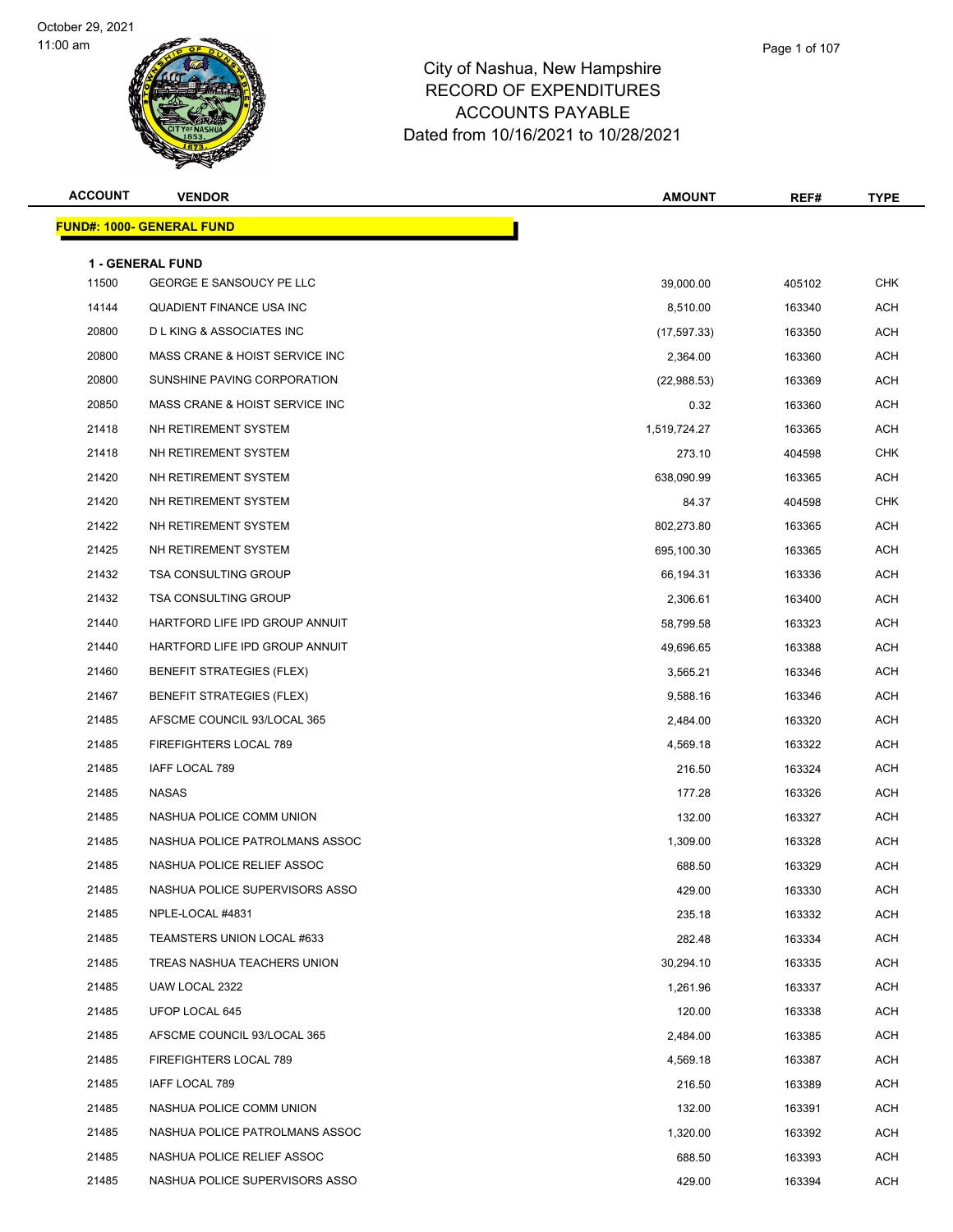

| <b>ACCOUNT</b> | <b>VENDOR</b>                        | <b>AMOUNT</b> | REF#   | <b>TYPE</b> |
|----------------|--------------------------------------|---------------|--------|-------------|
|                | <u> FUND#: 1000- GENERAL FUND</u>    |               |        |             |
|                |                                      |               |        |             |
| 21485          | 1 - GENERAL FUND<br>NPLE-LOCAL #4831 | 235.18        | 163396 | <b>ACH</b>  |
| 21485          | TEAMSTERS UNION LOCAL #633           | 282.48        | 163398 | <b>ACH</b>  |
| 21485          | TREAS NASHUA TEACHERS UNION          | 4,057.78      | 163399 | ACH         |
| 21485          | UAW LOCAL 2322                       | 1,253.82      | 163401 | ACH         |
| 21485          | UFOP LOCAL 645                       | 120.00        | 163402 | ACH         |
| 21485          | AMERICAN FEDERATION OF TEACHER       | 136.50        | 404590 | CHK         |
| 21485          | AMERICAN FEDERATION OF TEACHER       | 6.00          | 404977 | <b>CHK</b>  |
| 21490          | UNITED WAY OF GREATER NASHUA         | 164.06        | 163339 | ACH         |
| 21490          | UNITED WAY OF GREATER NASHUA         | 39.06         | 163403 | ACH         |
| 21495          | <b>WAGE ASSIGNMENT</b>               | 300.00        | 163325 | ACH         |
| 21495          | <b>WAGE ASSIGNMENT</b>               | 259.00        | 163333 | ACH         |
| 21495          | <b>WAGE ASSIGNMENT</b>               | 300.00        | 163390 | <b>ACH</b>  |
| 21495          | <b>WAGE ASSIGNMENT</b>               | 259.00        | 163397 | ACH         |
| 21495          | <b>WAGE ASSIGNMENT</b>               | 1,011.50      | 404591 | <b>CHK</b>  |
| 21495          | <b>WAGE ASSIGNMENT</b>               | 100.00        | 404592 | <b>CHK</b>  |
| 21495          | <b>WAGE ASSIGNMENT</b>               | 155.00        | 404593 | CHK         |
| 21495          | <b>WAGE ASSIGNMENT</b>               | 104.00        | 404594 | <b>CHK</b>  |
| 21495          | <b>WAGE ASSIGNMENT</b>               | 25.00         | 404595 | CHK         |
| 21495          | <b>WAGE ASSIGNMENT</b>               | 110.00        | 404596 | <b>CHK</b>  |
| 21495          | <b>WAGE ASSIGNMENT</b>               | 905.39        | 404597 | <b>CHK</b>  |
| 21495          | <b>WAGE ASSIGNMENT</b>               | 11.54         | 404599 | CHK         |
| 21495          | <b>WAGE ASSIGNMENT</b>               | 1,011.50      | 404978 | <b>CHK</b>  |
| 21495          | <b>WAGE ASSIGNMENT</b>               | 100.00        | 404979 | <b>CHK</b>  |
| 21495          | <b>WAGE ASSIGNMENT</b>               | 155.00        | 404980 | <b>CHK</b>  |
| 21495          | <b>WAGE ASSIGNMENT</b>               | 104.00        | 404981 | <b>CHK</b>  |
| 21495          | <b>WAGE ASSIGNMENT</b>               | 110.00        | 404982 | <b>CHK</b>  |
| 21495          | <b>WAGE ASSIGNMENT</b>               | 887.51        | 404983 | <b>CHK</b>  |
| 21495          | <b>WAGE ASSIGNMENT</b>               | 11.54         | 404984 | <b>CHK</b>  |
| 21538          | NASHUA TEACHERS UNION                | 2,307.61      | 163331 | ACH         |
| 21538          | NASHUA TEACHERS UNION                | 38.69         | 163395 | <b>ACH</b>  |
| 21780          | Q. PETER NASH REV TRUST              | 2,731.22      | 404976 | <b>CHK</b>  |
| 21921          | STATE OF NH-MV                       | 45,047.63     | 163317 | ACH         |
| 21921          | STATE OF NH-MV                       | 15,393.08     | 163318 | ACH         |
| 21921          | STATE OF NH -MV                      | 22,812.78     | 163319 | <b>ACH</b>  |
| 21921          | STATE OF NH-MV                       | 22,291.32     | 163341 | ACH         |
| 21921          | STATE OF NH-MV                       | 22,864.03     | 163381 | ACH         |
| 21921          | STATE OF NH -MV                      | 17,051.94     | 163382 | ACH         |
| 21921          | STATE OF NH -MV                      | 25,251.81     | 163383 | <b>ACH</b>  |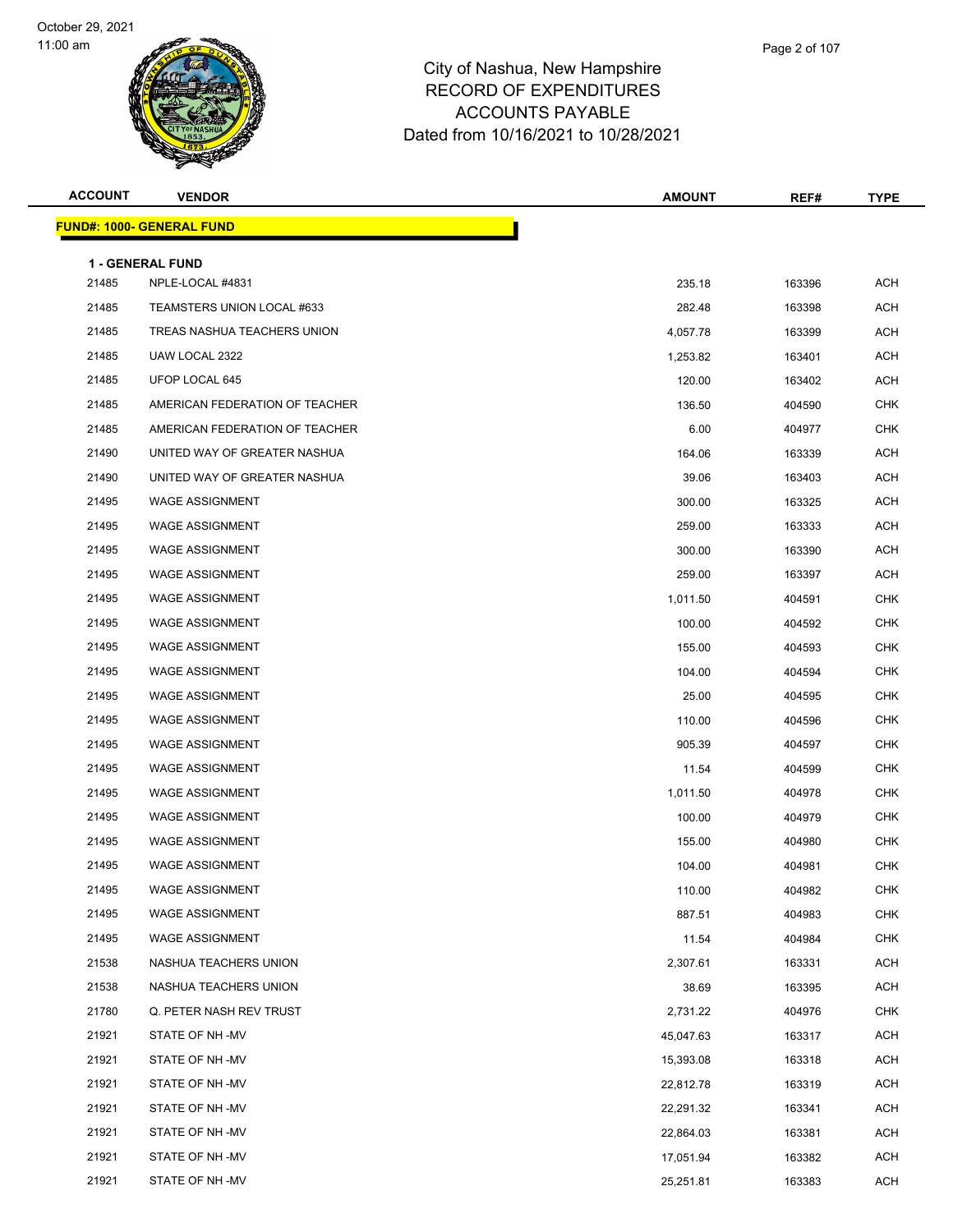

| <b>ACCOUNT</b>     | <b>VENDOR</b>                              | <b>AMOUNT</b>  | REF#   | <b>TYPE</b> |
|--------------------|--------------------------------------------|----------------|--------|-------------|
|                    | <u> FUND#: 1000- GENERAL FUND</u>          |                |        |             |
|                    | 1 - GENERAL FUND                           |                |        |             |
| 21921              | STATE OF NH-MV                             | 19,895.90      | 163384 | ACH         |
| 21921              | STATE OF NH-MV                             | 17,959.97      | 163405 | ACH         |
|                    | <b>TOTAL 1 - GENERAL FUND</b>              | \$4,132,885.01 |        |             |
| <b>103 - LEGAL</b> |                                            |                |        |             |
| 55607              | UNITED PARCEL SERVICE                      | 22.89          | 404629 | <b>CHK</b>  |
| 61100              | AMAZON CAPITAL SERV (CITY ACH)             | 21.67          | 163407 | ACH         |
| 61100              | WB MASON CO INC                            | 50.78          | 405181 | <b>CHK</b>  |
|                    | <b>TOTAL 103 - LEGAL</b>                   | \$95.34        |        |             |
|                    | <b>106 - ADMINISTRATIVE SERVICES</b>       |                |        |             |
| 61100              | WB MASON CO INC                            | 98.69          | 405181 | <b>CHK</b>  |
|                    | <b>TOTAL 106 - ADMINISTRATIVE SERVICES</b> | \$98.69        |        |             |
|                    |                                            |                |        |             |
| 53435              | 107 - CITY CLERK<br><b>SUSAN LOVERING</b>  | 109.72         | 163426 | ACH         |
| 55307              | <b>SUSAN LOVERING</b>                      | 79.52          | 163426 | ACH         |
| 55699              | HW STAFFING SOLUTIONS                      | 2,500.00       | 405115 | CHK         |
|                    | <b>TOTAL 107 - CITY CLERK</b>              | \$2,689.24     |        |             |
|                    |                                            |                |        |             |
|                    | <b>111 - HUMAN RESOURCES</b>               |                |        |             |
| 61100              | AMAZON CAPITAL SERV (CITY ACH)             | 63.80          | 163407 | <b>ACH</b>  |
| 61100              | WB MASON CO INC                            | 21.51          | 405181 | CHK         |
|                    | <b>TOTAL 111 - HUMAN RESOURCES</b>         | \$85.31        |        |             |
|                    | <b>120 - TELECOMMUNICATIONS</b>            |                |        |             |
| 55109              | CONSOLIDATED COMMUNICATIONS                | 97.96          | 404610 | CHK         |
| 55109              | <b>FIRSTLIGHT</b>                          | 3,762.58       | 404613 | <b>CHK</b>  |
| 55109              | CONSOLIDATED COMMUNICATIONS                | 353.96         | 405003 | CHK         |
| 55109              | CONSOLIDATED COMMUNICATIONS                | 43.99          | 405006 | <b>CHK</b>  |
| 55109              | CONSOLIDATED COMMUNICATIONS                | 1,213.96       | 405007 | <b>CHK</b>  |
| 55109              | CONSOLIDATED COMMUNICATIONS                | 243.00         | 405009 | <b>CHK</b>  |
| 55109              | CONSOLIDATED COMMUNICATIONS                | 81.00          | 405010 | <b>CHK</b>  |
| 55109              | CONSOLIDATED COMMUNICATIONS                | 43.94          | 405011 | <b>CHK</b>  |
| 55109              | CONSOLIDATED COMMUNICATIONS                | 43.94          | 405012 | <b>CHK</b>  |
| 55109              | CONSOLIDATED COMMUNICATIONS                | 43.94          | 405013 | <b>CHK</b>  |
| 55109              | CONSOLIDATED COMMUNICATIONS                | 43.94          | 405014 | <b>CHK</b>  |
|                    |                                            |                |        |             |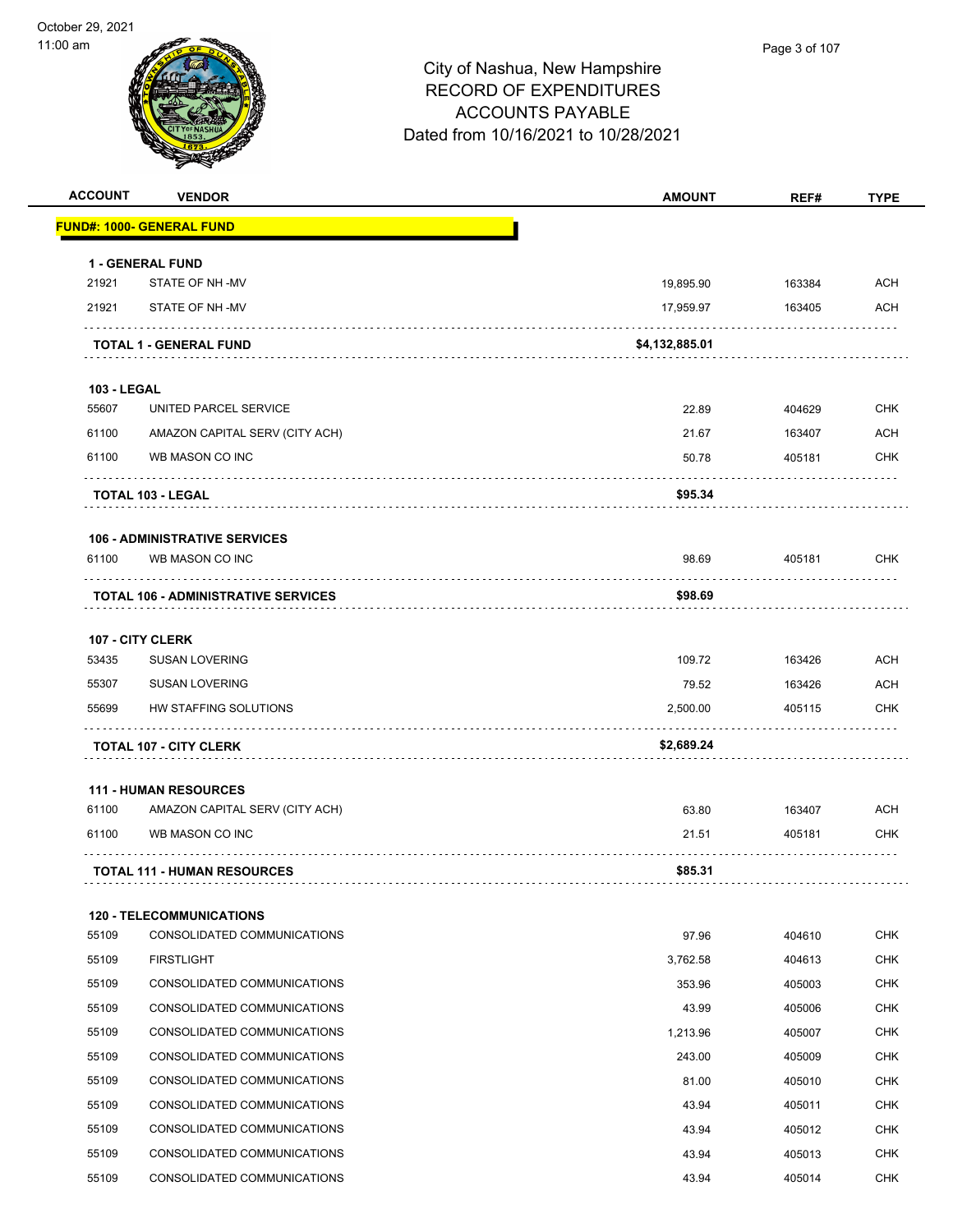| <b>ACCOUNT</b> | <b>VENDOR</b>                             | <b>AMOUNT</b> | REF#   | <b>TYPE</b> |
|----------------|-------------------------------------------|---------------|--------|-------------|
|                | <b>FUND#: 1000- GENERAL FUND</b>          |               |        |             |
|                | <b>120 - TELECOMMUNICATIONS</b>           |               |        |             |
| 55109          | CONSOLIDATED COMMUNICATIONS               | 47.41         | 405015 | <b>CHK</b>  |
| 55109          | CONSOLIDATED COMMUNICATIONS               | 47.41         | 405016 | <b>CHK</b>  |
| 55109          | <b>WINDSTREAM</b>                         | 670.91        | 405051 | <b>CHK</b>  |
| 55109          | <b>WINDSTREAM</b>                         | 2,249.18      | 405052 | <b>CHK</b>  |
| 55118          | AT & T MOBILITY                           | 129.69        | 404998 | <b>CHK</b>  |
|                | <b>TOTAL 120 - TELECOMMUNICATIONS</b>     | \$9,116.81    |        |             |
|                | <b>122 - INFORMATION TECHNOLOGY</b>       |               |        |             |
| 54400          | INCEPTION TECHNOLOGIES INC                | 11,400.00     | 405118 | <b>CHK</b>  |
| 54407          | HYLAND SOFTWARE INC                       | 52,662.14     | 163420 | <b>ACH</b>  |
| 54407          | <b>COMPUTER SCIENCES CORP</b>             | 31,365.92     | 404664 | <b>CHK</b>  |
| 54421          | CONWAY TECHNOLOGY GROUP                   | 450.93        | 404666 | <b>CHK</b>  |
| 54421          | CONWAY TECHNOLOGY GROUP                   | 3,770.08      | 405083 | <b>CHK</b>  |
| 54428          | <b>CLEARSKY</b>                           | 7,500.00      | 404662 | <b>CHK</b>  |
| 54828          | US BANK EQUIPMENT FINANCE                 | 2,749.23      | 404589 | <b>CHK</b>  |
| 61100          | WB MASON CO INC                           | 33.15         | 404743 | <b>CHK</b>  |
| 71221          | AMAZON CAPITAL SERV (CITY ACH)            | 45.20         | 163343 | ACH         |
| 71221          | AMAZON CAPITAL SERV (CITY ACH)            | 119.20        | 163407 | ACH         |
| 71221          | DELL MARKETING LP                         | 14.91         | 404671 | CHK         |
|                | <b>TOTAL 122 - INFORMATION TECHNOLOGY</b> | \$110,110.76  |        |             |
|                | <b>126 - FINANCIAL SERVICES</b>           |               |        |             |
| 42200          | MUHAMMAD AKBAR                            | 99.66         | 404640 | <b>CHK</b>  |
| 42200          | SANDRA LEE DELOSA                         | 108.00        | 404672 | <b>CHK</b>  |
| 42200          | AMI DESAI                                 | 4.50          | 404674 | <b>CHK</b>  |
| 42200          | <b>MEGHAN DURDEN</b>                      | 37.00         | 404676 | <b>CHK</b>  |
| 42200          | <b>GWENDALYN MCLAUGHLIN</b>               | 161.00        | 404702 | CHK         |
| 42200          | RACHEL TRANCHEMONTAGNE                    | 12.80         | 404739 | CHK         |
| 42200          | AUTONATION                                | 1,860.95      | 405065 | <b>CHK</b>  |
| 42200          | DANIELLE RECKETT                          | 514.20        | 105068 | <b>CHK</b>  |

| 42200 | <b>AUTONATION</b>          | 1,860.95  | 405065 | <b>CHK</b> |
|-------|----------------------------|-----------|--------|------------|
| 42200 | <b>DANIELLE BECKETT</b>    | 514.20    | 405068 | <b>CHK</b> |
| 42200 | AUSTIN DONAMIKA            | 125.20    | 405090 | <b>CHK</b> |
| 42200 | EDIFY MULTIMEDIA GROUP LLC | 124.80    | 405095 | <b>CHK</b> |
| 42200 | INTERSTATE TITLE SOLUTIONS | 88.60     | 405119 | <b>CHK</b> |
| 42200 | <b>TAGGART ICE INC</b>     | 199.20    | 405169 | <b>CHK</b> |
| 53467 | <b>MAILINGS UNLIMITED</b>  | 1,489.20  | 163428 | <b>ACH</b> |
| 55307 | <b>PATRICIA BARRY</b>      | 145.12    | 404602 | <b>CHK</b> |
| 55607 | <b>MAILINGS UNLIMITED</b>  | 13,337.90 | 163428 | <b>ACH</b> |
| 61100 | WB MASON CO INC            | 384.93    | 404743 | <b>CHK</b> |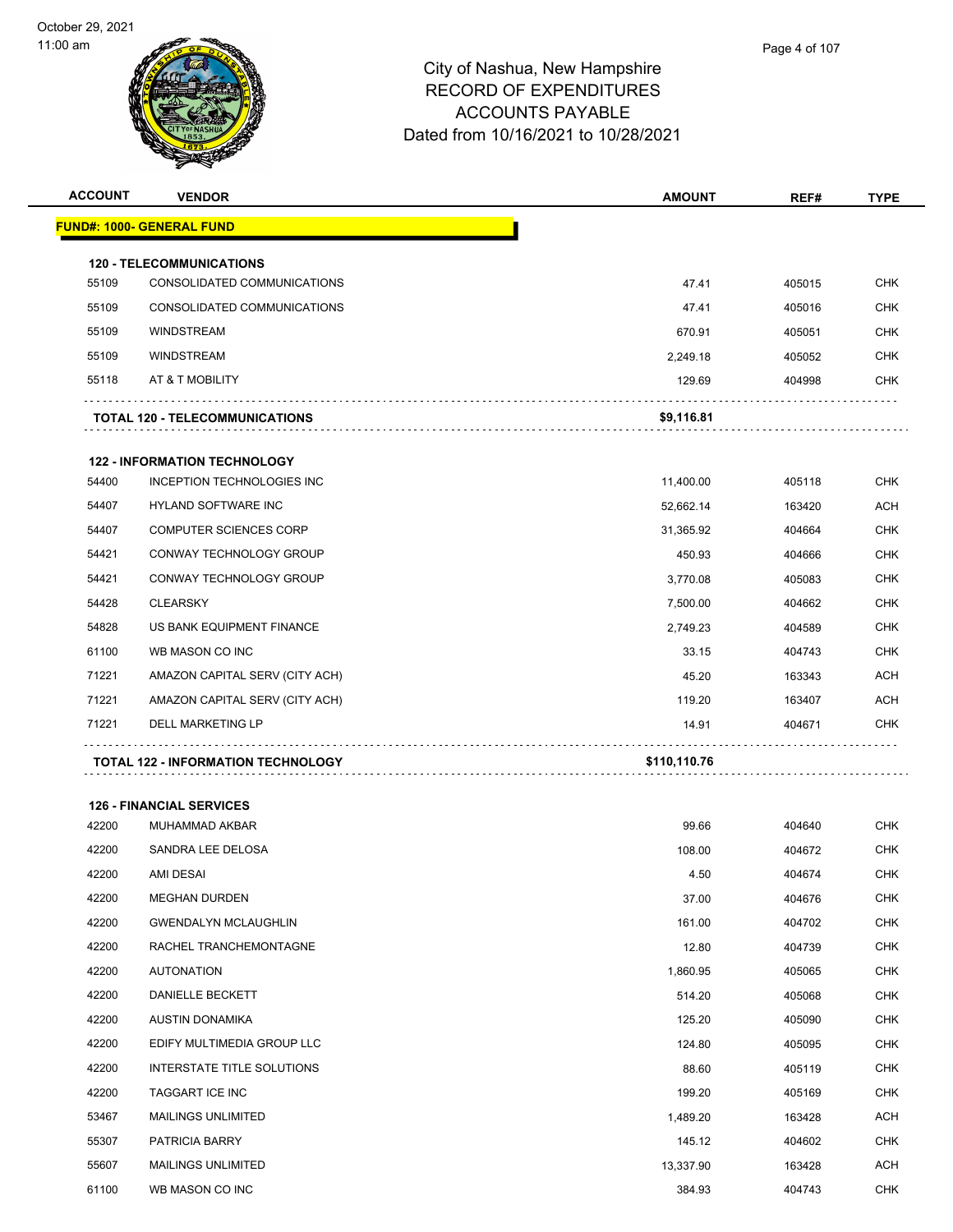

| <b>ACCOUNT</b> | <b>VENDOR</b>                                                     | <b>AMOUNT</b>   | REF#             | <b>TYPE</b>       |
|----------------|-------------------------------------------------------------------|-----------------|------------------|-------------------|
|                | <u> FUND#: 1000- GENERAL FUND</u>                                 |                 |                  |                   |
|                | <b>TOTAL 126 - FINANCIAL SERVICES</b>                             | \$18,693.06     |                  |                   |
|                |                                                                   |                 |                  |                   |
| 54100          | <b>129 - CITY BUILDINGS</b><br>EVERSOUCE-POWER SUPPLY             | 6,150.05        | 405019           | <b>CHK</b>        |
| 54100          | <b>EVERSOURCE</b>                                                 | 247.87          | 405020           | <b>CHK</b>        |
| 54114          | <b>LIBERTY UTILITIES - NH</b>                                     | 55.16           | 404616           | <b>CHK</b>        |
| 54114          | <b>LIBERTY UTILITIES - NH</b>                                     | 165.48          | 404617           | <b>CHK</b>        |
| 54141          | PENNICHUCK WATER WORKS INC                                        | 1,166.70        | 405043           | <b>CHK</b>        |
| 54280          | NASHUA WALLPAPER CO INC                                           | 32.97           | 404707           | <b>CHK</b>        |
| 54280          | <b>CLASSIC SIGNS INC</b>                                          | 50.00           | 405078           | <b>CHK</b>        |
| 54280          | HOME DEPOT CREDIT SERVICE 3065                                    | 35.66           | 405112           | <b>CHK</b>        |
| 54280          | NASHUA WALLPAPER CO INC                                           | 9.99            | 405137           | <b>CHK</b>        |
| 61428          | AMAZON CAPITAL SERV (CITY ACH)                                    | 143.95          | 163343           | <b>ACH</b>        |
| 61428          | COAST MAINTENANCE SUPPLY CO                                       | 174.90          | 404663           | <b>CHK</b>        |
| 61428          | COAST MAINTENANCE SUPPLY CO                                       | 136.32          | 405080           | <b>CHK</b>        |
|                |                                                                   |                 |                  |                   |
|                | TOTAL 129 - CITY BUILDINGS                                        | \$8,369.05      |                  |                   |
|                | <b>130 - PURCHASING</b>                                           |                 |                  |                   |
| 55500          | UNION LEADER CORPORATION                                          | 285.00          | 404628           | <b>CHK</b>        |
| 55500          | THE TELEGRAPH                                                     | 2,348.80        | 405170           | <b>CHK</b>        |
| 55607          | <b>QUADIENT FINANCE USA INC</b>                                   | 35.00           | 163340           | <b>ACH</b>        |
| 55699          | <b>STERICYCLE INC</b>                                             | 82.10           | 405044           | <b>CHK</b>        |
| 61100          | WB MASON CO INC                                                   | 351.48          | 405181           | <b>CHK</b>        |
| 61242          | LINDENMEYR MUNROE                                                 | 1,008.24        | 405125           | <b>CHK</b>        |
|                | <b>TOTAL 130 - PURCHASING</b>                                     | \$4,110.62      |                  |                   |
|                | 132 - ASSESSING                                                   |                 |                  |                   |
| 55200          | <b>IAAO</b>                                                       | 225.00          | 404614           | <b>CHK</b>        |
|                | <b>TOTAL 132 - ASSESSING</b>                                      | \$225.00        |                  |                   |
|                |                                                                   |                 |                  |                   |
| 54114          | <b>142 - WOODLAWN CEMETERY</b><br>LIBERTY UTILITIES - NH          | 62.10           | 405029           |                   |
|                |                                                                   |                 |                  | CHK<br><b>CHK</b> |
| 54280<br>54280 | <b>FRIZZHOME GARDENS</b><br><b>HOME DEPOT CREDIT SERVICE 3065</b> | 359.77<br>22.76 | 404682<br>405112 | <b>CHK</b>        |
|                |                                                                   |                 |                  |                   |
|                | TOTAL 142 - WOODLAWN CEMETERY                                     | \$444.63        |                  |                   |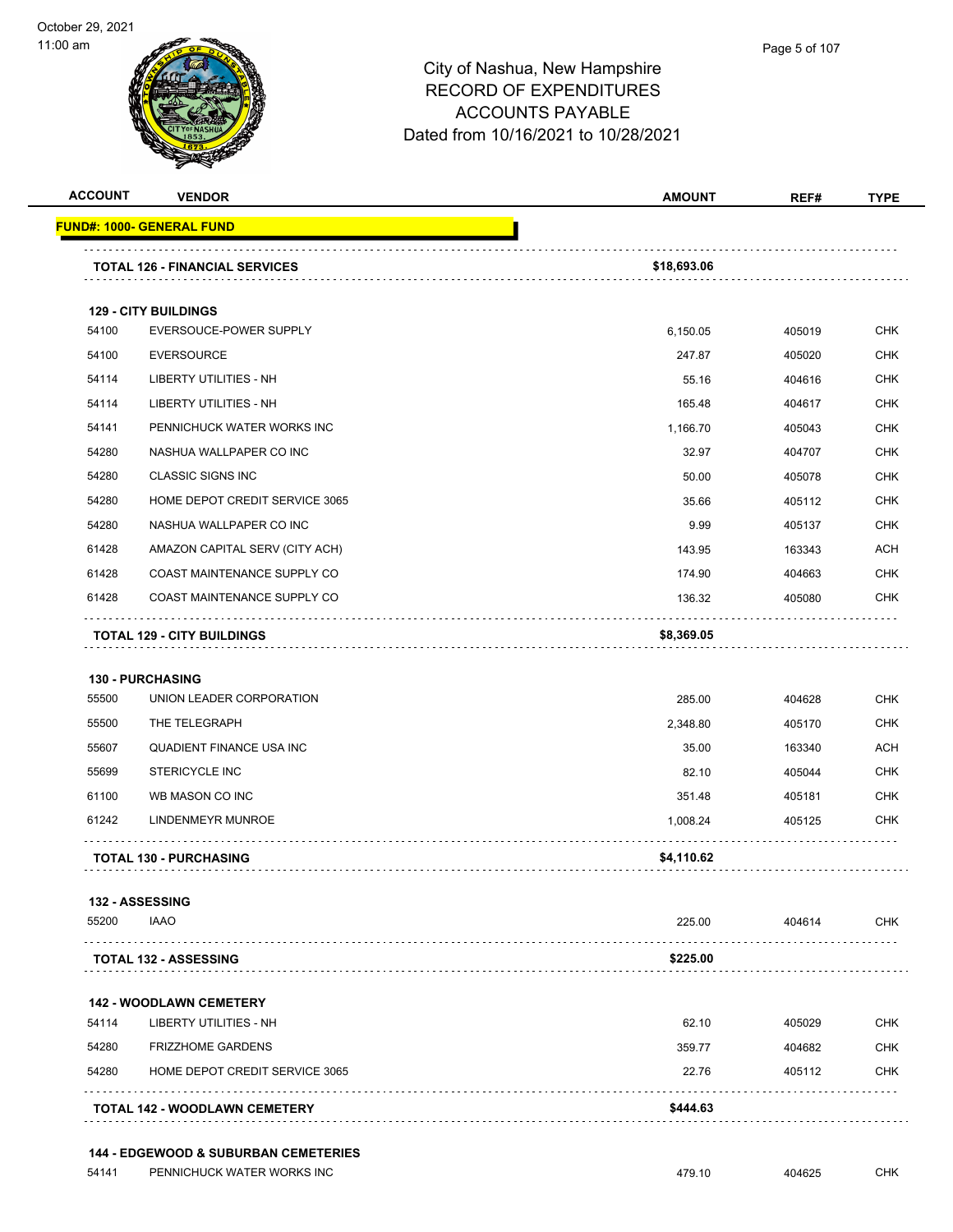

| <b>ACCOUNT</b> | <b>VENDOR</b>                                                    | <b>AMOUNT</b> | REF#   | <b>TYPE</b> |
|----------------|------------------------------------------------------------------|---------------|--------|-------------|
|                | <u> FUND#: 1000- GENERAL FUND</u>                                |               |        |             |
|                |                                                                  |               |        |             |
| 54280          | <b>144 - EDGEWOOD &amp; SUBURBAN CEMETERIES</b><br>LOWE'S - 3502 | 181.02        | 405126 | <b>CHK</b>  |
| 54600          | MAFFEES GARAGE INC                                               | 775.62        | 405129 | <b>CHK</b>  |
| 61107          | AMAZON CAPITAL SERV (CITY ACH)                                   | 31.50         | 163407 | ACH         |
| 61300          | <b>GLOBAL MONTELLO GROUP CORP</b>                                | 555.39        | 405106 | <b>CHK</b>  |
|                | <b>TOTAL 144 - EDGEWOOD &amp; SUBURBAN CEMETERIES</b>            | \$2,022.63    |        |             |
| 150 - POLICE   |                                                                  |               |        |             |
| 53135          | ADVANCED WORKPLACE STRATEGIES                                    | 60.00         | 163406 | ACH         |
| 53149          | <b>BROOKLINE ANIMAL HOSPITAL</b>                                 | 1,817.00      | 404656 | <b>CHK</b>  |
| 53149          | ADAM ANDERSON                                                    | 45.41         | 404987 | <b>CHK</b>  |
| 54100          | <b>EVERSOURCE</b>                                                | 579.21        | 405020 | <b>CHK</b>  |
| 54114          | LIBERTY UTILITIES - NH                                           | 975.97        | 404619 | <b>CHK</b>  |
| 54114          | LIBERTY UTILITIES - NH                                           | 9.38          | 405024 | <b>CHK</b>  |
| 54114          | LIBERTY UTILITIES - NH                                           | 55.37         | 405037 | <b>CHK</b>  |
| 54141          | PENNICHUCK WATER WORKS INC                                       | 29.31         | 404625 | <b>CHK</b>  |
| 54243          | J LAWRENCE HALL COMPANY LLC                                      | 360.00        | 163422 | ACH         |
| 54243          | AIREX FILTER CORPORATION                                         | 131.80        | 404639 | <b>CHK</b>  |
| 54280          | SITEONE LANDSCAPE SUPPLY LLC                                     | 264.02        | 404728 | <b>CHK</b>  |
| 54280          | THE METRO GROUP INC                                              | 285.00        | 404738 | <b>CHK</b>  |
| 54600          | <b>LIFTWORKS CORP</b>                                            | 391.24        | 404698 | <b>CHK</b>  |
| 54600          | <b>GRANITE STATE GLASS</b>                                       | 314.00        | 405107 | <b>CHK</b>  |
| 54600          | <b>IRWIN MARINE</b>                                              | 1,801.77      | 405120 | <b>CHK</b>  |
| 54600          | <b>KT CYCLES LLC</b>                                             | 572.55        | 405124 | <b>CHK</b>  |
| 54600          | SULLIVAN TIRE COMPANY                                            | 42.00         | 405168 | <b>CHK</b>  |
| 54828          | US BANK EQUIPMENT FINANCE                                        | 1,108.25      | 404589 | <b>CHK</b>  |
| 54849          | <b>COMCAST</b>                                                   | 943.45        | 405002 | <b>CHK</b>  |
| 54849          | CONSOLIDATED COMMUNICATIONS                                      | 71.98         | 405017 | <b>CHK</b>  |
| 55109          | <b>WINDSTREAM</b>                                                | 190.20        | 405051 | <b>CHK</b>  |
| 55118          | VERIZON WIRELESS-581499451                                       | 720.86        | 405047 | <b>CHK</b>  |
| 55307          | ADAM FISHER                                                      | 44.80         | 404605 | <b>CHK</b>  |
| 55400          | PETTY CASH                                                       | 192.83        | 404607 | <b>CHK</b>  |
| 55400          | PETER LAROCHE                                                    | 364.69        | 404992 | <b>CHK</b>  |
| 55400          | NH TACTICAL OFFICERS ASSOC                                       | 2,000.00      | 404994 | <b>CHK</b>  |
| 55400          | <b>SRR TRAFFIC SAFETY</b>                                        | 650.00        | 405164 | <b>CHK</b>  |
| 55607          | UNITED PARCEL SERVICE                                            | 16.77         | 405045 | <b>CHK</b>  |
| 55699          | JP PEST SERVICES LLC                                             | 34.30         | 163423 | ACH         |
| 55699          | <b>KEVIN DELANEY</b>                                             | 142.00        | 404604 | <b>CHK</b>  |
| 55699          | ABSOLUTE DATA DESTRUCTION                                        | 164.30        | 404635 | <b>CHK</b>  |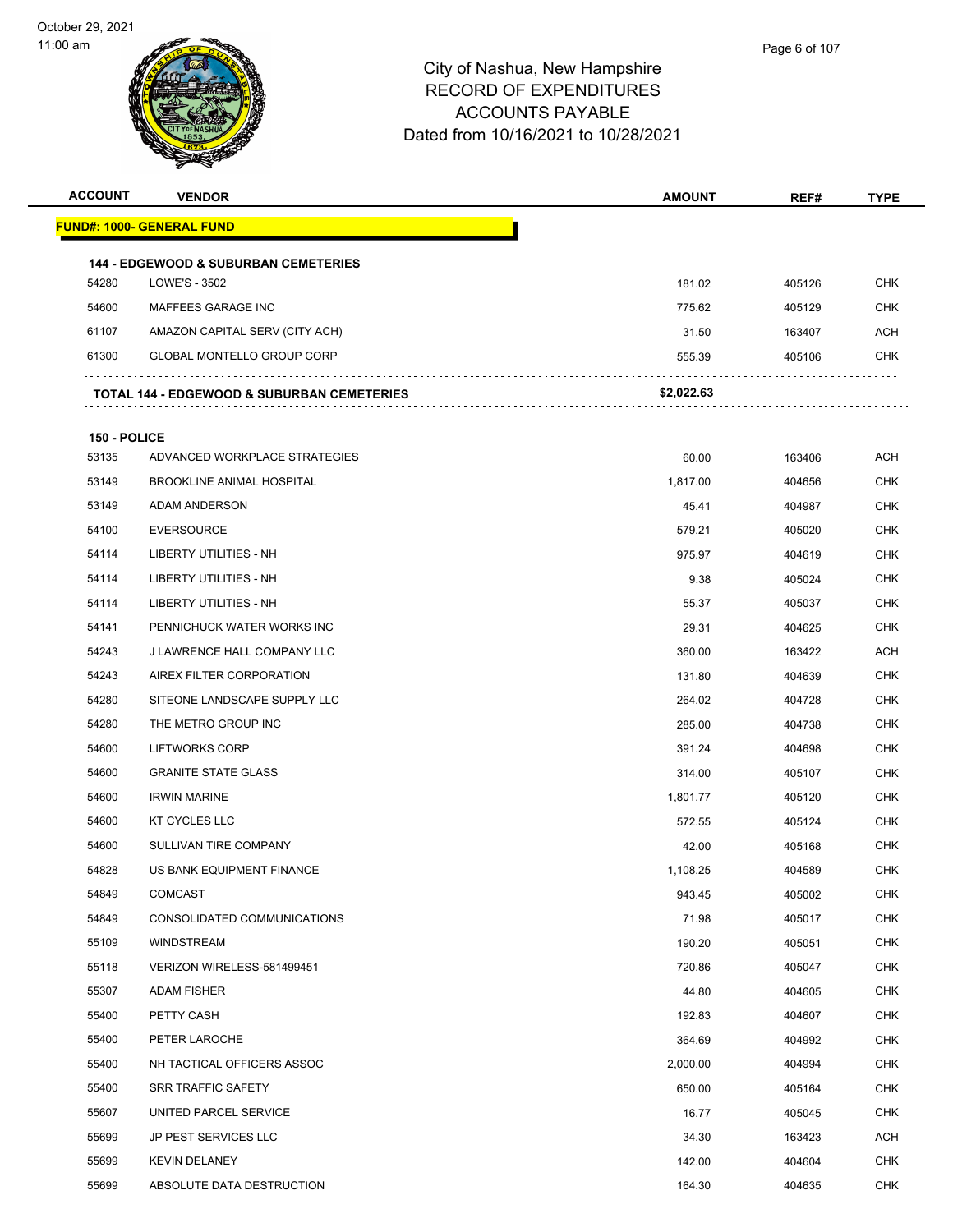

|   | Page 7 of 107 |  |
|---|---------------|--|
| е |               |  |
| ニ |               |  |

| <b>ACCOUNT</b>        | <b>VENDOR</b>                     | <b>AMOUNT</b> | REF#   | <b>TYPE</b> |
|-----------------------|-----------------------------------|---------------|--------|-------------|
|                       | <u> FUND#: 1000- GENERAL FUND</u> |               |        |             |
|                       |                                   |               |        |             |
| 150 - POLICE<br>55699 | NORTHEAST DEAF&HARD OF HEARING    | 65.00         | 404710 | <b>CHK</b>  |
| 55699                 | ADAM ANDERSON                     | 105.00        | 404987 | <b>CHK</b>  |
| 61100                 | AMAZON CAPITAL SERV (CITY ACH)    | 77.00         | 163407 | ACH         |
| 61100                 | PITNEY BOWES INC                  | 113.04        | 404626 | <b>CHK</b>  |
| 61100                 | <b>OWLSTAMP VISUAL SOLUTIONS</b>  | 88.90         | 404713 | <b>CHK</b>  |
| 61100                 | WB MASON CO INC                   | 339.37        | 404743 | CHK         |
| 61100                 | WB MASON CO INC                   | 565.31        | 405181 | <b>CHK</b>  |
| 61107                 | ALECS SHOE STORE INC              | 259.75        | 404641 | CHK         |
| 61107                 | ALL SPORTS HEROES UNIFORMS        | 931.98        | 404642 | <b>CHK</b>  |
| 61107                 | <b>BEN'S UNIFORMS</b>             | 98.00         | 404652 | <b>CHK</b>  |
| 61107                 | EAST COAST EMERGENCY OUTFITTER    | 1,116.82      | 404677 | CHK         |
| 61107                 | ALECS SHOE STORE INC              | 580.75        | 405060 | <b>CHK</b>  |
| 61107                 | ALL SPORTS HEROES UNIFORMS        | 382.79        | 405061 | CHK         |
| 61107                 | <b>BEN'S UNIFORMS</b>             | 361.00        | 405069 | <b>CHK</b>  |
| 61107                 | DICK AVARD'S HABERDASHERY         | 432.50        | 405088 | <b>CHK</b>  |
| 61107                 | EAST COAST EMERGENCY OUTFITTER    | 24.99         | 405094 | CHK         |
| 61110                 | STAR PACKER BADGES                | 325.75        | 405166 | <b>CHK</b>  |
| 61121                 | <b>BROWNELLS INC</b>              | 74.94         | 404657 | <b>CHK</b>  |
| 61121                 | <b>BROWNELLS INC</b>              | 141.82        | 405071 | <b>CHK</b>  |
| 61185                 | LAURUS SYSTEMS INC                | 157.50        | 404697 | <b>CHK</b>  |
| 61185                 | PACIFIC CONCEPTS                  | 187.10        | 405145 | <b>CHK</b>  |
| 61185                 | <b>TRI-TECH FORENSICS INC</b>     | 177.08        | 405173 | <b>CHK</b>  |
| 61299                 | ADAM ANDERSON                     | 65.98         | 404987 | CHK         |
| 61300                 | PETTY CASH                        | 25.01         | 404606 | <b>CHK</b>  |
| 61300                 | <b>WEX BANK</b>                   | 1,696.99      | 404744 | <b>CHK</b>  |
| 61428                 | HOME DEPOT CREDIT SERVICE 3065    | 46.11         | 404689 | CHK         |
| 61428                 | LOWE'S - 3502                     | 265.92        | 404700 | <b>CHK</b>  |
| 61428                 | THE DURKIN CO INC                 | 744.83        | 405092 | CHK         |
| 61428                 | IMPERIAL BAG & PAPER CO LLC       | 486.97        | 405117 | <b>CHK</b>  |
| 61615                 | CONWAY TECHNOLOGY GROUP           | 1,806.00      | 404666 | <b>CHK</b>  |
| 61650                 | WB MASON CO INC                   | 252.40        | 404743 | CHK         |
| 61799                 | PETTY CASH                        | 53.57         | 404606 | CHK         |
| 61799                 | HOME DEPOT CREDIT SERVICE 3073    | 5.98          | 404690 | CHK         |
| 61799                 | O'REILLY AUTO PARTS               | 3.82          | 404712 | <b>CHK</b>  |
| 61799                 | SNAP-ON CREDIT LLC                | 124.91        | 404729 | <b>CHK</b>  |
| 61799                 | <b>BEST FORD</b>                  | 141.88        | 405070 | CHK         |
| 61799                 | CARPARTS DISTRIBUTION CENTER,     | 37.57         | 405074 | <b>CHK</b>  |
| 61799                 | MACMULKIN CHEVROLET INC           | 93.73         | 405128 | <b>CHK</b>  |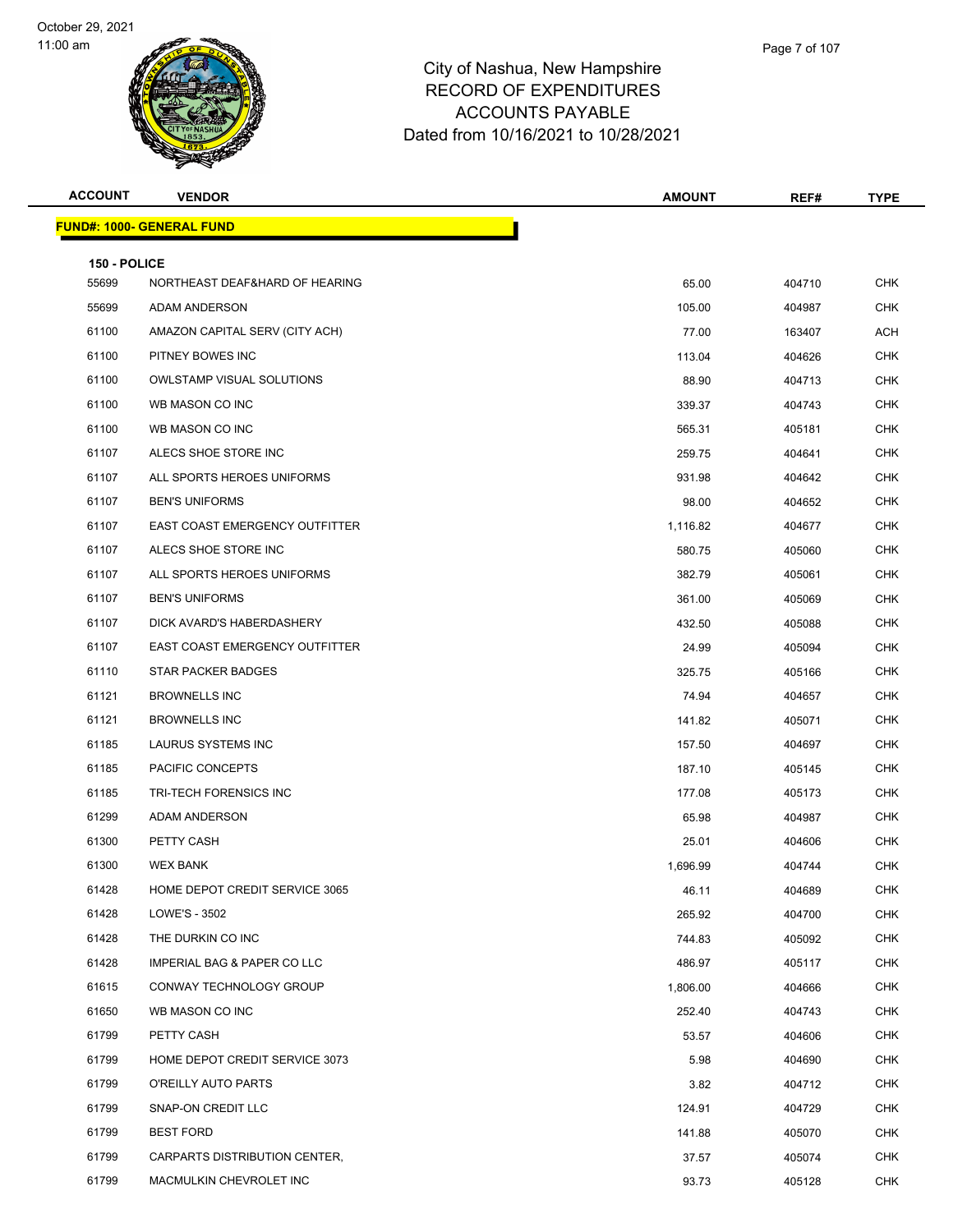

**FUND#: 1000- GENERAL FUND**

# City of Nashua, New Hampshire RECORD OF EXPENDITURES ACCOUNTS PAYABLE

|                | W                               | Dated from 10/16/2021 to 10/28/2021 |               |        |             |
|----------------|---------------------------------|-------------------------------------|---------------|--------|-------------|
| <b>ACCOUNT</b> | <b>VENDOR</b>                   |                                     | <b>AMOUNT</b> | REF#   | <b>TYPE</b> |
|                | <b>IND#: 1000- GENERAL FUND</b> |                                     |               |        |             |
|                | 150 - POLICE                    |                                     |               |        |             |
| 61910          | PETTY CASH                      |                                     | 95.92         | 404608 | <b>CHK</b>  |
| 71221          | ADVANCED ELECTRONIC DESIGN INC  |                                     | 996.35        | 404637 | <b>CHK</b>  |
| 71221          | <b>DELL MARKETING LP</b>        |                                     | 127.14        | 404671 | <b>CHK</b>  |
|                |                                 |                                     |               |        |             |

|       | <b>TOTAL 150 - POLICE</b>   | \$45,055.43 |        |            |
|-------|-----------------------------|-------------|--------|------------|
| 71228 | <b>GOVCONNECTION INC</b>    | 6.635.00    | 163353 | <b>ACH</b> |
| 71221 | <b>GLACIER COMPUTER LLC</b> | 10.364.50   | 405104 | CHK        |

| <b>152 - FIRE</b> |                                     |          |        |            |
|-------------------|-------------------------------------|----------|--------|------------|
| 54100             | <b>WORTHEN SOLAR LLC</b>            | 3,445.37 | 404746 | <b>CHK</b> |
| 54100             | <b>EVERSOURCE</b>                   | 27.59    | 405020 | <b>CHK</b> |
| 54114             | <b>LIBERTY UTILITIES - NH</b>       | 69.24    | 405022 | <b>CHK</b> |
| 54114             | <b>LIBERTY UTILITIES - NH</b>       | 383.72   | 405023 | <b>CHK</b> |
| 54114             | LIBERTY UTILITIES - NH              | 471.89   | 405025 | CHK        |
| 54114             | <b>LIBERTY UTILITIES - NH</b>       | 70.36    | 405026 | <b>CHK</b> |
| 54114             | <b>LIBERTY UTILITIES - NH</b>       | 88.14    | 405027 | <b>CHK</b> |
| 54114             | <b>LIBERTY UTILITIES - NH</b>       | 132.60   | 405039 | <b>CHK</b> |
| 54141             | PENNICHUCK WATER WORKS INC          | 842.60   | 404625 | <b>CHK</b> |
| 54141             | PENNICHUCK WATER WORKS INC          | 652.48   | 405043 | <b>CHK</b> |
| 54228             | JP PEST SERVICES LLC                | 336.00   | 163423 | ACH        |
| 54243             | AE MECHANICAL INC                   | 518.73   | 404638 | <b>CHK</b> |
| 54243             | AE MECHANICAL INC                   | 3,635.25 | 405057 | <b>CHK</b> |
| 54280             | <b>BELLETETES INC</b>               | 9.89     | 404651 | <b>CHK</b> |
| 54280             | FIMBEL GARAGE DOORS                 | 924.60   | 404680 | <b>CHK</b> |
| 54280             | <b>GRANITE CITY ELECTRIC SUPPLY</b> | 281.99   | 404686 | <b>CHK</b> |
| 54280             | HOME DEPOT CREDIT SERVICE 3065      | 182.14   | 404689 | <b>CHK</b> |
| 54280             | HOME DEPOT CREDIT SERVICE 3073      | 81.40    | 404690 | <b>CHK</b> |
| 54280             | NASH CONSTRUCTION LLC               | 2,743.20 | 404704 | <b>CHK</b> |
| 54280             | DM IRRIGATION & LANDSCAPING         | 300.00   | 405089 | <b>CHK</b> |
| 54280             | HARRY W WELLS & SON INC             | 554.00   | 405110 | <b>CHK</b> |
| 54414             | AMAZON CAPITAL SERV (CITY ACH)      | 36.99    | 163343 | <b>ACH</b> |
| 54428             | <b>BEST BUY BUSINESS ADVANTAGE</b>  | 2,599.00 | 404653 | <b>CHK</b> |
| 54600             | NORTHERN FOREIGN CAR PARTS INC      | 267.00   | 404711 | <b>CHK</b> |
| 54600             | SANEL NAPA                          | 215.14   | 404724 | <b>CHK</b> |
| 54600             | <b>MIKES CUSTOM KANVAS</b>          | 375.00   | 405133 | <b>CHK</b> |
| 55200             | INT'L ASSOC OF FIRE CHIEFS          | 230.00   | 163356 | <b>ACH</b> |
| 55699             | DAVE'S QUALITY DRY CLEANING         | 430.50   | 404670 | CHK        |
| 55699             | DYNAMIX CONSULTING GROUP LLC        | 1,488.51 | 405093 | <b>CHK</b> |
| 61100             | WB MASON CO INC                     | 107.93   | 405181 | <b>CHK</b> |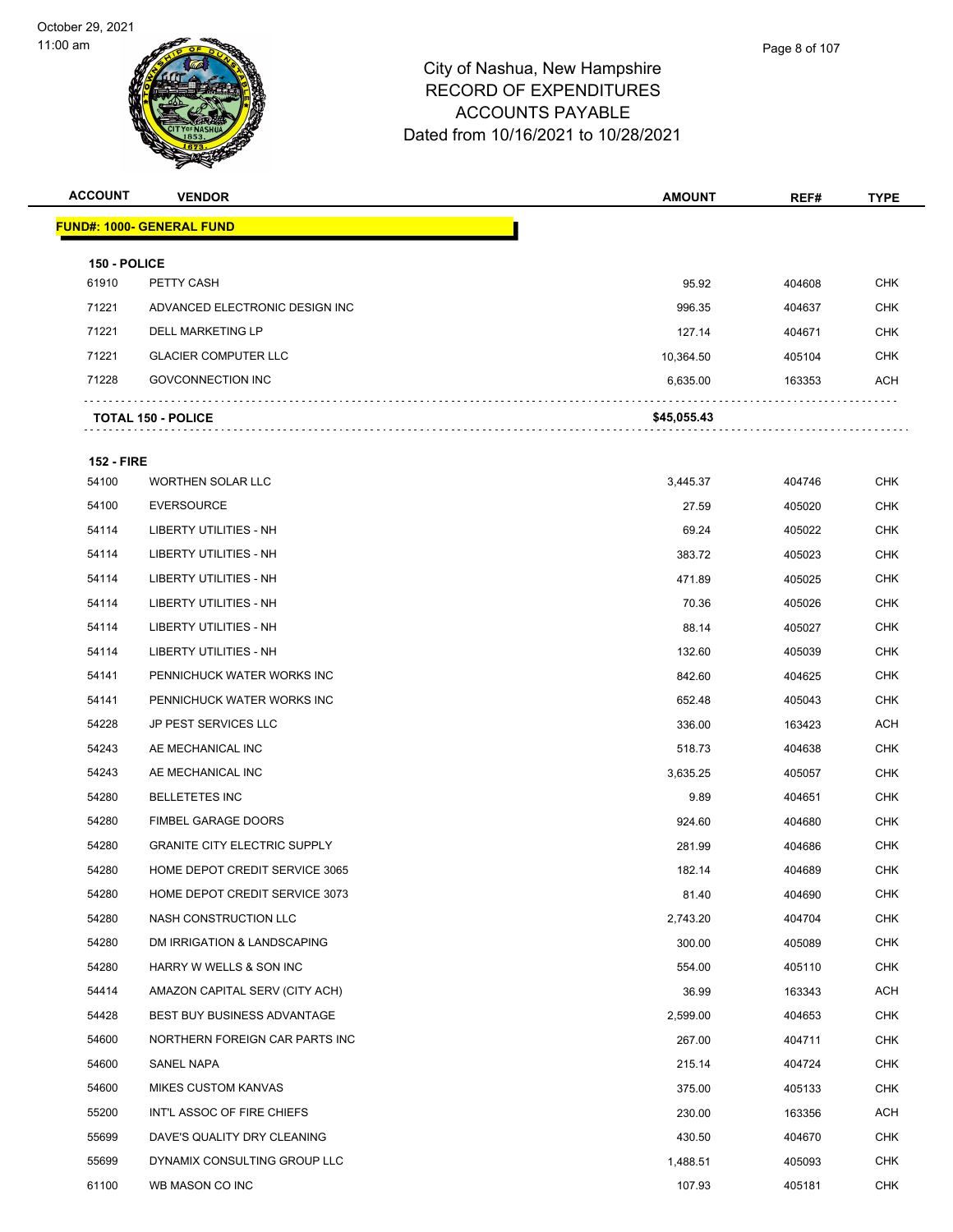

|   | Page 9 of 107 |  |
|---|---------------|--|
| e |               |  |
| - |               |  |

| <b>ACCOUNT</b>    | <b>VENDOR</b>                           | <b>AMOUNT</b> | REF#   | <b>TYPE</b> |
|-------------------|-----------------------------------------|---------------|--------|-------------|
|                   | <u> FUND#: 1000- GENERAL FUND</u>       |               |        |             |
| <b>152 - FIRE</b> |                                         |               |        |             |
| 61107             | ALECS SHOE STORE INC                    | 148.95        | 404641 | <b>CHK</b>  |
| 61166             | <b>MAINE OXY</b>                        | 49.00         | 405130 | <b>CHK</b>  |
| 61245             | HOME DEPOT CREDIT SERVICE 3065          | 408.91        | 404689 | <b>CHK</b>  |
| 61299             | M & M ELECTRICAL SUPPLY CO INC          | 198.54        | 163427 | <b>ACH</b>  |
| 61299             | <b>GRANITE CITY ELECTRIC SUPPLY</b>     | 423.08        | 404686 | <b>CHK</b>  |
| 61428             | ANNE MARIE BOUCHER                      | 56.00         | 404601 | <b>CHK</b>  |
| 61428             | COAST MAINTENANCE SUPPLY CO             | 704.00        | 404663 | <b>CHK</b>  |
| 61428             | COAST MAINTENANCE SUPPLY CO             | 183.19        | 405080 | <b>CHK</b>  |
| 61435             | <b>IMPACT FIRE SERVICES LLC</b>         | 3,233.18      | 405116 | <b>CHK</b>  |
| 61699             | <b>GRANITE CITY ELECTRIC SUPPLY</b>     | 59.84         | 404686 | <b>CHK</b>  |
| 61705             | <b>MAYNARD &amp; LESIEUR INC</b>        | 93.00         | 404701 | <b>CHK</b>  |
| 61709             | <b>SANEL NAPA</b>                       | 656.63        | 404724 | <b>CHK</b>  |
| 61709             | <b>CHAPPELL TRACTOR SALES INC</b>       | 51.24         | 405075 | <b>CHK</b>  |
| 61799             | STEWART & STEVENSON                     | 450.60        | 163368 | <b>ACH</b>  |
| 61799             | F W WEBB COMPANY                        | 584.11        | 404678 | <b>CHK</b>  |
| 61799             | <b>FASTENAL CO</b>                      | 58.42         | 404679 | <b>CHK</b>  |
| 61799             | <b>CUMMINS SALES AND SERVICE</b>        | 250.34        | 405084 | <b>CHK</b>  |
| 61799             | <b>MINUTEMAN TRUCKS INC</b>             | 473.00        | 405136 | <b>CHK</b>  |
| 61799             | NEW ENGLAND KENWORTH                    | 76.36         | 405139 | <b>CHK</b>  |
| 61799             | SOUTHWORTH-MILTON INC                   | 3,227.14      | 405163 | <b>CHK</b>  |
| 61799             | SSV TOOLS LLC (SNAP-ON TOOLS)           | 28.50         | 405165 | <b>CHK</b>  |
| 68355             | <b>ALPHAGRAPHICS</b>                    | 380.73        | 405062 | <b>CHK</b>  |
| 71400             | FIRE TECH & SAFETY OF NEW ENGL          | 15.00         | 163352 | ACH         |
| 71432             | FIRE TECH & SAFETY OF NEW ENGL          | 44.00         | 163415 | <b>ACH</b>  |
| 71800             | <b>RELIABLE APPLIANCE SERVICE &amp;</b> | 99.95         | 404720 | <b>CHK</b>  |
|                   | <b>TOTAL 152 - FIRE</b>                 | \$33,454.97   |        |             |
|                   |                                         |               |        |             |

|  | <b>153 - BUILDING INSPECTION</b> |  |
|--|----------------------------------|--|
|--|----------------------------------|--|

|       | <b>TOTAL 153 - BUILDING INSPECTION</b> | \$340.04 |        |            |
|-------|----------------------------------------|----------|--------|------------|
|       |                                        |          |        |            |
| 55421 | UNIVERSITY CONFERENCE SERVICES         | 180.00   | 404630 | <b>CHK</b> |
| 55100 | VERIZON WIRELESS-642044677             | 160.04   | 405048 | <b>CHK</b> |

#### **155 - CODE ENFORCEMENT**

| 55307 | <b>KYLE METCALF</b>                 | 325.92   | 163430 | ACH |
|-------|-------------------------------------|----------|--------|-----|
|       | <b>TOTAL 155 - CODE ENFORCEMENT</b> | \$325.92 |        |     |

#### **156 - EMERGENCY MANAGEMENT**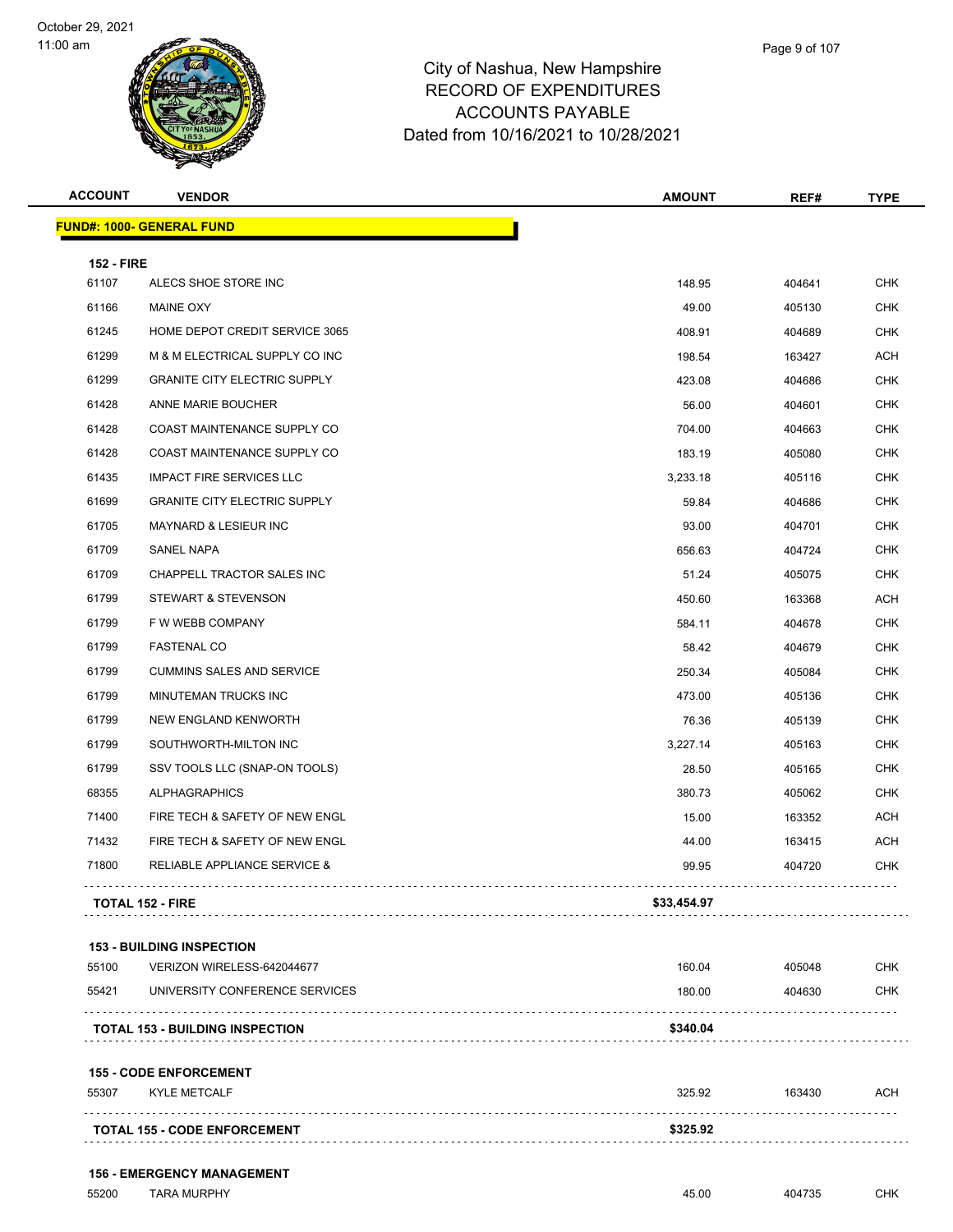| <b>ACCOUNT</b> | <b>VENDOR</b>                                 | <b>AMOUNT</b> | REF#   | <b>TYPE</b> |
|----------------|-----------------------------------------------|---------------|--------|-------------|
|                | <b>FUND#: 1000- GENERAL FUND</b>              |               |        |             |
|                | <b>156 - EMERGENCY MANAGEMENT</b>             |               |        |             |
| 68325          | <b>JUSTIN KATES</b>                           | 917.70        | 163404 | <b>ACH</b>  |
|                | <b>TOTAL 156 - EMERGENCY MANAGEMENT</b>       | \$962.70      |        |             |
|                | <b>157 - CITYWIDE COMMUNICATIONS</b>          |               |        |             |
| 54100          | <b>EVERSOURCE</b>                             | 751.27        | 405020 | <b>CHK</b>  |
| 54487          | MOTOROLA SOLUTIONS INC                        | 516.10        | 163364 | <b>ACH</b>  |
| 55100          | <b>COMCAST</b>                                | 185.00        | 405002 | <b>CHK</b>  |
| 55118          | VERIZON WIRELESS-581499451                    | 120.03        | 405047 | <b>CHK</b>  |
| 71207          | MOTOROLA SOLUTIONS INC                        | (182.62)      | 163364 | <b>ACH</b>  |
|                | <b>TOTAL 157 - CITYWIDE COMMUNICATIONS</b>    | \$1,389.78    |        |             |
|                | <b>158 - PARKING ENFORCEMENT</b>              |               |        |             |
| 45400          | <b>BRYANT PEREZ</b>                           | 115.00        | 404715 | <b>CHK</b>  |
| 45400          | YARIZBETH QUINTANA COLON                      | 10.00         | 405081 | CHK         |
| 54625          | 1ST PRIORITY TOWING & RECOVERY                | 1,505.00      | 405053 | <b>CHK</b>  |
| 54625          | D & R TOWING INC                              | 1,160.00      | 405085 | CHK         |
| 61107          | WORK N GEAR LLC                               | 94.33         | 405184 | CHK         |
|                | TOTAL 158 - PARKING ENFORCEMENT               | \$2,884.33    |        |             |
|                | <b>160 - PW-ADMIN &amp; ENGINEERING</b>       |               |        |             |
| 54100          | <b>EVERSOURCE</b>                             | 849.75        | 405020 | <b>CHK</b>  |
| 54100          | NH PUBLIC WORKS ASSOCIATION                   | 35.00         | 405041 | CHK         |
| 54114          | LIBERTY UTILITIES - NH                        | 19.86         | 405024 | <b>CHK</b>  |
| 54141          | PENNICHUCK WATER WORKS INC                    | 132.50        | 405043 | CHK         |
| 55118          | VERIZON WIRELESS-542274983                    | 260.04        | 405050 | <b>CHK</b>  |
| 55200          | INSTITUTE OF TRNSPRTN ENGINEER                | 305.00        | 405021 | <b>CHK</b>  |
| 55307          | <b>WILLIAM TOOMEY</b>                         | 398.16        | 404995 | <b>CHK</b>  |
| 55400          | NH PUBLIC WORKS ASSOCIATION                   | 175.00        | 405041 | <b>CHK</b>  |
| 61100          | AMAZON CAPITAL SERV (CITY ACH)                | 162.91        | 163343 | <b>ACH</b>  |
| 61100          | AMAZON CAPITAL SERV (CITY ACH)                | 25.92         | 163407 | <b>ACH</b>  |
| 61100          | WB MASON CO INC                               | 86.86         | 405181 | <b>CHK</b>  |
| 61310          | ALTERNATIVE VEHICLE SERVICE GR                | 34.04         | 163409 | ACH         |
|                | <b>TOTAL 160 - PW-ADMIN &amp; ENGINEERING</b> | \$2,485.04    |        |             |
|                |                                               |               |        |             |
| 161 - STREETS  | EUTDOOIDOP                                    |               |        |             |

| 54100 | <b>EVERSOURCE</b>      | 6.554.94 | 405020 | СНК |
|-------|------------------------|----------|--------|-----|
| 54114 | LIBERTY UTILITIES - NH | 351.37   | 404621 | СНК |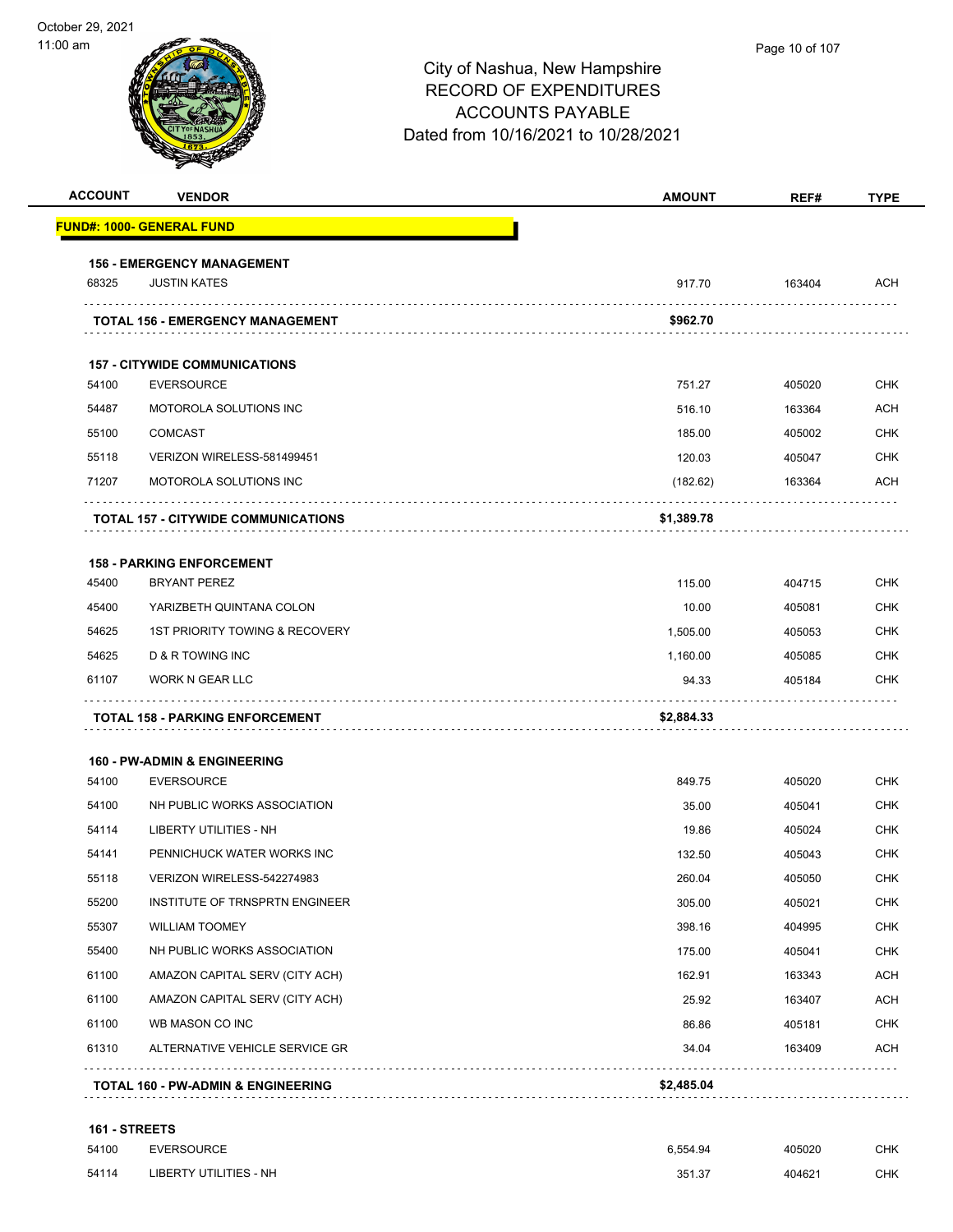

| Page 11 of 107 |
|----------------|
|                |

| <b>ACCOUNT</b>         | <b>VENDOR</b>                     | <b>AMOUNT</b> | REF#   | <b>TYPE</b> |
|------------------------|-----------------------------------|---------------|--------|-------------|
|                        | <b>FUND#: 1000- GENERAL FUND</b>  |               |        |             |
|                        |                                   |               |        |             |
| 161 - STREETS<br>54228 | JP PEST SERVICES LLC              | 68.00         | 163423 | <b>ACH</b>  |
| 54236                  | CALLOGIX INC                      | 112.00        | 405072 | <b>CHK</b>  |
| 54280                  | WILDCO-PES                        | 473.48        | 404745 | CHK         |
| 54280                  | STEVE SHUMSKY UNLIMITED DOOR      | 150.00        | 405167 | <b>CHK</b>  |
| 54600                  | CARPARTS DISTRIBUTION CENTER,     | 658.29        | 404659 | CHK         |
| 54600                  | <b>GRAINGER</b>                   | 137.75        | 404685 | <b>CHK</b>  |
| 54600                  | <b>JOE GRAFIX LLC</b>             | 200.00        | 404694 | <b>CHK</b>  |
| 54600                  | SANEL NAPA                        | 21.20         | 404723 | CHK         |
| 54600                  | SANITARY EQUIPMENT CO INC         | 437.35        | 404725 | <b>CHK</b>  |
| 54600                  | SOUTHWORTH-MILTON INC             | 221.41        | 404730 | CHK         |
| 54600                  | <b>CAMEROTA TRUCK PARTS</b>       | 1,245.00      | 405073 | <b>CHK</b>  |
| 54600                  | CARPARTS DISTRIBUTION CENTER,     | 54.44         | 405074 | <b>CHK</b>  |
| 54600                  | <b>FASTENAL CO</b>                | 285.77        | 405098 | CHK         |
| 54600                  | <b>MILTON CAT</b>                 | 446.64        | 405135 | <b>CHK</b>  |
| 55118                  | VERIZON WIRELESS 242253167        | 160.04        | 405049 | CHK         |
| 55118                  | VERIZON WIRELESS-542274983        | 40.01         | 405050 | <b>CHK</b>  |
| 55607                  | UNITED PARCEL SERVICE             | 8.49          | 405045 | <b>CHK</b>  |
| 55699                  | PRECISION WEATHER                 | 1,295.00      | 405151 | CHK         |
| 61100                  | HOME DEPOT CREDIT SERVICE 3065    | (299.00)      | 405112 | <b>CHK</b>  |
| 61107                  | ALECS SHOE STORE INC              | 110.00        | 404641 | CHK         |
| 61107                  | CINTAS#016                        | 235.72        | 404661 | <b>CHK</b>  |
| 61107                  | ALECS SHOE STORE INC              | 110.00        | 405060 | <b>CHK</b>  |
| 61107                  | CINTAS #016                       | 230.29        | 405077 | CHK         |
| 61299                  | <b>BELLETETES INC</b>             | 644.26        | 404651 | <b>CHK</b>  |
| 61299                  | <b>GRAINGER</b>                   | 36.00         | 404685 | <b>CHK</b>  |
| 61299                  | COAST MAINTENANCE SUPPLY CO       | 206.60        | 405080 | <b>CHK</b>  |
| 61300                  | <b>GLOBAL MONTELLO GROUP CORP</b> | 13,329.41     | 404684 | <b>CHK</b>  |
| 61307                  | SHATTUCK MALONE OIL CO            | 16,260.00     | 405161 | CHK         |
| 61310                  | ALTERNATIVE VEHICLE SERVICE GR    | 1,018.64      | 163409 | ACH         |
| 61507                  | <b>BROX INDUSTRIES INC</b>        | 575.96        | 163348 | ACH         |
| 61507                  | CONTINENTAL PAVING INC            | 323.18        | 404665 | <b>CHK</b>  |
| 61507                  | CONTINENTAL PAVING INC            | 909.78        | 405082 | <b>CHK</b>  |
| 61535                  | <b>BROX INDUSTRIES INC</b>        | 480.57        | 163411 | ACH         |
| 61542                  | PERMA LINE CORP OF NEW ENGLAND    | 42.95         | 404716 | <b>CHK</b>  |
| 61542                  | PERMA LINE CORP OF NEW ENGLAND    | 120.70        | 405148 | CHK         |
| 61556                  | M & M ELECTRICAL SUPPLY CO INC    | 772.30        | 163358 | <b>ACH</b>  |
| 61556                  | M & M ELECTRICAL SUPPLY CO INC    | 517.28        | 163427 | ACH         |
| 61560                  | <b>FASTENAL CO</b>                | 12.24         | 404679 | <b>CHK</b>  |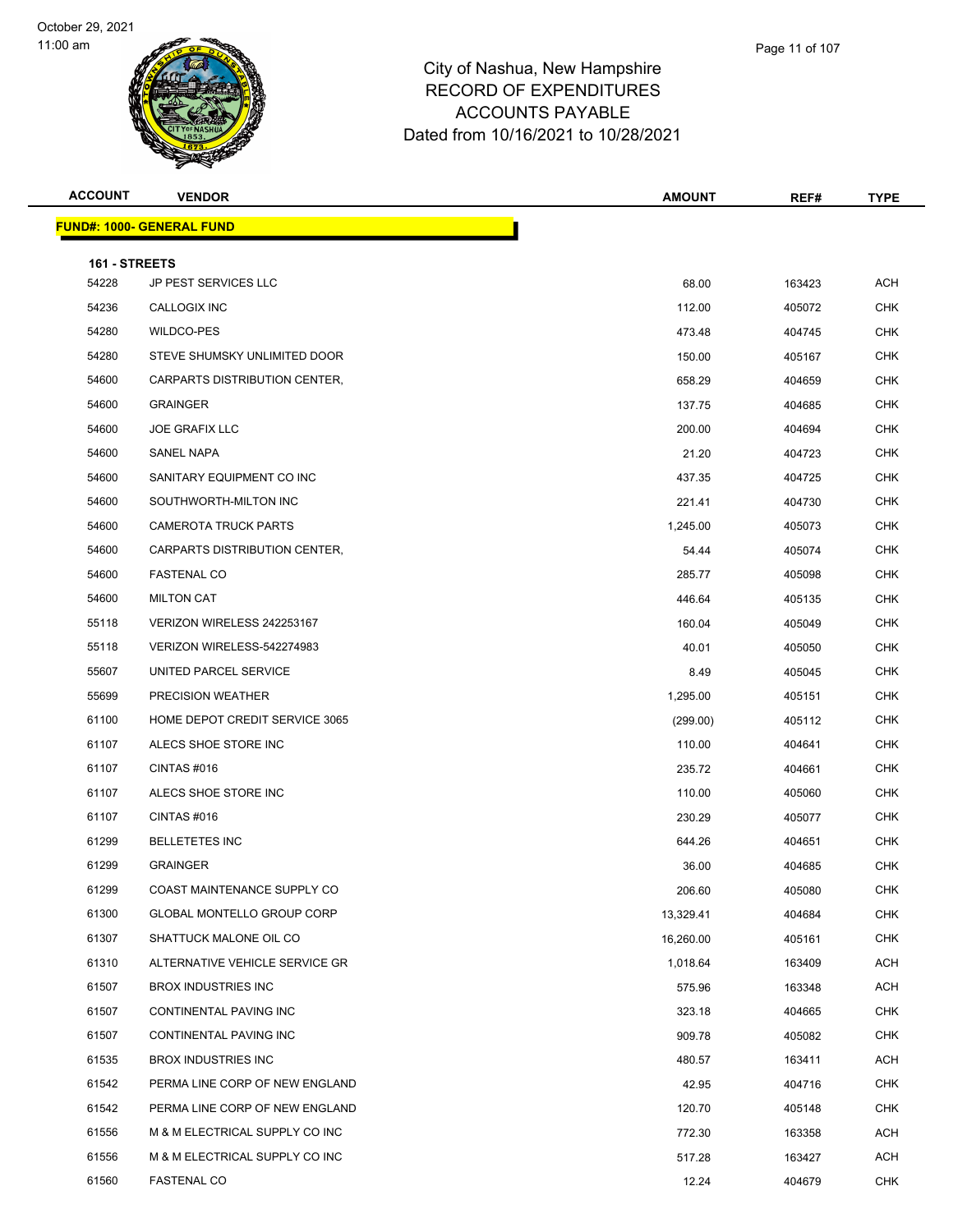

| <b>ACCOUNT</b> | <b>VENDOR</b>                               | <b>AMOUNT</b> | REF#   | <b>TYPE</b> |
|----------------|---------------------------------------------|---------------|--------|-------------|
|                | <u> FUND#: 1000- GENERAL FUND</u>           |               |        |             |
| 161 - STREETS  |                                             |               |        |             |
| 61560          | HUDSON QUARRY CORP                          | 336.09        | 405114 | <b>CHK</b>  |
| 61799          | <b>BELLETETES INC</b>                       | 49.44         | 404651 | <b>CHK</b>  |
| 61799          | <b>FASTENAL CO</b>                          | 14.05         | 404679 | <b>CHK</b>  |
| 61799          | <b>GRAINGER</b>                             | 137.75        | 404685 | <b>CHK</b>  |
| 61799          | CARPARTS DISTRIBUTION CENTER,               | (0.31)        | 405074 | <b>CHK</b>  |
| 71025          | <b>FASTENAL CO</b>                          | 89.38         | 404679 | <b>CHK</b>  |
|                | TOTAL 161 - STREETS                         | \$49,184.46   |        |             |
|                | <b>162 - STREET LIGHTING</b>                |               |        |             |
| 54100          | EVERSOUCE-POWER SUPPLY                      | 26,644.47     | 405018 | <b>CHK</b>  |
| 54100          | <b>EVERSOURCE</b>                           | 1,081.51      | 405020 | <b>CHK</b>  |
|                | TOTAL 162 - STREET LIGHTING                 | \$27,725.98   |        |             |
|                | <b>166 - PARKING OPERATIONS</b>             |               |        |             |
| 54100          | <b>EVERSOURCE</b>                           | 1,804.56      | 405020 | <b>CHK</b>  |
| 55699          | CALE AMERICA INC                            | 1,320.00      | 404658 | <b>CHK</b>  |
| 55699          | THE DOTY GROUP INC                          | 900.00        | 405091 | <b>CHK</b>  |
| 55699          | POM INC                                     | 100.00        | 405150 | <b>CHK</b>  |
| 61100          | <b>GRAINGER</b>                             | 118.99        | 404685 | <b>CHK</b>  |
| 71600          | HOME DEPOT CREDIT SERVICE 3065              | 159.00        | 405112 | <b>CHK</b>  |
|                | <b>TOTAL 166 - PARKING OPERATIONS</b>       | \$4,402.55    |        |             |
|                | <b>170 - HYDROELECTRIC OPERATIONS</b>       |               |        |             |
| 54100          | <b>EVERSOURCE</b>                           | 24.46         | 405020 | <b>CHK</b>  |
| 54221          | WHEELABRATOR HOLDCO 1 INC                   | 137.00        | 405183 | <b>CHK</b>  |
| 54290          | <b>ESSEX POWER SERVICES INC</b>             | 21,080.98     | 405097 | <b>CHK</b>  |
| 54821          | TRIANGLE PORTABLE SERVICES INC              | 285.35        | 404740 | <b>CHK</b>  |
| 55109          | CONSOLIDATED COMMUNICATIONS                 | 120.02        | 405004 | <b>CHK</b>  |
| 55109          | CONSOLIDATED COMMUNICATIONS                 | 95.26         | 405008 | <b>CHK</b>  |
|                | <b>TOTAL 170 - HYDROELECTRIC OPERATIONS</b> | \$21,743.07   |        |             |
|                | <b>171 - COMMUNITY SERVICES</b>             |               |        |             |
| 54100          | <b>EVERSOURCE</b>                           | 1,761.63      | 405020 | <b>CHK</b>  |
| 61100          | WB MASON CO INC                             | 56.31         | 405181 | <b>CHK</b>  |
|                | <b>TOTAL 171 - COMMUNITY SERVICES</b>       | \$1,817.94    |        |             |
|                |                                             |               |        |             |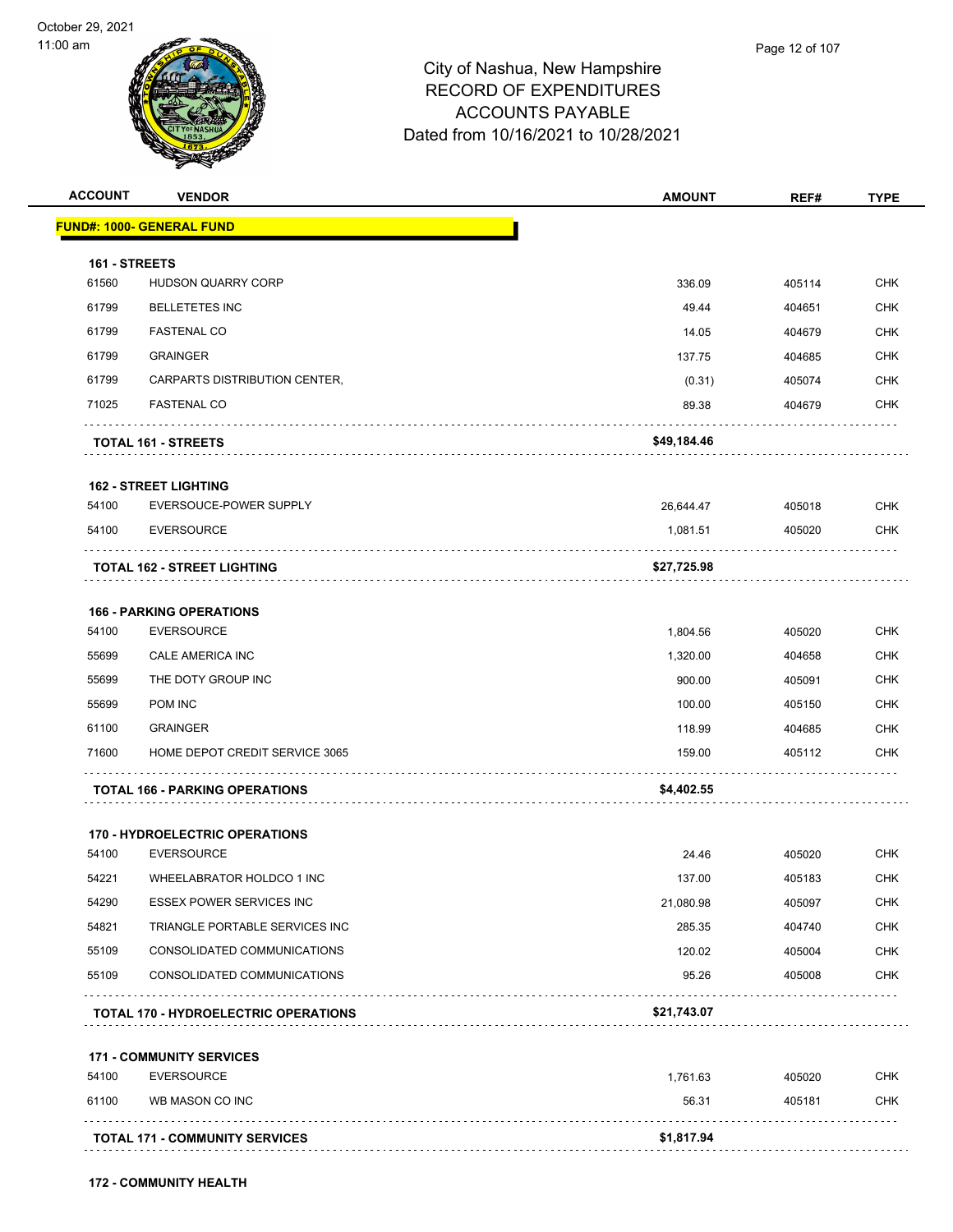

| <b>ACCOUNT</b> | <b>VENDOR</b>                             | <b>AMOUNT</b> | REF#        | <b>TYPE</b> |
|----------------|-------------------------------------------|---------------|-------------|-------------|
|                | <b>FUND#: 1000- GENERAL FUND</b>          |               |             |             |
|                | <b>172 - COMMUNITY HEALTH</b>             |               |             |             |
| 61142          | ORASURE TECHNOLOGIES INC                  | 155.09        | 405144      | <b>CHK</b>  |
| 61144          | SANOFI PASTEUR INC                        | 3,811.96      | 405159      | <b>CHK</b>  |
|                | <b>TOTAL 172 - COMMUNITY HEALTH</b>       | \$3,967.05    |             |             |
|                | <b>173 - ENVIRONMENTAL HEALTH</b>         |               |             |             |
| 53142          | DRAGON MOSQUITO CONTROL INC               | 2,625.00      | 404675      | <b>CHK</b>  |
| 55100          | VERIZON WIRELESS-642274605                | 120.03        | 404633      | <b>CHK</b>  |
| 61149          | <b>BAILEYS TEST STRIPS</b>                | 145.00        | 404647      | <b>CHK</b>  |
| 61149          | <b>VWR INTERNATIONAL</b>                  | 87.75         | 405179      | <b>CHK</b>  |
|                | TOTAL 173 - ENVIRONMENTAL HEALTH          | \$2,977.78    |             |             |
|                | <b>174 - WELFARE ADMINISTRATION</b>       |               |             |             |
| 55400          | NH MUNICIPAL ASSOCIATION INC              | 100.00        | 404624<br>. | CHK         |
|                | <b>TOTAL 174 - WELFARE ADMINISTRATION</b> | \$100.00      |             |             |
|                | <b>175 - WELFARE ASSISTANCE</b>           |               |             |             |
| 55810          | 188 CONCORD ST LLC                        | 387.10        | 404955      | <b>CHK</b>  |
| 55810          | 23-25 TEMPLE ST REALTY LLC                | 1,180.00      | 404956      | <b>CHK</b>  |
| 55810          | DONALD BUJA                               | 950.00        | 404957      | <b>CHK</b>  |
| 55810          | <b>CENTRAL REALTY INC</b>                 | 1,395.00      | 404958      | <b>CHK</b>  |
| 55810          | RAFAEL NUNEZ                              | 725.00        | 404960      | <b>CHK</b>  |
| 55810          | 22 MARSHALL STREET LLC                    | 700.00        | 405356      | <b>CHK</b>  |
| 55810          | 23-25 TEMPLE ST REALTY LLC                | 390.00        | 405357      | CHK         |
| 55810          | 31 BRIDGE ST REALTY LLC                   | 823.33        | 405358      | <b>CHK</b>  |
| 55810          | <b>LAMERAND ENTERPRISES</b>               | 945.00        | 405360      | <b>CHK</b>  |
| 55810          | <b>LSB ASSOCIATES INC</b>                 | 3,010.00      | 405361      | CHK         |
| 55810          | MWH HOLDINGS LLC                          | 1,300.00      | 405362      | <b>CHK</b>  |
| 55814          | <b>EVERSOURCE</b>                         | 170.00        | 405354      | CHK         |
| 55814          | <b>LIBERTY UTILITIES</b>                  | 163.84        | 405355      | <b>CHK</b>  |
| 55820          | <b>CREMATION SOCIETY OF NH</b>            | 750.00        | 404959      | <b>CHK</b>  |
| 55820          | DAVIS FUNERAL HOME                        | 750.00        | 405359      | <b>CHK</b>  |
|                | <b>TOTAL 175 - WELFARE ASSISTANCE</b>     | \$13,639.27   |             |             |
|                | <b>177 - PARKS &amp; RECREATION</b>       |               |             |             |
| 54100          | <b>EVERSOURCE</b>                         | 11,609.34     | 405020      | <b>CHK</b>  |
| 54114          | <b>LIBERTY UTILITIES - NH</b>             | 63.16         | 405038      | CHK         |

54141 PENNICHUCK WATER WORKS INC<br>
CHK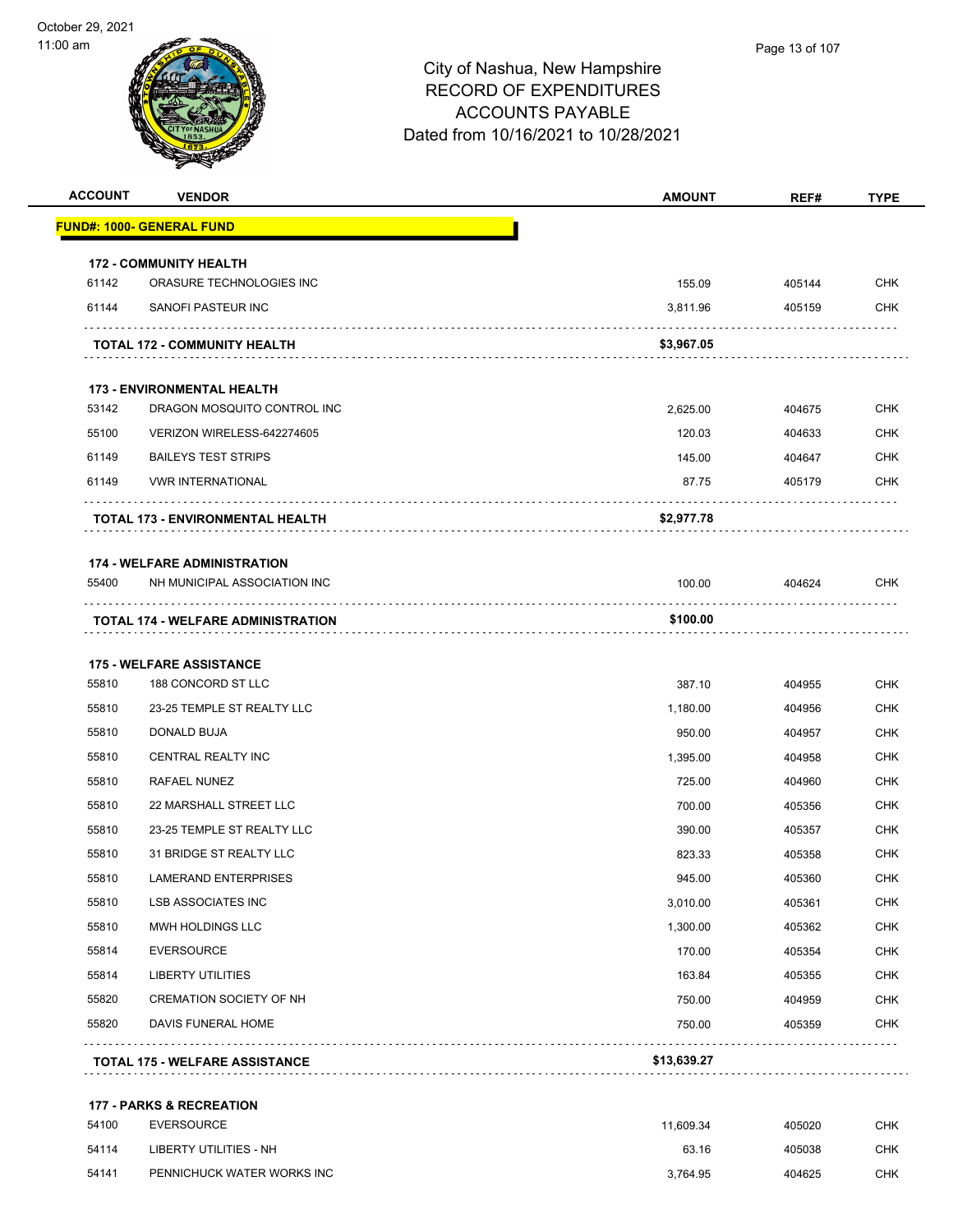



| <b>ACCOUNT</b> | <b>VENDOR</b>                       | <b>AMOUNT</b> | REF#   | TYPE       |
|----------------|-------------------------------------|---------------|--------|------------|
|                | <u> FUND#: 1000- GENERAL FUND</u>   |               |        |            |
|                | <b>177 - PARKS &amp; RECREATION</b> |               |        |            |
| 54141          | PENNICHUCK WATER WORKS INC          | 1,047.69      | 405043 | <b>CHK</b> |
| 54280          | ACCESS AV                           | 360.00        | 404636 | CHK        |
| 54280          | BANNER SYSTEMS OF MASSACHUSETT      | 767.05        | 404649 | CHK        |
| 54280          | <b>BELLETETES INC</b>               | 43.62         | 404651 | CHK        |
| 54280          | CAVICCHIO GREENHOUSES INC           | 2,987.50      | 404660 | CHK        |
| 54280          | <b>FIMBEL GARAGE DOORS</b>          | 338.60        | 404680 | CHK        |
| 54280          | JOHNSONS ELECTRIC SUPPLY INC        | 654.20        | 404695 | <b>CHK</b> |
| 54280          | NASHUA WALLPAPER CO INC             | 174.91        | 404707 | CHK        |
| 54280          | SAM'S CLUB DIRECT-0860              | 86.78         | 404722 | CHK        |
| 54280          | AIRGAS USA LLC                      | 133.20        | 405059 | CHK        |
| 54280          | <b>GLENN KOHL</b>                   | 2,485.00      | 405105 | CHK        |
| 54280          | HOME DEPOT CREDIT SERVICE 3065      | 559.40        | 405112 | <b>CHK</b> |
| 54280          | NASHUA WALLPAPER CO INC             | 1.99          | 405137 | <b>CHK</b> |
| 54280          | SITEONE LANDSCAPE SUPPLY LLC        | 39.54         | 405162 | CHK        |
| 54280          | TIMS TURF & LANDSCAPING MATERI      | 430.00        | 405172 | CHK        |
| 54487          | MCDEVITT TRUCKS INC                 | 295.07        | 163361 | ACH        |
| 54821          | UNITED SITE SERVICES                | 119.00        | 404742 | CHK        |
| 54821          | UNITED SITE SERVICES                | 2,906.00      | 405177 | CHK        |
| 55400          | <b>NHRPA</b>                        | 130.00        | 404709 | <b>CHK</b> |
| 55656          | NASHUA VETERANS PARADE              | 4,000.00      | 404706 | CHK        |
| 61107          | ALECS SHOE STORE INC                | 109.95        | 405060 | <b>CHK</b> |
| 61114          | D & P SWIMMING POOL                 | 125.85        | 404668 | CHK        |
| 61156          | D & P SWIMMING POOL                 | 1,098.92      | 404668 | <b>CHK</b> |
| 61300          | GLOBAL MONTELLO GROUP CORP          | 784.87        | 405106 | <b>CHK</b> |
| 61310          | ALTERNATIVE VEHICLE SERVICE GR      | 311.73        | 163409 | ACH        |
| 61799          | MCDEVITT TRUCKS INC                 | 832.14        | 163429 | ACH        |
| 61799          | <b>BEST FORD</b>                    | 96.24         | 404654 | <b>CHK</b> |
| 61799          | CARPARTS DISTRIBUTION CENTER,       | 7.22          | 404659 | <b>CHK</b> |
| 61799          | <b>GRAINGER</b>                     | 275.50        | 404685 | <b>CHK</b> |
| 61799          | JAMES R ROSENCRANTZ & SONS INC      | 103.77        | 404693 | <b>CHK</b> |
| 61799          | <b>JOE GRAFIX LLC</b>               | 170.00        | 404694 | <b>CHK</b> |
| 61799          | <b>TURF PRODUCTS</b>                | 420.73        | 404741 | <b>CHK</b> |
| 61799          | CHAPPELL TRACTOR SALES INC          | 198.81        | 405075 | <b>CHK</b> |

#### **179 - LIBRARY**

| 54114 | LIBERTY UTILITIES - NH     | 239.64 | 404618 | СНК |
|-------|----------------------------|--------|--------|-----|
| 54141 | PENNICHUCK WATER WORKS INC | 269.60 | 405043 | СНК |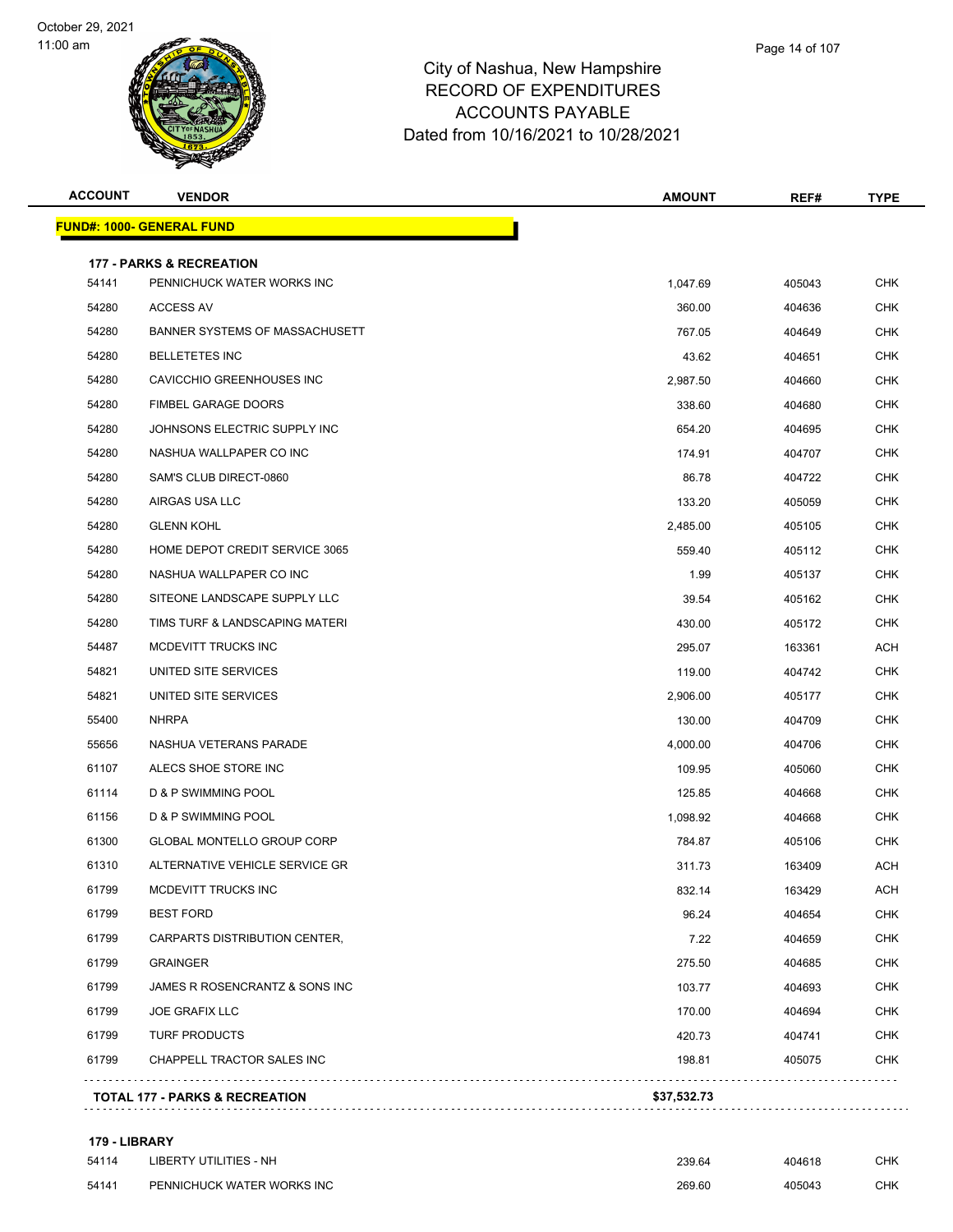

| <b>ACCOUNT</b> | <b>VENDOR</b>                  | <b>AMOUNT</b> | REF#   | <b>TYPE</b> |
|----------------|--------------------------------|---------------|--------|-------------|
|                | FUND#: 1000- GENERAL FUND      |               |        |             |
| 179 - LIBRARY  |                                |               |        |             |
| 54243          | PALMER & SICARD INC            | 187.00        | 404714 | <b>CHK</b>  |
| 54280          | JP PEST SERVICES LLC           | 114.00        | 163423 | <b>ACH</b>  |
| 54280          | HOME DEPOT CREDIT SERVICE 3065 | 179.57        | 404689 | <b>CHK</b>  |
| 54280          | NORTHEAST DOOR CORP            | 309.50        | 405142 | <b>CHK</b>  |
| 54421          | CONWAY TECHNOLOGY GROUP        | 421.20        | 405083 | <b>CHK</b>  |
| 54428          | <b>COMCAST</b>                 | 243.35        | 405001 | <b>CHK</b>  |
| 54428          | PACIFIC TELEMANAGEMENT SERVICE | 53.00         | 405146 | CHK         |
| 55200          | <b>COSUGI</b>                  | 150.00        | 163413 | <b>ACH</b>  |
| 55200          | SEE SCIENCE CENTER             | 250.00        | 404600 | <b>CHK</b>  |
| 55200          | ISABELLA STEWART GARDNERMUSEUM | 195.00        | 404615 | <b>CHK</b>  |
| 55200          | MCAULIFFE-SHEPARD DISCOVERY CT | 300.00        | 404622 | <b>CHK</b>  |
| 55200          | MUSEUM OF FINE ARTS BOSTON     | 475.00        | 404703 | CHK         |
| 55607          | USPS-CMRS-PB #49113079         | 2,000.00      | 163372 | <b>ACH</b>  |
| 61100          | AMAZON CAPITAL SERV (CITY ACH) | 96.22         | 163343 | <b>ACH</b>  |
| 61100          | AMAZON CAPITAL SERV (CITY ACH) | 222.34        | 163407 | <b>ACH</b>  |
| 61100          | ANCO SIGNS & STAMPS INC        | 125.50        | 404644 | <b>CHK</b>  |
| 61100          | WB MASON CO INC                | 41.67         | 405181 | CHK         |
| 61107          | <b>RED BRICK CLOTHING</b>      | 341.50        | 404719 | <b>CHK</b>  |
| 61299          | AMAZON CAPITAL SERV (CITY ACH) | 788.95        | 163407 | ACH         |
| 61428          | AMAZON CAPITAL SERV (CITY ACH) | 172.04        | 163407 | <b>ACH</b>  |
| 61807          | INGRAM LIBRARY SERVICES LLC    | 796.93        | 163355 | <b>ACH</b>  |
| 61807          | INGRAM LIBRARY SERVICES LLC    | 627.74        | 163421 | ACH         |
| 61807          | <b>BAKER &amp; TAYLOR</b>      | 750.87        | 404648 | <b>CHK</b>  |
| 61807          | HARPER COLLINS PUBLISHERS LLC  | 39.71         | 404687 | <b>CHK</b>  |
| 61807          | <b>BAKER &amp; TAYLOR</b>      | 1,203.27      | 405066 | <b>CHK</b>  |
| 61814          | MIDWEST TAPE LLC               | 183.38        | 163363 | <b>ACH</b>  |
| 61814          | MIDWEST TAPE LLC               | 121.31        | 163432 | <b>ACH</b>  |
| 61814          | <b>BAKER &amp; TAYLOR</b>      | 76.95         | 404648 | <b>CHK</b>  |
| 61814          | <b>BAKER &amp; TAYLOR</b>      | 43.98         | 405066 | <b>CHK</b>  |
| 61821          | UNION LEADER CORPORATION       | 218.40        | 404628 | <b>CHK</b>  |
| 61830          | THE PARK STREET FOUNDATION     | 1,260.00      | 405147 | CHK         |
| 68322          | AMAZON CAPITAL SERV (CITY ACH) | 109.83        | 163407 | <b>ACH</b>  |
| 68322          | KATHARINE GATCOMB              | 42.63         | 163417 | <b>ACH</b>  |
| 68322          | ADULT LEARNING CENTER          | 150.00        | 405056 | <b>CHK</b>  |
| 71000          | <b>DEMCO</b>                   | 408.08        | 404673 | <b>CHK</b>  |
| 71221          | AMAZON CAPITAL SERV (CITY ACH) | 99.87         | 163407 | ACH         |
|                | <b>TOTAL 179 - LIBRARY</b>     | \$13,308.03   |        |             |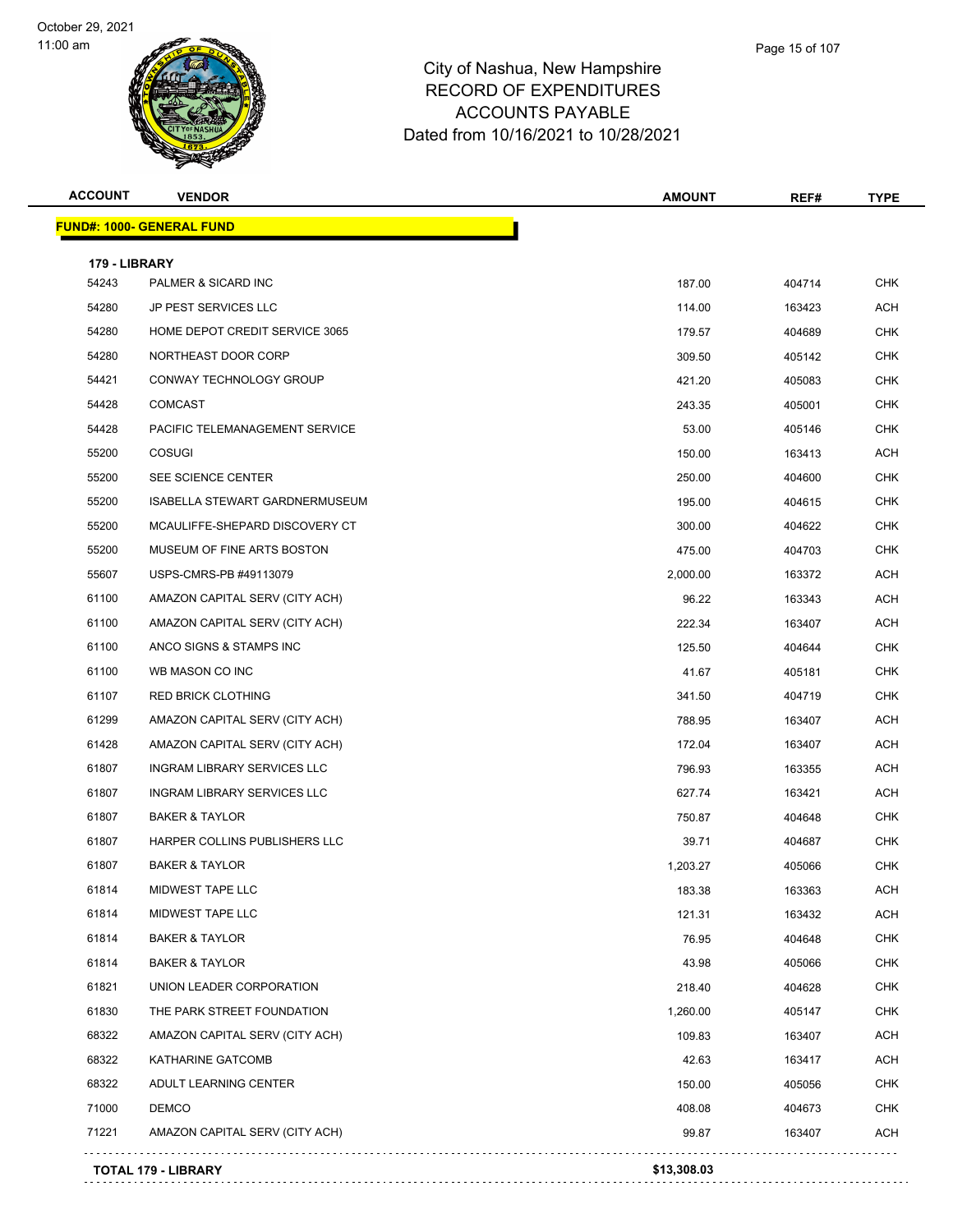

| <b>ACCOUNT</b>      | <b>VENDOR</b>                             | <b>AMOUNT</b> | REF#   | <b>TYPE</b> |
|---------------------|-------------------------------------------|---------------|--------|-------------|
|                     | FUND#: 1000- GENERAL FUND                 |               |        |             |
|                     | <b>181 - COMMUNITY DEVELOPMENT</b>        |               |        |             |
| 55200               | AMERICAN PLANNING ASSOC                   | 442.00        | 404996 | CHK         |
| 55307               | <b>JULIE CHIZMAS</b>                      | 222.40        | 163412 | <b>ACH</b>  |
| 55421               | <b>JULIE CHIZMAS</b>                      | 575.38        | 163412 | <b>ACH</b>  |
| 61100               | WB MASON CO INC                           | 18.39         | 405181 | <b>CHK</b>  |
|                     | TOTAL 181 - COMMUNITY DEVELOPMENT         | \$1,258.17    |        |             |
|                     | <b>182 - PLANNING AND ZONING</b>          |               |        |             |
| 42560               | <b>MALKA ARAB</b>                         | 345.00        | 405063 | <b>CHK</b>  |
| 55307               | DONALD SCOTT MCPHIE                       | 35.28         | 404993 | CHK         |
|                     | TOTAL 182 - PLANNING AND ZONING           | \$380.28      |        |             |
|                     | <b>183 - ECONOMIC DEVELOPMENT</b>         |               |        |             |
| 61299               | AMAZON CAPITAL SERV (CITY ACH)            | 112.01        | 163407 | ACH         |
|                     | <b>TOTAL 183 - ECONOMIC DEVELOPMENT</b>   | \$112.01      |        |             |
| <b>191 - SCHOOL</b> |                                           |               |        |             |
| 53128               | <b>JACKSON LEWIS LLP</b>                  | 4,000.00      | 163377 | <b>ACH</b>  |
| 53128               | WADLEIGH STARR & PETERS PLLC              | 1,569.87      | 405341 | <b>CHK</b>  |
| 53600               | NASHUA ADULT LEARNING CENTER              | 33,000.00     | 404765 | <b>CHK</b>  |
| 53614               | AMY MCCARTNEY                             | 10,982.00     | 404875 | CHK         |
| 53614               | MICROSOCIETY CHARTER SCHOOL               | 10,163.09     | 404883 | <b>CHK</b>  |
| 53614               | STATE OF NH CRIMINAL RECORDS              | 289.50        | 405196 | CHK         |
| 53614               | SAMANTHA BACHAND                          | 594.36        | 405207 | <b>CHK</b>  |
| 53614               | <b>CLARK ASSOC</b>                        | 38,466.75     | 405221 | <b>CHK</b>  |
| 53614               | <b>HEAR TO LEARN LLC</b>                  | 161.20        | 405259 | CHK         |
| 53628               | ALLIED UNIVERSAL TECHNOLOGY               | 100,374.96    | 404769 | <b>CHK</b>  |
| 53628               | FIRE PROTECTION TESTING LLC               | 2,829.00      | 404823 | <b>CHK</b>  |
| 53628               | <b>IDEMIA IDENTITY &amp; SECURITY USA</b> | 3,099.00      | 404843 | <b>CHK</b>  |
| 53628               | COMPUTER HUT dba IT INSIDERS              | 311.50        | 404845 | <b>CHK</b>  |
| 53628               | <b>MAS MEDICAL STAFFING</b>               | 12,598.91     | 404874 | <b>CHK</b>  |
| 53628               | PERFORMANCE REHAB INC                     | 5,928.54      | 404900 | <b>CHK</b>  |
| 53628               | THE METRO GROUP INC                       | 845.00        | 404935 | <b>CHK</b>  |
| 53628               | STATE OF NH CRIMINAL RECORDS              | 1,583.25      | 405196 | <b>CHK</b>  |
| 53628               | ASAP FIRE & SAFETY CORP                   | 154.50        | 405205 | <b>CHK</b>  |
| 53628               | NORTHEAST CUTLERY INC                     | 534.00        | 405304 | <b>CHK</b>  |
| 53628               | PROCARE THERAPY                           | 5,504.26      | 405312 | <b>CHK</b>  |
| 53628               | ROCKINGHAM CONTRACTING AND                | 3,690.00      | 405318 | <b>CHK</b>  |
| 53628               | <b>SERESC</b>                             | 5,084.31      | 405326 | <b>CHK</b>  |
|                     |                                           |               |        |             |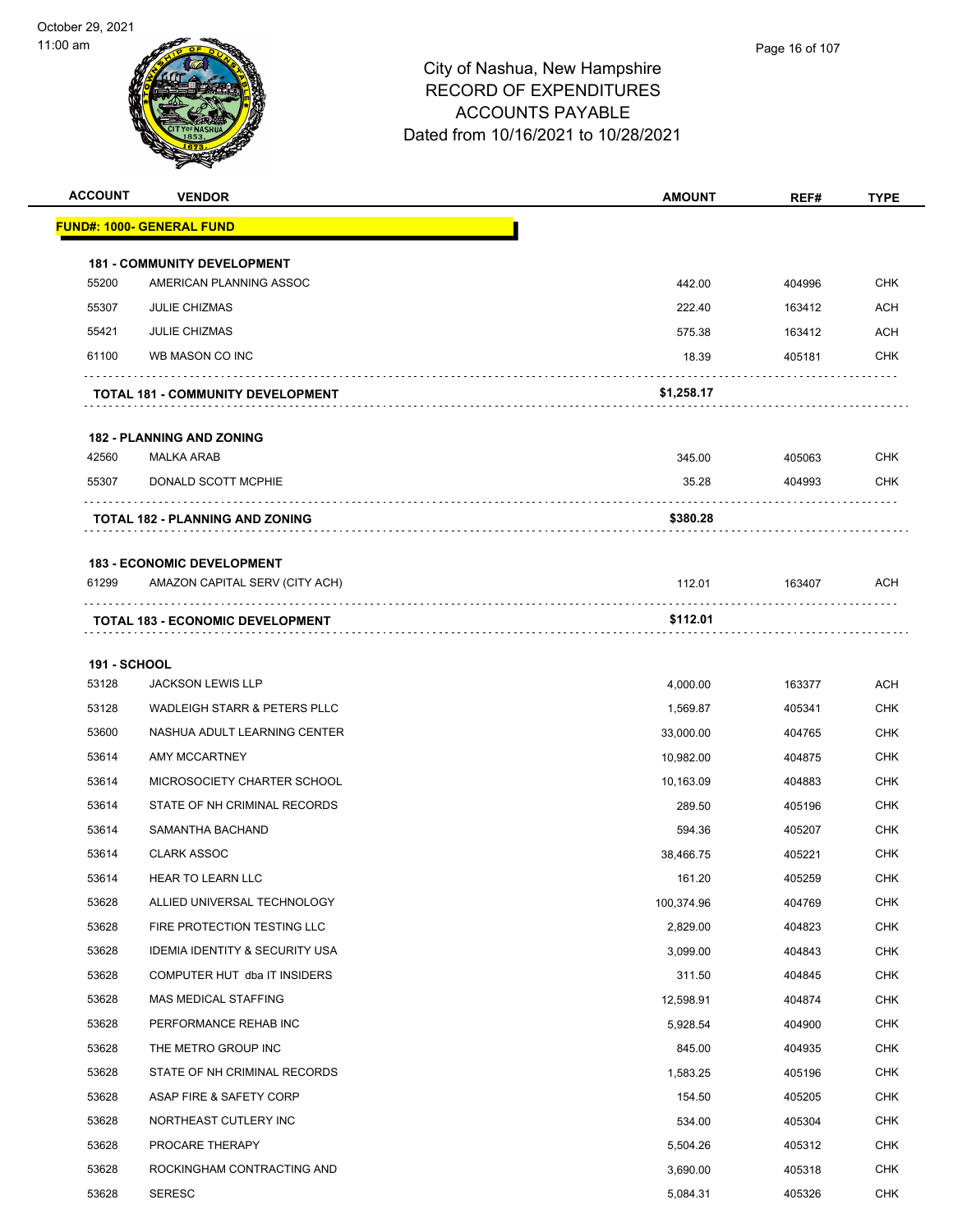

| ampshire       |  |
|----------------|--|
| <b>DITURES</b> |  |
| ARIE.          |  |

Page 17 of 107

| <b>ACCOUNT</b>               | <b>VENDOR</b>                    | <b>AMOUNT</b> | REF#   | <b>TYPE</b> |
|------------------------------|----------------------------------|---------------|--------|-------------|
|                              | <b>FUND#: 1000- GENERAL FUND</b> |               |        |             |
|                              |                                  |               |        |             |
| <b>191 - SCHOOL</b><br>53628 | WHITE BIRCH EDUCATIONAL          | 17,875.00     | 405346 | <b>CHK</b>  |
| 54100                        | <b>EVERSOURCE</b>                | 97,079.22     | 404748 | CHK         |
| 54100                        | <b>EVERSOURCE</b>                | 25,343.37     | 405185 | <b>CHK</b>  |
| 54100                        | MENH SOLAR HOLDINGS LLC          | 8,525.38      | 405291 | <b>CHK</b>  |
| 54114                        | LIBERTY UTILITIES - NH           | 210.75        | 404749 | CHK         |
| 54114                        | LIBERTY UTILITIES - NH           | 165.48        | 404750 | <b>CHK</b>  |
| 54114                        | LIBERTY UTILITIES - NH           | 56.21         | 404751 | <b>CHK</b>  |
| 54114                        | <b>LIBERTY UTILITIES - NH</b>    | 56.21         | 404752 | <b>CHK</b>  |
| 54114                        | LIBERTY UTILITIES - NH           | 56.21         | 404753 | <b>CHK</b>  |
| 54114                        | LIBERTY UTILITIES - NH           | 56.21         | 404754 | <b>CHK</b>  |
| 54114                        | LIBERTY UTILITIES - NH           | 62.50         | 404755 | <b>CHK</b>  |
| 54114                        | LIBERTY UTILITIES - NH           | 200.64        | 404756 | CHK         |
| 54114                        | SPRAGUE RESOURCES LP             | 4,956.87      | 404929 | <b>CHK</b>  |
| 54114                        | <b>LIBERTY UTILITIES - NH</b>    | 308.86        | 405186 | <b>CHK</b>  |
| 54114                        | <b>LIBERTY UTILITIES - NH</b>    | 292.70        | 405187 | CHK         |
| 54114                        | LIBERTY UTILITIES - NH           | 870.20        | 405188 | <b>CHK</b>  |
| 54114                        | LIBERTY UTILITIES - NH           | 1,866.94      | 405189 | <b>CHK</b>  |
| 54114                        | <b>LIBERTY UTILITIES - NH</b>    | 891.51        | 405190 | <b>CHK</b>  |
| 54114                        | LIBERTY UTILITIES - NH           | 58.96         | 405191 | <b>CHK</b>  |
| 54114                        | LIBERTY UTILITIES - NH           | 420.99        | 405192 | <b>CHK</b>  |
| 54114                        | LIBERTY UTILITIES - NH           | 232.77        | 405193 | <b>CHK</b>  |
| 54114                        | <b>LIBERTY UTILITIES - NH</b>    | 270.81        | 405194 | CHK         |
| 54141                        | PENNICHUCK WATER WORKS INC       | 6,772.30      | 404758 | <b>CHK</b>  |
| 54141                        | PENNICHUCK WATER WORKS INC       | 2,604.68      | 405195 | <b>CHK</b>  |
| 54280                        | <b>BELLETETES INC</b>            | 430.55        | 404777 | <b>CHK</b>  |
| 54280                        | M & S GLOBAL TRANSPORT LLC       | 350.00        | 404868 | <b>CHK</b>  |
| 54280                        | GATE CITY FENCE CO INC           | 395.00        | 405249 | <b>CHK</b>  |
| 54280                        | KAMCO LOCK SOLUTIONS             | 18.01         | 405273 | <b>CHK</b>  |
| 54280                        | NASHUA WALLPAPER CO INC          | 45.55         | 405297 | <b>CHK</b>  |
| 54280                        | VIKING ROOFING INC               | 7,518.88      | 405340 | CHK         |
| 54487                        | (SCHOOL ACH) AMAZON CAPITAL SE   | 10.98         | 163375 | ACH         |
| 54487                        | HOWARD P FAIRFIELD LLC           | 2,381.00      | 163437 | ACH         |
| 54487                        | R WHITE EQUIPMENT CENTER INC     | 20.00         | 404909 | <b>CHK</b>  |
| 54487                        | CHAPPELL TRACTOR SALES INC       | 75.56         | 405219 | <b>CHK</b>  |
| 54487                        | IFIX HUNTER EQUIPMENT INC        | 603.10        | 405265 | <b>CHK</b>  |
| 54487                        | PTECH PERCUSSION TECHNOLOGIES    | 473.00        | 405314 | <b>CHK</b>  |
| 54487                        | ALLAN SAULNIER                   | 546.60        | 405322 | CHK         |
| 54487                        | STILL'S POWER EQUIPMENT          | 101.04        | 405330 | <b>CHK</b>  |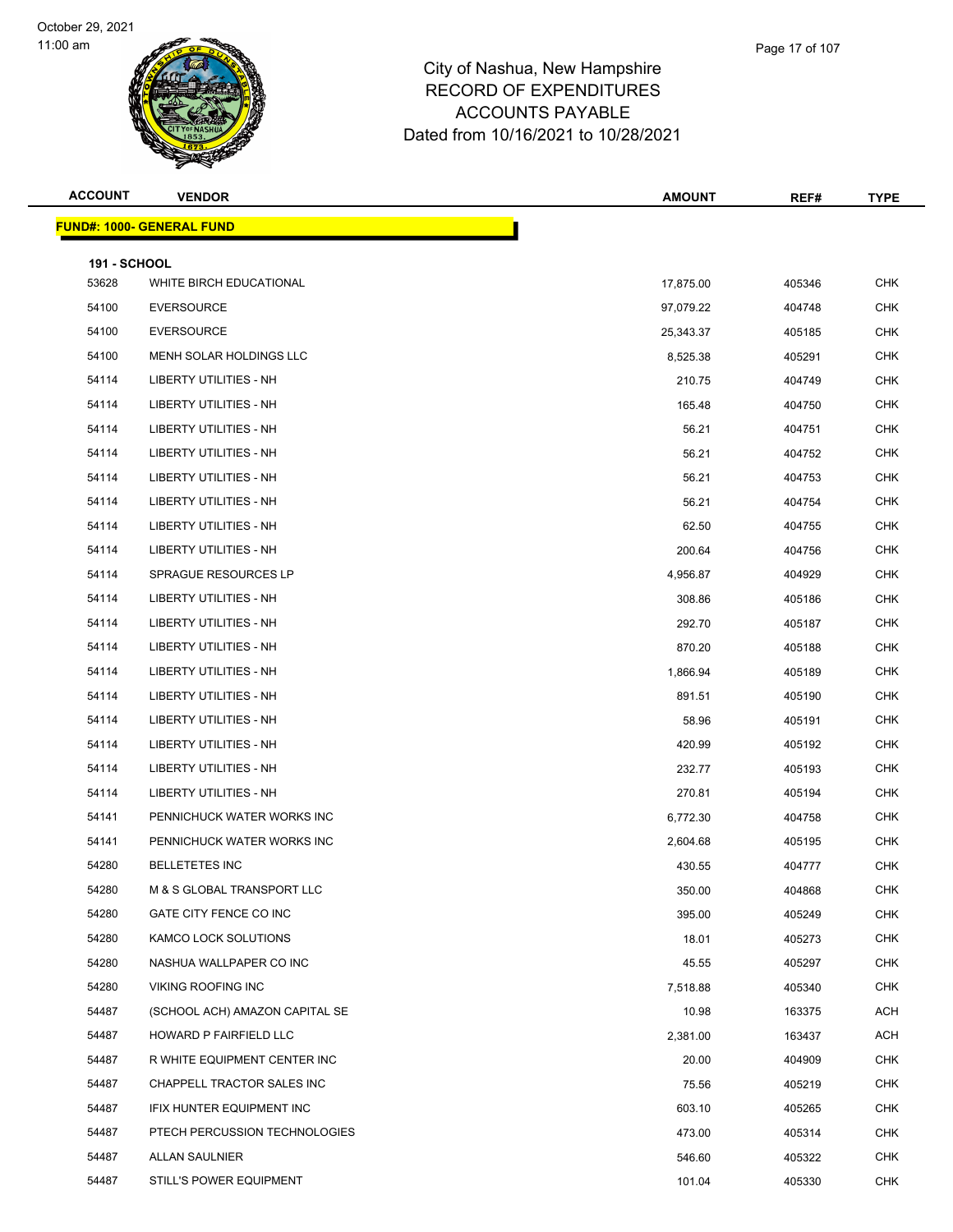

| Page 18 of 107 |
|----------------|
|                |

| <b>ACCOUNT</b>      | <b>VENDOR</b>                    | <b>AMOUNT</b> | REF#   | <b>TYPE</b> |
|---------------------|----------------------------------|---------------|--------|-------------|
|                     | <b>FUND#: 1000- GENERAL FUND</b> |               |        |             |
| <b>191 - SCHOOL</b> |                                  |               |        |             |
| 54600               | <b>BEST FORD</b>                 | 141.54        | 404780 | <b>CHK</b>  |
| 54600               | CARPARTS DISTRIBUTION CENTER,    | 498.05        | 404789 | <b>CHK</b>  |
| 54600               | SANEL NAPA                       | 19.98         | 404916 | <b>CHK</b>  |
| 54600               | CARPARTS DISTRIBUTION CENTER,    | 658.35        | 405216 | <b>CHK</b>  |
| 54600               | LIONEL'S ALIGNMENT               | 421.48        | 405282 | <b>CHK</b>  |
| 54600               | <b>MAYNARD &amp; LESIEUR INC</b> | 271.02        | 405289 | <b>CHK</b>  |
| 55109               | CONSOLIDATED COMMUNICATIONS      | 164.40        | 404747 | <b>CHK</b>  |
| 55109               | VERIZON WIRELESS 742005979       | 394.11        | 404760 | <b>CHK</b>  |
| 55109               | <b>WINDSTREAM</b>                | 271.13        | 404761 | <b>CHK</b>  |
| 55109               | <b>COMCAST</b>                   | 29,538.88     | 404798 | <b>CHK</b>  |
| 55109               | <b>WINDSTREAM</b>                | 989.74        | 405199 | <b>CHK</b>  |
| 55200               | EILEEN AHERN                     | 300.00        | 404768 | <b>CHK</b>  |
| 55200               | MICHELLE AURELIA                 | 300.00        | 404771 | <b>CHK</b>  |
| 55200               | <b>ASHLEY BENOIT</b>             | 300.00        | 404778 | <b>CHK</b>  |
| 55200               | CARA-KRISTEN MCINTIRE            | 55.00         | 404788 | <b>CHK</b>  |
| 55200               | <b>COLLEGE BOARD</b>             | 400.00        | 404797 | <b>CHK</b>  |
| 55200               | NANCY DUFFY                      | 385.00        | 404816 | <b>CHK</b>  |
| 55200               | KIMBERLY SARFDE                  | 40.00         | 404919 | <b>CHK</b>  |
| 55200               | <b>NHASP</b>                     | 4,625.00      | 405301 | <b>CHK</b>  |
| 55307               | KAYLA BASSETT                    | 61.48         | 404774 | <b>CHK</b>  |
| 55307               | UTTARA BOAL                      | 84.00         | 404782 | <b>CHK</b>  |
| 55307               | DONNA GRADY                      | 219.38        | 404832 | <b>CHK</b>  |
| 55307               | LISA JANOSIK                     | 52.92         | 404847 | <b>CHK</b>  |
| 55307               | <b>JUDITH LOFTUS</b>             | 53.76         | 404864 | <b>CHK</b>  |
| 55307               | <b>TARA MACDONALD</b>            | 123.92        | 404870 | <b>CHK</b>  |
| 55307               | PAULA PAPANICOLAOU               | 69.58         | 404899 | <b>CHK</b>  |
| 55307               | DENISE TROMBLY                   | 13.44         | 404938 | <b>CHK</b>  |
| 55307               | ANNE ALTMAN                      | 59.08         | 405204 | <b>CHK</b>  |
| 55307               | <b>MEGAN DUPRAT</b>              | 75.04         | 405235 | <b>CHK</b>  |
| 55307               | LEAH FIASCONARO-CONWAY           | 31.64         | 405242 | <b>CHK</b>  |
| 55307               | ROBERT LALANCETTE                | 66.50         | 405277 | <b>CHK</b>  |
| 55400               | LAURA FINOCCHIARO                | 300.00        | 404822 | <b>CHK</b>  |
| 55400               | SCHOOLLAW.COM                    | 643.00        | 404924 | <b>CHK</b>  |
| 55600               | ACCURATE LABEL DESIGNS INC       | 779.95        | 404764 | <b>CHK</b>  |
| 55607               | US POSTAL SERVICE                | 232.00        | 405338 | <b>CHK</b>  |
| 55642               | ROBERT BARBARISI                 | 104.00        | 404772 | <b>CHK</b>  |
| 55642               | MICHAEL BARBERIAN                | 110.00        | 404773 | <b>CHK</b>  |
| 55642               | <b>KEVIN BOLDUC</b>              | 70.00         | 404783 | <b>CHK</b>  |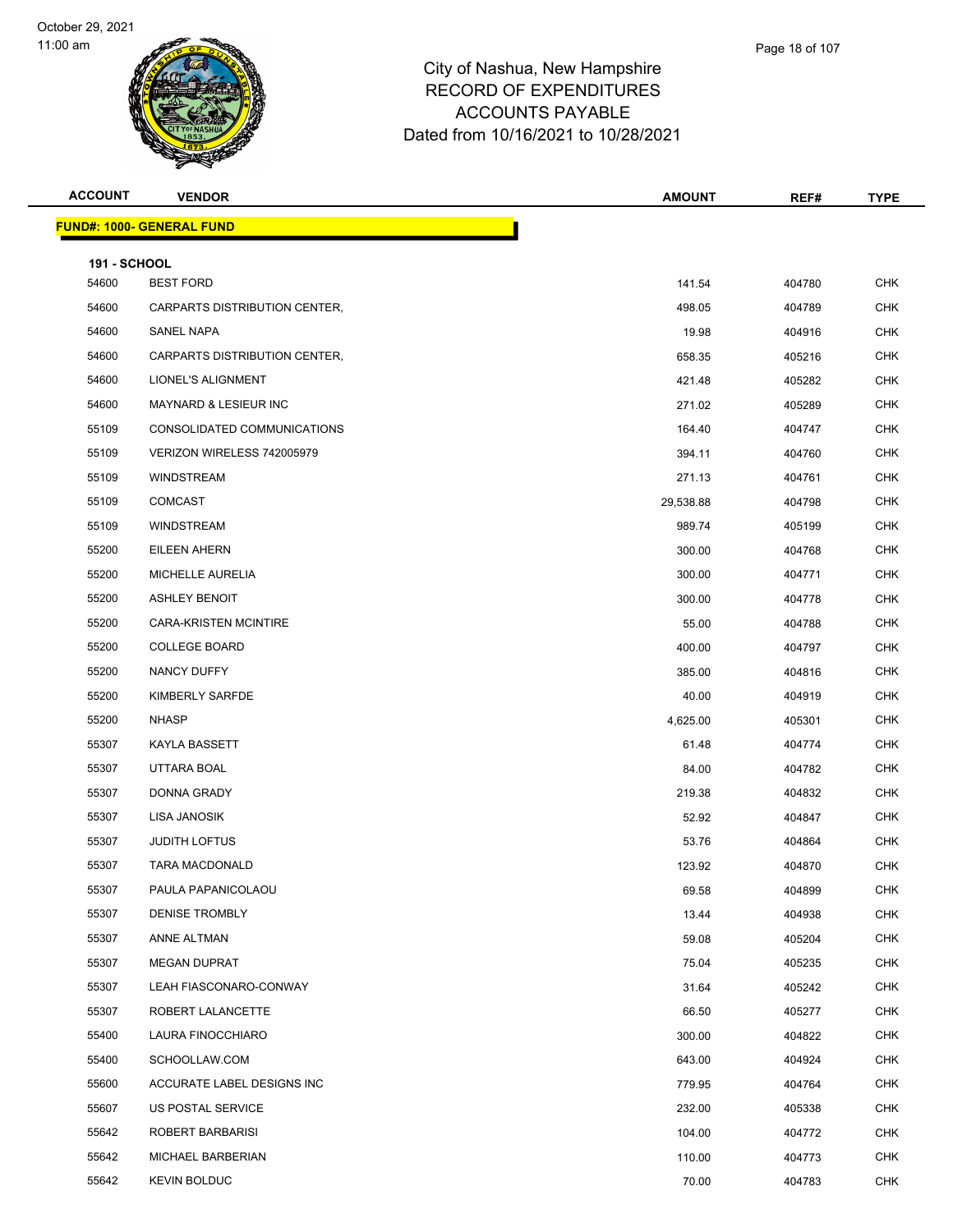

|            | Page 19 of 107 |
|------------|----------------|
| shire      |                |
| <b>RES</b> |                |

| <b>ACCOUNT</b>      | <b>VENDOR</b>                    | <b>AMOUNT</b> | REF#   | <b>TYPE</b> |
|---------------------|----------------------------------|---------------|--------|-------------|
|                     | <b>FUND#: 1000- GENERAL FUND</b> |               |        |             |
| <b>191 - SCHOOL</b> |                                  |               |        |             |
| 55642               | DANA BOURASSA                    | 300.00        | 404785 | CHK         |
| 55642               | KENNETH A BOURQUE                | 70.00         | 404786 | <b>CHK</b>  |
| 55642               | ADAM CHASE                       | 90.00         | 404795 | <b>CHK</b>  |
| 55642               | <b>CONNOR SANBORN</b>            | 210.00        | 404799 | <b>CHK</b>  |
| 55642               | <b>MARK COOKSON</b>              | 60.00         | 404800 | <b>CHK</b>  |
| 55642               | LEONARD DEL GENIO                | 70.00         | 404807 | <b>CHK</b>  |
| 55642               | <b>JACQUELINE DRISCOLL</b>       | 150.00        | 404813 | <b>CHK</b>  |
| 55642               | RICHARD DRISCOLL                 | 104.00        | 404814 | <b>CHK</b>  |
| 55642               | ELAINE ENGELHARDT                | 70.00         | 404818 | <b>CHK</b>  |
| 55642               | JOHN FULTON                      | 150.00        | 404828 | <b>CHK</b>  |
| 55642               | <b>THOMAS M GILPATRICK</b>       | 104.00        | 404830 | <b>CHK</b>  |
| 55642               | HENRY E GOLEC                    | 60.00         | 404831 | <b>CHK</b>  |
| 55642               | STEPHEN R HALL                   | 90.00         | 404836 | <b>CHK</b>  |
| 55642               | ANDREW HARTERY                   | 120.00        | 404838 | <b>CHK</b>  |
| 55642               | <b>TIMOTHY HASKINS</b>           | 150.00        | 404839 | <b>CHK</b>  |
| 55642               | ETHAN JOHNSON                    | 140.00        | 404848 | <b>CHK</b>  |
| 55642               | <b>MARC R JOHNSON</b>            | 140.00        | 404849 | <b>CHK</b>  |
| 55642               | STEPHANIE JOHNSON                | 150.00        | 404850 | <b>CHK</b>  |
| 55642               | <b>KIRSTIN KOCHANEK</b>          | 90.00         | 404853 | <b>CHK</b>  |
| 55642               | <b>JOSEPH KURTA</b>              | 70.00         | 404854 | <b>CHK</b>  |
| 55642               | STEPHEN LACASSE                  | 150.00        | 404855 | <b>CHK</b>  |
| 55642               | MICHAEL LAFOND                   | 90.00         | 404856 | <b>CHK</b>  |
| 55642               | MICHAEL LAROCQUE                 | 150.00        | 404857 | <b>CHK</b>  |
| 55642               | <b>FREDERICK LATHAM</b>          | 70.00         | 404858 | <b>CHK</b>  |
| 55642               | <b>SARA LOUGHLIN</b>             | 150.00        | 404865 | <b>CHK</b>  |
| 55642               | SAMANTHA LUKER                   | 150.00        | 404866 | CHK         |
| 55642               | <b>JAMES MAJOR</b>               | 90.00         | 404871 | <b>CHK</b>  |
| 55642               | <b>DENNIS MELANSON</b>           | 90.00         | 404881 | <b>CHK</b>  |
| 55642               | <b>CHRIS MORGAN</b>              | 250.00        | 404885 | <b>CHK</b>  |
| 55642               | <b>MARK PROULX</b>               | 150.00        | 404907 | <b>CHK</b>  |
| 55642               | MICHAEL PROULX                   | 490.00        | 404908 | <b>CHK</b>  |
| 55642               | <b>BARRY REDDICK</b>             | 90.00         | 404910 | <b>CHK</b>  |
| 55642               | SANTEE NED                       | 150.00        | 404917 | <b>CHK</b>  |
| 55642               | <b>GREG SARETTE</b>              | 60.00         | 404918 | <b>CHK</b>  |
| 55642               | MICHAEL SMITH                    | 90.00         | 404925 | <b>CHK</b>  |
| 55642               | ANDREW SYLVIA                    | 70.00         | 404933 | <b>CHK</b>  |
| 55642               | <b>TIMOTHY BEGLEY</b>            | 60.00         | 404937 | <b>CHK</b>  |
| 55642               | <b>GERALD M VEILLEUX</b>         | 60.00         | 404941 | <b>CHK</b>  |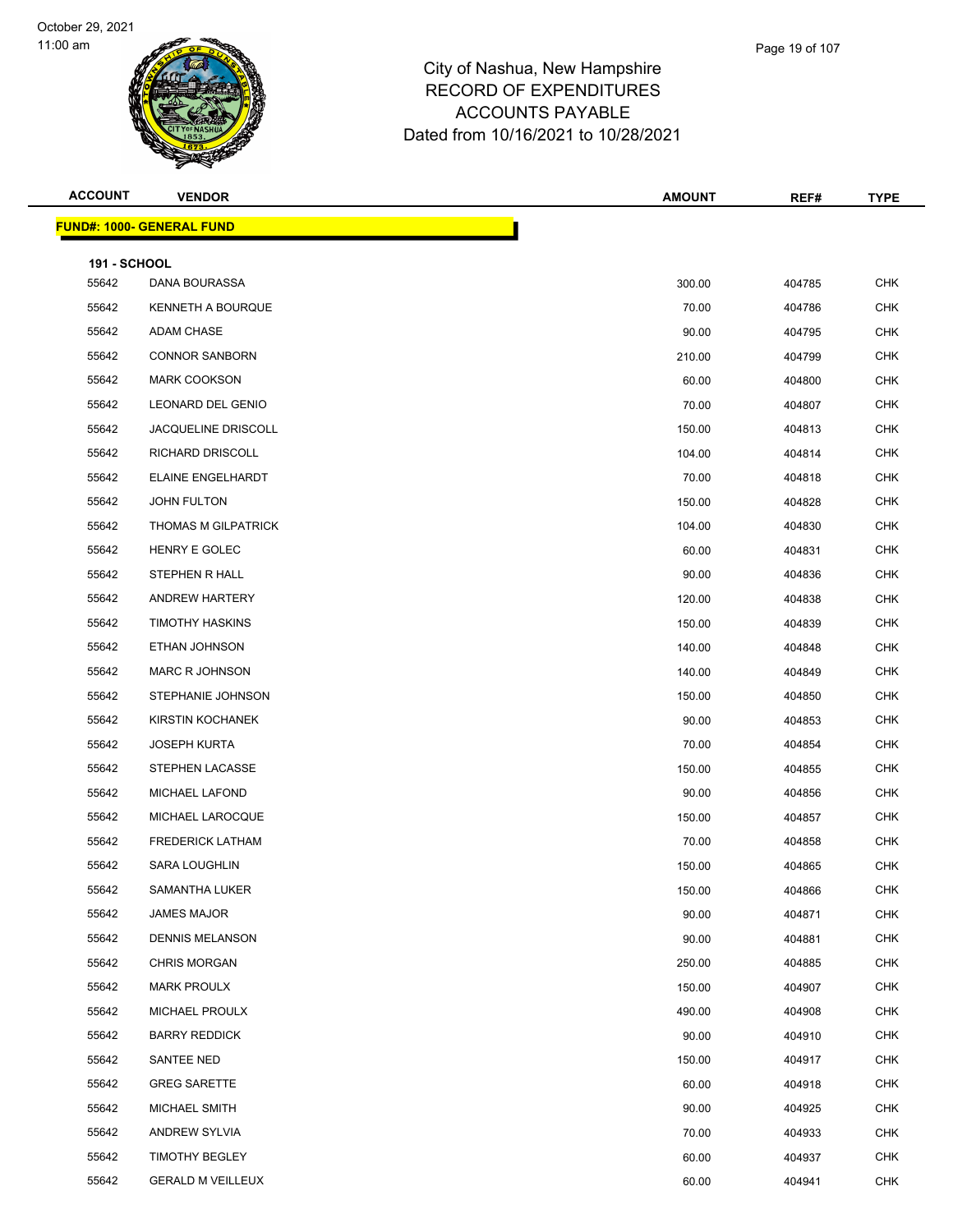

## City of Nashua, New Hampshire RECORD OF EXP ACCOUNTS Dated from 10/16/202

| ισνν παπιροπισ    |  |
|-------------------|--|
| <b>PENDITURES</b> |  |
| <b>PAYABLE</b>    |  |
| 21 to 10/28/2021  |  |
|                   |  |

| <b>ACCOUNT</b>      | <b>VENDOR</b>                    | <b>AMOUNT</b> | REF#   | TYPE       |
|---------------------|----------------------------------|---------------|--------|------------|
|                     | <b>FUND#: 1000- GENERAL FUND</b> |               |        |            |
| <b>191 - SCHOOL</b> |                                  |               |        |            |
| 55642               | JOHN WOOD                        | 60.00         | 404946 | CHK        |
| 55642               | PAUL WOODMANSEE                  | 70.00         | 404947 | <b>CHK</b> |
| 55642               | <b>GARY WRIGHT</b>               | 60.00         | 404948 | <b>CHK</b> |
| 55642               | <b>KAREN ZIELINSKI</b>           | 90.00         | 404949 | <b>CHK</b> |
| 55642               | <b>DAVE ZWICKER</b>              | 250.00        | 404950 | <b>CHK</b> |
| 55642               | <b>MARIO PENA</b>                | 90.00         | 404975 | <b>CHK</b> |
| 55642               | JOHN BADASARIAN                  | 70.00         | 405208 | <b>CHK</b> |
| 55642               | <b>MAURICE BILODEAU</b>          | 150.00        | 405211 | <b>CHK</b> |
| 55642               | KENNETH A BOURQUE                | 70.00         | 405213 | <b>CHK</b> |
| 55642               | ANDREW BRODEUR                   | 220.00        | 405214 | <b>CHK</b> |
| 55642               | <b>DENNIS BURKHART</b>           | 70.00         | 405215 | <b>CHK</b> |
| 55642               | DAVE CHESTNUTT                   | 140.00        | 405220 | <b>CHK</b> |
| 55642               | ELIZABETH R CLARK                | 119.00        | 405222 | <b>CHK</b> |
| 55642               | RICHARD CUVELLIER                | 70.00         | 405228 | <b>CHK</b> |
| 55642               | MICHAEL DANEAU                   | 90.00         | 405230 | <b>CHK</b> |
| 55642               | <b>WESLEY DAUER</b>              | 90.00         | 405231 | <b>CHK</b> |
| 55642               | <b>ERIC FOURNIER</b>             | 70.00         | 405247 | <b>CHK</b> |
| 55642               | <b>BRANDON FRANCOEUR</b>         | 70.00         | 405248 | <b>CHK</b> |
| 55642               | <b>JOSHUA GENO</b>               | 60.00         | 405250 | <b>CHK</b> |
| 55642               | MICHAEL J HARRINGTON             | 90.00         | 405257 | <b>CHK</b> |
| 55642               | ANDREW HARTERY                   | 60.00         | 405258 | <b>CHK</b> |
| 55642               | <b>LANCE HEDQUIST</b>            | 70.00         | 405261 | <b>CHK</b> |
| 55642               | <b>IAN C HORSEMAN</b>            | 70.00         | 405264 | <b>CHK</b> |
| 55642               | ETHAN JOHNSON                    | 140.00        | 405267 | <b>CHK</b> |
| 55642               | <b>MARC R JOHNSON</b>            | 140.00        | 405268 | <b>CHK</b> |
| 55642               | ROBERT W JOHNSON JR              | 240.00        | 405269 | <b>CHK</b> |
| 55642               | JEFFREY W KATZ                   | 150.00        | 405271 | CHK        |
| 55642               | <b>CHARLES KAJEN</b>             | 140.00        | 405272 | <b>CHK</b> |
| 55642               | JOSEPH KURTA                     | 280.00        | 405274 | <b>CHK</b> |
| 55642               | MICHAEL LAROCQUE                 | 70.00         | 405279 | <b>CHK</b> |
| 55642               | <b>FREDERICK LATHAM</b>          | 150.00        | 405280 | CHK        |
| 55642               | SARA LOUGHLIN                    | 150.00        | 405283 | <b>CHK</b> |
| 55642               | <b>DENNIS MELANSON</b>           | 70.00         | 405290 | <b>CHK</b> |
| 55642               | RICHARD MILBURN                  | 150.00        | 405293 | <b>CHK</b> |
| 55642               | <b>WALTER T MONSON</b>           | 70.00         | 405294 | <b>CHK</b> |
| 55642               | <b>MARIO PENA</b>                | 160.00        | 405308 | <b>CHK</b> |
| 55642               | DONNA PLUMB                      | 150.00        | 405310 | <b>CHK</b> |
| 55642               | MICHAEL PROULX                   | 150.00        | 405313 | <b>CHK</b> |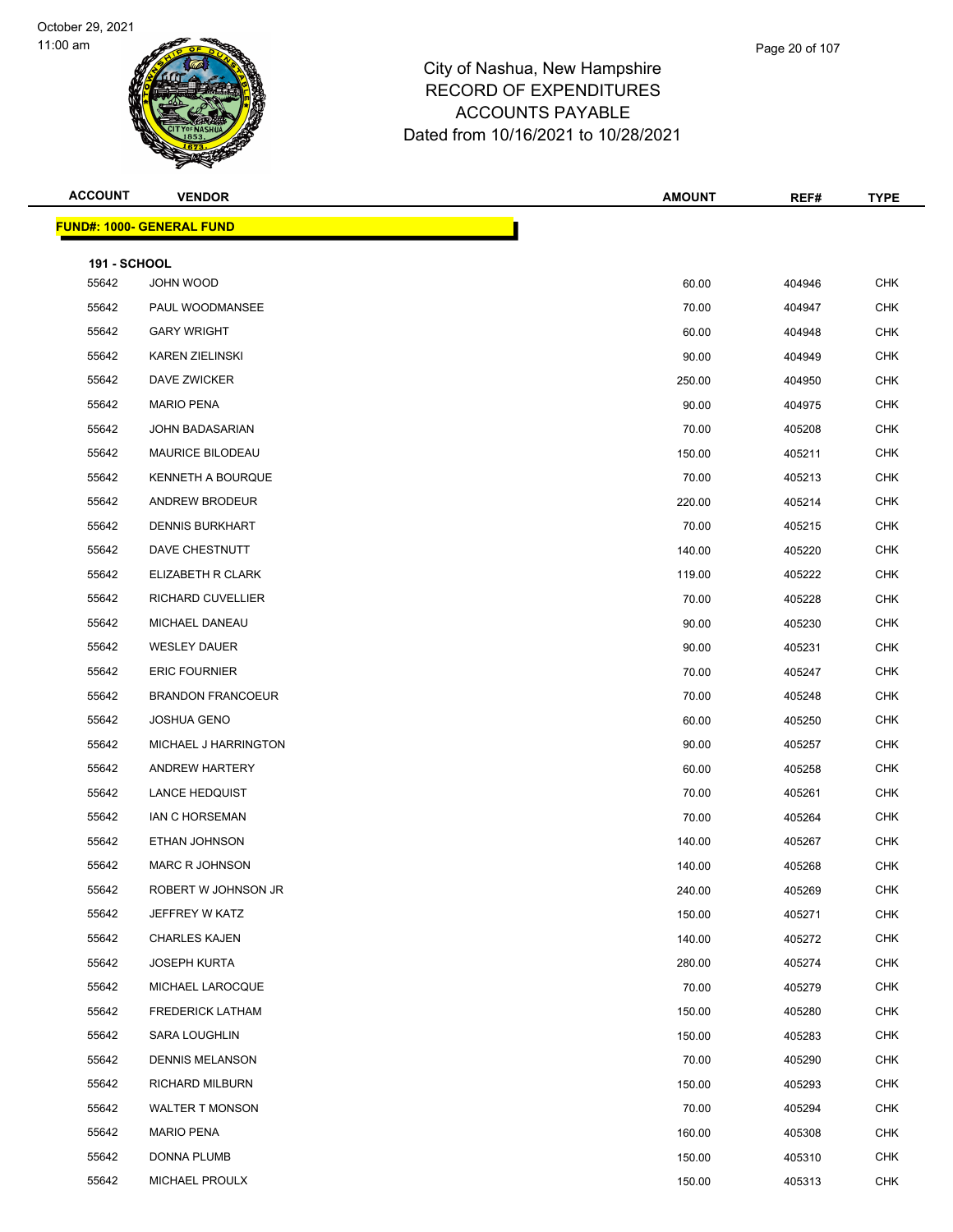

|       | Page 21 of 107 |  |
|-------|----------------|--|
| shire |                |  |
| RFS   |                |  |

| <b>ACCOUNT</b>        | <b>VENDOR</b>                            | <b>AMOUNT</b> | REF#   | <b>TYPE</b> |
|-----------------------|------------------------------------------|---------------|--------|-------------|
|                       | <b>FUND#: 1000- GENERAL FUND</b>         |               |        |             |
|                       |                                          |               |        |             |
| 191 - SCHOOL<br>55642 | <b>ERNEST A REHRIG</b>                   | 114.00        | 405315 | <b>CHK</b>  |
| 55642                 | <b>CHARLES ROBERT</b>                    | 104.00        | 405317 | <b>CHK</b>  |
| 55642                 | DOMINIC EARL ROVETTO JR                  | 208.00        | 405320 | <b>CHK</b>  |
| 55642                 | <b>TOD TRASK</b>                         | 104.00        | 405335 | <b>CHK</b>  |
| 55642                 | <b>GARY WALSH</b>                        | 180.00        | 405342 | <b>CHK</b>  |
| 55642                 | <b>SHERI WEEKS</b>                       | 105.00        | 405345 | <b>CHK</b>  |
| 55642                 | JOHN WOOD                                | 70.00         | 405349 | <b>CHK</b>  |
| 55642                 | <b>GARY WRIGHT</b>                       | 90.00         | 405351 | <b>CHK</b>  |
| 55642                 | <b>KAREN ZIELINSKI</b>                   | 70.00         | 405352 | <b>CHK</b>  |
| 55642                 | DAVE ZWICKER                             | 180.00        | 405353 | <b>CHK</b>  |
| 55690                 | FIRST STUDENT INC                        | 8,634.98      | 404824 | <b>CHK</b>  |
| 55690                 | U-HAUL                                   | 99.73         | 404939 | <b>CHK</b>  |
| 55690                 | FIRST STUDENT INC                        | 430,029.40    | 405244 | <b>CHK</b>  |
| 55690                 | U-HAUL                                   | 190.18        | 405337 | <b>CHK</b>  |
| 55691                 | <b>COMPASS INNOVATIVE BEHAVIOR</b>       | 5,000.00      | 405225 | <b>CHK</b>  |
| 55691                 | DURHAM SCHOOL SERVICES                   | 8,610.50      | 405236 | <b>CHK</b>  |
| 55691                 | FIRST STUDENT INC                        | 331,269.92    | 405244 | <b>CHK</b>  |
| 55691                 | <b>JESSICA FLAGLER</b>                   | 1,008.00      | 405245 | <b>CHK</b>  |
| 55694                 | NASHUA CHILDRENS HOME                    | 19,051.83     | 163380 | ACH         |
| 55694                 | 1 CHOICE TUTORING INC                    | 6,455.00      | 404763 | <b>CHK</b>  |
| 55694                 | NASHUA ADULT LEARNING CENTER             | 29,400.00     | 404765 | <b>CHK</b>  |
| 55694                 | <b>BOOTHBY THERAPY SERVICES LLC</b>      | 570.00        | 404784 | <b>CHK</b>  |
| 55694                 | <b>CEDARCREST INC</b>                    | 6,482.70      | 404792 | <b>CHK</b>  |
| 55694                 | <b>CREST COLLABORATIVE</b>               | 48,978.00     | 404803 | <b>CHK</b>  |
| 55694                 | DOCTOR FRANKLIN PERKINS SCH              | 7,879.62      | 404810 | <b>CHK</b>  |
| 55694                 | EASTER SEALS OF NEW HAMPSHIRE            | 12,444.00     | 404817 | <b>CHK</b>  |
| 55694                 | LIGHTHOUSE SCHOOL INC                    | 111,225.60    | 404862 | <b>CHK</b>  |
| 55694                 | MELMARK NEW ENGLAND                      | 98,459.25     | 404882 | CHK         |
| 55694                 | MOUNT PROSPECT ACADEMY INC               | 5,579.28      | 404886 | <b>CHK</b>  |
| 55694                 | <b>REGIONAL SERVICES &amp; EDUCATION</b> | 44,737.92     | 404911 | <b>CHK</b>  |
| 55694                 | SPAULDING ACADEMY & FAMILY SER           | 32,377.96     | 404928 | <b>CHK</b>  |
| 55694                 | ST ANNS HOME INC                         | 7,127.82      | 404930 | <b>CHK</b>  |
| 55694                 | <b>CEDARCREST INC</b>                    | 4,874.84      | 405217 | CHK         |
| 55694                 | DOCTOR FRANKLIN PERKINS SCH              | 295.21        | 405234 | <b>CHK</b>  |
| 55694                 | VALLEY COLLABORATIVE                     | 23,953.00     | 405339 | <b>CHK</b>  |
| 55699                 | EXTRA DUTY SOLUTIONS                     | 886.92        | 163376 | ACH         |
| 55699                 | ROBIN P MCMENIMAN                        | 525.00        | 404879 | <b>CHK</b>  |
| 55699                 | AUDREY VARGA                             | 525.00        | 404940 | <b>CHK</b>  |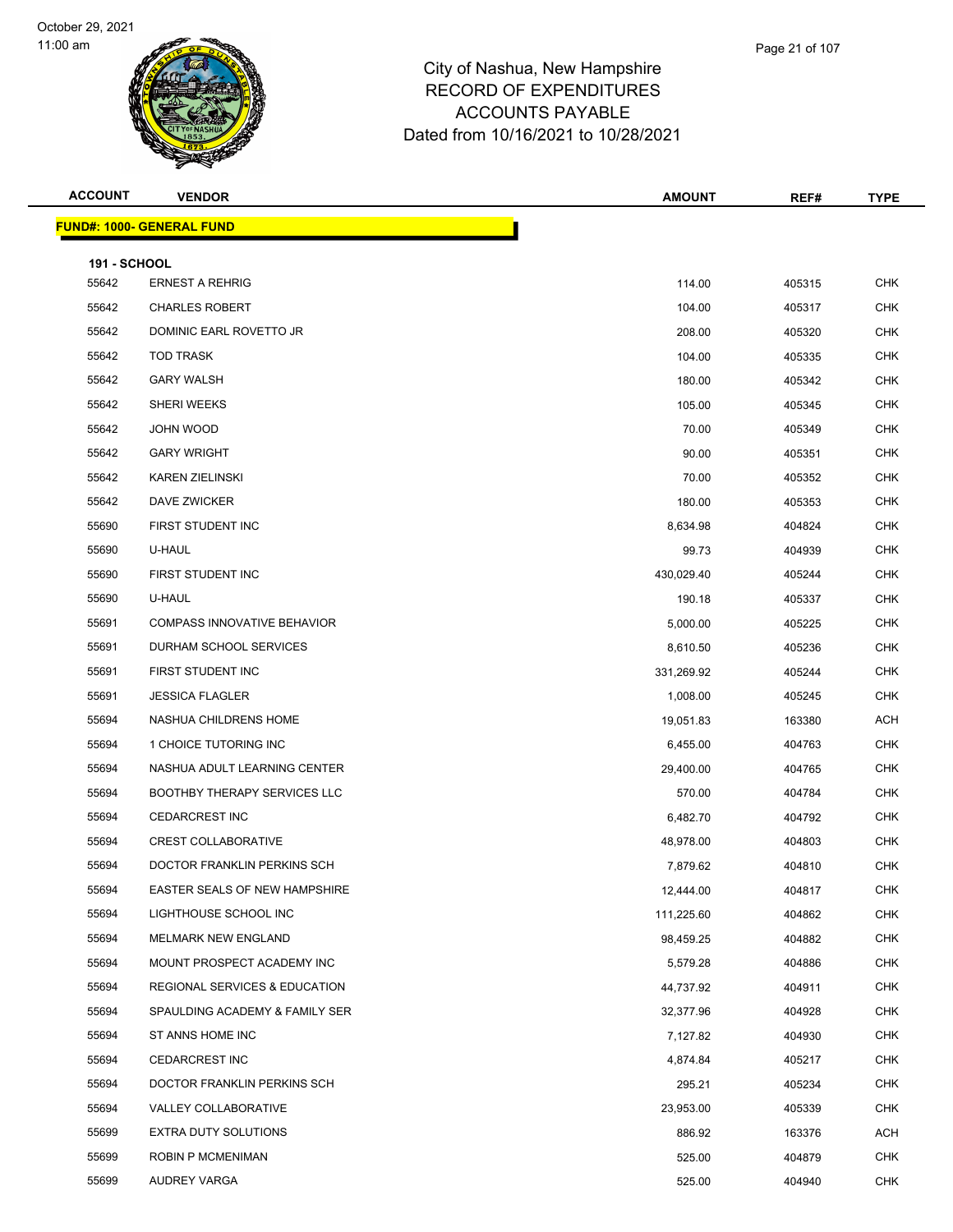

| Page 22 of 107 |  |
|----------------|--|
|                |  |

| <b>ACCOUNT</b>               | <b>VENDOR</b>                     | <b>AMOUNT</b> | REF#   | <b>TYPE</b> |
|------------------------------|-----------------------------------|---------------|--------|-------------|
|                              | <u> FUND#: 1000- GENERAL FUND</u> |               |        |             |
|                              |                                   |               |        |             |
| <b>191 - SCHOOL</b><br>61100 | (SCHOOL ACH) AMAZON CAPITAL SE    | 89.01         | 163375 | <b>ACH</b>  |
| 61100                        | (SCHOOL ACH) AMAZON CAPITAL SE    | 237.90        | 163436 | <b>ACH</b>  |
| 61100                        | THE COPY SHOP                     | 164.00        | 404801 | <b>CHK</b>  |
| 61100                        | PETTY CASH                        | 39.95         | 404902 | <b>CHK</b>  |
| 61100                        | WB MASON CO INC                   | 5,184.16      | 404944 | <b>CHK</b>  |
| 61100                        | SCHOOL SPECIALTY LLC              | 25.79         | 405325 | <b>CHK</b>  |
| 61100                        | WB MASON CO INC                   | 1,054.27      | 405344 | <b>CHK</b>  |
| 61107                        | MIL-BAR PLASTICS INC              | 1,088.01      | 405292 | <b>CHK</b>  |
| 61135                        | (SCHOOL ACH) AMAZON CAPITAL SE    | 2,476.02      | 163375 | <b>ACH</b>  |
| 61135                        | (SCHOOL ACH) AMAZON CAPITAL SE    | 1,263.04      | 163436 | ACH         |
| 61135                        | MCKESSON MEDICAL-SURGICAL         | 1,423.74      | 163439 | <b>ACH</b>  |
| 61135                        | OTC BRANDS INC                    | 29.98         | 404757 | <b>CHK</b>  |
| 61135                        | <b>BELLETETES INC</b>             | 2,950.07      | 404777 | <b>CHK</b>  |
| 61135                        | <b>BUYQUEST INC</b>               | 176.00        | 404787 | <b>CHK</b>  |
| 61135                        | CARPARTS DISTRIBUTION CENTER,     | 788.44        | 404789 | <b>CHK</b>  |
| 61135                        | CASEYS WOOD PRODUCTS INC          | 157.40        | 404790 | <b>CHK</b>  |
| 61135                        | THE COPY SHOP                     | 213.00        | 404801 | <b>CHK</b>  |
| 61135                        | <b>DEMCO</b>                      | 278.83        | 404808 | <b>CHK</b>  |
| 61135                        | <b>ESGI</b>                       | 597.00        | 404819 | <b>CHK</b>  |
| 61135                        | FLINN SCIENTIFIC INC              | 731.25        | 404825 | <b>CHK</b>  |
| 61135                        | FREESTYLE PHOTOGRAPHIC SUPPLIE    | 199.95        | 404827 | <b>CHK</b>  |
| 61135                        | <b>KAREN GREEN</b>                | 116.48        | 404834 | <b>CHK</b>  |
| 61135                        | <b>HANNAFORD</b>                  | 193.65        | 404837 | CHK         |
| 61135                        | <b>HEINEMANN</b>                  | 57.00         | 404840 | <b>CHK</b>  |
| 61135                        | HOME DEPOT CREDIT SERVICES        | 646.74        | 404841 | <b>CHK</b>  |
| 61135                        | J W PEPPER & SON INC              | 171.46        | 404846 | <b>CHK</b>  |
| 61135                        | LITERACY RESOURCES LLC            | 172.78        | 404863 | <b>CHK</b>  |
| 61135                        | DONNA LUNA                        | 17.98         | 404867 | <b>CHK</b>  |
| 61135                        | <b>JULIE MARA</b>                 | 9.43          | 404872 | <b>CHK</b>  |
| 61135                        | MARKET BASKET ACCT 2589096        | 201.05        | 404873 | <b>CHK</b>  |
| 61135                        | OFFICE DEPOT                      | 37,665.71     | 404897 | <b>CHK</b>  |
| 61135                        | PLAYWORKS EDUCATION ENERGIZED     | 158.40        | 404903 | <b>CHK</b>  |
| 61135                        | PRO-ED                            | 323.40        | 404906 | CHK         |
| 61135                        | ALLAN SAULNIER                    | 514.40        | 404920 | <b>CHK</b>  |
| 61135                        | SCHOLASTIC MAGAZINE               | 523.60        | 404921 | <b>CHK</b>  |
| 61135                        | SCHOOL SPECIALTY LLC              | 467.08        | 404923 | <b>CHK</b>  |
| 61135                        | WALMART                           | 308.24        | 404943 | <b>CHK</b>  |
| 61135                        | WB MASON CO INC                   | 2,432.14      | 404944 | <b>CHK</b>  |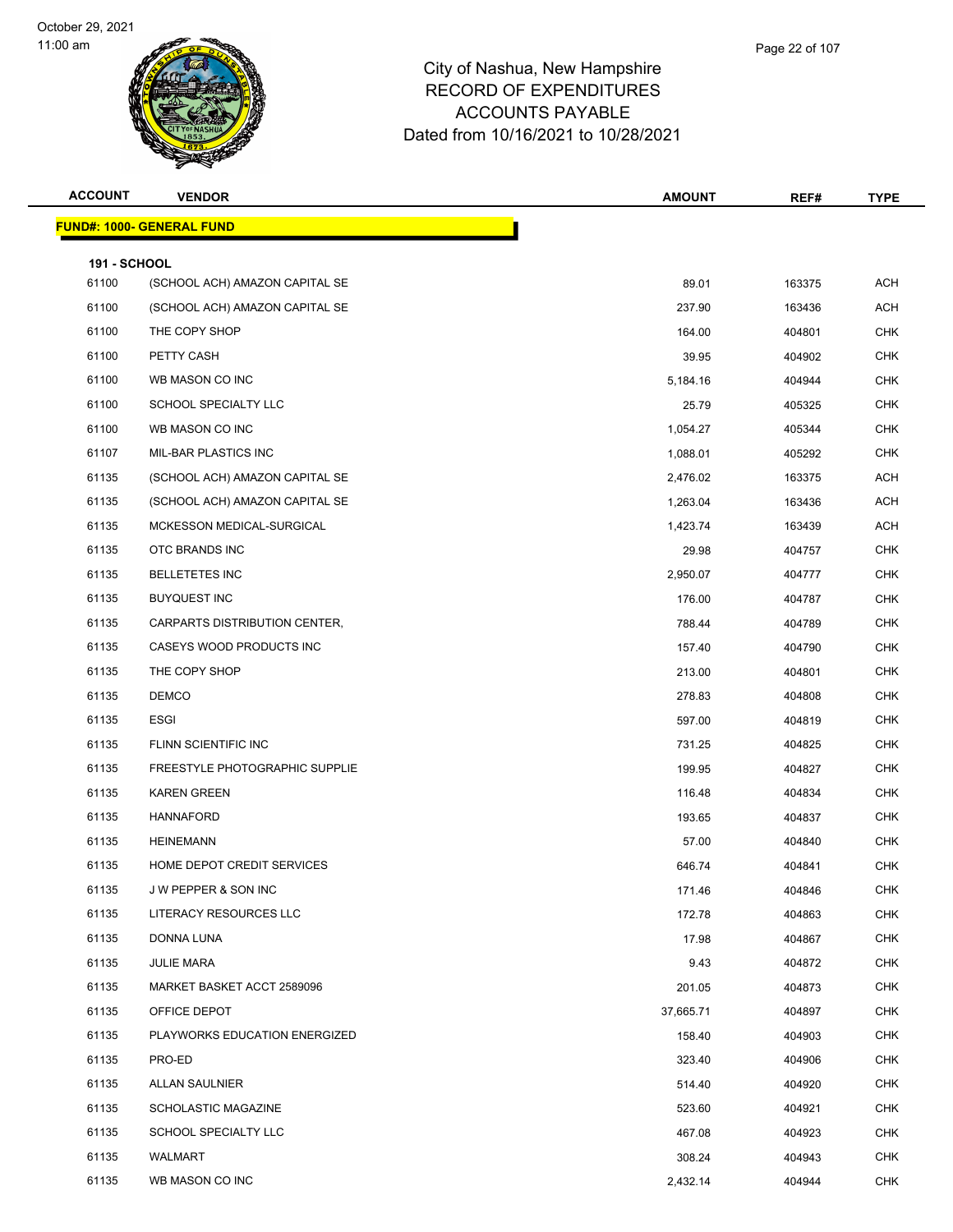

|      | Page 23 of 107 |
|------|----------------|
| hire |                |
| ,-^  |                |

| <b>ACCOUNT</b>               | <b>VENDOR</b>                                 | <b>AMOUNT</b> | REF#   | <b>TYPE</b> |
|------------------------------|-----------------------------------------------|---------------|--------|-------------|
|                              | <b>FUND#: 1000- GENERAL FUND</b>              |               |        |             |
|                              |                                               |               |        |             |
| <b>191 - SCHOOL</b><br>61135 | CARPARTS DISTRIBUTION CENTER,                 | 569.10        | 405216 | <b>CHK</b>  |
| 61135                        | CEN-COM                                       |               |        | <b>CHK</b>  |
|                              |                                               | 920.00        | 405218 | <b>CHK</b>  |
| 61135<br>61135               | FIRE MOUNTAIN GEMS<br><b>JULIE GUAY</b>       | 42.90         | 405243 |             |
|                              |                                               | 83.94         | 405253 | <b>CHK</b>  |
| 61135                        | <b>HANNAFORD</b><br><b>ALYSON AIKEN HOBBS</b> | 73.14         | 405256 | <b>CHK</b>  |
| 61135                        |                                               | 29.88         | 405262 | <b>CHK</b>  |
| 61135                        | HOME DEPOT CREDIT SERVICES                    | 74.04         | 405263 | <b>CHK</b>  |
| 61135                        | <b>MELANIE LANDINO</b>                        | 64.27         | 405278 | <b>CHK</b>  |
| 61135                        | <b>LEARNING A-Z</b>                           | 118.00        | 405281 | <b>CHK</b>  |
| 61135                        | MARKET BASKET ACCT 2589096                    | 44.25         | 405287 | <b>CHK</b>  |
| 61135                        | PJ CURRIER LUMBER COMPNAY                     | 345.26        | 405309 | <b>CHK</b>  |
| 61135                        | <b>SARGENT WELCH</b>                          | 3,976.34      | 405321 | <b>CHK</b>  |
| 61135                        | SCHOOL SPECIALTY LLC                          | 3,727.47      | 405325 | <b>CHK</b>  |
| 61135                        | <b>WARD'S NATURAL SCIENCE</b>                 | 279.60        | 405343 | <b>CHK</b>  |
| 61135                        | WB MASON CO INC                               | 351.00        | 405344 | <b>CHK</b>  |
| 61135                        | <b>WOODWIND &amp; BRASSWIND</b>               | 49.50         | 405350 | <b>CHK</b>  |
| 61142                        | MEDCO SUPPLY INC                              | 317.96        | 163379 | ACH         |
| 61142                        | (SCHOOL ACH) AMAZON CAPITAL SE                | 134.63        | 163436 | <b>ACH</b>  |
| 61142                        | MEDCO SUPPLY INC                              | 182.88        | 163440 | <b>ACH</b>  |
| 61142                        | SCHOOL NURSE SUPPLY INC                       | 210.21        | 404922 | <b>CHK</b>  |
| 61142                        | <b>SCHOOL HEALTH</b>                          | 316.07        | 405323 | <b>CHK</b>  |
| 61249                        | <b>NCS PEARSON</b>                            | 1,262.65      | 404891 | <b>CHK</b>  |
| 61249                        | PRO-ED                                        | 2,178.00      | 404906 | CHK         |
| 61249                        | <b>NCS PEARSON</b>                            | 65.40         | 405299 | <b>CHK</b>  |
| 61299                        | (SCHOOL ACH) AMAZON CAPITAL SE                | 202.31        | 163436 | ACH         |
| 61299                        | MONADNOCK MTN SPRING WATER                    | 139.00        | 404884 | CHK         |
| 61299                        | <b>NCS PEARSON</b>                            | 19.08         | 404891 | <b>CHK</b>  |
| 61299                        | <b>STACEY SMITH</b>                           | 50.00         | 404931 | <b>CHK</b>  |
| 61299                        | WB MASON CO INC                               | 40.38         | 404944 | <b>CHK</b>  |
| 61299                        | <b>B &amp; S LOCKSMITHS INC</b>               | 456.83        | 405206 | <b>CHK</b>  |
| 61299                        | <b>FASTENAL CO</b>                            | 181.08        | 405241 | <b>CHK</b>  |
| 61299                        | HOME DEPOT CREDIT SERVICES                    | 70.43         | 405263 | <b>CHK</b>  |
| 61299                        | WINDOW REPAIR SYSTEMS, INC.                   | 411.40        | 405348 | <b>CHK</b>  |
| 61407                        | MOTOROLA SOLUTIONS INC                        | 890.00        | 163364 | ACH         |
| 61407                        | <b>GRAINGER</b>                               | 38.80         | 404833 | <b>CHK</b>  |
| 61407                        | ALARMAX                                       | 1,124.90      | 405203 | <b>CHK</b>  |
| 61407                        | CEN-COM                                       | 226.00        | 405218 | <b>CHK</b>  |
| 61407                        | <b>GRAINGER</b>                               | 751.26        | 405252 | <b>CHK</b>  |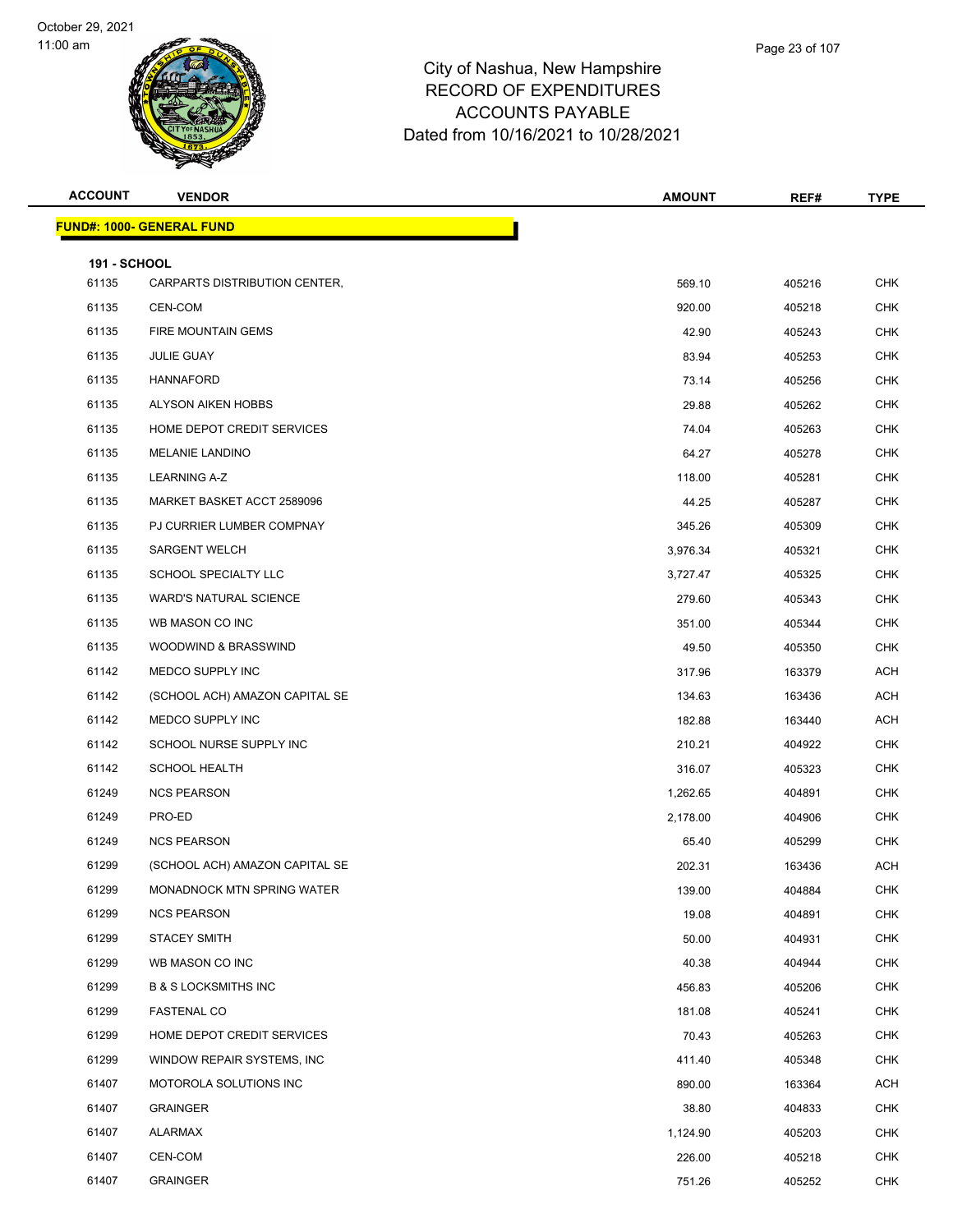

| Page 24 of 107 |
|----------------|
|                |

| <b>ACCOUNT</b> | <b>VENDOR</b>                         | <b>AMOUNT</b> | REF#   | <b>TYPE</b> |
|----------------|---------------------------------------|---------------|--------|-------------|
|                | <b>FUND#: 1000- GENERAL FUND</b>      |               |        |             |
| 191 - SCHOOL   |                                       |               |        |             |
| 61407          | <b>WILLIAMS COMMUNICATIONS SERVIC</b> | 500.00        | 405347 | <b>CHK</b>  |
| 61414          | F W WEBB COMPANY                      | 68.50         | 404821 | <b>CHK</b>  |
| 61414          | <b>HAJOCA CORPORATION</b>             | 173.80        | 404835 | <b>CHK</b>  |
| 61414          | F W WEBB COMPANY                      | 2.08          | 405240 | <b>CHK</b>  |
| 61414          | <b>HAJOCA CORPORATION</b>             | 746.14        | 405255 | <b>CHK</b>  |
| 61421          | TOTAL AIR SUPPLY INC                  | 38.89         | 405332 | <b>CHK</b>  |
| 61421          | TRANE U.S. INC                        | 3,379.63      | 405333 | <b>CHK</b>  |
| 61428          | CLEAN-O-RAMA                          | 470.39        | 404796 | <b>CHK</b>  |
| 61428          | <b>GRAINGER</b>                       | 32.88         | 404833 | <b>CHK</b>  |
| 61428          | NASHUA WALLPAPER CO INC               | 23.98         | 404889 | <b>CHK</b>  |
| 61428          | CLEAN-O-RAMA                          | 11,353.80     | 405223 | <b>CHK</b>  |
| 61428          | NASHUA WALLPAPER CO INC               | 73.32         | 405297 | <b>CHK</b>  |
| 61428          | NATIONWIDE SALES & SERVICE            | 4,413.70      | 405298 | <b>CHK</b>  |
| 61607          | (SCHOOL ACH) AMAZON CAPITAL SE        | 157.74        | 163375 | ACH         |
| 61607          | (SCHOOL ACH) AMAZON CAPITAL SE        | 610.89        | 163436 | ACH         |
| 61607          | COMPUTER HUT dba IT INSIDERS          | 1,885.00      | 404845 | <b>CHK</b>  |
| 61607          | <b>SUSAN WILBORG</b>                  | 50.96         | 404945 | <b>CHK</b>  |
| 61607          | COMPUTER HUT dba IT INSIDERS          | 132.00        | 405266 | <b>CHK</b>  |
| 61807          | <b>CURRICULUM ASSOCIATES LLC</b>      | 292.05        | 405227 | <b>CHK</b>  |
| 61814          | (SCHOOL ACH) AMAZON CAPITAL SE        | 512.83        | 163436 | ACH         |
| 61814          | <b>CENGAGE LEARNING INC</b>           | 5,414.81      | 404794 | <b>CHK</b>  |
| 61814          | FOLLETT SCHOOL SOLUTIONS INC          | 1,483.58      | 404826 | <b>CHK</b>  |
| 61814          | FOLLETT SCHOOL SOLUTIONS INC          | 462.06        | 405246 | <b>CHK</b>  |
| 61814          | <b>JUNIOR LIBRARY GUILD</b>           | 682.80        | 405270 | <b>CHK</b>  |
| 61814          | <b>MACKIN EDUCATIONAL RESOURCES</b>   | 1,748.46      | 405285 | <b>CHK</b>  |
| 61830          | SCHOLASTIC MAGAZINE                   | 393.25        | 404921 | <b>CHK</b>  |
| 61830          | MAIN IDEA LLC                         | 78.00         | 405286 | <b>CHK</b>  |
| 61830          | SHAKE UP LEARNING LLC                 | 658.00        | 405327 | <b>CHK</b>  |
| 61875          | (SCHOOL ACH) AMAZON CAPITAL SE        | 467.94        | 163375 | ACH         |
| 61875          | (SCHOOL ACH) AMAZON CAPITAL SE        | 268.97        | 163436 | ACH         |
| 61875          | DOVER PUBLICATIONS INC                | 801.78        | 404812 | <b>CHK</b>  |
| 61875          | <b>HEINEMANN</b>                      | 1,800.00      | 404840 | <b>CHK</b>  |
| 61875          | <b>CURRICULUM ASSOCIATES LLC</b>      | 116.82        | 405227 | <b>CHK</b>  |
| 71221          | BEST BUY BUSINESS ADVANTAGE           | 199.96        | 404779 | <b>CHK</b>  |
| 71221          | HP INC                                | 59,850.00     | 404842 | <b>CHK</b>  |
| 71221          | COMPUTER HUT dba IT INSIDERS          | 44.00         | 404845 | <b>CHK</b>  |
| 71221          | RTM COMMUNICATIONS INC                | 59,375.10     | 404915 | <b>CHK</b>  |
| 71228          | NOTABLE INC                           | 2,475.00      | 404851 | <b>CHK</b>  |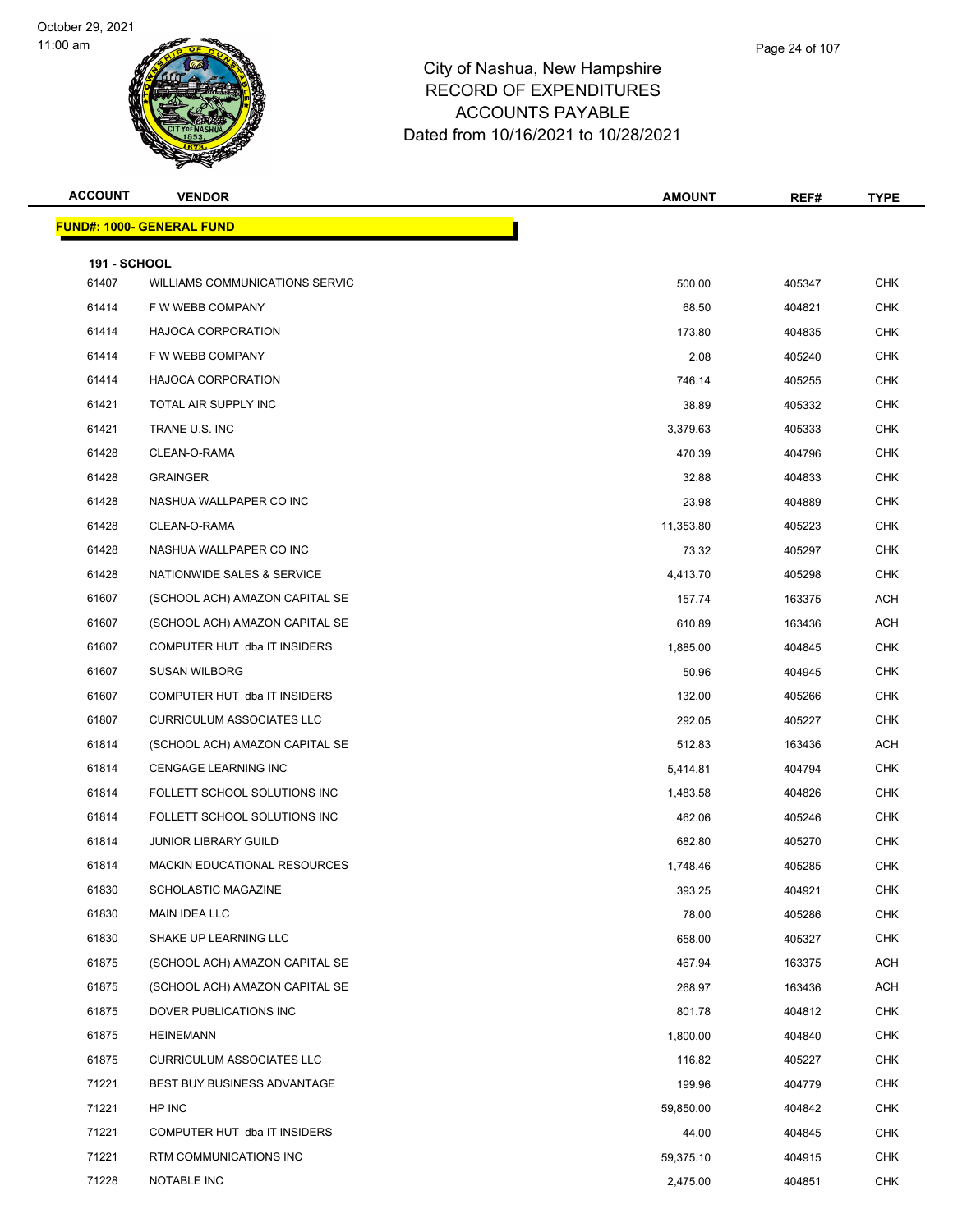

#### City of Nashua, New Hampshire RECORD OF EXPENDITURES ACCOUNTS PAYABLE Dated from 10/16/2021 to 10/28/2021

| <b>ACCOUNT</b>      | <b>VENDOR</b>                         |               | <b>AMOUNT</b>  | REF#   | <b>TYPE</b> |
|---------------------|---------------------------------------|---------------|----------------|--------|-------------|
|                     | <b>FUND#: 1000- GENERAL FUND</b>      |               |                |        |             |
| <b>191 - SCHOOL</b> |                                       |               |                |        |             |
| 71228               | <b>NASH CONSULTING LLC</b>            |               | 12,210.00      | 405296 | <b>CHK</b>  |
| 71228               | NEW ERA TECHNOLOGY NH                 |               | 16.00          | 405300 | <b>CHK</b>  |
| 71228               | POWERSCHOOL GROUP LLC                 |               | 30,917.50      | 405311 | <b>CHK</b>  |
| 71800               | <b>TARA KINSELLA</b>                  |               | 30.00          | 404852 | <b>CHK</b>  |
| 71999               | (SCHOOL ACH) AMAZON CAPITAL SE        |               | 1,295.43       | 163436 | <b>ACH</b>  |
| 71999               | MAKERBOT INDUSTRIES LLC               |               | 435.00         | 163438 | <b>ACH</b>  |
| 71999               | MCINTIRE BUSINESS PRODUCTS INC        |               | 2,961.50       | 404878 | <b>CHK</b>  |
| 71999               | <b>OMNI CHEER</b>                     |               | 1,428.20       | 404898 | <b>CHK</b>  |
| 71999               | STADIUM SYSTEM INC                    |               | 2,135.00       | 404932 | <b>CHK</b>  |
| 71999               | WB MASON CO INC                       |               | 109.98         | 404944 | <b>CHK</b>  |
| 71999               | HOME DEPOT CREDIT SERVICES            |               | 833.00         | 405263 | <b>CHK</b>  |
| 71999               | SHOOT-A-WAY INC                       |               | 6,203.00       | 405328 | <b>CHK</b>  |
| 81200               | <b>HAJOCA CORPORATION</b>             | 1075.91.21.30 | 77.85          | 404835 | <b>CHK</b>  |
| 81200               | <b>HAJOCA CORPORATION</b>             | 1075.91.21.30 | 45.44          | 405255 | <b>CHK</b>  |
|                     | <b>TOTAL 191 - SCHOOL</b>             |               | \$2,027,097.39 |        |             |
|                     | 193 - DEBT SERVICE                    |               |                |        |             |
| 75100               | US BANK (091000022)                   |               | 65,000.00      | 163370 | <b>ACH</b>  |
| 75200               | US BANK (091000022)                   |               | 43,018.75      | 163370 | <b>ACH</b>  |
| 75200               | US BANK N.A. (091000022)              |               | 350,175.00     | 163371 | <b>ACH</b>  |
|                     | <b>TOTAL 193 - DEBT SERVICE</b>       |               | \$458,193.75   |        |             |
|                     | <b>TOTAL FUND 1000 - GENERAL FUND</b> |               | \$7,039,284.82 |        |             |

|               | <b>TOTAL 152 - FIRE</b>        |               | \$11,845.00 |        |            |
|---------------|--------------------------------|---------------|-------------|--------|------------|
| 161 - STREETS |                                |               |             |        |            |
| 81100         | BROX INDUSTRIES INC            | 1071.77.20.30 | 2.557.68    | 163348 | ACH        |
| 81100         | M & M ELECTRICAL SUPPLY CO INC | 1071.77.20.30 | 4.079.48    | 163427 | <b>ACH</b> |
| 81100         | <b>BELLETETES INC</b>          | 1071.77.20.30 | 84.36       | 404651 | <b>CHK</b> |
| 81100         | SITEONE LANDSCAPE SUPPLY LLC   | 1071.77.20.30 | 1.771.85    | 404728 | <b>CHK</b> |
|               | <b>TOTAL 161 - STREETS</b>     |               | \$8,493.37  |        |            |

81100 AE MECHANICAL INC 1100.52.21.01 11,845.00 404638 CHK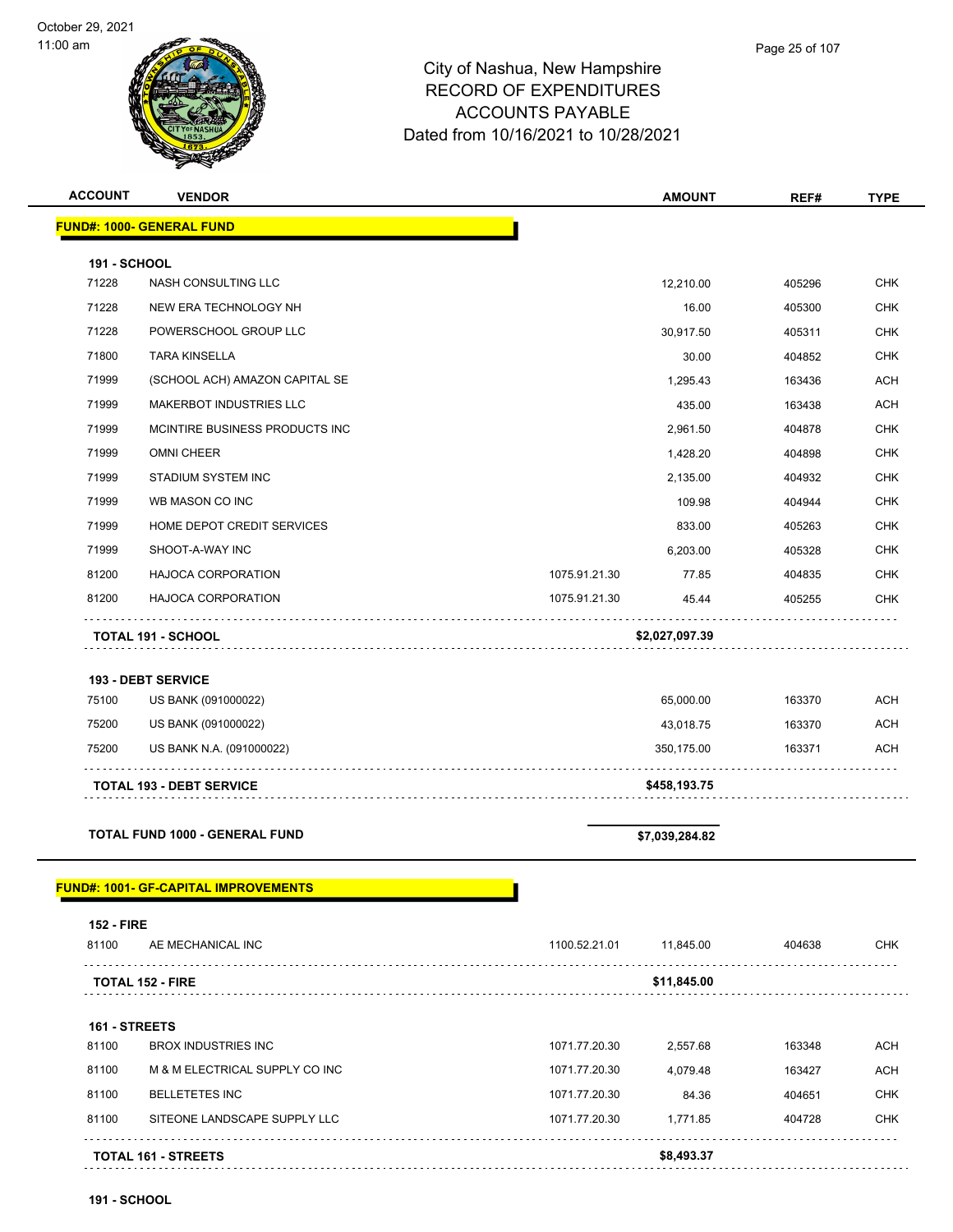|                     |                                                                          | City of Nashua, New Hampshire<br><b>RECORD OF EXPENDITURES</b><br><b>ACCOUNTS PAYABLE</b><br>Dated from 10/16/2021 to 10/28/2021 |                        | Page 26 of 107 |                                                                                                              |
|---------------------|--------------------------------------------------------------------------|----------------------------------------------------------------------------------------------------------------------------------|------------------------|----------------|--------------------------------------------------------------------------------------------------------------|
| <b>ACCOUNT</b>      | <b>VENDOR</b>                                                            |                                                                                                                                  | <b>AMOUNT</b>          | REF#           | <b>TYPE</b>                                                                                                  |
|                     | <b>FUND#: 1001- GF-CAPITAL IMPROVEMENTS</b>                              |                                                                                                                                  |                        |                |                                                                                                              |
| <b>191 - SCHOOL</b> |                                                                          |                                                                                                                                  |                        |                |                                                                                                              |
| 81100               | <b>KRONOS INCORPORATED</b>                                               | 1075.91.21.30                                                                                                                    | 3,315.19               | 163357         | <b>ACH</b>                                                                                                   |
| 81100               | CONTROL TECHNOLOGIES INC                                                 | 1075.91.21.30                                                                                                                    | 28,133.59              | 405226         | CHK                                                                                                          |
| 81100               | L&W SUPPLY #7396                                                         | 1075.91.21.30                                                                                                                    | 206.60                 | 405275         | CHK                                                                                                          |
| 81200               | NASHUA WALLPAPER CO INC                                                  | 1075.91.21.01                                                                                                                    | 78,000.00              | 405297         | CHK                                                                                                          |
|                     | <b>TOTAL 191 - SCHOOL</b>                                                |                                                                                                                                  | \$109,655.38           |                |                                                                                                              |
|                     | <b>TOTAL FUND 1001 - GF-CAPITAL IMPROVEMENTS</b>                         |                                                                                                                                  | \$129,993.75           |                |                                                                                                              |
| 53142               | INCEPTION TECHNOLOGIES INC<br><b>TOTAL 106 - ADMINISTRATIVE SERVICES</b> |                                                                                                                                  | 6,600.00<br>\$6,600.00 | 405118         | <b>CHK</b>                                                                                                   |
|                     | <b>183 - ECONOMIC DEVELOPMENT</b>                                        |                                                                                                                                  |                        |                |                                                                                                              |
|                     |                                                                          |                                                                                                                                  |                        |                |                                                                                                              |
| 53142               | POLICYMAP INC                                                            |                                                                                                                                  | 1,060.00               | 405149         |                                                                                                              |
|                     | <b>TOTAL 183 - ECONOMIC DEVELOPMENT</b>                                  |                                                                                                                                  | \$1,060.00             |                |                                                                                                              |
| 191 - SCHOOL        |                                                                          |                                                                                                                                  |                        |                |                                                                                                              |
| 53128               | <b>WADLEIGH STARR &amp; PETERS PLLC</b>                                  |                                                                                                                                  | 40.00                  | 405341         |                                                                                                              |
| 81200               | M & M ELECTRICAL SUPPLY CO INC                                           | 1075.91.21.30                                                                                                                    | 116.62                 | 163378         |                                                                                                              |
| 81200               | <b>BELLETETES INC</b>                                                    | 1075.91.21.30                                                                                                                    | 142.86                 | 404777         |                                                                                                              |
| 81200               | DH PACE COMPANY                                                          | 1075.91.21.30                                                                                                                    | 656.79                 | 404809         |                                                                                                              |
| 81200               | F W WEBB COMPANY                                                         | 1075.91.21.30                                                                                                                    | 108.77                 | 404821         |                                                                                                              |
| 81200               | DH PACE COMPANY                                                          | 1075.91.21.30                                                                                                                    | 1,217.48               | 405233         |                                                                                                              |
| 81200               | F W WEBB COMPANY                                                         | 1075.91.21.30                                                                                                                    | 63.06                  | 405240         |                                                                                                              |
|                     | <b>TOTAL 191 - SCHOOL</b>                                                |                                                                                                                                  | \$2,345.58             |                | <b>CHK</b><br><b>CHK</b><br><b>ACH</b><br><b>CHK</b><br><b>CHK</b><br><b>CHK</b><br><b>CHK</b><br><b>CHK</b> |

# **FUND#: 1020- GENERAL FUND-PY ENCUMBRANCES**

#### **122 - INFORMATION TECHNOLOGY** The Superintendial State of the State of the State of the State of the State of the State of the State of the State of the State of the State of the State of the State of the State of the State of the State of the State of **TOTAL 122 - INFORMATION TECHNOLOGY \$900.00**

 $\overline{\phantom{a}}$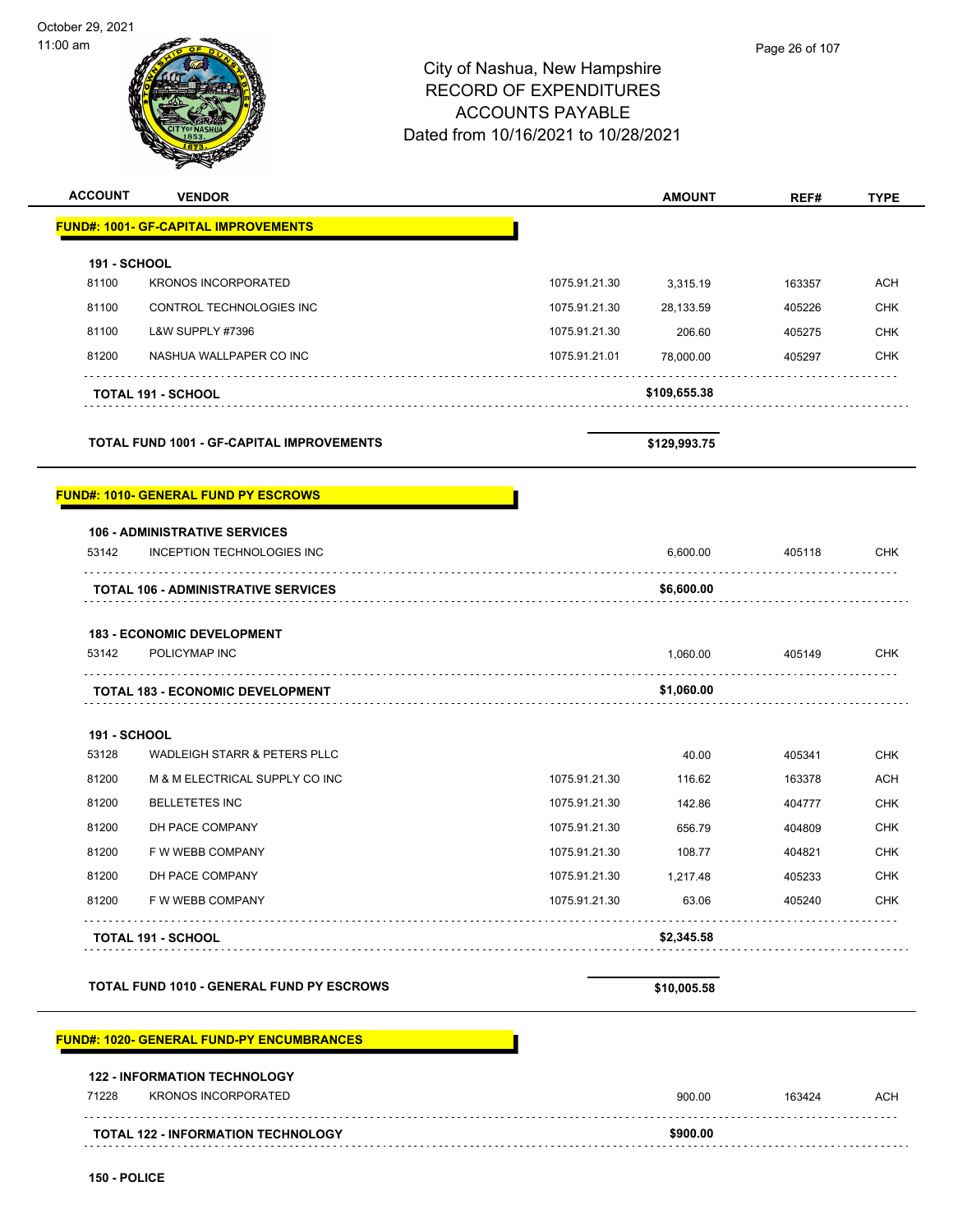|                     | <b>ACCOUNT</b><br><b>VENDOR</b>                   | <b>AMOUNT</b> | REF#   | <b>TYPE</b>                                                                                                                                     |
|---------------------|---------------------------------------------------|---------------|--------|-------------------------------------------------------------------------------------------------------------------------------------------------|
|                     | <u> FUND#: 1020- GENERAL FUND-PY ENCUMBRANCES</u> |               |        |                                                                                                                                                 |
| 150 - POLICE        |                                                   |               |        |                                                                                                                                                 |
| 54243               | AIREX FILTER CORPORATION                          | 2,466.41      | 405058 | CHK                                                                                                                                             |
|                     | <b>TOTAL 150 - POLICE</b>                         | \$2,466.41    |        |                                                                                                                                                 |
|                     | <b>160 - PW-ADMIN &amp; ENGINEERING</b>           |               |        |                                                                                                                                                 |
| 71000               | <b>DELL MARKETING LP</b>                          | 1,015.65      | 404671 | CHK                                                                                                                                             |
|                     | <b>TOTAL 160 - PW-ADMIN &amp; ENGINEERING</b>     | \$1,015.65    |        |                                                                                                                                                 |
|                     | <b>166 - PARKING OPERATIONS</b>                   |               |        |                                                                                                                                                 |
| 55600               | <b>RAINBOW PRINTING</b>                           | 1,242.36      | 405153 | <b>CHK</b>                                                                                                                                      |
|                     | <b>TOTAL 166 - PARKING OPERATIONS</b>             | \$1,242.36    |        |                                                                                                                                                 |
|                     | <b>177 - PARKS &amp; RECREATION</b>               |               |        |                                                                                                                                                 |
| 71000               | CHAPPELL TRACTOR SALES INC                        | 141.65        | 405075 | <b>CHK</b>                                                                                                                                      |
| 71999               | CHAPPELL TRACTOR SALES INC                        | 3,864.35      | 405075 | <b>CHK</b>                                                                                                                                      |
|                     |                                                   |               |        |                                                                                                                                                 |
|                     | <b>TOTAL 177 - PARKS &amp; RECREATION</b>         | \$4,006.00    |        |                                                                                                                                                 |
|                     |                                                   |               |        |                                                                                                                                                 |
| 61242               | <b>182 - PLANNING &amp; ZONING</b>                | 337.82        | 405171 |                                                                                                                                                 |
|                     | <b>TIGER SUPPLIES</b>                             |               |        |                                                                                                                                                 |
|                     | <b>TOTAL 182 - PLANNING &amp; ZONING</b>          | \$337.82      |        |                                                                                                                                                 |
| <b>191 - SCHOOL</b> |                                                   |               |        |                                                                                                                                                 |
| 53628               | <b>RELIABLE IT</b>                                | 1,275.00      | 404762 |                                                                                                                                                 |
| 53628               | MSB CONSULTING GROUP LLC                          | 75.54         | 404887 |                                                                                                                                                 |
| 53628               | <b>RELIABLE IT</b>                                | 425.00        | 405316 |                                                                                                                                                 |
| 54243               | AIREX FILTER CORPORATION                          | 69.60         | 405202 |                                                                                                                                                 |
| 54280               | M & S GLOBAL TRANSPORT LLC                        | 4,295.00      | 404868 |                                                                                                                                                 |
| 61100               | <b>SCHOOL SPECIALTY</b>                           | 18.30         | 405324 |                                                                                                                                                 |
| 61299               | CEN-COM                                           | 1,215.00      | 404793 |                                                                                                                                                 |
| 61607               | COMPUTER HUT dba IT INSIDERS                      | 479.70        | 404845 |                                                                                                                                                 |
| 71221               | NEW ERA TECHNOLOGY NH                             | 10,546.75     | 404892 |                                                                                                                                                 |
| 71221               | NEW ERA TECHNOLOGY NH                             | 131,944.09    | 404893 |                                                                                                                                                 |
| 71999               | PAXTON PATTERSON                                  | 8,275.00      | 405307 | CHK<br><b>CHK</b><br><b>CHK</b><br><b>CHK</b><br>CHK<br><b>CHK</b><br><b>CHK</b><br>CHK<br><b>CHK</b><br><b>CHK</b><br><b>CHK</b><br><b>CHK</b> |

TOTAL FUND 1020 - GENERAL FUND-PY ENCUMBRANCES \$168,587.22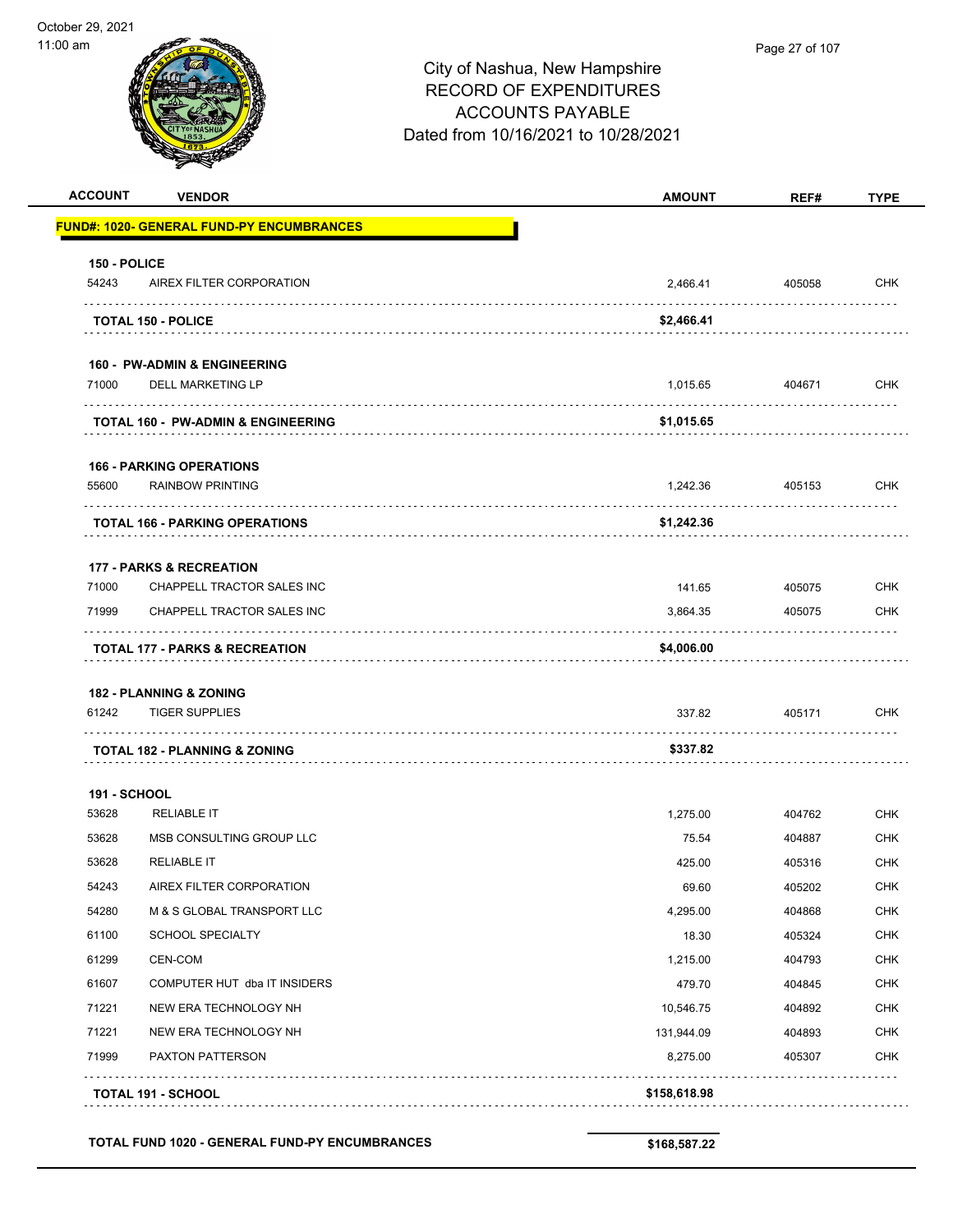



| <b>ACCOUNT</b> | <b>VENDOR</b>                                   | <b>AMOUNT</b> | REF#   | <b>TYPE</b> |
|----------------|-------------------------------------------------|---------------|--------|-------------|
|                | <b>FUND#: 2100- FOOD SERVICES FUND</b>          |               |        |             |
| 44503          | MARGARET DOUCETTE                               | 62.55         | 404811 | CHK         |
| 44503          | <b>MARION NICHOLS</b>                           | 60.00         | 404894 | <b>CHK</b>  |
| 53628          | ASAP FIRE & SAFETY CORP                         | 5,537.00      | 404770 | <b>CHK</b>  |
| 54487          | AFFILIATED HVAC SERVICES LLC                    | 5,660.46      | 404766 | CHK         |
| 54487          | <b>BASSETT SERVICES CORPORATION</b>             | 1,097.74      | 404775 | <b>CHK</b>  |
| 54487          | AFFILIATED HVAC SERVICES LLC                    | 50.00         | 405201 | <b>CHK</b>  |
| 55307          | PAMELA CORREA                                   | 80.22         | 404802 | <b>CHK</b>  |
| 55400          | <b>LISA VESSEY</b>                              | 162.95        | 404942 | <b>CHK</b>  |
| 55400          | DAHLIA DAIGLE                                   | 140.00        | 405229 | <b>CHK</b>  |
| 61100          | <b>KAREN GUSTIN</b>                             | 8.00          | 405254 | <b>CHK</b>  |
| 61100          | SUPERIOR PRINTING, INC.                         | 734.16        | 405331 | <b>CHK</b>  |
| 61100          | WB MASON CO INC                                 | 1.82          | 405344 | <b>CHK</b>  |
| 61214          | BELLAVANCE BEVERAGE CO INC                      | 686.50        | 404776 | <b>CHK</b>  |
| 61214          | <b>BIMBO BAKERIES USA</b>                       | 1,091.80      | 404781 | CHK         |
| 61214          | DEAN FOODS COMPANY                              | 7,821.44      | 404806 | <b>CHK</b>  |
| 61214          | GILLS PIZZA CO                                  | 6,931.60      | 404829 | <b>CHK</b>  |
| 61214          | <b>M SAUNDERS INC</b>                           | 6,292.90      | 404869 | <b>CHK</b>  |
| 61214          | NORTHCENTER FOODS                               | 34,128.19     | 404896 | <b>CHK</b>  |
| 61214          | BELLAVANCE BEVERAGE CO INC                      | 894.00        | 405210 | CHK         |
| 61214          | <b>BIMBO BAKERIES USA</b>                       | 722.26        | 405212 | <b>CHK</b>  |
| 61214          | COCA COLA BOTTLING CO                           | 514.10        | 405224 | <b>CHK</b>  |
| 61214          | <b>DEAN FOODS COMPANY</b>                       | 8,348.65      | 405232 | <b>CHK</b>  |
| 61214          | GILLS PIZZA CO                                  | 3,360.40      | 405251 | <b>CHK</b>  |
| 61214          | <b>M SAUNDERS INC</b>                           | 1,625.85      | 405284 | CHK         |
| 61214          | NORTHCENTER FOODS                               | 23,847.46     | 405303 | <b>CHK</b>  |
| 61299          | <b>IMPERIAL BAG &amp; PAPER CO LLC</b>          | 6,045.51      | 404844 | <b>CHK</b>  |
| 61299          | WB MASON CO INC                                 | 2,483.62      | 404944 | CHK.        |
|                | <b>TOTAL FUND 2100 - FOOD SERVICES FUND</b>     | \$118,389.18  |        |             |
|                | <u> FUND#: 2212- ATHLETICS REVENUE FUND</u>     |               |        |             |
| 61107          | STADIUM SYSTEM INC                              | 5,110.00      | 404932 | <b>CHK</b>  |
| 61107          | <b>STADIUM SYSTEM INC</b>                       | 2,580.10      | 405329 | <b>CHK</b>  |
| 61299          | NIXON CO INC                                    | 577.50        | 404895 | <b>CHK</b>  |
|                | <b>TOTAL FUND 2212 - ATHLETICS REVENUE FUND</b> | \$8,267.60    |        |             |
|                | <b>FUND#: 2217- SCHOOL FACILITIES RENTAL</b>    |               |        |             |
| 21785          | <b>MS ATHLETIC LLC</b>                          | 450.00        | 405295 | <b>CHK</b>  |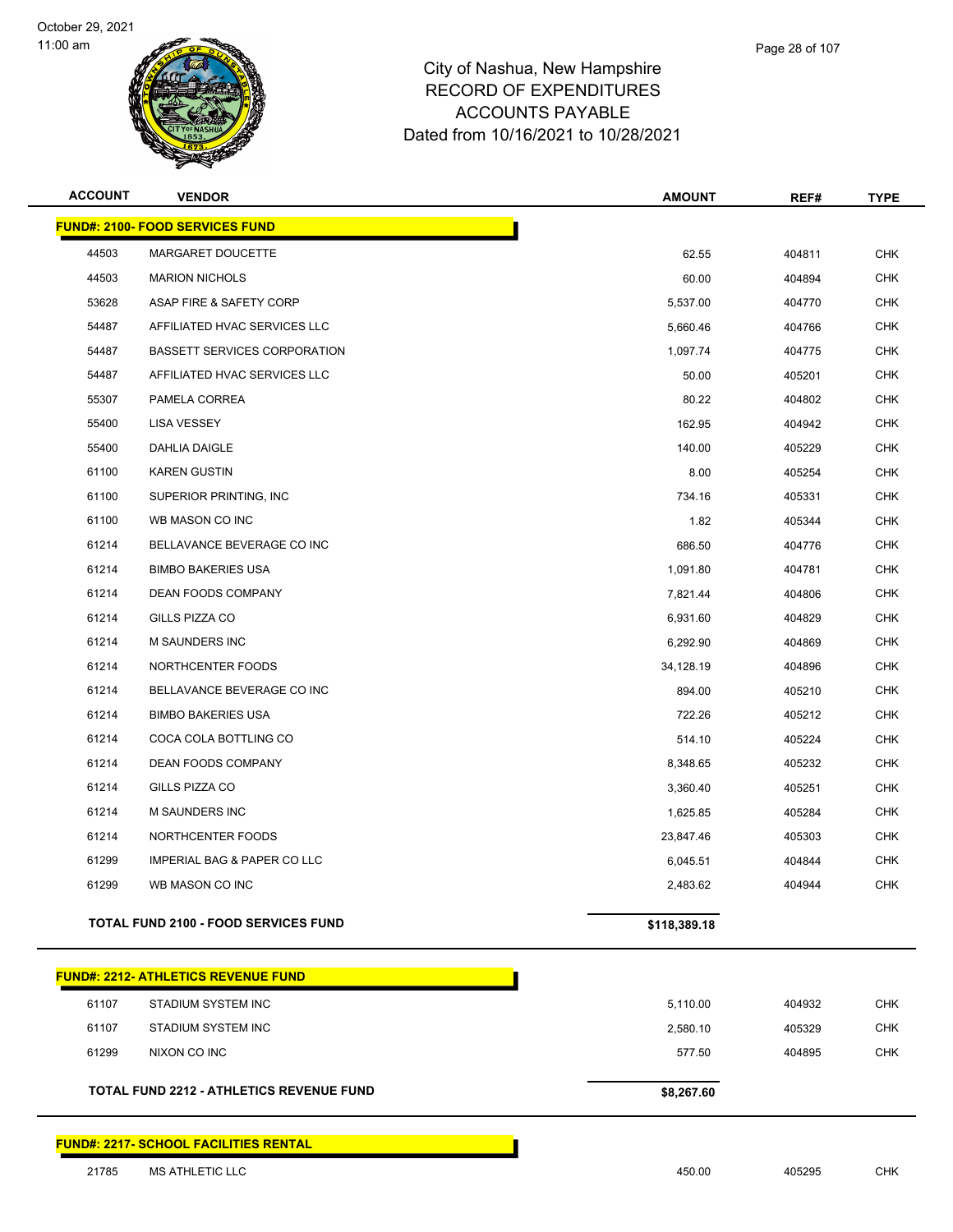| <b>ACCOUNT</b>               | <b>VENDOR</b>                                       | <b>AMOUNT</b> | REF#   | <b>TYPE</b> |
|------------------------------|-----------------------------------------------------|---------------|--------|-------------|
|                              | <b>TOTAL FUND 2217 - SCHOOL FACILITIES RENTAL</b>   | \$450.00      |        |             |
|                              | <b>FUND#: 2222- AFTER SCHOOL PROGRAM</b>            |               |        |             |
| 53628                        | STATE OF NH CRIMINAL RECORDS                        | 96.50         | 405196 | <b>CHK</b>  |
| 53628                        | STATE OF NH DEPT OF SAFETY                          | 48.25         | 405197 | <b>CHK</b>  |
| 61299                        | DEAN FOODS COMPANY                                  | 177.46        | 404806 | <b>CHK</b>  |
| 61299                        | NORTHCENTER FOODS                                   | 926.68        | 404896 | <b>CHK</b>  |
| 61299                        | STATE OF NH DEPT OF SAFETY                          | 48.25         | 405197 | <b>CHK</b>  |
| 61299                        | NORTHCENTER FOODS                                   | 653.45        | 405303 | <b>CHK</b>  |
|                              | <b>TOTAL FUND 2222 - AFTER SCHOOL PROGRAM</b>       | \$1,950.59    |        |             |
| <b>FUND#: 2252- DAY CARE</b> |                                                     |               |        |             |
| 61135                        | WB MASON CO INC                                     | 72.11         | 404944 | <b>CHK</b>  |
|                              | <b>TOTAL FUND 2252 - DAY CARE</b>                   | \$72.11       |        |             |
|                              | <b>FUND#: 2504- HOLMAN STADIUM EVENTS FUND</b>      |               |        |             |
| 53600                        | <b>NESA LLC</b>                                     | 1,200.00      | 405138 | <b>CHK</b>  |
|                              |                                                     |               |        |             |
|                              | <b>TOTAL FUND 2504 - HOLMAN STADIUM EVENTS FUND</b> | \$1,200.00    |        |             |
|                              | <b>FUND#: 2505- PEG ACCESS CHANNELS FUND</b>        |               |        |             |
| 54100                        | <b>EVERSOURCE</b>                                   | 236.04        | 405020 | <b>CHK</b>  |
| 54114                        | <b>LIBERTY UTILITIES - NH</b>                       | 5.52          | 405024 | <b>CHK</b>  |
| 54141                        | PENNICHUCK WATER WORKS INC                          | 36.14         | 405043 | <b>CHK</b>  |
| 54487                        | DELL MARKETING LP                                   | 492.08        | 405086 | <b>CHK</b>  |
| 61100                        | AMAZON CAPITAL SERV (CITY ACH)                      | 22.49         | 163343 | <b>ACH</b>  |
| 61299                        | AMAZON CAPITAL SERV (CITY ACH)                      | 107.95        | 163343 | <b>ACH</b>  |
| 61299                        | ACCESS AV                                           | 95.00         | 405054 | <b>CHK</b>  |
| 71000                        | AMAZON CAPITAL SERV (CITY ACH)                      | 354.13        | 163343 | <b>ACH</b>  |
|                              | <b>TOTAL FUND 2505 - PEG ACCESS CHANNELS FUND</b>   | \$1,349.35    |        |             |
|                              | <u>FUND#: 2506- HUNT BLDG FACILITY RENTAL FUND</u>  |               |        |             |
| 53628                        | <b>COMCAST</b>                                      | 136.46        | 405001 | CHK         |
| 54141                        | PENNICHUCK WATER WORKS INC                          | 149.58        | 405043 | <b>CHK</b>  |
| 54236                        | ADT COMMERCIAL LLC                                  | 70.09         | 405055 | CHK         |
|                              | TOTAL FUND 2506 - HUNT BLDG FACILITY RENTAL FUND    | \$356.13      |        |             |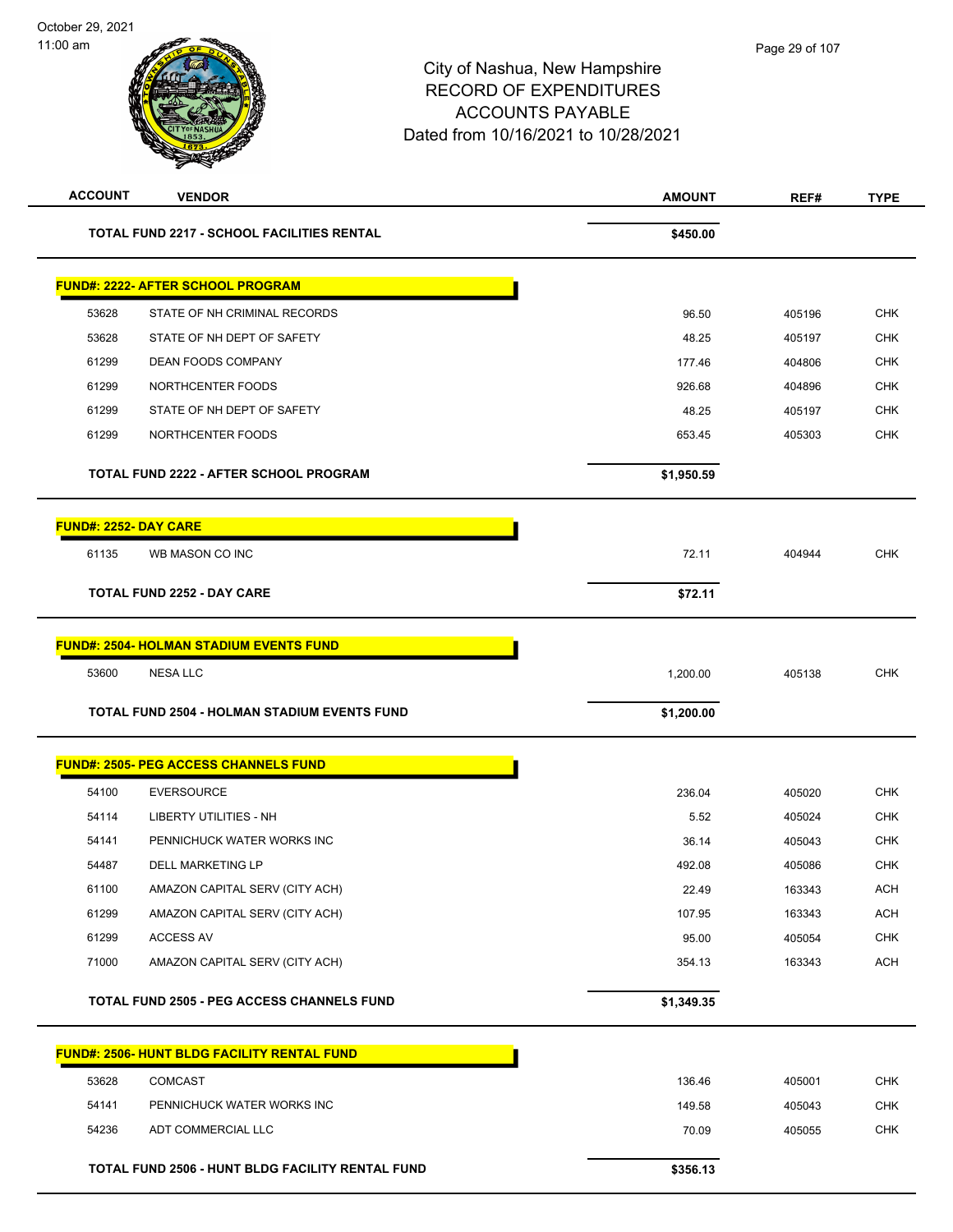**or** son

| <b>ACCOUNT</b> | <b>VENDOR</b>                                            |               | <b>AMOUNT</b> | REF#   | <b>TYPE</b> |
|----------------|----------------------------------------------------------|---------------|---------------|--------|-------------|
|                | <b>FUND#: 2507- FIRE TRAINING FACILITY RENTAL</b>        |               |               |        |             |
| 54821          | UNITED SITE SERVICES                                     |               | 145.97        | 404742 | <b>CHK</b>  |
|                | <b>TOTAL FUND 2507 - FIRE TRAINING FACILITY RENTAL</b>   |               | \$145.97      |        |             |
|                |                                                          |               |               |        |             |
|                | <b>FUND#: 2508- SPECIAL ROAD &amp; HIGHWAY FUND</b>      |               |               |        |             |
| 75100          | US BANK (091000022)                                      |               | 445,000.00    | 163370 | <b>ACH</b>  |
| 75200          | US BANK (091000022)                                      |               | 131,700.00    | 163370 | ACH         |
|                | <b>TOTAL FUND 2508 - SPECIAL ROAD &amp; HIGHWAY FUND</b> |               | \$576,700.00  |        |             |
|                | <b>FUND#: 3035- FEMA DISASTER ASSIST GRANTS</b>          |               |               |        |             |
| 53452          | <b>LEDDY GROUP</b>                                       | 20.1010.126   | 2,048.00      | 163425 | ACH         |
|                | <b>TOTAL FUND 3035 - FEMA DISASTER ASSIST GRANTS</b>     |               | \$2,048.00    |        |             |
|                |                                                          |               |               |        |             |
|                | <b>FUND#: 3068- COMMUNITY SERVICES GRANTS FUND</b>       |               |               |        |             |
| 53400          | <b>HEALTH PROMOTIONS</b>                                 | 71.1004.22.05 | 1,226.80      | 404688 | CHK         |
| 53400          | <b>ALPHAGRAPHICS</b>                                     | 71.1099.22.01 | 499.48        | 405062 | <b>CHK</b>  |
| 55118          | VERIZON - 342053899-005                                  | 71.1005.22.01 | 242.16        | 404631 | <b>CHK</b>  |
| 55300          | <b>FOQIA IJAZ</b>                                        | 71.1005.21.01 | 92.24         | 404991 | <b>CHK</b>  |
| 61250          | FUEL MEDIA HOLDINGS 2 LLC                                | 71.1099.22.02 | 1,380.00      | 163416 | <b>ACH</b>  |
| 61917          | <b>NELLY GACHOHU</b>                                     | 71.1099.22.01 | 25.53         | 404989 | <b>CHK</b>  |
| 68332          | <b>FOQIA IJAZ</b>                                        | 71.1004.22.01 | 24.00         | 404991 | <b>CHK</b>  |
| 68340          | POSITIVE PROMOTIONS INC                                  | 71.1099.22.02 | 520.00        | 404718 | <b>CHK</b>  |
| 68350          | NICOLE CHUTE                                             | 71.1004.22.02 | 13.00         | 405140 | <b>CHK</b>  |
| 71000          | AMAZON CAPITAL SERV (CITY ACH)                           | 71.1005.22.01 | 278.00        | 163343 | ACH         |
|                | TOTAL FUND 3068 - COMMUNITY SERVICES GRANTS FUND         |               | \$4,301.21    |        |             |
|                | <b>FUND#: 3070- COMMUNITY HEALTH GRANTS FUND</b>         |               |               |        |             |
| 54221          | <b>STERICYCLE INC</b>                                    | 72.1009.22.02 | 203.19        | 404732 | <b>CHK</b>  |
| 61142          | ORASURE TECHNOLOGIES INC                                 | 72.1009.22.01 | 340.01        | 405144 | <b>CHK</b>  |
|                | TOTAL FUND 3070 - COMMUNITY HEALTH GRANTS FUND           |               | \$543.20      |        |             |
|                | <b>FUND#: 3080- COMMUNITY DEVELOPMENT GRANTS</b>         |               |               |        |             |
| 53107          | CMA ENGINEERS INC                                        | 2009.81.02.30 | 4,227.92      | 405079 | <b>CHK</b>  |
|                | TOTAL FUND 3080 - COMMUNITY DEVELOPMENT GRANTS           |               | \$4,227.92    |        |             |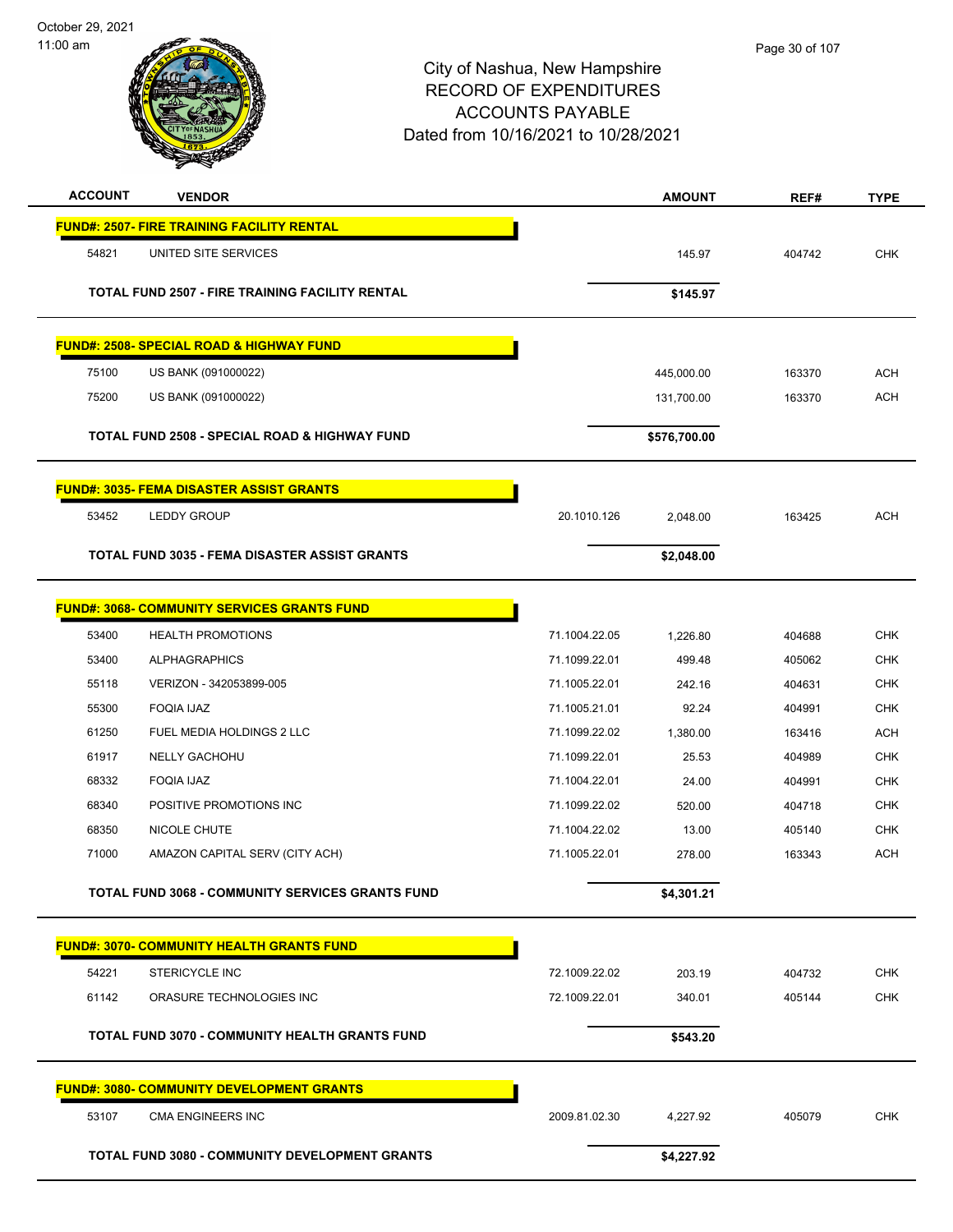

**ACCOUNT VENDOR AMOUNT REF# TYPE**

|       | <b>FUND#: 3090- URBAN PROGRAM GRANTS FUND</b> |                |             |        |            |
|-------|-----------------------------------------------|----------------|-------------|--------|------------|
| 54210 | <b>DAD'S ABATEMENT LLC</b>                    | 1092.20.15.12  | 13,000.00   | 163351 | <b>ACH</b> |
| 54210 | DAD'S ABATEMENT LLC                           | 1092.20.30.12  | 3,500.00    | 163351 | <b>ACH</b> |
| 55500 | THE TELEGRAPH                                 | 8400.22.10.100 | 880.80      | 405170 | <b>CHK</b> |
| 61250 | JSI RESEARCH & TRAINING /                     | 1092.20.10.25  | 1,000.00    | 405123 | <b>CHK</b> |
| 68345 | <b>JAKE BOIS</b>                              | 1092.20.10.50  | 350.00      | 404988 | <b>CHK</b> |
| 68345 | <b>JOOST BAUMEISTER</b>                       | 1092.20.10.50  | 500.00      | 405067 | <b>CHK</b> |
|       | TOTAL FUND 3090 - URBAN PROGRAM GRANTS FUND   |                | \$19,230.80 |        |            |
|       | <b>FUND#: 3120- TRANSIT GRANTS FUND</b>       |                |             |        |            |
| 53125 | <b>GREENMAN-PEDERSEN INC</b>                  | 5339.19.90.02  | 16,823.28   | 405108 | <b>CHK</b> |
| 54100 | <b>WORTHEN SOLAR LLC</b>                      | 5307.22.10.17  | 3,287.42    | 404746 | <b>CHK</b> |
| 54100 | <b>EVERSOURCE</b>                             | 5307.22.10.17  | 873.37      | 405020 | <b>CHK</b> |
| 54114 | LIBERTY UTILITIES - NH                        | 5307.22.10.17  | 20.40       | 405024 | <b>CHK</b> |
| 54114 | <b>LIBERTY UTILITIES - NH</b>                 | 5307.22.10.18  | 68.87       | 404620 | <b>CHK</b> |
| 54141 | PENNICHUCK WATER WORKS INC                    | 5307.22.10.17  | 132.50      | 405043 | <b>CHK</b> |
| 54210 | <b>DLKING &amp; ASSOCIATES INC</b>            | 5339.19.90.02  | 83,339.11   | 163350 | <b>ACH</b> |
| 54280 | R G TOMBS DOOR CO INC                         | 5307.22.40.20  | 431.00      | 405152 | <b>CHK</b> |
| 54421 | CONWAY TECHNOLOGY GROUP                       | 5307.22.10.10  | 248.89      | 405083 | <b>CHK</b> |
| 54600 | D & R TOWING INC                              | 5307.22.40.35  | 165.00      | 405085 | <b>CHK</b> |
| 55699 | ADVANCED WORKPLACE STRATEGIES                 | 5307.22.10.30  | 148.50      | 163406 | <b>ACH</b> |
| 61107 | CINTAS#016                                    | 5307.22.40.20  | 65.63       | 405077 | <b>CHK</b> |
| 61299 | <b>BLUE RESERVE WATER</b>                     | 5307.22.10.10  | 63.00       | 404655 | <b>CHK</b> |
| 61299 | WB MASON CO INC                               | 5307.22.10.30  | 82.98       | 404743 | <b>CHK</b> |
| 61299 | HOME DEPOT CREDIT SERVICE 3065                | 5307.22.10.30  | 9.66        | 405112 | <b>CHK</b> |
| 61299 | AMAZON CAPITAL SERV (CITY ACH)                | 5307.22.40.50  | 59.38       | 163343 | <b>ACH</b> |
| 61299 | <b>FASTENAL CO</b>                            | 5307.22.40.50  | 2.28        | 405098 | <b>CHK</b> |
| 61299 | HOME DEPOT CREDIT SERVICE 3065                | 5307.22.40.50  | 35.19       | 405112 | CHK        |
| 61310 | ALTERNATIVE VEHICLE SERVICE GR                | 5307.22.10.30  | 16,622.65   | 163409 | ACH        |
| 61615 | AMAZON CAPITAL SERV (CITY ACH)                | 5307.22.10.30  | 1,129.25    | 163343 | <b>ACH</b> |
| 61709 | SAFETY-KLEEN SYSTEMS INC                      | 5307.22.10.30  | 369.37      | 405157 | <b>CHK</b> |
| 61799 | <b>GILLIG LLC</b>                             | 5307.22.40.35  | 556.87      | 404683 | <b>CHK</b> |
| 61799 | <b>CUMMINS SALES AND SERVICE</b>              | 5307.22.40.35  | 404.64      | 405084 | <b>CHK</b> |
| 61799 | <b>GILLIG LLC</b>                             | 5307.22.40.35  | 1,894.57    | 405103 | <b>CHK</b> |
| 61799 | AMAZON CAPITAL SERV (CITY ACH)                | 5307.22.40.55  | 122.32      | 163343 | <b>ACH</b> |
| 61799 | MACMULKIN CHEVROLET INC                       | 5307.22.40.55  | 130.00      | 405127 | <b>CHK</b> |
| 81200 | <b>DLKING &amp; ASSOCIATES INC</b>            | 5339.21.90.01  | 92,634.14   | 163350 | <b>ACH</b> |
| 81500 | <b>DGI TECHNOLOGIES</b>                       | 5339.21.90.02  | 2,500.00    | 405087 | <b>CHK</b> |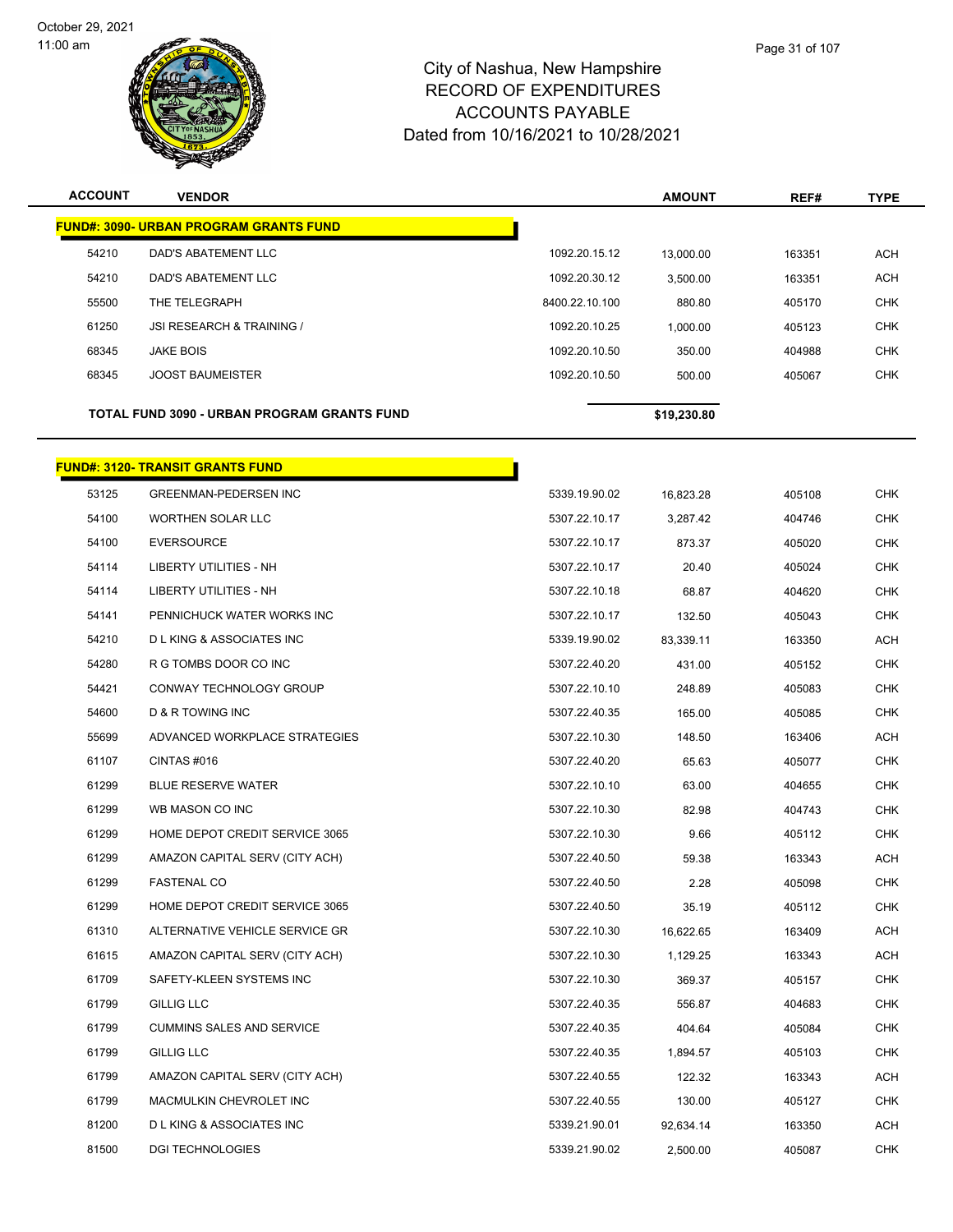October 29, 2021 11:00 am

 $\overline{a}$ 

| <b>ACCOUNT</b> | <b>VENDOR</b>                                               |                 | <b>AMOUNT</b> | REF#   | <b>TYPE</b> |
|----------------|-------------------------------------------------------------|-----------------|---------------|--------|-------------|
|                | <b>TOTAL FUND 3120 - TRANSIT GRANTS FUND</b>                |                 | \$222,220.27  |        |             |
|                | <b>FUND#: 3200- PARKS &amp; RECREATION GRANTS FUND</b>      |                 |               |        |             |
| 61299          | SAM'S CLUB DIRECT-0860                                      | 77.1003.20.01   | 112.36        | 404722 | <b>CHK</b>  |
|                | <b>TOTAL FUND 3200 - PARKS &amp; RECREATION GRANTS FUND</b> |                 | \$112.36      |        |             |
|                | <b>FUND#: 3800- SCHOOL GRANTS FUND</b>                      |                 |               |        |             |
| 53600          | <b>SNHAHEC</b>                                              | 91.37621.232200 | 9,000.00      | 404926 | <b>CHK</b>  |
| 53614          | <b>CUMBERLAND THERAPY SERVICES</b>                          | 91.39521.022190 | 1,664.44      | 404804 | <b>CHK</b>  |
| 53628          | CASSIE YACKLEY, PSY.D PLLC                                  | 91.03499.992212 | 450.00        | 404791 | <b>CHK</b>  |
| 53628          | MICROSOCIETY CHARTER SCHOOL                                 | 91.03950.022190 | 6,882.16      | 404883 | <b>CHK</b>  |
| 53628          | ACADEMY FOR SCIENCE AND DESIGN                              | 91.39522.022190 | 495.00        | 405200 | <b>CHK</b>  |
| 53628          | WHITE BIRCH EDUCATIONAL                                     | 91.39522.022190 | 1,347.50      | 405346 | <b>CHK</b>  |
| 53628          | HEAVEN SENT HOME CARE LLC                                   | 91.39821.991210 | 604.50        | 405260 | CHK         |
| 53628          | NORTHEAST REHABILITATION HOSP                               | 91.39821.991210 | 156.00        | 405305 | <b>CHK</b>  |
| 53999          | TURNER BUILDING SCIENCE LLC                                 | 91.39821.992690 | 4,800.00      | 405336 | <b>CHK</b>  |
| 54899          | PAGE STREET LEASING LLC                                     | 91.39822.992690 | 475.00        | 405306 | <b>CHK</b>  |
| 55200          | TREASURER STATE OF NH                                       | 91.39022.041300 | 360.00        | 404759 | <b>CHK</b>  |
| 55200          | NATIONAL INSTITUTE FOR ASE                                  | 91.39022.041300 | 2,450.00      | 404890 | <b>CHK</b>  |
| 55400          | <b>NHSAA</b>                                                | 91.34921.992210 | 2,450.00      | 405302 | <b>CHK</b>  |
| 55400          | <b>LEARNING FORWARD</b>                                     | 91.35020.992210 | 2,500.00      | 404859 | <b>CHK</b>  |
| 55400          | <b>NAEHCY</b>                                               | 91.37622.991249 | 558.00        | 404888 | <b>CHK</b>  |
| 55400          | ELIZABETH BALA                                              | 91.39521.021210 | 160.00        | 405209 | <b>CHK</b>  |
| 55690          | <b>CHADWICK EVANS</b>                                       | 91.37622.991244 | 196.56        | 404820 | <b>CHK</b>  |
| 55690          | <b>CHRISTINA MCCOWN</b>                                     | 91.37622.991244 | 159.04        | 404876 | <b>CHK</b>  |
| 55690          | PETTY CASH                                                  | 91.37622.991244 | 40.00         | 404901 | <b>CHK</b>  |
| 55690          | <b>APRIL ROSMUS</b>                                         | 91.37622.991244 | 197.12        | 404914 | <b>CHK</b>  |
| 55690          | <b>JERRY MARTIN</b>                                         | 91.37622.991244 | 286.27        | 405288 | <b>CHK</b>  |
| 55690          | <b>APRIL ROSMUS</b>                                         | 91.37622.991244 | 157.70        | 405319 | <b>CHK</b>  |
| 55690          | STATE OF NH TREASURY                                        | 91.39021.042700 | 350.00        | 405198 | <b>CHK</b>  |
| 61135          | <b>HEINEMANN</b>                                            | 91.31120.162200 | 1,536.00      | 404840 | <b>CHK</b>  |
| 61135          | WB MASON CO INC                                             | 91.31120.162200 | 1,785.30      | 404944 | <b>CHK</b>  |
| 61135          | WB MASON CO INC                                             | 91.31120.162200 | 9.90          | 405344 | <b>CHK</b>  |
| 61135          | ETA HAND2MIND                                               | 91.34920.992212 | 1,999.00      | 405239 | <b>CHK</b>  |
| 61135          | (SCHOOL ACH) AMAZON CAPITAL SE                              | 91.37622.231249 | 478.45        | 163375 | <b>ACH</b>  |
| 61135          | (SCHOOL ACH) AMAZON CAPITAL SE                              | 91.37622.231249 | 134.64        | 163436 | <b>ACH</b>  |
| 61135          | AHA SHOP CRP                                                | 91.39021.041300 | 148.48        | 404767 | <b>CHK</b>  |
| 61299          | (SCHOOL ACH) AMAZON CAPITAL SE                              | 91.03950.021210 | 398.95        | 163375 | <b>ACH</b>  |
| 61299          | DAEDALUS TECHNOLOGIES INC                                   | 91.03950.021210 | 631.00        | 404805 | <b>CHK</b>  |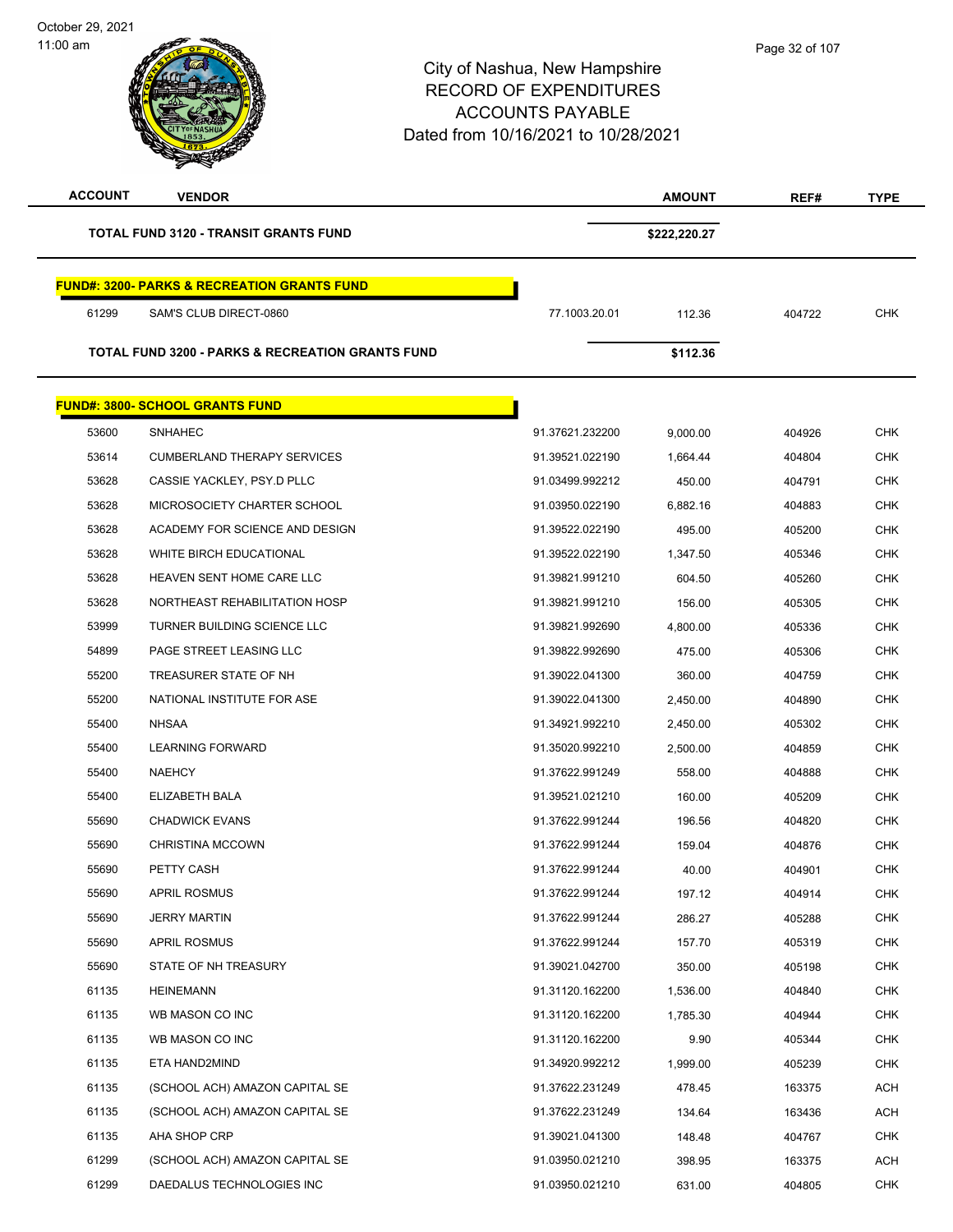



| <b>ACCOUNT</b> | <b>VENDOR</b>                          |                 | <b>AMOUNT</b> | REF#   | <b>TYPE</b> |
|----------------|----------------------------------------|-----------------|---------------|--------|-------------|
|                | <b>FUND#: 3800- SCHOOL GRANTS FUND</b> |                 |               |        |             |
| 61299          | <b>LEARNING WITHOUT TEARS</b>          | 91.03950.021210 | 347.33        | 404860 | <b>CHK</b>  |
| 61299          | <b>RIFTON EQUIPMENT</b>                | 91.03950.021210 | 870.00        | 404913 | <b>CHK</b>  |
| 61299          | <b>SCHOOL SPECIALTY LLC</b>            | 91.03950.021210 | 35.09         | 404923 | <b>CHK</b>  |
| 61299          | <b>SOCIAL THINKING</b>                 | 91.03950.021210 | 822.98        | 404927 | <b>CHK</b>  |
| 61299          | THERAPRO INC                           | 91.03950.021210 | 1,985.44      | 404936 | <b>CHK</b>  |
| 61299          | <b>ENABLING DEVICES</b>                | 91.03950.021210 | 464.75        | 405237 | CHK         |
| 61299          | SCHOOL SPECIALTY LLC                   | 91.03950.021210 | 350.20        | 405325 | <b>CHK</b>  |
| 61299          | <b>NCS PEARSON</b>                     | 91.03960.021220 | 202.20        | 404891 | <b>CHK</b>  |
| 61299          | MEDICALESHOP                           | 91.03969.021220 | 483.95        | 404880 | <b>CHK</b>  |
| 61299          | <b>NCS PEARSON</b>                     | 91.03969.021220 | 381.50        | 404891 | <b>CHK</b>  |
| 61299          | LAKESHORE LEARNING MATERIALS           | 91.03969.021220 | 1,590.00      | 405276 | <b>CHK</b>  |
| 61299          | WB MASON CO INC                        | 91.34522.991490 | 186.53        | 405344 | <b>CHK</b>  |
| 61299          | WB MASON CO INC                        | 91.34622.991490 | 479.56        | 405344 | <b>CHK</b>  |
| 61299          | LITERACY RESOURCES LLC                 | 91.37622.141100 | 350.96        | 404863 | <b>CHK</b>  |
| 61299          | (SCHOOL ACH) AMAZON CAPITAL SE         | 91.37622.231249 | 36.91         | 163375 | <b>ACH</b>  |
| 61299          | SCHOOL SPECIALTY LLC                   | 91.37622.231249 | 1,847.84      | 405325 | <b>CHK</b>  |
| 61299          | WB MASON CO INC                        | 91.37622.991244 | 469.95        | 404944 | <b>CHK</b>  |
| 61299          | (SCHOOL ACH) AMAZON CAPITAL SE         | 91.39022.041300 | 2,866.29      | 163436 | <b>ACH</b>  |
| 61875          | MCGRAW HILL SCHOOL EDUCATION           | 91.03950.021210 | 3,708.00      | 404877 | <b>CHK</b>  |
| 61875          | SCHOOL SPECIALTY LLC                   | 91.37621.151100 | 1,055.80      | 405325 | <b>CHK</b>  |
| 61875          | (SCHOOL ACH) AMAZON CAPITAL SE         | 91.37622.231249 | 463.39        | 163436 | ACH         |
| 71228          | <b>LESSONPIX INC</b>                   | 91.03959.021210 | 887.40        | 404861 | <b>CHK</b>  |
| 71228          | <b>ESGI</b>                            | 91.34921.992210 | 16,766.00     | 405238 | <b>CHK</b>  |
| 71228          | TRANSACT COMMUNICATIONS LLC            | 91.37622.991249 | 26,090.00     | 405334 | <b>CHK</b>  |
| 71228          | REMIND101 INC                          | 91.39822.022490 | 31,900.00     | 404912 | <b>CHK</b>  |
| 71999          | PRO AV SYSTEMS INC                     | 91.03950.021210 | 5,709.00      | 404904 | <b>CHK</b>  |
| 71999          | TECHNICAL EDUCATION PRODUCTS           | 91.39021.041300 | 2,500.00      | 404934 | <b>CHK</b>  |
| 71999          | PRO WORLD INC                          | 91.39022.041300 | 1,810.00      | 404905 | <b>CHK</b>  |
|                |                                        |                 |               |        |             |

**TOTAL FUND 3800 - SCHOOL GRANTS FUND \$147,522.08** 

**FUND#: 3810- FOOD SERVICE GRANTS FUND** M SAUNDERS INC 91.30922.093120 491.65 404869 CHK M SAUNDERS INC 91.30922.093120 601.20 405284 CHK M SAUNDERS INC 91.30922.113120 707.15 404869 CHK M SAUNDERS INC 91.30922.113120 461.45 405284 CHK M SAUNDERS INC 91.30922.123120 476.85 404869 CHK M SAUNDERS INC 91.30922.123120 226.75 405284 CHK M SAUNDERS INC 91.30922.143120 1,029.05 404869 CHK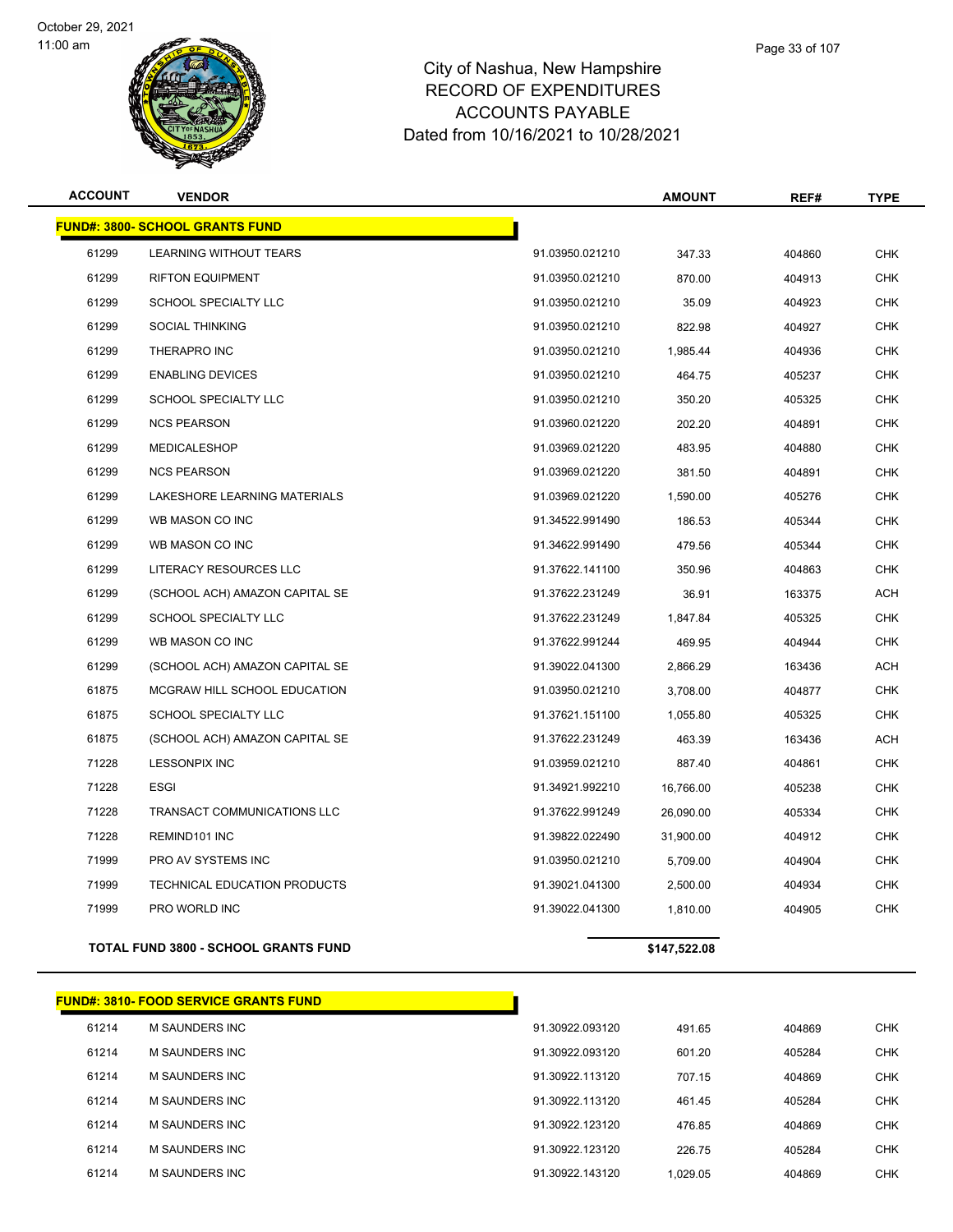



| <b>ACCOUNT</b> | <b>VENDOR</b>                                         |                 | <b>AMOUNT</b> | REF#   | <b>TYPE</b> |
|----------------|-------------------------------------------------------|-----------------|---------------|--------|-------------|
|                | <b>FUND#: 3810- FOOD SERVICE GRANTS FUND</b>          |                 |               |        |             |
| 61214          | <b>M SAUNDERS INC</b>                                 | 91.30922.153120 | 979.65        | 404869 | <b>CHK</b>  |
| 61214          | M SAUNDERS INC                                        | 91.30922.163120 | 1,457.30      | 404869 | <b>CHK</b>  |
| 61214          | <b>M SAUNDERS INC</b>                                 | 91.30922.163120 | 2,001.30      | 405284 | <b>CHK</b>  |
| 61214          | <b>M SAUNDERS INC</b>                                 | 91.30922.183120 | 597.45        | 404869 | <b>CHK</b>  |
| 61214          | <b>M SAUNDERS INC</b>                                 | 91.30922.183120 | 709.40        | 405284 | <b>CHK</b>  |
| 61214          | M SAUNDERS INC                                        | 91.30922.203120 | 884.30        | 404869 | <b>CHK</b>  |
|                | <b>TOTAL FUND 3810 - FOOD SERVICE GRANTS FUND</b>     |                 | \$10,623.50   |        |             |
|                | <b>FUND#: 4020- POLICE DRUG ENFORCEMENT FUND</b>      |                 |               |        |             |
| 71000          | SEVA TECHNICAL SERVICES INC                           |                 | 144.00        | 404726 | <b>CHK</b>  |
|                | TOTAL FUND 4020 - POLICE DRUG ENFORCEMENT FUND        |                 | \$144.00      |        |             |
|                | <b>FUND#: 4025- DOJ DRUG FORFEITURE FUND</b>          |                 |               |        |             |
| 54899          | LITCHFIELD VANTAGE LLC                                |                 | 1,958.33      | 404699 | <b>CHK</b>  |
| 55118          | VERIZON WIRELESS-785728687                            |                 | 364.62        | 405046 | <b>CHK</b>  |
| 61799          | SULLIVAN TIRE COMPANY                                 |                 | 198.80        | 404733 | CHK         |
| 61799          | CARPARTS DISTRIBUTION CENTER,                         |                 | 3.66          | 405074 | <b>CHK</b>  |
| 61799          | NORTHERN FOREIGN CAR PARTS INC                        |                 | 100.81        | 405143 | <b>CHK</b>  |
|                | <b>TOTAL FUND 4025 - DOJ DRUG FORFEITURE FUND</b>     |                 | \$2,626.22    |        |             |
|                | <b>FUND#: 4035- POLICE OVERTIME BILLING FUND</b>      |                 |               |        |             |
| 54814          | AVIS RENT A CAR SYSTEMS INC                           |                 | 746.23        | 404646 | <b>CHK</b>  |
|                | <b>TOTAL FUND 4035 - POLICE OVERTIME BILLING FUND</b> |                 | \$746.23      |        |             |
|                | <b>FUND#: 4053- FIRE REGIONAL HAZMAT FUND</b>         |                 |               |        |             |
| 71000          | VERIZON WIRELESS-842015493                            |                 | 80.02         | 404632 | <b>CHK</b>  |
|                | <b>TOTAL FUND 4053 - FIRE REGIONAL HAZMAT FUND</b>    |                 | \$80.02       |        |             |
|                | <b>FUND#: 4080- NASHUA CONSERVATION FUND</b>          |                 |               |        |             |
| 53142          | NASHUA REGIONAL PLANNING COMM                         |                 | 105.00        | 404705 | <b>CHK</b>  |
|                | <b>TOTAL FUND 4080 - NASHUA CONSERVATION FUND</b>     |                 | \$105.00      |        |             |
|                | <b>FUND#: 4085- NASHUA RIVERWALK TIF DISTRICT</b>     |                 |               |        |             |
| 54280          | THE DOTY GROUP INC                                    |                 | 5,980.00      | 405091 | <b>CHK</b>  |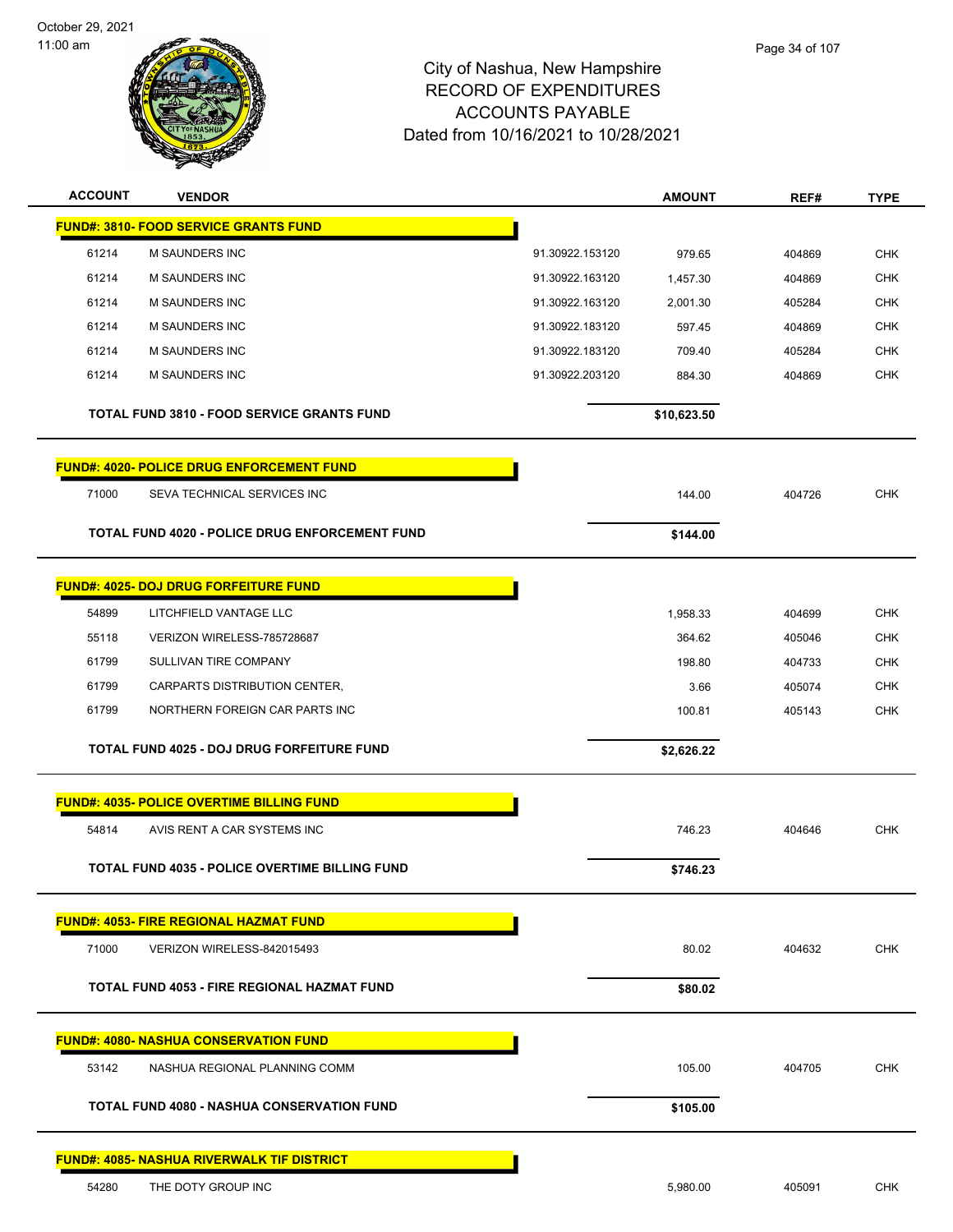October 29, 2021 11:00 am



| <b>ACCOUNT</b> | <b>VENDOR</b>                                      |               | <b>AMOUNT</b> | REF#   | <b>TYPE</b> |
|----------------|----------------------------------------------------|---------------|---------------|--------|-------------|
|                | <b>FUND#: 4085- NASHUA RIVERWALK TIF DISTRICT</b>  |               |               |        |             |
| 55699          | HAYNER / SWANSON INC                               |               | 4,645.00      | 163418 | ACH         |
| 55699          | WEIRD FISH PRODUCTIONS LLC                         |               | 1,180.00      | 405182 | <b>CHK</b>  |
|                |                                                    |               |               |        |             |
|                | TOTAL FUND 4085 - NASHUA RIVERWALK TIF DISTRICT    |               | \$11,805.00   |        |             |
|                | <b>FUND#: 5000- CAP PROJECTS-GEN GOVT BLDGS</b>    |               |               |        |             |
| 81200          | <b>GATE CITY ELECTRIC</b>                          | 2215.29.22.30 | 9,800.00      | 405100 | <b>CHK</b>  |
|                | TOTAL FUND 5000 - CAP PROJECTS-GEN GOVT BLDGS      |               | \$9,800.00    |        |             |
|                | <b>FUND#: 5010- CAP PROJECTS-INFO TECHNOLOGY</b>   |               |               |        |             |
| 81342          | <b>WAGSYS INC</b>                                  | 1010.22.01.30 | 7,250.00      | 405180 | <b>CHK</b>  |
|                | TOTAL FUND 5010 - CAP PROJECTS-INFO TECHNOLOGY     |               | \$7,250.00    |        |             |
|                | <b>FUND#: 5020- CAPITAL PROJECTS-POLICE</b>        |               |               |        |             |
| 81200          | TURNSTONE CORPORATION                              | 2018.50.19.30 | 139,185.00    | 405174 | <b>CHK</b>  |
|                |                                                    |               |               |        |             |
|                | TOTAL FUND 5020 - CAPITAL PROJECTS-POLICE          |               | \$139,185.00  |        |             |
|                | <b>FUND#: 5050- CAP PROJECTS-COMMUNICATIONS</b>    |               |               |        |             |
| 81300          | MOTOROLA SOLUTIONS INC                             | 2008.57.15.01 | 10,000.00     | 163433 | <b>ACH</b>  |
| 81300          | 2-WAY COMMUNICATIONS SERVICE                       | 2008.57.15.01 | 748.76        | 404634 | <b>CHK</b>  |
|                | TOTAL FUND 5050 - CAP PROJECTS-COMMUNICATIONS      |               | \$10,748.76   |        |             |
|                |                                                    |               |               |        |             |
|                | <b>FUND#: 5090- CAPITAL PROJECTS-HYDROELECTRIC</b> |               |               |        |             |
| 81200          | <b>ESSEX POWER SERVICES INC</b>                    | 2201.70.20.30 | 43,667.44     | 405097 | <b>CHK</b>  |
|                | TOTAL FUND 5090 - CAPITAL PROJECTS-HYDROELECTRIC   |               | \$43,667.44   |        |             |
|                | <b>FUND#: 5200- CAPITAL PROJECTS-PUBLIC WORKS</b>  |               |               |        |             |
| 81704          | S W COLE ENGINEERING INC                           | 2055.60.19.30 | 735.00        | 405156 | <b>CHK</b>  |
| 81704          | STANTEC CONSULTING SERVICES                        | 2055.60.19.30 | 17,453.52     | 405384 | CHK         |
| 81704          | SUNSHINE PAVING CORPORATION                        | 2055.60.20.30 | 577,660.36    | 163369 | <b>ACH</b>  |
| 81704          | HAYNER / SWANSON INC                               | 2055.60.21.30 | 30,578.40     | 163354 | <b>ACH</b>  |
| 81704          | SUNSHINE PAVING CORPORATION                        | 2055.60.21.30 | 287,110.45    | 163369 | <b>ACH</b>  |
|                | TOTAL FUND 5200 - CAPITAL PROJECTS-PUBLIC WORKS    |               | \$913,537.73  |        |             |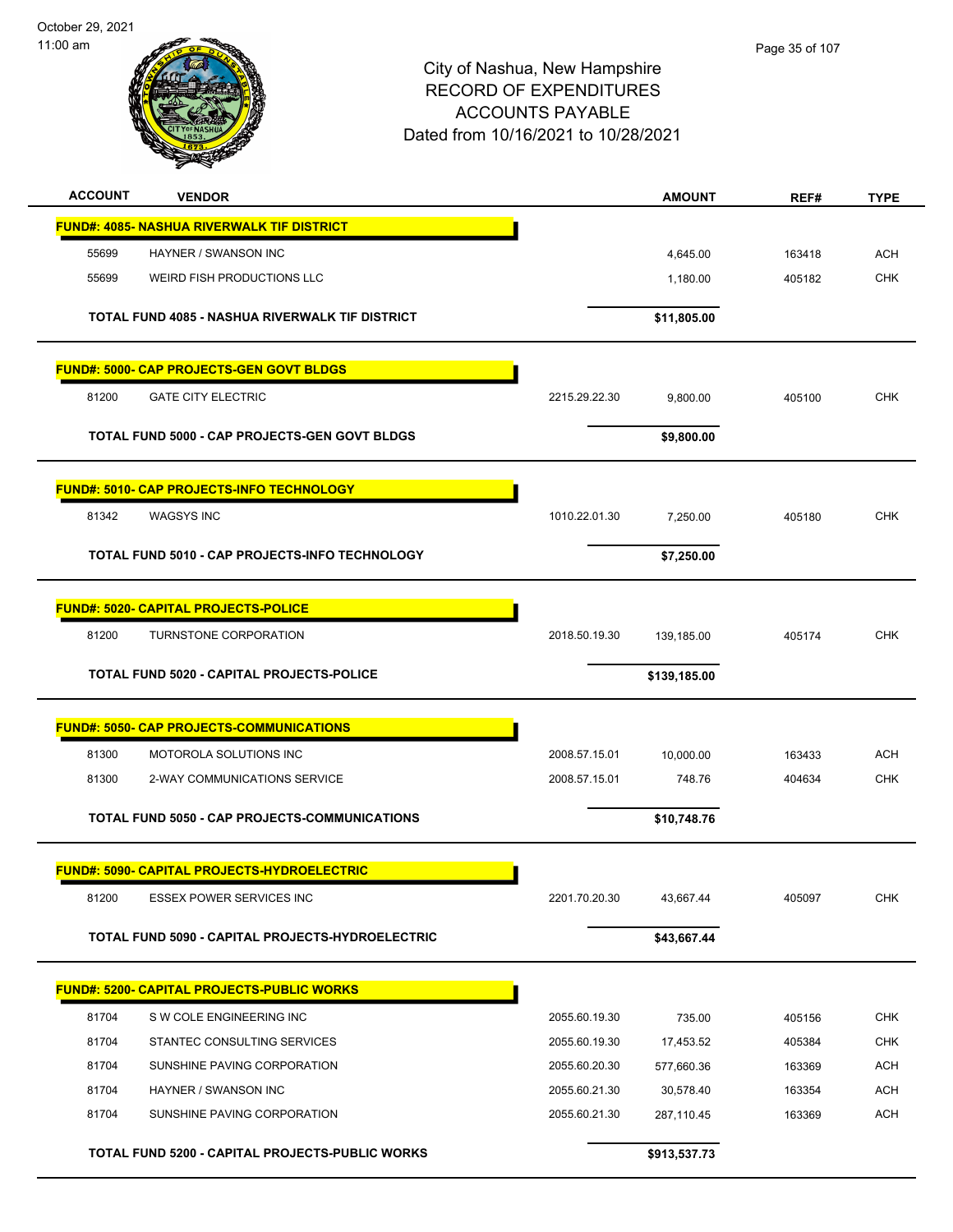

| <b>ACCOUNT</b> | <b>VENDOR</b>                                         |               | <b>AMOUNT</b> | REF#   | <b>TYPE</b> |
|----------------|-------------------------------------------------------|---------------|---------------|--------|-------------|
|                | <b>FUND#: 5700- CAP PROJECTS-BROAD ST PARKWAY</b>     |               |               |        |             |
| 81700          | <b>EVERSOURCE</b>                                     | 1061.60.11.10 | 791.08        | 405020 | <b>CHK</b>  |
|                | TOTAL FUND 5700 - CAP PROJECTS-BROAD ST PARKWAY       |               | \$791.08      |        |             |
|                |                                                       |               |               |        |             |
|                | <b>FUND#: 5800- SCHOOL CAPITAL PROJECTS FUND</b>      |               |               |        |             |
| 81600          | GOTTESMAN & HOLLIS P.A.                               | 1175.91.19.33 | 30,000.00     | 404588 | <b>CHK</b>  |
|                | <b>TOTAL FUND 5800 - SCHOOL CAPITAL PROJECTS FUND</b> |               | \$30,000.00   |        |             |
|                |                                                       |               |               |        |             |
|                | <b>FUND#: 6000- SOLID WASTE FUND</b>                  |               |               |        |             |
| 53107          | SANBORN HEAD & ASSOC INC                              |               | 14,950.92     | 405158 | <b>CHK</b>  |
| 54100          | <b>EVERSOURCE</b>                                     |               | 803.02        | 405020 | <b>CHK</b>  |
| 54114          | AMERIGAS                                              |               | 820.96        | 404997 | <b>CHK</b>  |
| 54280          | <b>QED ENVIRONMETNAL SYSTEMS INC</b>                  |               | 524.03        | 163367 | <b>ACH</b>  |
| 54280          | <b>ISCO INDUSTRIES</b>                                |               | 4,593.16      | 405121 | <b>CHK</b>  |
| 54421          | CONWAY TECHNOLOGY GROUP                               |               | 42.00         | 405083 | <b>CHK</b>  |
| 54600          | MCDEVITT TRUCKS INC                                   |               | 2,544.84      | 163361 | <b>ACH</b>  |
| 54600          | MCNEILUS TRUCK & MANUFACTURING                        |               | 766.47        | 163362 | <b>ACH</b>  |
| 54600          | AMAZON CAPITAL SERV (CITY ACH)                        |               | 78.15         | 163407 | <b>ACH</b>  |
| 54600          | MCDEVITT TRUCKS INC                                   |               | 2,298.80      | 163429 | <b>ACH</b>  |
| 54600          | CARPARTS DISTRIBUTION CENTER,                         |               | 541.61        | 404659 | <b>CHK</b>  |
| 54600          | <b>FASTENAL CO</b>                                    |               | 37.78         | 404679 | <b>CHK</b>  |
| 54600          | <b>GRAINGER</b>                                       |               | 463.36        | 404685 | <b>CHK</b>  |
| 54600          | <b>INTERSTATE BILLING SERVICES</b>                    |               | 5,359.95      | 404692 | <b>CHK</b>  |
| 54600          | NEW ENGLAND KENWORTH                                  |               | 224.95        | 404708 | CHK         |
| 54600          | <b>SANEL NAPA</b>                                     |               | 51.68         | 404723 | <b>CHK</b>  |
| 54600          | SOUTHWORTH-MILTON INC                                 |               | 759.75        | 404730 | <b>CHK</b>  |
| 54600          | T W DIESEL INC                                        |               | 1,686.00      | 404734 | <b>CHK</b>  |
| 54600          | ATG MANCHESTER LLC                                    |               | 857.15        | 405064 | <b>CHK</b>  |
| 54600          | JORDAN EQUIPMENT CO                                   |               | 170.88        | 405122 | <b>CHK</b>  |
| 54600          | UNITED FORESTRY & CONSTRUCTION                        |               | 2,286.82      | 405176 | <b>CHK</b>  |
| 54625          | D & R TOWING INC                                      |               | 165.00        | 404669 | <b>CHK</b>  |
| 54828          | US BANK EQUIPMENT FINANCE                             |               | 244.14        | 404589 | <b>CHK</b>  |
| 55109          | CONSOLIDATED COMMUNICATIONS                           |               | 44.06         | 404611 | <b>CHK</b>  |
| 55109          | <b>WINDSTREAM</b>                                     |               | 4.82          | 405052 | CHK         |
| 55118          | VERIZON WIRELESS-542274983                            |               | 40.01         | 405050 | <b>CHK</b>  |
| 55400          | NH PUBLIC WORKS ASSOCIATION                           |               | 35.00         | 405041 | <b>CHK</b>  |
| 55699          | K D WELDING AND FABRICATING                           |               | 1,748.00      | 404696 | CHK         |
| 55699          | RYDIN DECAL                                           |               | 3,555.87      | 404721 | <b>CHK</b>  |
| 55699          | <b>COMCAST</b>                                        |               | 155.20        | 405000 | <b>CHK</b>  |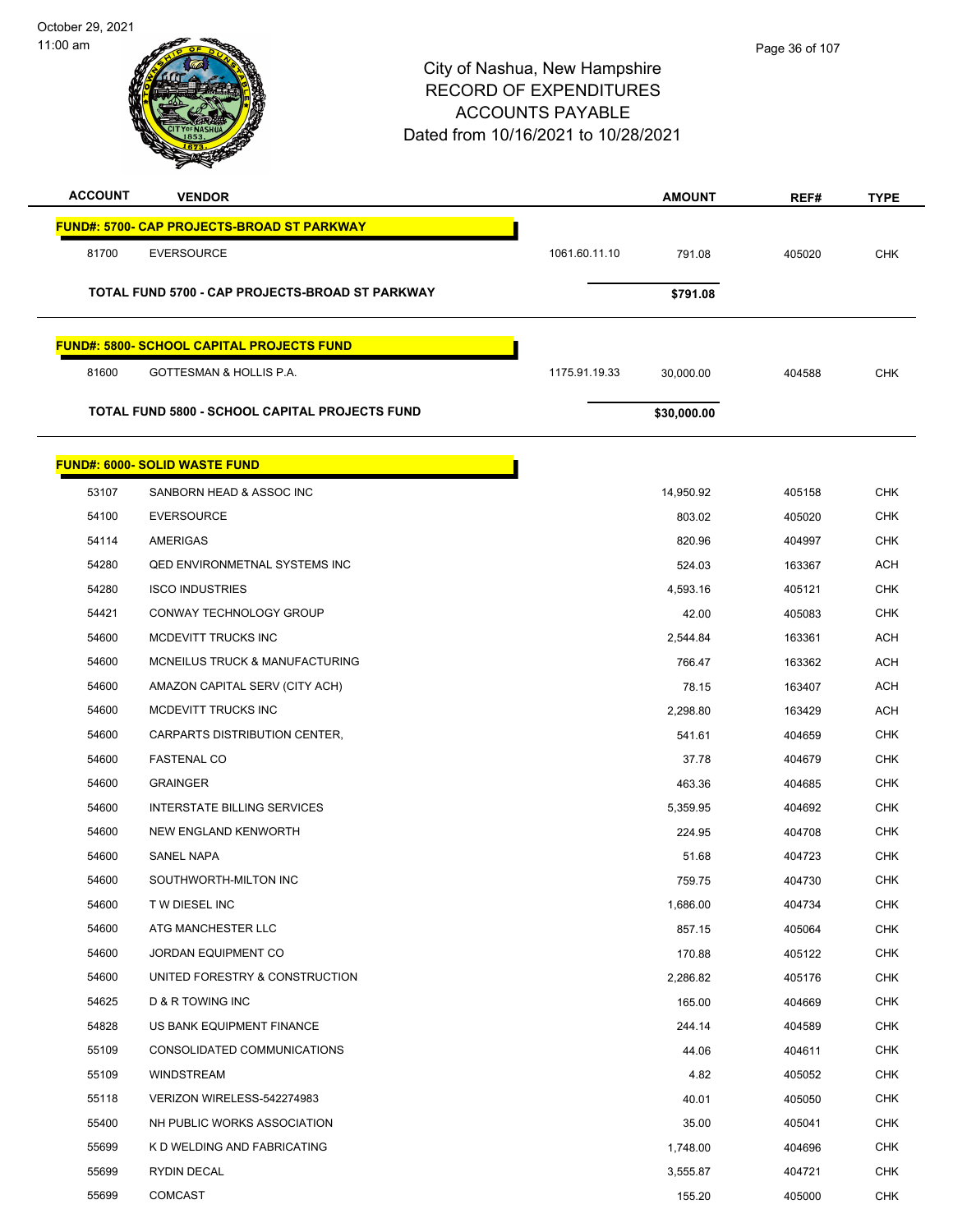



| <b>ACCOUNT</b> | <b>VENDOR</b>                             | <b>AMOUNT</b> | REF#   | <b>TYPE</b> |
|----------------|-------------------------------------------|---------------|--------|-------------|
|                | <b>FUND#: 6000- SOLID WASTE FUND</b>      |               |        |             |
| 55699          | CALLOGIX INC                              | 48.00         | 405072 | <b>CHK</b>  |
| 55699          | NORTH COAST SERVICES LLC                  | 1,663.82      | 405141 | <b>CHK</b>  |
| 55699          | SANBORN HEAD & ASSOC INC                  | 4,410.60      | 405158 | <b>CHK</b>  |
| 61100          | AMAZON CAPITAL SERV (CITY ACH)            | 106.95        | 163407 | <b>ACH</b>  |
| 61107          | CINTAS #016                               | 136.20        | 405077 | <b>CHK</b>  |
| 61110          | ALECS SHOE STORE INC                      | 110.00        | 405060 | CHK         |
| 61142          | UNIFIRST FIRST AID CORPORATION            | 45.40         | 405175 | <b>CHK</b>  |
| 61307          | SHATTUCK MALONE OIL CO                    | 1,213.58      | 404727 | <b>CHK</b>  |
| 61307          | SHATTUCK MALONE OIL CO                    | 1,573.72      | 405161 | <b>CHK</b>  |
| 61310          | ALTERNATIVE VEHICLE SERVICE GR            | 15,358.45     | 163409 | <b>ACH</b>  |
| 71221          | <b>DELL MARKETING LP</b>                  | 500.00        | 404671 | <b>CHK</b>  |
| 75100          | US BANK (091000022)                       | 665,000.00    | 163370 | <b>ACH</b>  |
| 75200          | US BANK (091000022)                       | 136,500.00    | 163370 | <b>ACH</b>  |
|                | <b>TOTAL FUND 6000 - SOLID WASTE FUND</b> | \$872,521.10  |        |             |
|                | <b>FUND#: 6200- WASTEWATER FUND</b>       |               |        |             |
| 21775          | <b>BURGESS FAMILY REV TRUST</b>           | 66.63         | 404951 | <b>CHK</b>  |
| 21775          | <b>CHRISTINE WALKER</b>                   | 89.27         | 404952 | <b>CHK</b>  |
| 21775          | ESTATE OF JOHN M HINCKLEY                 | 71.56         | 404953 | <b>CHK</b>  |
| 21775          | <b>TAMMY DOZOIS</b>                       | 89.49         | 404954 | <b>CHK</b>  |
| 53107          | <b>WRIGHT-PIERCE</b>                      | 922.04        | 163435 | <b>ACH</b>  |
| 53107          | FLOW ASSESSMENT SERVICES LLC              | 15,400.00     | 404681 | <b>CHK</b>  |

| 21775 | <b>BURGESS FAMILY REV TRUST</b> | 66.63     | 404951 | <b>CHK</b> |
|-------|---------------------------------|-----------|--------|------------|
| 21775 | <b>CHRISTINE WALKER</b>         | 89.27     | 404952 | <b>CHK</b> |
| 21775 | ESTATE OF JOHN M HINCKLEY       | 71.56     | 404953 | <b>CHK</b> |
| 21775 | <b>TAMMY DOZOIS</b>             | 89.49     | 404954 | <b>CHK</b> |
| 53107 | <b>WRIGHT-PIERCE</b>            | 922.04    | 163435 | <b>ACH</b> |
| 53107 | FLOW ASSESSMENT SERVICES LLC    | 15,400.00 | 404681 | <b>CHK</b> |
| 53114 | <b>MELANSON PC</b>              | 10,000.00 | 405132 | <b>CHK</b> |
| 53467 | <b>MAILINGS UNLIMITED</b>       | 557.49    | 163359 | <b>ACH</b> |
| 53467 | PENNICHUCK WATER WORKS INC      | 10,165.32 | 405042 | <b>CHK</b> |
| 54100 | EVERSOUCE-POWER SUPPLY          | 53,924.96 | 405019 | <b>CHK</b> |
| 54100 | <b>EVERSOURCE</b>               | 1,869.65  | 405020 | <b>CHK</b> |
| 54114 | <b>SPRAGUE RESOURCES LP</b>     | 3,294.60  | 404731 | <b>CHK</b> |
| 54114 | <b>LIBERTY UTILITIES - NH</b>   | 57.87     | 405028 | <b>CHK</b> |
| 54114 | <b>LIBERTY UTILITIES - NH</b>   | 202.64    | 405030 | <b>CHK</b> |
| 54114 | <b>LIBERTY UTILITIES - NH</b>   | 60.07     | 405031 | <b>CHK</b> |
| 54114 | <b>LIBERTY UTILITIES - NH</b>   | 2,181.06  | 405032 | <b>CHK</b> |
| 54114 | <b>LIBERTY UTILITIES - NH</b>   | 59.03     | 405033 | <b>CHK</b> |
| 54114 | <b>LIBERTY UTILITIES - NH</b>   | 55.88     | 405034 | <b>CHK</b> |
| 54114 | <b>LIBERTY UTILITIES - NH</b>   | 56.40     | 405035 | <b>CHK</b> |
| 54114 | <b>LIBERTY UTILITIES - NH</b>   | 55.28     | 405036 | <b>CHK</b> |
| 54114 | LIBERTY UTILITIES - NH          | 55.48     | 405040 | <b>CHK</b> |
| 54141 | PENNICHUCK WATER WORKS INC      | 146.90    | 404625 | <b>CHK</b> |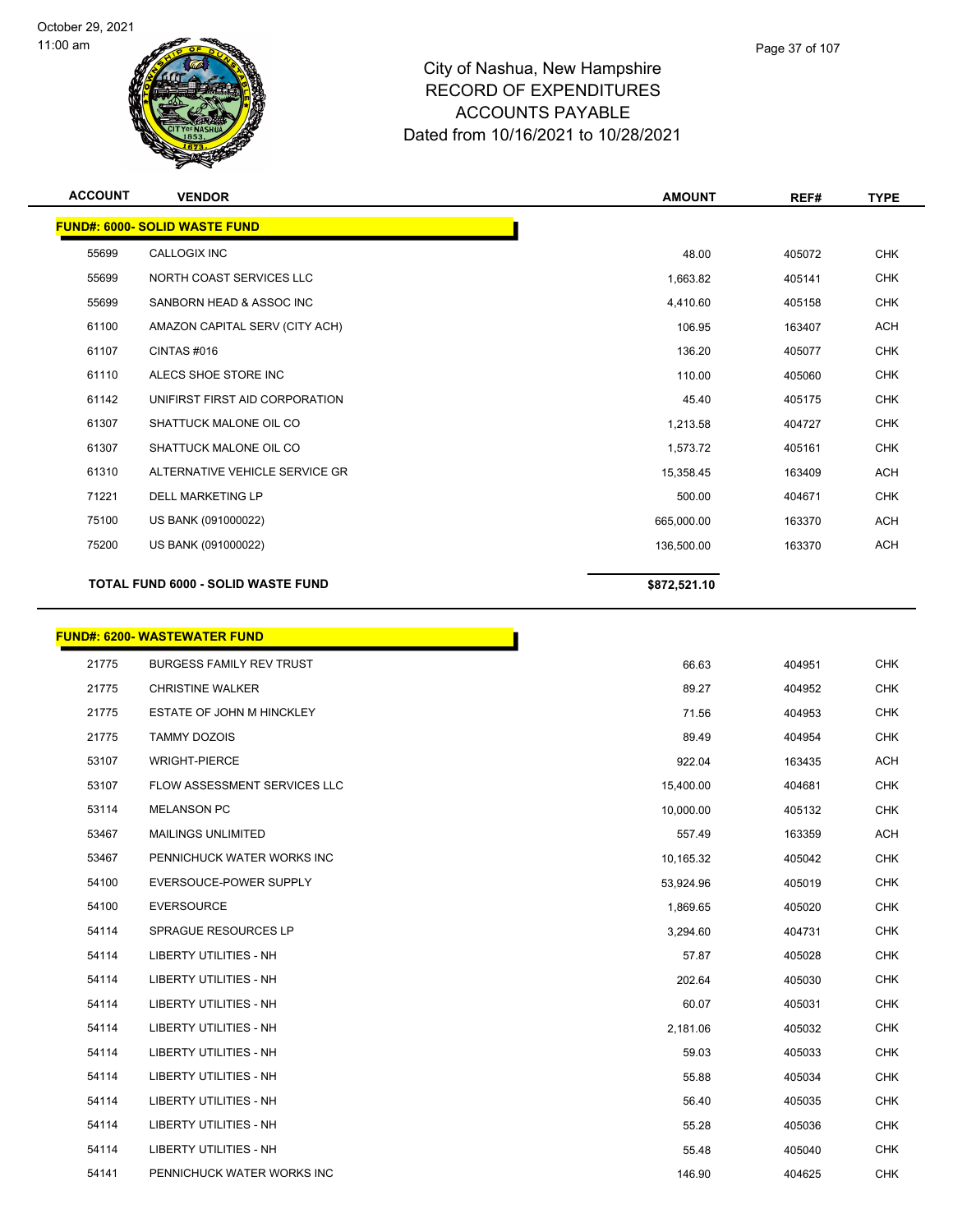**FUND#: 6200- W** 





### City of Nashua, New Hampshire RECORD OF EXPENDITURES ACCOUNTS PAYABLE Dated from 10/16/2021 to 10/28/2021

| ACCOUNT | <b>VENDOR</b>                       | <b>AMOUNT</b> | REF#   | <b>TYPE</b> |
|---------|-------------------------------------|---------------|--------|-------------|
|         | <u> IND#: 6200- WASTEWATER FUND</u> |               |        |             |
| 54141   | PENNICHUCK WATER WORKS INC          | 723.83        | 405043 | <b>CHK</b>  |
| 54221   | <b>RESOURCE MANAGEMENT INC</b>      | 44,737.06     | 405155 | <b>CHK</b>  |
| 54280   | <b>GLENN KOHL</b>                   | 235.00        | 405105 | <b>CHK</b>  |
| 54300   | <b>HUDSON QUARRY CORP</b>           | 336.09        | 404691 | <b>CHK</b>  |
| 54421   | CONWAY TECHNOLOGY GROUP             | 163.56        | 405083 | <b>CHK</b>  |
| 54487   | M & M ELECTRICAL SUPPLY CO INC      | 238.24        | 163358 | <b>ACH</b>  |
| 54487   | DIVERSIFIED PUMP & COMPRESSOR       | 491.90        | 163414 | <b>ACH</b>  |
| 54487   | M & M ELECTRICAL SUPPLY CO INC      | 63.77         | 163427 | <b>ACH</b>  |
| 54487   | F W WEBB COMPANY                    | 617.18        | 404678 | <b>CHK</b>  |
| 54487   | <b>FASTENAL CO</b>                  | 141.75        | 404679 | <b>CHK</b>  |
| 54487   | <b>FASTENAL CO</b>                  | 217.69        | 405098 | <b>CHK</b>  |
| 54487   | FIRST ELECTRIC MOTOR SERVICE        | 7,338.21      | 405099 | <b>CHK</b>  |
| 54487   | HUBER TECHNOLOGY INC                | 1,462.60      | 405113 | <b>CHK</b>  |
| 54487   | <b>MILL METALS CORP</b>             | 1,398.00      | 405134 | <b>CHK</b>  |
| 54600   | MCDEVITT TRUCKS INC                 | 537.69        | 163429 | <b>ACH</b>  |
| 54600   | CARPARTS DISTRIBUTION CENTER,       | 7.32          | 404659 | <b>CHK</b>  |
| 54600   | <b>GRAINGER</b>                     | 275.50        | 404685 | <b>CHK</b>  |
| 54828   | US BANK EQUIPMENT FINANCE           | 168.04        | 404589 | <b>CHK</b>  |
| 55109   | <b>FIRSTLIGHT</b>                   | 118.53        | 404613 | <b>CHK</b>  |
| 55109   | CONSOLIDATED COMMUNICATIONS         | 43.99         | 405005 | <b>CHK</b>  |
| 55109   | WINDSTREAM                          | 4.82          | 405052 | <b>CHK</b>  |
| 55118   | AT & T MOBILITY                     | 142.29        | 404999 | <b>CHK</b>  |
| 55118   | VERIZON WIRELESS-542274983          | 100.05        | 405050 | <b>CHK</b>  |
| 55421   | TREASURER STATE OF NH               | 100.00        | 404627 | <b>CHK</b>  |
| 55607   | UNITED PARCEL SERVICE               | 6.52          | 404629 | <b>CHK</b>  |
| 55618   | <b>CITIZENS BANK</b>                | 13.50         | 163349 | ACH         |
| 55699   | <b>CRYSTAL ROCK</b>                 | 230.67        | 404612 | <b>CHK</b>  |
| 55699   | CALLOGIX INC                        | 160.00        | 405072 | <b>CHK</b>  |
| 55699   | CHEMSERVE ENVIRONMENTAL ANALYS      | 232.50        | 405076 | <b>CHK</b>  |
| 55699   | <b>GENERATING SOLUTIONS LLC</b>     | 2,520.00      | 405101 | <b>CHK</b>  |
| 61100   | WB MASON CO INC                     | 123.66        | 404743 | <b>CHK</b>  |
| 61107   | CINTAS #016                         | 289.56        | 404661 | <b>CHK</b>  |
| 61107   | PHOENIX SCREEN PRINTING             | 1,920.00      | 404717 | <b>CHK</b>  |
| 61107   | CINTAS #016                         | 289.56        | 405077 | <b>CHK</b>  |
| 61107   | REFLECTIVE APPAREL FACTORY INC      | 761.89        | 405154 | <b>CHK</b>  |
| 61149   | EMD MILLIPORE CORPORATION           | 3,243.53      | 405096 | <b>CHK</b>  |
| 61149   | <b>HACH COMPANY</b>                 | 742.44        | 405109 | <b>CHK</b>  |

 VWR INTERNATIONAL 1,261.80 405179 CHK er and the state of the state of the state of the state of the state of the state of the state of the state of the state of the state of the state of the state of the state of the state of the state of the state of the sta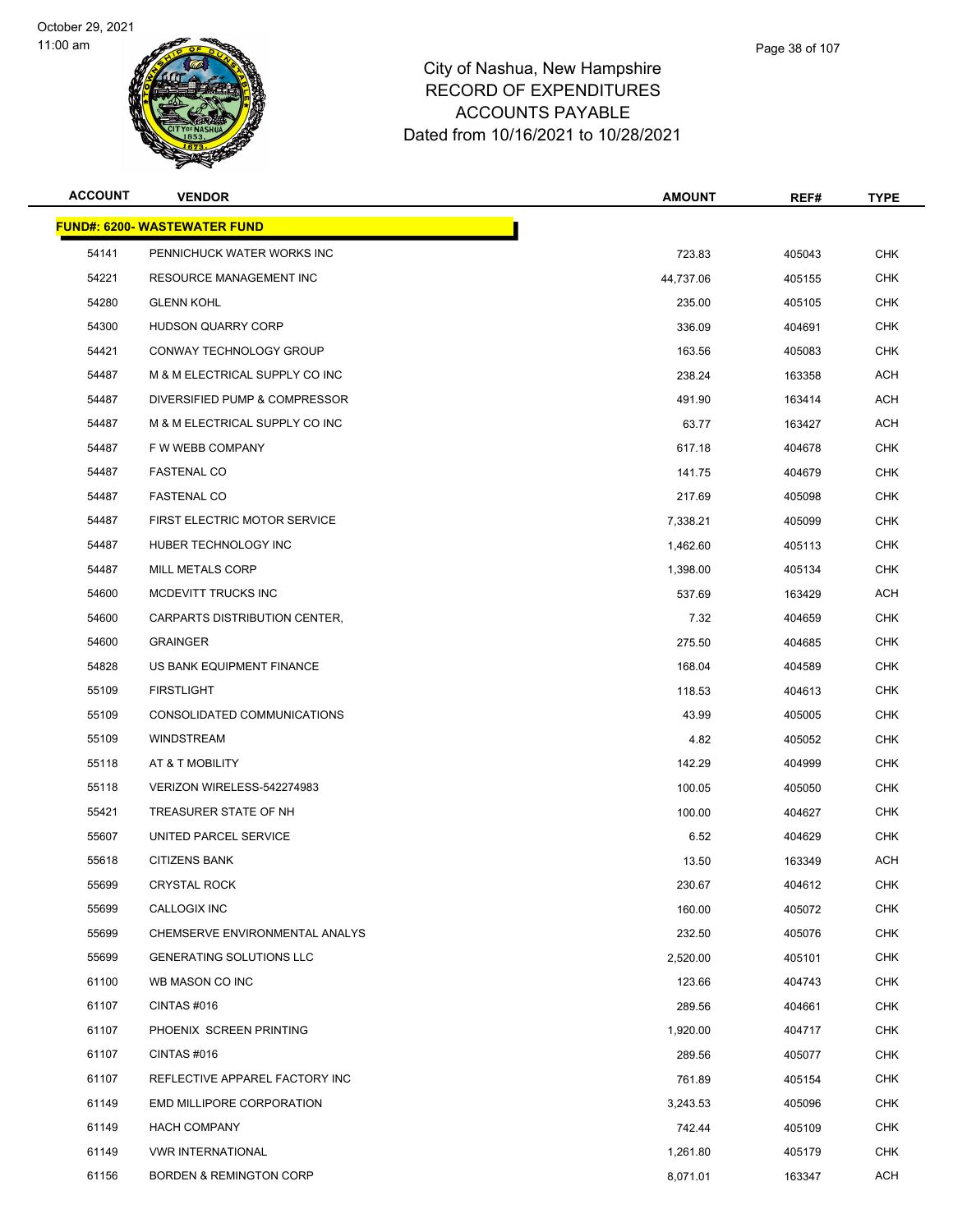



| <b>ACCOUNT</b> | <b>VENDOR</b>                       |               | <b>AMOUNT</b> | REF#   | <b>TYPE</b> |
|----------------|-------------------------------------|---------------|---------------|--------|-------------|
|                | <b>FUND#: 6200- WASTEWATER FUND</b> |               |               |        |             |
| 61299          | AMAZON CAPITAL SERV (CITY ACH)      |               | 49.97         | 163407 | ACH         |
| 61299          | AQUA SOLUTIONS INC                  |               | 3,158.99      | 404645 | <b>CHK</b>  |
| 61299          | <b>FASTENAL CO</b>                  |               | 12.84         | 404679 | <b>CHK</b>  |
| 61299          | <b>GRAINGER</b>                     |               | 239.38        | 404685 | <b>CHK</b>  |
| 61299          | <b>FASTENAL CO</b>                  |               | 164.90        | 405098 | <b>CHK</b>  |
| 61299          | <b>VWR INTERNATIONAL</b>            |               | 141.21        | 405179 | <b>CHK</b>  |
| 61310          | ALTERNATIVE VEHICLE SERVICE GR      |               | 570.57        | 163409 | <b>ACH</b>  |
| 61428          | <b>GRAINGER</b>                     |               | 396.30        | 404685 | <b>CHK</b>  |
| 71000          | <b>HAYES PUMPS INC</b>              |               | 30,458.29     | 405111 | <b>CHK</b>  |
| 71025          | <b>FASTENAL CO</b>                  |               | 54.87         | 405098 | <b>CHK</b>  |
| 71221          | <b>DELL MARKETING LP</b>            |               | 500.00        | 404671 | <b>CHK</b>  |
| 75100          | US BANK (091000022)                 |               | 230,000.00    | 163370 | <b>ACH</b>  |
| 75200          | US BANK (091000022)                 |               | 82,940.63     | 163370 | <b>ACH</b>  |
| 75200          | US BANK N.A. (091000022)            |               | 29,150.00     | 163371 | <b>ACH</b>  |
| 81300          | <b>WALDRON ENGINEERING &amp;</b>    | 2044.69.18.30 | 8,800.29      | 163373 | <b>ACH</b>  |
| 81700          | <b>HAZEN AND SAWYER</b>             | 1051.69.16.30 | 39,807.25     | 163419 | ACH         |
| 81700          | HAYNER / SWANSON INC                | 1052.69.17.30 | 59,143.03     | 163418 | <b>ACH</b>  |
| 81700          | <b>HAZEN AND SAWYER</b>             | 1052.69.19.30 | 32,779.78     | 163419 | <b>ACH</b>  |
| 81700          | SUNSHINE PAVING CORPORATION         | 1052.69.20.30 | 43,230.00     | 163369 | <b>ACH</b>  |
| 81700          | <b>HAZEN AND SAWYER</b>             | 2038.69.19.30 | 1,368.04      | 163419 | <b>ACH</b>  |
| 81700          | <b>WRIGHT-PIERCE</b>                | 2041.69.17.30 | 1,072.33      | 163374 | <b>ACH</b>  |
|                | TOTAL FUND 6200 - WASTEWATER FUND   |               | \$742.950.04  |        |             |

### **FUND#: 6500- PROPERTY & CASUALTY FUND**

| 54267 | SECURITY MONITORING SERVICES          | 50.00     | 405160 | <b>CHK</b> |
|-------|---------------------------------------|-----------|--------|------------|
| 59207 | ORTHOPEDIC SURGICAL ASSOCIATES        | 3,360.00  | 404961 | <b>CHK</b> |
| 59207 | FOUNDATION MEDICAL PARTNERS           | 2,168.00  | 404962 | <b>CHK</b> |
| 59207 | <b>HOME HEALTH &amp; HOSPICE CARE</b> | 1,374.00  | 404963 | <b>CHK</b> |
| 59207 | <b>KEVIN S MORIARTY DC</b>            | 152.00    | 404965 | <b>CHK</b> |
| 59207 | NASHUA HEARING GROUP                  | 6,175.00  | 404966 | <b>CHK</b> |
| 59207 | NORTHEAST REHABILITATION HOSP         | 285.00    | 404967 | <b>CHK</b> |
| 59207 | NORTHEASTERN SURGICAL                 | 165.00    | 404968 | <b>CHK</b> |
| 59207 | ORTHOPEDIC SURGICAL ASSOCIATES        | 475.00    | 404969 | <b>CHK</b> |
| 59207 | PAIN SOLUTIONS PLLC                   | 325.00    | 404970 | <b>CHK</b> |
| 59207 | STONERIVER PHARMACY SOLUTIONS         | 16,009.58 | 404972 | <b>CHK</b> |
| 59207 | UNITED PHYSICAL THERAPY               | 540.00    | 404973 | <b>CHK</b> |
| 59207 | <b>VRS DISABILITY MANAGEMENT</b>      | 708.70    | 404974 | <b>CHK</b> |
| 59207 | ROBERT J BANCO                        | 1,250.00  | 405363 | <b>CHK</b> |

T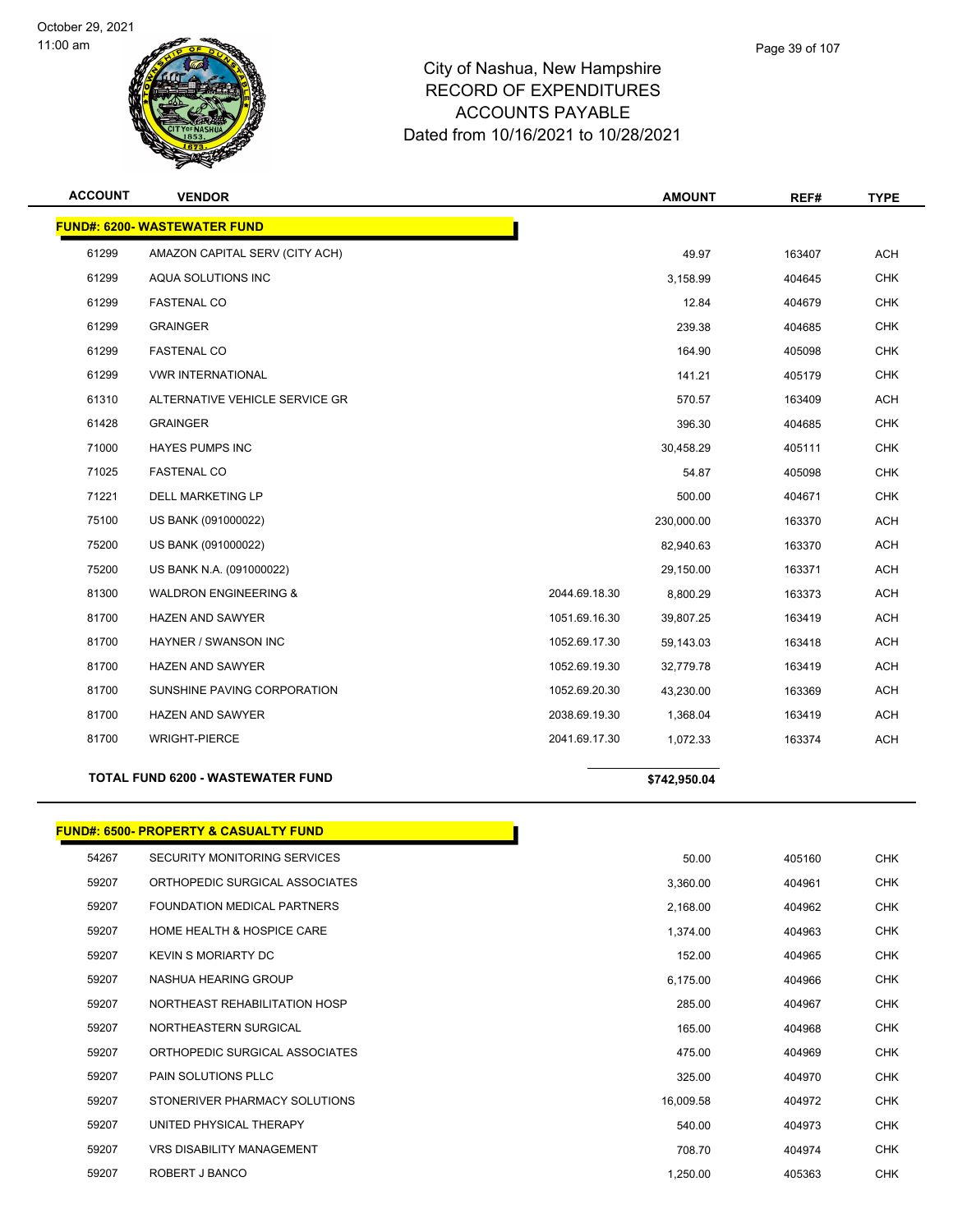

| <b>ACCOUNT</b> | <b>VENDOR</b>                                    | <b>AMOUNT</b> | REF#   | <b>TYPE</b> |
|----------------|--------------------------------------------------|---------------|--------|-------------|
|                | <b>FUND#: 6500- PROPERTY &amp; CASUALTY FUND</b> |               |        |             |
| 59207          | DONALD DENSMORE                                  | 452.19        | 405364 | <b>CHK</b>  |
| 59207          | MASSACHUSETTS EYE AND EAR                        | 1.051.93      | 405366 | <b>CHK</b>  |
| 59207          | BOSTON ORTHOPAEDIC & SPINE LLC                   | 6,398.32      | 405369 | <b>CHK</b>  |
| 59207          | FOUNDATION MEDICAL PARTNERS                      | 30.00         | 405371 | <b>CHK</b>  |
| 59207          | FOUR SEASONS ORTHOPEDIC CENTER                   | 1,766.25      | 405372 | <b>CHK</b>  |
| 59207          | INJURED WORKERS PHARMACY LLC                     | 135.82        | 405373 | <b>CHK</b>  |
| 59207          | MASSACHUSETTS GENERAL                            | 159.00        | 405374 | <b>CHK</b>  |
| 59207          | NARRAGANSETT BAY ANESTHESIA LL                   | 1,310.00      | 405375 | <b>CHK</b>  |
| 59207          | NH NEUROSPINE INSTITUTE                          | 185.00        | 405376 | <b>CHK</b>  |
| 59207          | ORTHOPEDIC SURGICAL ASSOCIATES                   | 499.20        | 405377 | <b>CHK</b>  |
| 59207          | PETER D ROMAN                                    | 301.00        | 405378 | <b>CHK</b>  |
| 59207          | SO NH REGIONAL MEDICAL CENTER                    | 3,583.98      | 405379 | <b>CHK</b>  |
| 59207          | ST JOSEPH HOSPITAL                               | 558.00        | 405380 | <b>CHK</b>  |
| 59207          | UNITED PHYSICAL THERAPY                          | 270.00        | 405382 | <b>CHK</b>  |
| 59207          | <b>VRS DISABILITY MANAGEMENT</b>                 | 195.61        | 405383 | <b>CHK</b>  |
| 59225          | <b>CULLENCOLLIMORE PLLC</b>                      | 4,135.26      | 405370 | <b>CHK</b>  |
| 59250          | PORTLAND GLASS                                   | 239.20        | 404971 | <b>CHK</b>  |
| 59250          | FLOOR ME!                                        | 4,181.90      | 405365 | <b>CHK</b>  |
| 59250          | AMERICAN SPORTS FLOORS INC                       | 69,585.00     | 405368 | <b>CHK</b>  |
| 59275          | HUDSON BUS SALES LLC                             | 2,105.06      | 404964 | <b>CHK</b>  |
| 59275          | PROGRESSIVE UNIVERSAL INSURANC                   | 426.42        | 405367 | <b>CHK</b>  |
| 59275          | ST LAURENT COLLISION CENTER                      | 6,432.48      | 405381 | <b>CHK</b>  |
| 68365          | ADVANCED WORKPLACE STRATEGIES                    | 395.75        | 163406 | <b>ACH</b>  |
|                | TOTAL FUND 6500 - PROPERTY & CASUALTY FUND       | \$137,434.65  |        |             |
|                | <b>FUND#: 6600- BENEFITS SELF INSURANCE FUND</b> |               |        |             |
| 21520          | COLONIAL LIFE AND ACCIDENT INS                   | 1,469.30      | 163321 | <b>ACH</b>  |
| 21520          | COLONIAL LIFE AND ACCIDENT INS                   | 1,016.64      | 163386 | ACH         |
| 21545          | ALLEGIANT CARE                                   | 47,901.00     | 163342 | ACH         |
| 21553          | ANTHEM BLUE CROSS /BLUE SHIELD                   | 453,413.28    | 163345 | ACH         |
| 21585          | VISION SERVICE PLAN NH                           | 26,512.18     | 405178 | <b>CHK</b>  |
| 21990          | <b>CINDY BIELAWSKI</b>                           | 50.40         | 404603 | <b>CHK</b>  |
| 21990          | STEPHEN COTE                                     | 1,438.23      | 404667 | <b>CHK</b>  |
| 52809          | <b>KATELIN PIMENTEL</b>                          | 436.70        | 404609 | <b>CHK</b>  |
| 53999          | BENEFIT STRATEGIES (ADMIN)                       | 1,765.65      | 163410 | ACH         |
| 59507          | ANTHEM BCBS OF NE                                | 246,533.61    | 163344 | <b>ACH</b>  |

59507 ANTHEM BCBS OF NE 521,712.51 163408 ACH 59507 ANTHEM BCBS OF NE 597,652.01 163344 ACH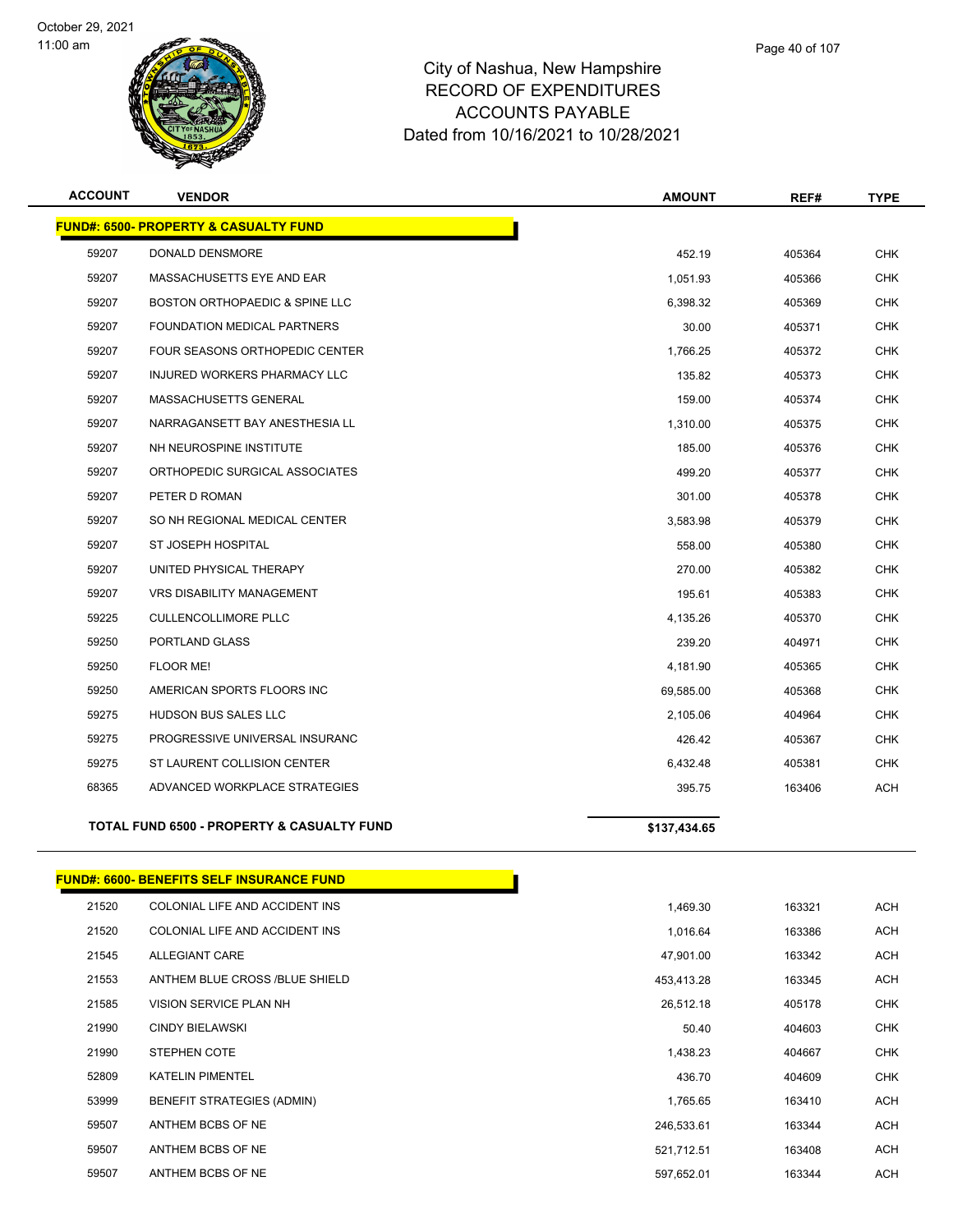

| <b>ACCOUNT</b> | <b>VENDOR</b>                                           | <b>AMOUNT</b>          | REF#   | <b>TYPE</b> |
|----------------|---------------------------------------------------------|------------------------|--------|-------------|
|                | <b>FUND#: 6600- BENEFITS SELF INSURANCE FUND</b>        |                        |        |             |
| 59507          | ANTHEM BCBS OF NE                                       | 536,650.55             | 163408 | <b>ACH</b>  |
| 59507          | ANTHEM BCBS OF NE                                       | 36,604.69              | 163344 | <b>ACH</b>  |
| 59507          | ANTHEM BCBS OF NE                                       | 27,541.99              | 163408 | <b>ACH</b>  |
| 59525          | NORTHEAST DELTA DENTAL                                  | 73,179.12              | 163366 | <b>ACH</b>  |
| 59525          | NORTHEAST DELTA DENTAL                                  | 80,831.63              | 163434 | <b>ACH</b>  |
| 61100          | <b>DENISE BARNETT</b>                                   | 228.71                 | 404650 | CHK         |
| 61100          | WB MASON CO INC                                         | 1.52                   | 405181 | <b>CHK</b>  |
|                | TOTAL FUND 6600 - BENEFITS SELF INSURANCE FUND          | \$2,654,939.72         |        |             |
|                | <b>FUND#: 7026- CAPITAL EQUIPMENT RESERVE FUND</b>      |                        |        |             |
| 81500          | MHQ INC                                                 | CERF77.21<br>42,645.00 | 163431 | <b>ACH</b>  |
|                | TOTAL FUND 7026 - CAPITAL EQUIPMENT RESERVE FUND        | \$42,645.00            |        |             |
|                | <b>FUND#: 7050- HOLMAN STADIUM IMPROVEMNTS ETF</b>      |                        |        |             |
| 61299          | UNITED SITE SERVICES                                    | 169.00                 | 405177 | <b>CHK</b>  |
|                | <b>TOTAL FUND 7050 - HOLMAN STADIUM IMPROVEMNTS ETF</b> | \$169.00               |        |             |
|                | <b>FUND#: 7052- MINE FALLS PARK ETF</b>                 |                        |        |             |
| 54280          | UNITED SITE SERVICES                                    | 119.00                 | 405177 | <b>CHK</b>  |
| 61107          | <b>MAVERICKS STITCH &amp; SCREEN</b>                    | 796.50                 | 405131 | <b>CHK</b>  |
|                |                                                         |                        |        |             |
|                | <b>TOTAL FUND 7052 - MINE FALLS PARK ETF</b>            | \$915.50               |        |             |
|                | <b>FUND#: 7054- DAVID W. DEANE SKATEBOARD PARK</b>      |                        |        |             |
| 54280          | UNITED SITE SERVICES                                    | 119.00                 | 405177 | <b>CHK</b>  |
|                | TOTAL FUND 7054 - DAVID W. DEANE SKATEBOARD PARK        | \$119.00               |        |             |
|                |                                                         |                        |        |             |
|                | <b>FUND#: 7546- LIB-VIRGINIA CARR BLOOMFIELD</b>        |                        |        |             |
| 53999          | AMANDA E STANDERFER                                     | 5,687.50               | 404643 | <b>CHK</b>  |
|                | <b>TOTAL FUND 7546 - LIB-VIRGINIA CARR BLOOMFIELD</b>   | \$5,687.50             |        |             |
|                | <b>FUND#: 7563- SCHOOL ATHLETIC ETF</b>                 |                        |        |             |
| 71999          | DTS COMMUNICATIONS LLC                                  | 487.50                 | 404815 | <b>CHK</b>  |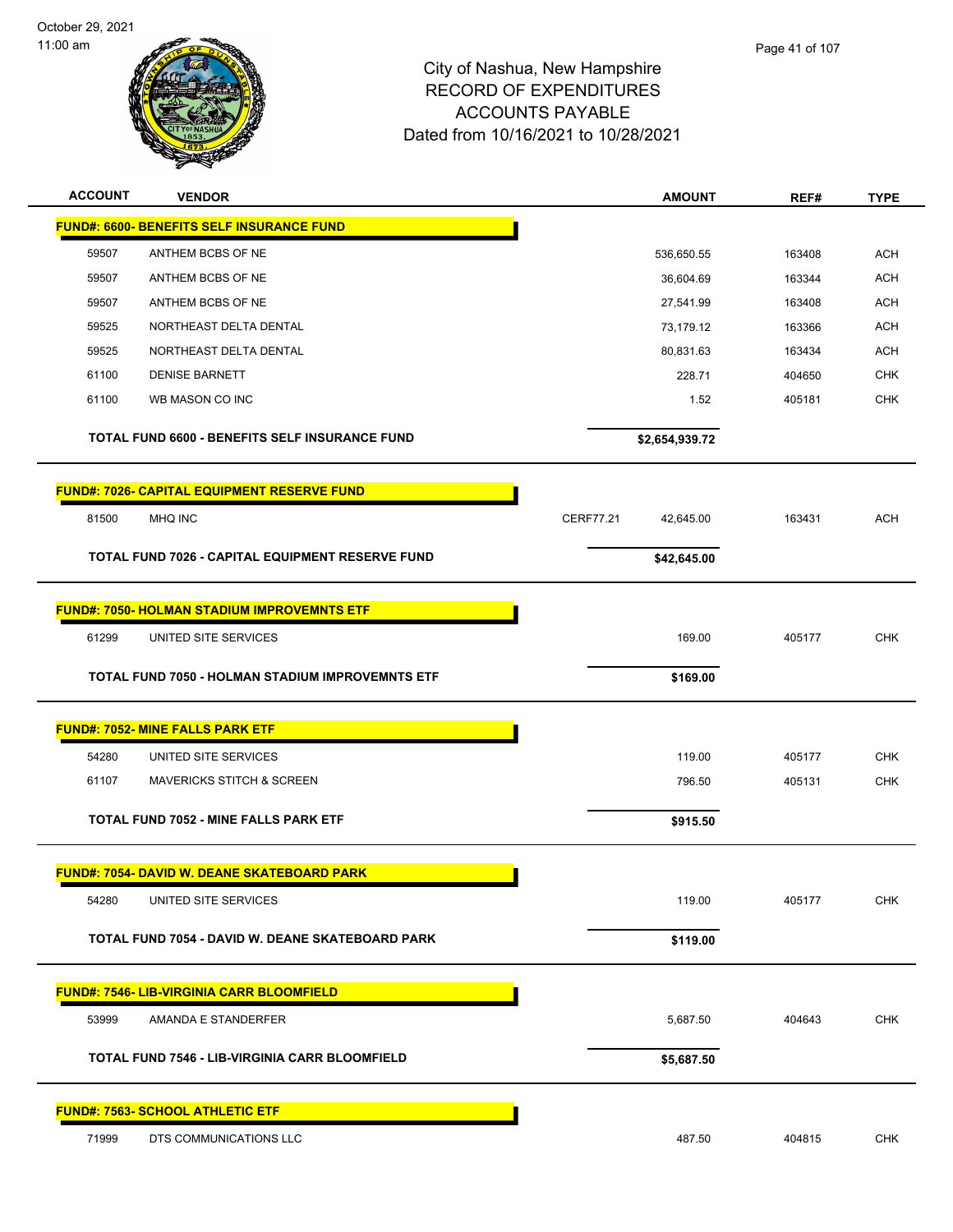| <b>ACCOUNT</b><br><b>VENDOR</b>                      | <b>AMOUNT</b>        | REF#   | <b>TYPE</b> |
|------------------------------------------------------|----------------------|--------|-------------|
| <b>TOTAL FUND 7563 - SCHOOL ATHLETIC ETF</b>         | \$487.50             |        |             |
| <b>FUND#: 8007- EDGEWOOD CEMETERY PERP-CARE</b>      |                      |        |             |
| <b>TD BANK</b><br>10640                              | 60,350.00            | 404736 | <b>CHK</b>  |
| <b>TOTAL FUND 8007 - EDGEWOOD CEMETERY PERP-CARE</b> | \$60,350.00          |        |             |
| <b>FUND#: 8010- EDGEWOOD CEMETERY FLOWER FUND</b>    |                      |        |             |
| 10644<br><b>TD BANK</b>                              | 600.00               | 404737 | <b>CHK</b>  |
| TOTAL FUND 8010 - EDGEWOOD CEMETERY FLOWER FUND      | \$600.00             |        |             |
| <b>FUND#: 8028- WOODLAWN CEMETERY PERP-CARE</b>      |                      |        |             |
| 10672<br>NATIONAL FINANCIAL SERVICE LLC              | 2,000.00             | 404623 | <b>CHK</b>  |
| TOTAL FUND 8028 - WOODLAWN CEMETERY PERP-CARE        | \$2,000.00           |        |             |
| <b>FUND#: 8063- LIBRARY-HENRY STEARNS FUND</b>       |                      |        |             |
| 61807<br><b>BAKER &amp; TAYLOR</b>                   | 350.64               | 404648 | <b>CHK</b>  |
| 61807<br><b>BAKER &amp; TAYLOR</b>                   | 343.34               | 405066 | <b>CHK</b>  |
| <b>TOTAL FUND 8063 - LIBRARY-HENRY STEARNS FUND</b>  | \$693.98             |        |             |
| <b>FUND#: 8400- AGENCY-DEVELOPER ESCROWS</b>         |                      |        |             |
| 21730<br><b>GIMAK PROPERTIES LLC</b>                 | MG-5332<br>1,896.00  | 404990 | <b>CHK</b>  |
| 21730<br>ALL PRO LANDSCAPING LLC                     | PB-5404<br>3,795.00  | 404986 | <b>CHK</b>  |
| 21730<br>267 MAIN ST REALTY LLC                      | PB-5412<br>67,180.00 | 404985 | <b>CHK</b>  |
| <b>TOTAL FUND 8400 - AGENCY-DEVELOPER ESCROWS</b>    | \$72,871.00          |        |             |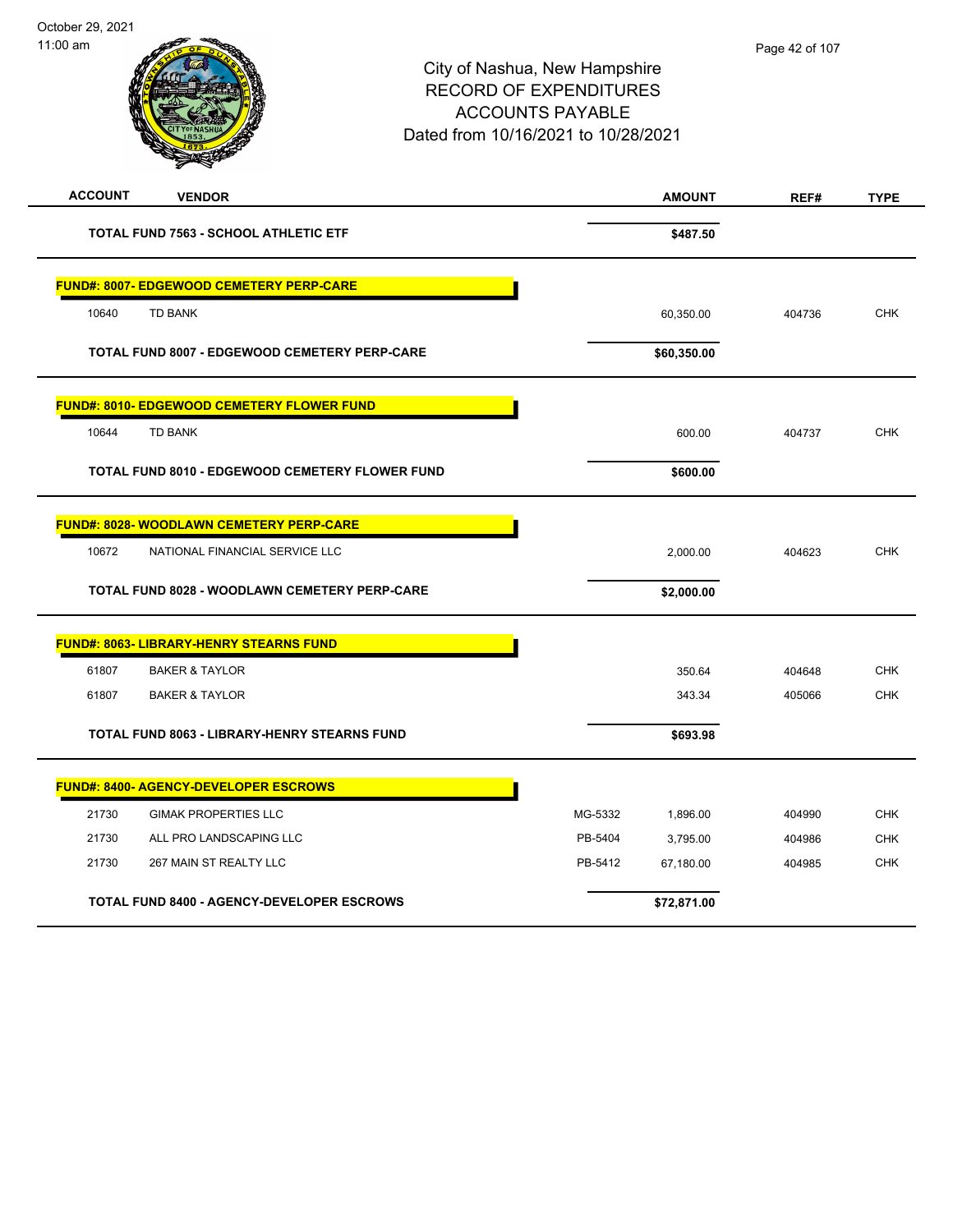



| <b>ACCOUNT</b> | <b>VENDOR</b> |                                     | <b>AMOUNT</b><br>REF# | <b>TYPE</b> |
|----------------|---------------|-------------------------------------|-----------------------|-------------|
|                |               | <b>SUMMARY BY FUND</b>              | <b>AMOUNT</b>         |             |
|                | 1000          | <b>GENERAL FUND</b>                 | 7,039,284.82          |             |
|                | 1001          | <b>GF-CAPITAL IMPROVEMENTS</b>      | 129,993.75            |             |
|                | 1010          | <b>GENERAL FUND PY ESCROWS</b>      | 10,005.58             |             |
|                | 1020          | <b>GENERAL FUND-PY ENCUMBRANCES</b> | 168,587.22            |             |
|                | 2100          | <b>FOOD SERVICES FUND</b>           | 118,389.18            |             |
|                | 2212          | ATHLETICS REVENUE FUND              | 8,267.60              |             |
|                | 2217          | <b>SCHOOL FACILITIES RENTAL</b>     | 450.00                |             |
|                | 2222          | AFTER SCHOOL PROGRAM                | 1,950.59              |             |
|                | 2252          | DAY CARE                            | 72.11                 |             |
|                | 2504          | HOLMAN STADIUM EVENTS FUND          | 1,200.00              |             |
|                | 2505          | PEG ACCESS CHANNELS FUND            | 1,349.35              |             |
|                | 2506          | HUNT BLDG FACILITY RENTAL FUND      | 356.13                |             |
|                | 2507          | FIRE TRAINING FACILITY RENTAL       | 145.97                |             |
|                | 2508          | SPECIAL ROAD & HIGHWAY FUND         | 576,700.00            |             |
|                | 3035          | FEMA DISASTER ASSIST GRANTS         | 2,048.00              |             |
|                | 3068          | COMMUNITY SERVICES GRANTS FUND      | 4,301.21              |             |
|                | 3070          | COMMUNITY HEALTH GRANTS FUND        | 543.20                |             |
|                | 3080          | COMMUNITY DEVELOPMENT GRANTS        | 4,227.92              |             |
|                | 3090          | URBAN PROGRAM GRANTS FUND           | 19,230.80             |             |
|                | 3120          | <b>TRANSIT GRANTS FUND</b>          | 222,220.27            |             |
|                | 3200          | PARKS & RECREATION GRANTS FUND      | 112.36                |             |
|                | 3800          | <b>SCHOOL GRANTS FUND</b>           | 147,522.08            |             |
|                | 3810          | FOOD SERVICE GRANTS FUND            | 10,623.50             |             |
|                | 4020          | POLICE DRUG ENFORCEMENT FUND        | 144.00                |             |
|                | 4025          | DOJ DRUG FORFEITURE FUND            | 2,626.22              |             |
|                | 4035          | POLICE OVERTIME BILLING FUND        | 746.23                |             |
|                | 4053          | FIRE REGIONAL HAZMAT FUND           | 80.02                 |             |
|                | 4080          | NASHUA CONSERVATION FUND            | 105.00                |             |
|                | 4085          | NASHUA RIVERWALK TIF DISTRICT       | 11,805.00             |             |
|                | 5000          | CAP PROJECTS-GEN GOVT BLDGS         | 9,800.00              |             |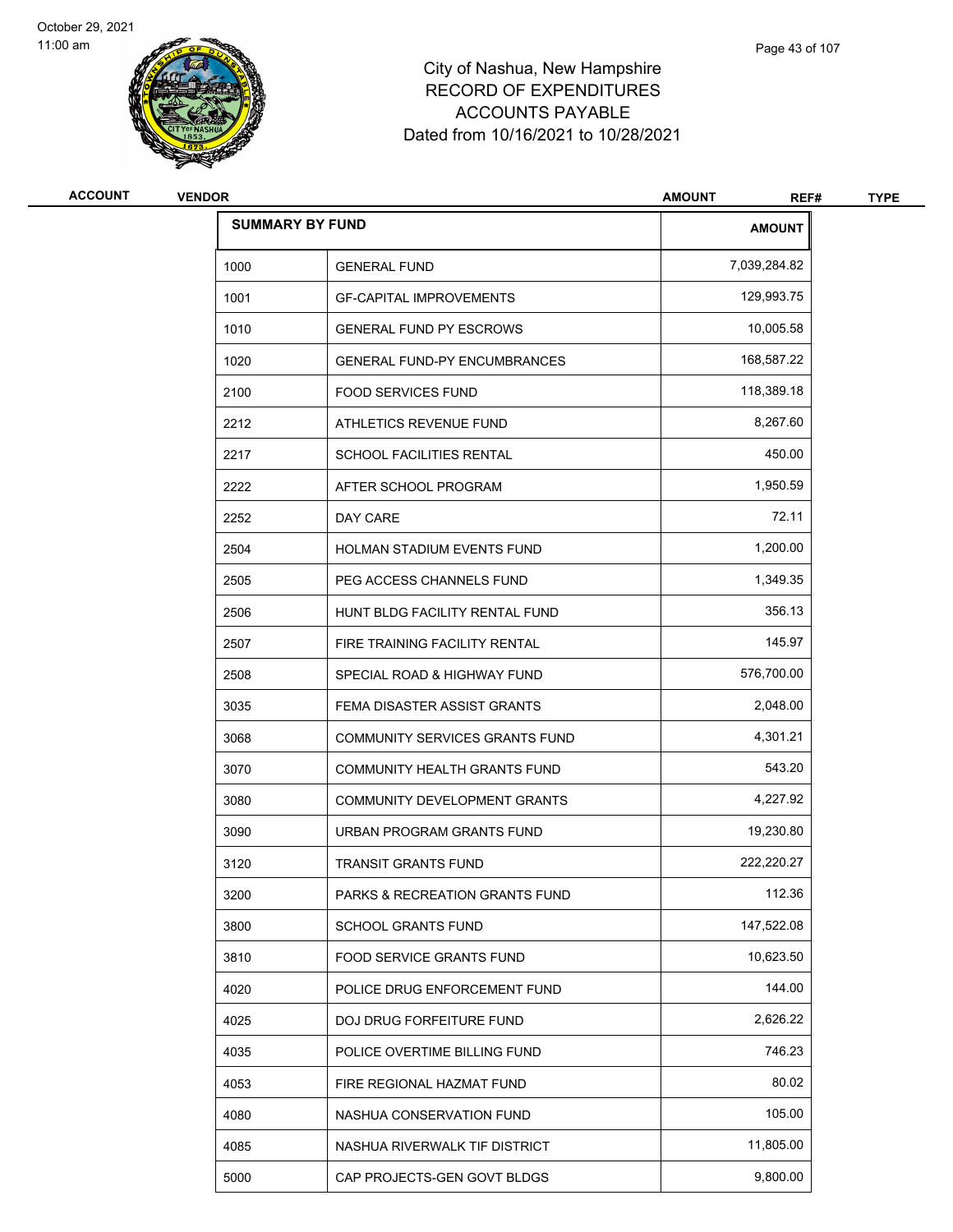



| <b>AMOUNT</b><br>REF# |                                       | <b>VENDOR</b> |
|-----------------------|---------------------------------------|---------------|
| <b>AMOUNT</b>         |                                       |               |
| 7,250.00              | CAP PROJECTS-INFO TECHNOLOGY          | 5010          |
| 139,185.00            | CAPITAL PROJECTS-POLICE               | 5020          |
| 10,748.76             | CAP PROJECTS-COMMUNICATIONS           | 5050          |
| 43,667.44             | CAPITAL PROJECTS-HYDROELECTRIC        | 5090          |
| 913,537.73            | CAPITAL PROJECTS-PUBLIC WORKS         | 5200          |
| 791.08                | CAP PROJECTS-BROAD ST PARKWAY         | 5700          |
| 30,000.00             | SCHOOL CAPITAL PROJECTS FUND          | 5800          |
| 872,521.10            | <b>SOLID WASTE FUND</b>               | 6000          |
| 742,950.04            | <b>WASTEWATER FUND</b>                | 6200          |
| 137,434.65            | <b>PROPERTY &amp; CASUALTY FUND</b>   | 6500          |
| 2,654,939.72          | BENEFITS SELF INSURANCE FUND          | 6600          |
| 42,645.00             | CAPITAL EQUIPMENT RESERVE FUND        | 7026          |
| 169.00                | <b>HOLMAN STADIUM IMPROVEMNTS ETF</b> | 7050          |
| 915.50                | MINE FALLS PARK ETF                   | 7052          |
| 119.00                | DAVID W. DEANE SKATEBOARD PARK        | 7054          |
| 5,687.50              | LIB-VIRGINIA CARR BLOOMFIELD          | 7546          |
| 487.50                | <b>SCHOOL ATHLETIC ETF</b>            | 7563          |
| 60,350.00             | EDGEWOOD CEMETERY PERP-CARE           | 8007          |
| 600.00                | EDGEWOOD CEMETERY FLOWER FUND         | 8010          |
| 2,000.00              | WOODLAWN CEMETERY PERP-CARE           | 8028          |
| 693.98                | LIBRARY-HENRY STEARNS FUND            | 8063          |
| 72,871.00             | AGENCY-DEVELOPER ESCROWS              | 8400          |
| 14,232,452.11         |                                       | <b>TOTAL:</b> |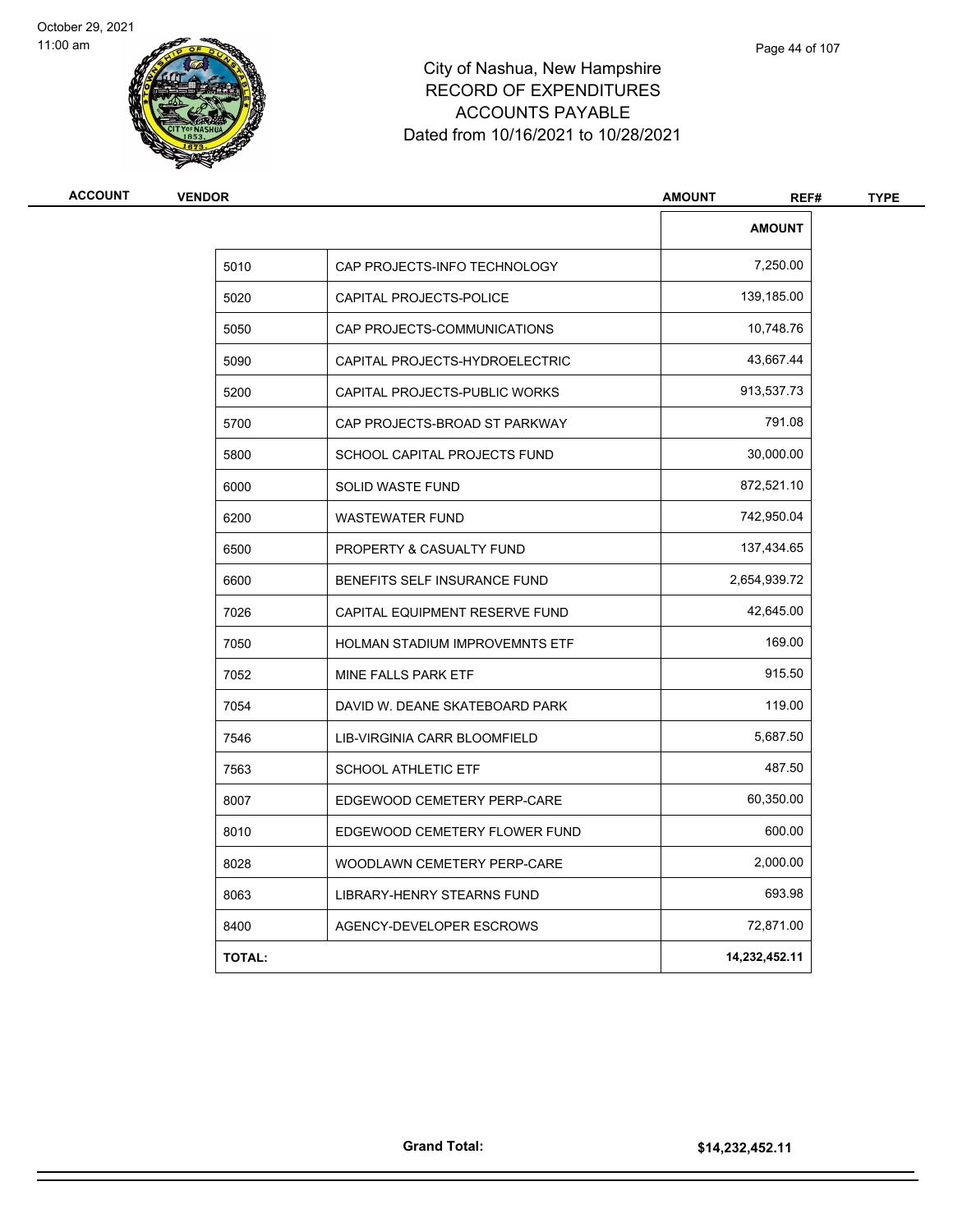

Page 45 of 107

| <b>SANGAN</b> |                                   |                                               |                                                 |                        |
|---------------|-----------------------------------|-----------------------------------------------|-------------------------------------------------|------------------------|
|               | <b>PAY DATE</b>                   | <b>ACCOUNT</b>                                | <b>DESCRIPTION</b>                              | <b>AMOUNT</b>          |
|               | <b>FUND#: 1000 - GENERAL FUND</b> |                                               |                                                 |                        |
|               |                                   |                                               |                                                 |                        |
| 101           | <b>MAYOR</b>                      |                                               |                                                 |                        |
|               | 10/21/21                          | 51100                                         | CHIEF OF STAFF                                  | 1,890.60               |
|               | 10/28/21                          | 51100                                         | CHIEF OF STAFF                                  | 1,890.60               |
|               | 10/21/21                          | 51100                                         | COMMUNICATIONS & SPECIAL PRJ COORDINATOR        | 954.90                 |
|               | 10/28/21                          | 51100                                         | COMMUNICATIONS & SPECIAL PRJ COORDINATOR        | 962.53                 |
|               | 10/21/21                          | 51100                                         | COMMUNICATIONS REPRESENTATIVE                   | 888.70                 |
|               | 10/28/21                          | 51100                                         | <b>COMMUNICATIONS REPRESENTATIVE</b>            | 888.70                 |
|               | 10/21/21                          | 51100                                         | CONSTITUENT SERVICES COORDINATOR                | 954.95                 |
|               | 10/28/21                          | 51100                                         | CONSTITUENT SERVICES COORDINATOR                | 954.95                 |
|               | 10/21/21                          | 51500                                         | <b>MAYOR</b>                                    | 2,374.00               |
|               | 10/28/21                          | 51500                                         | MAYOR                                           | 2,374.00               |
|               | 10/28/21                          | 55118                                         | TELEPHONE-CELLULAR                              | 150.00                 |
|               | <b>TOTAL 101 - MAYOR</b>          |                                               |                                                 | \$14,283.93            |
| 102           | <b>BOARD OF ALDERMEN</b>          |                                               |                                                 |                        |
|               | 10/21/21                          | 51100                                         | LEGISLATIVE AFFAIRS MANAGER                     | 1,769.70               |
|               |                                   |                                               |                                                 |                        |
|               |                                   |                                               |                                                 |                        |
|               | 10/28/21                          | 51100<br><b>TOTAL 102 - BOARD OF ALDERMEN</b> | LEGISLATIVE AFFAIRS MANAGER                     | 1,769.70<br>\$3,539.40 |
| 103           | <b>LEGAL</b>                      |                                               |                                                 |                        |
|               | 10/21/21                          | 51100                                         | <b>CORPORATION COUNSEL</b>                      | 2,760.80               |
|               | 10/28/21                          | 51100                                         | <b>CORPORATION COUNSEL</b>                      | 2,760.80               |
|               | 10/21/21                          | 51100                                         | DEPUTY CORPORATION COUNSEL                      | 4,773.45               |
|               |                                   | 51100                                         |                                                 |                        |
|               | 10/28/21                          |                                               | DEPUTY CORPORATION COUNSEL                      | 4,773.45               |
|               | 10/21/21                          | 51100                                         | <b>LEGAL ASSISTANT</b>                          | 2,221.70               |
|               | 10/28/21                          | 51100                                         | <b>LEGAL ASSISTANT</b>                          | 2,221.70               |
|               | 10/21/21                          | 51100                                         | RIGHT TO KNOW COORDINATOR                       | 1,607.00               |
|               | 10/28/21<br>10/28/21              | 51100<br>55118                                | RIGHT TO KNOW COORDINATOR<br>TELEPHONE-CELLULAR | 1,607.00<br>150.00     |
|               | <b>TOTAL 103 - LEGAL</b>          |                                               |                                                 | \$22,875.90            |
|               |                                   |                                               |                                                 |                        |
| 106           |                                   | <b>ADMINISTRATIVE SERVICES</b>                |                                                 |                        |
|               | 10/21/21                          | 51100                                         | ADMINISTRATIVE SERVICES DIRECTOR                | 1,928.45               |
|               | 10/28/21                          | 51100                                         | ADMINISTRATIVE SERVICES DIRECTOR                | 1,928.45               |
|               | 10/21/21                          | 51100                                         | ADMINISTRATIVE SERVICES OFFICE ADMINISTRATOR    | 1,573.05               |
|               | 10/28/21                          | 51100                                         | ADMINISTRATIVE SERVICES OFFICE ADMINISTRATOR    | 1,573.05               |
|               | 10/21/21                          | 51100                                         | <b>GRANT WRITER</b>                             | 737.40                 |
|               | 10/28/21<br>10/28/21              | 51100<br>55118                                | <b>GRANT WRITER</b><br>TELEPHONE-CELLULAR       | 737.40<br>50.00        |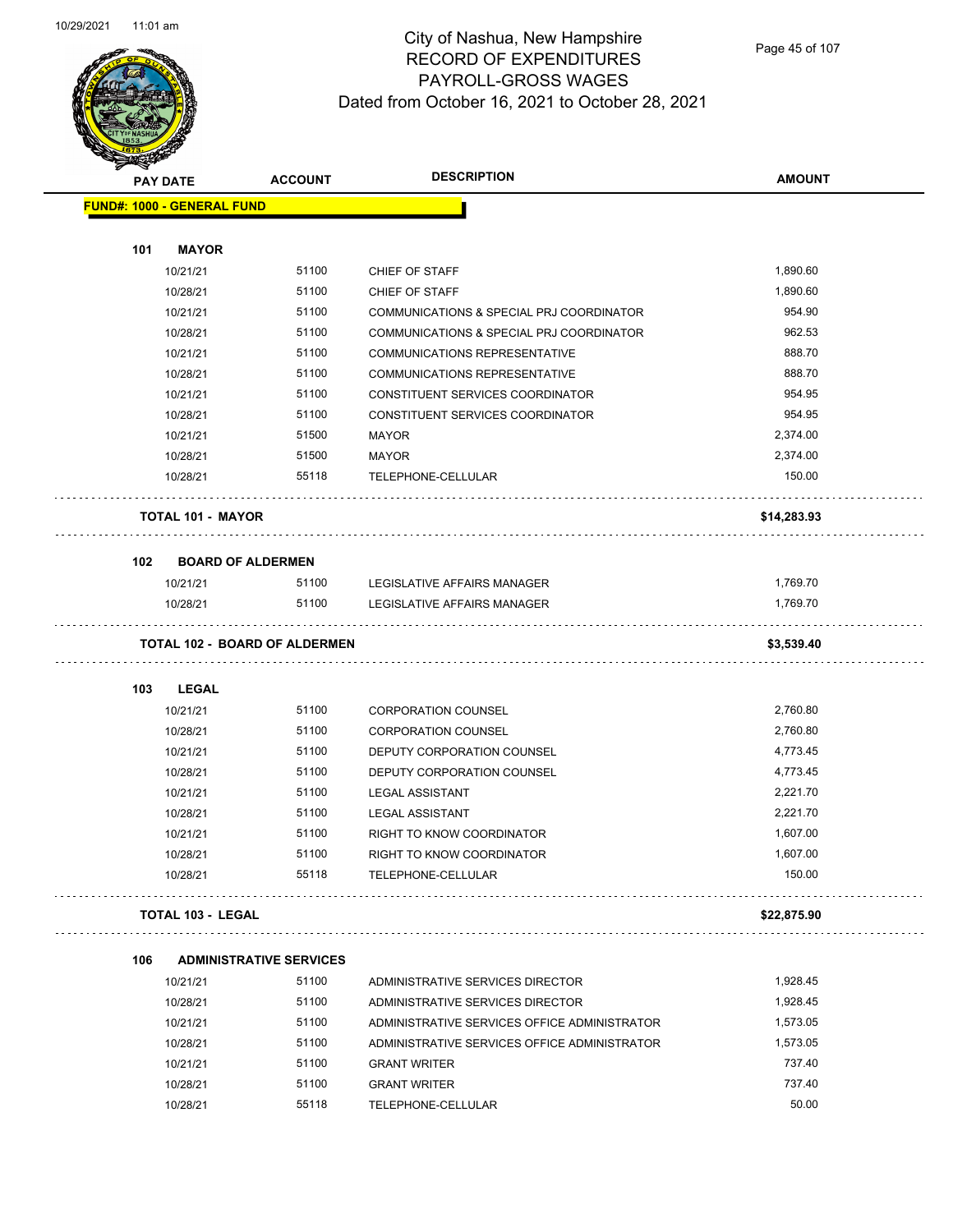

Page 46 of 107

|     | PAY DATE                          | <b>ACCOUNT</b>                                   | <b>DESCRIPTION</b>                                 | <b>AMOUNT</b>        |
|-----|-----------------------------------|--------------------------------------------------|----------------------------------------------------|----------------------|
|     | <b>FUND#: 1000 - GENERAL FUND</b> |                                                  |                                                    |                      |
|     |                                   | TOTAL 106 - ADMINISTRATIVE SERVICES              |                                                    | \$8,527.80           |
|     |                                   |                                                  |                                                    |                      |
| 107 | <b>CITY CLERK</b>                 |                                                  |                                                    |                      |
|     | 10/21/21<br>10/28/21              | 51100<br>51100                                   | <b>CITY CLERK</b>                                  | 2,045.05<br>2,045.05 |
|     | 10/21/21                          | 51100                                            | <b>CITY CLERK</b><br><b>CLERK VITAL RECORDS II</b> | 1,385.10             |
|     | 10/28/21                          | 51100                                            | <b>CLERK VITAL RECORDS II</b>                      | 1,385.10             |
|     | 10/21/21                          | 51100                                            | DEPUTY CITY CLERK                                  | 1,165.25             |
|     | 10/28/21                          | 51100                                            | DEPUTY CITY CLERK                                  | 1,165.25             |
|     | 10/21/21                          | 51100                                            | VITAL RECORDS CLERK III                            | 1,441.00             |
|     | 10/28/21                          | 51100                                            | VITAL RECORDS CLERK III                            | 1,441.01             |
|     | 10/28/21                          | 51300                                            | VITAL RECORDS CLERK III                            | 87.81                |
|     | <b>TOTAL 107 - CITY CLERK</b>     |                                                  |                                                    | \$12,160.62          |
| 108 |                                   | <b>ENERGY MANAGEMENT</b>                         |                                                    |                      |
|     | 10/21/21                          | 51100                                            | <b>ENERGY MANAGER</b>                              | 1,573.05             |
|     | 10/28/21                          | 51100                                            | <b>ENERGY MANAGER</b>                              | 1,573.05             |
|     | 10/28/21                          | 55118                                            | TELEPHONE-CELLULAR                                 | 50.00                |
|     |                                   | <b>TOTAL 108 - ENERGY MANAGEMENT</b>             |                                                    | \$3,196.10           |
| 110 |                                   | <b>ARLINGTON ST COMMUNITY CENTER</b>             |                                                    |                      |
|     | 10/21/21                          | 51100                                            | ARLINGTON STREET COMMUNITY CENTER DIRECTOR         | 1,124.80             |
|     | 10/28/21                          | 51100                                            | ARLINGTON STREET COMMUNITY CENTER DIRECTOR         | 1,124.80             |
|     | 10/28/21                          | 55118                                            | TELEPHONE-CELLULAR                                 | 50.00                |
|     |                                   | <b>TOTAL 110 - ARLINGTON ST COMMUNITY CENTER</b> |                                                    | \$2,299.60           |
| 111 |                                   | <b>HUMAN RESOURCES</b>                           |                                                    |                      |
|     | 10/21/21                          | 51100                                            | HR SPECIALIST                                      | 969.50               |
|     | 10/28/21                          | 51100                                            | HR SPECIALIST                                      | 969.50               |
|     | 10/21/21                          | 51100                                            | HRIS & PAYROLL ANALYST                             | 1,398.25             |
|     | 10/28/21                          | 51100                                            | HRIS & PAYROLL ANALYST                             | 1,398.25             |
|     | 10/21/21                          | 51100                                            | <b>HUMAN RESOURCES MANAGER</b>                     | 1,512.50             |
|     | 10/28/21                          | 51100                                            | HUMAN RESOURCES MANAGER                            | 1,512.50             |
|     | 10/21/21                          | 51100                                            | PAYROLL ANALYST                                    | 2,625.34             |
|     | 10/28/21                          | 51100                                            | PAYROLL ANALYST                                    | 2,625.34             |
|     | 10/21/21                          | 51100                                            | PAYROLL MANAGER                                    | 1,738.30             |
|     | 10/28/21                          | 51100                                            | PAYROLL MANAGER                                    | 1,738.30             |
|     | 10/21/21                          | 51200                                            | ADMINISTRATIVE ASSISTANT I                         | 554.59               |
|     | 10/28/21                          | 51200                                            | ADMINISTRATIVE ASSISTANT I                         | 554.58               |
|     | 10/28/21                          | 51300                                            | HR SPECIALIST                                      | 9.09                 |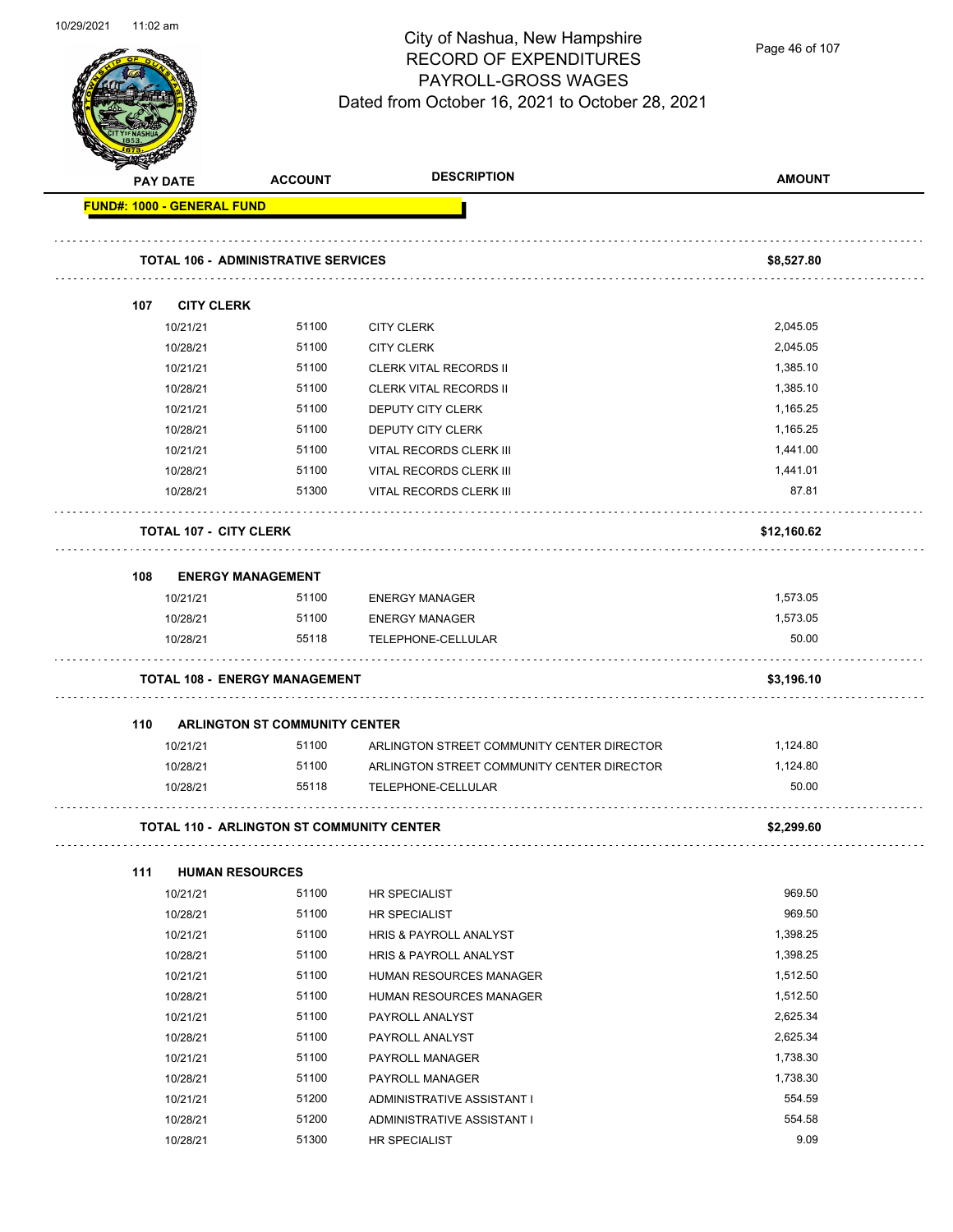

Page 47 of 107

| <b>PAY DATE</b>                   | <b>ACCOUNT</b>                            | <b>DESCRIPTION</b>                       | <b>AMOUNT</b> |
|-----------------------------------|-------------------------------------------|------------------------------------------|---------------|
| <b>FUND#: 1000 - GENERAL FUND</b> |                                           |                                          |               |
| 111                               | <b>HUMAN RESOURCES</b>                    |                                          |               |
| 10/21/21                          | 51300                                     | PAYROLL ANALYST                          | 49.85         |
| 10/28/21                          | 51300                                     | PAYROLL ANALYST                          | (49.85)       |
| 10/21/21                          | 55425                                     | EMPLOYMENT BACKGROUND CHECKS             | 75.00         |
|                                   | <b>TOTAL 111 - HUMAN RESOURCES</b>        |                                          | \$17,681.04   |
| 122                               | <b>INFORMATION TECHNOLOGY</b>             |                                          |               |
| 10/21/21                          | 51100                                     | ADMIN ASSISTANT III                      | 871.27        |
| 10/28/21                          | 51100                                     | ADMIN ASSISTANT III                      | 871.25        |
| 10/21/21                          | 51100                                     | DEPUTY DIRECTOR IT                       | 2,515.40      |
| 10/28/21                          | 51100                                     | <b>DEPUTY DIRECTOR IT</b>                | 2,515.40      |
| 10/21/21                          | 51100                                     | <b>ENTERPRISE SYS ADMINISTRATOR</b>      | 1,840.55      |
| 10/28/21                          | 51100                                     | <b>ENTERPRISE SYS ADMINISTRATOR</b>      | 1,840.55      |
| 10/21/21                          | 51100                                     | ERP SYSTEM ADMIN DBA                     | 2,045.05      |
| 10/28/21                          | 51100                                     | ERP SYSTEM ADMIN DBA                     | 2,045.05      |
| 10/21/21                          | 51100                                     | IT APPLICATIONS ANALYST                  | 3,007.90      |
| 10/28/21                          | 51100                                     | IT APPLICATIONS ANALYST                  | 3,007.90      |
| 10/21/21                          | 51100                                     | IT INFRASTRUCTURE ANALYST                | 1,401.90      |
| 10/28/21                          | 51100                                     | IT INFRASTRUCTURE ANALYST                | 1,401.90      |
| 10/21/21                          | 51100                                     | IT MANAGER, INFRASTRUCTURE               | 1,738.30      |
| 10/28/21                          | 51100                                     | IT MANAGER, INFRASTRUCTURE               | 1,738.30      |
| 10/21/21                          | 51100                                     | IT MANAGER, PROJECT/DEVELOPMENT SERVICES | 1,840.55      |
| 10/28/21                          | 51100                                     | IT MANAGER, PROJECT/DEVELOPMENT SERVICES | 1,840.55      |
| 10/21/21                          | 51100                                     | TECHNICAL SPEC II NET SUPPORT            | 2,383.75      |
| 10/28/21                          | 51100                                     | TECHNICAL SPEC II NET SUPPORT            | 2,383.76      |
| 10/21/21                          | 51100                                     | WEB ADMINISTRATOR/GRAPHIC DESINGER       | 1,033.40      |
| 10/28/21                          | 51100                                     | WEB ADMINISTRATOR/GRAPHIC DESINGER       | 1,033.40      |
| 10/28/21                          | 55118                                     | TELEPHONE-CELLULAR                       | 267.00        |
|                                   | <b>TOTAL 122 - INFORMATION TECHNOLOGY</b> |                                          | \$37,623.13   |
| 126                               | <b>FINANCIAL SERVICES</b>                 |                                          |               |
| 10/21/21                          | 51100                                     | <b>ACCOUNTANT</b>                        | 1,116.25      |
| 10/28/21                          | 51100                                     | <b>ACCOUNTANT</b>                        | 1,116.25      |
| 10/21/21                          | 51100                                     | ACCOUNTS PAYABLE COORDINATOR             | 2,482.40      |
| 10/28/21                          | 51100                                     | ACCOUNTS PAYABLE COORDINATOR             | 1,939.43      |
| 10/21/21                          | 51100                                     | ACCOUNTS PAYABLE SUPV                    | 1,227.05      |

10/28/21 51100 ACCOUNTS PAYABLE SUPV 1,227.05 10/21/21 51100 CFO COMPTROLLER 2,760.80 10/28/21 51100 CFO COMPTROLLER 2,760.80 10/21/21 51100 DEP TREASURER TAX COLLECTOR 1,701.55 10/28/21 51100 DEP TREASURER TAX COLLECTOR 1,701.55 10/21/21 51100 FINANCE AND ADMIN MANAGER 920.25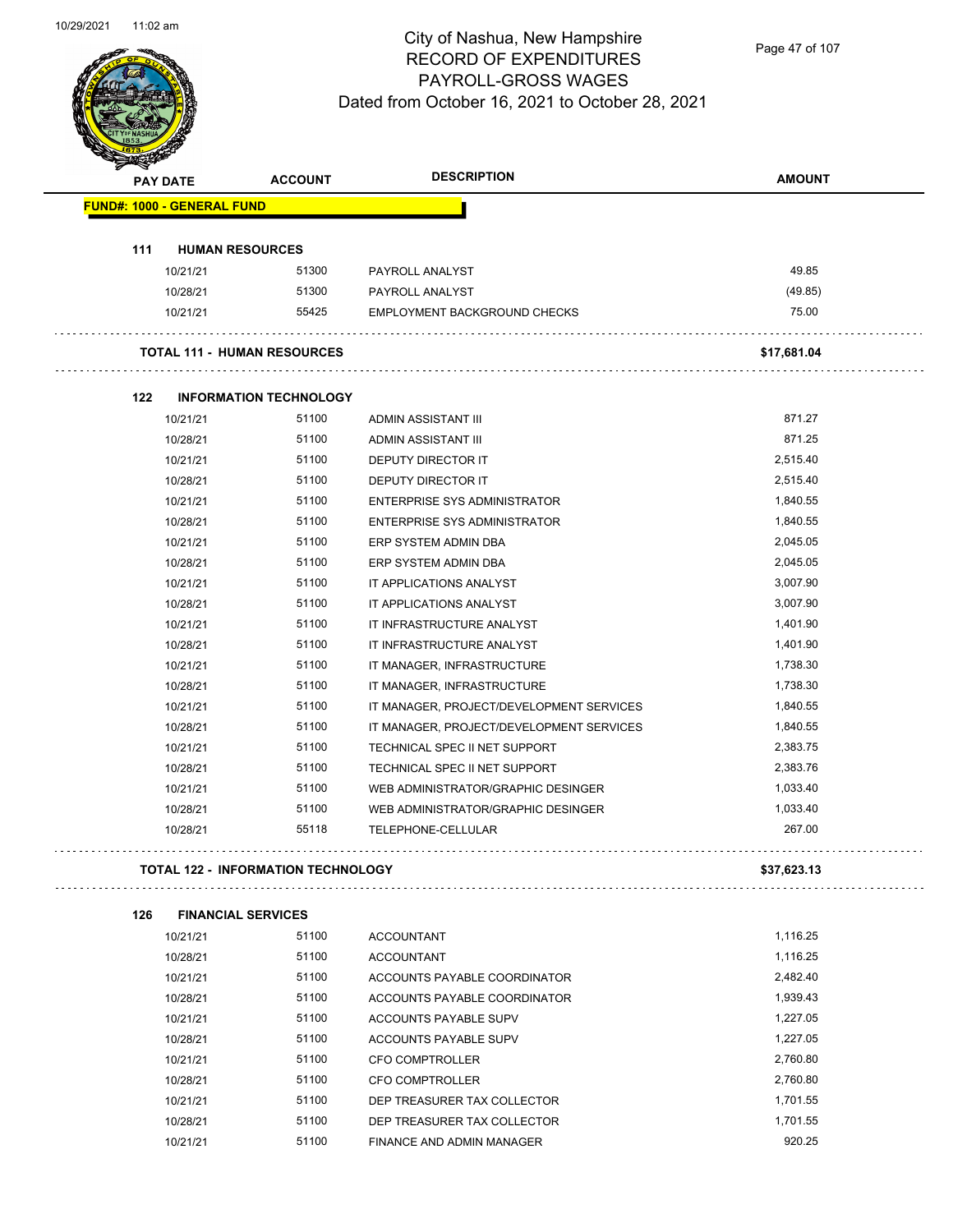

| <b>PAY DATE</b>                   | <b>ACCOUNT</b>                        | <b>DESCRIPTION</b>               | <b>AMOUNT</b> |
|-----------------------------------|---------------------------------------|----------------------------------|---------------|
| <b>FUND#: 1000 - GENERAL FUND</b> |                                       |                                  |               |
| 126<br><b>FINANCIAL SERVICES</b>  |                                       |                                  |               |
| 10/28/21                          | 51100                                 | FINANCE AND ADMIN MANAGER        | 920.25        |
| 10/21/21                          | 51100                                 | <b>MVR CLERK I</b>               | 533.23        |
| 10/28/21                          | 51100                                 | <b>MVR CLERK I</b>               | 495.74        |
| 10/21/21                          | 51100                                 | MVR CLERK II                     | 1,049.35      |
| 10/28/21                          | 51100                                 | MVR CLERK II                     | 1,049.35      |
| 10/21/21                          | 51100                                 | <b>MVR CLERK III</b>             | 1,666.55      |
| 10/28/21                          | 51100                                 | MVR CLERK III                    | 1,666.55      |
| 10/21/21                          | 51100                                 | ORDINANCE VIOLATIONS COORDINATOR | 556.30        |
| 10/28/21                          | 51100                                 | ORDINANCE VIOLATIONS COORDINATOR | 556.30        |
| 10/21/21                          | 51100                                 | REVENUE ACCOUNTS SPEC            | 943.70        |
| 10/28/21                          | 51100                                 | REVENUE ACCOUNTS SPEC            | 943.70        |
| 10/21/21                          | 51100                                 | REVENUE COORDINATOR              | 1,159.70      |
| 10/28/21                          | 51100                                 | REVENUE COORDINATOR              | 1,159.70      |
| 10/21/21                          | 51100                                 | <b>SENIOR FINANCE MANAGER</b>    | 1,840.55      |
| 10/28/21                          | 51100                                 | <b>SENIOR FINANCE MANAGER</b>    | 1,840.55      |
| 10/21/21                          | 51100                                 | SENIOR FINANCIAL ANALYST         | 1,332.50      |
| 10/28/21                          | 51100                                 | SENIOR FINANCIAL ANALYST         | 1,332.50      |
| 10/21/21                          | 51100                                 | SR MGR ACCT FIN REPORTING        | 1,431.55      |
| 10/28/21                          | 51100                                 | SR MGR ACCT FIN REPORTING        | 1,431.55      |
| 10/21/21                          | 51100                                 | SUPV VEHICLE REGISTRATION        | 1,329.30      |
| 10/28/21                          | 51100                                 | SUPV VEHICLE REGISTRATION        | 1,329.30      |
| 10/21/21                          | 51100                                 | TREASURER TAX COLLECTOR          | 2,290.45      |
| 10/28/21                          | 51100                                 | TREASURER TAX COLLECTOR          | 2,290.45      |
| 10/21/21                          | 51100                                 | TRUST ACCOUNTANT                 | 1,117.90      |
| 10/28/21                          | 51100                                 | <b>TRUST ACCOUNTANT</b>          | 1,117.90      |
| 10/21/21                          | 51200                                 | <b>ACCOUNTING TEMP</b>           | 877.50        |
| 10/28/21                          | 51200                                 | <b>ACCOUNTING TEMP</b>           | 1,383.75      |
| 10/21/21                          | 51300                                 | <b>ACCOUNTING TEMP</b>           | 393.75        |
| 10/28/21                          | 51300                                 | <b>ACCOUNTING TEMP</b>           | (393.75)      |
| 10/21/21                          | 51300                                 | ACCOUNTS PAYABLE COORDINATOR     | 59.91         |
| 10/21/21                          | 51300                                 | <b>MVR CLERK II</b>              | 25.97         |
| 10/21/21                          | 51300                                 | <b>MVR CLERK III</b>             | 30.56         |
| 10/28/21                          | 51300                                 | MVR CLERK III                    | 137.50        |
| 10/21/21                          | 51300                                 | ORDINANCE VIOLATIONS COORDINATOR | 20.86         |
| 10/28/21                          | 51300                                 | REVENUE COORDINATOR              | 32.62         |
| 10/28/21                          | 55118                                 | TELEPHONE-CELLULAR               | 250.00        |
|                                   | <b>TOTAL 126 - FINANCIAL SERVICES</b> |                                  | \$53,156.97   |

**129 CITY BUILDINGS**

| 10/21/21 | 51100 | <b>BUILDING MANAGER</b> | 1.461.05 |
|----------|-------|-------------------------|----------|
| 10/28/21 | 51100 | <b>BUILDING MANAGER</b> | 1.461.04 |
| 10/21/21 | 51100 | CUSTODIAN I             | 1.145.23 |
| 10/28/21 | 51100 | CUSTODIAN I             | 1.307.35 |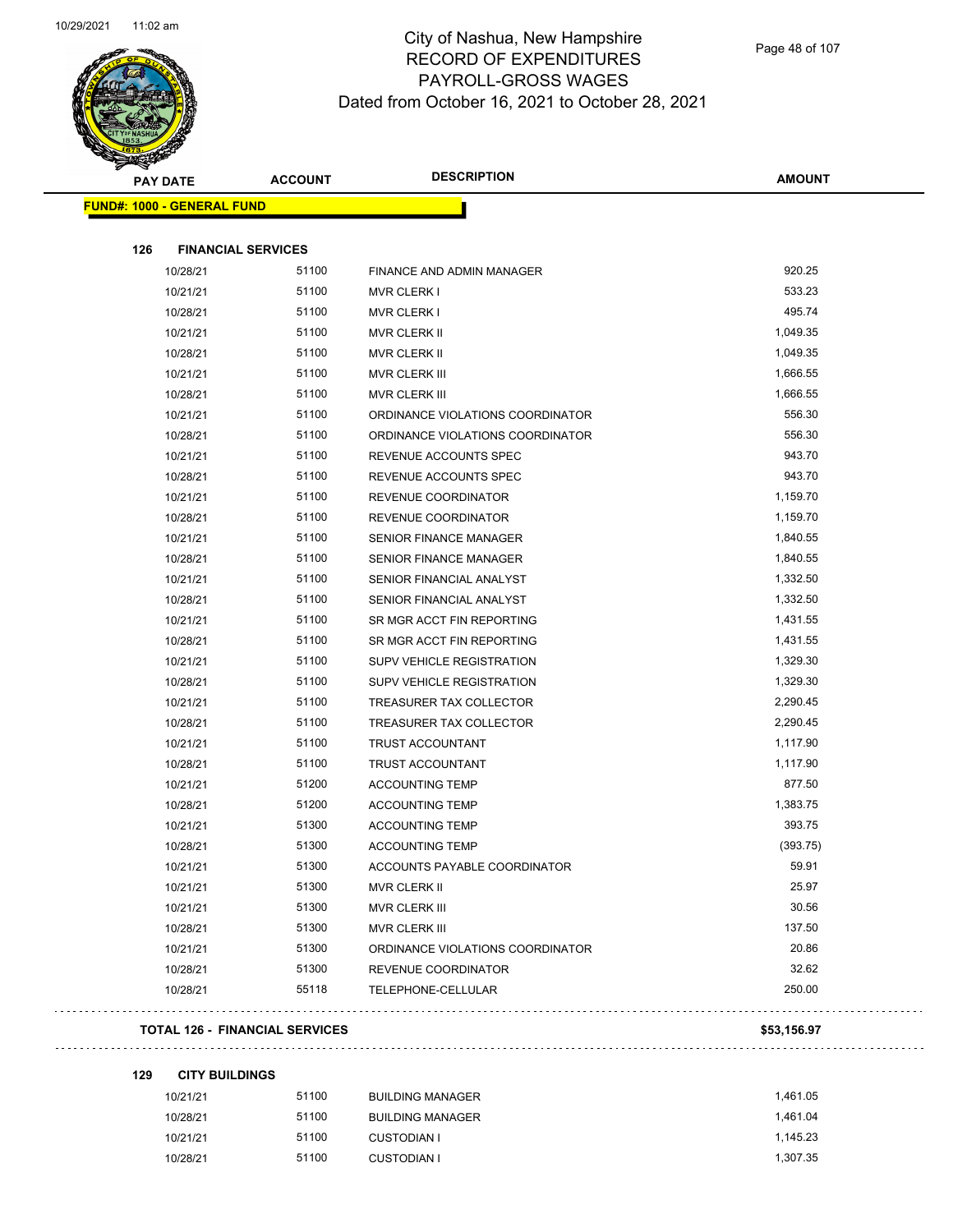

Page 49 of 107

|     | <b>PAY DATE</b>                   | <b>ACCOUNT</b> | <b>DESCRIPTION</b>             | <b>AMOUNT</b> |
|-----|-----------------------------------|----------------|--------------------------------|---------------|
|     | <b>FUND#: 1000 - GENERAL FUND</b> |                |                                |               |
|     |                                   |                |                                |               |
| 129 | <b>CITY BUILDINGS</b>             |                |                                |               |
|     | 10/21/21                          | 51100          | MAINTENANCE SPEC               | 1,465.10      |
|     | 10/28/21                          | 51100          | <b>MAINTENANCE SPEC</b>        | 1,465.10      |
|     | 10/21/21                          | 51300          | <b>BUILDING MANAGER</b>        | 178.06        |
|     | 10/21/21                          | 51300          | <b>CUSTODIAN I</b>             | 49.02         |
|     | 10/21/21                          | 51300          | <b>MAINTENANCE SPEC</b>        | 334.31        |
|     | 10/28/21                          | 51300          | MAINTENANCE SPEC               | 111.44        |
|     | 10/28/21                          | 55118          | TELEPHONE-CELLULAR             | 34.00         |
|     | <b>TOTAL 129 - CITY BUILDINGS</b> |                |                                | \$9,011.70    |
| 130 | <b>PURCHASING</b>                 |                |                                |               |
|     | 10/21/21                          | 51100          | PURCHASING AGENT I             | 814.30        |
|     | 10/28/21                          | 51100          | PURCHASING AGENT I             | 814.30        |
|     | 10/21/21                          | 51100          | PURCHASING AGENT II            | 1,011.05      |
|     | 10/28/21                          | 51100          | PURCHASING AGENT II            | 1,011.05      |
|     | 10/21/21                          | 51100          | <b>PURCHASING MANAGER</b>      | 1,840.55      |
|     | 10/28/21                          | 51100          | PURCHASING MANAGER             | 1,840.55      |
|     | 10/21/21                          | 51200          | MESSENGER MAIL DISTRIBUTION CL | 336.70        |
|     | 10/28/21                          | 51200          | MESSENGER MAIL DISTRIBUTION CL | 328.28        |
|     | 10/28/21                          | 51300          | PURCHASING AGENT I             | 7.63          |
|     | 10/28/21                          | 55118          | TELEPHONE-CELLULAR             | 67.00         |
|     | <b>TOTAL 130 - PURCHASING</b>     |                |                                | \$8,071.41    |
| 131 | <b>HUNT BUILDING</b>              |                |                                |               |
|     | 10/21/21                          | 51100          | OED COORDINATOR                | 605.95        |
|     | 10/28/21                          | 51100          | OED COORDINATOR                | 605.95        |
|     | <b>TOTAL 131 - HUNT BUILDING</b>  |                |                                | \$1,211.90    |
| 132 | <b>ASSESSING</b>                  |                |                                |               |
|     | 10/21/21                          | 51100          | ASSESSING ADMIN SPEC III CSR   | 241.66        |
|     | 10/28/21                          | 51100          | ASSESSING ADMIN SPEC III CSR   | 1,208.30      |
|     | 10/21/21                          | 51100          | ASSESSOR I                     | 212.56        |
|     | 10/28/21                          | 51100          | ASSESSOR I                     | 1,062.80      |
|     | 10/21/21                          | 51100          | ASSESSOR III                   | 2,646.75      |
|     | 10/28/21                          | 51100          | ASSESSOR III                   | 2,646.75      |
|     | 10/21/21                          | 51100          | <b>CHIEF ASSESSOR</b>          | 2,418.55      |
|     | 10/28/21                          | 51100          | <b>CHIEF ASSESSOR</b>          | 2,418.55      |
|     |                                   |                |                                |               |
|     | 10/21/21                          | 51100          | DEPARTMENT COORDINATOR         | 899.60        |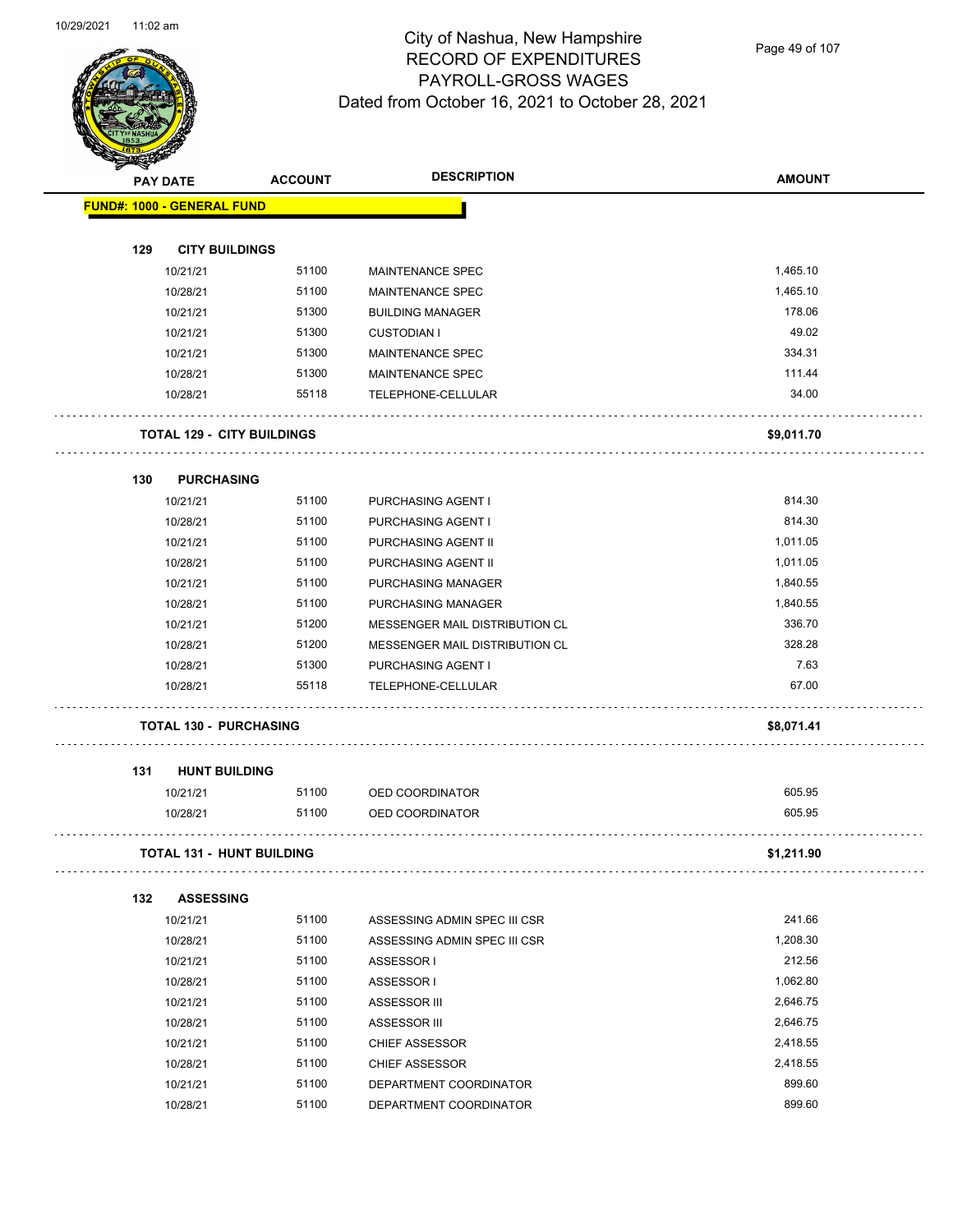

Page 50 of 107

|     |                                   | <b>ACCOUNT</b>                                        | <b>DESCRIPTION</b>                  | <b>AMOUNT</b> |
|-----|-----------------------------------|-------------------------------------------------------|-------------------------------------|---------------|
|     | <b>PAY DATE</b>                   |                                                       |                                     |               |
|     | <b>FUND#: 1000 - GENERAL FUND</b> |                                                       |                                     |               |
|     | <b>TOTAL 132 - ASSESSING</b>      |                                                       |                                     | \$14,655.12   |
|     |                                   |                                                       |                                     |               |
| 134 | <b>GIS</b>                        |                                                       |                                     |               |
|     | 10/21/21                          | 51100                                                 | <b>GIS TECHNICIAN II</b>            | 1,260.70      |
|     | 10/28/21                          | 51100                                                 | <b>GIS TECHNICIAN II</b>            | 1,260.70      |
|     | <b>TOTAL 134 - GIS</b>            |                                                       |                                     | \$2,521.40    |
| 142 |                                   | <b>WOODLAWN CEMETERY</b>                              |                                     |               |
|     | 10/21/21                          | 51100                                                 | <b>GROUNDSKEEPER CEMETERY</b>       | 1,533.80      |
|     | 10/28/21                          | 51100                                                 | <b>GROUNDSKEEPER CEMETERY</b>       | 1,533.80      |
|     | 10/21/21                          | 51100                                                 | <b>SUBFOREMAN CEMETERY</b>          | 971.40        |
|     | 10/28/21                          | 51100                                                 | SUBFOREMAN CEMETERY                 | 971.40        |
|     | 10/21/21                          | 51100                                                 | SUPERINTENDENT CEMETERY I           | 1,329.30      |
|     | 10/28/21                          | 51100                                                 | SUPERINTENDENT CEMETERY I           | 1,329.30      |
|     | 10/21/21                          | 51300                                                 | SUBFOREMAN CEMETERY                 | 9.11          |
|     | 10/21/21                          | 51400                                                 | <b>SEASONAL</b>                     | 476.25        |
|     | 10/28/21                          | 51400                                                 | SEASONAL                            | 588.75        |
|     |                                   | <b>TOTAL 142 - WOODLAWN CEMETERY</b>                  |                                     | \$8,743.11    |
|     |                                   |                                                       |                                     |               |
| 144 |                                   | <b>EDGEWOOD &amp; SUBURBAN CEMETERIES</b>             |                                     |               |
|     | 10/21/21                          | 51100                                                 | <b>GROUNDSKEEPER CEMETERY</b>       | 1,533.80      |
|     | 10/28/21                          | 51100                                                 | <b>GROUNDSKEEPER CEMETERY</b>       | 1,533.80      |
|     | 10/21/21                          | 51100                                                 | <b>SUBFOREMAN CEMETERY</b>          | 871.60        |
|     | 10/28/21                          | 51100                                                 | SUBFOREMAN CEMETERY                 | 871.60        |
|     | 10/21/21                          | 51100                                                 | SUPERINTENDENT CEMETERY II          | 1,329.30      |
|     | 10/28/21                          | 51100                                                 | SUPERINTENDENT CEMETERY II          | 1,329.30      |
|     | 10/21/21                          | 51300                                                 | SUBFOREMAN CEMETERY                 | 98.06         |
|     | 10/21/21                          | 51400                                                 | <b>SEASONAL</b>                     | 840.00        |
|     | 10/28/21                          | 51400                                                 | <b>SEASONAL</b>                     | 960.00        |
|     |                                   | <b>TOTAL 144 - EDGEWOOD &amp; SUBURBAN CEMETERIES</b> |                                     | \$9,367.46    |
| 150 | <b>POLICE</b>                     |                                                       |                                     |               |
|     | 10/21/21                          | 51100                                                 | <b>1ST YEAR OFFICERS</b>            | 5,447.50      |
|     | 10/28/21                          | 51100                                                 | <b>1ST YEAR OFFICERS</b>            | 5,447.50      |
|     | 10/21/21                          | 51100                                                 | 1ST YR OFFICERS CERTIFIED SPEC      | 1,138.70      |
|     | 10/28/21                          | 51100                                                 | 1ST YR OFFICERS CERTIFIED SPEC      | 1,138.70      |
|     | 10/21/21                          | 51100                                                 | 1st YR SPECIAL OFFICER CERTIFIED II | 4,507.35      |
|     | 10/28/21                          | 51100                                                 | 1st YR SPECIAL OFFICER CERTIFIED II | 4,507.35      |
|     | 10/21/21                          | 51100                                                 | ACCOUNT CLERK IV                    | 2,701.05      |
|     | 10/28/21                          | 51100                                                 | ACCOUNT CLERK IV                    | 2,701.05      |
|     |                                   |                                                       |                                     |               |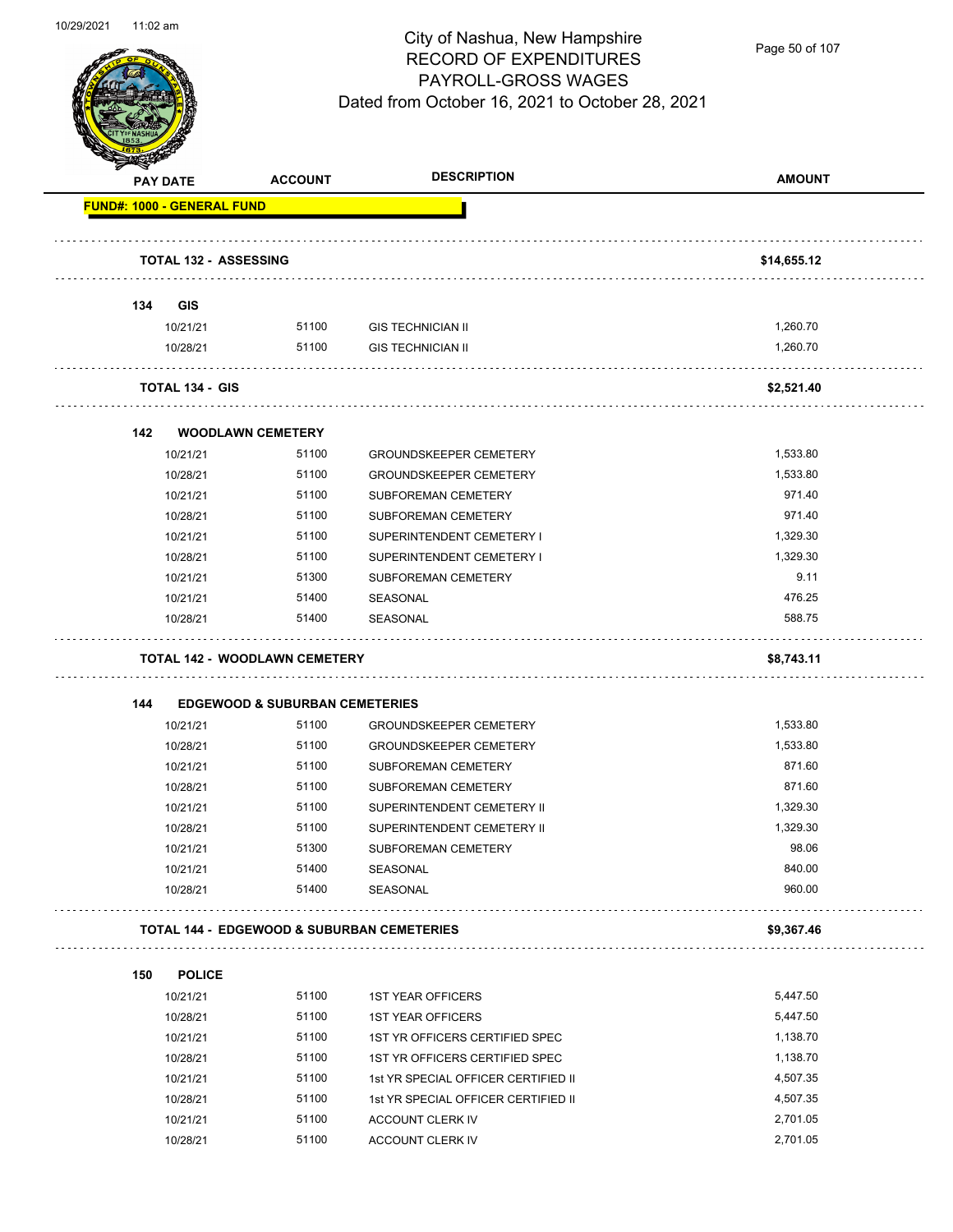

Page 51 of 107

|     | <b>PAY DATE</b>                   | <b>ACCOUNT</b> | <b>DESCRIPTION</b>                             | <b>AMOUNT</b> |  |
|-----|-----------------------------------|----------------|------------------------------------------------|---------------|--|
|     | <b>FUND#: 1000 - GENERAL FUND</b> |                |                                                |               |  |
|     |                                   |                |                                                |               |  |
| 150 | <b>POLICE</b>                     |                |                                                |               |  |
|     | 10/21/21                          | 51100          | ADMIN ASSISTANT I DETECTIVES                   | 3,128.60      |  |
|     | 10/28/21                          | 51100          | ADMIN ASSISTANT I DETECTIVES                   | 3,128.60      |  |
|     | 10/21/21                          | 51100          | ADMIN ASSISTANT I LEGAL                        | 817.20        |  |
|     | 10/28/21                          | 51100          | ADMIN ASSISTANT I LEGAL                        | 817.20        |  |
|     | 10/21/21                          | 51100          | ADMIN ASSISTANT II LEGAL                       | 827.95        |  |
|     | 10/28/21                          | 51100          | ADMIN ASSISTANT II LEGAL                       | 827.95        |  |
|     | 10/21/21                          | 51100          | ADMIN ASSISTANT III PROF STANDARDS             | 1,038.10      |  |
|     | 10/28/21                          | 51100          | ADMIN ASSISTANT III PROF STANDARDS             | 1,038.09      |  |
|     | 10/21/21                          | 51100          | ADMIN ASSISTANT III SERVICES                   | 855.75        |  |
|     | 10/28/21                          | 51100          | ADMIN ASSISTANT III SERVICES                   | 855.75        |  |
|     | 10/21/21                          | 51100          | ADMIN ASSISTANT IV UNIFORM FIELD OPS           | 900.60        |  |
|     | 10/28/21                          | 51100          | ADMIN ASSISTANT IV UNIFORM FIELD OPS           | 900.60        |  |
|     | 10/21/21                          | 51100          | ADMINISTRATIVE PROJECT SPEC                    | 1,474.75      |  |
|     | 10/28/21                          | 51100          | ADMINISTRATIVE PROJECT SPEC                    | 1,474.75      |  |
|     | 10/21/21                          | 51100          | ANIMAL CONTROL OFFICER                         | 1,078.35      |  |
|     | 10/28/21                          | 51100          | ANIMAL CONTROL OFFICER                         | 1,078.35      |  |
|     | 10/21/21                          | 51100          | ASSISTANT MANAGER RADIO SYSTEMS NETWORK ADMINI | 1,623.85      |  |
|     | 10/21/21                          | 51100          | ASSISTANT RECORDS MANAGER                      | 1,148.85      |  |
|     | 10/28/21                          | 51100          | ASSISTANT RECORDS MANAGER                      | 1,148.85      |  |
|     | 10/21/21                          | 51100          | AUTO MECHANIC 1ST CLASS                        | 1,853.10      |  |
|     | 10/28/21                          | 51100          | AUTO MECHANIC 1ST CLASS                        | 1,853.10      |  |
|     | 10/21/21                          | 51100          | <b>BUILDING MAINTENANCE SUPV</b>               | 1,148.85      |  |
|     | 10/28/21                          | 51100          | <b>BUILDING MAINTENANCE SUPV</b>               | 1,148.85      |  |
|     | 10/21/21                          | 51100          | <b>CAPTAIN</b>                                 | 17,651.89     |  |
|     | 10/28/21                          | 51100          | <b>CAPTAIN</b>                                 | 17,651.88     |  |
|     | 10/21/21                          | 51100          | CHIEF OF POLICE                                | 3,107.00      |  |
|     | 10/28/21                          | 51100          | CHIEF OF POLICE                                | 3,107.00      |  |
|     | 10/21/21                          | 51100          | COMM TECH ALL DESIGNATIONS                     | 8,134.42      |  |
|     | 10/28/21                          | 51100          | COMM TECH ALL DESIGNATIONS                     | 8,142.20      |  |
|     | 10/21/21                          | 51100          | COMMUNITY POLICING COORDINATOR                 | 1,445.95      |  |
|     | 10/28/21                          | 51100          | COMMUNITY POLICING COORDINATOR                 | 1,445.95      |  |
|     | 10/21/21                          | 51100          | <b>CRIME ANALYST</b>                           | 1,157.85      |  |
|     | 10/28/21                          | 51100          | <b>CRIME ANALYST</b>                           | 1,157.85      |  |
|     | 10/21/21                          | 51100          | <b>CUSTODIAN II</b>                            | 734.80        |  |
|     | 10/28/21                          | 51100          | <b>CUSTODIAN II</b>                            | 734.80        |  |
|     | 10/21/21                          | 51100          | <b>CUSTODIAN III</b>                           | 1,673.59      |  |
|     | 10/28/21                          | 51100          | <b>CUSTODIAN III</b>                           | 1,673.59      |  |
|     | 10/21/21                          | 51100          | DEPUTY CHIEF OF POLICE                         | 5,631.00      |  |
|     | 10/28/21                          | 51100          | DEPUTY CHIEF OF POLICE                         | 5,631.00      |  |
|     | 10/21/21                          | 51100          | DETENTION SPEC                                 | 2,870.85      |  |
|     | 10/28/21                          | 51100          | DETENTION SPEC                                 | 2,870.85      |  |
|     | 10/21/21                          | 51100          | DISPATCHERS ALL DESIGNATIONS                   | 4,876.05      |  |
|     | 10/28/21                          | 51100          | DISPATCHERS ALL DESIGNATIONS                   | 4,876.05      |  |
|     | 10/21/21                          | 51100          | DOMESTIC VIOLENCE ADVOCATE                     | 1,049.80      |  |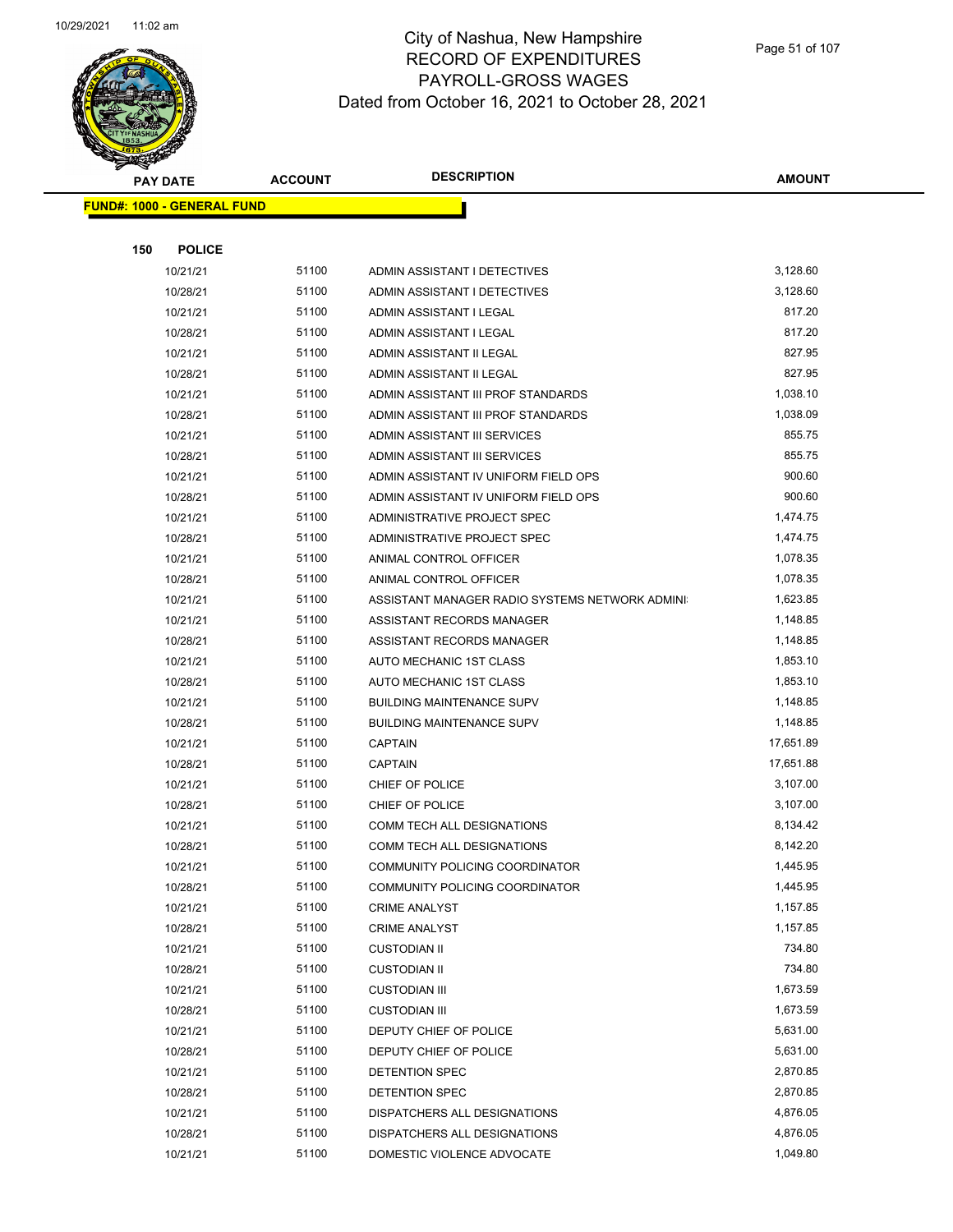

|     | <b>PAY DATE</b>                    | <b>ACCOUNT</b> | <b>DESCRIPTION</b>                      | <b>AMOUNT</b> |
|-----|------------------------------------|----------------|-----------------------------------------|---------------|
|     | <u> FUND#: 1000 - GENERAL FUND</u> |                |                                         |               |
|     |                                    |                |                                         |               |
| 150 | <b>POLICE</b>                      |                |                                         |               |
|     | 10/28/21                           | 51100          | DOMESTIC VIOLENCE ADVOCATE              | 1,049.80      |
|     | 10/21/21                           | 51100          | FLEET MAINTENANCE ASST SUPV             | 1,076.19      |
|     | 10/28/21                           | 51100          | FLEET MAINTENANCE ASST SUPV             | 1,076.19      |
|     | 10/21/21                           | 51100          | IT PROGRAMS ADMIN & INSTRUCTOR          | 1,208.35      |
|     | 10/28/21                           | 51100          | IT PROGRAMS ADMIN & INSTRUCTOR          | 1,208.35      |
|     | 10/21/21                           | 51100          | <b>LIEUTENANT</b>                       | 19,326.58     |
|     | 10/28/21                           | 51100          | LIEUTENANT                              | 19,326.59     |
|     | 10/21/21                           | 51100          | NPD BUSINESS COORDINATOR                | 1,207.40      |
|     | 10/28/21                           | 51100          | NPD BUSINESS COORDINATOR                | 1,207.40      |
|     | 10/21/21                           | 51100          | NPD BUSINESS MANAGER                    | 1,840.55      |
|     | 10/28/21                           | 51100          | NPD BUSINESS MANAGER                    | 1,840.55      |
|     | 10/21/21                           | 51100          | NPD NETWORK ADMINISTRATOR               | 1,539.10      |
|     | 10/28/21                           | 51100          | NPD NETWORK ADMINISTRATOR               | 1,539.10      |
|     | 10/21/21                           | 51100          | PARALEGAL                               | 919.65        |
|     | 10/28/21                           | 51100          | PARALEGAL                               | 919.65        |
|     | 10/21/21                           | 51100          | PATROLMAN ALL RANKS                     | 183,296.53    |
|     | 10/28/21                           | 51100          | PATROLMAN ALL RANKS                     | 182,977.78    |
|     | 10/21/21                           | 51100          | POLICE ATTORNEY                         | 3,137.10      |
|     | 10/28/21                           | 51100          | POLICE ATTORNEY                         | 3,137.10      |
|     | 10/21/21                           | 51100          | RECORDS & COMMUNICATIONS MGR            | 1,775.85      |
|     | 10/28/21                           | 51100          | <b>RECORDS &amp; COMMUNICATIONS MGR</b> | 1,775.85      |
|     | 10/21/21                           | 51100          | <b>RECORDS TECHNICIAN I</b>             | 1,476.80      |
|     | 10/28/21                           | 51100          | <b>RECORDS TECHNICIAN I</b>             | 1,476.80      |
|     | 10/21/21                           | 51100          | RECORDS TECHNICIAN II                   | 1,909.10      |
|     | 10/28/21                           | 51100          | RECORDS TECHNICIAN II                   | 1,909.10      |
|     | 10/21/21                           | 51100          | <b>SERGEANT</b>                         | 47,011.86     |
|     | 10/28/21                           | 51100          | <b>SERGEANT</b>                         | 47,011.88     |
|     | 10/21/21                           | 51100          | SHIFT LEADER                            | 2,450.65      |
|     | 10/28/21                           | 51100          | SHIFT LEADER                            | 2,450.64      |
|     | 10/21/21                           | 51100          | <b>SUPV POLICE FLEET</b>                | 1,459.60      |
|     | 10/28/21                           | 51100          | <b>SUPV POLICE FLEET</b>                | 1,459.60      |
|     | 10/21/21                           | 51200          | <b>ACCREDITATION MANAGER</b>            | 1,216.08      |
|     | 10/28/21                           | 51200          | <b>ACCREDITATION MANAGER</b>            | 1,216.08      |
|     | 10/21/21                           | 51200          | POLICE ATTORNEY                         | 1,718.96      |
|     | 10/28/21                           | 51200          | POLICE ATTORNEY                         | 1,718.96      |
|     | 10/28/21                           | 51300          | 1st YR SPECIAL OFFICER CERTIFIED II     | 338.04        |
|     | 10/28/21                           | 51300          | <b>CUSTODIAN III</b>                    | 62.10         |
|     | 10/21/21                           | 51300          | DOMESTIC VIOLENCE ADVOCATE              | 141.57        |
|     | 10/28/21                           | 51300          | LIEUTENANT                              | 490.44        |
|     | 10/21/21                           | 51300          | PATROLMAN ALL RANKS                     | 1,961.59      |
|     | 10/28/21                           | 51300          | PATROLMAN ALL RANKS                     | 1,859.39      |
|     | 10/28/21                           | 51300          | SERGEANT                                | 441.95        |
|     | 10/21/21                           | 51309          | <b>SERGEANT</b>                         | 1,783.22      |
|     | 10/21/21                           | 51315          | PATROLMAN ALL RANKS                     | 1,221.18      |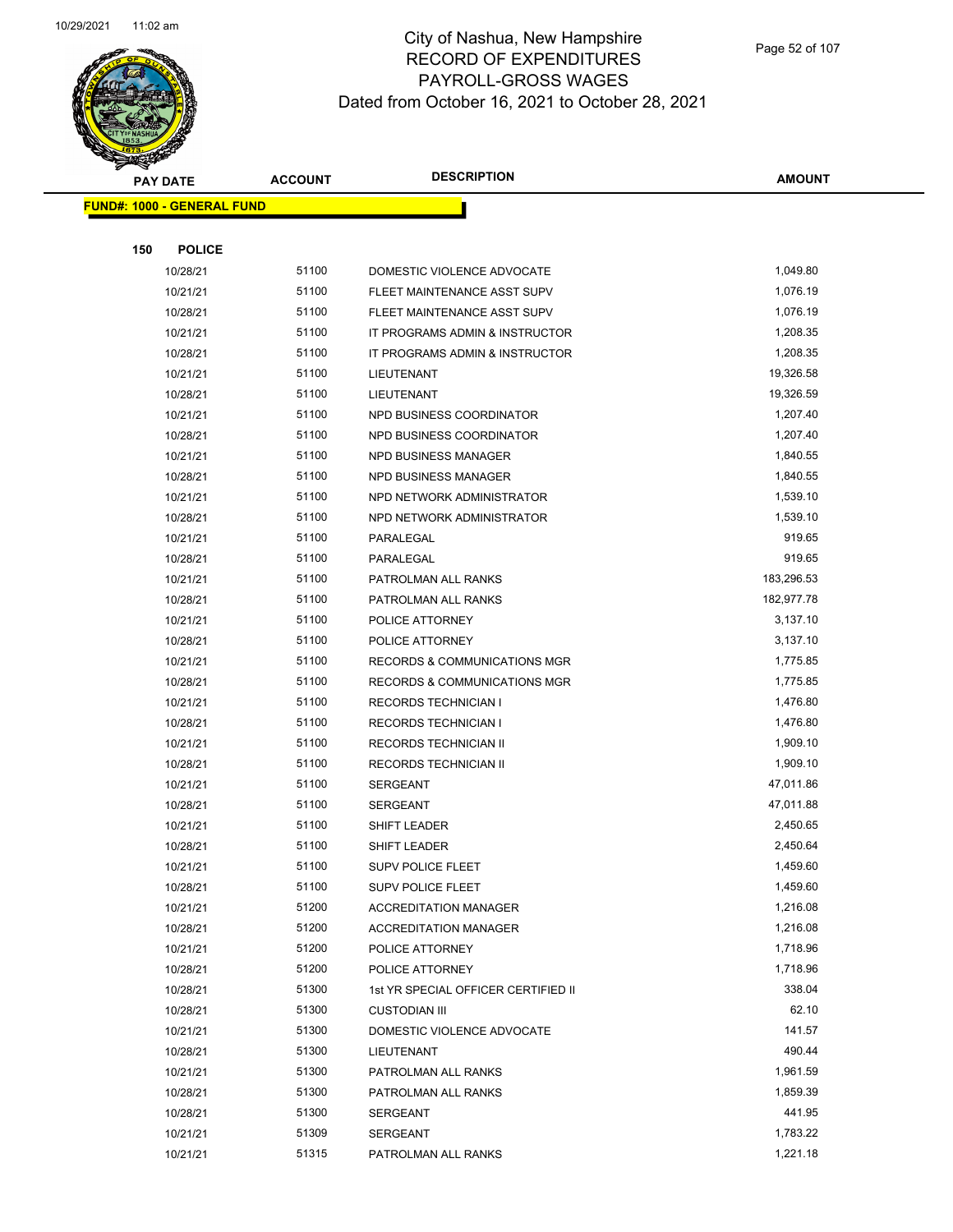

Page 53 of 107

|     | <b>PAY DATE</b>                   | <b>ACCOUNT</b> | <b>DESCRIPTION</b>                                            | <b>AMOUNT</b>    |
|-----|-----------------------------------|----------------|---------------------------------------------------------------|------------------|
|     | <b>FUND#: 1000 - GENERAL FUND</b> |                |                                                               |                  |
|     |                                   |                |                                                               |                  |
| 150 | <b>POLICE</b>                     |                |                                                               |                  |
|     | 10/28/21                          | 51315          | PATROLMAN ALL RANKS                                           | 679.77           |
|     | 10/21/21                          | 51315          | <b>SERGEANT</b>                                               | 223.14           |
|     | 10/28/21                          | 51315          | <b>SERGEANT</b>                                               | 224.59           |
|     | 10/21/21                          | 51322          | <b>1ST YEAR OFFICERS</b>                                      | 653.73           |
|     | 10/28/21                          | 51322          | <b>1ST YEAR OFFICERS</b>                                      | 449.43           |
|     | 10/21/21                          | 51322          | 1ST YR OFFICERS CERTIFIED SPEC                                | 298.91           |
|     | 10/21/21                          | 51322          | 1st YR SPECIAL OFFICER CERTIFIED II                           | 169.02           |
|     | 10/28/21                          | 51322          | 1st YR SPECIAL OFFICER CERTIFIED II                           | 197.19           |
|     | 10/28/21                          | 51322          | DOMESTIC VIOLENCE ADVOCATE                                    | 701.54           |
|     | 10/21/21                          | 51322          | PATROLMAN ALL RANKS                                           | 8,264.30         |
|     | 10/28/21                          | 51322          | PATROLMAN ALL RANKS                                           | 7,992.88         |
|     | 10/21/21                          | 51322          | <b>SERGEANT</b>                                               | 491.31           |
|     | 10/28/21                          | 51322          | <b>SERGEANT</b>                                               | 377.93           |
|     | 10/28/21                          | 51330          | <b>1ST YEAR OFFICERS</b>                                      | 163.43           |
|     | 10/28/21                          | 51330          | 1ST YR OFFICERS CERTIFIED SPEC                                | 341.61           |
|     | 10/21/21                          | 51330          | 1st YR SPECIAL OFFICER CERTIFIED II                           | 1,070.48         |
|     | 10/28/21                          | 51330          | 1st YR SPECIAL OFFICER CERTIFIED II                           | 450.73           |
|     | 10/21/21                          | 51330          | COMM TECH ALL DESIGNATIONS                                    | 1,484.60         |
|     | 10/28/21                          | 51330          | COMM TECH ALL DESIGNATIONS                                    | 1,959.95         |
|     | 10/21/21                          | 51330          | DETENTION SPEC                                                | 285.90           |
|     | 10/28/21                          | 51330          | DETENTION SPEC                                                | 295.82           |
|     | 10/21/21                          | 51330          | DISPATCHERS ALL DESIGNATIONS                                  | 714.68           |
|     | 10/28/21                          | 51330          | DISPATCHERS ALL DESIGNATIONS                                  | 751.56           |
|     | 10/21/21                          | 51330          | LIEUTENANT                                                    | 1,301.63         |
|     | 10/28/21                          | 51330          | LIEUTENANT                                                    | 2,613.95         |
|     | 10/21/21                          | 51330          | PATROLMAN ALL RANKS                                           | 19,034.95        |
|     | 10/28/21                          | 51330          | PATROLMAN ALL RANKS                                           | 23,680.20        |
|     | 10/21/21                          | 51330          | <b>SERGEANT</b>                                               | 5,370.33         |
|     | 10/28/21                          | 51330          | <b>SERGEANT</b>                                               | 6,535.48         |
|     | 10/21/21                          | 51330          | <b>SHIFT LEADER</b>                                           | 727.83           |
|     | 10/28/21                          | 51330          | SHIFT LEADER                                                  | 333.65           |
|     | 10/21/21                          | 51412          | ADMIN ASSISTANT I DETECTIVES                                  | 227.25           |
|     | 10/21/21                          | 51412          | PER DIEM                                                      | 142.03           |
|     | 10/28/21                          | 51600          | <b>CRIME ANALYST</b>                                          | 300.00           |
|     | 10/21/21                          | 51628          | <b>1ST YEAR OFFICERS</b>                                      | 1,089.50         |
|     | 10/21/21                          | 51628<br>51628 | 1ST YR OFFICERS CERTIFIED SPEC                                | 227.74<br>901.47 |
|     | 10/21/21                          | 51628          | 1st YR SPECIAL OFFICER CERTIFIED II<br>ANIMAL CONTROL OFFICER | 215.67           |
|     | 10/21/21                          | 51628          | <b>CAPTAIN</b>                                                | 3,530.38         |
|     | 10/21/21                          | 51628          |                                                               | 621.40           |
|     | 10/21/21<br>10/21/21              | 51628          | CHIEF OF POLICE<br>COMM TECH ALL DESIGNATIONS                 | 1,624.56         |
|     | 10/21/21                          | 51628          | DEPUTY CHIEF OF POLICE                                        | 1,126.20         |
|     | 10/21/21                          | 51628          | DETENTION SPEC                                                | 574.17           |
|     | 10/21/21                          | 51628          | DISPATCHERS ALL DESIGNATIONS                                  | 975.21           |
|     |                                   |                |                                                               |                  |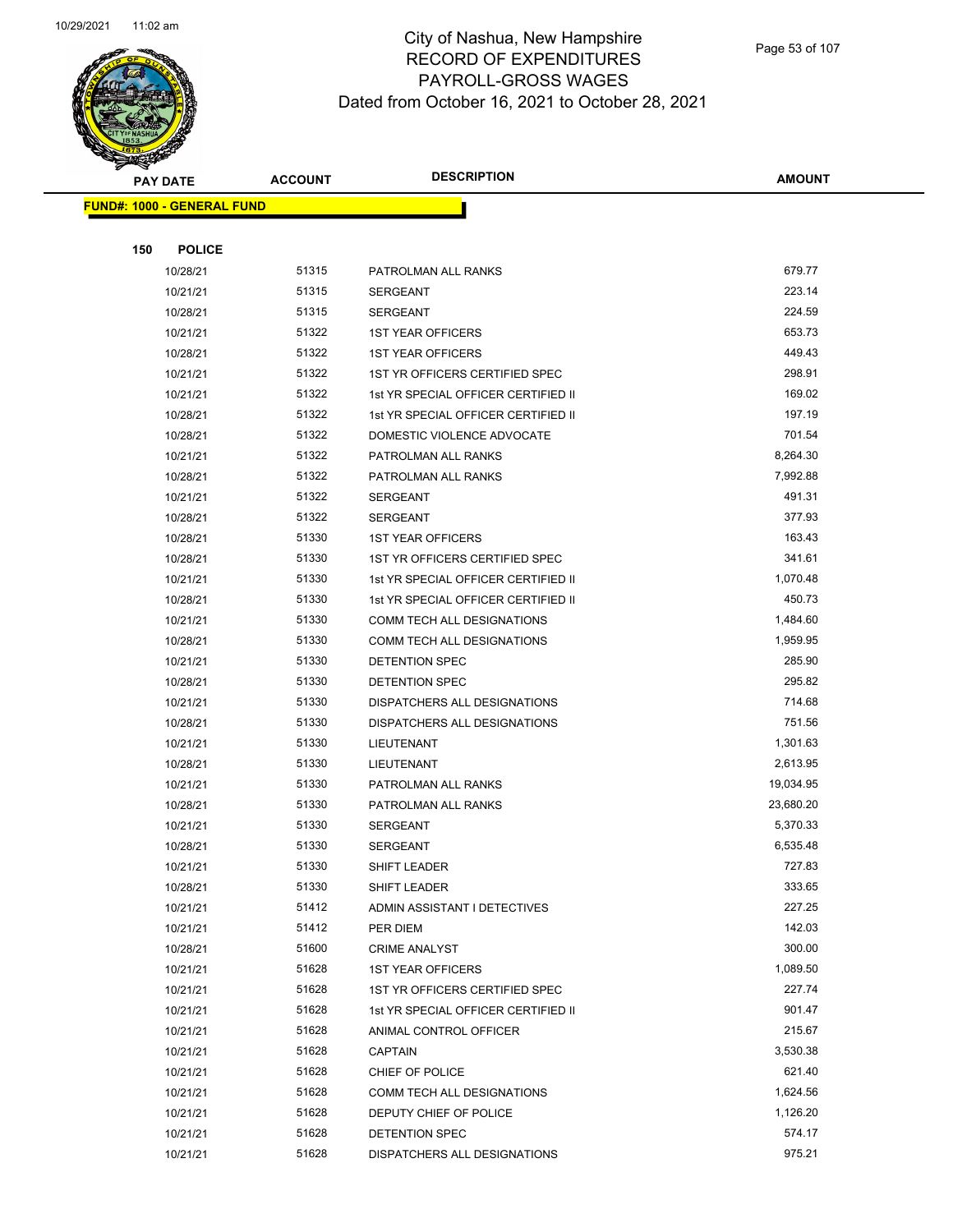

Page 54 of 107

|     | <b>PAY DATE</b>                   | <b>DESCRIPTION</b><br><b>ACCOUNT</b> |                                                      | <b>AMOUNT</b> |
|-----|-----------------------------------|--------------------------------------|------------------------------------------------------|---------------|
|     | <b>FUND#: 1000 - GENERAL FUND</b> |                                      |                                                      |               |
|     |                                   |                                      |                                                      |               |
| 150 | <b>POLICE</b>                     |                                      |                                                      |               |
|     | 10/21/21                          | 51628                                | LIEUTENANT                                           | 3,865.32      |
|     | 10/21/21                          | 51628                                | PATROLMAN ALL RANKS                                  | 37,204.53     |
|     | 10/21/21                          | 51628                                | <b>SERGEANT</b>                                      | 9,402.39      |
|     | 10/21/21                          | 51628                                | SHIFT LEADER                                         | 490.13        |
|     | 10/21/21                          | 52800                                | EDUCATIONAL ASSISTANCE                               | 900.00        |
|     | 10/28/21                          | 52800                                | EDUCATIONAL ASSISTANCE                               | 389.54        |
|     | 10/28/21                          | 55118                                | TELEPHONE-CELLULAR                                   | 100.00        |
|     | 10/21/21                          | 61107                                | <b>CLOTHING &amp; UNIFORMS</b>                       | 603.84        |
|     | 10/28/21                          | 61107                                | <b>CLOTHING &amp; UNIFORMS</b>                       | 656.44        |
|     | <b>TOTAL 150 - POLICE</b>         |                                      |                                                      | \$860,561.15  |
| 152 | <b>FIRE</b>                       |                                      |                                                      |               |
|     | 10/21/21                          | 51100                                | ADMINISTRATIVE ASSISTANT II                          | 3,436.05      |
|     | 10/28/21                          | 51100                                | ADMINISTRATIVE ASSISTANT II                          | 3,436.05      |
|     | 10/21/21                          | 51100                                | <b>ASST FIRE CHIEF</b>                               | 2,617.68      |
|     | 10/28/21                          | 51100                                | <b>ASST FIRE CHIEF</b>                               | 2,617.68      |
|     | 10/21/21                          | 51100                                | ASST SUPERINTENDENT FIRE ALARM                       | 1,843.36      |
|     | 10/28/21                          | 51100                                | ASST SUPERINTENDENT FIRE ALARM                       | 1,843.36      |
|     | 10/21/21                          | 51100                                | ASST SUPERINTENDENT FIRE FLEET                       | 1,694.72      |
|     | 10/28/21                          | 51100                                | ASST SUPERINTENDENT FIRE FLEET                       | 1,694.72      |
|     | 10/21/21                          | 51100                                | ASST SUPERINTENDENT PREVENTION                       | 3,742.36      |
|     | 10/28/21                          | 51100                                | ASST SUPERINTENDENT PREVENTION                       | 3,742.36      |
|     | 10/21/21                          | 51100                                | <b>CAPTAIN</b>                                       | 13,037.32     |
|     | 10/28/21                          | 51100                                | <b>CAPTAIN</b>                                       | 13,037.33     |
|     | 10/21/21                          | 51100                                | CAPTAIN FIRE TRAINING SAFETY                         | 2,035.72      |
|     | 10/28/21                          | 51100                                | <b>CAPTAIN FIRE TRAINING SAFETY</b>                  | 2,035.72      |
|     | 10/21/21                          | 51100                                | DEPUTY FIRE CHIEF                                    | 9,434.71      |
|     | 10/28/21                          | 51100                                | DEPUTY FIRE CHIEF                                    | 9,434.71      |
|     | 10/21/21                          | 51100                                | EXEC ASST BUSINESS COORD                             | 1,160.25      |
|     | 10/28/21                          | 51100                                | <b>EXEC ASST BUSINESS COORD</b>                      | 1,160.25      |
|     | 10/21/21                          | 51100                                | FIRE CHIEF                                           | 2,863.08      |
|     | 10/28/21                          | 51100                                | FIRE CHIEF                                           | 2,863.08      |
|     | 10/21/21                          | 51100                                | FIRE DISPATCH ALL RANKS                              | 9,289.41      |
|     | 10/28/21                          | 51100                                | FIRE DISPATCH ALL RANKS                              | 9,526.78      |
|     | 10/21/21                          | 51100                                |                                                      | 6,083.26      |
|     | 10/28/21                          | 51100                                | FIRE DISPATCH SUPERVISOR<br>FIRE DISPATCH SUPERVISOR | 6,877.40      |
|     |                                   |                                      | FIRE LIEUTENANT                                      | 45,925.97     |
|     | 10/21/21                          | 51100                                |                                                      | 45,925.95     |
|     | 10/28/21                          | 51100                                | FIRE LIEUTENANT                                      |               |
|     | 10/21/21                          | 51100                                | <b>FIRE MECHANIC</b>                                 | 1,502.52      |
|     | 10/28/21                          | 51100                                | <b>FIRE MECHANIC</b>                                 | 1,502.52      |
|     | 10/21/21                          | 51100                                | FIRE TRAINING OFFICER                                | 1,754.48      |
|     | 10/28/21                          | 51100                                | FIRE TRAINING OFFICER                                | 1,754.48      |
|     | 10/21/21                          | 51100                                | FIREFIGHTERS ALL RANKS                               | 141,005.97    |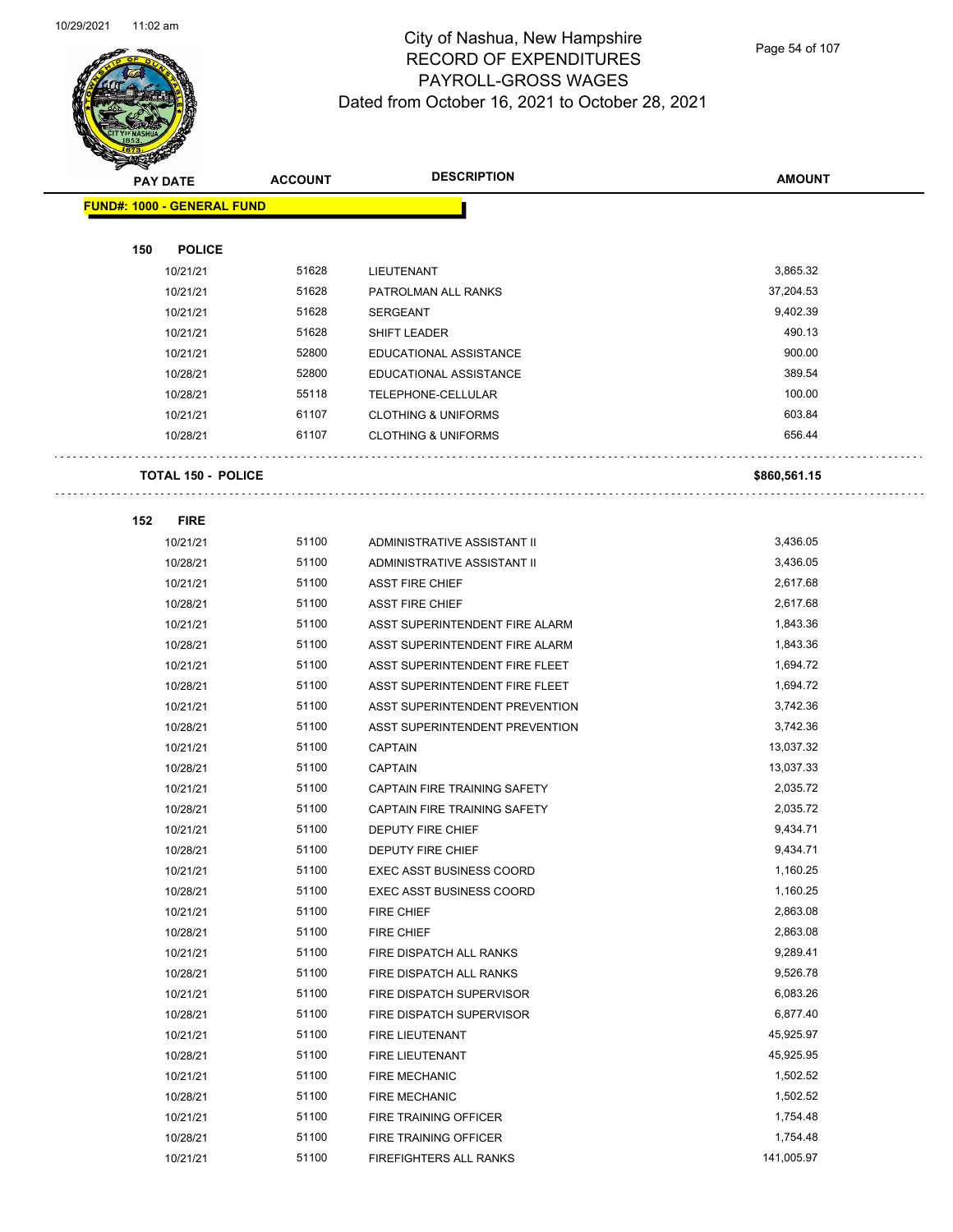

Page 55 of 107

|     | <b>PAY DATE</b>                   | <b>ACCOUNT</b> | <b>DESCRIPTION</b>             | <b>AMOUNT</b> |
|-----|-----------------------------------|----------------|--------------------------------|---------------|
|     | <b>FUND#: 1000 - GENERAL FUND</b> |                |                                |               |
|     |                                   |                |                                |               |
| 152 | <b>FIRE</b>                       |                |                                |               |
|     | 10/28/21                          | 51100          | <b>FIREFIGHTERS ALL RANKS</b>  | 141,422.18    |
|     | 10/21/21                          | 51100          | SUPERINTENDENT FIRE ALARM      | 2,076.64      |
|     | 10/28/21                          | 51100          | SUPERINTENDENT FIRE ALARM      | 2,076.64      |
|     | 10/21/21                          | 51100          | SUPERINTENDENT FIRE FLEET      | 1,956.84      |
|     | 10/28/21                          | 51100          | SUPERINTENDENT FIRE FLEET      | 1,956.84      |
|     | 10/21/21                          | 51100          | SUPERINTENDENT FIRE PREVENTION | 2,056.04      |
|     | 10/28/21                          | 51100          | SUPERINTENDENT FIRE PREVENTION | 2,056.04      |
|     | 10/28/21                          | 51300          | ASST SUPERINTENDENT FIRE FLEET | 254.21        |
|     | 10/28/21                          | 51300          | <b>CAPTAIN</b>                 | 70.71         |
|     | 10/21/21                          | 51300          | DEPUTY FIRE CHIEF              | 247.76        |
|     | 10/28/21                          | 51300          | DEPUTY FIRE CHIEF              | 206.46        |
|     | 10/28/21                          | 51300          | FIRE DISPATCH ALL RANKS        | 103.66        |
|     | 10/21/21                          | 51300          | <b>FIRE LIEUTENANT</b>         | 491.57        |
|     | 10/28/21                          | 51300          | FIRE LIEUTENANT                | 144.63        |
|     | 10/21/21                          | 51300          | <b>FIREFIGHTERS ALL RANKS</b>  | 146.84        |
|     | 10/28/21                          | 51300          | <b>FIREFIGHTERS ALL RANKS</b>  | 411.59        |
|     | 10/21/21                          | 51330          | <b>CAPTAIN</b>                 | 4,737.41      |
|     | 10/28/21                          | 51330          | <b>CAPTAIN</b>                 | 2,917.90      |
|     | 10/21/21                          | 51330          | DEPUTY FIRE CHIEF              | 1,087.96      |
|     | 10/28/21                          | 51330          | DEPUTY FIRE CHIEF              | 2,684.62      |
|     | 10/21/21                          | 51330          | FIRE DISPATCH ALL RANKS        | 2,073.87      |
|     | 10/28/21                          | 51330          | FIRE DISPATCH ALL RANKS        | 1,952.83      |
|     | 10/21/21                          | 51330          | FIRE DISPATCH SUPERVISOR       | 879.72        |
|     | 10/28/21                          | 51330          | FIRE DISPATCH SUPERVISOR       | 496.55        |
|     | 10/21/21                          | 51330          | FIRE LIEUTENANT                | 13,160.96     |
|     | 10/28/21                          | 51330          | FIRE LIEUTENANT                | 10,943.56     |
|     | 10/21/21                          | 51330          | FIREFIGHTERS ALL RANKS         | 30,863.63     |
|     | 10/28/21                          | 51330          | <b>FIREFIGHTERS ALL RANKS</b>  | 40,804.95     |
|     | 10/21/21                          | 51628          | ASST SUPERINTENDENT FIRE ALARM | 460.84        |
|     | 10/21/21                          | 51628          | ASST SUPERINTENDENT FIRE FLEET | 423.68        |
|     | 10/21/21                          | 51628          | ASST SUPERINTENDENT PREVENTION | 935.59        |
|     | 10/21/21                          | 51628          | <b>CAPTAIN</b>                 | 3,259.33      |
|     | 10/21/21                          | 51628          | CAPTAIN FIRE TRAINING SAFETY   | 508.93        |
|     | 10/21/21                          | 51628          | FIRE DISPATCH ALL RANKS        | 2,408.97      |
|     | 10/21/21                          | 51628          | FIRE DISPATCH SUPERVISOR       | 1,574.38      |
|     | 10/21/21                          | 51628          | FIRE LIEUTENANT                | 11,481.54     |
|     | 10/21/21                          | 51628          | <b>FIRE MECHANIC</b>           | 375.63        |
|     | 10/21/21                          | 51628          | <b>FIRE TRAINING OFFICER</b>   | 438.62        |
|     | 10/21/21                          | 51628          | FIREFIGHTERS ALL RANKS         | 35,598.47     |
|     | 10/21/21                          | 51628          | SUPERINTENDENT FIRE ALARM      | 519.16        |
|     | 10/21/21                          | 51628          | SUPERINTENDENT FIRE FLEET      | 489.21        |
|     | 10/21/21                          | 51628          | SUPERINTENDENT FIRE PREVENTION | 514.01        |
|     | 10/21/21                          | 51700          | ASST SUPERINTENDENT FIRE ALARM | 23.04         |
|     | 10/28/21                          | 51700          | ASST SUPERINTENDENT FIRE ALARM | 23.04         |
|     |                                   |                |                                |               |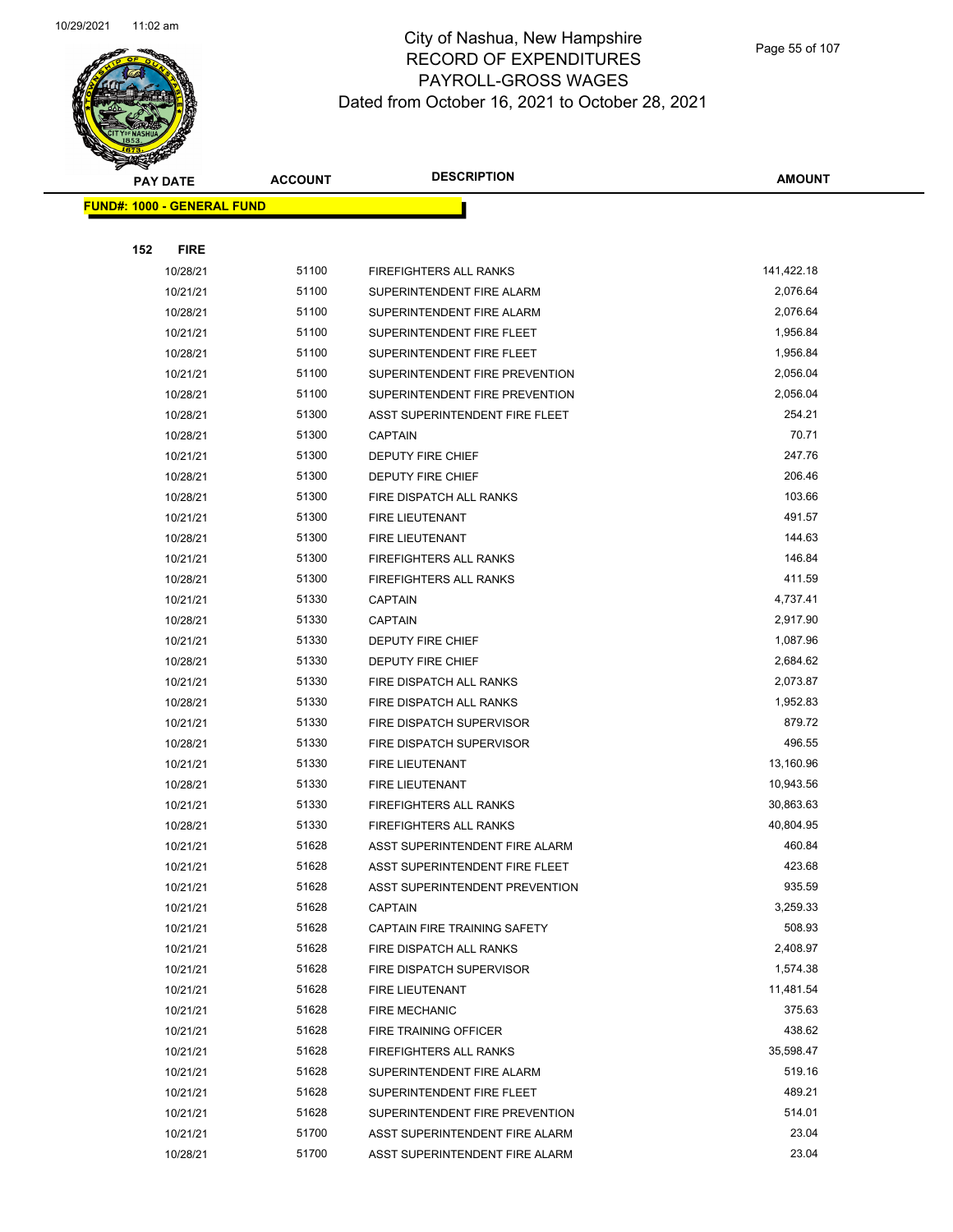

Page 56 of 107

|     | <b>PAY DATE</b>                   | <b>ACCOUNT</b> | <b>DESCRIPTION</b>                      | <b>AMOUNT</b> |
|-----|-----------------------------------|----------------|-----------------------------------------|---------------|
|     | <b>FUND#: 1000 - GENERAL FUND</b> |                |                                         |               |
| 152 | <b>FIRE</b>                       |                |                                         |               |
|     | 10/21/21                          | 51700          | ASST SUPERINTENDENT PREVENTION          | 46.78         |
|     | 10/28/21                          | 51700          | ASST SUPERINTENDENT PREVENTION          | 46.78         |
|     | 10/21/21                          | 51700          | <b>CAPTAIN</b>                          | 375.94        |
|     | 10/28/21                          | 51700          | <b>CAPTAIN</b>                          | 375.94        |
|     | 10/21/21                          | 51700          | CAPTAIN FIRE TRAINING SAFETY            | 25.45         |
|     | 10/28/21                          | 51700          | CAPTAIN FIRE TRAINING SAFETY            | 25.45         |
|     | 10/21/21                          | 51700          | FIRE DISPATCH ALL RANKS                 | 16.28         |
|     | 10/28/21                          | 51700          | FIRE DISPATCH ALL RANKS                 | 16.28         |
|     | 10/21/21                          | 51700          | FIRE DISPATCH SUPERVISOR                | 19.36         |
|     | 10/28/21                          | 51700          | FIRE DISPATCH SUPERVISOR                | 19.36         |
|     | 10/21/21                          | 51700          | FIRE LIEUTENANT                         | 1,446.93      |
|     | 10/28/21                          | 51700          | <b>FIRE LIEUTENANT</b>                  | 1,446.93      |
|     | 10/21/21                          | 51700          | FIRE TRAINING OFFICER                   | 21.93         |
|     | 10/28/21                          | 51700          | FIRE TRAINING OFFICER                   | 21.93         |
|     | 10/21/21                          | 51700          | FIREFIGHTERS ALL RANKS                  | 2,766.83      |
|     | 10/28/21                          | 51700          | FIREFIGHTERS ALL RANKS                  | 2,766.83      |
|     | 10/21/21                          | 51700          | SUPERINTENDENT FIRE ALARM               | 25.96         |
|     | 10/28/21                          | 51700          | SUPERINTENDENT FIRE ALARM               | 25.96         |
|     | 10/21/21                          | 51700          | SUPERINTENDENT FIRE FLEET               | 24.46         |
|     | 10/28/21                          | 51700          | SUPERINTENDENT FIRE FLEET               | 24.46         |
|     | 10/21/21                          | 51700          | SUPERINTENDENT FIRE PREVENTION          | 25.70         |
|     | 10/28/21                          | 51700          | SUPERINTENDENT FIRE PREVENTION          | 25.70         |
|     | 10/28/21                          | 55118          | TELEPHONE-CELLULAR                      | 684.00        |
|     | <b>TOTAL 152 - FIRE</b>           |                |                                         | \$692,471.54  |
| 153 | <b>BUILDING INSPECTION</b>        |                |                                         |               |
|     | 10/21/21                          | 51100          | <b>BLD INSP ASST PLANS EXAMINER</b>     | 1,123.45      |
|     | 10/28/21                          | 51100          | <b>BLD INSP ASST PLANS EXAMINER</b>     | 1,123.45      |
|     | 10/21/21                          | 51100          | BUILDING AND UTILITIES INSPCTR          | 3,901.50      |
|     | 10/28/21                          | 51100          | <b>BUILDING AND UTILITIES INSPCTR</b>   | 3,901.50      |
|     | 10/21/21                          | 51100          | <b>BUILDING DEPARTMENT MANAGER</b>      | 1,738.30      |
|     | 10/28/21                          | 51100          | <b>BUILDING DEPARTMENT MANAGER</b>      | 1,738.30      |
|     | 10/21/21                          | 51100          | DEPUTY BUILDING OFFICIAL PLANS EXAMINER | 1,364.60      |
|     | 10/21/21                          | 51100          | PERMIT TECHNICIAN I                     | 747.35        |
|     | 10/28/21                          | 51100          | PERMIT TECHNICIAN I                     | 747.35        |

### **TOTAL 153 - BUILDING INSPECTION \$16,385.80**

### **155 CODE ENFORCEMENT**

| 10/21/21 | 51100 | CODE ENFORCEMENT OFFICER II | 2.966.10 |
|----------|-------|-----------------------------|----------|
| 10/28/21 | 51100 | CODE ENFORCEMENT OFFICER II | 2.966.10 |
| 10/21/21 | 51100 | MGR CODE ENFORCEMENT DEPT   | 1.738.30 |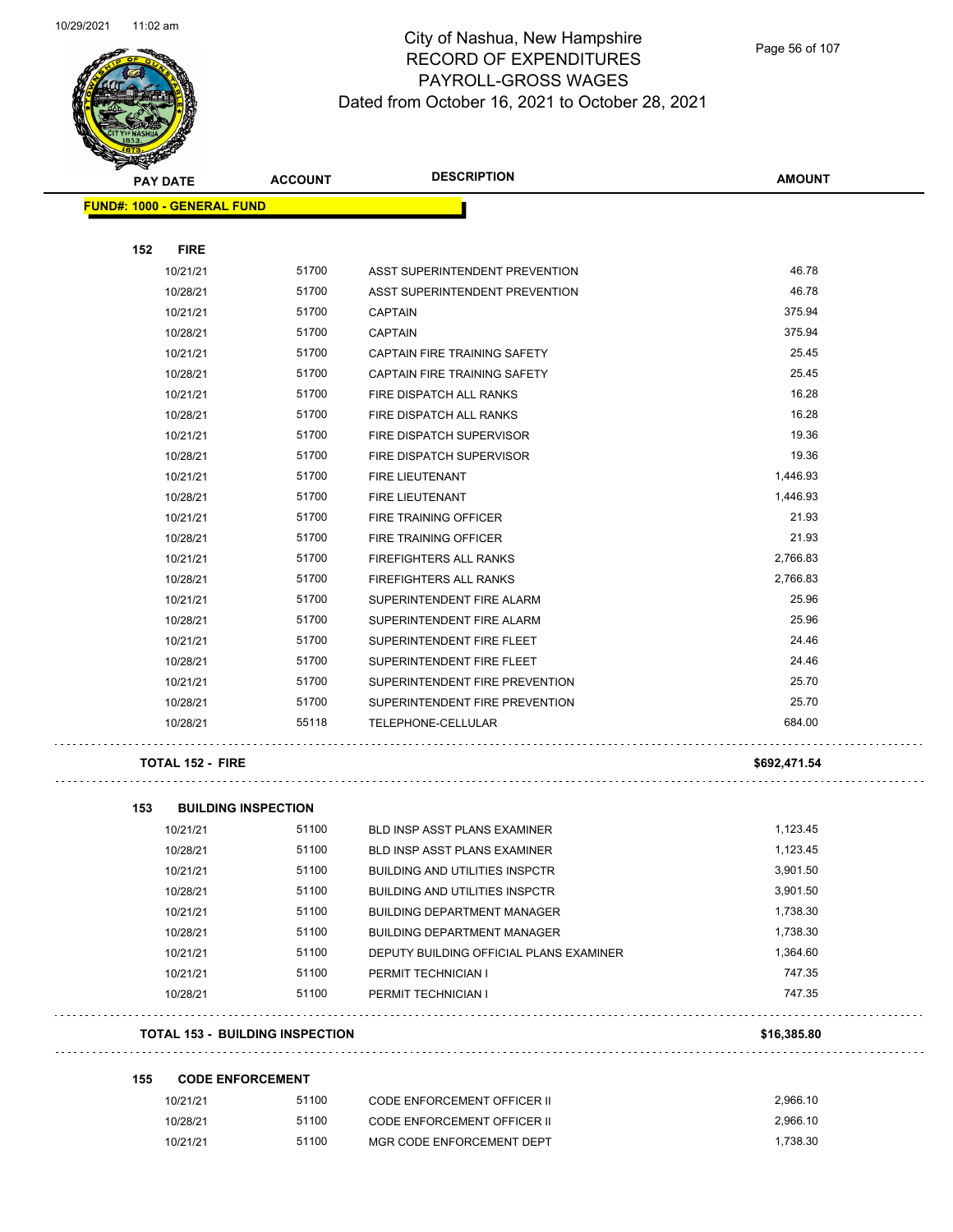

Page 57 of 107

| <b>SANGAL</b> | <b>PAY DATE</b>                   | <b>ACCOUNT</b>                             | <b>DESCRIPTION</b>                             | <b>AMOUNT</b> |
|---------------|-----------------------------------|--------------------------------------------|------------------------------------------------|---------------|
|               | <b>FUND#: 1000 - GENERAL FUND</b> |                                            |                                                |               |
| 155           | <b>CODE ENFORCEMENT</b>           |                                            |                                                |               |
|               | 10/28/21                          | 51100                                      | MGR CODE ENFORCEMENT DEPT                      | 1,738.30      |
|               | 10/28/21                          | 55118                                      | TELEPHONE-CELLULAR                             | 59.50         |
|               |                                   |                                            |                                                |               |
|               |                                   | <b>TOTAL 155 - CODE ENFORCEMENT</b>        |                                                | \$9,468.30    |
| 156           |                                   | <b>EMERGENCY MANAGEMENT</b>                |                                                |               |
|               | 10/21/21                          | 51100                                      | EMERGENCY MANAGEMENT COORDINAT                 | 934.00        |
|               | 10/28/21                          | 51100                                      | <b>EMERGENCY MANAGEMENT COORDINAT</b>          | 934.00        |
|               | 10/21/21                          | 51100                                      | <b>EMERGENCY MANAGEMENT DIRECTOR</b>           | 1,840.55      |
|               | 10/28/21                          | 51100                                      | <b>EMERGENCY MANAGEMENT DIRECTOR</b>           | 1,840.55      |
|               | 10/28/21                          | 55118                                      | TELEPHONE-CELLULAR                             | 100.00        |
|               |                                   |                                            |                                                |               |
|               |                                   | <b>TOTAL 156 - EMERGENCY MANAGEMENT</b>    |                                                | \$5,649.10    |
|               |                                   |                                            |                                                |               |
| 157           |                                   | <b>CITYWIDE COMMUNICATIONS</b>             |                                                |               |
|               | 10/21/21                          | 51100                                      | ASSISTANT MANAGER RADIO SYSTEMS NETWORK ADMINI | 405.95        |
|               | 10/28/21                          | 51100                                      | ASSISTANT MANAGER RADIO SYSTEMS NETWORK ADMINI | 2,029.80      |
|               | 10/21/21                          | 51200                                      | RADIO SYSTEMS MANAGER                          | 1,532.88      |
|               | 10/28/21                          | 51200                                      | RADIO SYSTEMS MANAGER                          | 1,532.88      |
|               | 10/21/21                          | 51700                                      | RADIO SYSTEMS MANAGER                          | 574.84        |
|               | 10/28/21                          | 55118                                      | TELEPHONE-CELLULAR                             | 100.00        |
|               |                                   | <b>TOTAL 157 - CITYWIDE COMMUNICATIONS</b> |                                                | \$6,176.35    |
|               |                                   |                                            |                                                |               |
| 158           |                                   | <b>PARKING ENFORCEMENT</b>                 |                                                |               |
|               | 10/21/21                          | 51100                                      | <b>MVR CLERK II</b>                            | 703.10        |
|               | 10/28/21                          | 51100                                      | <b>MVR CLERK II</b>                            | 703.10        |
|               | 10/21/21                          | 51100                                      | ORDINANCE VIOLATIONS COORDINATOR               | 238.40        |
|               | 10/28/21                          | 51100                                      | ORDINANCE VIOLATIONS COORDINATOR               | 238.40        |
|               | 10/21/21                          | 51100                                      | <b>PARKING MANAGER</b>                         | 353.55        |
|               | 10/28/21                          | 51100                                      | PARKING MANAGER                                | 353.54        |
|               | 10/21/21                          | 51200                                      | PARKING ENFORCEMENT SPECIALIST- PT             | 1,017.92      |
|               | 10/28/21                          | 51200                                      | PARKING ENFORCEMENT SPECIALIST- PT             | 741.96        |
|               | 10/21/21                          | 51300                                      | MVR CLERK II                                   | 3.25          |
|               |                                   |                                            | ORDINANCE VIOLATIONS COORDINATOR               | 8.94          |
|               | 10/21/21                          | 51300                                      |                                                |               |
|               | 10/28/21                          | 55118                                      | TELEPHONE-CELLULAR                             | 12.50         |
|               |                                   | <b>TOTAL 158 - PARKING ENFORCEMENT</b>     |                                                | \$4,374.66    |
| 160           |                                   | <b>PW-ADMIN &amp; ENGINEERING</b>          |                                                |               |
|               | 10/21/21                          | 51100                                      | ADMINISTRATIVE ASSISTANT II                    | 835.05        |
|               | 10/28/21                          | 51100                                      | ADMINISTRATIVE ASSISTANT II                    | 835.05        |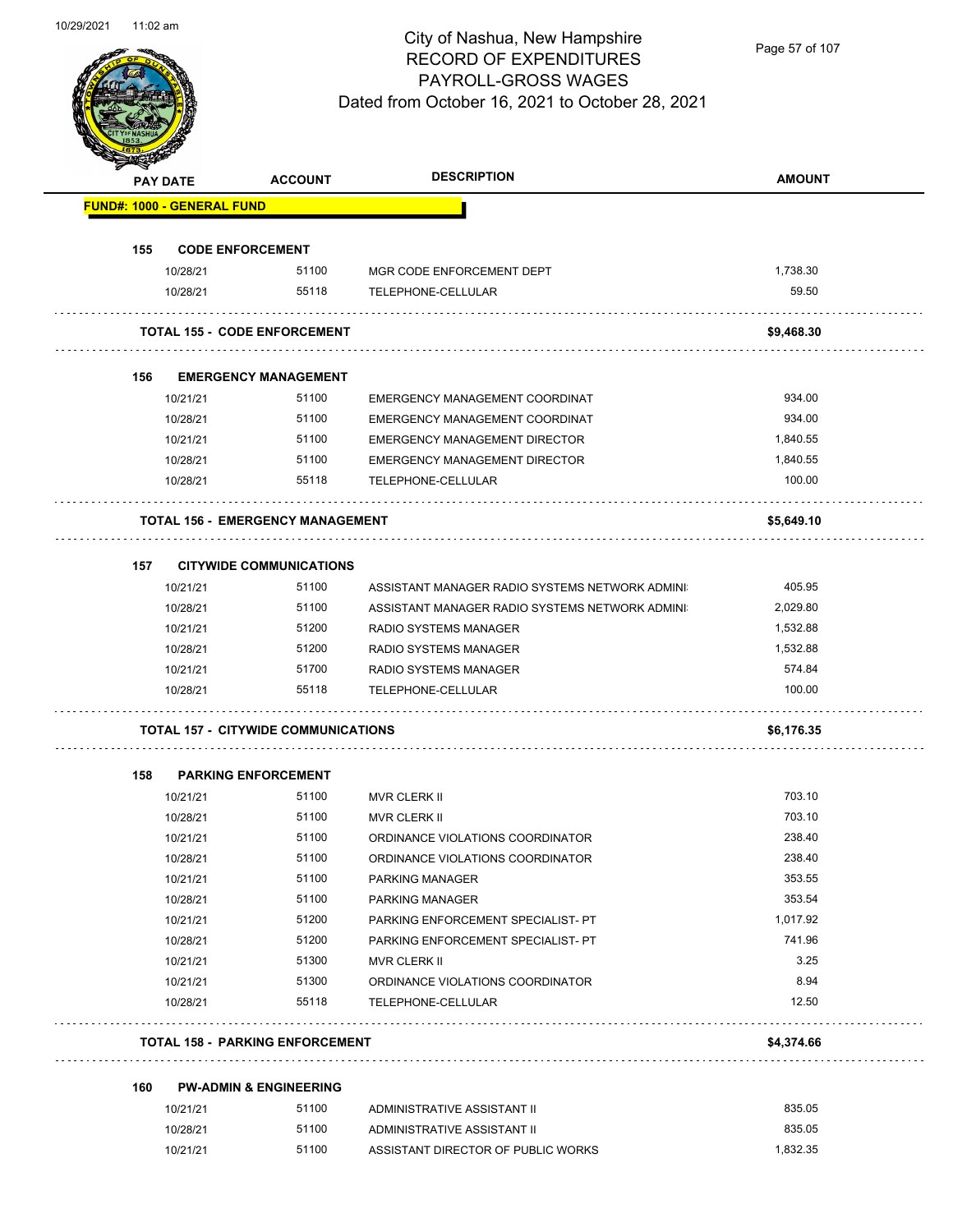

 $\bar{\omega}$  .

 $\Box$ 

### City of Nashua, New Hampshire RECORD OF EXPENDITURES PAYROLL-GROSS WAGES Dated from October 16, 2021 to October 28, 2021

| <b>STARBURGEN</b> |                                               |                |                                     |                          |
|-------------------|-----------------------------------------------|----------------|-------------------------------------|--------------------------|
|                   | <b>PAY DATE</b>                               | <b>ACCOUNT</b> | <b>DESCRIPTION</b>                  | <b>AMOUNT</b>            |
|                   | <b>FUND#: 1000 - GENERAL FUND</b>             |                |                                     |                          |
|                   |                                               |                |                                     |                          |
| 160               | <b>PW-ADMIN &amp; ENGINEERING</b>             |                |                                     |                          |
|                   | 10/28/21                                      | 51100          | ASSISTANT DIRECTOR OF PUBLIC WORKS  | 1,832.34                 |
|                   | 10/21/21                                      | 51100          | <b>CITY ENGINEER</b>                | 1,308.86                 |
|                   | 10/28/21                                      | 51100          | <b>CITY ENGINEER</b>                | 1,308.85                 |
|                   | 10/21/21                                      | 51100          | <b>CITY SURVEYOR</b>                | 1,321.05                 |
|                   | 10/28/21                                      | 51100          | <b>CITY SURVEYOR</b>                | 1,321.05                 |
|                   | 10/21/21                                      | 51100          | DEPUTY CITY ENGINEER                | 828.25                   |
|                   | 10/28/21                                      | 51100          | DEPUTY CITY ENGINEER                | 828.25                   |
|                   | 10/21/21                                      | 51100          | DIRECTOR PUBLIC WORKS               | 2,004.15                 |
|                   | 10/28/21                                      | 51100          | DIRECTOR PUBLIC WORKS               | 2,004.15                 |
|                   | 10/21/21                                      | 51100          | DIVISION OPERATIONS MANAGER         | 1,607.01                 |
|                   | 10/28/21                                      | 51100          | DIVISION OPERATIONS MANAGER         | 1,607.00                 |
|                   | 10/21/21                                      | 51100          | DPW CONTRACT ADMINISTRATOR          | 391.81                   |
|                   | 10/28/21                                      | 51100          | DPW CONTRACT ADMINISTRATOR          | 391.81                   |
|                   | 10/21/21                                      | 51100          | <b>ENGINEERING INSPECTOR</b>        | 2,199.65                 |
|                   | 10/28/21                                      | 51100          | <b>ENGINEERING INSPECTOR</b>        | 2,199.65                 |
|                   | 10/21/21                                      | 51100          | <b>EXECUTIVE ASSISTANT</b>          | 858.95                   |
|                   | 10/28/21                                      | 51100          | <b>EXECUTIVE ASSISTANT</b>          | 858.95                   |
|                   | 10/21/21                                      | 51100          | <b>GIS SPECIALIST</b>               | 537.80                   |
|                   | 10/28/21                                      | 51100          | <b>GIS SPECIALIST</b>               | 537.80                   |
|                   | 10/21/21                                      | 51100          | PUBLIC RELATIONS ADMINISTRATOR      | 797.60                   |
|                   | 10/28/21                                      | 51100          | PUBLIC RELATIONS ADMINISTRATOR      | 797.60                   |
|                   | 10/21/21                                      | 51100          | SENIOR STAFF ENGINEER               | 1,989.45                 |
|                   | 10/28/21                                      | 51100          | SENIOR STAFF ENGINEER               | 1,989.45                 |
|                   | 10/21/21                                      | 51100          | SENIOR TRAFFIC ENGINEER             | 1,840.55                 |
|                   | 10/28/21                                      | 51100          | SENIOR TRAFFIC ENGINEER             | 1,840.54                 |
|                   | 10/21/21                                      | 51100          | <b>STAFF ENGINEER</b>               | 1,258.90                 |
|                   | 10/28/21                                      | 51100          | <b>STAFF ENGINEER</b>               | 1,258.90                 |
|                   | 10/21/21                                      | 51100          | STREET CONSTRUCTION ENGINEER        | 1,533.80                 |
|                   | 10/28/21                                      | 51100          | <b>STREET CONSTRUCTION ENGINEER</b> | 1,533.80                 |
|                   | 10/21/21                                      | 51300          | <b>ENGINEERING INSPECTOR</b>        | 20.42                    |
|                   | 10/28/21                                      | 55118          | TELEPHONE-CELLULAR                  | 393.45                   |
|                   | <b>TOTAL 160 - PW-ADMIN &amp; ENGINEERING</b> |                |                                     | \$42,704.29              |
| 161               | <b>STREETS</b>                                |                |                                     |                          |
|                   | 10/21/21                                      | 51100          | ADMINISTRATIVE ASSISTANT II         | 864.70                   |
|                   | 10/28/21                                      | 51100          | ADMINISTRATIVE ASSISTANT II         | 864.70                   |
|                   | 10/21/21                                      | 51100          | AUTO MECH 1ST CLASS NIGHTS          | 4,660.80                 |
|                   | 10/20/21                                      | 51100          | ALITO MECH 4ST OLASS MICHTS         | $A$ G <sub>AD</sub> $91$ |

| 10/28/21 | 51100 | ADMINISTRATIVE ASSISTANT II | 864.70   |
|----------|-------|-----------------------------|----------|
| 10/21/21 | 51100 | AUTO MECH 1ST CLASS NIGHTS  | 4.660.80 |
| 10/28/21 | 51100 | AUTO MECH 1ST CLASS NIGHTS  | 4.660.81 |
| 10/21/21 | 51100 | AUTO MECH 2ND CLASS         | 2.120.80 |
| 10/28/21 | 51100 | AUTO MECH 2ND CLASS         | 2.120.80 |
| 10/21/21 | 51100 | AUTO MECHANIC 1ST CLASS     | 3.495.60 |
| 10/28/21 | 51100 | AUTO MECHANIC 1ST CLASS     | 2.323.12 |
| 10/21/21 | 51100 | EQUIP OPR STREET REPAIR     | 6.010.53 |
|          |       |                             |          |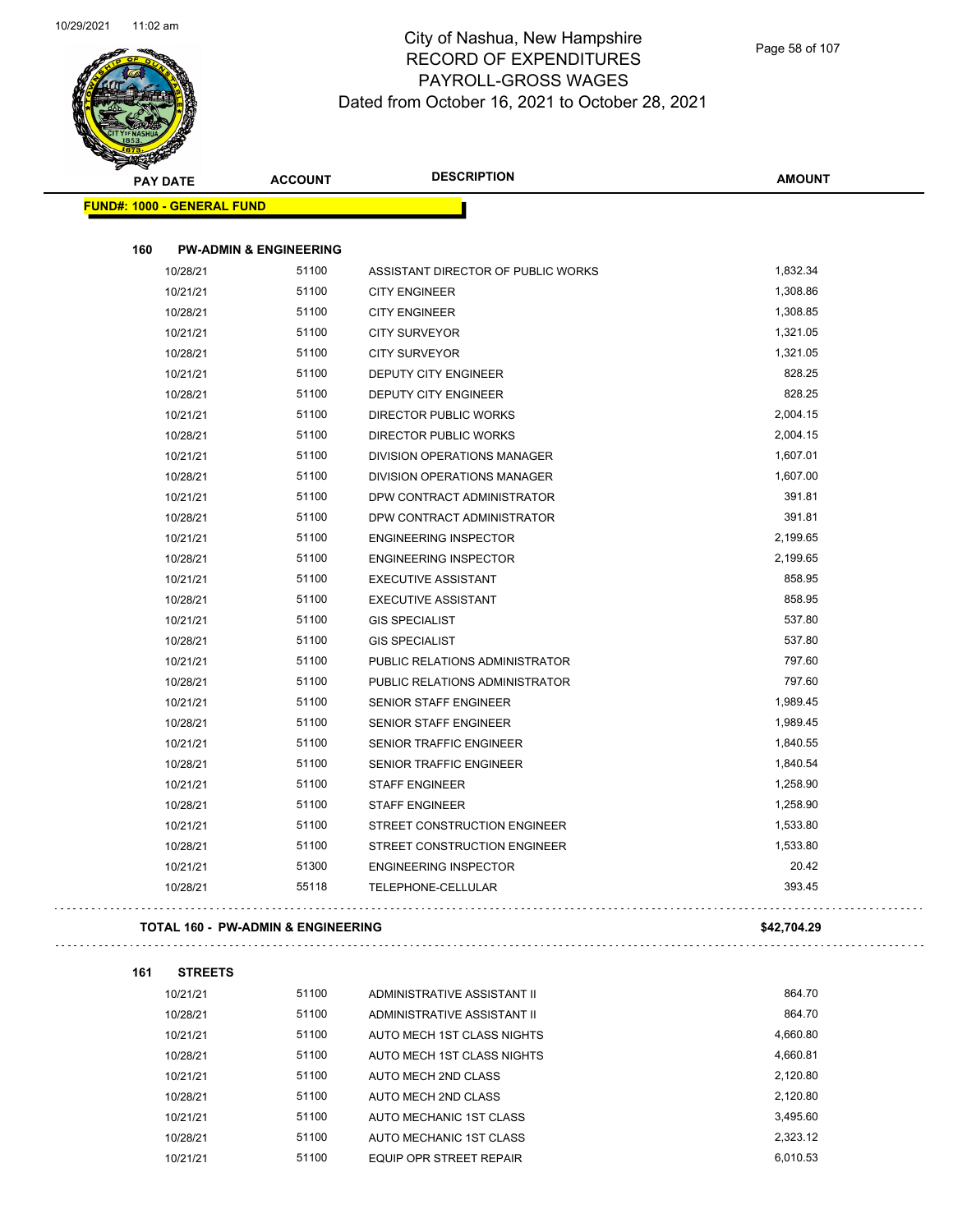

Page 59 of 107

|     | <b>PAY DATE</b>                    | <b>ACCOUNT</b> | <b>DESCRIPTION</b>             | <b>AMOUNT</b> |  |
|-----|------------------------------------|----------------|--------------------------------|---------------|--|
|     | <u> FUND#: 1000 - GENERAL FUND</u> |                |                                |               |  |
|     |                                    |                |                                |               |  |
| 161 | <b>STREETS</b>                     |                |                                |               |  |
|     | 10/28/21                           | 51100          | <b>EQUIP OPR STREET REPAIR</b> | 6,032.52      |  |
|     | 10/21/21                           | 51100          | FLEET MAINTENANCE FOREMAN      | 1,391.90      |  |
|     | 10/28/21                           | 51100          | FLEET MAINTENANCE FOREMAN      | 1,391.90      |  |
|     | 10/21/21                           | 51100          | FLEET MANAGER STREET DEPT      | 1,251.60      |  |
|     | 10/28/21                           | 51100          | FLEET MANAGER STREET DEPT      | 1,251.60      |  |
|     | 10/21/21                           | 51100          | FOREMAN LABOR STREET           | 1,391.90      |  |
|     | 10/28/21                           | 51100          | FOREMAN LABOR STREET           | 1,391.90      |  |
|     | 10/21/21                           | 51100          | <b>MASON PIPELAYER</b>         | 3,043.20      |  |
|     | 10/28/21                           | 51100          | <b>MASON PIPELAYER</b>         | 3,043.20      |  |
|     | 10/21/21                           | 51100          | OPERATIONS SUPERVISOR          | 1,173.10      |  |
|     | 10/28/21                           | 51100          | OPERATIONS SUPERVISOR          | 1,173.10      |  |
|     | 10/21/21                           | 51100          | <b>SIGN MAINTENANCE</b>        | 2,019.20      |  |
|     | 10/28/21                           | 51100          | <b>SIGN MAINTENANCE</b>        | 2,019.20      |  |
|     | 10/21/21                           | 51100          | STOREKEEPER PWD                | 1,080.20      |  |
|     | 10/28/21                           | 51100          | STOREKEEPER PWD                | 1,080.20      |  |
|     | 10/21/21                           | 51100          | <b>STREET FOREMAN</b>          | 2,783.80      |  |
|     | 10/28/21                           | 51100          | <b>STREET FOREMAN</b>          | 2,783.80      |  |
|     | 10/21/21                           | 51100          | SUPERINTENDENT OF STREETS      | 2,045.05      |  |
|     | 10/28/21                           | 51100          | SUPERINTENDENT OF STREETS      | 2,045.05      |  |
|     | 10/21/21                           | 51100          | <b>TRAFFIC FOREMAN</b>         | 1,419.75      |  |
|     | 10/28/21                           | 51100          | <b>TRAFFIC FOREMAN</b>         | 1,419.75      |  |
|     | 10/21/21                           | 51100          | <b>TRAFFIC TECHNICIAN I</b>    | 2,567.00      |  |
|     | 10/28/21                           | 51100          | TRAFFIC TECHNICIAN I           | 2,551.90      |  |
|     | 10/21/21                           | 51100          | TRUCK DRIVER STREET REPAIR     | 13,757.82     |  |
|     | 10/28/21                           | 51100          | TRUCK DRIVER STREET REPAIR     | 13,745.38     |  |
|     | 10/21/21                           | 51100          | <b>WELDER FIRST CLASS</b>      | 1,152.80      |  |
|     | 10/28/21                           | 51100          | <b>WELDER FIRST CLASS</b>      | 1,152.81      |  |
|     | 10/28/21                           | 51300          | AUTO MECH 1ST CLASS NIGHTS     | 6.64          |  |
|     | 10/21/21                           | 51300          | EQUIP OPR STREET REPAIR        | 120.15        |  |
|     | 10/28/21                           | 51300          | EQUIP OPR STREET REPAIR        | 238.62        |  |
|     | 10/28/21                           | 51300          | <b>FOREMAN LABOR STREET</b>    | 13.05         |  |
|     | 10/28/21                           | 51300          | <b>MASON PIPELAYER</b>         | 9.73          |  |
|     | 10/21/21                           | 51300          | <b>SIGN MAINTENANCE</b>        | 76.60         |  |
|     | 10/21/21                           | 51300          | STOREKEEPER PWD                | 10.13         |  |
|     | 10/28/21                           | 51300          | STOREKEEPER PWD                | 10.13         |  |
|     | 10/21/21                           | 51300          | <b>STREET FOREMAN</b>          | 26.10         |  |
|     | 10/21/21                           | 51300          | <b>TRAFFIC TECHNICIAN I</b>    | 319.69        |  |
|     | 10/28/21                           | 51300          | TRAFFIC TECHNICIAN I           | 320.81        |  |
|     | 10/21/21                           | 51300          | TRUCK DRIVER STREET REPAIR     | 1,023.16      |  |
|     | 10/28/21                           | 51300          | TRUCK DRIVER STREET REPAIR     | 145.86        |  |
|     | 10/21/21                           | 51750          | AUTO MECHANIC 1ST CLASS        | 11,530.53     |  |
|     | 10/28/21                           | 55118          | TELEPHONE-CELLULAR             | 118.00        |  |
|     |                                    |                |                                |               |  |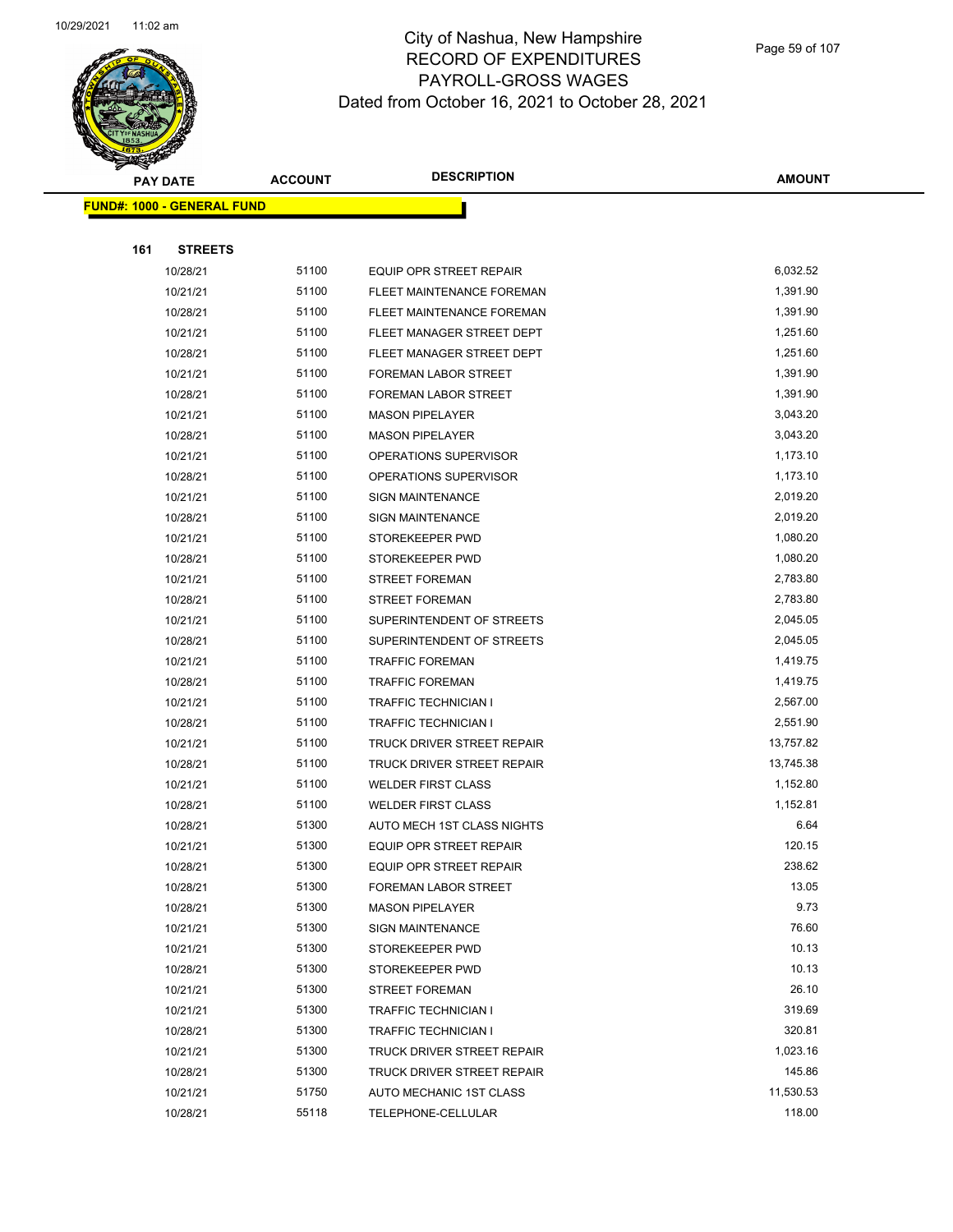

Page 60 of 107

|     | <b>PAY DATE</b>                   | <b>ACCOUNT</b>                              | <b>DESCRIPTION</b>                                     | <b>AMOUNT</b> |
|-----|-----------------------------------|---------------------------------------------|--------------------------------------------------------|---------------|
|     | <b>FUND#: 1000 - GENERAL FUND</b> |                                             |                                                        |               |
|     |                                   |                                             |                                                        |               |
|     | <b>TOTAL 161 - STREETS</b>        |                                             |                                                        | \$117,250.69  |
| 166 |                                   | <b>PARKING OPERATIONS</b>                   |                                                        |               |
|     | 10/21/21                          | 51100                                       | PARKING MAINTENANCE                                    | 1,426.90      |
|     | 10/28/21                          | 51100                                       | PARKING MAINTENANCE                                    | 1,426.93      |
|     | 10/21/21                          | 51100                                       | <b>PARKING MANAGER</b>                                 | 1,060.65      |
|     | 10/28/21                          | 51100                                       | <b>PARKING MANAGER</b>                                 | 1,060.66      |
|     | 10/21/21                          | 51200                                       | PARKING MAINTENANCE                                    | 468.00        |
|     | 10/28/21                          | 51200                                       | PARKING MAINTENANCE                                    | 335.54        |
|     | 10/21/21                          | 51300                                       | PARKING MAINTENANCE                                    | 568.88        |
|     | 10/28/21                          | 51300                                       | PARKING MAINTENANCE                                    | 93.51         |
|     | 10/21/21                          | 51403                                       | <b>ECD PARKING INTERN</b>                              | 97.50         |
|     | 10/28/21                          | 51403                                       | <b>ECD PARKING INTERN</b>                              | 26.25         |
|     | 10/28/21                          | 55118                                       | TELEPHONE-CELLULAR                                     | 137.50        |
|     |                                   | <b>TOTAL 166 - PARKING OPERATIONS</b>       |                                                        | \$6,702.32    |
|     |                                   |                                             |                                                        |               |
| 170 |                                   | <b>HYDROELECTRIC OPERATIONS</b>             |                                                        |               |
|     | 10/28/21                          | 55118                                       | TELEPHONE-CELLULAR                                     | 50.00         |
|     |                                   | <b>TOTAL 170 - HYDROELECTRIC OPERATIONS</b> |                                                        | \$50.00       |
| 171 |                                   | <b>COMMUNITY SERVICES</b>                   |                                                        |               |
|     | 10/21/21                          | 51100                                       | DIRECTOR HEALTH AND COMM SVS                           | 2,325.45      |
|     | 10/28/21                          | 51100                                       | DIRECTOR HEALTH AND COMM SVS                           | 2,325.45      |
|     | 10/21/21                          | 51100                                       | HEALTH PROMOTION & COMMUNICATION SPECIALIST            | 1,090.70      |
|     | 10/28/21                          | 51100                                       | <b>HEALTH PROMOTION &amp; COMMUNICATION SPECIALIST</b> | 1,090.70      |
|     | 10/28/21                          | 55118                                       | TELEPHONE-CELLULAR                                     | 50.00         |
|     |                                   | <b>TOTAL 171 - COMMUNITY SERVICES</b>       |                                                        | \$6,882.30    |
| 172 |                                   | <b>COMMUNITY HEALTH</b>                     |                                                        |               |
|     | 10/21/21                          | 51100                                       | ADMINISTRATIVE ASSISTANT III                           | 945.30        |
|     | 10/28/21                          | 51100                                       | ADMINISTRATIVE ASSISTANT III                           | 933.49        |
|     | 10/21/21                          | 51100                                       | <b>BILINGUAL OUTREACH WORKER</b>                       | 1,034.95      |
|     | 10/28/21                          | 51100                                       | BILINGUAL OUTREACH WORKER                              | 1,034.95      |
|     | 10/21/21                          | 51100                                       | CHIEF PUBLIC HEALTH NURSE                              | 1,840.55      |
|     | 10/28/21                          | 51100                                       | CHIEF PUBLIC HEALTH NURSE                              | 1,840.55      |
|     | 10/21/21                          | 51100                                       | PUB HEALTH NURSE                                       | 4,092.20      |
|     | 10/28/21                          | 51100                                       | PUB HEALTH NURSE                                       | 4,092.20      |
|     | 10/21/21                          | 51412                                       | <b>NURSE PER DIEM</b>                                  | 566.54        |
|     | 10/28/21                          | 51412                                       | <b>NURSE PER DIEM</b>                                  | 496.71        |
|     | 10/28/21                          | 55118                                       | TELEPHONE-CELLULAR                                     | 50.00         |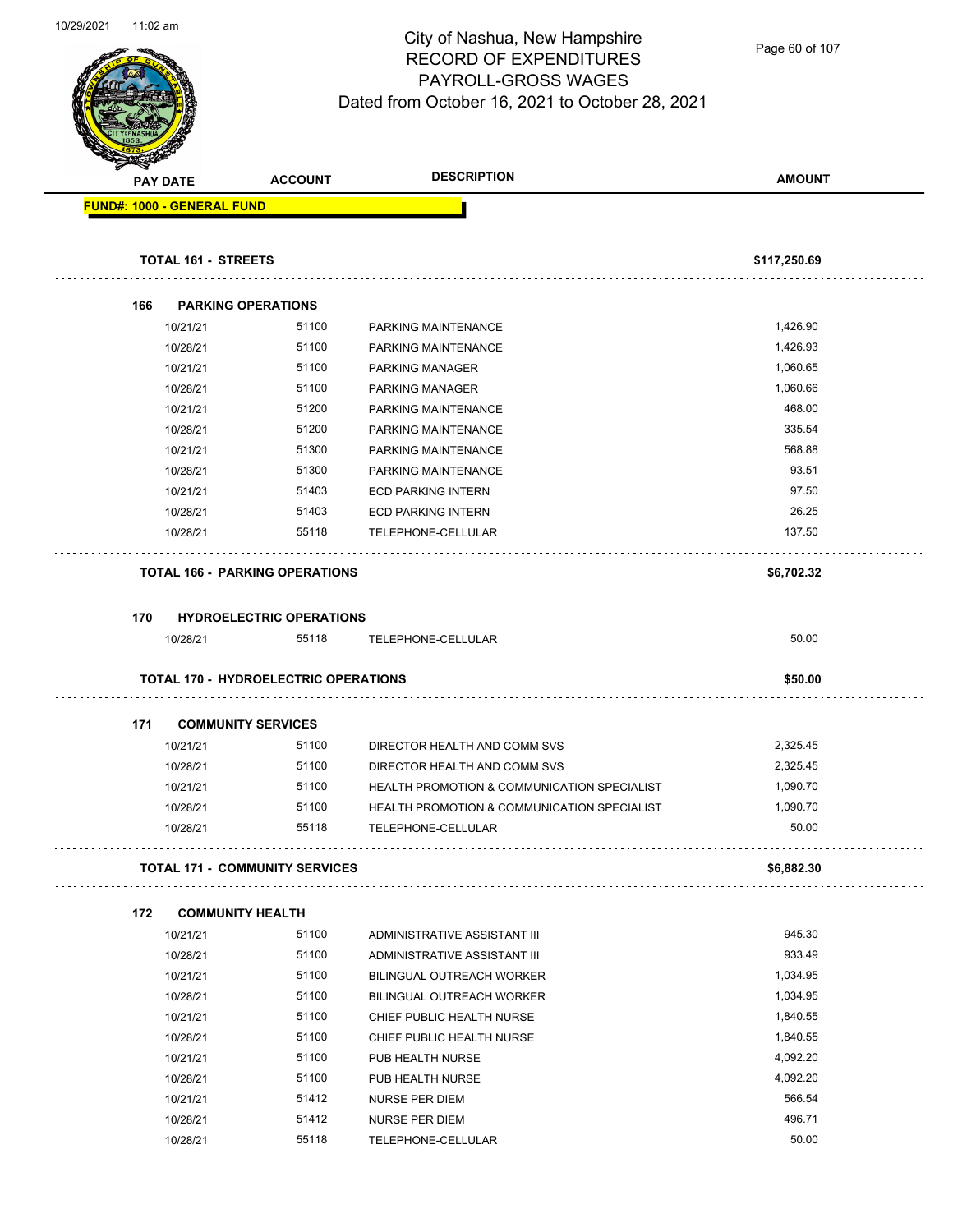

Page 61 of 107

|     | <b>PAY DATE</b>                   | <b>ACCOUNT</b>                            | <b>DESCRIPTION</b>                           | <b>AMOUNT</b>      |
|-----|-----------------------------------|-------------------------------------------|----------------------------------------------|--------------------|
|     | <b>FUND#: 1000 - GENERAL FUND</b> |                                           |                                              |                    |
|     |                                   | <b>TOTAL 172 - COMMUNITY HEALTH</b>       |                                              | \$16,927.44        |
|     |                                   |                                           |                                              |                    |
| 173 |                                   | <b>ENVIRONMENTAL HEALTH</b>               |                                              |                    |
|     | 10/21/21                          | 51100                                     | DEP HEALTH OFFICER/LAB DIRECTOR              | 1,386.90           |
|     | 10/28/21                          | 51100                                     | DEP HEALTH OFFICER/LAB DIRECTOR              | 1,386.90           |
|     | 10/21/21                          | 51100                                     | ENVIRONMENTAL HEALTH SPEC                    | 2,937.80           |
|     | 10/28/21                          | 51100                                     | ENVIRONMENTAL HEALTH SPEC                    | 2,937.80           |
|     | 10/21/21                          | 51100                                     | ENVIRONMENTAL TECH OFFICE MGR                | 1,124.80           |
|     | 10/28/21                          | 51100                                     | ENVIRONMENTAL TECH OFFICE MGR                | 1,124.80           |
|     | 10/21/21                          | 51100                                     | MANAGER ENVIRONMENTAL HEALTH                 | 1,738.30           |
|     | 10/28/21                          | 51100                                     | MANAGER ENVIRONMENTAL HEALTH                 | 1,738.30           |
|     | 10/21/21                          | 51300                                     | ENVIRONMENTAL HEALTH SPEC                    | 92.69              |
|     | 10/28/21                          | 51300                                     | <b>ENVIRONMENTAL HEALTH SPEC</b>             | 73.29              |
|     | 10/28/21                          | 55118                                     | TELEPHONE-CELLULAR                           | 67.00              |
|     |                                   | <b>TOTAL 173 - ENVIRONMENTAL HEALTH</b>   |                                              | \$14,608.58        |
|     |                                   |                                           |                                              |                    |
| 174 |                                   | <b>WELFARE ADMINISTRATION</b>             |                                              |                    |
|     | 10/21/21                          | 51100                                     | CASE TECHNICIAN WELFARE                      | 2,878.45           |
|     | 10/28/21                          | 51100                                     | CASE TECHNICIAN WELFARE                      | 2,878.47           |
|     | 10/21/21                          | 51100                                     | <b>INTAKE WORKER</b>                         | 950.76             |
|     | 10/28/21                          | 51100                                     | <b>INTAKE WORKER</b>                         | 950.75             |
|     | 10/21/21                          | 51100                                     | SENIOR CASE TECHNICIAN                       | 1,134.35           |
|     | 10/28/21                          | 51100                                     | SENIOR CASE TECHNICIAN                       | 1,134.35           |
|     | 10/21/21                          | 51100                                     | <b>WELFARE OFFICER</b>                       | 1,840.55           |
|     | 10/28/21<br>10/28/21              | 51100<br>55118                            | <b>WELFARE OFFICER</b><br>TELEPHONE-CELLULAR | 1,840.55<br>100.00 |
|     |                                   |                                           |                                              |                    |
|     |                                   | <b>TOTAL 174 - WELFARE ADMINISTRATION</b> |                                              | \$13.708.23        |
| 177 |                                   | <b>PARKS &amp; RECREATION</b>             |                                              |                    |
|     | 10/21/21                          | 51100                                     | ADMINISTRATIVE ASSISTANT II                  | 903.85             |
|     | 10/28/21                          | 51100                                     | ADMINISTRATIVE ASSISTANT II                  | 903.85             |
|     | 10/21/21                          | 51100                                     | EQUIPMENT OPERATOR, PARKS                    | 1,060.40           |
|     | 10/28/21                          | 51100                                     | EQUIPMENT OPERATOR, PARKS                    | 1,060.40           |
|     | 10/21/21                          | 51100                                     | FOREMAN LABOR PARK                           | 4,175.70           |
|     | 10/28/21                          | 51100                                     | FOREMAN LABOR PARK                           | 4,175.70           |
|     | 10/21/21                          | 51100                                     | <b>GROUNDSKEEPER MAINTENANCE</b>             | 7,761.11           |
|     | 10/28/21                          | 51100                                     | <b>GROUNDSKEEPER MAINTENANCE</b>             | 7,702.80           |
|     | 10/21/21                          | 51100                                     | <b>GROUNDSMAN I</b>                          | 6,383.20           |
|     | 10/28/21                          | 51100                                     | <b>GROUNDSMAN I</b>                          | 6,383.20           |
|     | 10/21/21                          | 51100                                     | <b>GROUNDSMAN II</b>                         | 954.80             |
|     | 10/28/21                          | 51100                                     | <b>GROUNDSMAN II</b>                         | 954.80             |
|     | 10/21/21                          | 51100                                     | <b>LEAD GROUNDSMAN</b>                       | 2,144.80           |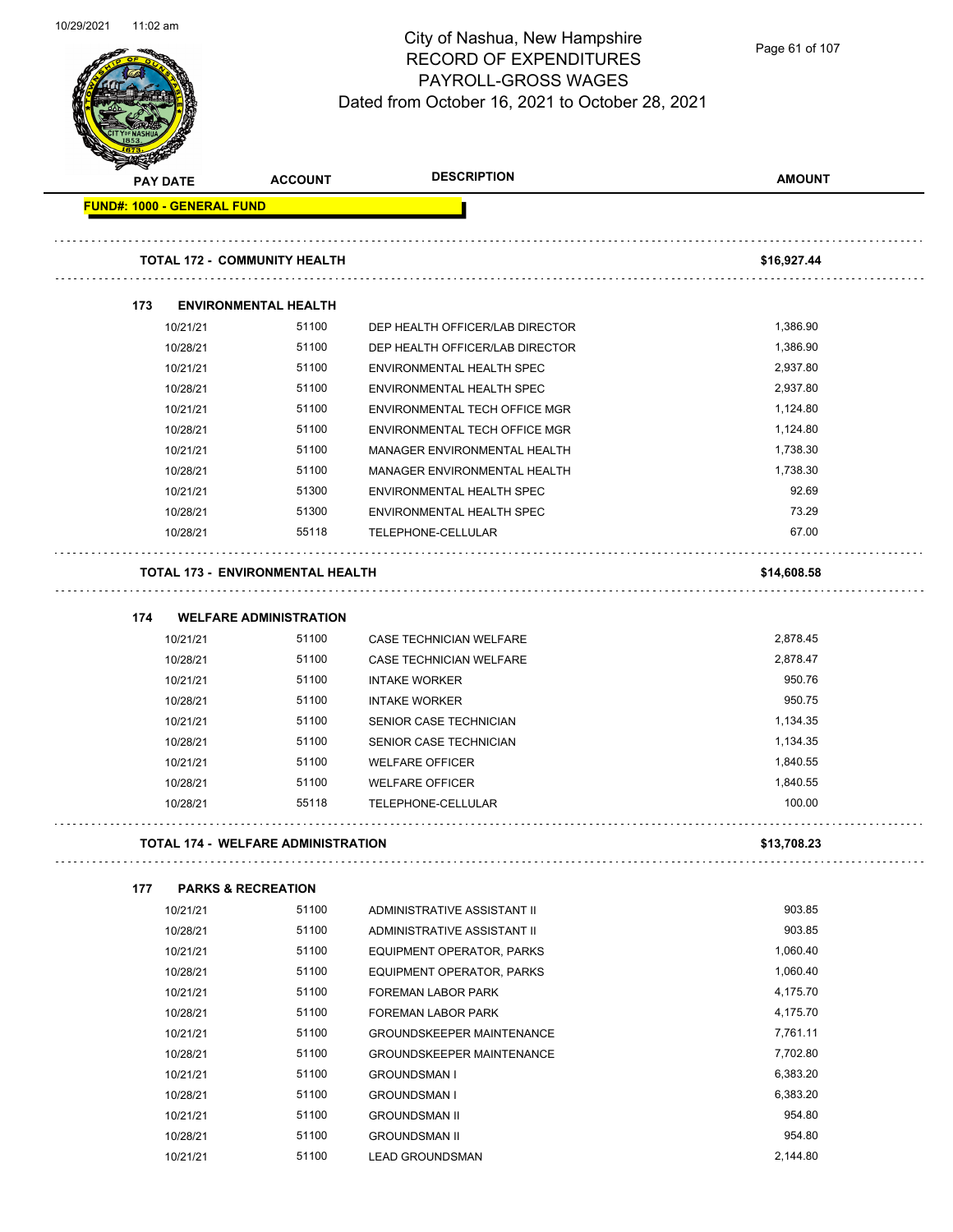$\Box$ 



### City of Nashua, New Hampshire RECORD OF EXPENDITURES PAYROLL-GROSS WAGES Dated from October 16, 2021 to October 28, 2021

Page 62 of 107

| <b>PAY DATE</b>                           | <b>ACCOUNT</b>                | <b>DESCRIPTION</b>               | <b>AMOUNT</b> |
|-------------------------------------------|-------------------------------|----------------------------------|---------------|
| <b>FUND#: 1000 - GENERAL FUND</b>         |                               |                                  |               |
|                                           |                               |                                  |               |
| 177                                       | <b>PARKS &amp; RECREATION</b> |                                  |               |
| 10/28/21                                  | 51100                         | <b>LEAD GROUNDSMAN</b>           | 2,144.80      |
| 10/21/21                                  | 51100                         | PROGRAM COORDINATOR              | 410.80        |
| 10/28/21                                  | 51100                         | PROGRAM COORDINATOR              | 410.80        |
| 10/21/21                                  | 51100                         | RECREATION PROGRAM MANAGER       | 1,223.20      |
| 10/28/21                                  | 51100                         | RECREATION PROGRAM MANAGER       | 1,223.20      |
| 10/21/21                                  | 51100                         | STELLOS STADIUM ATTENDANT        | 1,060.40      |
| 10/28/21                                  | 51100                         | STELLOS STADIUM ATTENDANT        | 1,060.40      |
| 10/21/21                                  | 51100                         | SUPERINTENDENT OF PARKS RECR     | 2,117.50      |
| 10/28/21                                  | 51100                         | SUPERINTENDENT OF PARKS RECR     | 2,117.50      |
| 10/21/21                                  | 51300                         | <b>EQUIPMENT OPERATOR, PARKS</b> | 121.91        |
| 10/21/21                                  | 51300                         | FOREMAN LABOR PARK               | 535.04        |
| 10/28/21                                  | 51300                         | FOREMAN LABOR PARK               | 926.52        |
| 10/21/21                                  | 51300                         | <b>GROUNDSKEEPER MAINTENANCE</b> | 1,790.07      |
| 10/28/21                                  | 51300                         | <b>GROUNDSKEEPER MAINTENANCE</b> | 755.45        |
| 10/21/21                                  | 51300                         | <b>GROUNDSMAN I</b>              | 1,001.62      |
| 10/28/21                                  | 51300                         | <b>GROUNDSMAN I</b>              | 957.54        |
| 10/21/21                                  | 51300                         | <b>GROUNDSMAN II</b>             | 256.75        |
| 10/28/21                                  | 51300                         | <b>GROUNDSMAN II</b>             | 403.44        |
| 10/21/21                                  | 51300                         | <b>LEAD GROUNDSMAN</b>           | 828.94        |
| 10/28/21                                  | 51300                         | <b>LEAD GROUNDSMAN</b>           | 40.94         |
| 10/28/21                                  | 51300                         | PROGRAM COORDINATOR              | 169.44        |
| 10/21/21                                  | 51300                         | STELLOS STADIUM ATTENDANT        | 789.47        |
| 10/28/21                                  | 51300                         | STELLOS STADIUM ATTENDANT        | 640.46        |
| 10/28/21                                  | 51420                         | <b>GAME OFFICIALS</b>            | 200.00        |
| 10/28/21                                  | 51420                         | <b>TICKETSELLER</b>              | 100.00        |
| 10/28/21                                  | 51600                         | <b>GROUNDSKEEPER MAINTENANCE</b> | 400.00        |
| 10/28/21                                  | 55118                         | TELEPHONE-CELLULAR               | 118.00        |
| <b>TOTAL 177 - PARKS &amp; RECREATION</b> |                               |                                  | \$66,368.80   |

| 179 | <b>LIBRARY</b> |       |                                             |          |
|-----|----------------|-------|---------------------------------------------|----------|
|     | 10/21/21       | 51100 | ASSISTANT DIRECTOR LIBRARY                  | 1,738.31 |
|     | 10/28/21       | 51100 | ASSISTANT DIRECTOR LIBRARY                  | 1,738.30 |
|     | 10/21/21       | 51100 | ASSISTANT LIBRARIAN CIRCULATIO              | 1,144.95 |
|     | 10/28/21       | 51100 | ASSISTANT LIBRARIAN CIRCULATIO              | 1.144.95 |
|     | 10/21/21       | 51100 | ASSISTANT LIBRARIAN PROGRAMMING & MARKETING | 923.10   |
|     | 10/28/21       | 51100 | ASSISTANT LIBRARIAN PROGRAMMING & MARKETING | 923.10   |
|     | 10/21/21       | 51100 | DIRECTOR LIBRARY                            | 1.832.36 |
|     | 10/28/21       | 51100 | DIRECTOR LIBRARY                            | 2.748.54 |
|     | 10/21/21       | 51100 | EXECUTIVE ASST OFFICE MANAGER               | 1,039.85 |
|     | 10/28/21       | 51100 | EXECUTIVE ASST OFFICE MANAGER               | 1.039.85 |
|     | 10/21/21       | 51100 | IT COORDINATOR                              | 1,128.10 |
|     | 10/28/21       | 51100 | IT COORDINATOR                              | 1.128.10 |

10/21/21 51100 JANITOR 634.66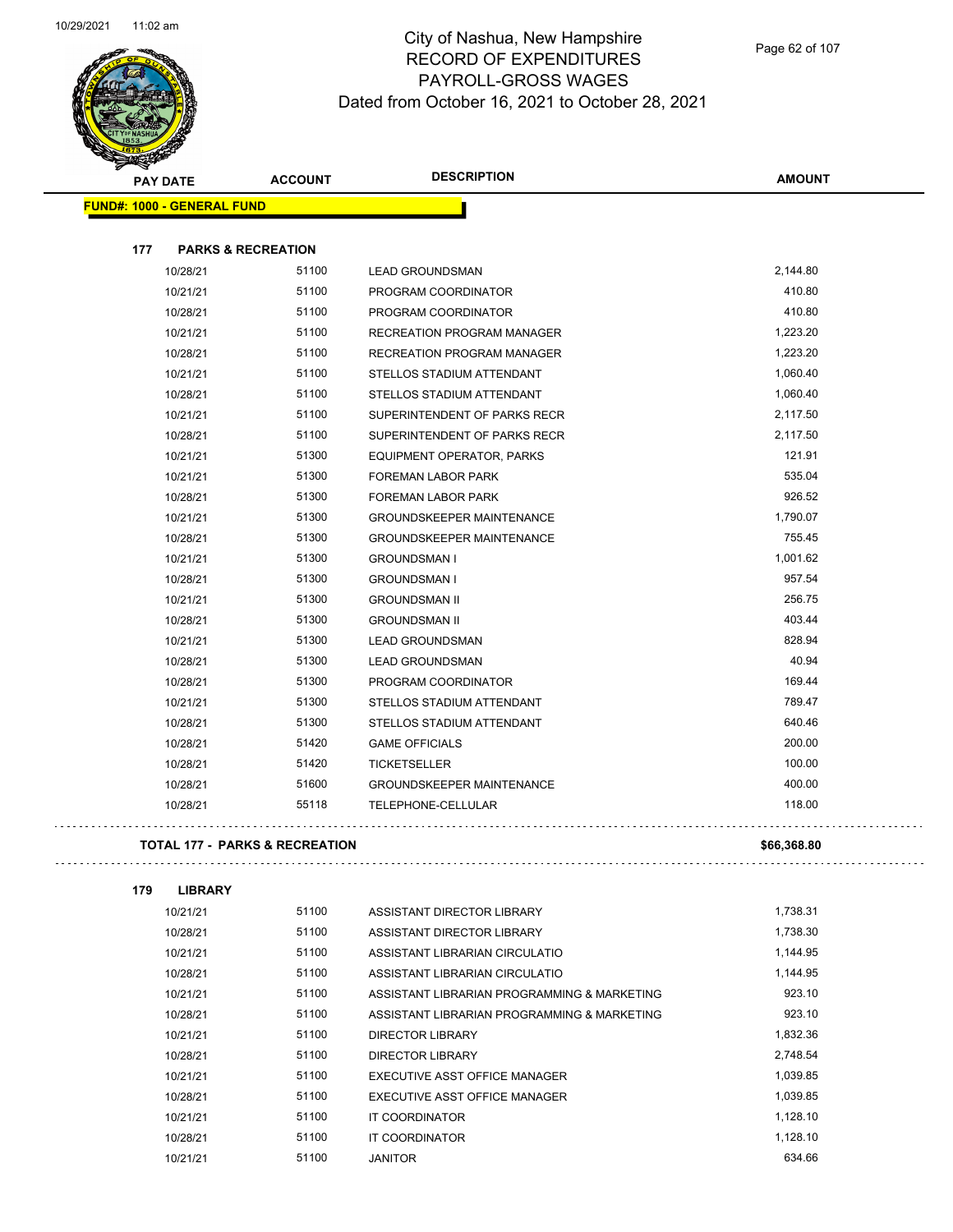

Page 63 of 107

|  |     | <b>PAY DATE</b>                   | <b>ACCOUNT</b> | <b>DESCRIPTION</b>                          | <b>AMOUNT</b> |  |
|--|-----|-----------------------------------|----------------|---------------------------------------------|---------------|--|
|  |     | <b>FUND#: 1000 - GENERAL FUND</b> |                |                                             |               |  |
|  |     |                                   |                |                                             |               |  |
|  | 179 | <b>LIBRARY</b>                    |                |                                             |               |  |
|  |     | 10/28/21                          | 51100          | <b>JANITOR</b>                              | 630.70        |  |
|  |     | 10/21/21                          | 51100          | LIBRARIAN CIRCULATION                       | 1,281.50      |  |
|  |     | 10/28/21                          | 51100          | <b>LIBRARIAN CIRCULATION</b>                | 1,281.50      |  |
|  |     | 10/21/21                          | 51100          | LIBRARIAN PROGRAMMING & MARKETING           | 1,297.53      |  |
|  |     | 10/28/21                          | 51100          | LIBRARIAN PROGRAMMING & MARKETING           | 1,281.51      |  |
|  |     | 10/21/21                          | 51100          | <b>LIBRARIAN TECH SERVICES</b>              | 1,281.51      |  |
|  |     | 10/28/21                          | 51100          | <b>LIBRARIAN TECH SERVICES</b>              | 1,281.51      |  |
|  |     | 10/21/21                          | 51100          | LIBRARIAN YOUTH SERVICES                    | 1,883.82      |  |
|  |     | 10/28/21                          | 51100          | LIBRARIAN YOUTH SERVICES                    | 1,883.82      |  |
|  |     | 10/21/21                          | 51100          | <b>LIBRARY ASSISTANT CIRCULATION</b>        | 7,216.80      |  |
|  |     | 10/28/21                          | 51100          | <b>LIBRARY ASSISTANT CIRCULATION</b>        | 7,216.80      |  |
|  |     | 10/21/21                          | 51100          | LIBRARY ASSISTANT MEDIA SERVIC              | 863.74        |  |
|  |     | 10/28/21                          | 51100          | LIBRARY ASSISTANT MEDIA SERVIC              | 863.75        |  |
|  |     | 10/21/21                          | 51100          | <b>LIBRARY ASSISTANT TECH SVS</b>           | 943.00        |  |
|  |     | 10/28/21                          | 51100          | LIBRARY ASSISTANT TECH SVS                  | 943.00        |  |
|  |     | 10/21/21                          | 51100          | LIBRARY ASSISTANT YOUTH SERVIC              | 863.75        |  |
|  |     | 10/28/21                          | 51100          | LIBRARY ASSISTANT YOUTH SERVIC              | 863.75        |  |
|  |     | 10/21/21                          | 51100          | <b>MAINTENANCE SUPV</b>                     | 1,062.25      |  |
|  |     | 10/28/21                          | 51100          | <b>MAINTENANCE SUPV</b>                     | 1,062.25      |  |
|  |     | 10/21/21                          | 51100          | PAGE & COLLECTION COORDINATOR               | 964.69        |  |
|  |     | 10/28/21                          | 51100          | PAGE & COLLECTION COORDINATOR               | 976.90        |  |
|  |     | 10/21/21                          | 51100          | REFERENCE LIBRARIAN ADULT SERV              | 4,958.65      |  |
|  |     | 10/28/21                          | 51100          | REFERENCE LIBRARIAN ADULT SERV              | 4,985.30      |  |
|  |     | 10/21/21                          | 51100          | REFERENCE LIBRARIAN TECH SVS                | 1,085.00      |  |
|  |     | 10/28/21                          | 51100          | REFERENCE LIBRARIAN TECH SVS                | 1,085.00      |  |
|  |     | 10/21/21                          | 51100          | <b>SECURITY LIBRARY</b>                     | 729.35        |  |
|  |     | 10/28/21                          | 51100          | <b>SECURITY LIBRARY</b>                     | 720.23        |  |
|  |     | 10/21/21                          | 51100          | SUPERVISOR YOUTH SERVICES                   | 1,051.30      |  |
|  |     | 10/28/21                          | 51100          | SUPERVISOR YOUTH SERVICES                   | 1,051.30      |  |
|  |     | 10/21/21                          | 51200          | <b>GRAPHIC DESIGNER LIBRARY</b>             | 327.82        |  |
|  |     | 10/28/21                          | 51200          | <b>GRAPHIC DESIGNER LIBRARY</b>             | 327.82        |  |
|  |     | 10/21/21                          | 51200          | <b>JANITOR</b>                              | 335.85        |  |
|  |     | 10/28/21                          | 51200          | JANITOR                                     | 339.89        |  |
|  |     | 10/21/21                          | 51200          | LIBRARY ASSISTANT YOUTH SERVIC              | 539.80        |  |
|  |     | 10/28/21                          | 51200          | LIBRARY ASSISTANT YOUTH SERVIC              | 539.80        |  |
|  |     | 10/21/21                          | 51200          | <b>SECURITY LIBRARY</b>                     | 404.61        |  |
|  |     | 10/28/21                          | 51200          | <b>SECURITY LIBRARY</b>                     | 394.75        |  |
|  |     | 10/21/21                          | 51300          | ASSISTANT LIBRARIAN CIRCULATIO              | 150.27        |  |
|  |     | 10/21/21                          | 51300          | ASSISTANT LIBRARIAN PROGRAMMING & MARKETING | (112.50)      |  |
|  |     | 10/21/21                          | 51300          | EXECUTIVE ASST OFFICE MANAGER               | 9.75          |  |
|  |     | 10/21/21                          | 51300          | IT COORDINATOR                              | 84.60         |  |
|  |     | 10/28/21                          | 51300          | <b>JANITOR</b>                              | 35.70         |  |
|  |     | 10/28/21                          | 51300          | LIBRARIAN CIRCULATION                       | 144.17        |  |
|  |     | 10/21/21                          | 51300          | LIBRARIAN YOUTH SERVICES                    | 113.94        |  |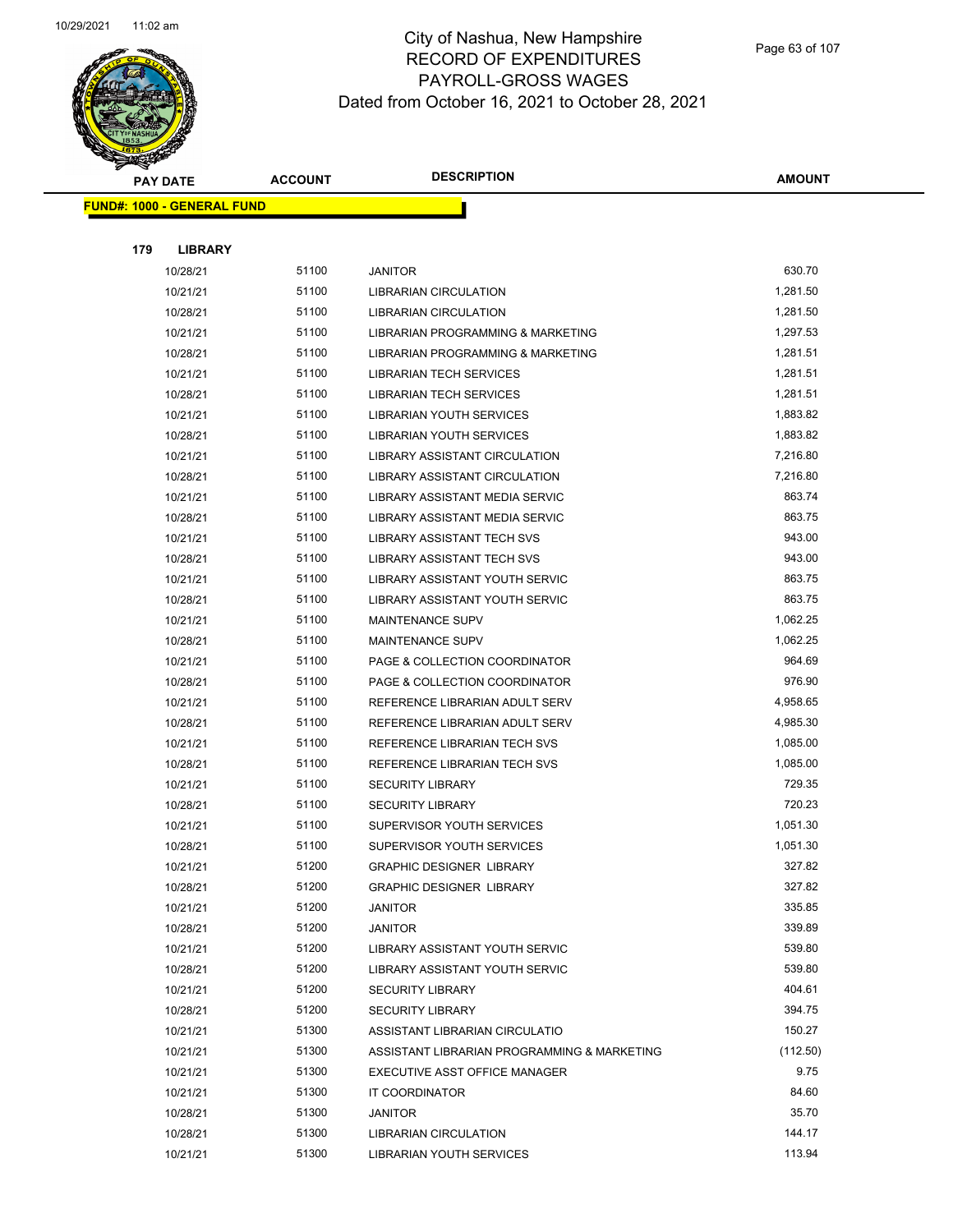

### City of Nashua, New Hampshire RECORD OF EXPENDITURES PAYROLL-GROSS WAGES Dated from October 16, 2021 to October 28, 2021

Page 64 of 107

|     | <b>PAY DATE</b>                    | <b>ACCOUNT</b> | <b>DESCRIPTION</b>                      | <b>AMOUNT</b> |
|-----|------------------------------------|----------------|-----------------------------------------|---------------|
|     | <b>FUND#: 1000 - GENERAL FUND</b>  |                |                                         |               |
|     |                                    |                |                                         |               |
| 179 | <b>LIBRARY</b>                     |                |                                         |               |
|     | 10/21/21                           | 51300          | LIBRARY ASSISTANT CIRCULATION           | 205.13        |
|     | 10/28/21                           | 51300          | LIBRARY ASSISTANT CIRCULATION           | 173.81        |
|     | 10/28/21                           | 51300          | LIBRARY ASSISTANT MEDIA SERVIC          | 105.27        |
|     | 10/21/21                           | 51300          | LIBRARY ASSISTANT YOUTH SERVIC          | 105.27        |
|     | 10/28/21                           | 51300          | LIBRARY ASSISTANT YOUTH SERVIC          | 105.27        |
|     | 10/21/21                           | 51300          | REFERENCE LIBRARIAN ADULT SERV          | 129.14        |
|     | 10/28/21                           | 51300          | REFERENCE LIBRARIAN ADULT SERV          | 234.78        |
|     | 10/21/21                           | 51300          | <b>SECURITY LIBRARY</b>                 | 61.54         |
|     | 10/28/21                           | 51300          | <b>SECURITY LIBRARY</b>                 | 109.40        |
|     | 10/28/21                           | 51300          | SUPERVISOR YOUTH SERVICES               | 128.13        |
|     |                                    |                |                                         |               |
|     | <b>TOTAL 179 - LIBRARY</b>         |                |                                         | \$73,768.39   |
|     |                                    |                |                                         |               |
| 181 | <b>COMMUNITY DEVELOPMENT</b>       |                |                                         |               |
|     | 10/21/21                           | 51100          | ADMINISTRATIVE ASSISTANT II             | 835.05        |
|     | 10/28/21                           | 51100          | ADMINISTRATIVE ASSISTANT II             | 835.04        |
|     | 10/28/21                           | 51100          | DEPUTY BUILDING OFFICIAL PLANS EXAMINER | 1,500.60      |
|     | 10/21/21                           | 51100          | DIRECTOR COMMUNITY DEVELOPMENT          | 2,515.40      |
|     | 10/28/21                           | 51100          | DIRECTOR COMMUNITY DEVELOPMENT          | 2,515.40      |
|     | 10/21/21                           | 51100          | <b>TRANSPORTATION ANALYST</b>           | 1,354.30      |
|     | 10/28/21                           | 51100          | <b>TRANSPORTATION ANALYST</b>           | 1,354.30      |
|     | 10/21/21                           | 51100          | <b>WATERWAYS MANAGER</b>                | 1,738.30      |
|     | 10/28/21                           | 51100          | <b>WATERWAYS MANAGER</b>                | 1,738.30      |
|     | 10/21/21                           | 51200          | ADMINISTRATIVE ASSISTANT I              | 510.39        |
|     | 10/28/21                           | 51200          | ADMINISTRATIVE ASSISTANT I              | 521.25        |
|     | 10/21/21                           | 51400          | <b>INTERN</b>                           | 100.00        |
|     | 10/28/21                           | 51400          | <b>INTERN</b>                           | 100.00        |
|     | 10/28/21                           | 55118          | TELEPHONE-CELLULAR                      | 100.00        |
|     |                                    |                |                                         |               |
|     | TOTAL 181 -  COMMUNITY DEVELOPMENT |                |                                         | \$15,718.33   |
|     |                                    |                |                                         |               |
| 182 | <b>PLANNING AND ZONING</b>         |                |                                         |               |
|     | 10/21/21                           | 51100          | DEPARTMENT COORDINATOR                  | 1,101.79      |
|     | 10/28/21                           | 51100          | DEPARTMENT COORDINATOR                  | 1,101.79      |
|     | 10/21/21                           | 51100          | <b>DEPUTY PLANNING MANAGER</b>          | 3,006.50      |
|     | 10/28/21                           | 51100          | DEPUTY PLANNING MANAGER                 | 3,006.50      |
|     | 10/21/21                           | 51100          | MANAGER PLANNING DEPT                   | 1,957.60      |
|     | 10/28/21                           | 51100          | <b>MANAGER PLANNING DEPT</b>            | 1,957.60      |
|     | 10/21/21                           | 51100          | <b>PLANNER I</b>                        | 2,015.60      |
|     | 10/28/21                           | 51100          | PLANNER I                               | 2,015.60      |
|     | 10/21/21                           | 51100          | ZONING COORDINATOR                      | 882.00        |
|     | 10/28/21                           | 51100          | ZONING COORDINATOR                      | 882.00        |
|     | 10/21/21                           | 53428          | STENOGRAPHIC SERVICES                   | 500.00        |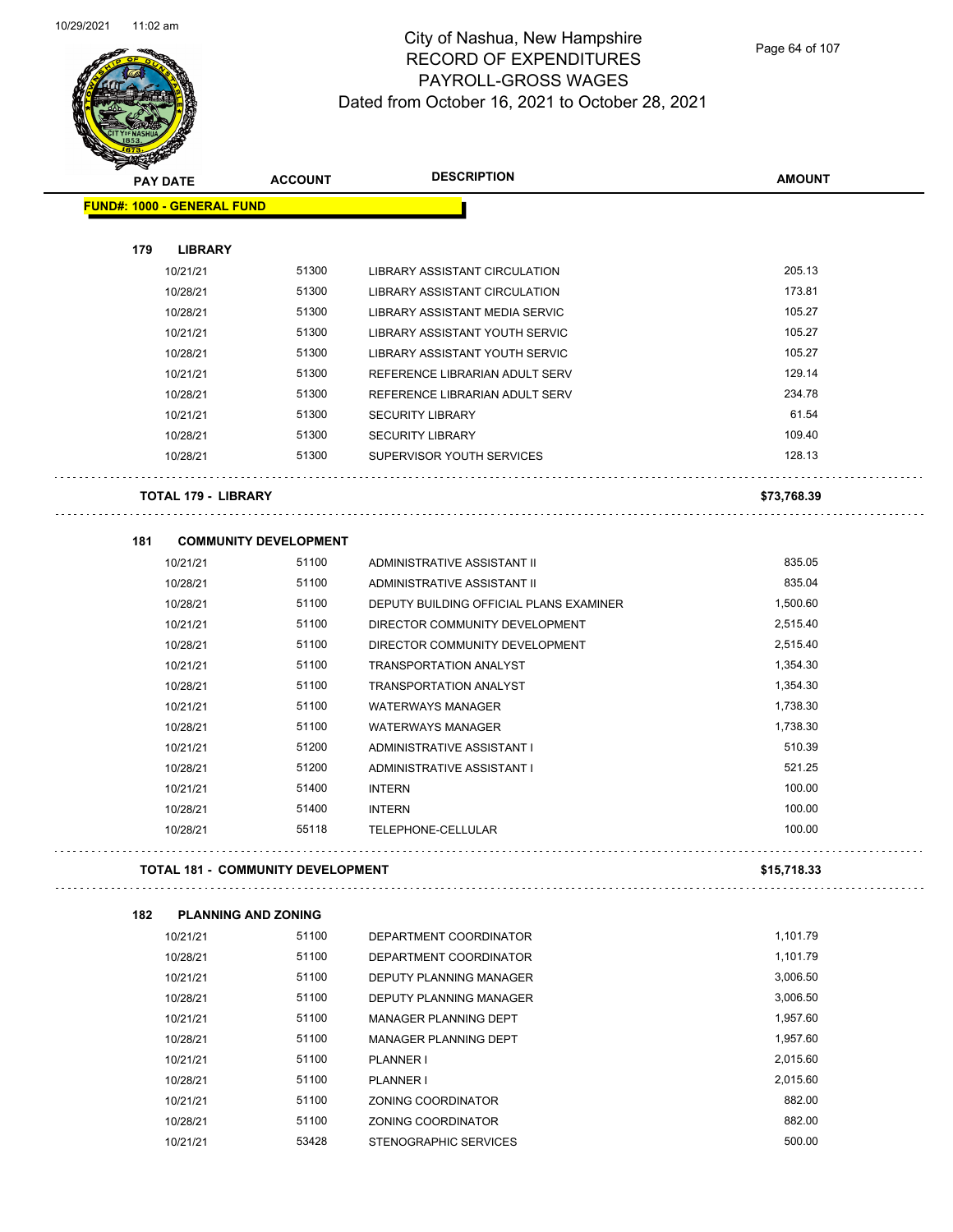

Page 65 of 107

| B.<br><b>PAY DATE</b>             | <b>ACCOUNT</b>                          | <b>DESCRIPTION</b>           | <b>AMOUNT</b> |
|-----------------------------------|-----------------------------------------|------------------------------|---------------|
| <b>FUND#: 1000 - GENERAL FUND</b> |                                         |                              |               |
|                                   | <b>TOTAL 182 - PLANNING AND ZONING</b>  |                              | \$18,426.98   |
| 183                               | <b>ECONOMIC DEVELOPMENT</b>             |                              |               |
| 10/21/21                          | 51100                                   | <b>ECONOMIC DEV DIRECTOR</b> | 2,465.76      |
| 10/28/21                          | 51100                                   | ECONOMIC DEV DIRECTOR        | 2,465.75      |
| 10/21/21                          | 51100                                   | OED COORDINATOR              | 605.95        |
| 10/28/21                          | 51100                                   | OED COORDINATOR              | 605.95        |
| 10/28/21                          | 55118                                   | TELEPHONE-CELLULAR           | 50.00         |
|                                   |                                         |                              |               |
|                                   | <b>TOTAL 183 - ECONOMIC DEVELOPMENT</b> |                              | \$6,193.41    |
| 191                               | <b>SCHOOL</b>                           |                              |               |
| 10/21/21                          | 51100                                   | 21 CENTURY COORDINATOR       | 2,415.80      |
| 10/21/21                          | 51100                                   | <b>7PAR CTE NHN</b>          | 356.76        |
| 10/28/21                          | 51100                                   | <b>7PAR CTE NHN</b>          | 442.38        |
| 10/21/21                          | 51100                                   | ASSISTANT DIRECTOR BUSINESS  | 3,201.20      |
| 10/21/21                          | 51100                                   | ASSISTANT PRINCIPAL AMH      | 1,437.50      |
| 10/21/21                          | 51100                                   | ASSISTANT PRINCIPAL BIC      | 3,278.20      |
| 10/21/21                          | 51100                                   | ASSISTANT PRINCIPAL BIR      | 3,115.40      |
| 10/21/21                          | 51100                                   | ASSISTANT PRINCIPAL BRO      | 2,875.00      |
| 10/21/21                          | 51100                                   | ASSISTANT PRINCIPAL CHARL    | 2,875.00      |
| 10/21/21                          | 51100                                   | ASSISTANT PRINCIPAL DR CRSP  | 1,461.50      |
| 10/21/21                          | 51100                                   | ASSISTANT PRINCIPAL ELM      | 6,961.50      |
| 10/21/21                          | 51100                                   | ASSISTANT PRINCIPAL FES      | 2,971.20      |
| 10/21/21                          | 51100                                   | ASSISTANT PRINCIPAL FMS      | 3,384.60      |
| 10/21/21                          | 51100                                   | ASSISTANT PRINCIPAL LEDGE    | 2,875.00      |
| 10/21/21                          | 51100                                   | ASSISTANT PRINCIPAL MDE      | 3,211.50      |
| 10/21/21                          | 51100                                   | ASSISTANT PRINCIPAL MTP      | 1,485.60      |
| 10/21/21                          | 51100                                   | ASSISTANT PRINCIPAL NHN      | 14,072.70     |
| 10/21/21                          | 51100                                   | ASSISTANT PRINCIPAL NHS      | 14,319.30     |
| 10/21/21                          | 51100                                   | ASSISTANT PRINCIPAL NSE      | 3,163.50      |
| 10/21/21                          | 51100                                   | ASSISTANT PRINCIPAL PMS      | 3,723.10      |
| 10/21/21                          | 51100                                   | ASSISTANT PRINCIPAL SHE      | 3,702.10      |
| 10/21/21                          | 51100                                   | ASSISTANT SUPERINTENDENT     | 9,245.50      |
| 10/21/21                          | 51100                                   | ASST DIRECTOR PLANT OPS      | 4,987.00      |
| 10/21/21                          | 51100                                   | <b>ASST DIRECTOR SPED</b>    | 3,401.30      |
| 10/21/21                          | 51100                                   | ASST SYSTEMS ADMIN FULL YEAR | 17,681.20     |
| 10/21/21                          | 51100                                   | ATTENDANCE OFFICER           | 2,582.00      |
| 10/21/21                          | 51100                                   | BRENTWOOD COORDINATOR        | 2,888.90      |
| 10/21/21                          | 51100                                   | CAREER CENTER COORD NHS      | 1,596.11      |
| 10/21/21                          | 51100                                   | CHIEF OPERATING OFFICER      | 4,542.60      |
| 10/21/21                          | 51100                                   | CLERICAL ACADEMY NHN         | 2,993.79      |
| 10/28/21                          | 51100                                   | CLERICAL ACADEMY NHN         | 3,095.08      |
| 10/21/21                          | 51100                                   | CLERICAL ACADEMY NHS         | 3,218.30      |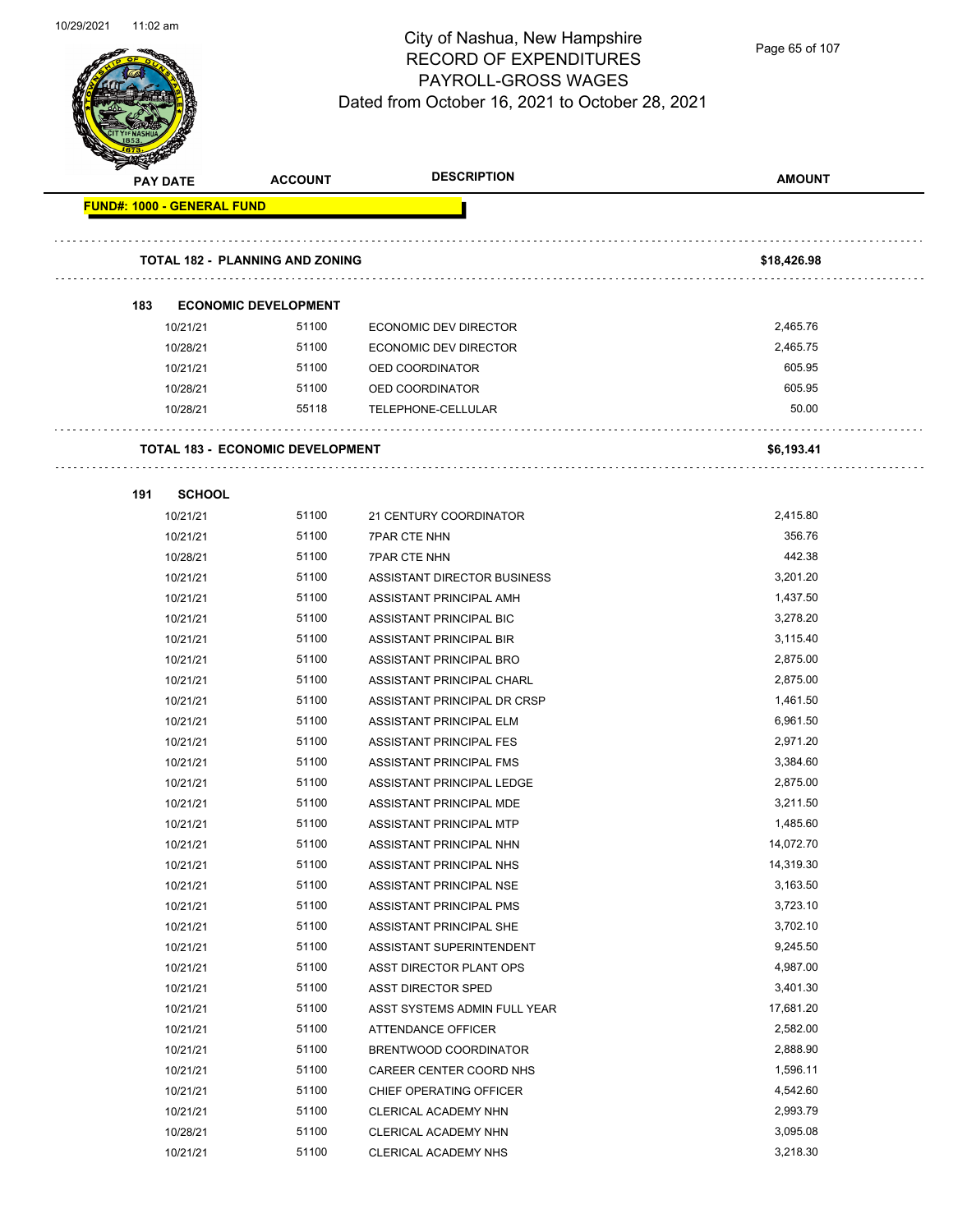

Page 66 of 107

|     | <b>PAY DATE</b>                    | <b>ACCOUNT</b> | <b>DESCRIPTION</b>                   | <b>AMOUNT</b> |
|-----|------------------------------------|----------------|--------------------------------------|---------------|
|     | <u> FUND#: 1000 - GENERAL FUND</u> |                |                                      |               |
|     |                                    |                |                                      |               |
| 191 | <b>SCHOOL</b>                      |                |                                      |               |
|     | 10/28/21                           | 51100          | CLERICAL ACADEMY NHS                 | 3,212.65      |
|     | 10/21/21                           | 51100          | CLERICAL ADULT ED NHN                | 379.44        |
|     | 10/28/21                           | 51100          | CLERICAL ADULT ED NHN                | 407.34        |
|     | 10/21/21                           | 51100          | <b>CLERICAL ASST SUPER SUP</b>       | 1,573.05      |
|     | 10/28/21                           | 51100          | <b>CLERICAL ASST SUPER SUP</b>       | 1,567.06      |
|     | 10/21/21                           | 51100          | CLERICAL ATHLETIC NHN                | 848.25        |
|     | 10/28/21                           | 51100          | CLERICAL ATHLETIC NHN                | 848.25        |
|     | 10/21/21                           | 51100          | CLERICAL ATHLETIC NHS                | 760.90        |
|     | 10/28/21                           | 51100          | CLERICAL ATHLETIC NHS                | 755.82        |
|     | 10/21/21                           | 51100          | <b>CLERICAL BUSINESS</b>             | 2,831.46      |
|     | 10/28/21                           | 51100          | <b>CLERICAL BUSINESS</b>             | 3,120.82      |
|     | 10/21/21                           | 51100          | <b>CLERICAL CHIEF OP OFFICER SUP</b> | 872.00        |
|     | 10/28/21                           | 51100          | <b>CLERICAL CHIEF OP OFFICER SUP</b> | 872.00        |
|     | 10/21/21                           | 51100          | <b>CLERICAL CTE NHN</b>              | 723.40        |
|     | 10/28/21                           | 51100          | <b>CLERICAL CTE NHN</b>              | 573.89        |
|     | 10/21/21                           | 51100          | <b>CLERICAL CTE NHS</b>              | 723.40        |
|     | 10/28/21                           | 51100          | <b>CLERICAL CTE NHS</b>              | 723.40        |
|     | 10/21/21                           | 51100          | <b>CLERICAL GUIDANCE ELM</b>         | 1,408.21      |
|     | 10/28/21                           | 51100          | CLERICAL GUIDANCE ELM                | 1,446.80      |
|     | 10/21/21                           | 51100          | CLERICAL GUIDANCE NHN                | 1,684.98      |
|     | 10/28/21                           | 51100          | CLERICAL GUIDANCE NHN                | 2,055.50      |
|     | 10/21/21                           | 51100          | <b>CLERICAL GUIDANCE NHS</b>         | 1,465.01      |
|     | 10/28/21                           | 51100          | <b>CLERICAL GUIDANCE NHS</b>         | 1,474.65      |
|     | 10/21/21                           | 51100          | <b>CLERICAL HUMAN RESOURCES</b>      | 1,788.46      |
|     | 10/28/21                           | 51100          | <b>CLERICAL HUMAN RESOURCES</b>      | 1,799.66      |
|     | 10/21/21                           | 51100          | <b>CLERICAL PAYROLL SUP</b>          | 1,634.25      |
|     | 10/28/21                           | 51100          | <b>CLERICAL PAYROLL SUP</b>          | 1,634.25      |
|     | 10/21/21                           | 51100          | <b>CLERICAL PLANT OPS</b>            | 797.25        |
|     | 10/28/21                           | 51100          | <b>CLERICAL PLANT OPS</b>            | 797.25        |
|     | 10/21/21                           | 51100          | <b>CLERICAL PRINCIPAL AMH</b>        | 1,484.30      |
|     | 10/28/21                           | 51100          | CLERICAL PRINCIPAL AMH               | 1,474.64      |
|     | 10/21/21                           | 51100          | <b>CLERICAL PRINCIPAL BIC</b>        | 1,645.50      |
|     | 10/28/21                           | 51100          | <b>CLERICAL PRINCIPAL BIC</b>        | 1,645.50      |
|     | 10/21/21                           | 51100          | CLERICAL PRINCIPAL BIR               | 1,571.65      |
|     | 10/28/21                           | 51100          | <b>CLERICAL PRINCIPAL BIR</b>        | 1,571.64      |
|     | 10/21/21                           | 51100          | <b>CLERICAL PRINCIPAL BRO</b>        | 1,571.65      |
|     | 10/28/21                           | 51100          | <b>CLERICAL PRINCIPAL BRO</b>        | 1,571.66      |
|     | 10/21/21                           | 51100          | CLERICAL PRINCIPAL CHA               | 1,634.25      |
|     | 10/28/21                           | 51100          | CLERICAL PRINCIPAL CHA               | 1,634.25      |
|     | 10/21/21                           | 51100          | CLERICAL PRINCIPAL DRC               | 1,560.40      |
|     | 10/28/21                           | 51100          | CLERICAL PRINCIPAL DRC               | 1,560.40      |
|     | 10/7/21                            | 51100          | <b>CLERICAL PRINCIPAL ELM</b>        | 7.60          |
|     | 10/21/21                           | 51100          | <b>CLERICAL PRINCIPAL ELM</b>        | 2,202.87      |
|     | 10/28/21                           | 51100          | CLERICAL PRINCIPAL ELM               | 2,169.12      |
|     |                                    |                |                                      |               |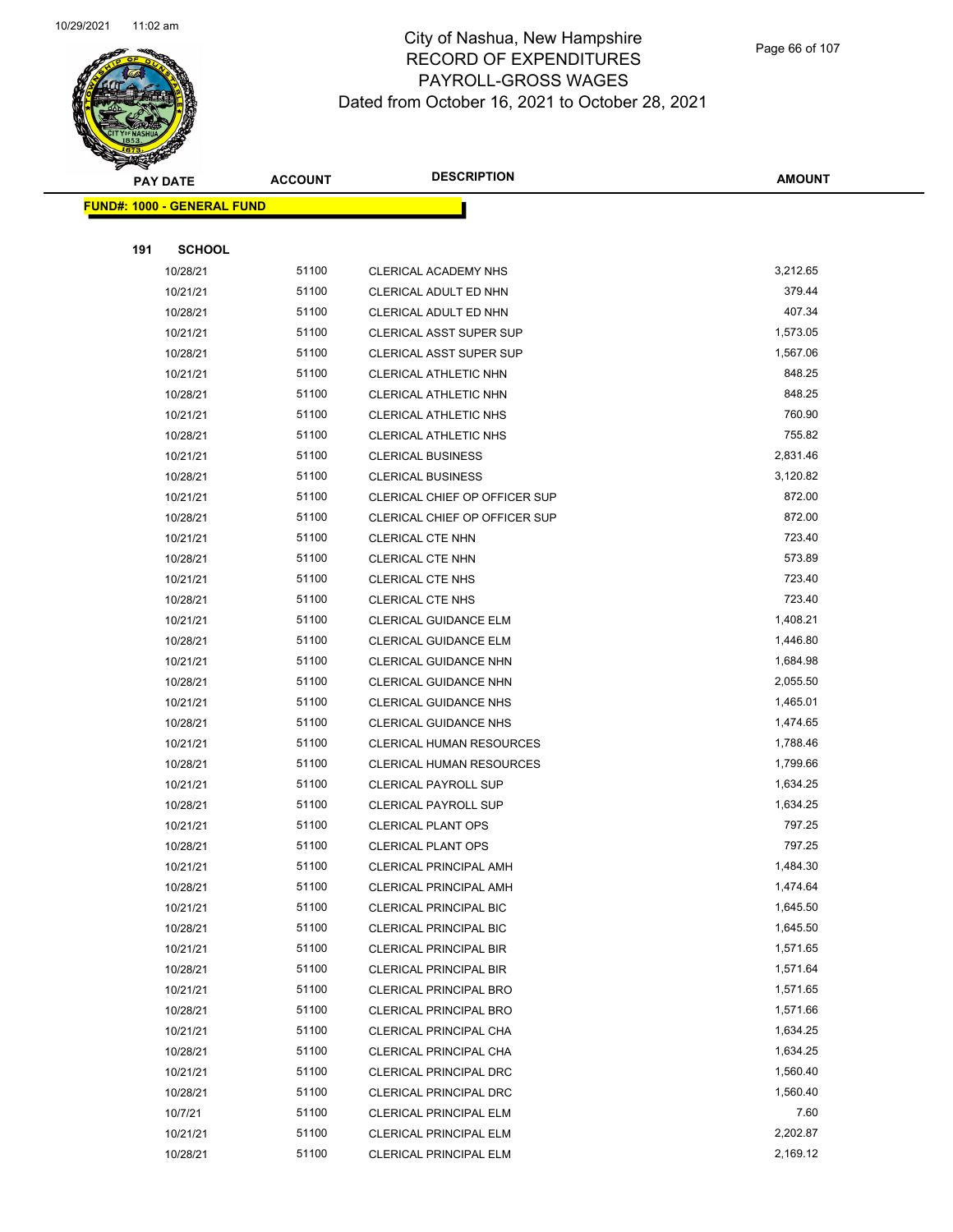

Page 67 of 107

|     | <b>PAY DATE</b>                   | <b>ACCOUNT</b> | <b>DESCRIPTION</b>                                               | <b>AMOUNT</b>        |
|-----|-----------------------------------|----------------|------------------------------------------------------------------|----------------------|
|     | <b>FUND#: 1000 - GENERAL FUND</b> |                |                                                                  |                      |
|     |                                   |                |                                                                  |                      |
| 191 | <b>SCHOOL</b>                     |                |                                                                  |                      |
|     | 10/21/21                          | 51100          | <b>CLERICAL PRINCIPAL FES</b>                                    | 1,586.74             |
|     | 10/28/21                          | 51100          | <b>CLERICAL PRINCIPAL FES</b>                                    | 1,597.90             |
|     | 10/21/21                          | 51100          | <b>CLERICAL PRINCIPAL FMS</b>                                    | 2,176.62             |
|     | 10/28/21                          | 51100          | <b>CLERICAL PRINCIPAL FMS</b>                                    | 2,316.21             |
|     | 10/21/21                          | 51100          | <b>CLERICAL PRINCIPAL LDG</b>                                    | 1,375.97             |
|     | 10/28/21                          | 51100          | <b>CLERICAL PRINCIPAL LDG</b>                                    | 1,520.65             |
|     | 10/21/21                          | 51100          | CLERICAL PRINCIPAL MDE                                           | 1,634.28             |
|     | 10/28/21                          | 51100          | <b>CLERICAL PRINCIPAL MDE</b>                                    | 1,634.25             |
|     | 10/21/21                          | 51100          | <b>CLERICAL PRINCIPAL MTP</b>                                    | 1,560.40             |
|     | 10/28/21                          | 51100          | <b>CLERICAL PRINCIPAL MTP</b>                                    | 1,560.40             |
|     | 10/21/21                          | 51100          | CLERICAL PRINCIPAL NHN                                           | 1,520.66             |
|     | 10/28/21                          | 51100          | CLERICAL PRINCIPAL NHN                                           | 1,515.34             |
|     | 10/21/21                          | 51100          | <b>CLERICAL PRINCIPAL NHS</b>                                    | 1,334.79             |
|     | 10/28/21                          | 51100          | <b>CLERICAL PRINCIPAL NHS</b>                                    | 1,440.89             |
|     | 10/21/21                          | 51100          | <b>CLERICAL PRINCIPAL NSE</b>                                    | 1,571.64             |
|     | 10/28/21                          | 51100          | <b>CLERICAL PRINCIPAL NSE</b>                                    | 1,571.66             |
|     | 10/21/21                          | 51100          | <b>CLERICAL PRINCIPAL PMS</b>                                    | 2,202.86             |
|     | 10/28/21                          | 51100          | <b>CLERICAL PRINCIPAL PMS</b>                                    | 2,198.04             |
|     | 10/21/21                          | 51100          | <b>CLERICAL PRINCIPAL SHE</b>                                    | 1,609.16             |
|     | 10/28/21                          | 51100          | <b>CLERICAL PRINCIPAL SHE</b>                                    | 1,609.16             |
|     | 10/21/21                          | 51100          | CLERICAL RECEPTIONIST NHN                                        | 848.25               |
|     | 10/28/21                          | 51100          | CLERICAL RECEPTIONIST NHN                                        | 848.25               |
|     | 10/21/21                          | 51100          | CLERICAL RECEPTIONIST NHS                                        | 723.40               |
|     | 10/28/21                          | 51100          | CLERICAL RECEPTIONIST NHS                                        | 723.39               |
|     | 10/21/21                          | 51100          | <b>CLERICAL REGISTRAR NHN</b>                                    | 723.40               |
|     | 10/28/21                          | 51100          | <b>CLERICAL REGISTRAR NHN</b>                                    | 723.40               |
|     | 10/21/21                          | 51100          | CLERICAL SPECIAL ED NHN                                          | 760.90               |
|     | 10/28/21                          | 51100          | CLERICAL SPECIAL ED NHN                                          | 760.90               |
|     | 10/21/21                          | 51100          | CLERICAL SPECIAL ED NHS                                          | 1,479.46             |
|     | 10/28/21                          | 51100          | CLERICAL SPECIAL ED NHS                                          | 1,484.30             |
|     | 10/21/21                          | 51100          | <b>CLERICAL SPECIAL ED SUP</b>                                   | 1,441.97             |
|     | 10/28/21                          | 51100          | CLERICAL SPECIAL ED SUP                                          | 1,625.22             |
|     | 10/21/21                          | 51100          | CLERICAL STUDENT SERV SUP                                        | 881.69               |
|     | 10/28/21                          | 51100          | CLERICAL STUDENT SERV SUP                                        | 870.16               |
|     | 10/21/21                          | 51100          | CLERICAL SUPERINTENDANT HRLY                                     | 688.05               |
|     | 10/28/21                          | 51100          | CLERICAL SUPERINTENDANT HRLY                                     | 704.44               |
|     | 10/21/21                          | 51100          | <b>CLERICAL SUPERINTENDANT SUP</b>                               | 1,941.90             |
|     | 10/21/21                          | 51100          | <b>CUSTODIAN AMH</b>                                             | 903.36<br>825.44     |
|     | 10/28/21                          | 51100<br>51100 | <b>CUSTODIAN AMH</b>                                             | 857.20               |
|     | 10/21/21                          | 51100          | <b>CUSTODIAN ASST HEAD ELM</b>                                   | 857.20               |
|     | 10/28/21                          | 51100          | <b>CUSTODIAN ASST HEAD ELM</b>                                   | 1,722.41             |
|     | 10/21/21                          | 51100          | <b>CUSTODIAN ASST HEAD NHN</b>                                   |                      |
|     | 10/28/21<br>10/21/21              | 51100          | <b>CUSTODIAN ASST HEAD NHN</b><br><b>CUSTODIAN ASST HEAD NHS</b> | 1,722.41<br>2,579.61 |
|     |                                   |                |                                                                  |                      |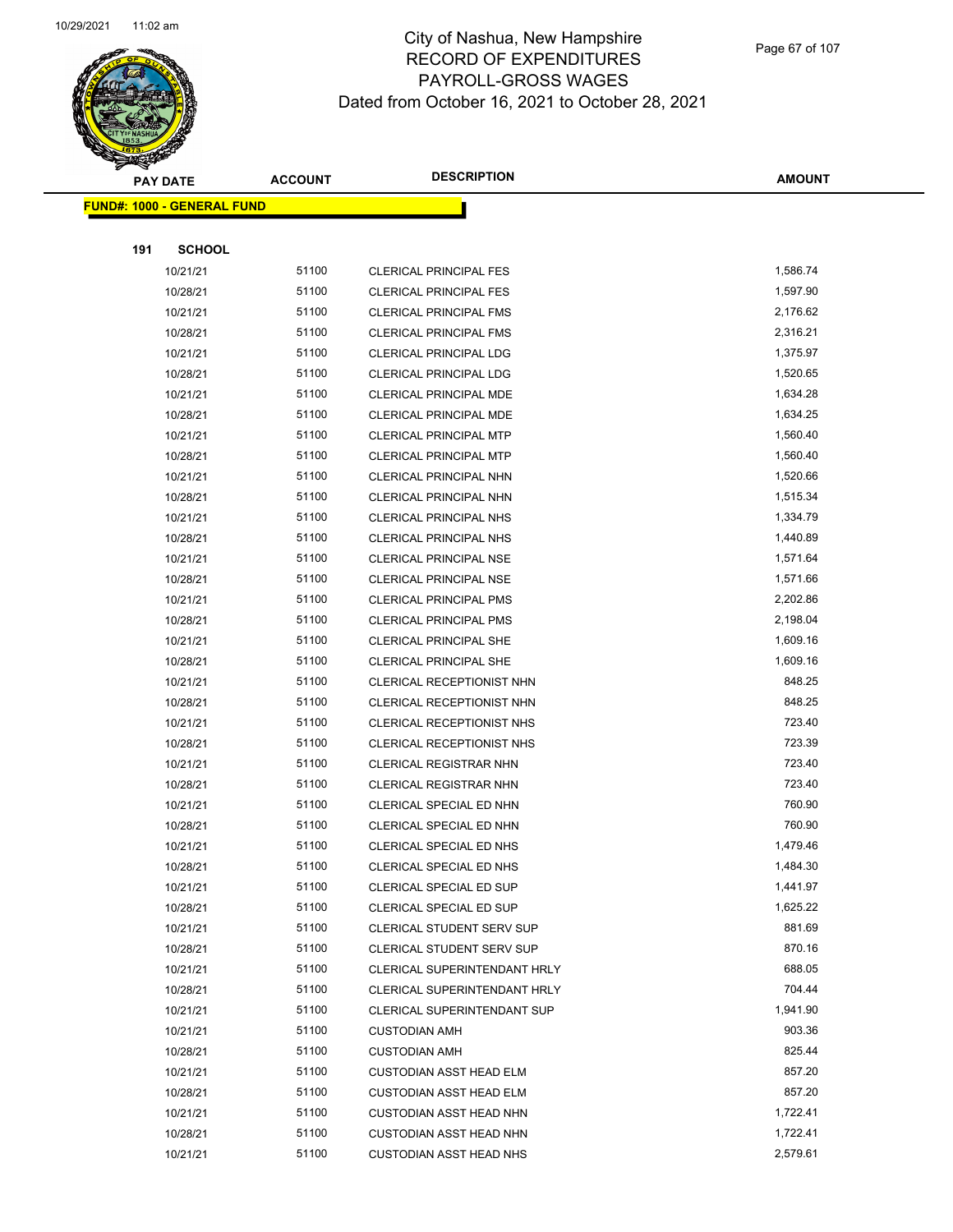

Page 68 of 107

|     | <b>PAY DATE</b>                    | <b>ACCOUNT</b> | <b>DESCRIPTION</b>                                     | AMOUNT           |  |
|-----|------------------------------------|----------------|--------------------------------------------------------|------------------|--|
|     | <u> FUND#: 1000 - GENERAL FUND</u> |                |                                                        |                  |  |
|     |                                    |                |                                                        |                  |  |
| 191 | <b>SCHOOL</b>                      |                |                                                        |                  |  |
|     | 10/28/21                           | 51100          | <b>CUSTODIAN ASST HEAD NHS</b>                         | 2,579.61         |  |
|     | 10/21/21                           | 51100          | <b>CUSTODIAN ASST HEAD PMS</b>                         | 857.20           |  |
|     | 10/28/21                           | 51100          | <b>CUSTODIAN ASST HEAD PMS</b>                         | 857.20           |  |
|     | 10/21/21                           | 51100          | <b>CUSTODIAN BIC</b>                                   | 715.20           |  |
|     | 10/28/21                           | 51100          | <b>CUSTODIAN BIC</b>                                   | 715.20           |  |
|     | 10/21/21                           | 51100          | <b>CUSTODIAN BIR</b>                                   | 1,505.60         |  |
|     | 10/28/21                           | 51100          | <b>CUSTODIAN BIR</b>                                   | 1,505.60         |  |
|     | 10/21/21                           | 51100          | <b>CUSTODIAN BRO</b>                                   | 1,547.36         |  |
|     | 10/28/21                           | 51100          | <b>CUSTODIAN BRO</b>                                   | 1,547.36         |  |
|     | 10/21/21                           | 51100          | <b>CUSTODIAN CHA</b>                                   | 1,505.60         |  |
|     | 10/28/21                           | 51100          | <b>CUSTODIAN CHA</b>                                   | 1,505.60         |  |
|     | 10/21/21                           | 51100          | <b>CUSTODIAN DRC</b>                                   | 1,505.60         |  |
|     | 10/28/21                           | 51100          | <b>CUSTODIAN DRC</b>                                   | 1,505.60         |  |
|     | 10/21/21                           | 51100          | <b>CUSTODIAN ELM</b>                                   | 5,291.60         |  |
|     | 10/28/21                           | 51100          | <b>CUSTODIAN ELM</b>                                   | 5,291.60         |  |
|     | 10/21/21                           | 51100          | <b>CUSTODIAN FES</b>                                   | 1,038.88         |  |
|     | 10/28/21                           | 51100          | <b>CUSTODIAN FES</b>                                   | 752.80           |  |
|     | 10/21/21                           | 51100          | <b>CUSTODIAN FMS</b>                                   | 3,128.84         |  |
|     | 10/28/21                           | 51100          | <b>CUSTODIAN FMS</b>                                   | 3,011.20         |  |
|     | 10/21/21                           | 51100          | <b>CUSTODIAN HEAD AMH</b>                              | 857.20           |  |
|     | 10/28/21                           | 51100          | <b>CUSTODIAN HEAD AMH</b>                              | 857.20           |  |
|     | 10/21/21                           | 51100          | <b>CUSTODIAN HEAD BIC</b>                              | 857.20           |  |
|     | 10/28/21                           | 51100          | <b>CUSTODIAN HEAD BIC</b>                              | 857.20           |  |
|     | 10/21/21                           | 51100          | <b>CUSTODIAN HEAD BIR</b>                              | 857.20           |  |
|     | 10/28/21                           | 51100          | <b>CUSTODIAN HEAD BIR</b>                              | 857.20           |  |
|     | 10/21/21                           | 51100          | <b>CUSTODIAN HEAD BRO</b>                              | 857.20           |  |
|     | 10/28/21                           | 51100          | <b>CUSTODIAN HEAD BRO</b>                              | 857.20           |  |
|     | 10/21/21                           | 51100          | <b>CUSTODIAN HEAD CHA</b>                              | 857.20           |  |
|     | 10/28/21                           | 51100          | <b>CUSTODIAN HEAD CHA</b>                              | 857.20           |  |
|     | 10/21/21                           | 51100          | <b>CUSTODIAN HEAD DRC</b>                              | 857.20           |  |
|     | 10/28/21                           | 51100          | <b>CUSTODIAN HEAD DRC</b>                              | 857.20           |  |
|     | 10/21/21                           | 51100          | <b>CUSTODIAN HEAD ELM</b>                              | 1,016.00         |  |
|     | 10/28/21                           | 51100          | <b>CUSTODIAN HEAD ELM</b>                              | 1,016.00         |  |
|     | 10/21/21                           | 51100          | <b>CUSTODIAN HEAD FES</b>                              | 857.20           |  |
|     | 10/28/21                           | 51100          | <b>CUSTODIAN HEAD FES</b>                              | 857.20           |  |
|     | 10/21/21                           | 51100          | <b>CUSTODIAN HEAD FMS</b>                              | 1,016.00         |  |
|     | 10/28/21                           | 51100          | <b>CUSTODIAN HEAD FMS</b>                              | 1,016.00         |  |
|     | 10/21/21                           | 51100          | <b>CUSTODIAN HEAD FPS</b>                              | 857.20           |  |
|     | 10/28/21                           | 51100          | <b>CUSTODIAN HEAD FPS</b>                              | 857.20<br>857.20 |  |
|     | 10/21/21                           | 51100<br>51100 | <b>CUSTODIAN HEAD LDG</b>                              | 857.20           |  |
|     | 10/28/21                           | 51100          | <b>CUSTODIAN HEAD LDG</b>                              | 857.21           |  |
|     | 10/21/21<br>10/28/21               | 51100          | <b>CUSTODIAN HEAD MDE</b>                              | 857.20           |  |
|     | 10/21/21                           | 51100          | <b>CUSTODIAN HEAD MDE</b><br><b>CUSTODIAN HEAD MTP</b> | 685.76           |  |
|     |                                    |                |                                                        |                  |  |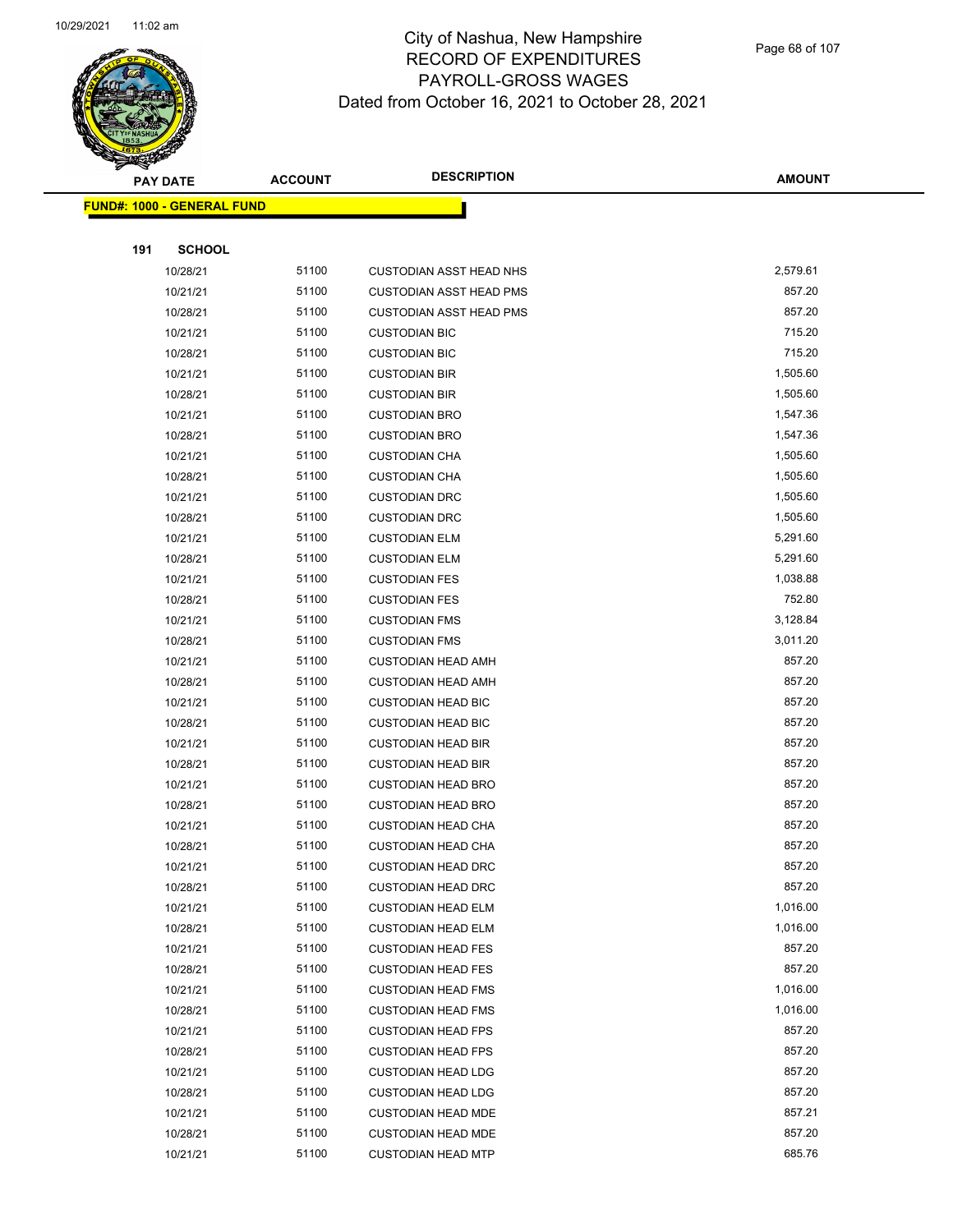

Page 69 of 107

|     | <b>PAY DATE</b>                    | <b>ACCOUNT</b> | <b>DESCRIPTION</b>              | <b>AMOUNT</b> |
|-----|------------------------------------|----------------|---------------------------------|---------------|
|     | <u> FUND#: 1000 - GENERAL FUND</u> |                |                                 |               |
|     |                                    |                |                                 |               |
| 191 | <b>SCHOOL</b>                      |                |                                 |               |
|     | 10/28/21                           | 51100          | <b>CUSTODIAN HEAD MTP</b>       | 857.20        |
|     | 10/21/21                           | 51100          | <b>CUSTODIAN HEAD NHN</b>       | 1,022.00      |
|     | 10/28/21                           | 51100          | <b>CUSTODIAN HEAD NHN</b>       | 1,022.00      |
|     | 10/21/21                           | 51100          | <b>CUSTODIAN HEAD NHS</b>       | 1,098.65      |
|     | 10/28/21                           | 51100          | <b>CUSTODIAN HEAD NHS</b>       | 1,022.00      |
|     | 10/21/21                           | 51100          | <b>CUSTODIAN HEAD NSE</b>       | 865.20        |
|     | 10/28/21                           | 51100          | <b>CUSTODIAN HEAD NSE</b>       | 865.20        |
|     | 10/21/21                           | 51100          | <b>CUSTODIAN HEAD PMS</b>       | 1,016.00      |
|     | 10/28/21                           | 51100          | <b>CUSTODIAN HEAD PMS</b>       | 1,016.00      |
|     | 10/21/21                           | 51100          | <b>CUSTODIAN HEAD SHE</b>       | 857.20        |
|     | 10/28/21                           | 51100          | <b>CUSTODIAN HEAD SHE</b>       | 857.20        |
|     | 10/21/21                           | 51100          | <b>CUSTODIAN LDG</b>            | 1,038.88      |
|     | 10/28/21                           | 51100          | <b>CUSTODIAN LDG</b>            | 752.80        |
|     | 10/21/21                           | 51100          | <b>CUSTODIAN MDE</b>            | 997.48        |
|     | 10/28/21                           | 51100          | <b>CUSTODIAN MDE</b>            | 1,058.65      |
|     | 10/21/21                           | 51100          | <b>CUSTODIAN MTP</b>            | 1,526.48      |
|     | 10/28/21                           | 51100          | <b>CUSTODIAN MTP</b>            | 1,505.60      |
|     | 10/21/21                           | 51100          | <b>CUSTODIAN NHN</b>            | 10,435.05     |
|     | 10/28/21                           | 51100          | <b>CUSTODIAN NHN</b>            | 10,587.20     |
|     | 10/21/21                           | 51100          | <b>CUSTODIAN NHS</b>            | 9,620.64      |
|     | 10/28/21                           | 51100          | <b>CUSTODIAN NHS</b>            | 10,073.90     |
|     | 10/21/21                           | 51100          | <b>CUSTODIAN NSE</b>            | 1,505.60      |
|     | 10/28/21                           | 51100          | <b>CUSTODIAN NSE</b>            | 1,505.60      |
|     | 10/21/21                           | 51100          | <b>CUSTODIAN PMS</b>            | 752.80        |
|     | 10/28/21                           | 51100          | <b>CUSTODIAN PMS</b>            | 801.36        |
|     | 10/21/21                           | 51100          | <b>CUSTODIAN SHE</b>            | 1,505.60      |
|     | 10/28/21                           | 51100          | <b>CUSTODIAN SHE</b>            | 1,505.60      |
|     | 10/21/21                           | 51100          | <b>CUSTODIAN SUPERVISOR WPO</b> | 4,316.20      |
|     | 10/21/21                           | 51100          | <b>CUSTODIAN WID</b>            | 2,936.00      |
|     | 10/28/21                           | 51100          | <b>CUSTODIAN WID</b>            | 2,830.56      |
|     | 10/21/21                           | 51100          | DATA ANALYST                    | 3,261.20      |
|     | 10/21/21                           | 51100          | <b>DIRECTOR ATHLETICS</b>       | 3,913.30      |
|     | 10/21/21                           | 51100          | <b>DIRECTOR COM GRANTS</b>      | 3,422.10      |
|     | 10/21/21                           | 51100          | <b>DIRECTOR GUIDANCE</b>        | 6,869.40      |
|     | 10/21/21                           | 51100          | DIRECTOR HUMAN RESOURCES        | 4,423.10      |
|     | 10/21/21                           | 51100          | DIRECTOR PLANT OPS              | 4,062.20      |
|     | 10/21/21                           | 51100          | DIRECTOR SPECIAL ED             | 3,801.40      |
|     | 10/21/21                           | 51100          | DIRECTOR STUDENT SERVICES       | 3,568.10      |
|     | 10/21/21                           | 51100          | DIRECTOR TECHNOLOGY             | 3,730.30      |
|     | 10/21/21                           | 51100          | DIRECTOR TRANSPORTATION         | 3,396.70      |
|     | 10/21/21                           | 51100          | DIRECTOR VOCATIONAL             | 8,087.10      |
|     | 10/21/21                           | 51100          | ELL COMMUNICATIONS COORDINATOR  | 2,088.60      |
|     | 10/21/21                           | 51100          | ELL OUTREACH WORKER             | 1,772.00      |
|     | 10/21/21                           | 51100          | ELL OUTREACH WORKER HOURLY      | 187.50        |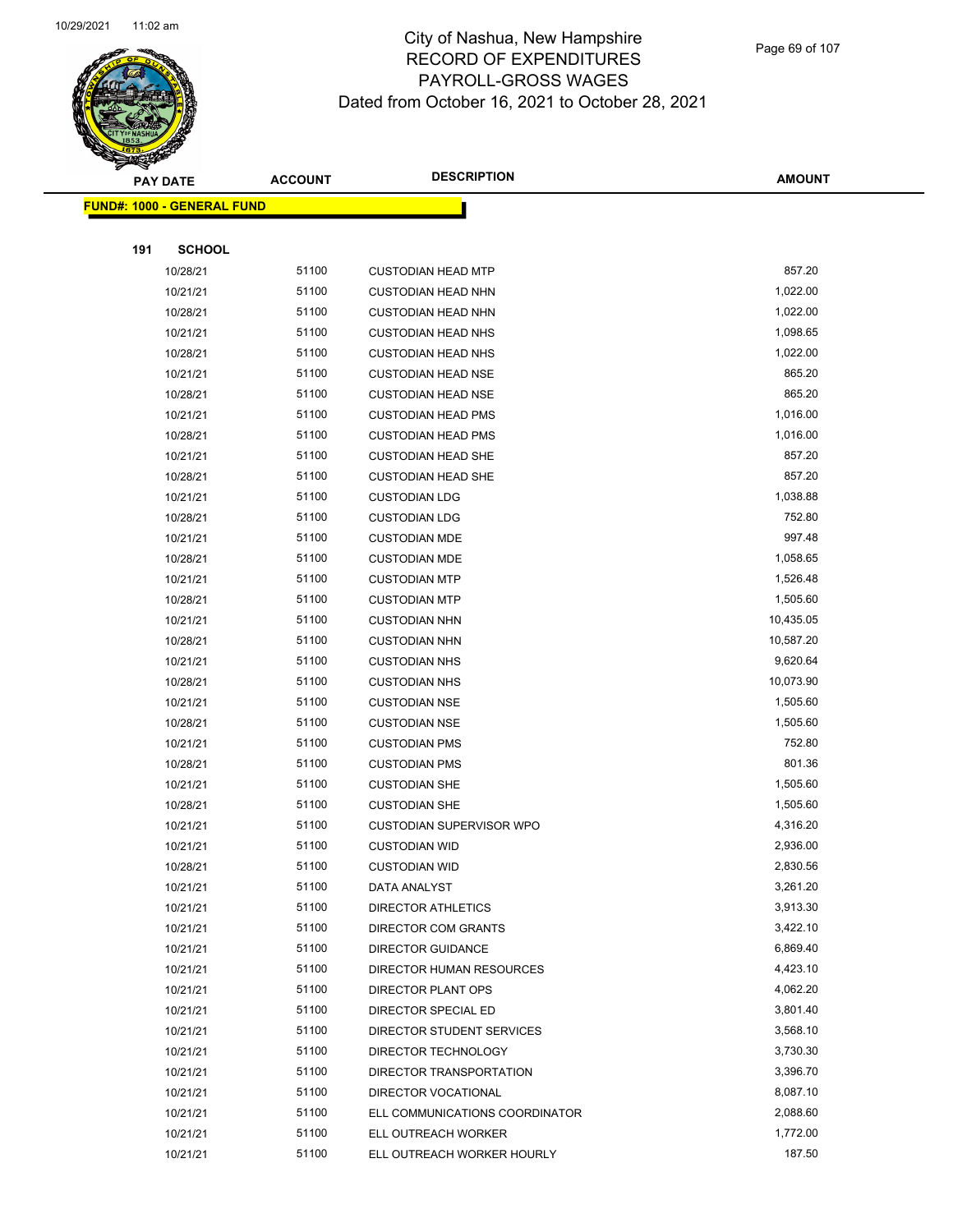

Page 70 of 107

|     | <b>PAY DATE</b>                    | <b>ACCOUNT</b> | <b>DESCRIPTION</b>            | <b>AMOUNT</b> |
|-----|------------------------------------|----------------|-------------------------------|---------------|
|     | <u> FUND#: 1000 - GENERAL FUND</u> |                |                               |               |
|     |                                    |                |                               |               |
| 191 | <b>SCHOOL</b>                      |                |                               |               |
|     | 10/28/21                           | 51100          | ELL OUTREACH WORKER HOURLY    | 956.25        |
|     | 10/21/21                           | 51100          | <b>GRANT WRITER</b>           | 737.35        |
|     | 10/28/21                           | 51100          | <b>GRANT WRITER</b>           | 737.35        |
|     | 10/21/21                           | 51100          | GUIDANCE COUNSELOR AMH        | 2,469.50      |
|     | 10/21/21                           | 51100          | GUIDANCE COUNSELOR BIC        | 2,168.60      |
|     | 10/21/21                           | 51100          | <b>GUIDANCE COUNSELOR BIR</b> | 3,071.60      |
|     | 10/21/21                           | 51100          | GUIDANCE COUNSELOR BRO        | 2,036.20      |
|     | 10/21/21                           | 51100          | GUIDANCE COUNSELOR CHA        | 1,689.38      |
|     | 10/21/21                           | 51100          | GUIDANCE COUNSELOR DRC        | 2,103.20      |
|     | 10/21/21                           | 51100          | <b>GUIDANCE COUNSELOR ELM</b> | 13,092.50     |
|     | 10/21/21                           | 51100          | GUIDANCE COUNSELOR FES        | 2,168.60      |
|     | 10/21/21                           | 51100          | <b>GUIDANCE COUNSELOR FMS</b> | 3,615.20      |
|     | 10/21/21                           | 51100          | <b>GUIDANCE COUNSELOR LDG</b> | 3,071.60      |
|     | 10/21/21                           | 51100          | GUIDANCE COUNSELOR MDE        | 2,933.60      |
|     | 10/21/21                           | 51100          | <b>GUIDANCE COUNSELOR MTP</b> | 2,979.49      |
|     | 10/21/21                           | 51100          | GUIDANCE COUNSELOR NHN        | 17,194.09     |
|     | 10/21/21                           | 51100          | GUIDANCE COUNSELOR NHS        | 20,967.50     |
|     | 10/21/21                           | 51100          | GUIDANCE COUNSELOR NSE        | 2,979.50      |
|     | 10/21/21                           | 51100          | GUIDANCE COUNSELOR PMS        | 7,506.14      |
|     | 10/21/21                           | 51100          | GUIDANCE COUNSELOR SHE        | 2,979.50      |
|     | 10/21/21                           | 51100          | HOME SCHOOL CORD TTI          | 688.59        |
|     | 10/21/21                           | 51100          | JOB DEVELOPER SPED NHN        | 3,071.60      |
|     | 10/21/21                           | 51100          | <b>LIBRARIAN AMH</b>          | 2,045.30      |
|     | 10/21/21                           | 51100          | <b>LIBRARIAN BIC</b>          | 1,960.00      |
|     | 10/21/21                           | 51100          | <b>LIBRARIAN BIR</b>          | 1,712.20      |
|     | 10/21/21                           | 51100          | <b>LIBRARIAN BRO</b>          | 2,260.00      |
|     | 10/21/21                           | 51100          | LIBRARIAN CHA                 | 3,071.60      |
|     | 10/21/21                           | 51100          | <b>LIBRARIAN DRC</b>          | 2,316.40      |
|     | 10/21/21                           | 51100          | <b>LIBRARIAN ELM</b>          | 2,162.90      |
|     | 10/21/21                           | 51100          | <b>LIBRARIAN FES</b>          | 2,979.50      |
|     | 10/21/21                           | 51100          | <b>LIBRARIAN FMS</b>          | 3,071.60      |
|     | 10/21/21                           | 51100          | <b>LIBRARIAN LDG</b>          | 1,891.40      |
|     | 10/21/21                           | 51100          | <b>LIBRARIAN MDE</b>          | 2,933.60      |
|     | 10/21/21                           | 51100          | <b>LIBRARIAN MTP</b>          | 1,792.60      |
|     | 10/21/21                           | 51100          | <b>LIBRARIAN NHN</b>          | 4,773.50      |
|     | 10/21/21                           | 51100          | <b>LIBRARIAN NHS</b>          | 5,093.70      |
|     | 10/21/21                           | 51100          | <b>LIBRARIAN NSE</b>          | 2,933.60      |
|     | 10/21/21                           | 51100          | <b>LIBRARIAN SHE</b>          | 2,979.50      |
|     | 10/21/21                           | 51100          | LICENSED PRACTICAL NURSE ELM  | 1,522.40      |
|     | 10/21/21                           | 51100          | LICENSED PRACTICAL NURSE FMS  | 1,490.90      |
|     | 10/21/21                           | 51100          | MAINTENANCE ALARM WPO         | 1,048.40      |
|     | 10/28/21                           | 51100          | MAINTENANCE ALARM WPO         | 1,048.40      |
|     | 10/21/21                           | 51100          | MAINTENANCE CARPENTER WPO     | 1,048.40      |
|     | 10/28/21                           | 51100          | MAINTENANCE CARPENTER WPO     | 1,048.40      |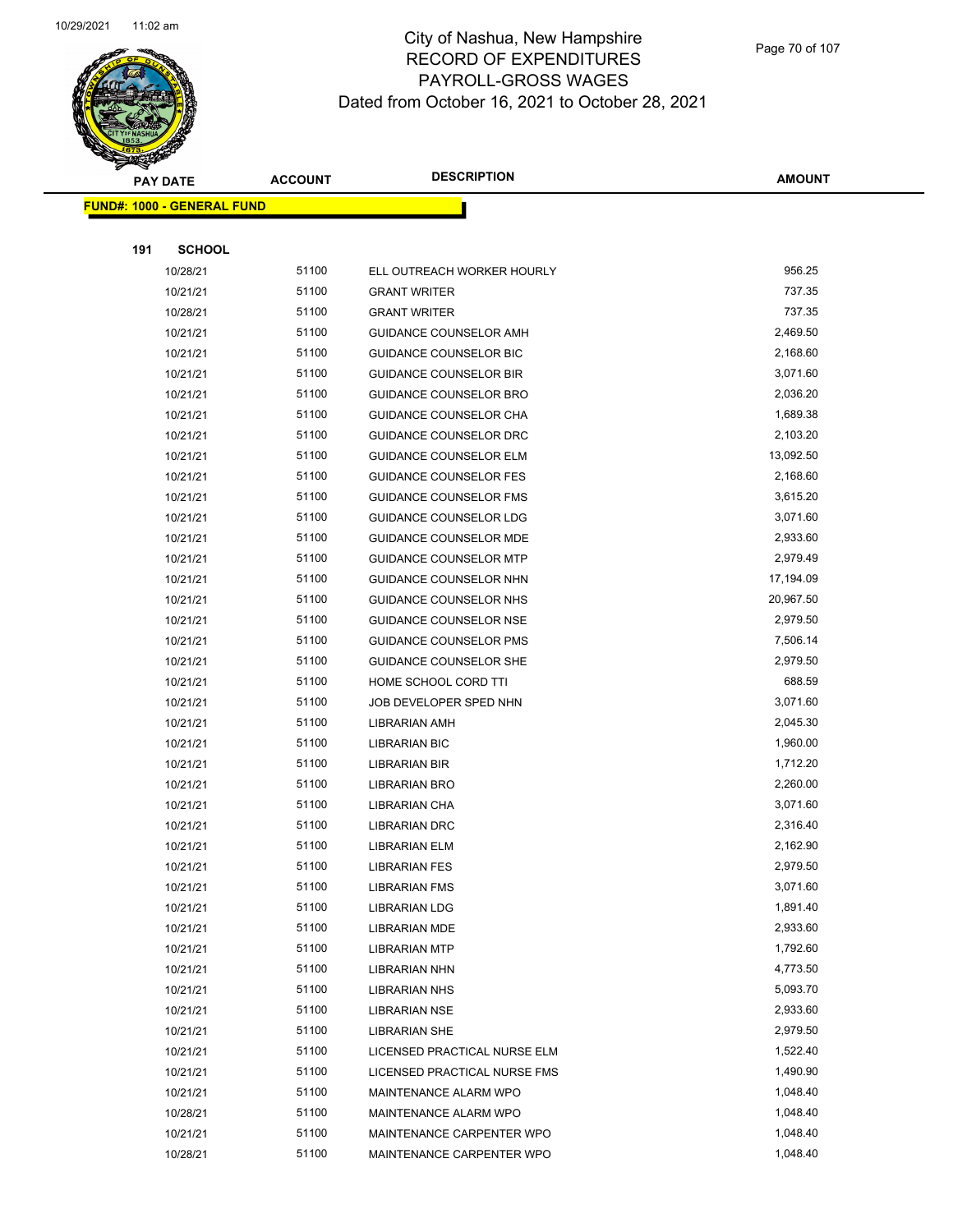

| <b>PAY DATE</b>                   | <b>ACCOUNT</b> | <b>DESCRIPTION</b>             | <b>AMOUNT</b> |
|-----------------------------------|----------------|--------------------------------|---------------|
| <b>FUND#: 1000 - GENERAL FUND</b> |                |                                |               |
|                                   |                |                                |               |
| 191<br><b>SCHOOL</b>              |                |                                |               |
| 10/21/21                          | 51100          | MAINTENANCE ELECTRICIAN WPO    | 2,228.00      |
| 10/28/21                          | 51100          | MAINTENANCE ELECTRICIAN WPO    | 2,228.01      |
| 10/21/21                          | 51100          | MAINTENANCE GRDS FORMEN WPO    | 1,056.40      |
| 10/28/21                          | 51100          | MAINTENANCE GRDS FORMEN WPO    | 1,056.40      |
| 10/21/21                          | 51100          | MAINTENANCE GROUNDS WPO        | 4,490.80      |
| 10/28/21                          | 51100          | MAINTENANCE GROUNDS WPO        | 4,490.80      |
| 10/21/21                          | 51100          | MAINTENANCE HVAC WPO           | 5,456.00      |
| 10/28/21                          | 51100          | MAINTENANCE HVAC WPO           | 5,456.00      |
| 10/21/21                          | 51100          | MAINTENANCE MESSENGER WPO      | 1,016.00      |
| 10/28/21                          | 51100          | MAINTENANCE MESSENGER WPO      | 1,016.00      |
| 10/21/21                          | 51100          | MAINTENANCE PLUMBER WPO        | 1,118.00      |
| 10/28/21                          | 51100          | MAINTENANCE PLUMBER WPO        | 1,118.00      |
| 10/21/21                          | 51100          | MAINTENANCE TRADES WPO         | 3,222.80      |
| 10/28/21                          | 51100          | MAINTENANCE TRADES WPO         | 3,222.80      |
| 10/21/21                          | 51100          | MARKETING TEACHER NHS          | 2,876.80      |
| 10/21/21                          | 51100          | <b>NURSE AMH</b>               | 2,795.40      |
| 10/21/21                          | 51100          | <b>NURSE BIC</b>               | 2,795.40      |
| 10/21/21                          | 51100          | <b>NURSE BIR</b>               | 2,751.30      |
| 10/21/21                          | 51100          | <b>NURSE BRO</b>               | 2,795.40      |
| 10/21/21                          | 51100          | <b>NURSE CHA</b>               | 1,832.00      |
| 10/21/21                          | 51100          | <b>NURSE DRC</b>               | 1,697.00      |
| 10/21/21                          | 51100          | <b>NURSE ELM</b>               | 3,303.60      |
| 10/21/21                          | 51100          | <b>NURSE FES</b>               | 1,962.50      |
| 10/21/21                          | 51100          | <b>NURSE FMS</b>               | 1,824.70      |
| 10/21/21                          | 51100          | <b>NURSE LDG</b>               | 2,632.70      |
| 10/21/21                          | 51100          | <b>NURSE MDE</b>               | 2,319.40      |
| 10/21/21                          | 51100          | <b>NURSE MTP</b>               | 1,913.90      |
| 10/21/21                          | 51100          | <b>NURSE NHN</b>               | 3,728.50      |
| 10/21/21                          | 51100          | <b>NURSE NHS</b>               | 6,514.60      |
| 10/21/21                          | 51100          | <b>NURSE NSE</b>               | 2,795.40      |
| 10/21/21                          | 51100          | <b>NURSE PMS</b>               | 4,406.90      |
| 10/21/21                          | 51100          | <b>NURSE SHE</b>               | 1,888.80      |
| 10/21/21                          | 51100          | OFFICE MANAGER BUSINESS        | 2,230.80      |
| 10/21/21                          | 51100          | OFFICE MANAGER HUMAN RESOURCES | 2,307.70      |
| 10/21/21                          | 51100          | OFFICE MANAGER SPED            | 2,082.90      |
| 10/21/21                          | 51100          | OUT DISTRICT COORDINATOR       | 3,024.80      |
| 10/21/21                          | 51100          | PARA PRE SCHOOL BIR            | 260.22        |
| 10/28/21                          | 51100          | PARA PRE SCHOOL BIR            | 282.22        |
| 10/21/21                          | 51100          | PARA ALT AMH                   | 488.78        |
| 10/28/21                          | 51100          | PARA ALT AMH                   | 627.69        |
| 10/21/21                          | 51100          | PARA ALT FMS                   | 557.70        |
| 10/28/21                          | 51100          | PARA ALT FMS                   | 694.59        |
| 10/21/21                          | 51100          | PARA ALT MTP                   | 346.05        |
| 10/28/21                          | 51100          | PARA ALT MTP                   | 449.52        |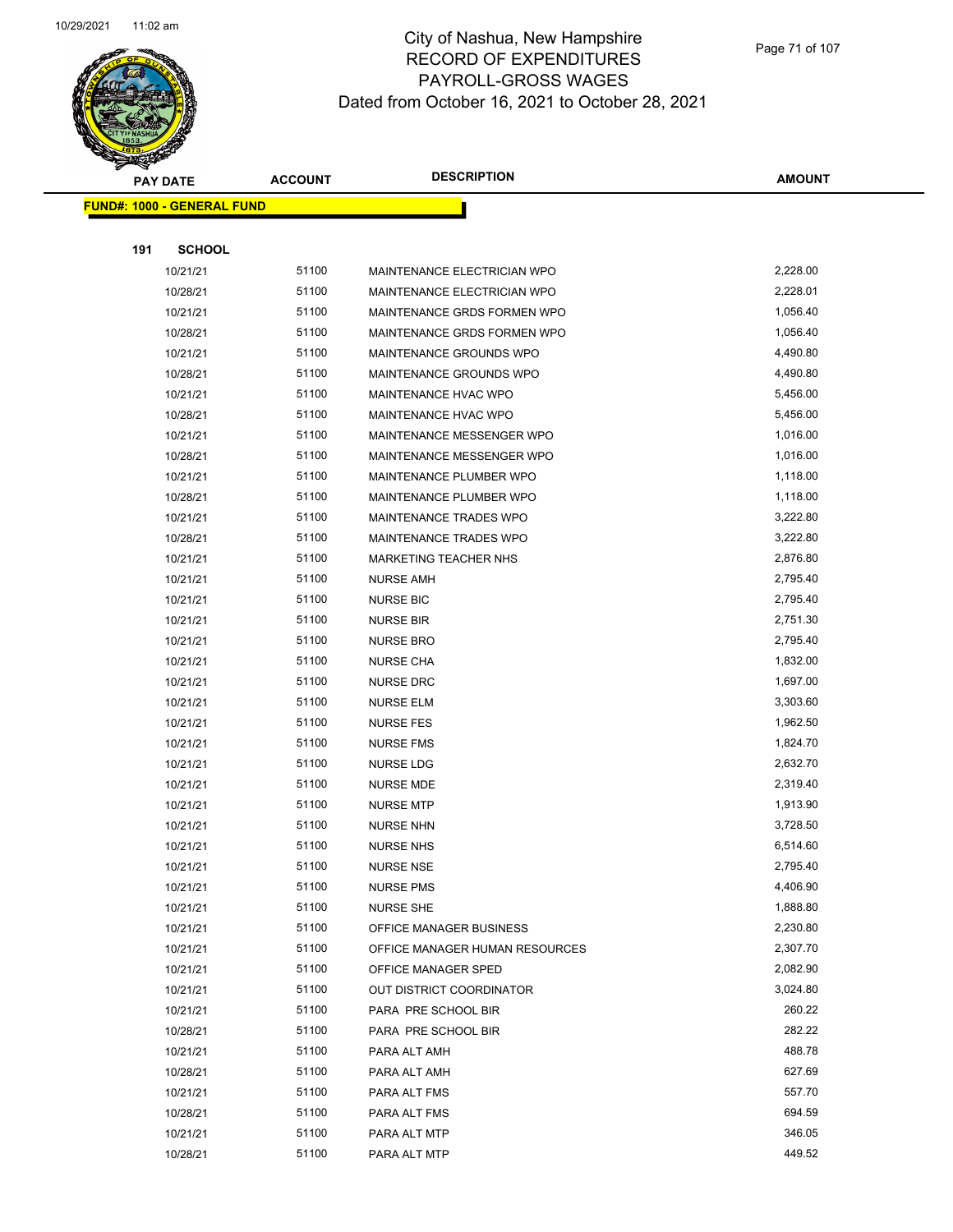

Page 72 of 107

|     | <b>PAY DATE</b>                    | <b>ACCOUNT</b> | <b>DESCRIPTION</b>  | <b>AMOUNT</b> |
|-----|------------------------------------|----------------|---------------------|---------------|
|     | <u> FUND#: 1000 - GENERAL FUND</u> |                |                     |               |
|     |                                    |                |                     |               |
| 191 | <b>SCHOOL</b>                      |                |                     |               |
|     | 10/21/21                           | 51100          | PARA ALT PMS        | 346.05        |
|     | 10/28/21                           | 51100          | PARA ALT PMS        | 449.52        |
|     | 10/21/21                           | 51100          | PARA DW SPEC ED AMH | 8,541.90      |
|     | 10/28/21                           | 51100          | PARA DW SPEC ED AMH | 10,747.98     |
|     | 10/21/21                           | 51100          | PARA DW SPEC ED BIR | 1,275.49      |
|     | 10/28/21                           | 51100          | PARA DW SPEC ED BIR | 1,615.09      |
|     | 10/21/21                           | 51100          | PARA DW SPEC ED BRO | 5,605.18      |
|     | 10/28/21                           | 51100          | PARA DW SPEC ED BRO | 7,009.25      |
|     | 10/21/21                           | 51100          | PARA DW SPEC ED CHA | 7,977.63      |
|     | 10/28/21                           | 51100          | PARA DW SPEC ED CHA | 9,951.13      |
|     | 10/21/21                           | 51100          | PARA DW SPEC ED FMS | 4,456.73      |
|     | 10/28/21                           | 51100          | PARA DW SPEC ED FMS | 5,630.08      |
|     | 10/21/21                           | 51100          | PARA DW SPEC ED LDG | 509.25        |
|     | 10/28/21                           | 51100          | PARA DW SPEC ED LDG | 614.25        |
|     | 10/21/21                           | 51100          | PARA DW SPEC ED MDE | 6,909.85      |
|     | 10/28/21                           | 51100          | PARA DW SPEC ED MDE | 8,661.02      |
|     | 10/21/21                           | 51100          | PARA DW SPEC ED MTP | 389.76        |
|     | 10/28/21                           | 51100          | PARA DW SPEC ED MTP | 487.20        |
|     | 10/21/21                           | 51100          | PARA DW SPEC ED NHN | 4,070.54      |
|     | 10/28/21                           | 51100          | PARA DW SPEC ED NHN | 5,044.59      |
|     | 10/21/21                           | 51100          | PARA DW SPEC ED NHS | 5,371.85      |
|     | 10/28/21                           | 51100          | PARA DW SPEC ED NHS | 7,653.63      |
|     | 10/21/21                           | 51100          | PARA DW SPEC ED NSE | 4,564.93      |
|     | 10/28/21                           | 51100          | PARA DW SPEC ED NSE | 5,631.83      |
|     | 10/21/21                           | 51100          | PARA DW SPEC ED SHE | 8,536.06      |
|     | 10/28/21                           | 51100          | PARA DW SPEC ED SHE | 10,907.10     |
|     | 10/21/21                           | 51100          | PARA DW SPEC ED WID | 471.24        |
|     | 10/28/21                           | 51100          | PARA DW SPEC ED WID | 594.76        |
|     | 10/21/21                           | 51100          | PARA DW SPEC ELM    | 8,036.70      |
|     | 10/28/21                           | 51100          | PARA DW SPEC ELM    | 9,736.06      |
|     | 10/21/21                           | 51100          | PARA ELL BIR        | 475.92        |
|     | 10/28/21                           | 51100          | PARA ELL BIR        | 594.90        |
|     | 10/21/21                           | 51100          | PARA ELL DRC        | 470.96        |
|     | 10/28/21                           | 51100          | PARA ELL DRC        | 594.90        |
|     | 10/21/21                           | 51100          | PARA ELL ELM        | 699.43        |
|     | 10/28/21                           | 51100          | PARA ELL ELM        | 2,063.66      |
|     | 10/21/21                           | 51100          | PARA ELL FES        | 472.12        |
|     | 10/28/21                           | 51100          | PARA ELL FES        | 592.56        |
|     | 10/21/21                           | 51100          | PARA ELL FMS        | 353.18        |
|     | 10/28/21                           | 51100          | PARA ELL FMS        | 446.65        |
|     | 10/21/21                           | 51100          | PARA ELL LDG        | 475.93        |
|     | 10/28/21                           | 51100          | PARA ELL LDG        | 594.91        |
|     | 10/21/21                           | 51100          | PARA ELL MTP        | 351.84        |
|     | 10/28/21                           | 51100          | PARA ELL MTP        | 454.46        |
|     |                                    |                |                     |               |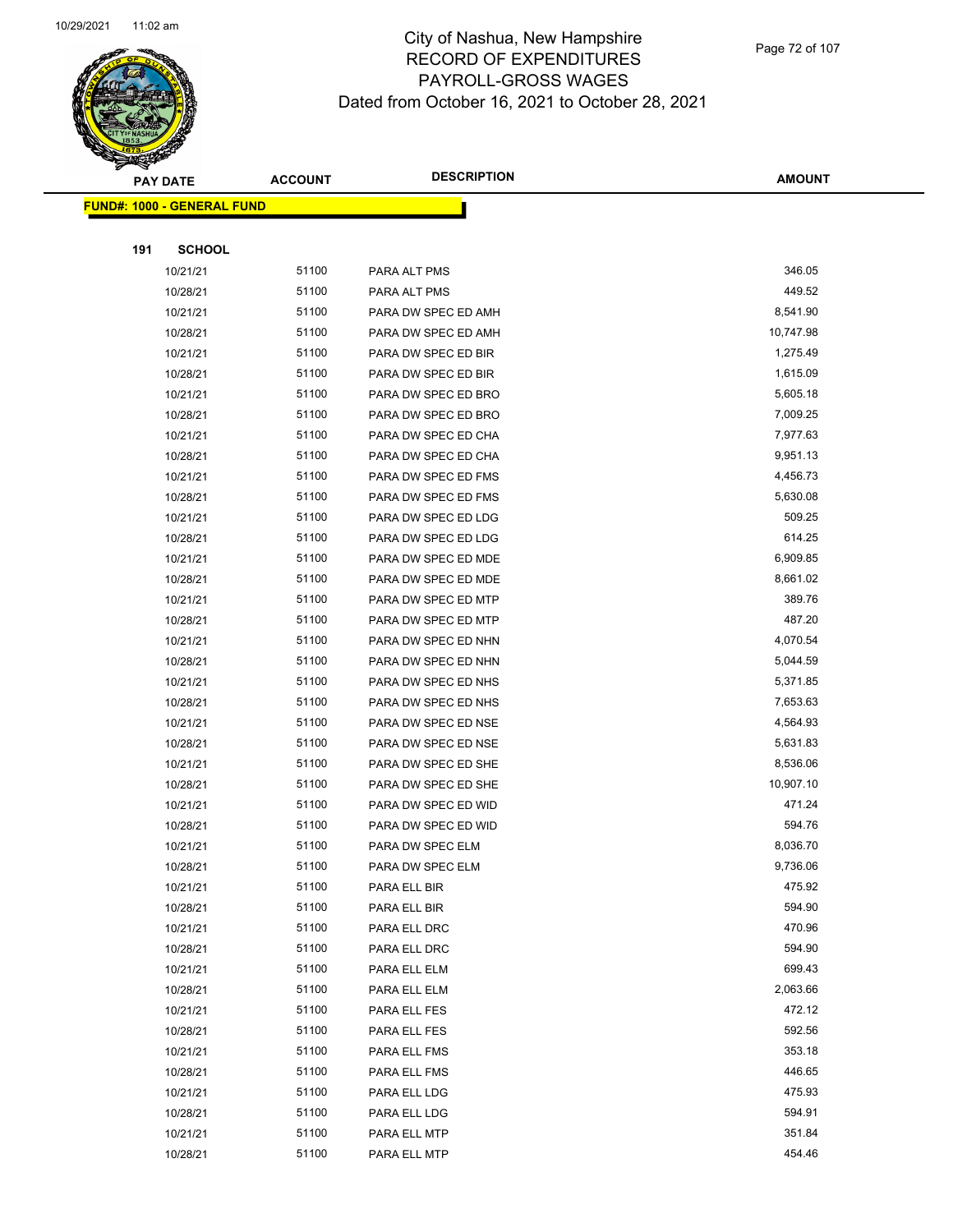

Page 73 of 107

|     | <b>PAY DATE</b>                    | <b>ACCOUNT</b> | <b>DESCRIPTION</b>             | <b>AMOUNT</b>      |
|-----|------------------------------------|----------------|--------------------------------|--------------------|
|     | <u> FUND#: 1000 - GENERAL FUND</u> |                |                                |                    |
|     |                                    |                |                                |                    |
| 191 | <b>SCHOOL</b>                      |                |                                |                    |
|     | 10/21/21                           | 51100          | PARA ELL PMS                   | 513.32             |
|     | 10/28/21                           | 51100          | PARA ELL PMS                   | 583.77             |
|     | 10/21/21                           | 51100          | PARA ELL SHE                   | 515.59             |
|     | 10/28/21                           | 51100          | PARA ELL SHE                   | 654.41             |
|     | 10/21/21                           | 51100          | PARA INST AMH                  | 2,208.73           |
|     | 10/28/21                           | 51100          | PARA INST AMH                  | 2,798.73           |
|     | 10/21/21                           | 51100          | PARA INST BIC                  | 4,417.48           |
|     | 10/28/21                           | 51100          | PARA INST BIC                  | 5,521.39           |
|     | 10/21/21                           | 51100          | PARA INST BIR                  | 2,941.96           |
|     | 10/28/21                           | 51100          | PARA INST BIR                  | 3,679.09           |
|     | 10/21/21                           | 51100          | PARA INST BRO                  | 2,558.42           |
|     | 10/28/21                           | 51100          | PARA INST BRO                  | 3,237.84           |
|     | 10/21/21                           | 51100          | PARA INST CHA                  | 3,132.41           |
|     | 10/28/21                           | 51100          | PARA INST CHA                  | 3,237.21           |
|     | 10/21/21                           | 51100          | PARA INST DRC                  | 2,486.38           |
|     | 10/28/21                           | 51100          | PARA INST DRC                  | 3,118.81           |
|     | 10/21/21                           | 51100          | PARA INST ELM                  | 4,559.69           |
|     | 10/28/21                           | 51100          | PARA INST ELM                  | 5,675.31           |
|     | 10/21/21                           | 51100          | PARA INST FES                  | 4,077.98           |
|     | 10/28/21                           | 51100          | PARA INST FES                  | 5,067.56           |
|     | 10/21/21                           | 51100          | PARA INST FMS                  | 3,279.96           |
|     | 10/28/21                           | 51100          | PARA INST FMS                  | 4,097.69           |
|     | 10/21/21                           | 51100          | PARA INST LDG                  | 2,944.19           |
|     | 10/28/21                           | 51100          | PARA INST LDG                  | 3,674.10           |
|     | 10/21/21                           | 51100          | PARA INST MDE                  | 3,434.92           |
|     | 10/28/21                           | 51100          | PARA INST MDE                  | 4,309.35           |
|     | 10/21/21                           | 51100          | PARA INST MTP                  | 2,484.08           |
|     | 10/28/21                           | 51100          | PARA INST MTP                  | 3,152.32           |
|     | 10/21/21                           | 51100          | PARA INST NHN                  | 1,714.08           |
|     | 10/28/21                           | 51100          | PARA INST NHN                  | 2,138.83           |
|     | 10/21/21                           | 51100          | PARA INST NHS                  | 2,144.51           |
|     | 10/28/21                           | 51100          | PARA INST NHS                  | 2,736.54           |
|     | 10/21/21                           | 51100          | PARA INST NSE                  | 3,902.00           |
|     | 10/28/21                           | 51100          | PARA INST NSE                  | 4,835.72           |
|     | 10/21/21                           | 51100          | PARA INST PMS                  | 3,174.94           |
|     | 10/28/21                           | 51100          | PARA INST PMS                  | 3,670.60           |
|     | 10/21/21                           | 51100          | PARA INST SHE                  | 3,067.51           |
|     | 10/28/21                           | 51100          | PARA INST SHE                  | 3,860.94<br>500.72 |
|     | 10/21/21                           | 51100          | PARA KIND AMH                  | 619.70             |
|     | 10/28/21                           | 51100<br>51100 | PARA KIND AMH                  | 1,040.45           |
|     | 10/21/21                           | 51100          | PARA KIND BIC                  | 1,307.01           |
|     | 10/28/21<br>10/21/21               | 51100          | PARA KIND BIC<br>PARA KIND BIR | 339.33             |
|     | 10/28/21                           | 51100          | PARA KIND BIR                  | 422.43             |
|     |                                    |                |                                |                    |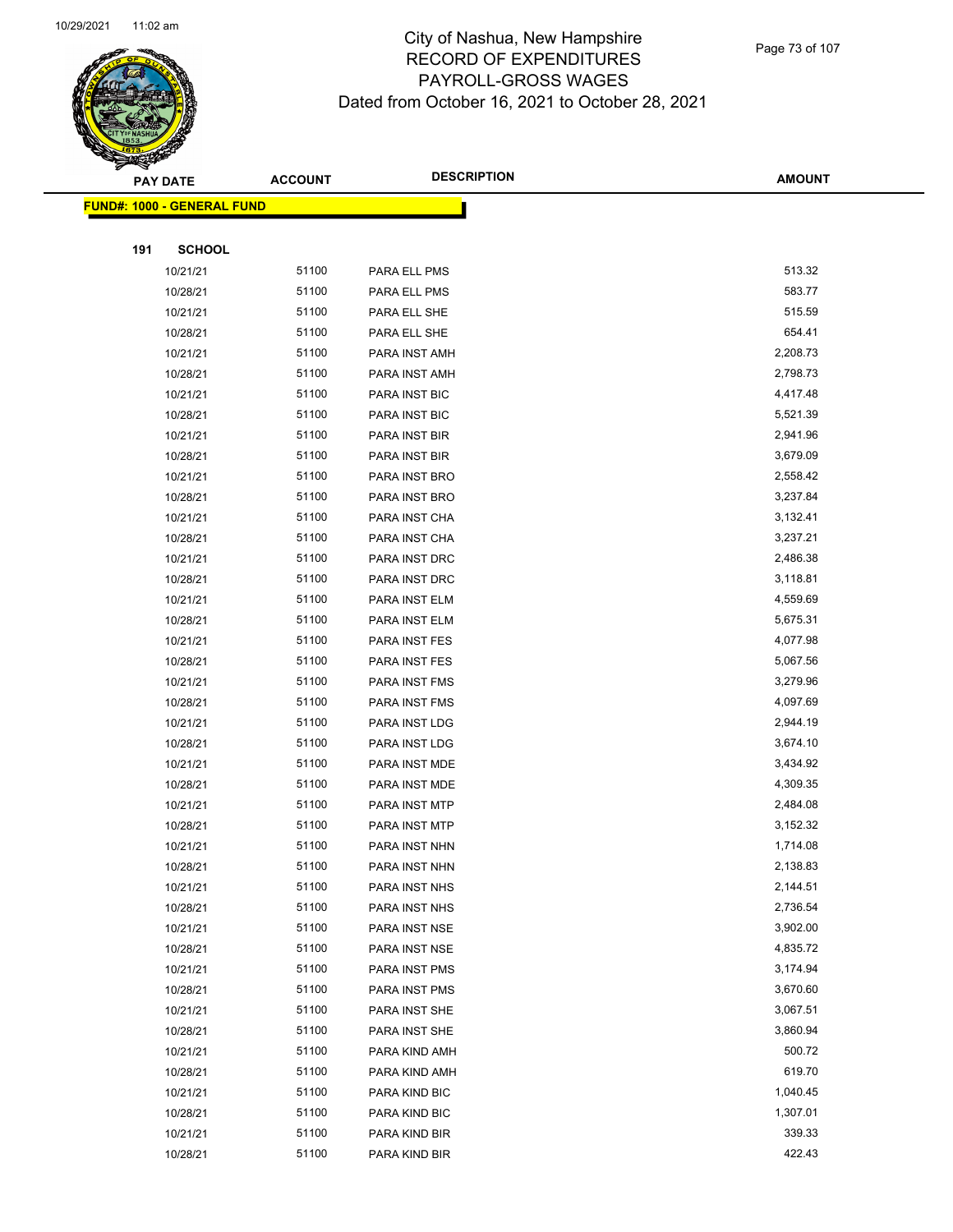

Page 74 of 107

|     | <b>PAY DATE</b>                   | <b>ACCOUNT</b> | <b>DESCRIPTION</b> | <b>AMOUNT</b> |
|-----|-----------------------------------|----------------|--------------------|---------------|
|     | <b>FUND#: 1000 - GENERAL FUND</b> |                |                    |               |
|     |                                   |                |                    |               |
| 191 | <b>SCHOOL</b>                     |                |                    |               |
|     | 10/21/21                          | 51100          | PARA KIND BRO      | 485.84        |
|     | 10/28/21                          | 51100          | PARA KIND BRO      | 619.70        |
|     | 10/21/21                          | 51100          | PARA KIND CHA      | 747.67        |
|     | 10/28/21                          | 51100          | PARA KIND CHA      | 925.82        |
|     | 10/21/21                          | 51100          | PARA KIND DRC      | 844.08        |
|     | 10/28/21                          | 51100          | PARA KIND DRC      | 1,055.10      |
|     | 10/21/21                          | 51100          | PARA KIND FES      | 909.23        |
|     | 10/28/21                          | 51100          | PARA KIND FES      | 1,115.41      |
|     | 10/21/21                          | 51100          | PARA KIND LDG      | 505.68        |
|     | 10/28/21                          | 51100          | PARA KIND LDG      | 634.58        |
|     | 10/21/21                          | 51100          | PARA KIND MDE      | 960.50        |
|     | 10/28/21                          | 51100          | PARA KIND MDE      | 1,196.89      |
|     | 10/21/21                          | 51100          | PARA KIND MTP      | 462.48        |
|     | 10/28/21                          | 51100          | PARA KIND MTP      | 582.92        |
|     | 10/21/21                          | 51100          | PARA KIND NSE      | 1,132.86      |
|     | 10/28/21                          | 51100          | PARA KIND NSE      | 1,400.73      |
|     | 10/21/21                          | 51100          | PARA KIND SHE      | 1,048.64      |
|     | 10/28/21                          | 51100          | PARA KIND SHE      | 1,308.30      |
|     | 10/21/21                          | 51100          | PARA LIB NHN       | 281.82        |
|     | 10/28/21                          | 51100          | PARA LIB NHN       | 301.95        |
|     | 10/21/21                          | 51100          | PARA LIB NHS       | 214.69        |
|     | 10/28/21                          | 51100          | PARA LIB NHS       | 214.69        |
|     | 10/21/21                          | 51100          | PARA LIB PMS       | 183.52        |
|     | 10/28/21                          | 51100          | PARA LIB PMS       | 256.23        |
|     | 10/21/21                          | 51100          | PARA MEDIA NHN     | 547.56        |
|     | 10/28/21                          | 51100          | PARA MEDIA NHN     | 684.45        |
|     | 10/21/21                          | 51100          | PARA MEDIA NHS     | 494.79        |
|     | 10/28/21                          | 51100          | PARA MEDIA NHS     | 876.41        |
|     | 10/21/21                          | 51100          | PARA PRE SCH BIC   | 561.36        |
|     | 10/28/21                          | 51100          | PARA PRE SCH BIC   | 1,105.90      |
|     | 10/21/21                          | 51100          | PARA PRE SCH MTP   | 801.30        |
|     | 10/28/21                          | 51100          | PARA PRE SCH MTP   | 1,061.73      |
|     | 10/21/21                          | 51100          | PARA PRE SCH NSE   | 2,383.13      |
|     | 10/28/21                          | 51100          | PARA PRE SCH NSE   | 3,184.55      |
|     | 10/21/21                          | 51100          | PARA READ ELM      | 500.72        |
|     | 10/28/21                          | 51100          | PARA READ ELM      | 515.59        |
|     | 10/21/21                          | 51100          | PARA SCI NHN       | 517.14        |
|     | 10/28/21                          | 51100          | PARA SCI NHN       | 638.82        |
|     | 10/21/21                          | 51100          | PARA SCI NHS       | 507.00        |
|     | 10/28/21                          | 51100          | PARA SCI NHS       | 633.75        |
|     | 10/21/21                          | 51100          | PARA SPED FES      | 362.85        |
|     | 10/28/21                          | 51100          | PARA SPED FES      | 447.14        |
|     | 10/28/21                          | 51100          | PARA TTI LDG       | 15.10         |
|     | 10/21/21                          | 51100          | PARA TTI NURSERY   | 588.64        |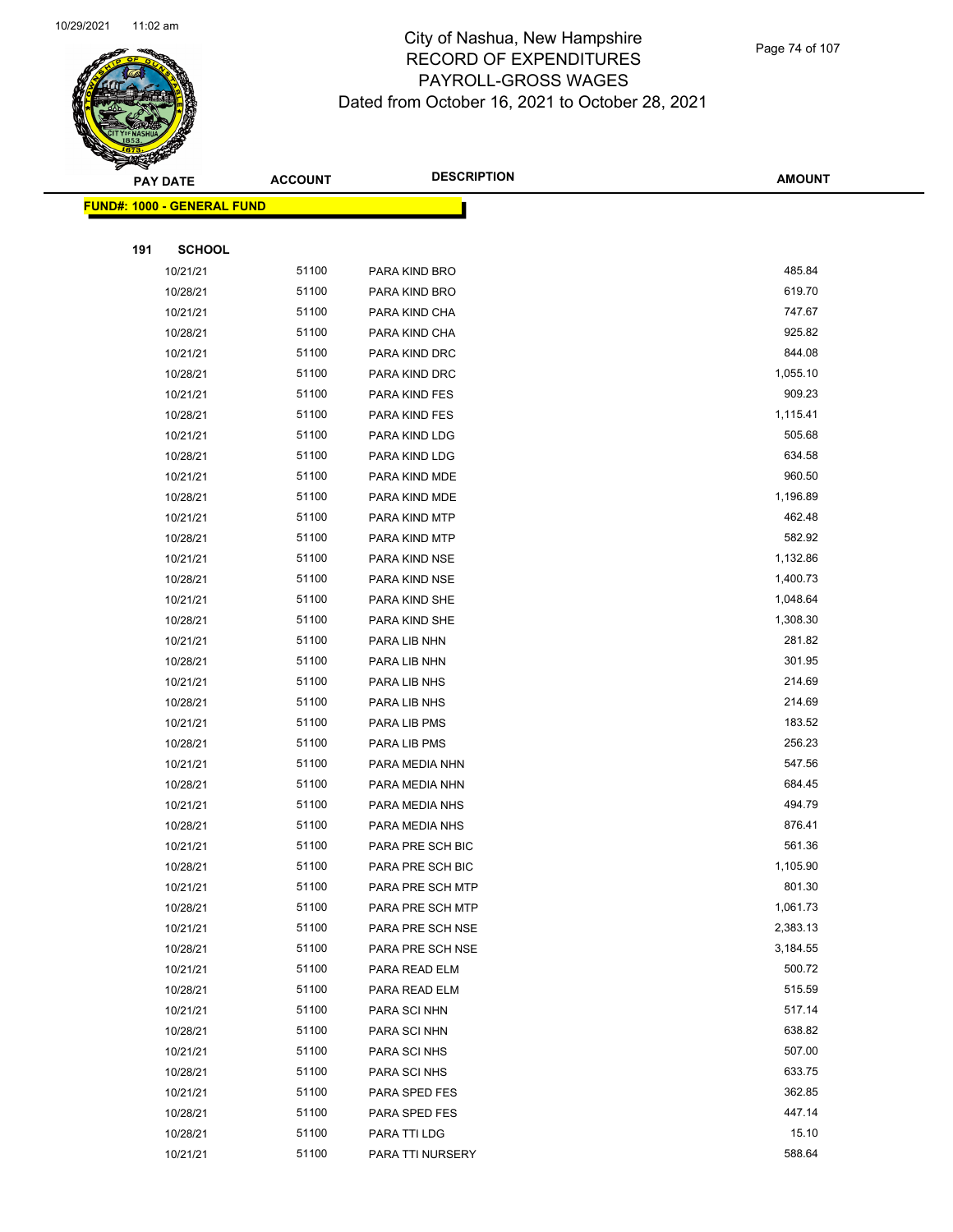

Page 75 of 107

|     | <b>PAY DATE</b>                   | <b>ACCOUNT</b> | <b>DESCRIPTION</b>                               | <b>AMOUNT</b>        |
|-----|-----------------------------------|----------------|--------------------------------------------------|----------------------|
|     | <b>FUND#: 1000 - GENERAL FUND</b> |                |                                                  |                      |
|     |                                   |                |                                                  |                      |
| 191 | <b>SCHOOL</b>                     |                |                                                  |                      |
|     | 10/28/21                          | 51100          | PARA TTI NURSERY                                 | 723.68               |
|     | 10/21/21                          | 51100          | PARA VOC NHS                                     | 391.35               |
|     | 10/28/21                          | 51100          | PARA VOC NHS                                     | 475.50               |
|     | 10/21/21                          | 51100          | PEER COACH                                       | 11,144.80            |
|     | 10/21/21                          | 51100          | PRESCHOOL COORDINATOR                            | 2,686.70             |
|     | 10/21/21                          | 51100          | PRESCHOOL PARA FPS                               | 2,038.51             |
|     | 10/28/21                          | 51100          | PRESCHOOL PARA FPS                               | 2,173.85             |
|     | 10/21/21                          | 51100          | PRESCHOOL TEACHER FPS                            | 11,079.80            |
|     | 10/21/21                          | 51100          | PRINCIPAL AMH                                    | 4,115.40             |
|     | 10/21/21                          | 51100          | PRINCIPAL BIC                                    | 3,942.30             |
|     | 10/21/21                          | 51100          | PRINCIPAL BIR                                    | 3,307.20             |
|     | 10/21/21                          | 51100          | PRINCIPAL BRO                                    | 4,115.40             |
|     | 10/21/21                          | 51100          | PRINCIPAL CHA                                    | 4,076.90             |
|     | 10/21/21                          | 51100          | PRINCIPAL DRC                                    | 3,903.80             |
|     | 10/21/21                          | 51100          | PRINCIPAL ELM                                    | 4,169.20             |
|     | 10/21/21                          | 51100          | PRINCIPAL FES                                    | 3,973.10             |
|     | 10/21/21                          | 51100          | PRINCIPAL FMS                                    | 4,207.70             |
|     | 10/21/21                          | 51100          | PRINCIPAL LDG                                    | 4,115.40             |
|     | 10/21/21                          | 51100          | PRINCIPAL MDE                                    | 3,973.10             |
|     | 10/21/21                          | 51100          | PRINCIPAL MTP                                    | 3,973.10             |
|     | 10/21/21                          | 51100          | PRINCIPAL NHN                                    | 4,158.70             |
|     | 10/21/21                          | 51100          | PRINCIPAL NHS                                    | 4,357.70             |
|     | 10/21/21                          | 51100          | PRINCIPAL NSE                                    | 3,942.30             |
|     | 10/21/21                          | 51100          | PRINCIPAL PMS                                    | 3,913.50             |
|     | 10/21/21                          | 51100          | PRINCIPAL SHE                                    | 1,793.20             |
|     | 10/21/21                          | 51100          | SCHOOL PSYCHOLOGIST WID                          | 37,920.71            |
|     | 10/21/21                          | 51100          | SCHOOL PSYCHOLOGY INTERN                         | 2,400.00             |
|     | 10/21/21                          | 51100          | SECURITY MONITOR NHN                             | 2,258.40             |
|     | 10/28/21                          | 51100          | SECURITY MONITOR NHN                             | 2,258.40             |
|     | 10/21/21                          | 51100          | SECURITY MONITOR NHS                             | 3,011.20             |
|     | 10/28/21                          | 51100          | <b>SECURITY MONITOR NHS</b>                      | 3,011.21             |
|     | 10/21/21                          | 51100          | SIGN LANGUAGE INTERPRETER                        | 7,433.51             |
|     | 10/28/21                          | 51100          | SIGN LANGUAGE INTERPRETER                        | 8,998.74<br>4,190.70 |
|     | 10/21/21                          | 51100<br>51100 | SOCIAL WORKER                                    | 2,979.50             |
|     | 10/21/21<br>10/21/21              | 51100          | SOCIAL WORKER FMS<br>SPEECH LANG PATHOLOGIST WID | 57,497.03            |
|     | 10/21/21                          | 51100          | SPEECH LANGUAGE ASST                             | 601.92               |
|     | 10/28/21                          | 51100          | SPEECH LANGUAGE ASST                             | 769.77               |
|     | 10/21/21                          | 51100          | STUDENT ACTIVITY COORD NHN                       | 1,148.40             |
|     | 10/28/21                          | 51100          | SUB TEACHER LONG TERM                            | 532.88               |
|     | 10/21/21                          | 51100          | <b>SUPERINTENDENT</b>                            | 6,292.30             |
|     | 10/21/21                          | 51100          | SYSTEMS ADMIN FULL YEAR                          | 11,386.40            |
|     | 10/21/21                          | 51100          | <b>TEACHER ART AMH</b>                           | 2,795.40             |
|     | 10/21/21                          | 51100          | <b>TEACHER ART BIC</b>                           | 2,291.00             |
|     |                                   |                |                                                  |                      |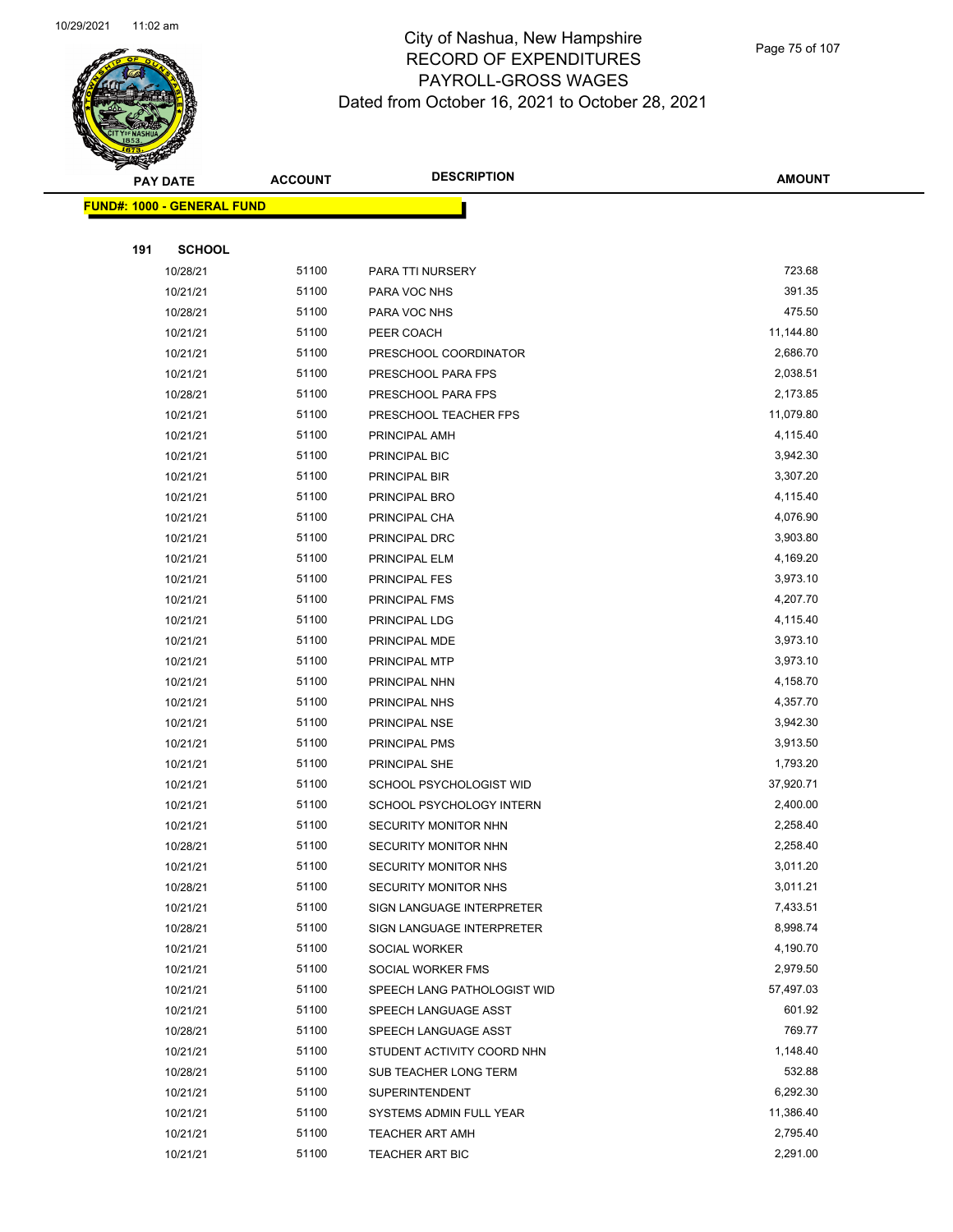

Page 76 of 107

|     | <b>PAY DATE</b>                   | <b>ACCOUNT</b> | <b>DESCRIPTION</b>          | <b>AMOUNT</b>        |
|-----|-----------------------------------|----------------|-----------------------------|----------------------|
|     | <b>FUND#: 1000 - GENERAL FUND</b> |                |                             |                      |
|     |                                   |                |                             |                      |
| 191 | <b>SCHOOL</b>                     |                |                             |                      |
|     | 10/21/21                          | 51100          | TEACHER ART BIR             | 2,979.50             |
|     | 10/21/21                          | 51100          | <b>TEACHER ART CHA</b>      | 2,227.31             |
|     | 10/21/21                          | 51100          | TEACHER ART DRC             | 1,572.50             |
|     | 10/21/21                          | 51100          | <b>TEACHER ART ELM</b>      | 5,015.70             |
|     | 10/21/21                          | 51100          | <b>TEACHER ART FES</b>      | 1,764.50             |
|     | 10/21/21                          | 51100          | <b>TEACHER ART FMS</b>      | 744.50               |
|     | 10/21/21                          | 51100          | <b>TEACHER ART LDG</b>      | 2,795.40             |
|     | 10/21/21                          | 51100          | <b>TEACHER ART MDE</b>      | 2,168.60             |
|     | 10/21/21                          | 51100          | <b>TEACHER ART MTP</b>      | 2,979.50             |
|     | 10/21/21                          | 51100          | <b>TEACHER ART NHN</b>      | 11,091.41            |
|     | 10/21/21                          | 51100          | <b>TEACHER ART NHS</b>      | 10,930.49            |
|     | 10/21/21                          | 51100          | <b>TEACHER ART NSE</b>      | 2,979.50             |
|     | 10/21/21                          | 51100          | <b>TEACHER ART PMS</b>      | 4,270.10             |
|     | 10/21/21                          | 51100          | <b>TEACHER ART SHE</b>      | 2,632.70             |
|     | 10/21/21                          | 51100          | TEACHER AUTO NHN            | 2,795.40             |
|     | 10/21/21                          | 51100          | TEACHER BEHAVIOR SPEC WID   | 20,744.29            |
|     | 10/21/21                          | 51100          | TEACHER BIO TEC NHN         | 2,564.69             |
|     | 10/21/21                          | 51100          | TEACHER BUILD CONST NHS     | 2,795.40             |
|     | 10/21/21                          | 51100          | <b>TEACHER BUSINESS NHN</b> | 7,480.50             |
|     | 10/21/21                          | 51100          | TEACHER BUSINESS NHS        | 9,020.00             |
|     | 10/21/21                          | 51100          | TEACHER COMPUTER ELM        | 3,818.50             |
|     | 10/21/21                          | 51100          | <b>TEACHER COMPUTER FMS</b> | 4,552.00             |
|     | 10/21/21                          | 51100          | TEACHER COMPUTER NHN        | 5,584.30             |
|     | 10/21/21                          | 51100          | TEACHER COMPUTER NHS        | 1,723.20             |
|     | 10/21/21                          | 51100          | <b>TEACHER COMPUTER PMS</b> | 2,979.50             |
|     | 10/21/21                          | 51100          | TEACHER COSMETOLOGY NHN     | 4,684.20             |
|     | 10/21/21                          | 51100          | TEACHER CULINARY NHN        | 5,637.90             |
|     | 10/21/21                          | 51100          | <b>TEACHER DEAF NSE</b>     | 2,979.50             |
|     | 10/21/21                          | 51100          | TEACHER DEAF WID            | 8,938.49             |
|     | 10/21/21                          | 51100          | TEACHER DWSE AMH            | 2,979.49             |
|     | 10/21/21                          | 51100          | TEACHER DWSE BIR            | 4,964.00             |
|     | 10/21/21                          | 51100          | <b>TEACHER DWSE BRO</b>     | 3,071.60             |
|     | 10/21/21                          | 51100          | TEACHER DWSE CHA            | 1,641.50             |
|     | 10/21/21                          | 51100          | TEACHER DWSE ELM            | 15,151.41            |
|     | 10/21/21                          | 51100          | <b>TEACHER DWSE FMS</b>     | 2,168.60             |
|     | 10/21/21                          | 51100          | TEACHER DWSE MDE            | 1,963.10             |
|     | 10/21/21                          | 51100          | <b>TEACHER DWSE NHS</b>     | 2,963.30             |
|     | 10/21/21                          | 51100          | <b>TEACHER DWSE SHE</b>     | 3,863.01             |
|     | 10/21/21                          | 51100          | TEACHER ECE NHS             | 5,959.00             |
|     | 10/21/21                          | 51100          | TEACHER ELECTRICAL NHS      | 2,795.40             |
|     | 10/21/21                          | 51100<br>51100 | <b>TEACHER ELL AMH</b>      | 1,655.60<br>3,982.10 |
|     | 10/21/21                          | 51100          | TEACHER ELL BIC             |                      |
|     | 10/21/21                          |                | TEACHER ELL BIR             | 2,979.50             |
|     | 10/21/21                          | 51100          | TEACHER ELL CHA             | 2,359.10             |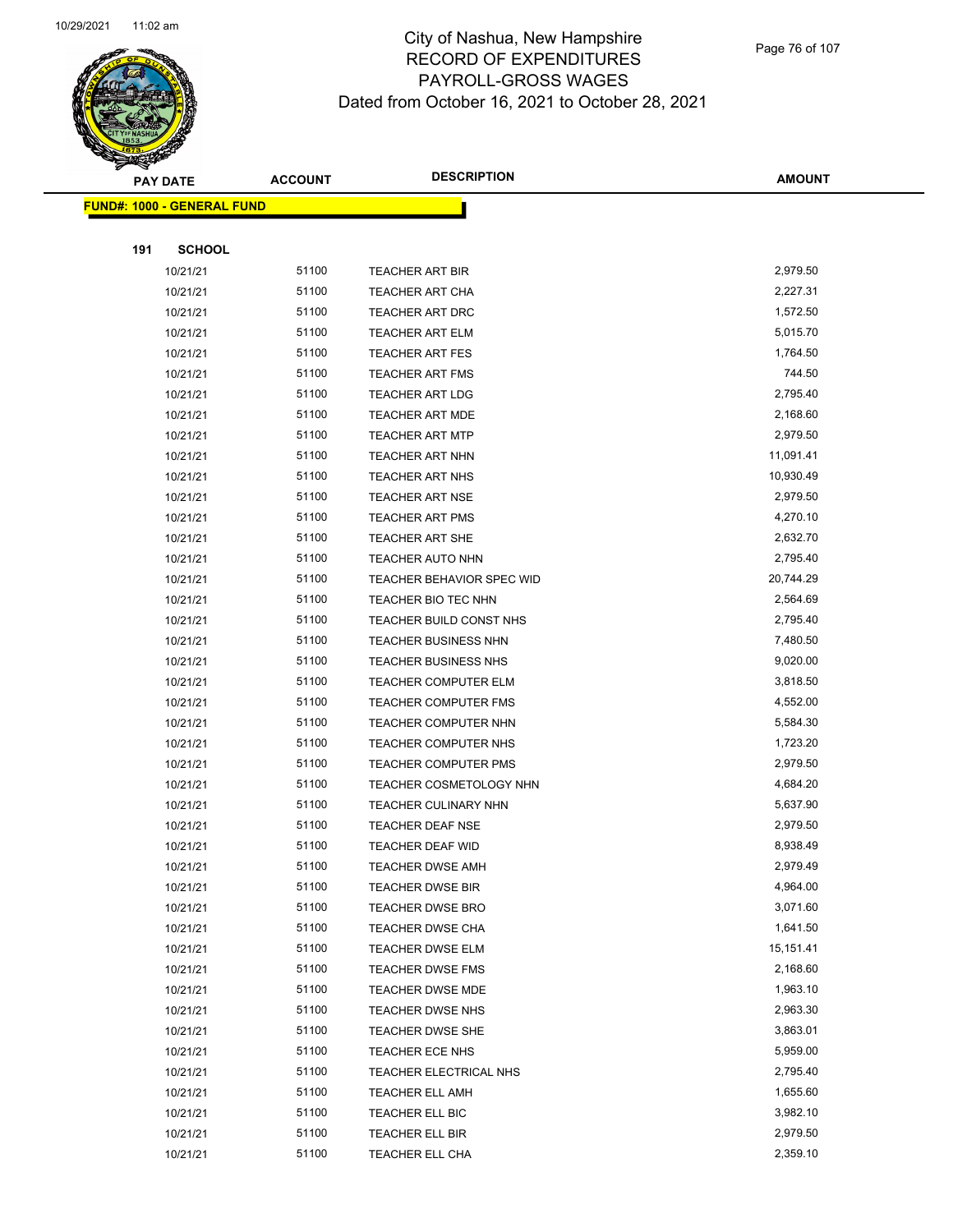

Page 77 of 107

|     | <b>PAY DATE</b>                    | <b>ACCOUNT</b> | <b>DESCRIPTION</b>                        | <b>AMOUNT</b>        |
|-----|------------------------------------|----------------|-------------------------------------------|----------------------|
|     | <u> FUND#: 1000 - GENERAL FUND</u> |                |                                           |                      |
|     |                                    |                |                                           |                      |
| 191 | <b>SCHOOL</b>                      |                |                                           |                      |
|     | 10/21/21                           | 51100          | TEACHER ELL DRC                           | 4,702.70             |
|     | 10/21/21                           | 51100          | <b>TEACHER ELL ELM</b>                    | 6,726.90             |
|     | 10/21/21                           | 51100          | <b>TEACHER ELL FES</b>                    | 7,039.50             |
|     | 10/21/21                           | 51100          | TEACHER ELL FMS                           | 4,319.10             |
|     | 10/21/21                           | 51100          | TEACHER ELL LDG                           | 9,228.30             |
|     | 10/21/21                           | 51100          | <b>TEACHER ELL MTP</b>                    | 2,979.50             |
|     | 10/21/21                           | 51100          | <b>TEACHER ELL NHN</b>                    | 8,366.00             |
|     | 10/21/21                           | 51100          | TEACHER ELL NHS                           | 10,379.60            |
|     | 10/21/21                           | 51100          | TEACHER ELL PMS                           | 2,751.30             |
|     | 10/21/21                           | 51100          | TEACHER ELL SHE                           | 4,971.70             |
|     | 10/21/21                           | 51100          | <b>TEACHER ENGLISH ELM</b>                | 28,207.70            |
|     | 10/21/21                           | 51100          | <b>TEACHER ENGLISH FMS</b>                | 15,771.50            |
|     | 10/21/21                           | 51100          | <b>TEACHER ENGLISH NHN</b>                | 48,395.79            |
|     | 10/21/21                           | 51100          | <b>TEACHER ENGLISH NHS</b>                | 47,511.58            |
|     | 10/21/21                           | 51100          | <b>TEACHER ENGLISH PMS</b>                | 16,462.59            |
|     | 10/21/21                           | 51100          | <b>TEACHER FACS ELM</b>                   | 1,899.90             |
|     | 10/21/21                           | 51100          | <b>TEACHER FACS FMS</b>                   | 4,868.30             |
|     | 10/21/21                           | 51100          | <b>TEACHER FACS NHN</b>                   | 8,003.70             |
|     | 10/21/21                           | 51100          | <b>TEACHER FACS NHS</b>                   | 7,737.80             |
|     | 10/21/21                           | 51100          | <b>TEACHER FACS PMS</b>                   | 4,288.40             |
|     | 10/21/21                           | 51100          | TEACHER FOREIGN LANG ELM                  | 6,143.20             |
|     | 10/21/21                           | 51100          | <b>TEACHER FOREIGN LANG FMS</b>           | 3,077.60             |
|     | 10/21/21                           | 51100          | TEACHER FOREIGN LANG NHN                  | 13,932.10            |
|     | 10/21/21                           | 51100          | TEACHER FOREIGN LANG NHS                  | 19,013.59            |
|     | 10/21/21                           | 51100          | TEACHER FOREIGN LANG PMS                  | 3,024.80             |
|     | 10/21/21                           | 51100          | <b>TEACHER GR1 AMH</b>                    | 4,709.30             |
|     | 10/21/21                           | 51100          | <b>TEACHER GR1 BIC</b>                    | 10,119.10            |
|     | 10/21/21                           | 51100          | <b>TEACHER GR1 BIR</b>                    | 6,726.00             |
|     | 10/21/21                           | 51100          | <b>TEACHER GR1 BRO</b>                    | 5,730.80             |
|     | 10/21/21                           | 51100          | TEACHER GR1 CHA                           | 6,459.00             |
|     | 10/21/21                           | 51100          | <b>TEACHER GR1 DRC</b>                    | 3,828.80             |
|     | 10/21/21                           | 51100          | TEACHER GR1 FES                           | 9,642.60             |
|     | 10/21/21                           | 51100          | <b>TEACHER GR1 LDG</b>                    | 7,652.20             |
|     | 10/21/21                           | 51100          | <b>TEACHER GR1 MDE</b>                    | 8,153.90             |
|     | 10/21/21                           | 51100<br>51100 | <b>TEACHER GR1 MTP</b>                    | 6,826.29<br>7,801.90 |
|     | 10/21/21<br>10/21/21               | 51100          | <b>TEACHER GR1 NSE</b>                    | 8,938.80             |
|     | 10/21/21                           | 51100          | <b>TEACHER GR1 SHE</b><br>TEACHER GR2 AMH | 6,254.20             |
|     | 10/21/21                           | 51100          | TEACHER GR2 BIC                           | 9,142.20             |
|     | 10/21/21                           | 51100          | <b>TEACHER GR2 BIR</b>                    | 10,983.80            |
|     | 10/21/21                           | 51100          | <b>TEACHER GR2 BRO</b>                    | 5,913.10             |
|     | 10/21/21                           | 51100          | TEACHER GR2 CHA                           | 9,017.80             |
|     | 10/21/21                           | 51100          | TEACHER GR2 DRC                           | 5,817.10             |
|     | 10/21/21                           | 51100          | TEACHER GR2 FES                           | 10,581.20            |
|     |                                    |                |                                           |                      |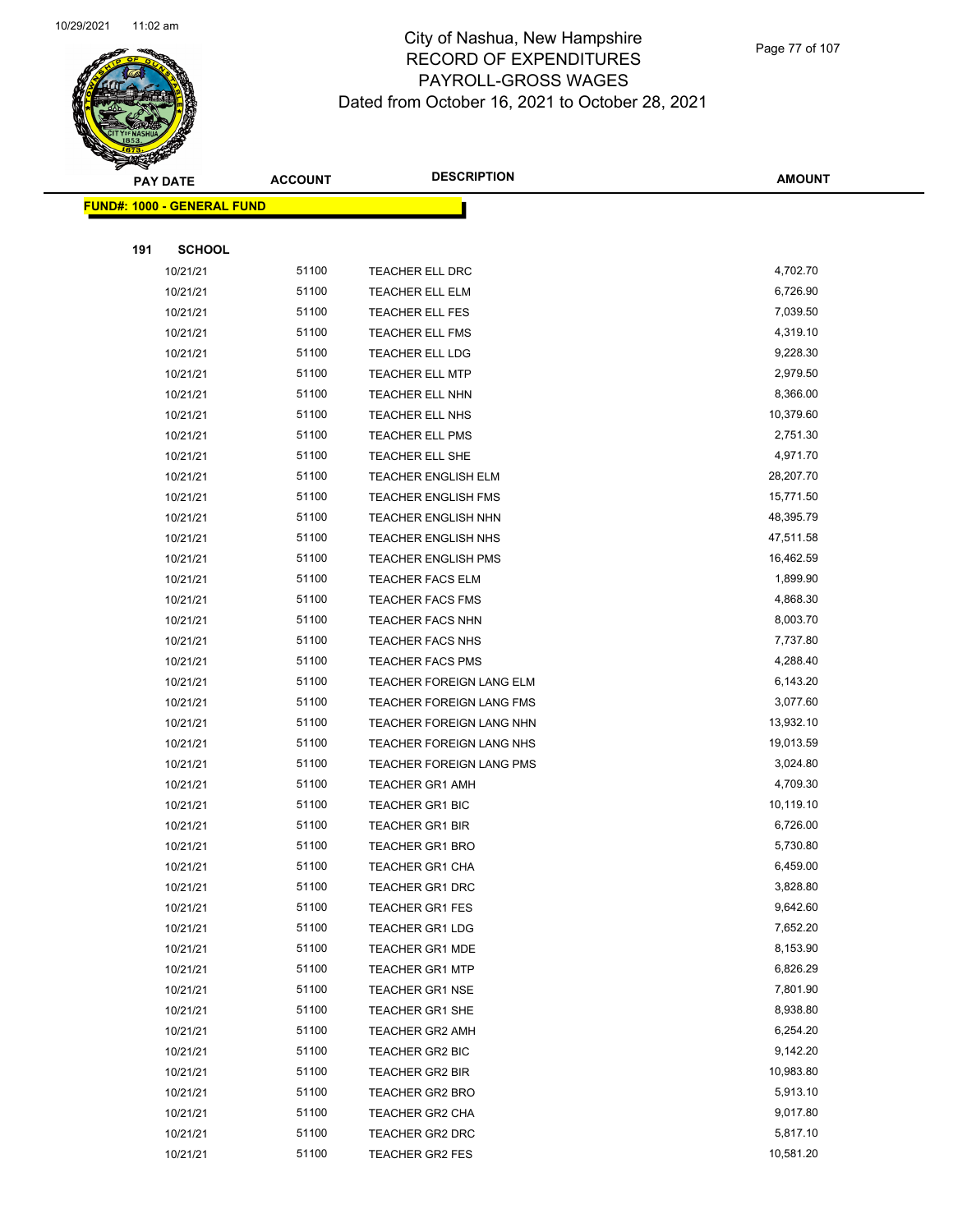

Page 78 of 107

|     | <b>PAY DATE</b>                         | <b>ACCOUNT</b> | <b>DESCRIPTION</b>     | <b>AMOUNT</b> |
|-----|-----------------------------------------|----------------|------------------------|---------------|
|     | <mark>FUND#: 1000 - GENERAL FUND</mark> |                |                        |               |
|     |                                         |                |                        |               |
| 191 | <b>SCHOOL</b>                           |                |                        |               |
|     | 10/21/21                                | 51100          | <b>TEACHER GR2 LDG</b> | 9,439.30      |
|     | 10/21/21                                | 51100          | <b>TEACHER GR2 MDE</b> | 9,577.20      |
|     | 10/21/21                                | 51100          | <b>TEACHER GR2 MTP</b> | 7,439.10      |
|     | 10/21/21                                | 51100          | <b>TEACHER GR2 NSE</b> | 5,590.80      |
|     | 10/21/21                                | 51100          | <b>TEACHER GR2 SHE</b> | 7,000.20      |
|     | 10/21/21                                | 51100          | <b>TEACHER GR3 AMH</b> | 4,886.90      |
|     | 10/21/21                                | 51100          | <b>TEACHER GR3 BIC</b> | 10,337.10     |
|     | 10/21/21                                | 51100          | <b>TEACHER GR3 BIR</b> | 9,886.60      |
|     | 10/21/21                                | 51100          | <b>TEACHER GR3 BRO</b> | 5,774.90      |
|     | 10/21/21                                | 51100          | <b>TEACHER GR3 CHA</b> | 9,821.50      |
|     | 10/21/21                                | 51100          | <b>TEACHER GR3 DRC</b> | 7,531.70      |
|     | 10/21/21                                | 51100          | <b>TEACHER GR3 FES</b> | 9,865.20      |
|     | 10/21/21                                | 51100          | <b>TEACHER GR3 LDG</b> | 8,173.39      |
|     | 10/21/21                                | 51100          | <b>TEACHER GR3 MDE</b> | 10,382.20     |
|     | 10/21/21                                | 51100          | <b>TEACHER GR3 MTP</b> | 7,009.30      |
|     | 10/21/21                                | 51100          | <b>TEACHER GR3 NSE</b> | 5,086.40      |
|     | 10/21/21                                | 51100          | <b>TEACHER GR3 SHE</b> | 7,889.10      |
|     | 10/21/21                                | 51100          | <b>TEACHER GR4 AMH</b> | 4,540.30      |
|     | 10/21/21                                | 51100          | TEACHER GR4 BIC        | 8,913.60      |
|     | 10/21/21                                | 51100          | <b>TEACHER GR4 BIR</b> | 6,221.90      |
|     | 10/21/21                                | 51100          | <b>TEACHER GR4 BRO</b> | 7,252.30      |
|     | 10/21/21                                | 51100          | <b>TEACHER GR4 CHA</b> | 11,061.20     |
|     | 10/21/21                                | 51100          | <b>TEACHER GR4 DRC</b> | 5,719.50      |
|     | 10/21/21                                | 51100          | <b>TEACHER GR4 FES</b> | 8,089.80      |
|     | 10/21/21                                | 51100          | <b>TEACHER GR4 LDG</b> | 8,812.80      |
|     | 10/21/21                                | 51100          | <b>TEACHER GR4 MDE</b> | 9,492.30      |
|     | 10/21/21                                | 51100          | <b>TEACHER GR4 MTP</b> | 6,871.60      |
|     | 10/21/21                                | 51100          | <b>TEACHER GR4 NSE</b> | 6,726.90      |
|     | 10/21/21                                | 51100          | <b>TEACHER GR4 SHE</b> | 6,516.40      |
|     | 10/21/21                                | 51100          | TEACHER GR5 AMH        | 4,724.40      |
|     | 10/21/21                                | 51100          | <b>TEACHER GR5 BIC</b> | 8,960.09      |
|     | 10/21/21                                | 51100          | <b>TEACHER GR5 BIR</b> | 8,274.00      |
|     | 10/21/21                                | 51100          | <b>TEACHER GR5 BRO</b> | 5,959.00      |
|     | 10/21/21                                | 51100          | <b>TEACHER GR5 CHA</b> | 11,374.48     |
|     | 10/21/21                                | 51100          | <b>TEACHER GR5 DRC</b> | 6,873.20      |
|     | 10/21/21                                | 51100          | <b>TEACHER GR5 FES</b> | 6,793.30      |
|     | 10/21/21                                | 51100          | <b>TEACHER GR5 LDG</b> | 10,090.00     |
|     | 10/21/21                                | 51100          | <b>TEACHER GR5 MDE</b> | 9,598.60      |
|     | 10/21/21                                | 51100          | <b>TEACHER GR5 MTP</b> | 4,492.40      |
|     | 10/21/21                                | 51100          | <b>TEACHER GR5 NSE</b> | 5,866.90      |
|     | 10/21/21                                | 51100          | TEACHER GR5 SHE        | 7,746.60      |
|     | 10/21/21                                | 51100          | TEACHER GR6 ELM        | 25,917.29     |
|     | 10/21/21                                | 51100          | <b>TEACHER GR6 FMS</b> | 28,481.90     |
|     | 10/21/21                                | 51100          | <b>TEACHER GR6 PMS</b> | 16,098.39     |
|     |                                         |                |                        |               |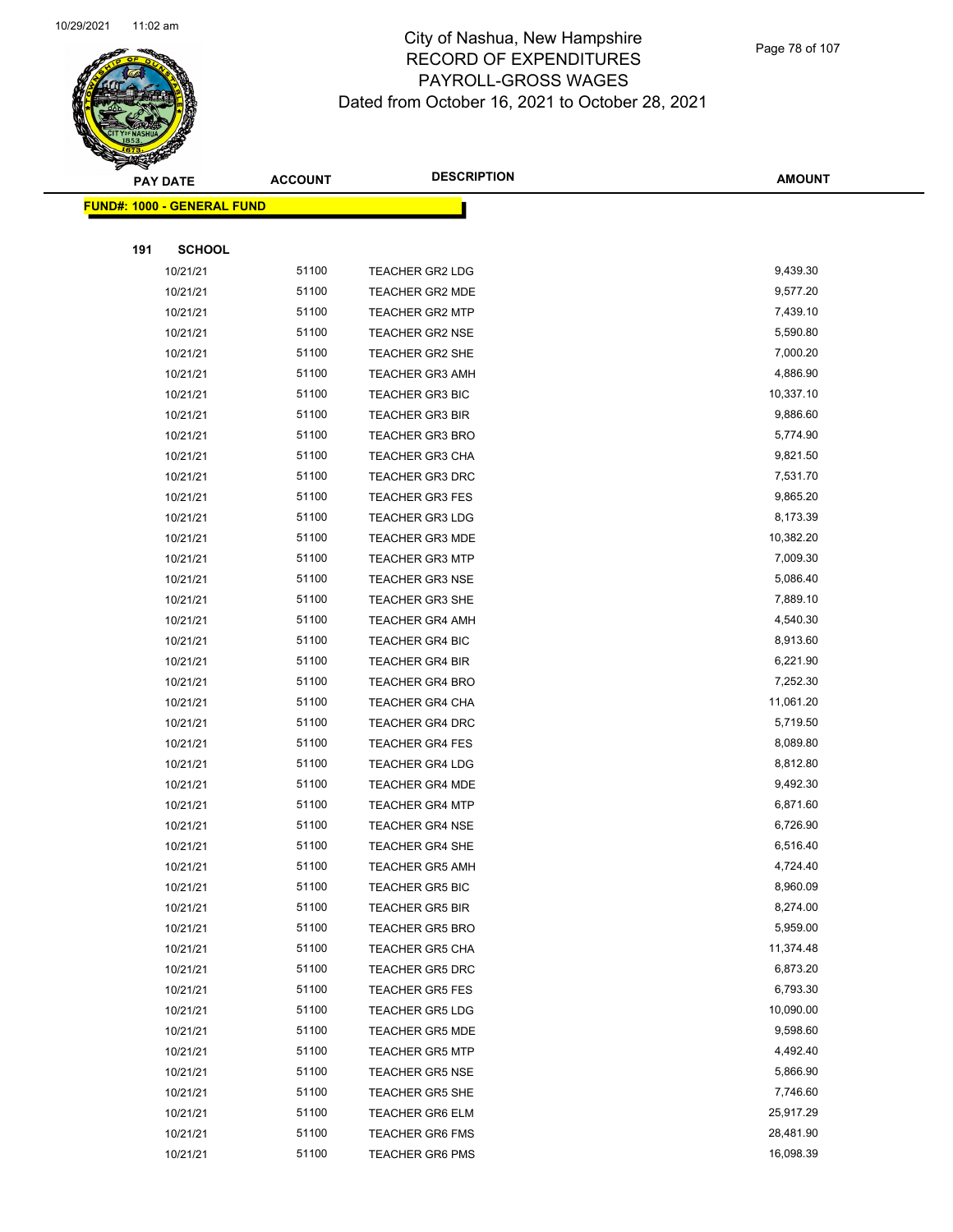

Page 79 of 107

| <b>PAY DATE</b>                   | <b>ACCOUNT</b> | <b>DESCRIPTION</b>            | <b>AMOUNT</b> |
|-----------------------------------|----------------|-------------------------------|---------------|
| <b>FUND#: 1000 - GENERAL FUND</b> |                |                               |               |
|                                   |                |                               |               |
| 191                               | <b>SCHOOL</b>  |                               |               |
| 10/21/21                          | 51100          | <b>TEACHER GRAPH NHS</b>      | 3,599.81      |
| 10/21/21                          | 51100          | <b>TEACHER GRAPHICS NHN</b>   | 2,795.40      |
| 10/21/21                          | 51100          | TEACHER HEALTH NHN            | 5,422.60      |
| 10/21/21                          | 51100          | TEACHER HEALTH NHS            | 2,795.40      |
| 10/21/21                          | 51100          | TEACHER HEALTHOC NHS          | 5,246.90      |
| 10/21/21                          | 51100          | <b>TEACHER HVAC NHS</b>       | 2,045.30      |
| 10/21/21                          | 51100          | TEACHER IN SCH SUSPENSION ELM | 1,899.90      |
| 10/21/21                          | 51100          | TEACHER IN SCH SUSPENSION NHN | 2,979.50      |
| 10/21/21                          | 51100          | TEACHER IN SCH SUSPENSION NHS | 3,071.60      |
| 10/21/21                          | 51100          | TEACHER INST SPED WID         | 4,241.63      |
| 10/21/21                          | 51100          | <b>TEACHER KIND AMH</b>       | 7,531.49      |
| 10/21/21                          | 51100          | <b>TEACHER KIND BIC</b>       | 9,447.11      |
| 10/21/21                          | 51100          | <b>TEACHER KIND BIR</b>       | 7,183.89      |
| 10/21/21                          | 51100          | <b>TEACHER KIND BRO</b>       | 5,867.00      |
| 10/21/21                          | 51100          | <b>TEACHER KIND CHA</b>       | 7,046.89      |
| 10/21/21                          | 51100          | TEACHER KIND DRC              | 10,255.20     |
| 10/21/21                          | 51100          | <b>TEACHER KIND FES</b>       | 11,539.99     |
| 10/21/21                          | 51100          | <b>TEACHER KIND LDG</b>       | 11,072.60     |
| 10/21/21                          | 51100          | <b>TEACHER KIND MDE</b>       | 10,729.60     |
| 10/21/21                          | 51100          | <b>TEACHER KIND MTP</b>       | 6,377.20      |
| 10/21/21                          | 51100          | <b>TEACHER KIND NSE</b>       | 2,394.80      |
| 10/21/21                          | 51100          | <b>TEACHER KIND SHE</b>       | 6,270.80      |
| 10/21/21                          | 51100          | <b>TEACHER MATH ELM</b>       | 23,580.29     |
| 10/21/21                          | 51100          | <b>TEACHER MATH FMS</b>       | 12,364.80     |
| 10/21/21                          | 51100          | TEACHER MATH NHN              | 36,724.34     |
| 10/21/21                          | 51100          | TEACHER MATH NHS              | 48,865.43     |
| 10/21/21                          | 51100          | <b>TEACHER MATH PMS</b>       | 15,893.10     |
| 10/21/21                          | 51100          | <b>TEACHER MUSIC AMH</b>      | 1,913.89      |
| 10/21/21                          | 51100          | <b>TEACHER MUSIC BIC</b>      | 2,795.40      |
| 10/21/21                          | 51100          | <b>TEACHER MUSIC BIR</b>      | 1,824.70      |
| 10/21/21                          | 51100          | <b>TEACHER MUSIC BRO</b>      | 1,831.80      |
| 10/21/21                          | 51100          | <b>TEACHER MUSIC CHA</b>      | 2,979.50      |
| 10/21/21                          | 51100          | <b>TEACHER MUSIC DRC</b>      | 2,887.40      |
| 10/21/21                          | 51100          | <b>TEACHER MUSIC ELM</b>      | 7,744.90      |
| 10/21/21                          | 51100          | <b>TEACHER MUSIC FES</b>      | 1,764.50      |
| 10/21/21                          | 51100          | <b>TEACHER MUSIC FMS</b>      | 5,959.00      |
| 10/21/21                          | 51100          | <b>TEACHER MUSIC LDG</b>      | 1,643.60      |
| 10/21/21                          | 51100          | <b>TEACHER MUSIC MDE</b>      | 2,359.10      |
| 10/21/21                          | 51100          | <b>TEACHER MUSIC MTP</b>      | 2,703.70      |
| 10/21/21                          | 51100          | <b>TEACHER MUSIC NHN</b>      | 4,879.39      |
| 10/21/21                          | 51100          | <b>TEACHER MUSIC NHS</b>      | 4,817.50      |
| 10/21/21                          | 51100          | <b>TEACHER MUSIC NSE</b>      | 943.49        |
| 10/21/21                          | 51100          | <b>TEACHER MUSIC PMS</b>      | 4,439.00      |
| 10/21/21                          | 51100          | <b>TEACHER MUSIC SHE</b>      | 1,744.90      |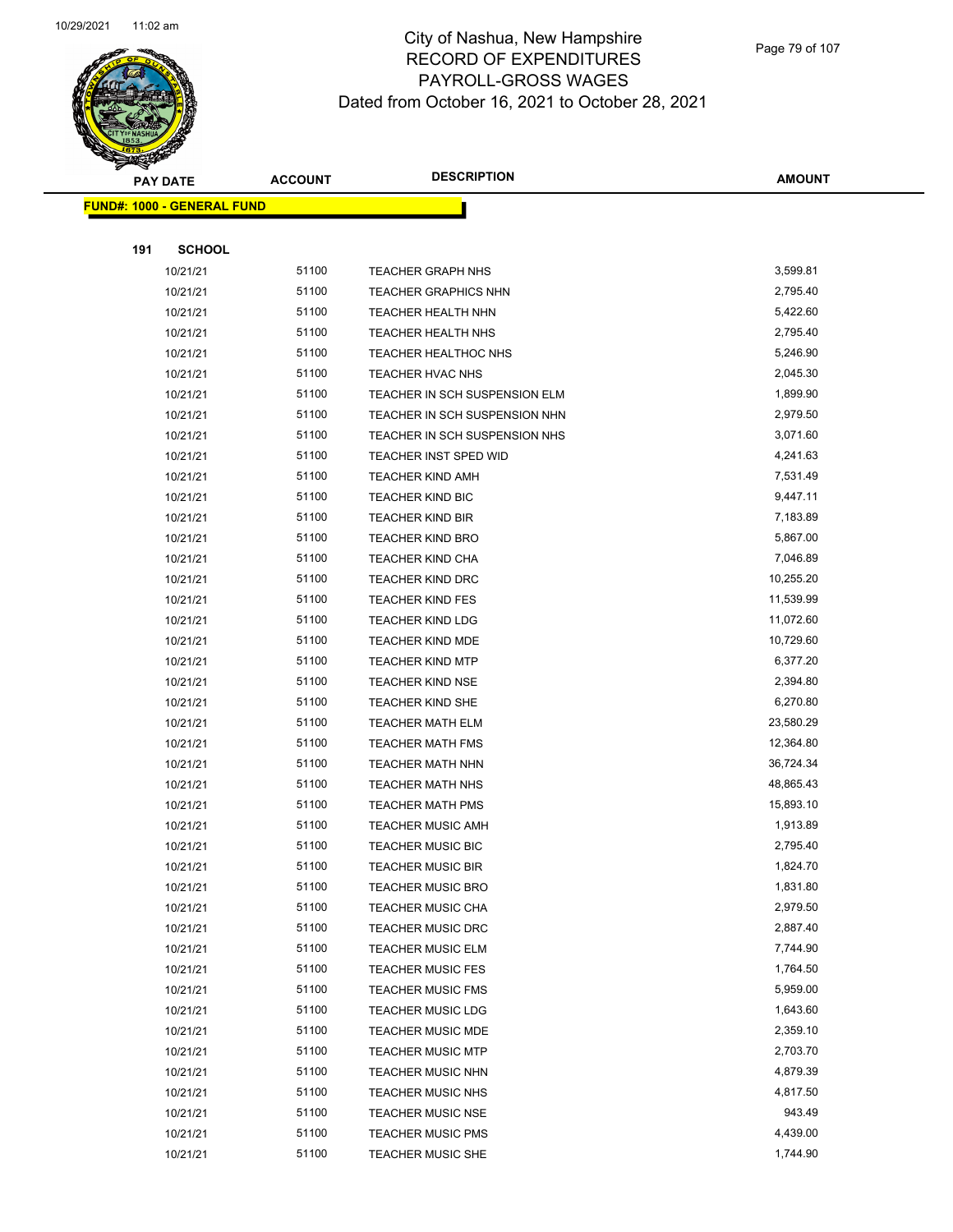

Page 80 of 107

|     | <b>PAY DATE</b>                    | <b>ACCOUNT</b> | <b>DESCRIPTION</b>           | <b>AMOUNT</b> |
|-----|------------------------------------|----------------|------------------------------|---------------|
|     | <u> FUND#: 1000 - GENERAL FUND</u> |                |                              |               |
|     |                                    |                |                              |               |
| 191 | <b>SCHOOL</b>                      |                |                              |               |
|     | 10/21/21                           | 51100          | TEACHER PE BIC               | 2,585.20      |
|     | 10/21/21                           | 51100          | TEACHER PE BIR               | 3,071.60      |
|     | 10/21/21                           | 51100          | TEACHER PE BRO               | 2,887.40      |
|     | 10/21/21                           | 51100          | TEACHER PE CHA               | 2,751.30      |
|     | 10/21/21                           | 51100          | TEACHER PE DRC               | 2,979.49      |
|     | 10/21/21                           | 51100          | TEACHER PE ELM               | 9,944.70      |
|     | 10/21/21                           | 51100          | <b>TEACHER PE FES</b>        | 1,824.70      |
|     | 10/21/21                           | 51100          | <b>TEACHER PE FMS</b>        | 5,590.80      |
|     | 10/21/21                           | 51100          | <b>TEACHER PE LDG</b>        | 2,155.00      |
|     | 10/21/21                           | 51100          | <b>TEACHER PE MDE</b>        | 3,071.60      |
|     | 10/21/21                           | 51100          | TEACHER PE MTP               | 2,089.60      |
|     | 10/21/21                           | 51100          | TEACHER PE NHN               | 9,187.30      |
|     | 10/21/21                           | 51100          | TEACHER PE NHS               | 7,038.40      |
|     | 10/21/21                           | 51100          | TEACHER PE NSE               | 3,055.20      |
|     | 10/21/21                           | 51100          | <b>TEACHER PE PMS</b>        | 5,239.50      |
|     | 10/21/21                           | 51100          | TEACHER PE SHE               | 2,812.50      |
|     | 10/21/21                           | 51100          | TEACHER PRE SCHOOL BIR       | 4,830.50      |
|     | 10/21/21                           | 51100          | <b>TEACHER PRESCHOOL BIC</b> | 5,866.89      |
|     | 10/21/21                           | 51100          | <b>TEACHER PRESCHOOL MTP</b> | 1,824.70      |
|     | 10/21/21                           | 51100          | TEACHER PRESCHOOL NHS        | 467.71        |
|     | 10/21/21                           | 51100          | <b>TEACHER PRESCHOOL NSE</b> | 7,218.70      |
|     | 10/21/21                           | 51100          | <b>TEACHER READ AMH</b>      | 3,071.60      |
|     | 10/21/21                           | 51100          | TEACHER READ BIC             | 5,959.00      |
|     | 10/21/21                           | 51100          | <b>TEACHER READ BIR</b>      | 6,051.10      |
|     | 10/21/21                           | 51100          | <b>TEACHER READ BRO</b>      | 2,585.20      |
|     | 10/21/21                           | 51100          | TEACHER READ CHA             | 2,632.70      |
|     | 10/21/21                           | 51100          | TEACHER READ DRC             | 1,832.00      |
|     | 10/21/21                           | 51100          | <b>TEACHER READ ELM</b>      | 6,051.10      |
|     | 10/21/21                           | 51100          | <b>TEACHER READ FES</b>      | 2,979.50      |
|     | 10/21/21                           | 51100          | <b>TEACHER READ FMS</b>      | 2,979.50      |
|     | 10/21/21                           | 51100          | <b>TEACHER READ LDG</b>      | 3,630.00      |
|     | 10/21/21                           | 51100          | <b>TEACHER READ MDE</b>      | 2,979.50      |
|     | 10/21/21                           | 51100          | <b>TEACHER READ MTP</b>      | 2,482.50      |
|     | 10/21/21                           | 51100          | TEACHER READ NHN             | 2,045.31      |
|     | 10/21/21                           | 51100          | <b>TEACHER READ NHS</b>      | 2,979.50      |
|     | 10/21/21                           | 51100          | <b>TEACHER READ NSE</b>      | 2,692.40      |
|     | 10/21/21                           | 51100          | <b>TEACHER READ PMS</b>      | 5,338.60      |
|     | 10/21/21                           | 51100          | TEACHER READ SHE             | 2,979.49      |
|     | 10/21/21                           | 51100          | <b>TEACHER ROTC NHN</b>      | 2,451.50      |
|     | 10/21/21                           | 51100          | <b>TEACHER SCIENCE ELM</b>   | 23,633.39     |
|     | 10/21/21                           | 51100          | <b>TEACHER SCIENCE FMS</b>   | 9,575.50      |
|     | 10/21/21                           | 51100          | <b>TEACHER SCIENCE NHN</b>   | 33,154.01     |
|     | 10/21/21                           | 51100          | TEACHER SCIENCE NHS          | 34,920.30     |
|     | 10/21/21                           | 51100          | <b>TEACHER SCIENCE PMS</b>   | 9,680.00      |
|     |                                    |                |                              |               |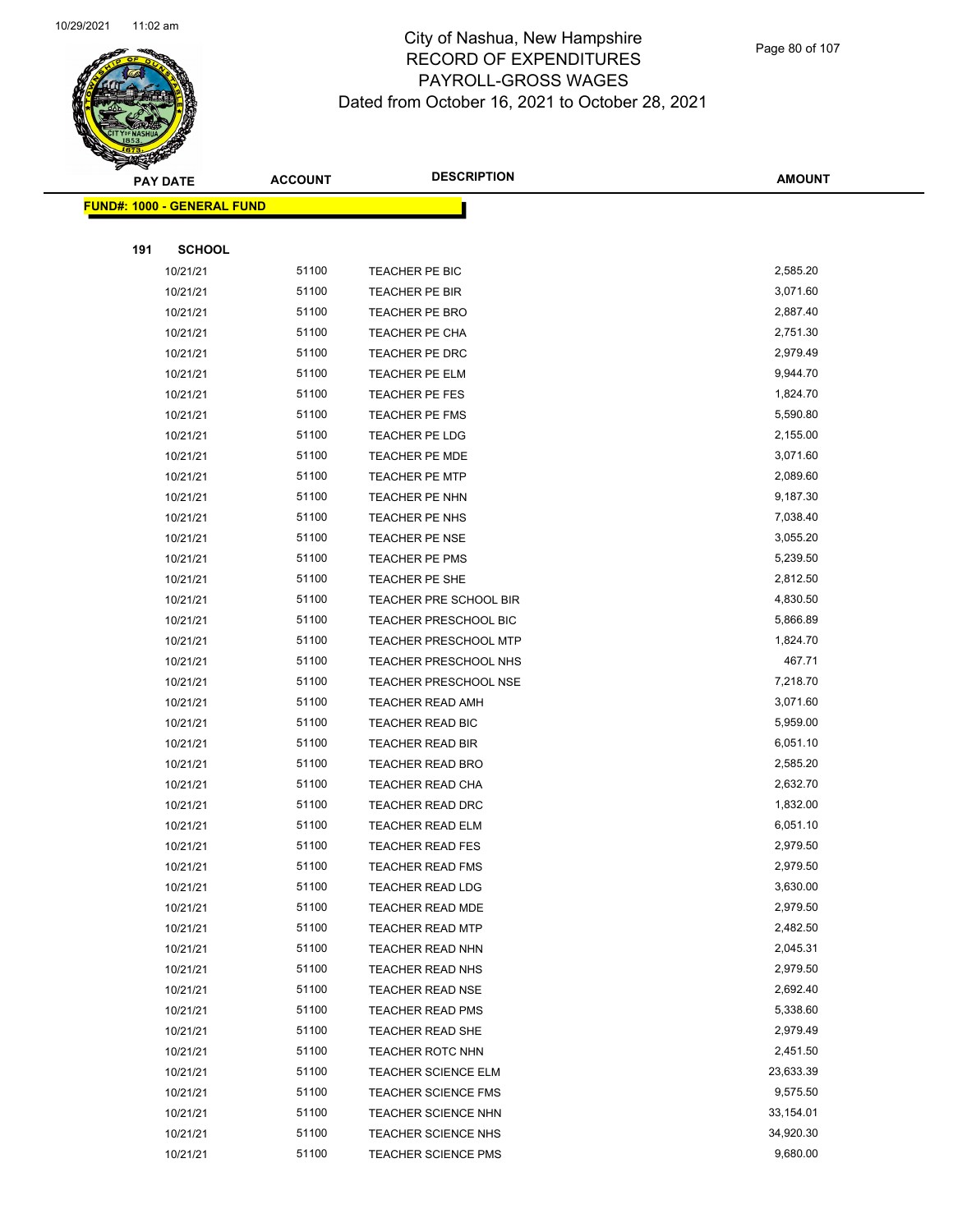

Page 81 of 107

|     | <b>PAY DATE</b>                    | <b>ACCOUNT</b> | <b>DESCRIPTION</b>                                       | <b>AMOUNT</b>    |
|-----|------------------------------------|----------------|----------------------------------------------------------|------------------|
|     | <u> FUND#: 1000 - GENERAL FUND</u> |                |                                                          |                  |
|     |                                    |                |                                                          |                  |
| 191 | <b>SCHOOL</b>                      |                |                                                          |                  |
|     | 10/21/21                           | 51100          | TEACHER SOCIAL STUDIES ELM                               | 18,561.49        |
|     | 10/21/21                           | 51100          | <b>TEACHER SOCIAL STUDIES FMS</b>                        | 12,937.90        |
|     | 10/21/21                           | 51100          | TEACHER SOCIAL STUDIES NHN                               | 33,903.19        |
|     | 10/21/21                           | 51100          | TEACHER SOCIAL STUDIES NHS                               | 41,565.81        |
|     | 10/21/21                           | 51100          | TEACHER SOCIAL STUDIES PMS                               | 12,123.30        |
|     | 10/21/21                           | 51100          | <b>TEACHER SPED AMH</b>                                  | 8,517.31         |
|     | 10/21/21                           | 51100          | <b>TEACHER SPED BIC</b>                                  | 5,637.30         |
|     | 10/21/21                           | 51100          | <b>TEACHER SPED BIR</b>                                  | 4,724.40         |
|     | 10/21/21                           | 51100          | TEACHER SPED BRO                                         | 6,866.50         |
|     | 10/21/21                           | 51100          | <b>TEACHER SPED CHA</b>                                  | 7,163.30         |
|     | 10/21/21                           | 51100          | <b>TEACHER SPED DRC</b>                                  | 7,634.40         |
|     | 10/21/21                           | 51100          | <b>TEACHER SPED ELM</b>                                  | 21,982.30        |
|     | 10/21/21                           | 51100          | <b>TEACHER SPED FES</b>                                  | 3,472.40         |
|     | 10/21/21                           | 51100          | <b>TEACHER SPED FMS</b>                                  | 10,757.10        |
|     | 10/21/21                           | 51100          | <b>TEACHER SPED LDG</b>                                  | 6,591.59         |
|     | 10/21/21                           | 51100          | <b>TEACHER SPED MDE</b>                                  | 6,661.00         |
|     | 10/21/21                           | 51100          | <b>TEACHER SPED MTP</b>                                  | 4,058.90         |
|     | 10/21/21                           | 51100          | <b>TEACHER SPED NHN</b>                                  | 25,325.89        |
|     | 10/21/21                           | 51100          | <b>TEACHER SPED NHS</b>                                  | 30,487.60        |
|     | 10/21/21                           | 51100          | <b>TEACHER SPED NSE</b>                                  | 1,697.00         |
|     | 10/21/21                           | 51100          | <b>TEACHER SPED PMS</b>                                  | 12,304.40        |
|     | 10/21/21                           | 51100          | <b>TEACHER SPED SHE</b>                                  | 9,424.40         |
|     | 10/21/21                           | 51100          | <b>TEACHER TECHED ELM</b>                                | 8,679.50         |
|     | 10/21/21                           | 51100          | <b>TEACHER TECHED FMS</b>                                | 2,991.24         |
|     | 10/21/21                           | 51100          | TEACHER TECHED NHN                                       | 9,187.30         |
|     | 10/21/21                           | 51100          | TEACHER TECHED NHS                                       | 13,726.10        |
|     | 10/21/21                           | 51100          | <b>TEACHER TECHED PMS</b>                                | 5,959.00         |
|     | 10/21/21                           | 51100          | TEACHER TV PROD NHS                                      | 2,979.49         |
|     | 10/21/21                           | 51100          | <b>TEACHER VISION WID</b>                                | 5,529.90         |
|     | 10/21/21                           | 51100          | TECH INTERGRATION ASST AMH                               | 488.94           |
|     | 10/28/21                           | 51100          | TECH INTERGRATION ASST AMH                               | 608.87           |
|     | 10/21/21                           | 51100          | TECH INTERGRATION ASST BIC                               | 436.50           |
|     | 10/28/21                           | 51100          | TECH INTERGRATION ASST BIC                               | 544.50           |
|     | 10/21/21                           | 51100<br>51100 | TECH INTERGRATION ASST CHA                               | 453.88<br>572.08 |
|     | 10/28/21                           | 51100          | TECH INTERGRATION ASST CHA                               | 563.61           |
|     | 10/21/21<br>10/28/21               | 51100          | TECH INTERGRATION ASST FES<br>TECH INTERGRATION ASST FES | 705.94           |
|     | 10/21/21                           | 51100          | TECH INTERGRATION ASST LDG                               | 460.44           |
|     | 10/28/21                           | 51100          | TECH INTERGRATION ASST LDG                               | 585.14           |
|     | 10/21/21                           | 51100          | TECH INTERGRATION ASST MDE                               | 453.88           |
|     | 10/28/21                           | 51100          | TECH INTERGRATION ASST MDE                               | 572.08           |
|     | 10/21/21                           | 51100          | TECH INTERGRATION ASST MTP                               | 481.25           |
|     | 10/28/21                           | 51100          | TECH INTERGRATION ASST MTP                               | 596.75           |
|     | 10/21/21                           | 51100          | TECH INTERGRATION ASST SHE                               | 483.58           |
|     |                                    |                |                                                          |                  |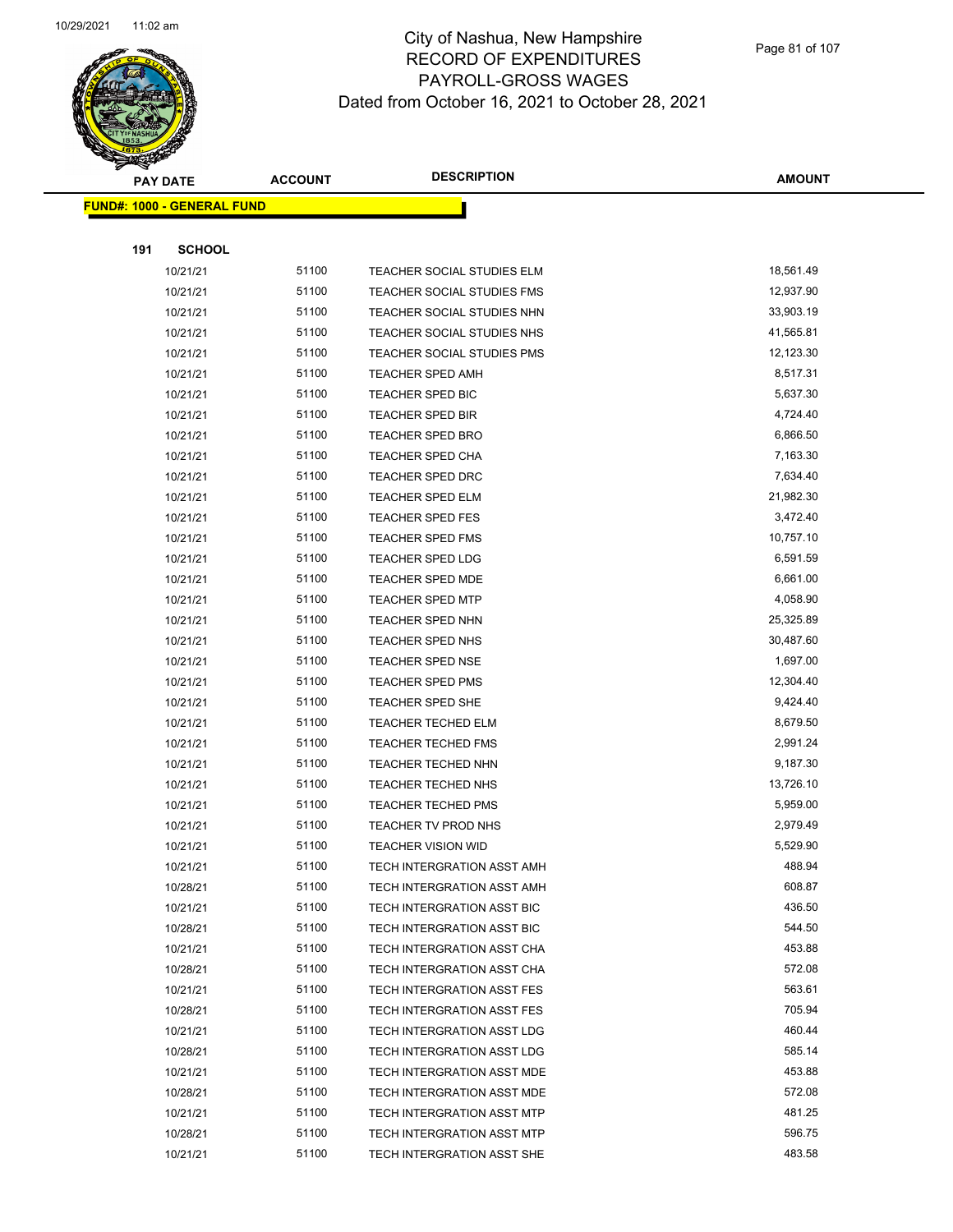

Page 82 of 107

|     | <b>PAY DATE</b>                   | <b>ACCOUNT</b> | <b>DESCRIPTION</b>             | <b>AMOUNT</b> |
|-----|-----------------------------------|----------------|--------------------------------|---------------|
|     | <b>FUND#: 1000 - GENERAL FUND</b> |                |                                |               |
|     |                                   |                |                                |               |
| 191 | <b>SCHOOL</b>                     |                |                                |               |
|     | 10/28/21                          | 51100          | TECH INTERGRATION ASST SHE     | 603.22        |
|     | 10/21/21                          | 51200          | ATHLETIC EQUIPMENT MANAGER NHN | 150.00        |
|     | 10/21/21                          | 51200          | ATHLETIC TRAINER NHN           | 120.00        |
|     | 10/28/21                          | 51200          | ATHLETIC TRAINER NHN           | 90.00         |
|     | 10/21/21                          | 51200          | <b>CROSSING GUARD WPO</b>      | 1,525.51      |
|     | 10/28/21                          | 51200          | <b>CROSSING GUARD WPO</b>      | 1,881.81      |
|     | 10/21/21                          | 51200          | <b>CUSTODIAN ASST HEAD NHN</b> | 95.82         |
|     | 10/21/21                          | 51200          | <b>CUSTODIAN BRO</b>           | 47.91         |
|     | 10/28/21                          | 51200          | <b>CUSTODIAN BRO</b>           | 79.85         |
|     | 10/28/21                          | 51200          | <b>CUSTODIAN FMS</b>           | 90.39         |
|     | 10/28/21                          | 51200          | <b>CUSTODIAN HEAD BRO</b>      | 95.82         |
|     | 10/21/21                          | 51200          | <b>CUSTODIAN MTP</b>           | 63.88         |
|     | 10/28/21                          | 51200          | <b>CUSTODIAN MTP</b>           | 79.85         |
|     | 10/21/21                          | 51200          | DIRECTOR ADULT ED              | 2,765.69      |
|     | 10/21/21                          | 51200          | FOOD SERVICE ASST PT FMS       | 90.07         |
|     | 10/28/21                          | 51200          | FOOD SERVICE ASST PT FMS       | 112.59        |
|     | 10/21/21                          | 51200          | FOOD SERVICE ASST PT PMS       | 135.32        |
|     | 10/21/21                          | 51200          | <b>FOOD SERVICECOOK MTP</b>    | 31.94         |
|     | 10/28/21                          | 51200          | <b>FOOD SERVICECOOK MTP</b>    | 31.94         |
|     | 10/21/21                          | 51200          | LUNCH MONITOR AMH              | 438.08        |
|     | 10/28/21                          | 51200          | LUNCH MONITOR AMH              | 532.80        |
|     | 10/21/21                          | 51200          | LUNCH MONITOR BIC              | 824.73        |
|     | 10/28/21                          | 51200          | LUNCH MONITOR BIC              | 727.53        |
|     | 10/21/21                          | 51200          | LUNCH MONITOR BIR              | 258.80        |
|     | 10/28/21                          | 51200          | LUNCH MONITOR BIR              | 327.94        |
|     | 10/21/21                          | 51200          | LUNCH MONITOR BRO              | 186.48        |
|     | 10/28/21                          | 51200          | <b>LUNCH MONITOR BRO</b>       | 307.84        |
|     | 10/21/21                          | 51200          | LUNCH MONITOR CHA              | 467.24        |
|     | 10/28/21                          | 51200          | LUNCH MONITOR CHA              | 568.32        |
|     | 10/21/21                          | 51200          | LUNCH MONITOR DRC              | 236.80        |
|     | 10/28/21                          | 51200          | LUNCH MONITOR DRC              | 278.24        |
|     | 10/21/21                          | 51200          | LUNCH MONITOR FES              | 365.47        |
|     | 10/28/21                          | 51200          | <b>LUNCH MONITOR FES</b>       | 518.55        |
|     | 10/21/21                          | 51200          | LUNCH MONITOR FMS              | 165.76        |
|     | 10/28/21                          | 51200          | LUNCH MONITOR FMS              | 165.76        |
|     | 10/21/21                          | 51200          | LUNCH MONITOR LDG              | 497.28        |
|     | 10/28/21                          | 51200          | LUNCH MONITOR LDG              | 574.24        |
|     | 10/21/21                          | 51200          | LUNCH MONITOR MDE              | 615.68        |
|     | 10/28/21                          | 51200          | LUNCH MONITOR MDE              | 731.12        |
|     | 10/21/21                          | 51200          | LUNCH MONITOR MTP              | 399.60        |
|     | 10/28/21                          | 51200          | LUNCH MONITOR MTP              | 464.72        |
|     | 10/21/21                          | 51200          | LUNCH MONITOR NSE              | 476.56        |
|     | 10/28/21                          | 51200          | LUNCH MONITOR NSE              | 535.76        |
|     | 10/21/21                          | 51200          | LUNCH MONITOR PMS              | 130.24        |
|     |                                   |                |                                |               |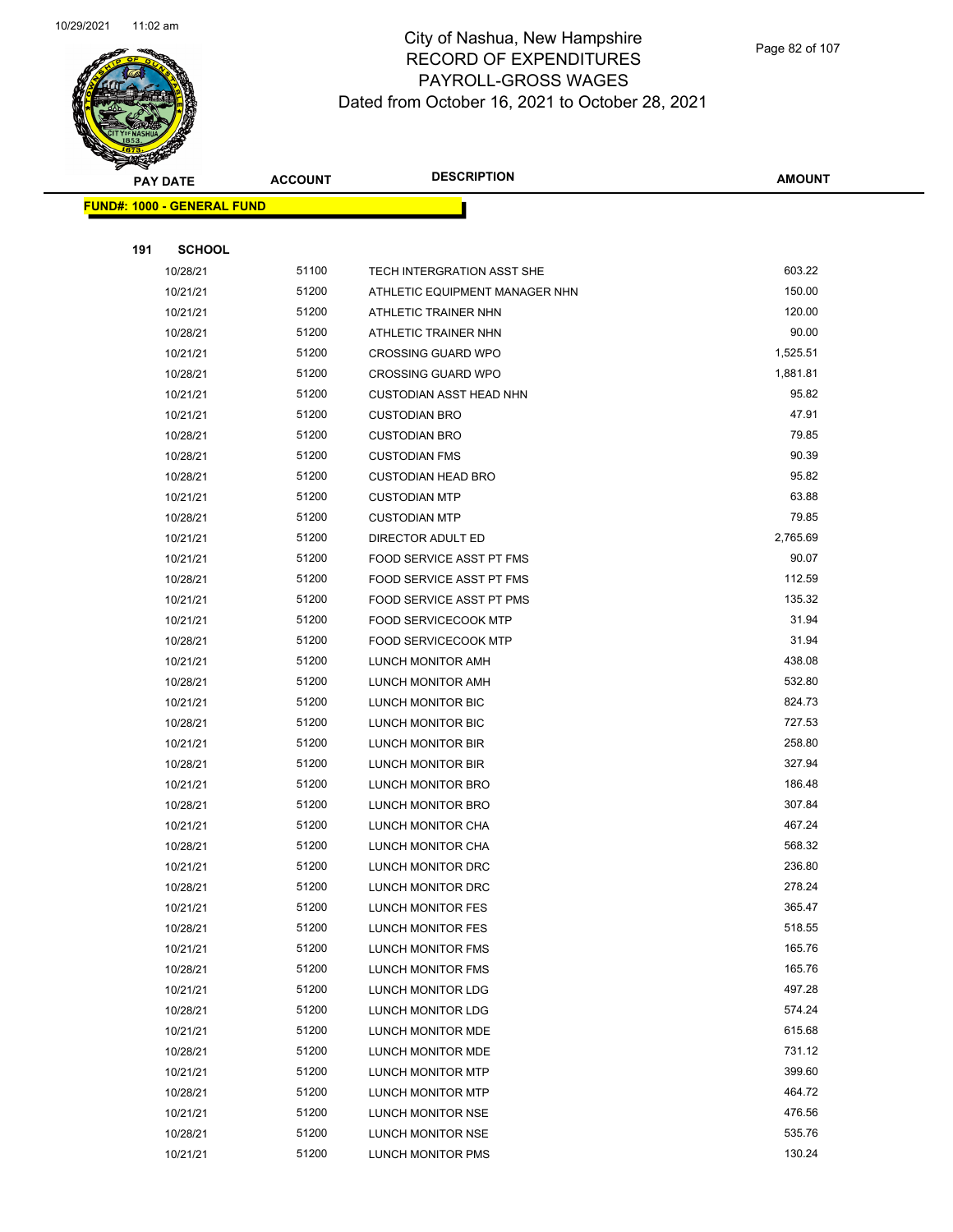

Page 83 of 107

|     | <b>PAY DATE</b>                    | <b>ACCOUNT</b> | <b>DESCRIPTION</b>          | <b>AMOUNT</b> |
|-----|------------------------------------|----------------|-----------------------------|---------------|
|     | <u> FUND#: 1000 - GENERAL FUND</u> |                |                             |               |
|     |                                    |                |                             |               |
| 191 | <b>SCHOOL</b>                      |                |                             |               |
|     | 10/28/21                           | 51200          | LUNCH MONITOR PMS           | 130.24        |
|     | 10/21/21                           | 51200          | LUNCH MONITOR SHE           | 355.20        |
|     | 10/28/21                           | 51200          | LUNCH MONITOR SHE           | 375.92        |
|     | 10/21/21                           | 51200          | PARA PRE SCHOOL BIR         | 293.40        |
|     | 10/28/21                           | 51200          | PARA PRE SCHOOL BIR         | 383.05        |
|     | 10/21/21                           | 51200          | PARA DW SPEC ED BIR         | 1,034.63      |
|     | 10/28/21                           | 51200          | PARA DW SPEC ED BIR         | 1,266.91      |
|     | 10/21/21                           | 51200          | PARA DW SPEC ED NSE         | 20.50         |
|     | 10/28/21                           | 51200          | PARA DW SPEC ED NSE         | 29.60         |
|     | 10/21/21                           | 51200          | PARA INST AMH               | 679.18        |
|     | 10/28/21                           | 51200          | PARA INST AMH               | 1,011.12      |
|     | 10/21/21                           | 51200          | PARA INST BIC               | 700.03        |
|     | 10/28/21                           | 51200          | PARA INST BIC               | 823.77        |
|     | 10/21/21                           | 51200          | PARA INST BRO               | 20.50         |
|     | 10/28/21                           | 51200          | PARA INST BRO               | 29.60         |
|     | 10/21/21                           | 51200          | PARA INST CHA               | 272.32        |
|     | 10/21/21                           | 51200          | PARA INST MDE               | 30.75         |
|     | 10/28/21                           | 51200          | PARA INST MDE               | 35.52         |
|     | 10/21/21                           | 51200          | PARA INST NHN               | 315.04        |
|     | 10/28/21                           | 51200          | PARA INST NHN               | 315.04        |
|     | 10/21/21                           | 51200          | PARA INST PMS               | 64.68         |
|     | 10/28/21                           | 51200          | PARA INST PMS               | 80.85         |
|     | 10/21/21                           | 51200          | PARA INST SHE               | 166.20        |
|     | 10/28/21                           | 51200          | PARA INST SHE               | 197.36        |
|     | 10/21/21                           | 51200          | PARA PRE SCH BIC            | 983.09        |
|     | 10/28/21                           | 51200          | PARA PRE SCH BIC            | 1,304.88      |
|     | 10/21/21                           | 51200          | PARA PRE SCH NSE            | 1,354.90      |
|     | 10/28/21                           | 51200          | PARA PRE SCH NSE            | 1,913.51      |
|     | 10/21/21                           | 51200          | PARA SCI NHS                | 50.00         |
|     | 10/28/21                           | 51200          | PARA SCI NHS                | 200.00        |
|     | 10/21/21                           | 51200          | PARA TTI LDG                | 95.98         |
|     | 10/28/21                           | 51200          | PARA TTI LDG                | 133.35        |
|     | 10/21/21                           | 51200          | PRESCHOOL PARA FPS          | 1,173.60      |
|     | 10/28/21                           | 51200          | PRESCHOOL PARA FPS          | 2,400.05      |
|     | 10/21/21                           | 51200          | SCHOOL PSYCHOLOGIST WID     | 2,530.90      |
|     | 10/21/21                           | 51200          | SCOREKEEPER NHN             | 75.00         |
|     | 10/21/21                           | 51200          | SPEECH LANG PATHOLOGIST WID | 6,689.16      |
|     | 10/21/21                           | 51200          | STUDENT ACTIVITY COORD NHS  | 1,120.30      |
|     | 10/21/21                           | 51200          | <b>SUB CLERICAL</b>         | 993.50        |
|     | 10/28/21                           | 51200          | <b>SUB CLERICAL</b>         | 1,214.00      |
|     | 10/21/21                           | 51200          | SUB TEACHER                 | 169.11        |
|     | 10/28/21                           | 51200          | SUB TEACHER                 | 104.00        |
|     | 10/21/21                           | 51200          | <b>TEACHER ART FMS</b>      | 2,095.80      |
|     | 10/21/21                           | 51200          | <b>TEACHER ART NHS</b>      | 1,022.70      |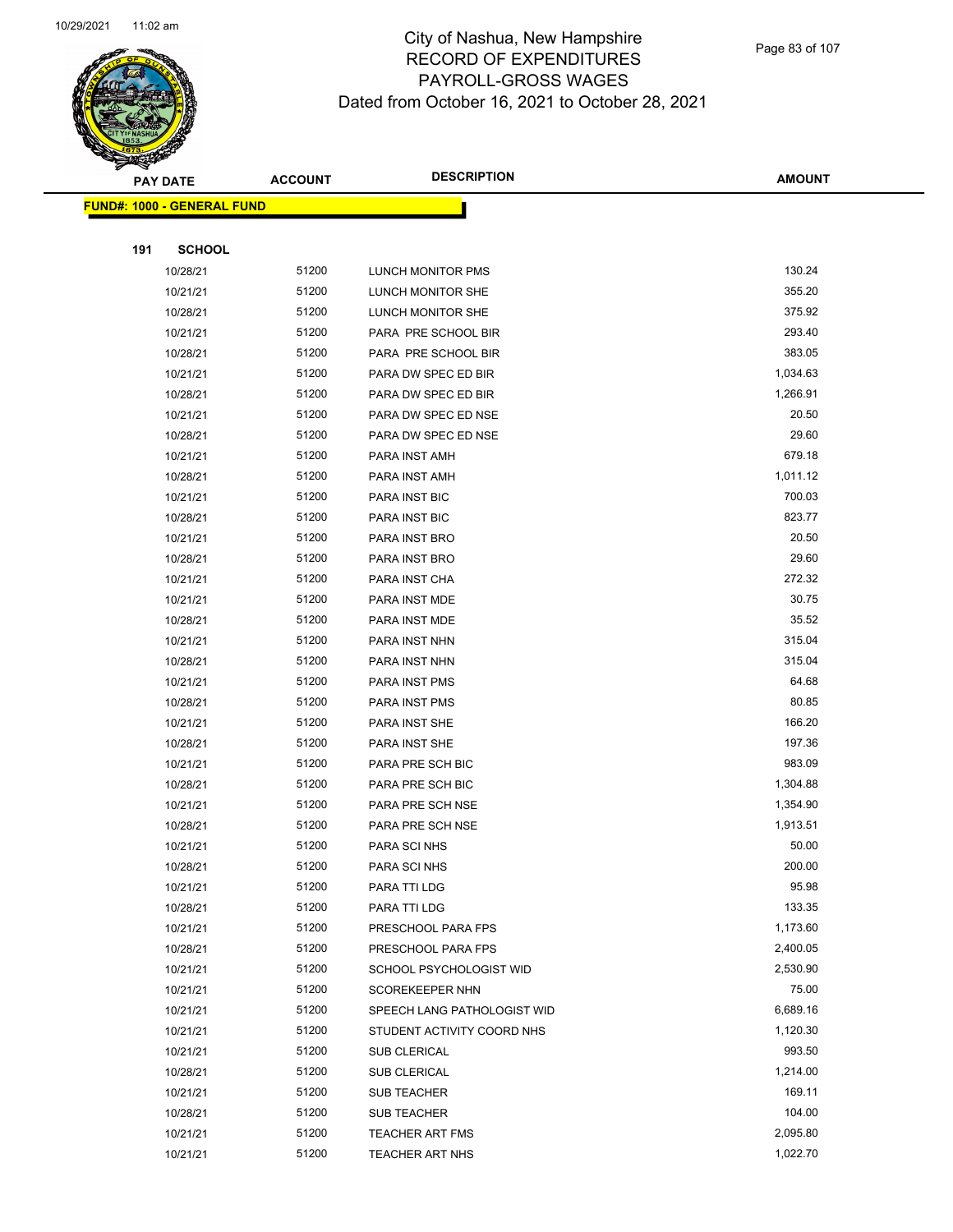

Page 84 of 107

|     | <b>PAY DATE</b>                   | <b>ACCOUNT</b> | <b>DESCRIPTION</b>                                             | <b>AMOUNT</b>   |
|-----|-----------------------------------|----------------|----------------------------------------------------------------|-----------------|
|     | <b>FUND#: 1000 - GENERAL FUND</b> |                |                                                                |                 |
|     |                                   |                |                                                                |                 |
| 191 | <b>SCHOOL</b>                     |                |                                                                |                 |
|     | 10/21/21                          | 51200          | TEACHER BIO TEC NHN                                            | 579.10          |
|     | 10/21/21                          | 51200          | <b>TEACHER ENGLISH NHS</b>                                     | 2,780.90        |
|     | 10/21/21                          | 51200          | TEACHER HEALTH NHN                                             | 225.00          |
|     | 10/21/21                          | 51200          | <b>TEACHER PE BIR</b>                                          | 400.00          |
|     | 10/21/21                          | 51200          | TEACHER PE FMS                                                 | 150.00          |
|     | 10/21/21                          | 51200          | TEACHER PE NHN                                                 | 50.00           |
|     | 10/21/21                          | 51200          | <b>TEACHER READ ELM</b>                                        | 1,760.60        |
|     | 10/21/21                          | 51200          | TEACHER SOCIAL STUDIES NHS                                     | 291.00          |
|     | 10/21/21                          | 51200          | <b>TEACHER SPED NHN</b>                                        | 1,638.20        |
|     | 10/21/21                          | 51200          | <b>TEACHER TTI FES</b>                                         | 3,024.80        |
|     | 10/21/21                          | 51200          | <b>TEACHER VISION WID</b>                                      | 842.81          |
|     | 10/21/21                          | 51200          | TICKETSELLER                                                   | 200.00          |
|     | 10/21/21                          | 51300          | CLERICAL ACADEMY NHS                                           | 0.01            |
|     | 10/21/21                          | 51300          | <b>CLERICAL BUSINESS</b>                                       | 61.52           |
|     | 10/28/21                          | 51300          | <b>CLERICAL BUSINESS</b>                                       | 31.44           |
|     | 10/28/21                          | 51300          | CLERICAL CHIEF OP OFFICER SUP                                  | 8.18            |
|     | 10/21/21                          | 51300          | <b>CLERICAL GUIDANCE ELM</b>                                   | (0.01)          |
|     | 10/28/21                          | 51300          | <b>CLERICAL GUIDANCE ELM</b>                                   | 14.45           |
|     | 10/21/21                          | 51300          | <b>CLERICAL HUMAN RESOURCES</b>                                | 75.45           |
|     | 10/28/21                          | 51300          | <b>CLERICAL HUMAN RESOURCES</b>                                | 100.60          |
|     | 10/21/21                          | 51300          | <b>CLERICAL PAYROLL SUP</b>                                    | 7.98            |
|     | 10/28/21                          | 51300          | <b>CLERICAL PAYROLL SUP</b>                                    | 8.37            |
|     | 10/28/21                          | 51300          | <b>CLERICAL PLANT OPS</b>                                      | 207.31          |
|     | 10/21/21                          | 51300          | <b>CLERICAL PRINCIPAL AMH</b>                                  | 15.22           |
|     | 10/28/21                          | 51300          | <b>CLERICAL PRINCIPAL AMH</b>                                  | 7.61            |
|     | 10/21/21                          | 51300          | <b>CLERICAL PRINCIPAL BIC</b>                                  | 8.49            |
|     | 10/28/21                          | 51300          | <b>CLERICAL PRINCIPAL BIC</b>                                  | 33.45           |
|     | 10/21/21                          | 51300          | <b>CLERICAL PRINCIPAL BIR</b>                                  | 8.49            |
|     | 10/21/21                          | 51300          | CLERICAL PRINCIPAL CHA                                         | 16.74           |
|     | 10/21/21                          | 51300          | <b>CLERICAL PRINCIPAL DRC</b>                                  | 8.37            |
|     | 10/28/21                          | 51300<br>51300 | <b>CLERICAL PRINCIPAL ELM</b>                                  | (0.01)<br>25.11 |
|     | 10/21/21<br>10/28/21              | 51300          | <b>CLERICAL PRINCIPAL FES</b><br><b>CLERICAL PRINCIPAL FES</b> | 16.74           |
|     | 10/28/21                          | 51300          | CLERICAL PRINCIPAL FMS                                         | (0.01)          |
|     | 10/21/21                          | 51300          | <b>CLERICAL PRINCIPAL LDG</b>                                  | 15.21           |
|     | 10/28/21                          | 51300          | CLERICAL PRINCIPAL MDE                                         | 15.95           |
|     | 10/21/21                          | 51300          | <b>CLERICAL PRINCIPAL NSE</b>                                  | 16.97           |
|     | 10/28/21                          | 51300          | <b>CLERICAL PRINCIPAL NSE</b>                                  | 60.37           |
|     | 10/21/21                          | 51300          | CLERICAL PRINCIPAL PMS                                         | 7.61            |
|     | 10/28/21                          | 51300          | <b>CLERICAL PRINCIPAL PMS</b>                                  | 158.65          |
|     | 10/21/21                          | 51300          | <b>CLERICAL PRINCIPAL SHE</b>                                  | 33.08           |
|     | 10/28/21                          | 51300          | <b>CLERICAL PRINCIPAL SHE</b>                                  | 23.71           |
|     | 10/21/21                          | 51300          | CLERICAL RECEPTIONIST NHS                                      | (0.01)          |
|     | 10/28/21                          | 51300          | CLERICAL SPECIAL ED NHS                                        | (0.01)          |
|     |                                   |                |                                                                |                 |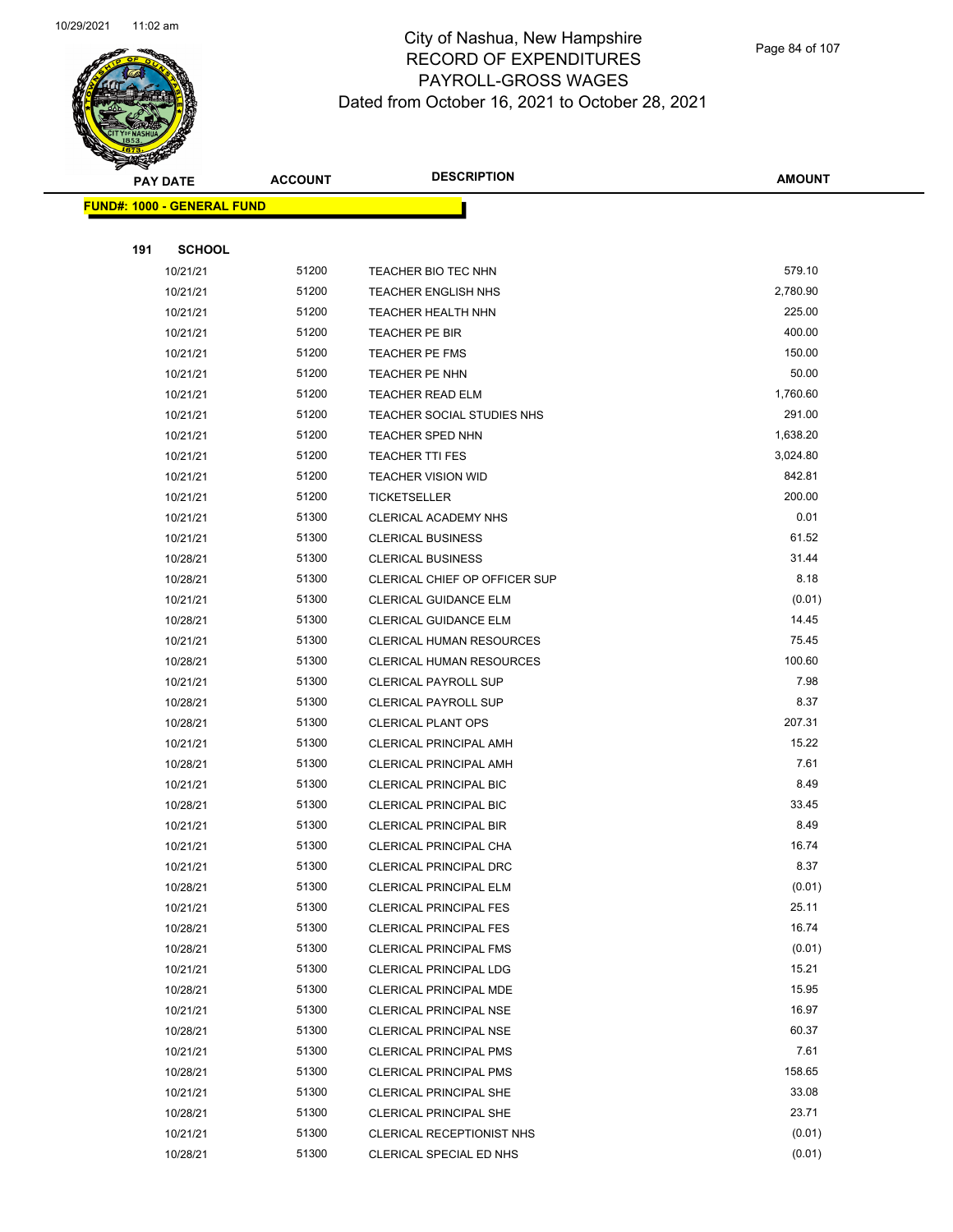

Page 85 of 107

| <b>PAY DATE</b> |                                    | <b>ACCOUNT</b> | <b>DESCRIPTION</b>                                         | <b>AMOUNT</b>   |
|-----------------|------------------------------------|----------------|------------------------------------------------------------|-----------------|
|                 | <u> FUND#: 1000 - GENERAL FUND</u> |                |                                                            |                 |
|                 |                                    |                |                                                            |                 |
| 191             | <b>SCHOOL</b>                      |                |                                                            |                 |
|                 | 10/21/21                           | 51300          | <b>CUSTODIAN ASST HEAD ELM</b>                             | 257.16          |
|                 | 10/28/21                           | 51300          | <b>CUSTODIAN ASST HEAD ELM</b>                             | 289.31          |
|                 | 10/21/21                           | 51300          | <b>CUSTODIAN ASST HEAD NHN</b>                             | 356.90          |
|                 | 10/28/21                           | 51300          | <b>CUSTODIAN ASST HEAD NHN</b>                             | 759.63          |
|                 | 10/21/21                           | 51300          | <b>CUSTODIAN ASST HEAD NHS</b>                             | 64.29           |
|                 | 10/21/21                           | 51300          | <b>CUSTODIAN ASST HEAD PMS</b>                             | 281.28          |
|                 | 10/28/21                           | 51300          | <b>CUSTODIAN ASST HEAD PMS</b>                             | 409.87          |
|                 | 10/21/21                           | 51300          | <b>CUSTODIAN BIR</b>                                       | 225.84          |
|                 | 10/28/21                           | 51300          | <b>CUSTODIAN BIR</b>                                       | 112.92          |
|                 | 10/21/21                           | 51300          | <b>CUSTODIAN BRO</b>                                       | 352.88          |
|                 | 10/28/21                           | 51300          | <b>CUSTODIAN BRO</b>                                       | 112.92          |
|                 | 10/28/21                           | 51300          | <b>CUSTODIAN CHA</b>                                       | 225.84          |
|                 | 10/21/21                           | 51300          | <b>CUSTODIAN ELM</b>                                       | 112.93          |
|                 | 10/28/21                           | 51300          | <b>CUSTODIAN ELM</b>                                       | 592.84          |
|                 | 10/21/21                           | 51300          | <b>CUSTODIAN FMS</b>                                       | 458.75          |
|                 | 10/28/21                           | 51300          | <b>CUSTODIAN FMS</b>                                       | 169.38          |
|                 | 10/28/21                           | 51300          | <b>CUSTODIAN HEAD BIC</b>                                  | 128.58          |
|                 | 10/28/21                           | 51300          | <b>CUSTODIAN HEAD BRO</b>                                  | 337.53          |
|                 | 10/21/21                           | 51300          | <b>CUSTODIAN HEAD CHA</b>                                  | 249.12          |
|                 | 10/28/21                           | 51300          | <b>CUSTODIAN HEAD CHA</b>                                  | 225.02          |
|                 | 10/21/21                           | 51300          | <b>CUSTODIAN HEAD DRC</b>                                  | 257.16          |
|                 | 10/28/21                           | 51300          | <b>CUSTODIAN HEAD DRC</b>                                  | 305.39          |
|                 | 10/21/21                           | 51300          | <b>CUSTODIAN HEAD ELM</b>                                  | 152.40          |
|                 | 10/21/21                           | 51300          | <b>CUSTODIAN HEAD FES</b>                                  | 321.46          |
|                 | 10/28/21                           | 51300          | <b>CUSTODIAN HEAD FES</b>                                  | 562.55          |
|                 | 10/28/21                           | 51300          | <b>CUSTODIAN HEAD FPS</b>                                  | 32.15           |
|                 | 10/21/21                           | 51300          | <b>CUSTODIAN HEAD LDG</b>                                  | 136.62          |
|                 | 10/28/21                           | 51300          | <b>CUSTODIAN HEAD LDG</b>                                  | 353.60          |
|                 | 10/21/21                           | 51300          | <b>CUSTODIAN HEAD MDE</b>                                  | 128.58          |
|                 | 10/28/21                           | 51300          | <b>CUSTODIAN HEAD MTP</b>                                  | 216.99          |
|                 | 10/21/21                           | 51300          | <b>CUSTODIAN HEAD NHS</b>                                  | 239.54          |
|                 | 10/21/21                           | 51300          | <b>CUSTODIAN HEAD PMS</b>                                  | 314.33          |
|                 | 10/21/21                           | 51300          | <b>CUSTODIAN LDG</b>                                       | 232.92          |
|                 | 10/28/21                           | 51300          | <b>CUSTODIAN LDG</b>                                       | 211.75          |
|                 | 10/21/21                           | 51300          | <b>CUSTODIAN MTP</b>                                       | 14.12           |
|                 | 10/21/21                           | 51300          | <b>CUSTODIAN NHN</b>                                       | 409.35          |
|                 | 10/28/21                           | 51300          | <b>CUSTODIAN NHN</b>                                       | 197.61          |
|                 | 10/28/21                           | 51300          | <b>CUSTODIAN NHS</b><br><b>CUSTODIAN NSE</b>               | 708.75<br>35.29 |
|                 | 10/21/21                           | 51300<br>51300 |                                                            | 148.23          |
|                 | 10/21/21                           | 51300          | <b>CUSTODIAN PMS</b>                                       | 155.28          |
|                 | 10/28/21                           | 51300          | <b>CUSTODIAN PMS</b>                                       | 167.10          |
|                 | 10/21/21<br>10/28/21               | 51300          | MAINTENANCE ELECTRICIAN WPO<br>MAINTENANCE ELECTRICIAN WPO | 334.20          |
|                 | 10/21/21                           | 51300          | MAINTENANCE GRDS FORMEN WPO                                | 505.10          |
|                 |                                    |                |                                                            |                 |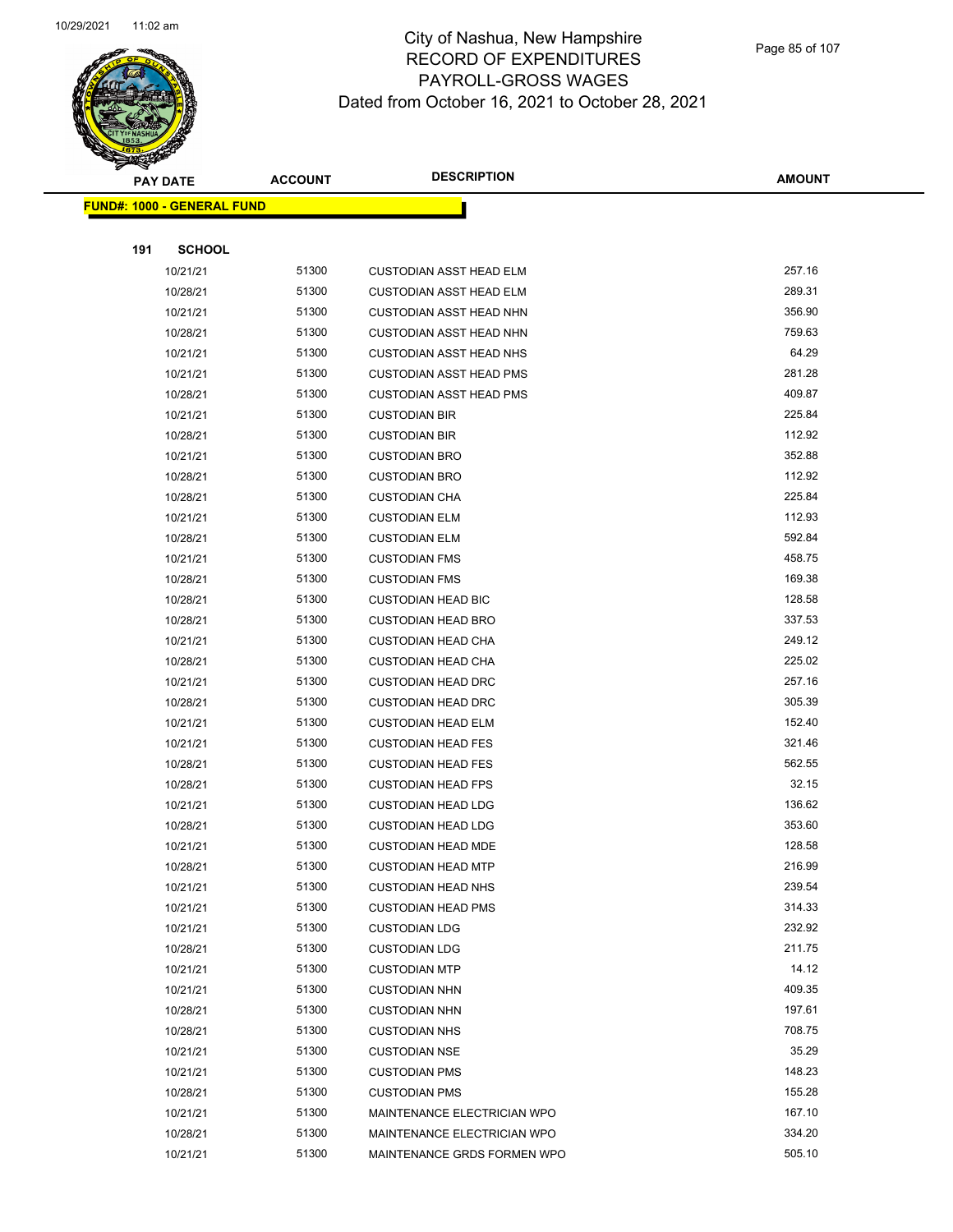

Page 86 of 107

|     | <b>PAY DATE</b>                    | <b>ACCOUNT</b> | <b>DESCRIPTION</b>            | AMOUNT   |
|-----|------------------------------------|----------------|-------------------------------|----------|
|     | <u> FUND#: 1000 - GENERAL FUND</u> |                |                               |          |
|     |                                    |                |                               |          |
| 191 | <b>SCHOOL</b>                      |                |                               |          |
|     | 10/28/21                           | 51300          | MAINTENANCE GRDS FORMEN WPO   | 138.66   |
|     | 10/21/21                           | 51300          | MAINTENANCE GROUNDS WPO       | 316.35   |
|     | 10/28/21                           | 51300          | MAINTENANCE GROUNDS WPO       | 494.80   |
|     | 10/21/21                           | 51300          | <b>MAINTENANCE TRADES WPO</b> | 316.92   |
|     | 10/28/21                           | 51300          | <b>MAINTENANCE TRADES WPO</b> | 316.92   |
|     | 10/28/21                           | 51300          | PARA DW SPEC ELM              | 25.43    |
|     | 10/28/21                           | 51300          | SECURITY MONITOR NHN          | 28.23    |
|     | 10/21/21                           | 51300          | SECURITY MONITOR NHS          | 84.70    |
|     | 10/28/21                           | 51300          | SECURITY MONITOR NHS          | 127.04   |
|     | 10/21/21                           | 51400          | SUB ADMIN LONG TERM           | 2,250.00 |
|     | 10/28/21                           | 51400          | <b>SUB ADMIN LONG TERM</b>    | 2,250.00 |
|     | 10/21/21                           | 51412          | <b>7PAR CTE NHN</b>           | 93.00    |
|     | 10/28/21                           | 51412          | <b>7PAR CTE NHN</b>           | 40.00    |
|     | 10/21/21                           | 51412          | <b>CROSSING GUARD WPO</b>     | 65.12    |
|     | 10/28/21                           | 51412          | FOOD SERVICE ASST PT PMS      | 251.95   |
|     | 10/28/21                           | 51412          | <b>INTERPRETER</b>            | 500.00   |
|     | 10/21/21                           | 51412          | LUNCH MONITOR NSE             | 43.07    |
|     | 10/28/21                           | 51412          | LUNCH MONITOR NSE             | 21.53    |
|     | 10/21/21                           | 51412          | PARA ALT MTP                  | 8.00     |
|     | 10/28/21                           | 51412          | PARA ALT MTP                  | 10.00    |
|     | 10/21/21                           | 51412          | PARA ALT PMS                  | 70.00    |
|     | 10/28/21                           | 51412          | PARA DW SPEC ED AMH           | 22.00    |
|     | 10/21/21                           | 51412          | PARA DW SPEC ED BRO           | 11.00    |
|     | 10/28/21                           | 51412          | PARA DW SPEC ED BRO           | 100.00   |
|     | 10/21/21                           | 51412          | PARA DW SPEC ED FMS           | 76.00    |
|     | 10/28/21                           | 51412          | PARA DW SPEC ED FMS           | 55.00    |
|     | 10/28/21                           | 51412          | PARA DW SPEC ED MDE           | 30.00    |
|     | 10/21/21                           | 51412          | PARA DW SPEC ED MTP           | 62.00    |
|     | 10/28/21                           | 51412          | PARA DW SPEC ED MTP           | 122.00   |
|     | 10/21/21                           | 51412          | PARA DW SPEC ED NHN           | 19.00    |
|     | 10/28/21                           | 51412          | PARA DW SPEC ED NHN           | 97.00    |
|     | 10/21/21                           | 51412          | PARA DW SPEC ED NSE           | 46.00    |
|     | 10/21/21                           | 51412          | PARA DW SPEC ED SHE           | 280.00   |
|     | 10/28/21                           | 51412          | PARA DW SPEC ED SHE           | 73.00    |
|     | 10/21/21                           | 51412          | PARA DW SPEC ELM              | 7.00     |
|     | 10/28/21                           | 51412          | PARA DW SPEC ELM              | 31.00    |
|     | 10/21/21                           | 51412          | PARA ELL ELM                  | 38.00    |
|     | 10/28/21                           | 51412          | PARA ELL FES                  | 42.00    |
|     | 10/21/21                           | 51412          | PARA ELL FMS                  | 19.00    |
|     | 10/28/21                           | 51412          | PARA ELL FMS                  | 14.00    |
|     | 10/21/21                           | 51412          | PARA ELL PMS                  | 38.00    |
|     | 10/28/21                           | 51412          | PARA INST AMH                 | 69.00    |
|     | 10/21/21                           | 51412          | PARA INST BIC                 | 284.00   |
|     | 10/28/21                           | 51412          | PARA INST BIC                 | 96.00    |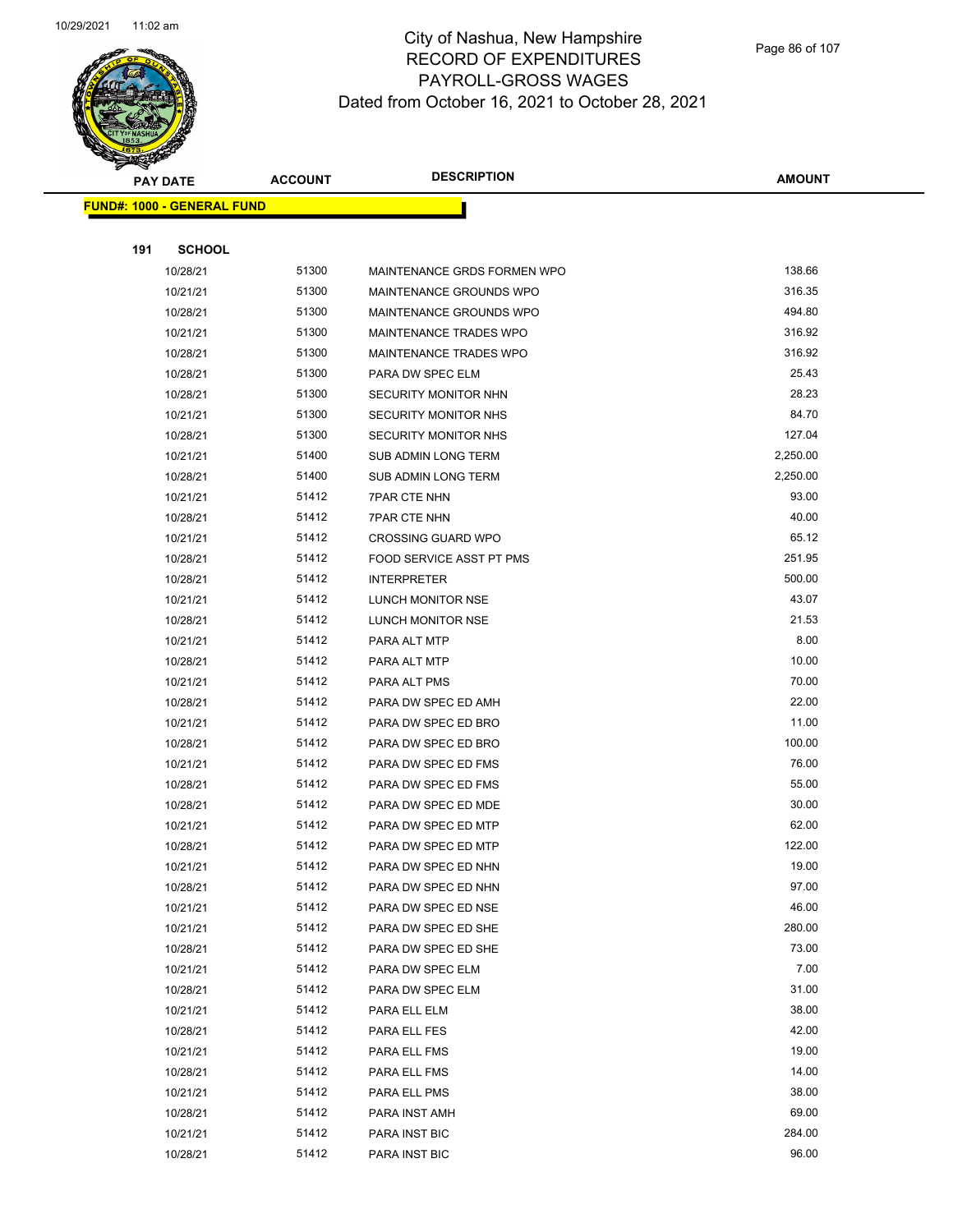

Page 87 of 107

|     | <b>PAY DATE</b>            | <b>ACCOUNT</b> | <b>DESCRIPTION</b> | <b>AMOUNT</b> |
|-----|----------------------------|----------------|--------------------|---------------|
|     | FUND#: 1000 - GENERAL FUND |                |                    |               |
|     |                            |                |                    |               |
| 191 | <b>SCHOOL</b>              |                |                    |               |
|     | 10/21/21                   | 51412          | PARA INST BIR      | 17.00         |
|     | 10/28/21                   | 51412          | PARA INST BIR      | 25.00         |
|     | 10/21/21                   | 51412          | PARA INST BRO      | 21.00         |
|     | 10/28/21                   | 51412          | PARA INST BRO      | 10.00         |
|     | 10/21/21                   | 51412          | PARA INST CHA      | 212.00        |
|     | 10/28/21                   | 51412          | PARA INST CHA      | 290.00        |
|     | 10/21/21                   | 51412          | PARA INST DRC      | 10.00         |
|     | 10/28/21                   | 51412          | PARA INST DRC      | 172.00        |
|     | 10/21/21                   | 51412          | PARA INST ELM      | 460.00        |
|     | 10/28/21                   | 51412          | PARA INST ELM      | 614.00        |
|     | 10/21/21                   | 51412          | PARA INST FES      | 154.00        |
|     | 10/28/21                   | 51412          | PARA INST FES      | 200.00        |
|     | 10/21/21                   | 51412          | PARA INST FMS      | 110.00        |
|     | 10/28/21                   | 51412          | PARA INST FMS      | 214.00        |
|     | 10/21/21                   | 51412          | PARA INST LDG      | 110.00        |
|     | 10/28/21                   | 51412          | PARA INST LDG      | 80.00         |
|     | 10/21/21                   | 51412          | PARA INST MDE      | 113.00        |
|     | 10/28/21                   | 51412          | PARA INST MDE      | 150.00        |
|     | 10/21/21                   | 51412          | PARA INST MTP      | 251.00        |
|     | 10/28/21                   | 51412          | PARA INST MTP      | 528.00        |
|     | 10/21/21                   | 51412          | PARA INST NHN      | 20.00         |
|     | 10/28/21                   | 51412          | PARA INST NHN      | 66.00         |
|     | 10/28/21                   | 51412          | PARA INST NHS      | 48.00         |
|     | 10/21/21                   | 51412          | PARA INST NSE      | 141.00        |
|     | 10/21/21                   | 51412          | PARA INST PMS      | 165.00        |
|     | 10/28/21                   | 51412          | PARA INST PMS      | 180.00        |
|     | 10/21/21                   | 51412          | PARA INST SHE      | 330.40        |
|     | 10/28/21                   | 51412          | PARA INST SHE      | 748.00        |
|     | 10/28/21                   | 51412          | PARA KIND AMH      | 10.00         |
|     | 10/21/21                   | 51412          | PARA KIND BIC      | 38.00         |
|     | 10/28/21                   | 51412          | PARA KIND BIC      | 10.00         |
|     | 10/21/21                   | 51412          | PARA KIND BRO      | 5.00          |
|     | 10/28/21                   | 51412          | PARA KIND BRO      | 30.00         |
|     | 10/28/21                   | 51412          | PARA KIND CHA      | 10.00         |
|     | 10/21/21                   | 51412          | PARA KIND FES      | 26.00         |
|     | 10/28/21                   | 51412          | PARA KIND LDG      | 10.00         |
|     | 10/21/21                   | 51412          | PARA KIND MDE      | 86.00         |
|     | 10/28/21                   | 51412          | PARA KIND MDE      | 60.00         |
|     | 10/21/21                   | 51412          | PARA KIND SHE      | 30.00         |
|     | 10/21/21                   | 51412          | PARA READ ELM      | 12.00         |
|     | 10/21/21                   | 51412          | PARA SPED FES      | 11.00         |
|     | 10/28/21                   | 51412          | PARA TTI LDG       | 24.00         |
|     | 10/21/21                   | 51412          | PARA VOC NHS       | 134.00        |
|     | 10/28/21                   | 51412          | PARA VOC NHS       | 78.00         |
|     |                            |                |                    |               |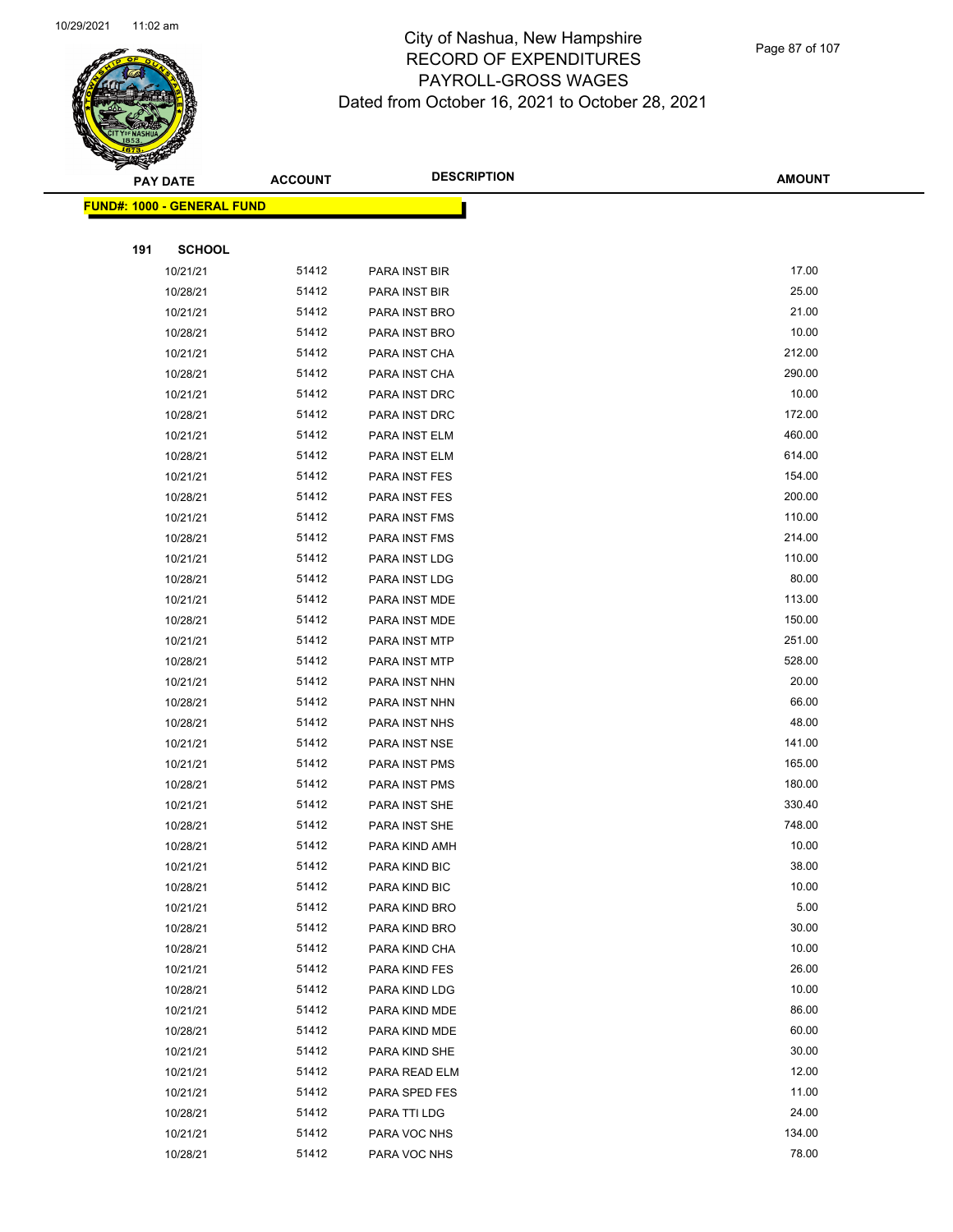

Page 88 of 107

| <b>PAY DATE</b>                    |               | <b>ACCOUNT</b> | <b>DESCRIPTION</b>            | <b>AMOUNT</b> |  |
|------------------------------------|---------------|----------------|-------------------------------|---------------|--|
| <u> FUND#: 1000 - GENERAL FUND</u> |               |                |                               |               |  |
|                                    |               |                |                               |               |  |
| 191                                | <b>SCHOOL</b> |                |                               |               |  |
|                                    | 10/21/21      | 51412          | STUDENT ACTIVITY COORD NHS    | 211.75        |  |
|                                    | 10/21/21      | 51412          | <b>SUB CLERICAL</b>           | 325.00        |  |
|                                    | 10/28/21      | 51412          | <b>SUB CLERICAL</b>           | 182.00        |  |
|                                    | 10/21/21      | 51412          | SUB FOOD SERVICE              | 100.64        |  |
|                                    | 10/28/21      | 51412          | SUB FOOD SERVICE              | 142.08        |  |
|                                    | 10/21/21      | 51412          | <b>SUB LUNCH MONITOR</b>      | 464.88        |  |
|                                    | 10/28/21      | 51412          | <b>SUB LUNCH MONITOR</b>      | 609.96        |  |
|                                    | 10/21/21      | 51412          | <b>SUB PARA PROFESSIONAL</b>  | 1,641.97      |  |
|                                    | 10/28/21      | 51412          | SUB PARA PROFESSIONAL         | 1,895.28      |  |
|                                    | 10/21/21      | 51412          | SUB TEACHER                   | 5,703.15      |  |
|                                    | 10/28/21      | 51412          | <b>SUB TEACHER</b>            | 6,376.32      |  |
|                                    | 10/22/21      | 51412          | SUB TEACHER LONG TERM         | 3,545.00      |  |
|                                    | 10/28/21      | 51412          | SUB TEACHER LONG TERM         | 4,850.00      |  |
|                                    | 10/21/21      | 51412          | SUMMER SCH STUD MENT K-5      | 66.00         |  |
|                                    | 10/21/21      | 51412          | <b>TEACHER ART NHS</b>        | 77.00         |  |
|                                    | 10/21/21      | 51412          | <b>TEACHER DWSE NHS</b>       | 79.80         |  |
|                                    | 10/21/21      | 51412          | <b>TEACHER GRAPH NHS</b>      | 38.50         |  |
|                                    | 10/21/21      | 51412          | <b>TEACHER MATH NHN</b>       | 77.00         |  |
|                                    | 10/21/21      | 51412          | <b>TEACHER MATH NHS</b>       | 175.00        |  |
|                                    | 10/21/21      | 51412          | <b>TEACHER SCIENCE NHS</b>    | 539.00        |  |
|                                    | 10/21/21      | 51412          | <b>TEACHER SPED NHS</b>       | 156.25        |  |
|                                    | 10/21/21      | 51412          | TITLE ONE PARA FES            | 40.00         |  |
|                                    | 10/28/21      | 51412          | TITLE ONE PARA FES            | 130.00        |  |
|                                    | 10/28/21      | 51650          | <b>CLERICAL PRINCIPAL AMH</b> | 37.50         |  |
|                                    | 10/28/21      | 51650          | <b>CLERICAL PRINCIPAL ELM</b> | 137.50        |  |
|                                    | 10/28/21      | 51650          | ELL OUTREACH WORKER HOURLY    | 162.50        |  |
|                                    | 10/21/21      | 51650          | HOME SCHOOL CORD TTI          | 50.00         |  |
|                                    | 10/28/21      | 51650          | HOME SCHOOL CORD TTI          | 262.50        |  |
|                                    | 10/21/21      | 51650          | <b>INSTRUMENTAL MUSIC</b>     | 1,260.00      |  |
|                                    | 10/28/21      | 51650          | <b>INSTRUMENTAL MUSIC</b>     | 1,500.00      |  |
|                                    | 10/21/21      | 51650          | <b>INTERPRETER</b>            | 568.75        |  |
|                                    | 10/28/21      | 51650          | <b>INTERPRETER</b>            | 768.75        |  |
|                                    | 10/21/21      | 51650          | <b>NURSE NHS</b>              | 300.00        |  |
|                                    | 10/21/21      | 51650          | PARA DW SPEC ED NHN           | 441.61        |  |
|                                    | 10/28/21      | 51650          | PARA DW SPEC ED NHN           | 134.41        |  |
|                                    | 10/21/21      | 51650          | PEER COACH                    | 293.75        |  |
|                                    | 10/21/21      | 51650          | SIGN LANGUAGE INTERPRETER     | 118.63        |  |
|                                    | 10/28/21      | 51650          | SIGN LANGUAGE INTERPRETER     | 63.22         |  |
|                                    | 10/21/21      | 51650          | <b>TEACHER FACS NHN</b>       | 200.00        |  |
|                                    | 10/21/21      | 51650          | <b>TEACHER MUSIC AMH</b>      | 240.00        |  |
|                                    | 10/21/21      | 51650          | <b>TEACHER MUSIC DRC</b>      | 330.00        |  |
|                                    | 10/21/21      | 51650          | <b>TEACHER MUSIC FES</b>      | 195.00        |  |
|                                    | 10/21/21      | 51650          | <b>TEACHER MUSIC LDG</b>      | 135.00        |  |
|                                    | 10/21/21      | 51650          | <b>TEACHER SCIENCE ELM</b>    | 300.00        |  |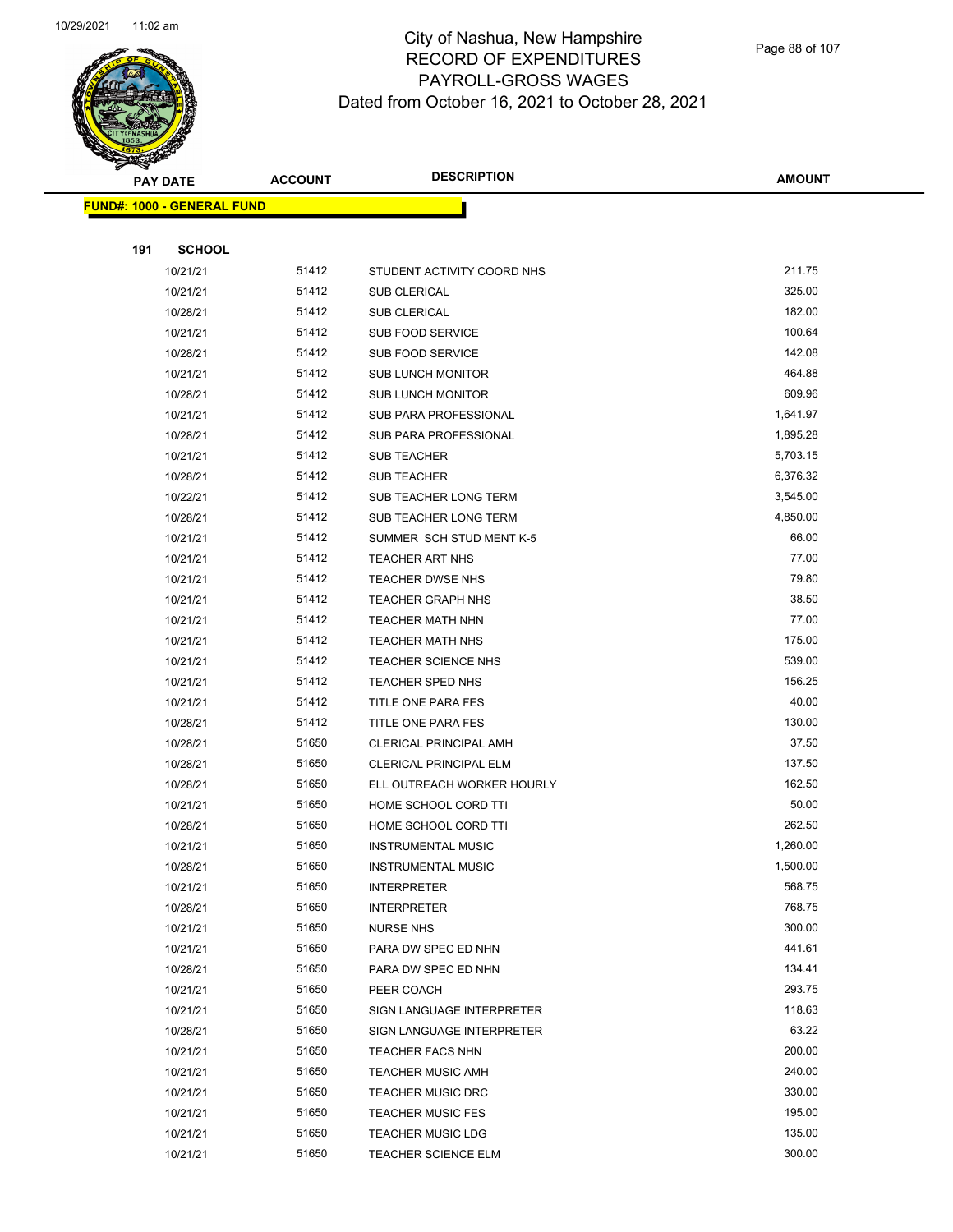

Page 89 of 107

|     | <b>PAY DATE</b>                   | <b>ACCOUNT</b> | <b>DESCRIPTION</b>            | <b>AMOUNT</b> |
|-----|-----------------------------------|----------------|-------------------------------|---------------|
|     | <b>FUND#: 1000 - GENERAL FUND</b> |                |                               |               |
|     |                                   |                |                               |               |
| 191 | <b>SCHOOL</b>                     |                |                               |               |
|     | 10/21/21                          | 51650          | <b>TEACHER SCIENCE FMS</b>    | 150.00        |
|     | 10/21/21                          | 51650          | <b>TEACHER SCIENCE NHN</b>    | 50.00         |
|     | 10/21/21                          | 51650          | <b>TEACHER SCIENCE PMS</b>    | 300.00        |
|     | 10/21/21                          | 51650          | <b>TEACHER SPED MDE</b>       | 27.00         |
|     | 10/21/21                          | 51700          | <b>GUIDANCE COUNSELOR BIR</b> | 69.23         |
|     | 10/21/21                          | 51700          | <b>GUIDANCE COUNSELOR ELM</b> | 69.23         |
|     | 10/21/21                          | 51700          | <b>LIBRARIAN NHS</b>          | 81.82         |
|     | 10/21/21                          | 51700          | <b>NURSE ELM</b>              | 81.82         |
|     | 10/21/21                          | 51700          | SCHOOL PSYCHOLOGIST WID       | 69.23         |
|     | 10/21/21                          | 51700          | SPEECH LANG PATHOLOGIST WID   | 69.23         |
|     | 10/21/21                          | 51700          | <b>TEACHER ART CHA</b>        | 34.62         |
|     | 10/21/21                          | 51700          | <b>TEACHER ART NHS</b>        | 34.62         |
|     | 10/21/21                          | 51700          | <b>TEACHER BUSINESS NHS</b>   | 69.23         |
|     | 10/21/21                          | 51700          | <b>TEACHER DWSE ELM</b>       | 69.23         |
|     | 10/21/21                          | 51700          | <b>TEACHER ENGLISH FMS</b>    | 69.23         |
|     | 10/21/21                          | 51700          | <b>TEACHER ENGLISH NHN</b>    | 69.23         |
|     | 10/21/21                          | 51700          | <b>TEACHER ENGLISH NHS</b>    | 69.23         |
|     | 10/21/21                          | 51700          | TEACHER FOREIGN LANG NHN      | 69.23         |
|     | 10/21/21                          | 51700          | TEACHER FOREIGN LANG NHS      | 69.23         |
|     | 10/21/21                          | 51700          | <b>TEACHER GR6 ELM</b>        | 69.23         |
|     | 10/21/21                          | 51700          | <b>TEACHER GR6 PMS</b>        | 69.23         |
|     | 10/21/21                          | 51700          | <b>TEACHER MATH ELM</b>       | 81.82         |
|     | 10/21/21                          | 51700          | <b>TEACHER MATH FMS</b>       | 69.23         |
|     | 10/21/21                          | 51700          | TEACHER MATH NHN              | 69.23         |
|     | 10/21/21                          | 51700          | <b>TEACHER MATH NHS</b>       | 69.23         |
|     | 10/21/21                          | 51700          | <b>TEACHER MATH PMS</b>       | 69.23         |
|     | 10/21/21                          | 51700          | <b>TEACHER MUSIC FMS</b>      | 69.23         |
|     | 10/21/21                          | 51700          | <b>TEACHER PE MDE</b>         | 34.62         |
|     | 10/21/21                          | 51700          | TEACHER PE NHN                | 34.62         |
|     | 10/21/21                          | 51700          | TEACHER PE NHS                | 473.08        |
|     | 10/21/21                          | 51700          | TEACHER READ ELM              | 34.62         |
|     | 10/21/21                          | 51700          | <b>TEACHER READ FMS</b>       | 34.62         |
|     | 10/21/21                          | 51700          | <b>TEACHER SCIENCE ELM</b>    | 69.23         |
|     | 10/21/21                          | 51700          | <b>TEACHER SCIENCE FMS</b>    | 69.23         |
|     | 10/21/21                          | 51700          | <b>TEACHER SCIENCE NHN</b>    | 69.23         |
|     | 10/21/21                          | 51700          | <b>TEACHER SCIENCE PMS</b>    | 69.23         |
|     | 10/21/21                          | 51700          | TEACHER SOCIAL STUDIES ELM    | 69.23         |
|     | 10/21/21                          | 51700          | TEACHER SOCIAL STUDIES FMS    | 69.23         |
|     | 10/21/21                          | 51700          | TEACHER SOCIAL STUDIES NHN    | 69.23         |
|     | 10/21/21                          | 51700          | TEACHER SOCIAL STUDIES NHS    | 69.23         |
|     | 10/21/21                          | 51700          | TEACHER SOCIAL STUDIES PMS    | 69.23         |
|     | 10/21/21                          | 51700          | TEACHER SPED FMS              | 69.23         |
|     | 10/21/21                          | 51700          | <b>TEACHER SPED NHN</b>       | 69.23         |
|     | 10/21/21                          | 51700          | TEACHER TECHED NHN            | 69.23         |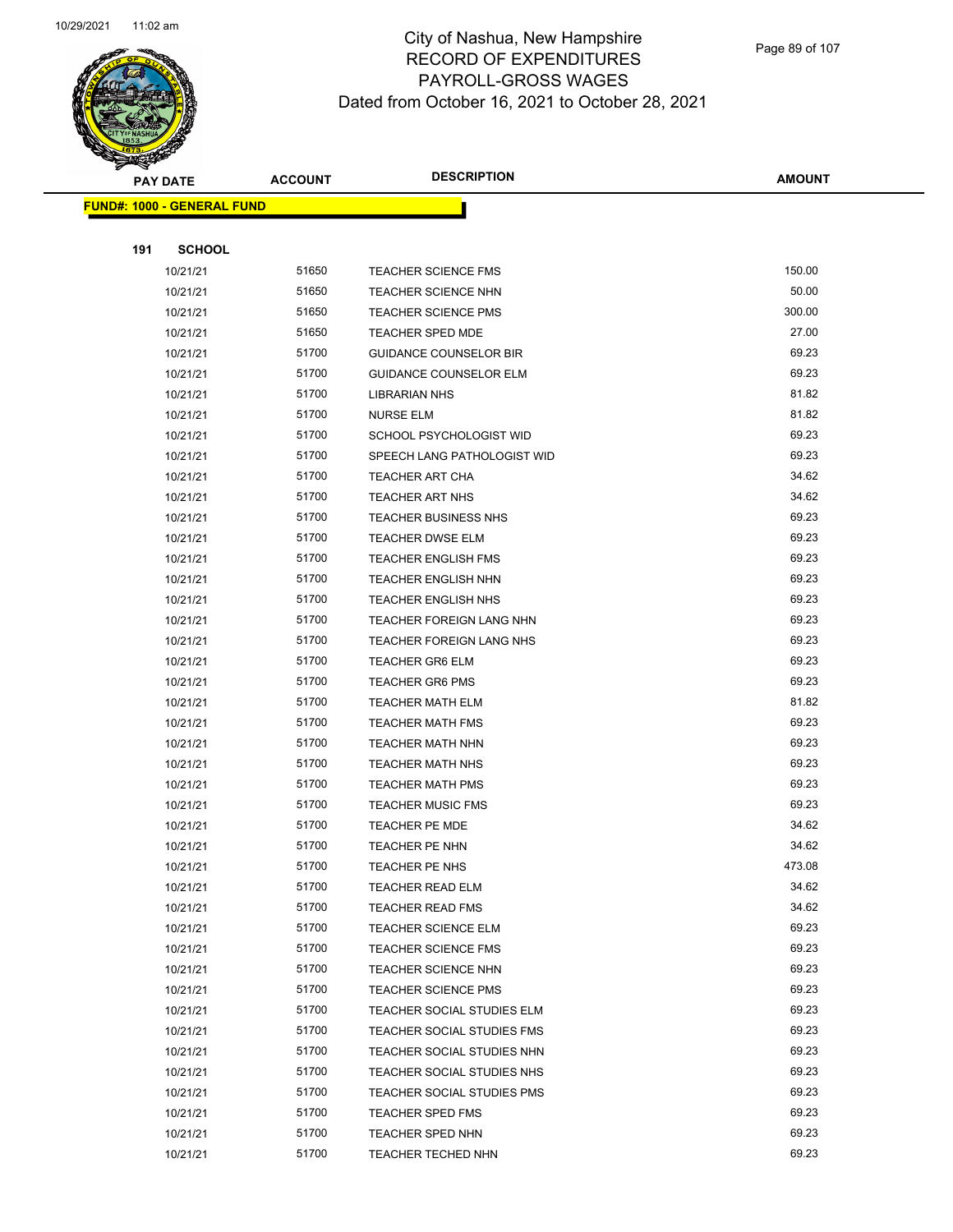

Page 90 of 107

|     | <b>PAY DATE</b>                       | <b>ACCOUNT</b> | <b>DESCRIPTION</b>           | <b>AMOUNT</b>  |
|-----|---------------------------------------|----------------|------------------------------|----------------|
|     | <b>FUND#: 1000 - GENERAL FUND</b>     |                |                              |                |
| 191 | <b>SCHOOL</b>                         |                |                              |                |
|     | 10/28/21                              | 51750          | <b>CLERICAL GUIDANCE ELM</b> | 1,121.11       |
|     | 10/21/21                              | 51750          | PARA INST CHA                | 701.10         |
|     | 10/21/21                              | 52800          | EDUCATIONAL ASSISTANCE       | 6,240.00       |
|     | 10/21/21                              | 55118          | TELEPHONE-CELLULAR           | 2,380.00       |
|     | <b>TOTAL 191 - SCHOOL</b>             |                |                              | \$3,362,112.09 |
|     | <b>TOTAL FUND 1000 - GENERAL FUND</b> |                |                              | \$5,585,435.34 |

## **FUND#: 1010 - GENERAL FUND PY ESCROWS**

| 107 | <b>CITY CLERK</b>                                |                                          |                               |            |
|-----|--------------------------------------------------|------------------------------------------|-------------------------------|------------|
|     | 10/21/21                                         | 51400                                    | <b>CITY CLERK TEMP</b>        | 723.75     |
|     | 10/28/21                                         | 51400                                    | <b>CITY CLERK TEMP</b>        | 1,448.75   |
|     | <b>TOTAL 107 - CITY CLERK</b>                    |                                          |                               | \$2,172.50 |
| 152 | <b>FIRE</b>                                      |                                          |                               |            |
|     | 10/21/21                                         | 52800                                    | <b>EDUCATIONAL ASSISTANCE</b> | 50.00      |
|     | 10/28/21                                         | 52800                                    | EDUCATIONAL ASSISTANCE        | 225.00     |
|     | <b>TOTAL 152 - FIRE</b>                          |                                          |                               | \$275.00   |
|     | 166 PARKING LOTS                                 |                                          |                               |            |
|     | 10/21/21                                         | 51403                                    | <b>ECD PARKING INTERN</b>     | 202.50     |
|     | 10/28/21                                         | 51403                                    | <b>ECD PARKING INTERN</b>     | 255.00     |
|     | <b>TOTAL 166 - PARKING LOTS</b>                  |                                          |                               | \$457.50   |
| 181 |                                                  | <b>COMMUNITY DEVELOPMENT</b>             |                               |            |
|     | 10/28/21                                         | 55118                                    | TELEPHONE-CELLULAR            | 468.00     |
|     |                                                  | <b>TOTAL 181 - COMMUNITY DEVELOPMENT</b> |                               | \$468.00   |
|     | <b>TOTAL FUND 1010 - GENERAL FUND PY ESCROWS</b> |                                          |                               | \$3,373.00 |

### **FUND#: 2100 - FOOD SERVICES FUND**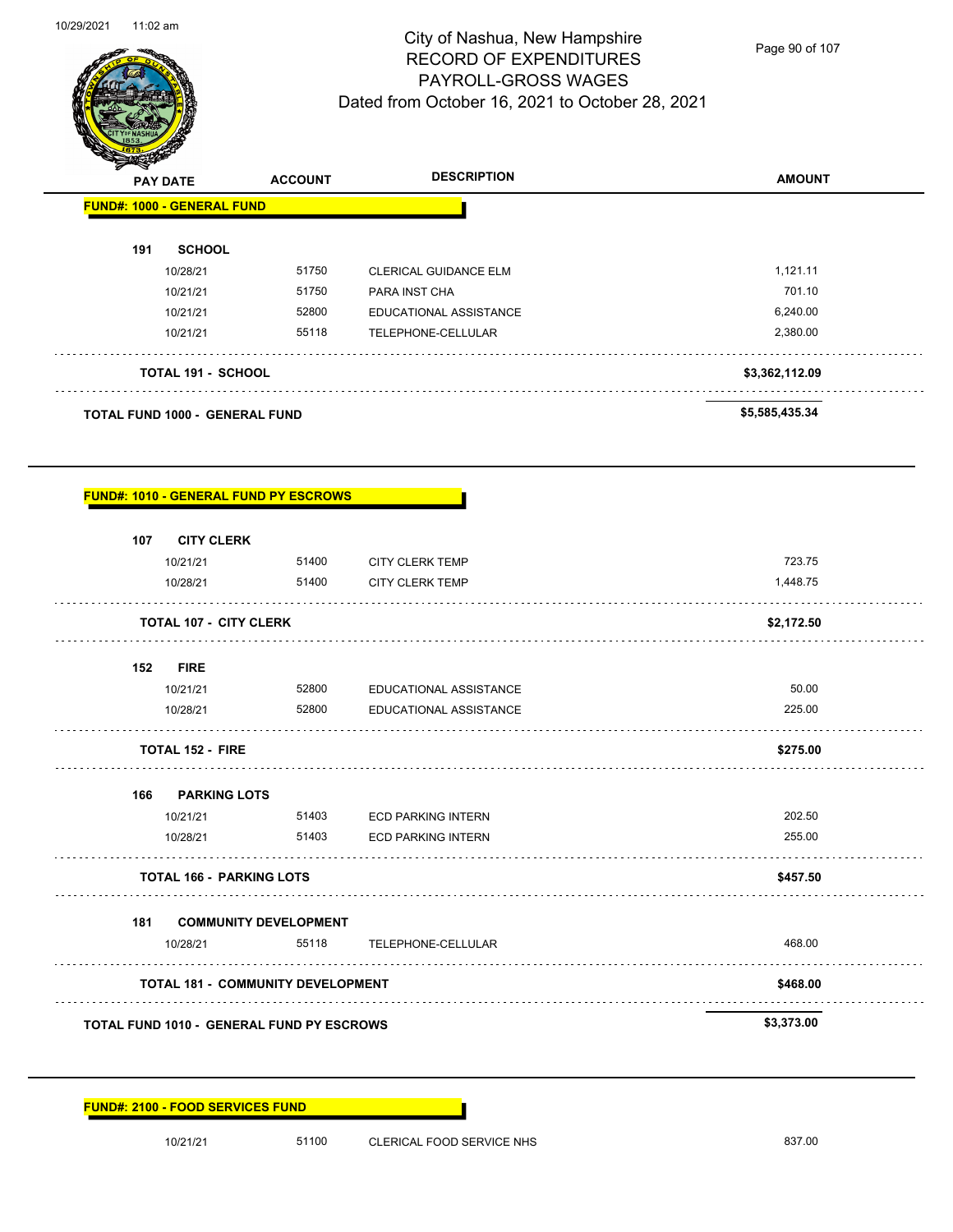

| <b>PAY DATE</b>                         | <b>ACCOUNT</b> | <b>DESCRIPTION</b>                   | <b>AMOUNT</b> |
|-----------------------------------------|----------------|--------------------------------------|---------------|
| <b>FUND#: 2100 - FOOD SERVICES FUND</b> |                |                                      |               |
| 10/28/21                                | 51100          | CLERICAL FOOD SERVICE NHS            | 837.00        |
| 10/21/21                                | 51100          | DELIVERY DRIVER FOOD SERVICE         | 737.84        |
| 10/28/21                                | 51100          | DELIVERY DRIVER FOOD SERVICE         | 771.59        |
| 10/21/21                                | 51100          | DIRECTOR FOOD SERVICE                | 3,001.10      |
| 10/21/21                                | 51100          | <b>FOOD SERVICE BUSINESS MANAGER</b> | 2,309.30      |
| 10/21/21                                | 51100          | <b>FOOD SERVICE COOK AMH</b>         | 531.30        |
| 10/28/21                                | 51100          | FOOD SERVICE COOK AMH                | 531.31        |
| 10/21/21                                | 51100          | FOOD SERVICE COOK BIC                | 543.55        |
| 10/28/21                                | 51100          | FOOD SERVICE COOK BIC                | 543.55        |
| 10/21/21                                | 51100          | FOOD SERVICE COOK BIR                | 497.35        |
| 10/28/21                                | 51100          | FOOD SERVICE COOK BIR                | 497.35        |
| 10/21/21                                | 51100          | FOOD SERVICE COOK BRO                | 543.55        |
| 10/28/21                                | 51100          | FOOD SERVICE COOK BRO                | 535.80        |
| 10/21/21                                | 51100          | FOOD SERVICE COOK CHA                | 548.80        |
| 10/28/21                                | 51100          | FOOD SERVICE COOK CHA                | 540.96        |
| 10/21/21                                | 51100          | FOOD SERVICE COOK DRC                | 479.85        |
| 10/28/21                                | 51100          | FOOD SERVICE COOK DRC                | 466.14        |
| 10/21/21                                | 51100          | FOOD SERVICE COOK ELM                | 1,051.75      |
| 10/28/21                                | 51100          | FOOD SERVICE COOK ELM                | 1,048.24      |
| 10/21/21                                | 51100          | FOOD SERVICE COOK FES                | 548.80        |
| 10/28/21                                | 51100          | FOOD SERVICE COOK FES                | 540.96        |
| 10/21/21                                | 51100          | FOOD SERVICE COOK FMS                | 368.37        |
| 10/28/21                                | 51100          | FOOD SERVICE COOK FMS                | 352.86        |
| 10/21/21                                | 51100          | FOOD SERVICE COOK LDG                | 522.29        |
| 10/28/21                                | 51100          | FOOD SERVICE COOK LDG                | 526.06        |
| 10/21/21                                | 51100          | FOOD SERVICE COOK MDE                | 531.30        |
| 10/28/21                                | 51100          | FOOD SERVICE COOK MDE                | 527.51        |
| 10/21/21                                | 51100          | FOOD SERVICE COOK NHN                | 1,174.25      |
| 10/28/21                                | 51100          | FOOD SERVICE COOK NHN                | 1,161.10      |
| 10/21/21                                | 51100          | FOOD SERVICE COOK NHS                | 1,146.25      |
| 10/28/21                                | 51100          | FOOD SERVICE COOK NHS                | 1,146.25      |
| 10/21/21                                | 51100          | FOOD SERVICE COOK NSE                | 108.71        |
| 10/21/21                                | 51100          | FOOD SERVICE COOK PMS                | 582.05        |
| 10/28/21                                | 51100          | <b>FOOD SERVICE COOK PMS</b>         | 582.05        |
| 10/21/21                                | 51100          | <b>FOOD SERVICE SITE CORD</b>        | 12,023.70     |
| 10/21/21                                | 51100          | <b>FOOD SERVICECOOK MTP</b>          | 497.35        |
| 10/28/21                                | 51100          | <b>FOOD SERVICECOOK MTP</b>          | 483.14        |
| 10/21/21                                | 51200          | FOOD SERVICE ASST PT AMH             | 610.17        |
| 10/28/21                                | 51200          | FOOD SERVICE ASST PT AMH             | 603.35        |
| 10/21/21                                | 51200          | <b>FOOD SERVICE ASST PT BIC</b>      | 576.30        |
| 10/28/21                                | 51200          | <b>FOOD SERVICE ASST PT BIC</b>      | 576.30        |
| 10/21/21                                | 51200          | FOOD SERVICE ASST PT BIR             | 567.00        |
| 10/28/21                                | 51200          | FOOD SERVICE ASST PT BIR             | 756.00        |
| 10/21/21                                | 51200          | FOOD SERVICE ASST PT BRO             | 397.80        |
| 10/28/21                                | 51200          | FOOD SERVICE ASST PT BRO             | 391.17        |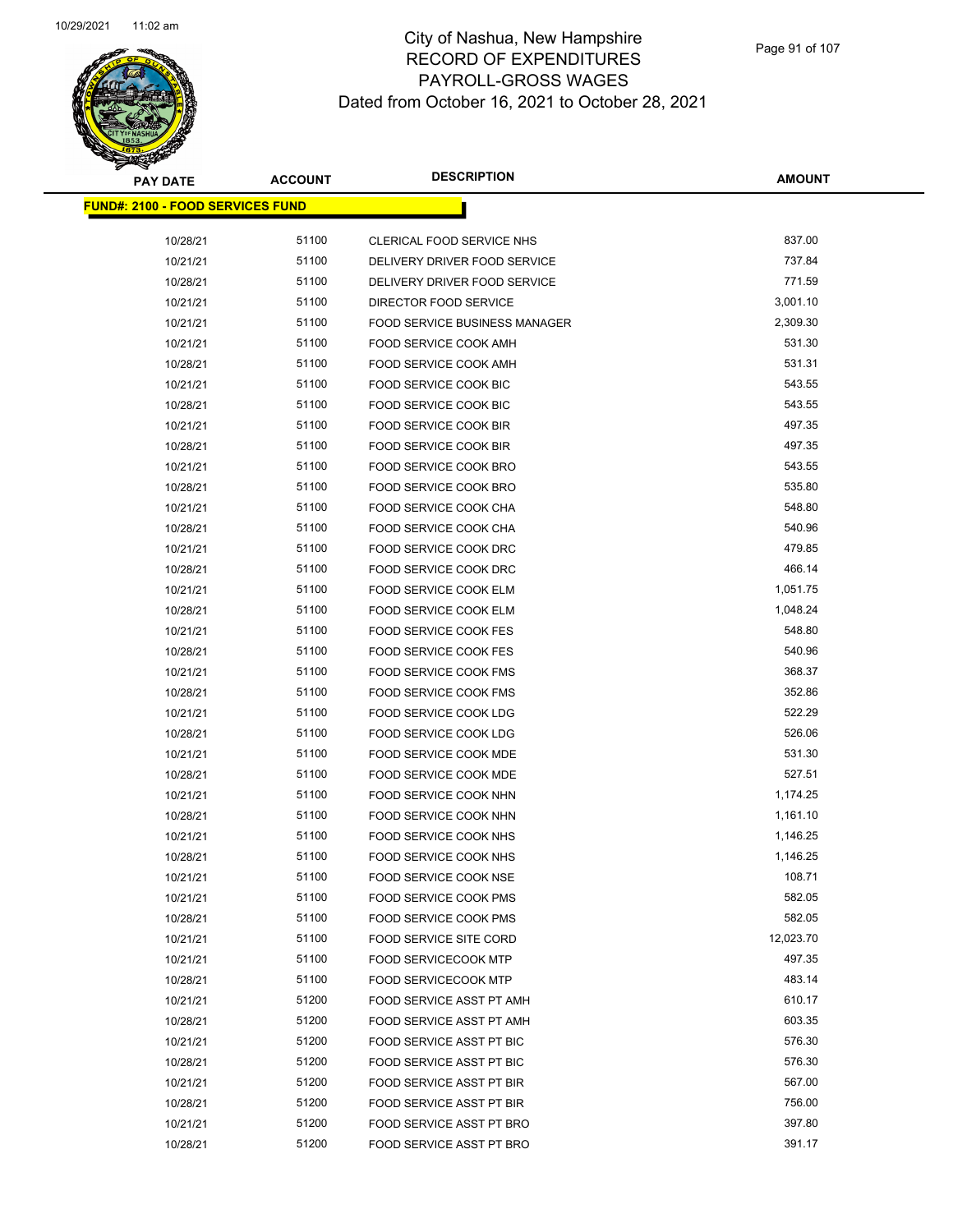

| <b>PAY DATE</b>                             | <b>ACCOUNT</b> | <b>DESCRIPTION</b>              | <b>AMOUNT</b> |
|---------------------------------------------|----------------|---------------------------------|---------------|
| <b>FUND#: 2100 - FOOD SERVICES FUND</b>     |                |                                 |               |
| 10/21/21                                    | 51200          | FOOD SERVICE ASST PT CHA        | 460.01        |
| 10/28/21                                    | 51200          | FOOD SERVICE ASST PT CHA        | 470.24        |
| 10/21/21                                    | 51200          | FOOD SERVICE ASST PT DRC        | 891.45        |
| 10/28/21                                    | 51200          | FOOD SERVICE ASST PT DRC        | 970.20        |
| 10/21/21                                    | 51200          | FOOD SERVICE ASST PT ELM        | 1,941.69      |
| 10/28/21                                    | 51200          | FOOD SERVICE ASST PT ELM        | 1,847.82      |
| 10/21/21                                    | 51200          | FOOD SERVICE ASST PT FES        | 963.90        |
| 10/28/21                                    | 51200          | <b>FOOD SERVICE ASST PT FES</b> | 984.27        |
| 10/21/21                                    | 51200          | FOOD SERVICE ASST PT FMS        | 1,469.03      |
| 10/28/21                                    | 51200          | FOOD SERVICE ASST PT FMS        | 1,405.70      |
| 10/21/21                                    | 51200          | FOOD SERVICE ASST PT LDG        | 1,001.07      |
| 10/28/21                                    | 51200          | FOOD SERVICE ASST PT LDG        | 928.85        |
| 10/21/21                                    | 51200          | FOOD SERVICE ASST PT MDE        | 560.74        |
| 10/28/21                                    | 51200          | FOOD SERVICE ASST PT MDE        | 385.20        |
| 10/21/21                                    | 51200          | FOOD SERVICE ASST PT MTP        | 576.45        |
| 10/28/21                                    | 51200          | <b>FOOD SERVICE ASST PT MTP</b> | 560.70        |
| 10/21/21                                    | 51200          | FOOD SERVICE ASST PT NHN        | 2,802.63      |
| 10/28/21                                    | 51200          | FOOD SERVICE ASST PT NHN        | 2,735.21      |
| 10/21/21                                    | 51200          | FOOD SERVICE ASST PT NHS        | 2,578.04      |
| 10/28/21                                    | 51200          | FOOD SERVICE ASST PT NHS        | 2,596.67      |
| 10/21/21                                    | 51200          | FOOD SERVICE ASST PT NSE        | 434.27        |
| 10/28/21                                    | 51200          | FOOD SERVICE ASST PT NSE        | 434.27        |
| 10/21/21                                    | 51200          | FOOD SERVICE ASST PT PMS        | 2,126.01      |
| 10/28/21                                    | 51200          | FOOD SERVICE ASST PT PMS        | 2,114.14      |
| 10/21/21                                    | 51200          | FOOD SERVICE ASST PT SHE        | 346.50        |
| 10/28/21                                    | 51200          | FOOD SERVICE ASST PT SHE        | 346.50        |
| 10/21/21                                    | 51300          | CLERICAL FOOD SERVICE NHS       | 8.37          |
| 10/28/21                                    | 51300          | CLERICAL FOOD SERVICE NHS       | 8.37          |
| 10/28/21                                    | 51300          | DELIVERY DRIVER FOOD SERVICE    | 238.71        |
| 10/28/21                                    | 51300          | FOOD SERVICE ASST PT NHS        | 4.92          |
| 10/21/21                                    | 51300          | <b>FOOD SERVICE COOK MDE</b>    | 5.70          |
| 10/21/21                                    | 51300          | FOOD SERVICE COOK NHN           | 52.64         |
| 10/28/21                                    | 51300          | FOOD SERVICE COOK NHN           | 64.64         |
| 10/21/21                                    | 51300          | FOOD SERVICE COOK PMS           | 6.24          |
| 10/28/21                                    | 51300          | FOOD SERVICE COOK PMS           | 6.24          |
| 10/21/21                                    | 51412          | SUB FOOD SERVICE                | 301.11        |
| 10/28/21                                    | 51412          | SUB FOOD SERVICE                | 276.53        |
| 10/21/21                                    | 55118          | TELEPHONE-CELLULAR              | 80.00         |
| <b>TOTAL FUND 2100 - FOOD SERVICES FUND</b> |                |                                 | \$77,139.45   |

### **FUND#: 2201 - DRIVERS EDUCATION FUND**

10/21/21 51200 DRIVER INSTRUCTOR 1,485.00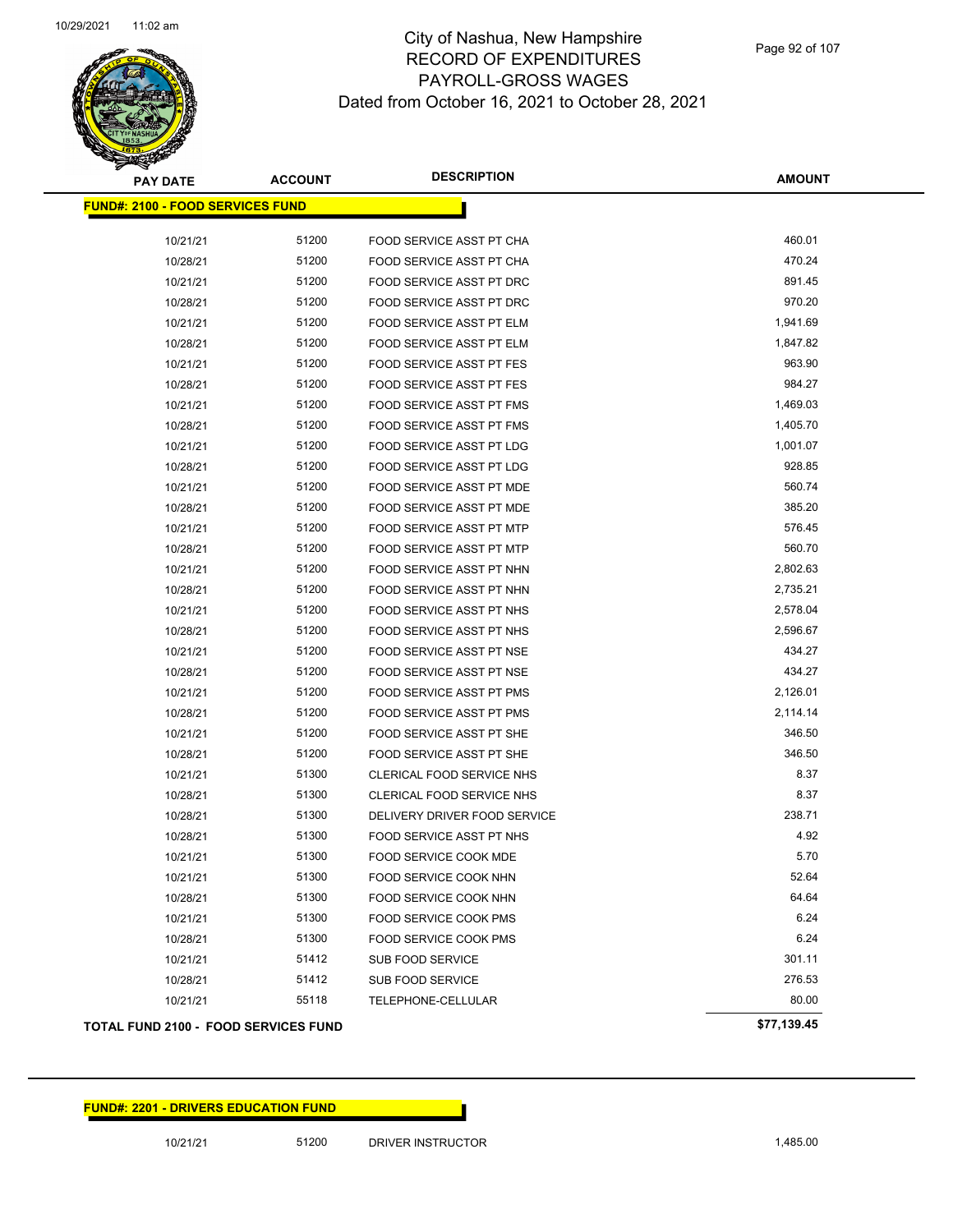

Page 93 of 107

| <b>PAY DATE</b>                                                                                                                                                                                      | <b>ACCOUNT</b> | <b>DESCRIPTION</b>          | <b>AMOUNT</b> |
|------------------------------------------------------------------------------------------------------------------------------------------------------------------------------------------------------|----------------|-----------------------------|---------------|
| <b>FUND#: 2201 - DRIVERS EDUCATION FUND</b>                                                                                                                                                          |                |                             |               |
| 10/28/21                                                                                                                                                                                             | 51200          | <b>DRIVER INSTRUCTOR</b>    | 1,335.00      |
| 10/21/21                                                                                                                                                                                             | 51200          | TEACHER ELL FES             | 210.00        |
| <b>TOTAL FUND 2201 - DRIVERS EDUCATION FUND</b>                                                                                                                                                      |                |                             | \$3,030.00    |
|                                                                                                                                                                                                      |                |                             |               |
| <u> FUND#: 2207 - ADULT ED/CONTINUING ED</u>                                                                                                                                                         |                |                             |               |
| 10/21/21                                                                                                                                                                                             | 51100          | CLERICAL ADULT ED NHN       | 379.44        |
| 10/28/21                                                                                                                                                                                             | 51100          | CLERICAL ADULT ED NHN       | 407.34        |
| 10/21/21                                                                                                                                                                                             | 51200          | ADULT ED ENRICHMENT INST    | 200.00        |
| 10/28/21                                                                                                                                                                                             | 51200          | ADULT ED ENRICHMENT INST    | 200.00        |
| 10/21/21                                                                                                                                                                                             | 51200          | ADULT ED ENRICHMENT TEACHER | 50.00         |
|                                                                                                                                                                                                      | 51200          | ADULT ED ENRICHMENT TEACHER | 50.00         |
| 10/28/21                                                                                                                                                                                             |                |                             |               |
|                                                                                                                                                                                                      |                |                             | \$1,286.78    |
|                                                                                                                                                                                                      |                |                             |               |
| 10/21/21                                                                                                                                                                                             | 51100          | PANTHER PRESCHOOL DIRECTOR  | 1,151.60      |
|                                                                                                                                                                                                      |                |                             | \$1,151.60    |
|                                                                                                                                                                                                      |                |                             |               |
| 10/28/21                                                                                                                                                                                             | 51100          | PARA DW SPEC ED AMH         | 381.16        |
| 10/21/21                                                                                                                                                                                             | 51100          | PARA DW SPEC ED NHS         | 501.00        |
| 10/28/21                                                                                                                                                                                             | 51100          | PARA DW SPEC ED NHS         | 621.24        |
| 10/21/21                                                                                                                                                                                             | 51100          | PARA DW SPEC ED WID         | 377.50        |
| 10/28/21                                                                                                                                                                                             | 51100          | PARA DW SPEC ED WID         | 469.13        |
| 10/28/21                                                                                                                                                                                             | 51412          | PARA DW SPEC ED WID         | 38.00         |
| TOTAL FUND 2207 - ADULT ED/CONTINUING ED<br><b>FUND#: 2252 - DAY CARE</b><br><b>TOTAL FUND 2252 - DAY CARE</b><br><b>FUND#: 2257 - SPECIAL ED LOCAL</b><br><b>TOTAL FUND 2257 - SPECIAL ED LOCAL</b> |                |                             | \$2,388.03    |

| 410.80 | PROGRAM COORDINATOR | 51100 | 10/21/21 |
|--------|---------------------|-------|----------|
| 410.80 | PROGRAM COORDINATOR | 51100 | 10/28/21 |
| 169.45 | PROGRAM COORDINATOR | 51300 | 10/28/21 |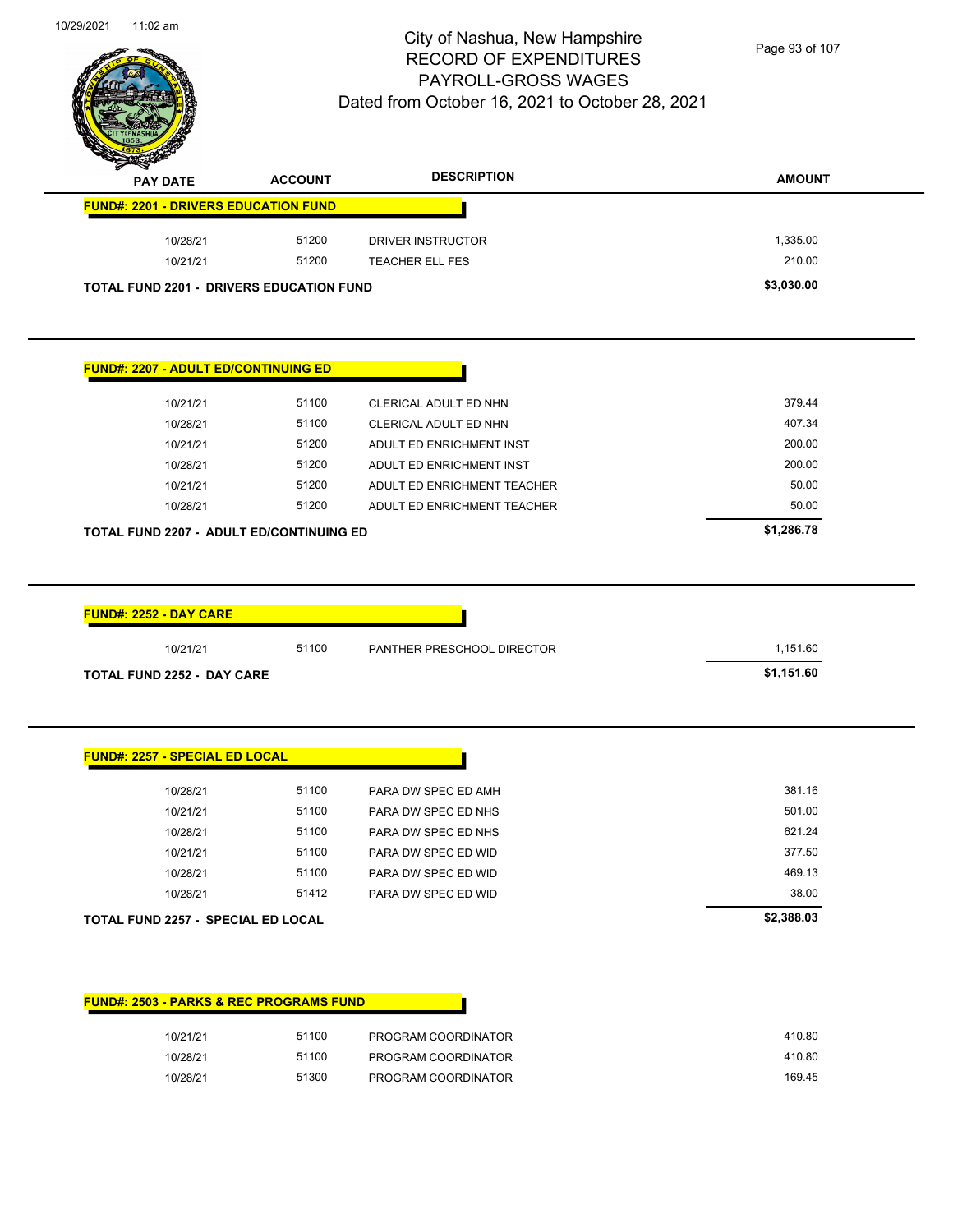

Page 94 of 107

|                                                                                                                                                     | <b>ACCOUNT</b> | <b>DESCRIPTION</b>            | <b>AMOUNT</b>        |
|-----------------------------------------------------------------------------------------------------------------------------------------------------|----------------|-------------------------------|----------------------|
| <b>TOTAL FUND 2503 - PARKS &amp; REC PROGRAMS FUND</b>                                                                                              |                |                               | \$991.05             |
| <b>FUND#: 2505 - PEG ACCESS CHANNELS FUND</b>                                                                                                       |                |                               |                      |
| 10/21/21                                                                                                                                            | 51100          | ECHANNEL ACCESS ADMINISTRATOR | 1,227.05             |
| 10/28/21                                                                                                                                            | 51100          | ECHANNEL ACCESS ADMINISTRATOR | 1,227.05             |
| 10/21/21                                                                                                                                            | 51100          | PEG PROGRAM MANAGER           | 1,329.30             |
| 10/28/21                                                                                                                                            | 51100          | PEG PROGRAM MANAGER           | 1,329.30             |
| 10/21/21                                                                                                                                            | 51200          | <b>VIDEOGRAPHER</b>           | 438.75               |
| 10/28/21                                                                                                                                            | 51200          | <b>VIDEOGRAPHER</b>           | 1,020.00             |
| 10/28/21                                                                                                                                            | 53432          | <b>TRANSCRIPTION SERVICES</b> | 250.00               |
| 10/28/21                                                                                                                                            | 55118          | TELEPHONE-CELLULAR            | 100.00               |
| <b>TOTAL FUND 2505 - PEG ACCESS CHANNELS FUND</b>                                                                                                   |                |                               | \$6,921.45           |
|                                                                                                                                                     |                |                               |                      |
|                                                                                                                                                     |                |                               |                      |
|                                                                                                                                                     |                |                               |                      |
| <b>FUND#: 2506 - HUNT BLDG FACILITY RENTAL FUND</b>                                                                                                 |                |                               |                      |
| 10/28/21                                                                                                                                            | 55118          | TELEPHONE-CELLULAR            | 17.00                |
| TOTAL FUND 2506 - HUNT BLDG FACILITY RENTAL FUND                                                                                                    |                |                               | \$17.00              |
|                                                                                                                                                     |                |                               |                      |
|                                                                                                                                                     |                |                               |                      |
|                                                                                                                                                     |                |                               |                      |
| 10/28/21                                                                                                                                            | 51300          | CAPTAIN FIRE TRAINING SAFETY  | 874.45               |
| 10/21/21                                                                                                                                            | 51300          | FIRE TRAINING OFFICER         | 599.53               |
| <b>FUND#: 2507 - FIRE TRAINING FACILITY RENTAL</b><br><b>TOTAL FUND 2507 - FIRE TRAINING FACILITY RENTAL</b>                                        |                |                               | \$1,473.98           |
|                                                                                                                                                     |                |                               |                      |
|                                                                                                                                                     |                |                               |                      |
| 10/21/21                                                                                                                                            | 51300          | <b>MVR CLERK I</b>            | 12.50                |
| 10/28/21                                                                                                                                            | 51300          | <b>MVR CLERK I</b>            | 12.50                |
| 10/21/21                                                                                                                                            | 51400          | <b>MVR CLERK I</b>            | 666.55               |
| 10/28/21                                                                                                                                            | 51400          | <b>MVR CLERK I</b>            | 666.55               |
|                                                                                                                                                     |                |                               | \$1,358.10           |
|                                                                                                                                                     |                |                               |                      |
| <b>FUND#: 3035 - FEMA DISASTER ASSIST GRANTS</b><br><b>TOTAL FUND 3035 - FEMA DISASTER ASSIST GRANTS</b><br><b>FUND#: 3050 - POLICE GRANTS FUND</b> |                |                               |                      |
| 10/28/21<br>10/21/21                                                                                                                                | 51100<br>51100 | DOMESTIC VIOLENCE ADVOCATE    | 1,000.00<br>1,597.55 |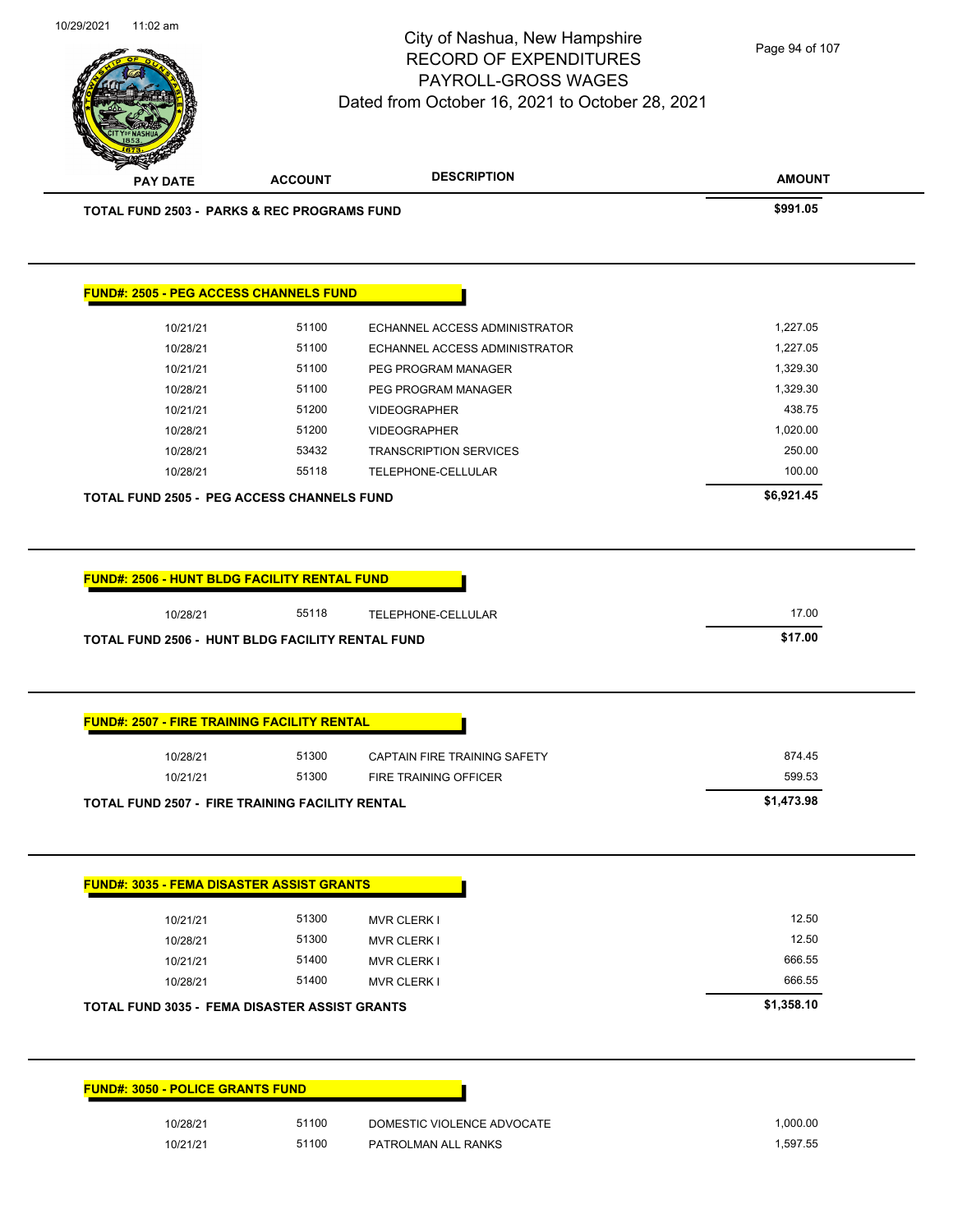

Page 95 of 107

| z<br>∼<br><b>PAY DATE</b>                   | <b>ACCOUNT</b> | <b>DESCRIPTION</b>  | <b>AMOUNT</b> |
|---------------------------------------------|----------------|---------------------|---------------|
| <b>FUND#: 3050 - POLICE GRANTS FUND</b>     |                |                     |               |
| 10/28/21                                    | 51100          | PATROLMAN ALL RANKS | .597.55       |
| 10/21/21                                    | 51300          | PATROLMAN ALL RANKS | 268.12        |
| 10/28/21                                    | 51300          | PATROLMAN ALL RANKS | 115.93        |
| 10/21/21                                    | 51628          | PATROLMAN ALL RANKS | 319.51        |
| <b>TOTAL FUND 3050 - POLICE GRANTS FUND</b> |                |                     | \$4,898.66    |

### **FUND#: 3068 - COMMUNITY SERVICES GRANTS FUND**

| <b>TOTAL FUND 3068 - COMMUNITY SERVICES GRANTS FUND</b> |       |                                                 | \$16,100.62 |
|---------------------------------------------------------|-------|-------------------------------------------------|-------------|
| 10/28/21                                                | 55118 | TELEPHONE-CELLULAR                              | 50.00       |
| 10/28/21                                                | 51412 | <b>NURSE PER DIEM</b>                           | 689.46      |
| 10/21/21                                                | 51412 | <b>NURSE PER DIEM</b>                           | 198.02      |
| 10/21/21                                                | 51412 | <b>NURSE ELM</b>                                | 96.93       |
| 10/28/21                                                | 51412 | COMMUNITY SERVICES ELC COVID-19 RESPONSE SUPPOF | 244.56      |
| 10/21/21                                                | 51412 | COMMUNITY SERVICES ELC COVID-19 RESPONSE SUPPOF | 244.56      |
| 10/28/21                                                | 51300 | COMMUNITY SERVICES PROGRAM ADMINISTRATIVE ASSIS | (116.64)    |
| 10/21/21                                                | 51300 | COMMUNITY SERVICES PROGRAM ADMINISTRATIVE ASSIS | (116.64)    |
| 10/28/21                                                | 51300 | BILINGUAL COMM HEALTH WORKER                    | 61.44       |
| 10/21/21                                                | 51300 | BILINGUAL COMM HEALTH WORKER                    | 25.61       |
| 10/21/21                                                | 51300 | BILINGUAL BICULTURAL COMMUNITY HEALTH WORKER    | 16.38       |
| 10/28/21                                                | 51100 | PUB HEALTH NET SVS COORD                        | 1,310.90    |
| 10/21/21                                                | 51100 | PUB HEALTH NET SVS COORD                        | 1,310.90    |
| 10/28/21                                                | 51100 | COMMUNITY SERVICES PROGRAM ADMINISTRATIVE ASSIS | 849.83      |
| 10/21/21                                                | 51100 | COMMUNITY SERVICES PROGRAM ADMINISTRATIVE ASSIS | 888.71      |
| 10/28/21                                                | 51100 | BILINGUAL COMM HEALTH WORKER                    | 546.20      |
| 10/21/21                                                | 51100 | BILINGUAL COMM HEALTH WORKER                    | 546.21      |
| 10/28/21                                                | 51100 | BILINGUAL BICULTURAL COMMUNITY HEALTH WORKER    | 3,407.33    |
| 10/21/21                                                | 51100 | BILINGUAL BICULTURAL COMMUNITY HEALTH WORKER    | 3,423.06    |
| 10/28/21                                                | 51100 | BEHAVIORAL HEALTH STRATEGIST                    | 1,211.90    |
| 10/21/21                                                | 51100 | BEHAVIORAL HEALTH STRATEGIST                    | 1,211.90    |
|                                                         |       |                                                 |             |

|  | \$16,100.62 |  |
|--|-------------|--|
|  |             |  |

| <b>FUND#: 3070 - COMMUNITY HEALTH GRANTS FUND</b> |
|---------------------------------------------------|
|                                                   |
|                                                   |

| 327.71<br>51100<br>10/28/21<br>BILINGUAL COMM HEALTH WORKER<br>1.310.90<br>51100<br>10/21/21<br>PUB HEALTH NURSE<br>1.310.90<br>51100<br>10/28/21<br>PUB HEALTH NURSE<br>15.36<br>51300<br>10/21/21<br>BILINGUAL COMM HEALTH WORKER<br>36.88<br>51300<br>10/28/21<br>BILINGUAL COMM HEALTH WORKER<br>208.90<br>51412<br>10/21/21<br>NURSE PER DIEM (PRACTIONER)<br>167 12<br>51412<br>10/28/21<br>NURSE PER DIEM (PRACTIONER) | 10/21/21 | 51100 | BILINGUAL COMM HEALTH WORKER | 327.70 |
|-------------------------------------------------------------------------------------------------------------------------------------------------------------------------------------------------------------------------------------------------------------------------------------------------------------------------------------------------------------------------------------------------------------------------------|----------|-------|------------------------------|--------|
|                                                                                                                                                                                                                                                                                                                                                                                                                               |          |       |                              |        |
|                                                                                                                                                                                                                                                                                                                                                                                                                               |          |       |                              |        |
|                                                                                                                                                                                                                                                                                                                                                                                                                               |          |       |                              |        |
|                                                                                                                                                                                                                                                                                                                                                                                                                               |          |       |                              |        |
|                                                                                                                                                                                                                                                                                                                                                                                                                               |          |       |                              |        |
|                                                                                                                                                                                                                                                                                                                                                                                                                               |          |       |                              |        |
|                                                                                                                                                                                                                                                                                                                                                                                                                               |          |       |                              |        |

 $\blacksquare$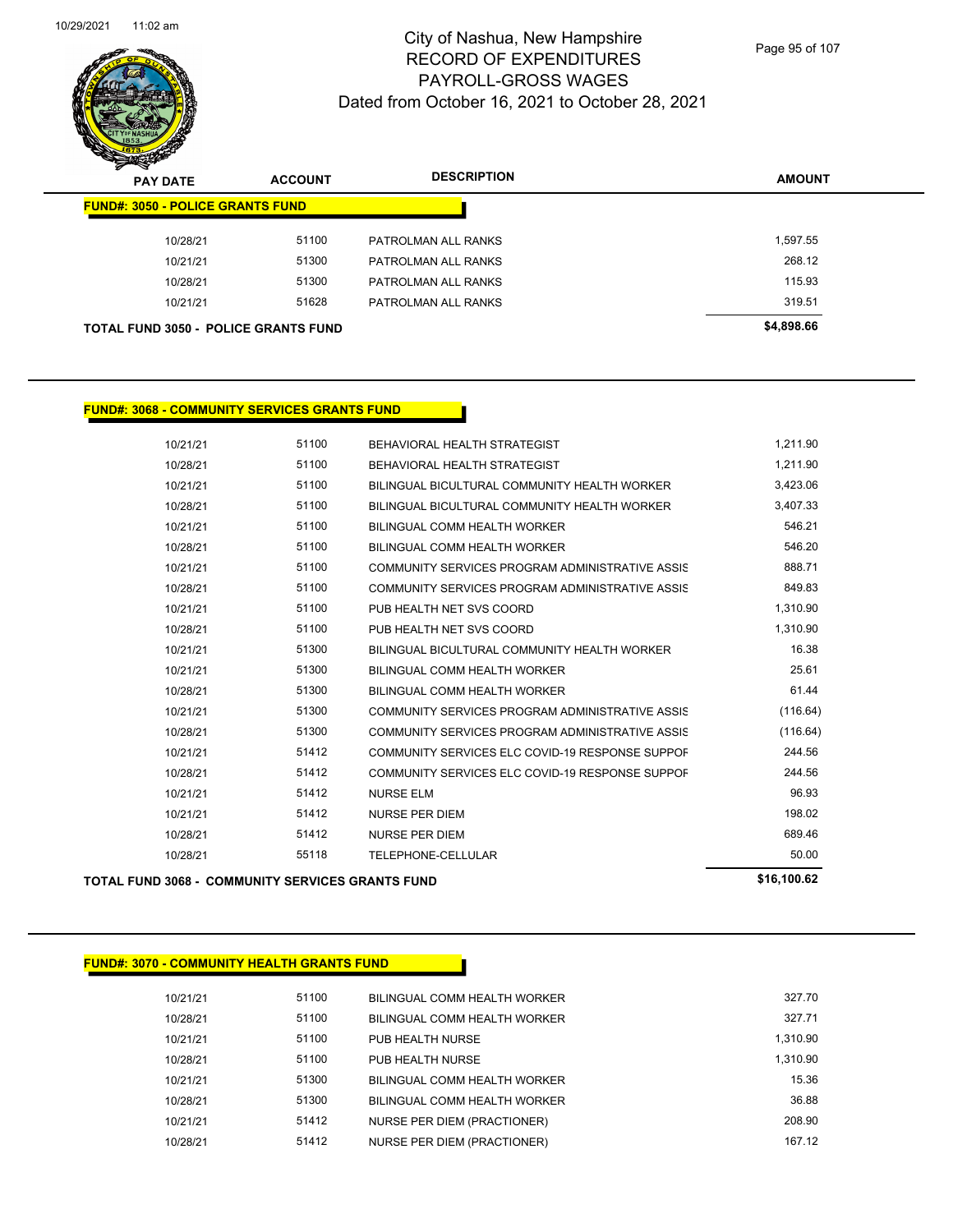

Page 96 of 107

| <b>TOTAL FUND 3070 - COMMUNITY HEALTH GRANTS FUND</b> |                                                |                                    | \$3,705.47  |
|-------------------------------------------------------|------------------------------------------------|------------------------------------|-------------|
|                                                       |                                                |                                    |             |
|                                                       | <b>FUND#: 3090 - URBAN PROGRAM GRANTS FUND</b> |                                    |             |
| 10/21/21                                              | 51100                                          | <b>CODE ENFORCEMENT OFFICER II</b> | 513.95      |
| 10/28/21                                              | 51100                                          | <b>CODE ENFORCEMENT OFFICER II</b> | 513.95      |
| 10/21/21                                              | 51100                                          | <b>GRANT MGMT SPECIALIST</b>       | 1,159.70    |
| 10/28/21                                              | 51100                                          | <b>GRANT MGMT SPECIALIST</b>       | 1,159.70    |
| 10/21/21                                              | 51100                                          | <b>MANAGER URBAN PROGRAMS</b>      | 1,738.30    |
| 10/28/21                                              | 51100                                          | <b>MANAGER URBAN PROGRAMS</b>      | 1,738.30    |
| 10/21/21                                              | 51100                                          | PROGRAM COORDINATOR LP&HH          | 1,347.50    |
| 10/28/21                                              | 51100                                          | PROGRAM COORDINATOR LP&HH          | 1,347.50    |
| 10/21/21                                              | 51100                                          | PROJECT ADMINISTRATOR              | 1,186.35    |
| 10/28/21                                              | 51100                                          | PROJECT ADMINISTRATOR              | 1,186.35    |
| 10/21/21                                              | 51100                                          | PROJECT ADMINISTRATOR LP&HH        | 1,321.05    |
| 10/28/21                                              | 51100                                          | PROJECT ADMINISTRATOR LP&HH        | 1,321.05    |
| 10/21/21                                              | 51100                                          | PROJECT SPECIALIST URBAN PROGR     | 1,257.10    |
| 10/28/21                                              | 51100                                          | PROJECT SPECIALIST URBAN PROGR     | 1,257.10    |
| 10/28/21                                              | 55118                                          | TELEPHONE-CELLULAR                 | 258.50      |
| <b>TOTAL FUND 3090 - URBAN PROGRAM GRANTS FUND</b>    |                                                |                                    | \$17,306.40 |

### **FUND#: 3120 - TRANSIT GRANTS FUND**

| 10/21/21 | 51100 | <b>TRANSIT ADMINISTRATOR</b>          | 1,890.60 |
|----------|-------|---------------------------------------|----------|
| 10/28/21 | 51100 | <b>TRANSIT ADMINISTRATOR</b>          | 1,890.60 |
| 10/21/21 | 51100 | <b>TRANSIT FINANCE COORDINATOR</b>    | 1,374.40 |
| 10/28/21 | 51100 | <b>TRANSIT FINANCE COORDINATOR</b>    | 1.374.40 |
| 10/21/21 | 51100 | <b>TRANSIT FLEET FACILITIES SUPV</b>  | 1,159.70 |
| 10/28/21 | 51100 | <b>TRANSIT FLEET FACILITIES SUPV</b>  | 1,159.70 |
| 10/21/21 | 51100 | <b>TRANSIT MECHANICS</b>              | 2,123.35 |
| 10/28/21 | 51100 | <b>TRANSIT MECHANICS</b>              | 2,135.91 |
| 10/21/21 | 51100 | <b>TRANSIT MOBILITY MANAGER</b>       | 1,050.30 |
| 10/28/21 | 51100 | <b>TRANSIT MOBILITY MANAGER</b>       | 1,050.30 |
| 10/21/21 | 51100 | <b>TRANSIT OPERATIONS COORDINATOR</b> | 1,115.20 |
| 10/28/21 | 51100 | <b>TRANSIT OPERATIONS COORDINATOR</b> | 1,115.20 |
| 10/21/21 | 51100 | <b>TRANSIT UTILITY SERVICE WORKER</b> | 798.35   |
| 10/28/21 | 51100 | <b>TRANSIT UTILITY SERVICE WORKER</b> | 798.35   |
| 10/21/21 | 51100 | <b>TRANSPORTATION ANALYST</b>         | 193.50   |
| 10/28/21 | 51100 | <b>TRANSPORTATION ANALYST</b>         | 193.50   |
| 10/21/21 | 51300 | <b>TRANSIT MECHANICS</b>              | 318.63   |
| 10/28/21 | 51300 | <b>TRANSIT MECHANICS</b>              | 654.03   |
| 10/21/21 | 51300 | <b>TRANSIT OPERATIONS COORDINATOR</b> | 167.28   |
| 10/21/21 | 51300 | <b>TRANSIT UTILITY SERVICE WORKER</b> | 269.45   |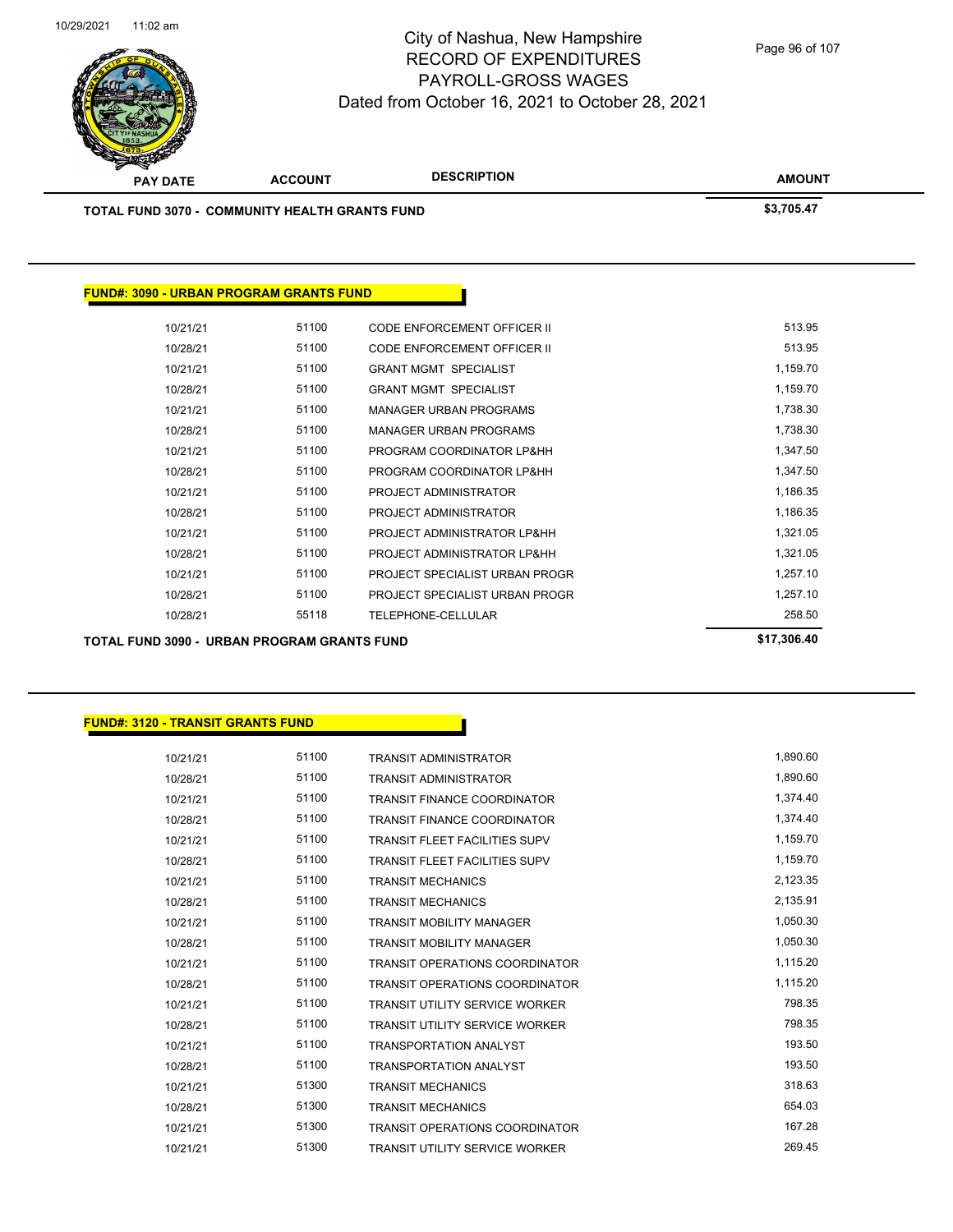

Page 97 of 107

| $-$<br><b>PAY DATE</b>                       | <b>ACCOUNT</b> | <b>DESCRIPTION</b> | <b>AMOUNT</b> |
|----------------------------------------------|----------------|--------------------|---------------|
| <b>FUND#: 3120 - TRANSIT GRANTS FUND</b>     |                |                    |               |
| 10/28/21                                     | 55118          | TELEPHONE-CELLULAR | 17.00         |
| <b>TOTAL FUND 3120 - TRANSIT GRANTS FUND</b> |                |                    | \$20,849.75   |

| <b>FUND#: 3800 - SCHOOL GRANTS FUND</b> |       |                                |           |
|-----------------------------------------|-------|--------------------------------|-----------|
| 10/21/21                                | 51100 | 21 CENTURY ASST COORDINATOR    | 1,923.10  |
| 10/21/21                                | 51100 | 21 CENTURY ELEM MFAM RES COORD | 8,983.70  |
| 10/21/21                                | 51100 | ASSISTANT PRINCIPAL AMH        | 1,437.50  |
| 10/21/21                                | 51100 | ASSISTANT PRINCIPAL DR CRSP    | 1,461.60  |
| 10/21/21                                | 51100 | ASSISTANT PRINCIPAL MTP        | 1,485.60  |
| 10/21/21                                | 51100 | <b>CLERICAL 21 CENTURY</b>     | 1,129.95  |
| 10/28/21                                | 51100 | <b>CLERICAL 21 CENTURY</b>     | 797.94    |
| 10/7/21                                 | 51100 | <b>CLERICAL PRINCIPAL ELM</b>  | (4.75)    |
| 10/21/21                                | 51100 | <b>DIRECTOR TITLE 1</b>        | 3,379.30  |
| 10/21/21                                | 51100 | ELL OUTREACH WORKER HOURLY     | 769.53    |
| 10/26/21                                | 51100 | ELL OUTREACH WORKER HOURLY     | 874.98    |
| 10/21/21                                | 51100 | HOME SCHOOL CORD TTI           | 2,414.25  |
| 10/28/21                                | 51100 | HOME SCHOOL CORD TTI           | 3,005.52  |
| 10/21/21                                | 51100 | <b>HOMELESS LIASION</b>        | 1,186.03  |
| 10/28/21                                | 51100 | <b>HOMELESS LIASION</b>        | 1,492.43  |
| 10/21/21                                | 51100 | LICENSED PRACTICAL NURSE NHS   | 1,496.10  |
| 10/21/21                                | 51100 | OFFICE MANAGER TITLE 1         | 1,607.60  |
| 10/21/21                                | 51100 | PARA DW SPEC ED AMH            | 513.52    |
| 10/28/21                                | 51100 | PARA DW SPEC ED AMH            | 631.62    |
| 10/21/21                                | 51100 | PARA DW SPEC ED NSE            | 333.52    |
| 10/28/21                                | 51100 | PARA DW SPEC ED NSE            | 333.52    |
| 10/21/21                                | 51100 | PARA INST AMH                  | 252.76    |
| 10/28/21                                | 51100 | PARA INST AMH                  | 422.43    |
| 10/21/21                                | 51100 | PARA INST LDG                  | 462.48    |
| 10/28/21                                | 51100 | PARA INST LDG                  | 578.10    |
| 10/21/21                                | 51100 | PARA INST SHE                  | 378.56    |
| 10/28/21                                | 51100 | PARA INST SHE                  | 476.84    |
| 10/21/21                                | 51100 | PARA TTI AMH                   | 701.91    |
| 10/28/21                                | 51100 | PARA TTI AMH                   | 873.23    |
| 10/21/21                                | 51100 | PARA TTI DRC                   | 332.40    |
| 10/28/21                                | 51100 | PARA TTI DRC                   | 412.04    |
| 10/21/21                                | 51100 | PARA TTI LDG                   | 1,621.36  |
| 10/28/21                                | 51100 | PARA TTI LDG                   | 2,010.29  |
| 10/21/21                                | 51100 | PARA TTI MTP                   | 339.32    |
| 10/28/21                                | 51100 | PARA TTI MTP                   | 432.82    |
| 10/21/21                                | 51100 | PEER COACH                     | 12,674.09 |
| 10/21/21                                | 51100 | PRINCIPAL SHE                  | 1,793.30  |
| 10/21/21                                | 51100 | SEL TITLE 1 - LDG              | 3,409.60  |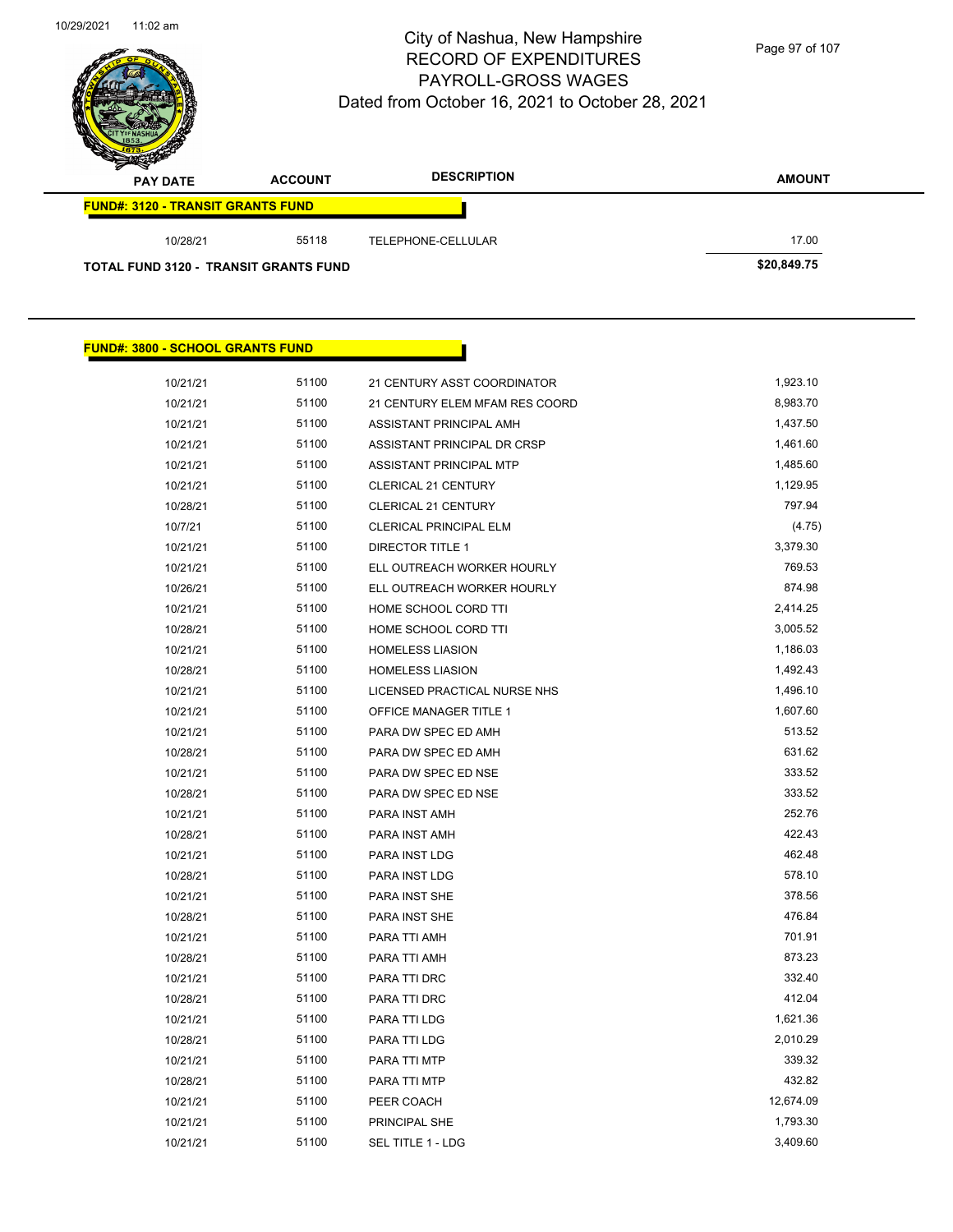

Page 98 of 107

| <b>PAY DATE</b>                         | <b>ACCOUNT</b> | <b>DESCRIPTION</b>           | <b>AMOUNT</b> |
|-----------------------------------------|----------------|------------------------------|---------------|
| <b>FUND#: 3800 - SCHOOL GRANTS FUND</b> |                |                              |               |
| 10/21/21                                | 51100          | SIGN LANGUAGE INTERPRETER    | 967.60        |
| 10/28/21                                | 51100          | SIGN LANGUAGE INTERPRETER    | 1,164.40      |
| 10/21/21                                | 51100          | SOCIAL WORKER                | 12,429.90     |
| 10/21/21                                | 51100          | SYSTEMS ADMIN FULL YEAR      | 3,793.26      |
| 10/21/21                                | 51100          | TEACHER BEHAVIOR SPEC WID    | 2,979.50      |
| 10/21/21                                | 51100          | <b>TEACHER DWSE BRO</b>      | 1,888.80      |
| 10/21/21                                | 51100          | TEACHER DWSE CHA             | 3,932.50      |
| 10/21/21                                | 51100          | TEACHER DWSE ELM             | 1,971.59      |
| 10/21/21                                | 51100          | <b>TEACHER DWSE MDE</b>      | 1,674.20      |
| 10/21/21                                | 51100          | <b>TEACHER DWSE NHS</b>      | 5,179.64      |
| 10/21/21                                | 51100          | TEACHER ELL DRC              | 2,019.50      |
| 10/21/21                                | 51100          | TEACHER ELL NHS              | 749.30        |
| 10/21/21                                | 51100          | TEACHER GR4 DRC              | 1,605.20      |
| 10/21/21                                | 51100          | <b>TEACHER PRESCHOOL BRO</b> | 2,979.50      |
| 10/21/21                                | 51100          | TEACHER PRESCHOOL NHS        | 2,283.60      |
| 10/21/21                                | 51100          | TEACHER READ CHA             | 1,764.20      |
| 10/21/21                                | 51100          | TEACHER SPED AMH             | 1,744.90      |
| 10/21/21                                | 51100          | TEACHER SPED BIC             | 2,168.60      |
| 10/21/21                                | 51100          | <b>TEACHER SPED BRO</b>      | 1,792.60      |
| 10/21/21                                | 51100          | TEACHER SPED DRC             | 1,899.90      |
| 10/21/21                                | 51100          | <b>TEACHER SPED FES</b>      | 3,420.20      |
| 10/21/21                                | 51100          | TEACHER SPED FMS             | 2,876.80      |
| 10/21/21                                | 51100          | <b>TEACHER SPED LDG</b>      | 1,605.20      |
| 10/21/21                                | 51100          | <b>TEACHER SPED MDE</b>      | 2,168.60      |
| 10/21/21                                | 51100          | <b>TEACHER SPED NHN</b>      | 9,904.50      |
| 10/21/21                                | 51100          | <b>TEACHER SPED NHS</b>      | 2,091.50      |
| 10/21/21                                | 51100          | <b>TEACHER SPED NSE</b>      | 6,624.70      |
| 10/21/21                                | 51100          | <b>TEACHER SPED PMS</b>      | 5,539.82      |
| 10/21/21                                | 51100          | <b>TEACHER TTI LDG</b>       | 2,022.10      |
| 10/21/21                                | 51100          | TITLE ONE PARA FES           | 1,287.92      |
| 10/28/21                                | 51100          | TITLE ONE PARA FES           | 1,630.98      |
| 10/21/21                                | 51200          | 21 CENTURY PROGRAM ASSISTANT | 1,775.00      |
| 10/28/21                                | 51200          | 21 CENTURY PROGRAM ASSISTANT | 2,090.90      |
| 10/7/21                                 | 51200          | CLERICAL PRINCIPAL ELM       | (2.85)        |
| 10/21/21                                | 51200          | ELL OUTREACH WORKER HOURLY   | 461.72        |
| 10/26/21                                | 51200          | ELL OUTREACH WORKER HOURLY   | 525.02        |
| 10/21/21                                | 51200          | FOOD SERVICE ASST PT DRC     | 60.00         |
| 10/21/21                                | 51200          | HOME SCHOOL CORD TTI         | 1,749.93      |
| 10/28/21                                | 51200          | HOME SCHOOL CORD TTI         | 2,901.88      |
| 10/21/21                                | 51200          | <b>LIBRARIAN SHE</b>         | 150.00        |
| 10/21/21                                | 51200          | PARA DW SPEC ED BIR          | 17.28         |
| 10/28/21                                | 51200          | PARA DW SPEC ED BIR          | 17.28         |
| 10/21/21                                | 51200          | PARA DW SPEC ED NSE          | 40.00         |
| 10/28/21                                | 51200          | PARA DW SPEC ED NSE          | 50.00         |
| 10/26/21                                | 51200          | PARA ELL ELM                 | (1, 191.11)   |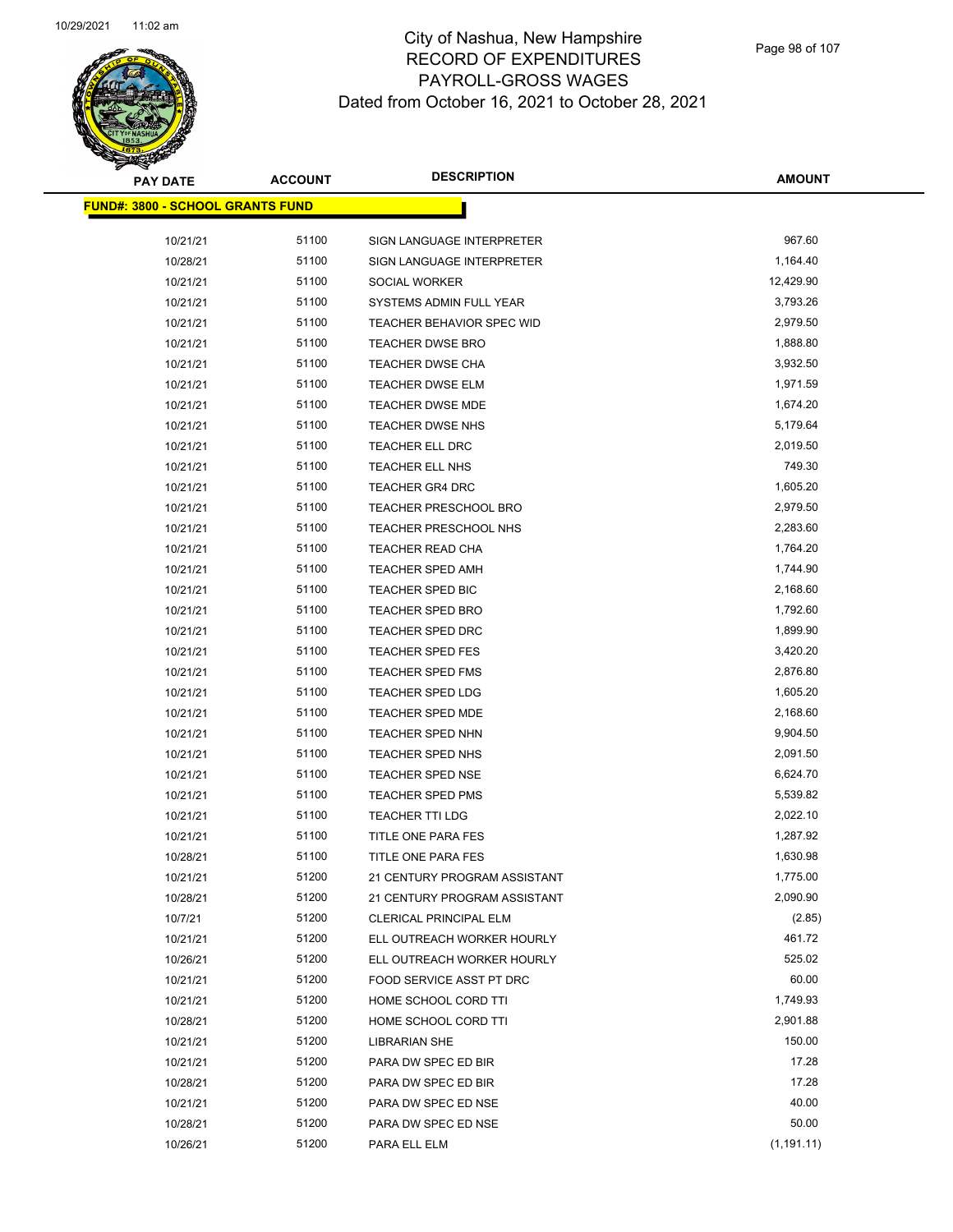

Page 99 of 107

| <b>PAY DATE</b>                         | <b>ACCOUNT</b> | <b>DESCRIPTION</b>                        | <b>AMOUNT</b>  |
|-----------------------------------------|----------------|-------------------------------------------|----------------|
| <b>FUND#: 3800 - SCHOOL GRANTS FUND</b> |                |                                           |                |
| 10/28/21                                | 51200          | PARA ELL SHE                              | 29.75          |
| 10/21/21                                | 51200          | PARA INST BIR                             | 58.93          |
| 10/28/21                                | 51200          | PARA INST BIR                             | 39.52          |
| 10/28/21                                | 51200          | PARA INST FES                             | 74.36          |
| 10/28/21                                | 51200          | <b>PARA INST SHE</b>                      | 52.04          |
| 10/21/21                                | 51200          | SUB TEACHER                               | 3,220.00       |
| 10/28/21                                | 51200          | SUB TEACHER                               | 4,715.00       |
| 10/21/21                                | 51200          | SUB TEACHER LONG TERM                     | 345.00         |
| 10/28/21                                | 51200          | SUB TEACHER LONG TERM                     | 575.00         |
| 10/21/21                                | 51200          | TEACHER ELL BIC                           | 125.00         |
| 10/21/21                                | 51200          | TEACHER ELL BIR                           | 75.00          |
| 10/21/21                                | 51200          | <b>TEACHER GR1 DRC</b>                    | 25.00          |
| 10/21/21                                | 51200          | <b>TEACHER GR1 FES</b>                    | 175.00         |
| 10/21/21                                | 51200          | TEACHER GR2 DRC                           | 50.00          |
| 10/21/21                                | 51200          | <b>TEACHER GR3 BIC</b>                    | 62.50          |
| 10/21/21                                | 51200          | <b>TEACHER GR3 BIR</b>                    | 198.00         |
| 10/21/21                                | 51200          | <b>TEACHER GR3 DRC</b>                    | 225.00         |
| 10/21/21                                | 51200          | <b>TEACHER GR3 SHE</b>                    | 75.00          |
| 10/21/21                                | 51200          | <b>TEACHER GR4 DRC</b>                    | 25.00          |
| 10/21/21                                | 51200          | <b>TEACHER GR5 AMH</b>                    | 25.00          |
| 10/21/21                                | 51200          | <b>TEACHER GR5 LDG</b>                    | 150.00         |
| 10/21/21                                | 51200          | <b>TEACHER MUSIC FES</b>                  | 675.00         |
| 10/21/21                                | 51200          | <b>TEACHER MUSIC SHE</b>                  | 152.50         |
| 10/21/21                                | 51200          | <b>TEACHER PE FES</b>                     | 200.00         |
| 10/21/21                                | 51200          | TEACHER READ WID                          | 1,842.90       |
| 10/21/21                                | 51200          | TEACHER SPED BIR                          | 100.00         |
| 10/21/21                                | 51200          | <b>TEACHER SPED FES</b>                   | 350.00         |
| 10/21/21                                | 51200          | <b>TEACHER TTI AMH</b>                    | 7,248.30       |
| 10/21/21                                | 51200          | TEACHER TTI FES                           | 1,505.35       |
| 10/21/21                                | 51200          | TEACHER TTI LDG                           | 7,367.60       |
| 10/21/21                                | 51200          | <b>TEACHER TTI MTP</b>                    | 7,458.08       |
| 10/21/21                                | 51200          | <b>TEACHER TTI NURSERY</b>                | 5,740.21       |
| 10/21/21                                | 51200          | TEACHER TTI SHE                           | 2,383.59       |
| 10/21/21                                | 51200          | <b>TEACHER TTIDRC</b>                     | 7,132.20       |
| 10/21/21                                | 51200          | TECH INTERGRATION ASST SHE                | 70.75          |
| 10/28/21                                | 51200<br>51200 | TECH INTERGRATION ASST SHE                | 71.00<br>53.29 |
| 10/28/21                                | 51200          | TITLE ONE PARA FES                        | 75.00          |
| 10/21/21<br>10/28/21                    | 51200          | TITLE ONE TUTOR<br><b>TITLE ONE TUTOR</b> | 75.00          |
| 10/21/21                                | 51650          | ADULT ED DIPOLMA TEACHER                  | 200.00         |
| 10/28/21                                | 51650          | ADULT ED DIPOLMA TEACHER                  | 250.00         |
| 10/21/21                                | 51650          | ADULT ED INSTRUCTOR                       | 200.00         |
| 10/28/21                                | 51650          | ADULT ED INSTRUCTOR                       | 200.00         |
| 10/21/21                                | 51650          | ASSISTANT PRINCIPAL NHS                   | 100.00         |
| 10/21/21                                | 51650          | CLERICAL GUIDANCE NHN                     | 100.00         |
|                                         |                |                                           |                |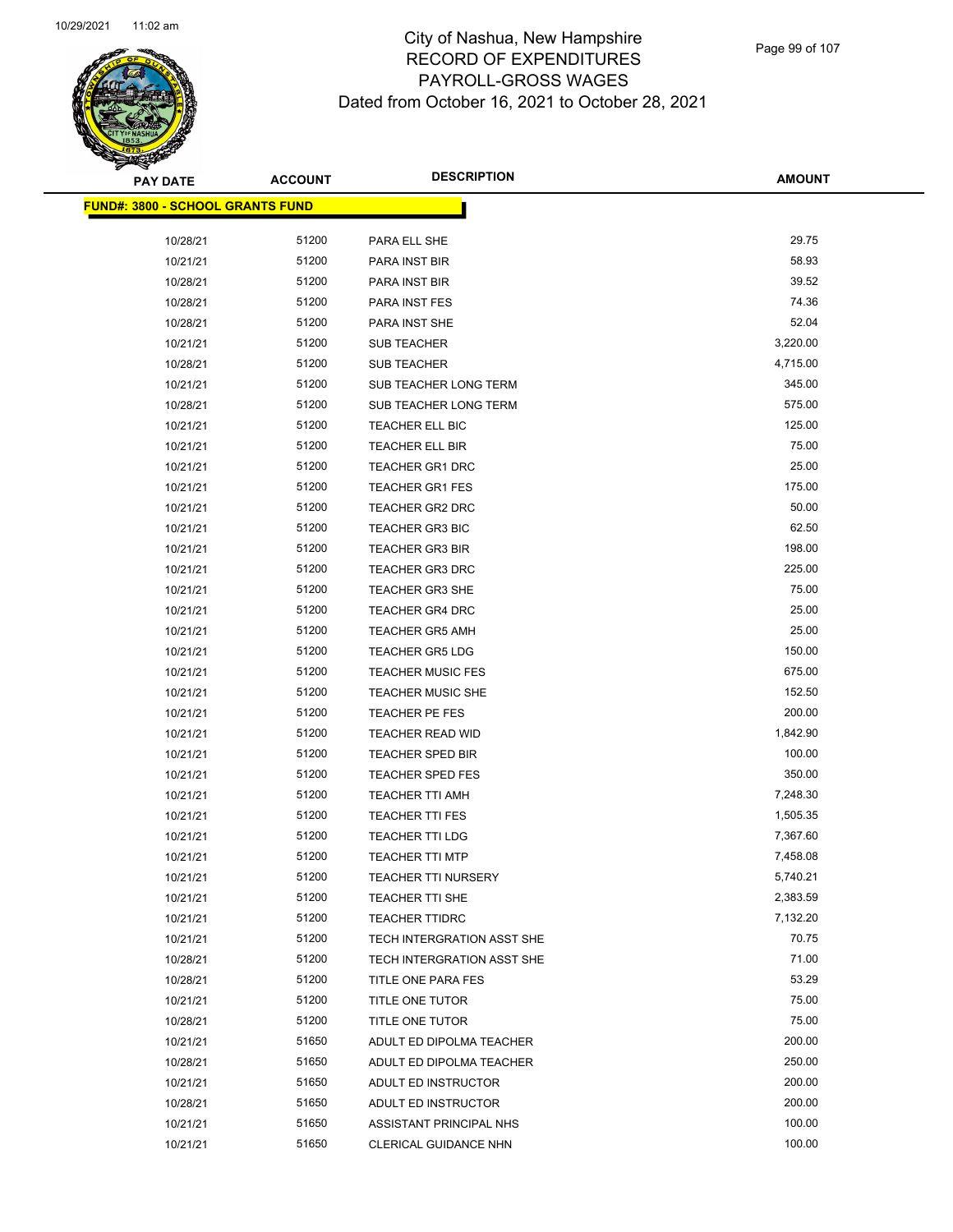

| <b>PAY DATE</b>                         | <b>ACCOUNT</b> | <b>DESCRIPTION</b>                | <b>AMOUNT</b> |
|-----------------------------------------|----------------|-----------------------------------|---------------|
| <b>FUND#: 3800 - SCHOOL GRANTS FUND</b> |                |                                   |               |
| 10/28/21                                | 51650          | <b>CLERICAL GUIDANCE NHN</b>      | 100.00        |
| 10/21/21                                | 51650          | <b>GUIDANCE COUNSELOR NHS</b>     | 300.00        |
| 10/21/21                                | 51650          | <b>INTERPRETER</b>                | 386.25        |
| 10/28/21                                | 51650          | <b>INTERPRETER</b>                | 150.00        |
| 10/21/21                                | 51650          | <b>LIBRARIAN NHN</b>              | 25.00         |
| 10/21/21                                | 51650          | <b>LIBRARIAN NHS</b>              | 100.00        |
| 10/22/21                                | 51650          | SUMMER SCHOOL TEACHER EYP         | (350.00)      |
| 10/21/21                                | 51650          | <b>TEACHER ART NHN</b>            | 300.00        |
| 10/21/21                                | 51650          | <b>TEACHER BUSINESS NHS</b>       | 100.00        |
| 10/21/21                                | 51650          | <b>TEACHER COMPUTER NHN</b>       | 250.00        |
| 10/21/21                                | 51650          | TEACHER CULINARY NHN              | 150.00        |
| 10/21/21                                | 51650          | <b>TEACHER ELL NHN</b>            | 75.00         |
| 10/21/21                                | 51650          | <b>TEACHER ENGLISH NHN</b>        | 225.00        |
| 10/21/21                                | 51650          | TEACHER ENGLISH NHS               | 600.00        |
| 10/21/21                                | 51650          | <b>TEACHER GR3 MTP</b>            | 350.00        |
| 10/21/21                                | 51650          | <b>TEACHER GR5 BIC</b>            | 200.00        |
| 10/21/21                                | 51650          | <b>TEACHER MATH NHN</b>           | 200.00        |
| 10/21/21                                | 51650          | <b>TEACHER MATH NHS</b>           | 825.00        |
| 10/21/21                                | 51650          | <b>TEACHER SCIENCE NHN</b>        | 300.00        |
| 10/21/21                                | 51650          | TEACHER SOCIAL STUDIES NHN        | 200.00        |
| 10/21/21                                | 51650          | <b>TEACHER SOCIAL STUDIES NHS</b> | 1,050.00      |
| 10/21/21                                | 51650          | <b>TEACHER SPED NHN</b>           | 350.00        |
| 10/21/21                                | 51650          | TEACHER SPED NHS                  | 1,350.00      |
| 10/21/21                                | 51650          | <b>TEACHER SPED PMS</b>           | 200.00        |
|                                         |                |                                   |               |

**TOTAL FUND 3800 - SCHOOL GRANTS FUND \$226,537.27** 

### **FUND#: 3810 - FOOD SERVICE GRANTS FUND**

| 109.04 | FOOD SERVICE ASST PT AMH | 51650 | 10/21/21 |
|--------|--------------------------|-------|----------|
| 136.30 | FOOD SERVICE ASST PT AMH | 51650 | 10/28/21 |
| 100.80 | FOOD SERVICE ASST PT BIR | 51650 | 10/21/21 |
| 63.00  | FOOD SERVICE ASST PT BIR | 51650 | 10/28/21 |
| 53.04  | FOOD SERVICE ASST PT BRO | 51650 | 10/21/21 |
| 66.30  | FOOD SERVICE ASST PT BRO | 51650 | 10/28/21 |
| 50.40  | FOOD SERVICE ASST PT DRC | 51650 | 10/21/21 |
| 63.00  | FOOD SERVICE ASST PT DRC | 51650 | 10/28/21 |
| 50.40  | FOOD SERVICE ASST PT FLM | 51650 | 10/21/21 |
| 63.00  | FOOD SERVICE ASST PT ELM | 51650 | 10/28/21 |
| 100.80 | FOOD SERVICE ASST PT FES | 51650 | 10/21/21 |
| 52.52  | FOOD SERVICE ASST PT LDG | 51650 | 10/21/21 |
| 52.52  | FOOD SERVICE ASST PT LDG | 51650 | 10/28/21 |
| 226.80 | FOOD SERVICE ASST PT MTP | 51650 | 10/28/21 |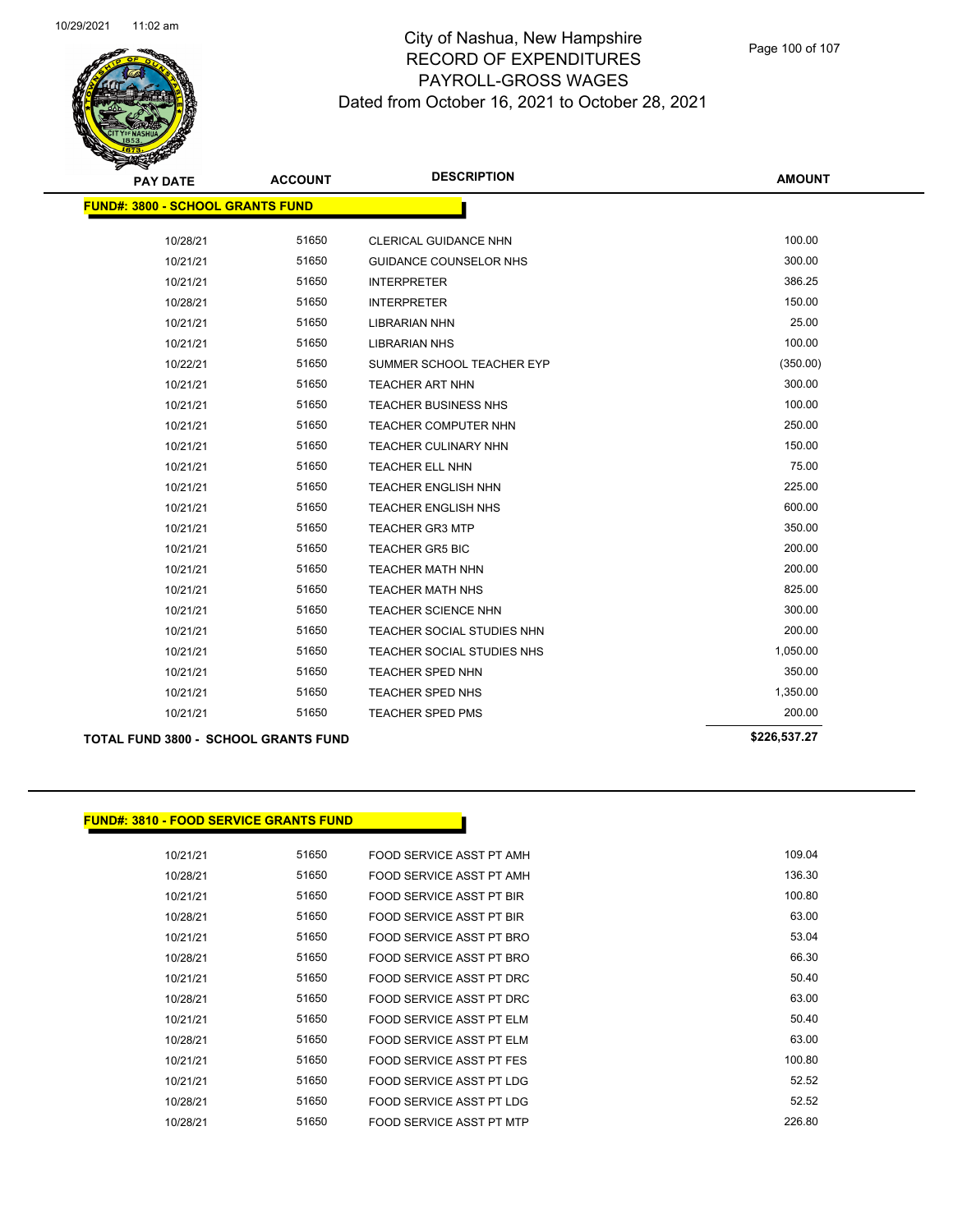

Page 101 of 107

|                                                                                                      | <b>ACCOUNT</b> | <b>DESCRIPTION</b>                  | <b>AMOUNT</b> |
|------------------------------------------------------------------------------------------------------|----------------|-------------------------------------|---------------|
| <b>TOTAL FUND 3810 - FOOD SERVICE GRANTS FUND</b>                                                    |                |                                     | \$1,187.92    |
|                                                                                                      |                |                                     |               |
| <b>FUND#: 4010 - MOTOR VEHICLE ADMIN FUND</b>                                                        |                |                                     |               |
| 10/21/21                                                                                             | 51100          | MVR CLERK II                        | 346.25        |
| 10/28/21                                                                                             | 51100          | MVR CLERK II                        | 346.25        |
| 10/21/21                                                                                             | 51300          | <b>MVR CLERK II</b>                 | 3.24          |
| TOTAL FUND 4010 - MOTOR VEHICLE ADMIN FUND                                                           |                |                                     | \$695.74      |
| <b>FUND#: 4030 - POLICE SPECIAL DETAILS FUND</b>                                                     |                |                                     |               |
| 10/28/21                                                                                             | 51710          | 1ST YR OFFICERS CERTIFIED SPEC      | 536.72        |
| 10/28/21                                                                                             | 51710          | 1st YR SPECIAL OFFICER CERTIFIED II | 694.96        |
| 10/21/21                                                                                             | 51710          | PATROLMAN ALL RANKS                 | 13,121.22     |
| 10/28/21                                                                                             | 51710          | PATROLMAN ALL RANKS                 | 8,141.99      |
| 10/21/21                                                                                             | 51712          | PATROLMAN ALL RANKS                 | 977.15        |
| 10/28/21                                                                                             | 51712          | PATROLMAN ALL RANKS                 | 601.32        |
| 10/28/21                                                                                             | 51712          | <b>SERGEANT</b>                     | 776.71        |
| TOTAL FUND 4030 - POLICE SPECIAL DETAILS FUND                                                        |                |                                     | \$24,850.07   |
|                                                                                                      |                |                                     |               |
| <b>FUND#: 4035 - POLICE OVERTIME BILLING FUND</b>                                                    |                |                                     |               |
| 10/28/21                                                                                             | 51300          | LIEUTENANT                          | 245.66        |
| 10/21/21                                                                                             | 51300          | PATROLMAN ALL RANKS                 | 2,183.16      |
|                                                                                                      | 51300          | PATROLMAN ALL RANKS                 | 3,605.55      |
| 10/28/21                                                                                             |                |                                     | 453.51        |
| 10/28/21                                                                                             | 51300          | <b>SERGEANT</b>                     |               |
| <b>TOTAL FUND 4035 - POLICE OVERTIME BILLING FUND</b>                                                |                |                                     | \$6,487.88    |
|                                                                                                      |                |                                     |               |
|                                                                                                      |                |                                     |               |
| 10/21/21                                                                                             | 51300          | <b>ENGINEERING INSPECTOR</b>        | 741.57        |
| 10/28/21                                                                                             | 51300          | <b>ENGINEERING INSPECTOR</b>        | 122.51        |
| <b>FUND#: 4068 - ENGINEERING SERVICES FUND</b><br><b>TOTAL FUND 4068 - ENGINEERING SERVICES FUND</b> |                |                                     | \$864.08      |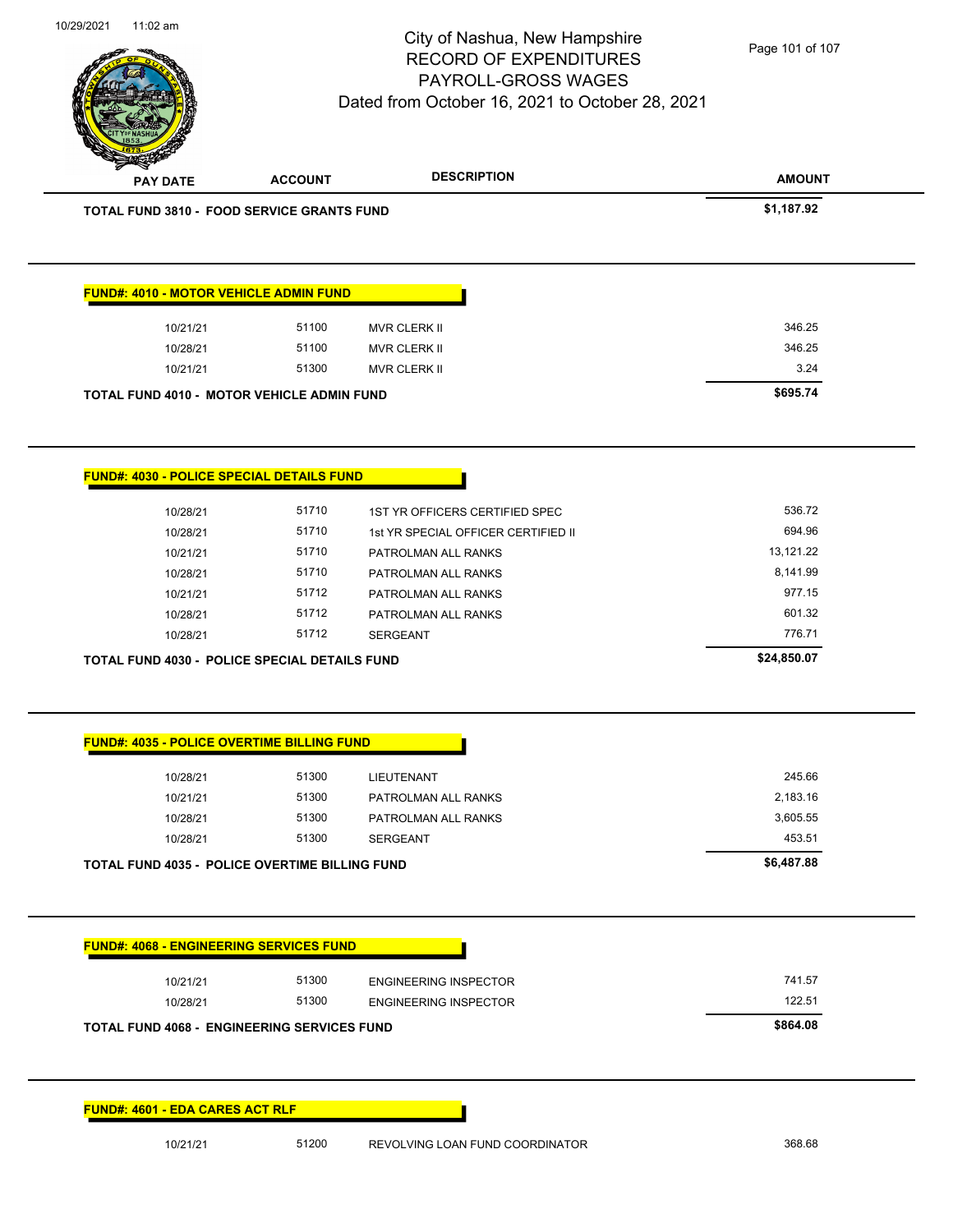

Page 102 of 107

| $\mathscr{D}$ $\mathscr{D}$<br><b>PAY DATE</b> | <b>ACCOUNT</b> | <b>DESCRIPTION</b>              | <b>AMOUNT</b> |
|------------------------------------------------|----------------|---------------------------------|---------------|
| <b>FUND#: 4601 - EDA CARES ACT RLF</b>         |                |                                 |               |
| 10/28/21                                       | 51750          | REVOLVING LOAN FUND COORDINATOR | 239.64        |
| 10/28/21                                       | 55118          | TELEPHONE-CELLULAR              | 100.00        |
| <b>TOTAL FUND 4601 - EDA CARES ACT RLF</b>     |                |                                 | \$708.32      |

## **FUND#: 6000 - SOLID WASTE FUND**

| 10/21/21 | 51100 | ADMINISTRATIVE ASSISTANT II          | 1,720.75 |
|----------|-------|--------------------------------------|----------|
| 10/28/21 | 51100 | ADMINISTRATIVE ASSISTANT II          | 1,720.75 |
| 10/21/21 | 51100 | ASSISTANT DIRECTOR OF PUBLIC WORKS   | 229.05   |
| 10/28/21 | 51100 | ASSISTANT DIRECTOR OF PUBLIC WORKS   | 229.05   |
| 10/21/21 | 51100 | AUTOMATED TRASH COLLECTION OPR       | 5,302.00 |
| 10/28/21 | 51100 | AUTOMATED TRASH COLLECTION OPR       | 5,302.00 |
| 10/21/21 | 51100 | <b>CITY ENGINEER</b>                 | 392.64   |
| 10/28/21 | 51100 | <b>CITY ENGINEER</b>                 | 392.65   |
| 10/21/21 | 51100 | <b>COLLECTION EQUIP OPR</b>          | 9,028.80 |
| 10/28/21 | 51100 | <b>COLLECTION EQUIP OPR</b>          | 9,040.24 |
| 10/21/21 | 51100 | <b>COLLECTION EQUIP OPR LANDFILL</b> | 2,101.60 |
| 10/28/21 | 51100 | COLLECTION EQUIP OPR LANDFILL        | 2,101.60 |
| 10/21/21 | 51100 | <b>DEPUTY CITY ENGINEER</b>          | 92.04    |
| 10/28/21 | 51100 | DEPUTY CITY ENGINEER                 | 92.05    |
| 10/21/21 | 51100 | <b>DIRECTOR PUBLIC WORKS</b>         | 286.30   |
| 10/28/21 | 51100 | <b>DIRECTOR PUBLIC WORKS</b>         | 286.30   |
| 10/21/21 | 51100 | DPW BILLING ACCOUNTANT               | 535.70   |
| 10/28/21 | 51100 | DPW BILLING ACCOUNTANT               | 535.70   |
| 10/21/21 | 51100 | DPW COLLECTIONS SPEC III             | 435.90   |
| 10/28/21 | 51100 | DPW COLLECTIONS SPEC III             | 435.90   |
| 10/21/21 | 51100 | DPW CONTRACT ADMINISTRATOR           | 130.57   |
| 10/28/21 | 51100 | DPW CONTRACT ADMINISTRATOR           | 130.57   |
| 10/21/21 | 51100 | <b>ENVIRONMENTAL ENGINEER</b>        | 3,453.85 |
| 10/28/21 | 51100 | <b>ENVIRONMENTAL ENGINEER</b>        | 3,453.85 |
| 10/21/21 | 51100 | <b>EQUIPMENT OPR LANDFILL</b>        | 4,266.80 |
| 10/28/21 | 51100 | <b>EQUIPMENT OPR LANDFILL</b>        | 4,266.80 |
| 10/21/21 | 51100 | <b>EXECUTIVE ASSISTANT</b>           | 184.05   |
| 10/28/21 | 51100 | <b>EXECUTIVE ASSISTANT</b>           | 184.05   |
| 10/21/21 | 51100 | <b>FINANCE AND ADMIN MANAGER</b>     | 460.15   |
| 10/28/21 | 51100 | FINANCE AND ADMIN MANAGER            | 460.15   |
| 10/21/21 | 51100 | FLEET MANAGER STREET DEPT            | 365.00   |
| 10/28/21 | 51100 | FLEET MANAGER STREET DEPT            | 365.00   |
| 10/21/21 | 51100 | LICENSED SCALE OPERATOR              | 1,864.51 |
| 10/28/21 | 51100 | LICENSED SCALE OPERATOR              | 1,864.50 |
| 10/21/21 | 51100 | PUBLIC RELATIONS ADMINISTRATOR       | 184.06   |
| 10/28/21 | 51100 | PUBLIC RELATIONS ADMINISTRATOR       | 184.05   |
| 10/21/21 | 51100 | SENIOR STAFF ENGINEER                | 163.60   |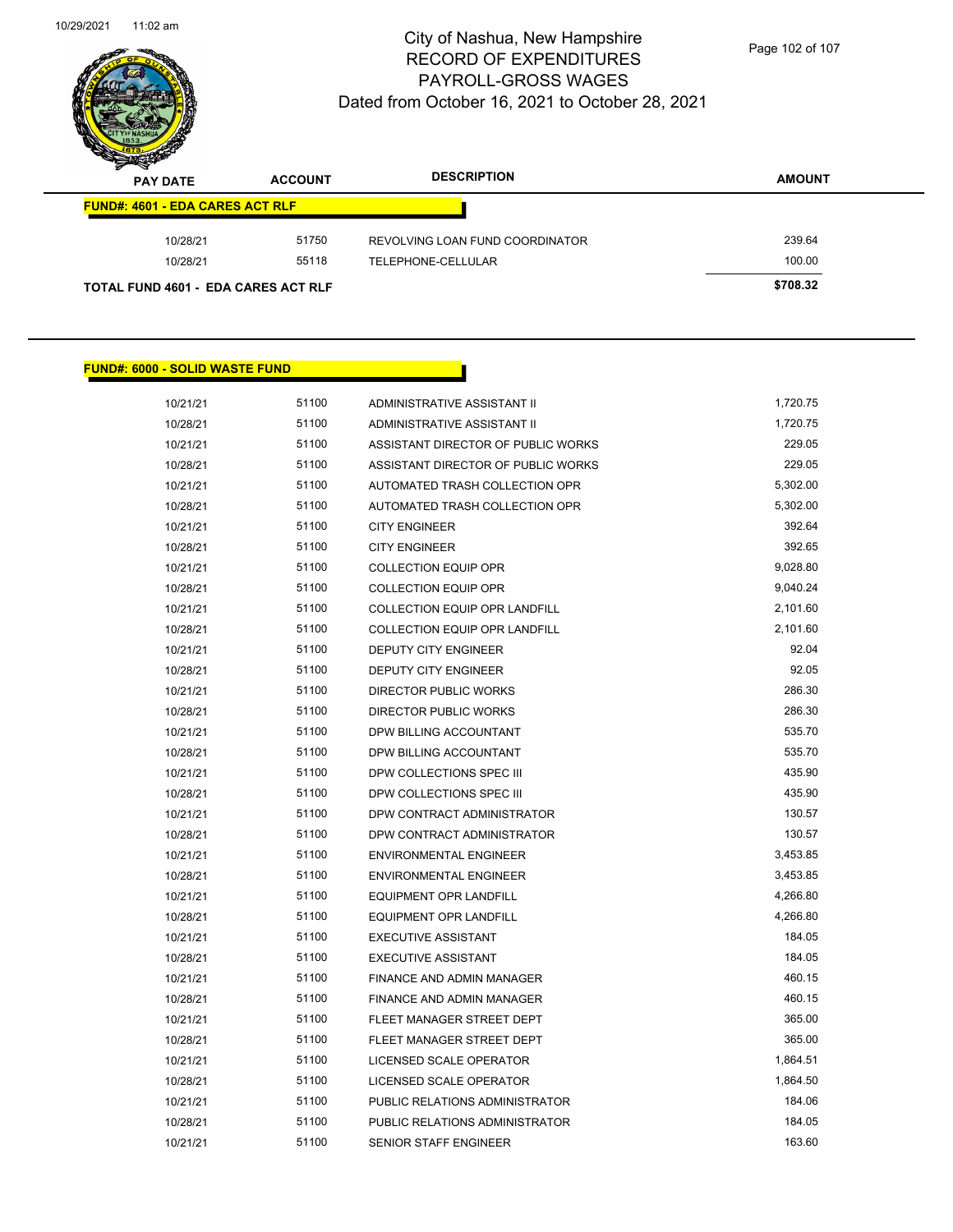

Page 103 of 107

| <b>PAY DATE</b>                           | <b>ACCOUNT</b> | <b>DESCRIPTION</b>                   | <b>AMOUNT</b> |
|-------------------------------------------|----------------|--------------------------------------|---------------|
| <b>FUND#: 6000 - SOLID WASTE FUND</b>     |                |                                      |               |
| 10/28/21                                  | 51100          | SENIOR STAFF ENGINEER                | 163.60        |
| 10/21/21                                  | 51100          | SOLID WASTE FOREMAN                  | 2,783.80      |
| 10/28/21                                  | 51100          | SOLID WASTE FOREMAN                  | 2,783.79      |
| 10/21/21                                  | 51100          | SOLID WASTE TECHNICIAN               | 1,227.05      |
| 10/28/21                                  | 51100          | SOLID WASTE TECHNICIAN               | 1,227.05      |
| 10/21/21                                  | 51100          | SR MGR ACCT FIN REPORTING            | 204.50        |
| 10/28/21                                  | 51100          | SR MGR ACCT FIN REPORTING            | 204.50        |
| 10/21/21                                  | 51100          | SUPERINTENDENT OF SOLID WASTE        | 2,045.05      |
| 10/28/21                                  | 51100          | SUPERINTENDENT OF SOLID WASTE        | 2,045.05      |
| 10/28/21                                  | 51100          | TRUCK DRIVER STREET REPAIR           | 68.97         |
| 10/21/21                                  | 51300          | AUTO MECH 1ST CLASS NIGHTS           | 699.12        |
| 10/28/21                                  | 51300          | AUTO MECH 1ST CLASS NIGHTS           | 529.75        |
| 10/21/21                                  | 51300          | AUTO MECH 2ND CLASS                  | 325.08        |
| 10/21/21                                  | 51300          | AUTOMATED TRASH COLLECTION OPR       | 1,487.80      |
| 10/28/21                                  | 51300          | AUTOMATED TRASH COLLECTION OPR       | 647.87        |
| 10/21/21                                  | 51300          | <b>COLLECTION EQUIP OPR</b>          | 1,215.36      |
| 10/28/21                                  | 51300          | <b>COLLECTION EQUIP OPR</b>          | 964.56        |
| 10/21/21                                  | 51300          | <b>COLLECTION EQUIP OPR LANDFILL</b> | 642.00        |
| 10/28/21                                  | 51300          | <b>COLLECTION EQUIP OPR LANDFILL</b> | 422.07        |
| 10/21/21                                  | 51300          | DPW COLLECTIONS SPEC III             | 16.35         |
| 10/28/21                                  | 51300          | DPW COLLECTIONS SPEC III             | 36.78         |
| 10/21/21                                  | 51300          | EQUIP OPR STREET REPAIR              | 318.12        |
| 10/21/21                                  | 51300          | <b>EQUIPMENT OPR LANDFILL</b>        | 1,927.41      |
| 10/28/21                                  | 51300          | <b>EQUIPMENT OPR LANDFILL</b>        | 1,384.18      |
| 10/21/21                                  | 51300          | LICENSED SCALE OPERATOR              | 621.74        |
| 10/28/21                                  | 51300          | LICENSED SCALE OPERATOR              | 213.56        |
| 10/21/21                                  | 51300          | <b>MASON PIPELAYER</b>               | 311.28        |
| 10/21/21                                  | 51300          | <b>SIGN MAINTENANCE</b>              | 306.36        |
| 10/28/21                                  | 51300          | <b>SIGN MAINTENANCE</b>              | 201.05        |
| 10/21/21                                  | 51300          | SOLID WASTE FOREMAN                  | 1,135.28      |
| 10/28/21                                  | 51300          | SOLID WASTE FOREMAN                  | 965.64        |
| 10/21/21                                  | 51300          | <b>TRAFFIC TECHNICIAN I</b>          | 364.68        |
| 10/28/21                                  | 51300          | <b>TRAFFIC TECHNICIAN I</b>          | 102.57        |
| 10/21/21                                  | 51300          | TRUCK DRIVER STREET REPAIR           | 902.88        |
| 10/28/21                                  | 51300          | TRUCK DRIVER STREET REPAIR           | 592.53        |
| 10/21/21                                  | 51400          | TEMPORARY RUBBISH COLLECTOR          | 2,503.25      |
| 10/28/21                                  | 51400          | TEMPORARY RUBBISH COLLECTOR          | 2,103.75      |
| 10/28/21                                  | 51600          | AUTOMATED TRASH COLLECTION OPR       | 1,000.00      |
| 10/28/21                                  | 55118          | TELEPHONE-CELLULAR                   | 168.50        |
| <b>TOTAL FUND 6000 - SOLID WASTE FUND</b> |                |                                      | \$97,105.46   |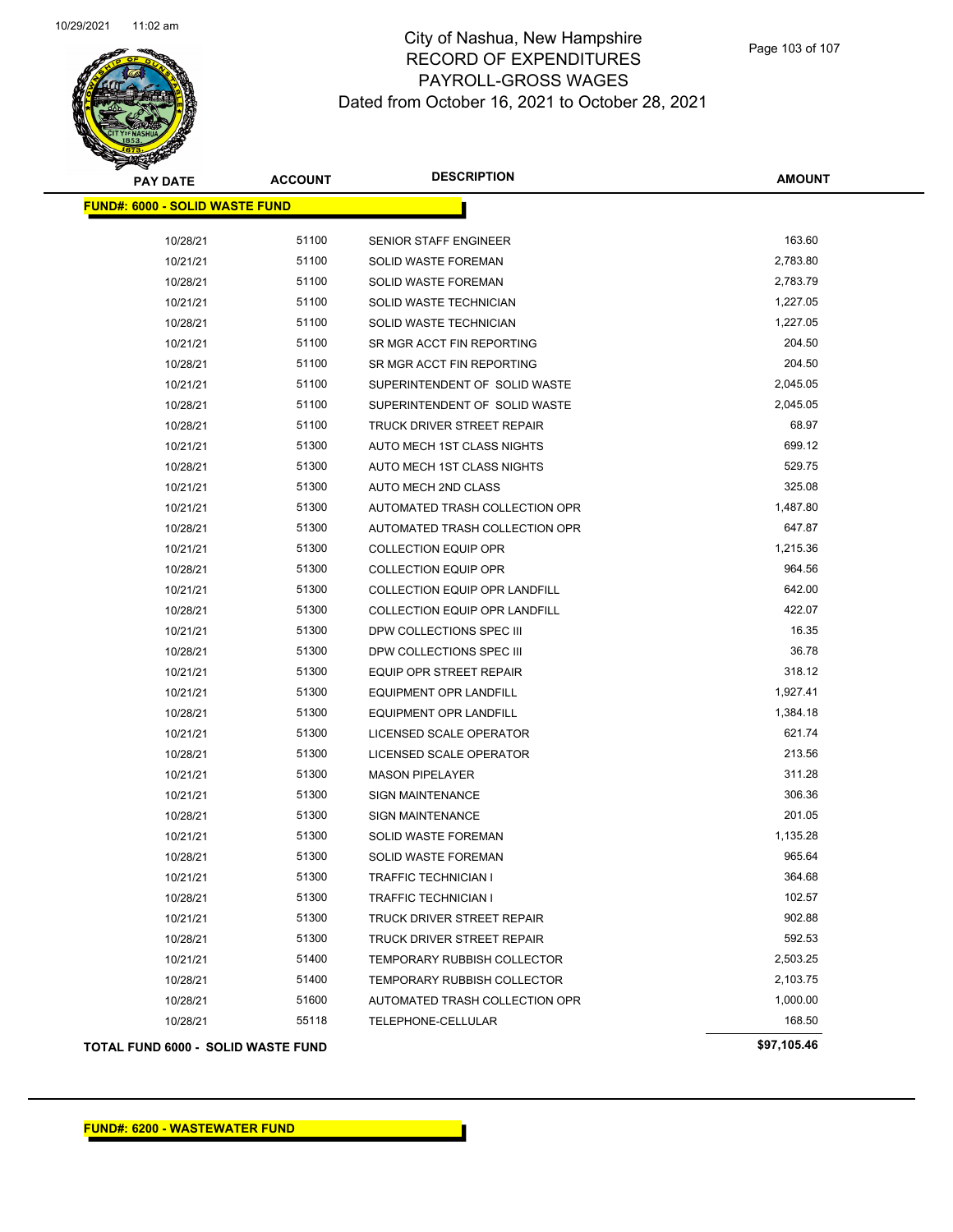

| <b>PAY DATE</b>                      | <b>ACCOUNT</b> | <b>DESCRIPTION</b>                          | <b>AMOUNT</b> |
|--------------------------------------|----------------|---------------------------------------------|---------------|
| <b>FUND#: 6200 - WASTEWATER FUND</b> |                |                                             |               |
|                                      |                |                                             |               |
| 10/21/21                             | 51100          | ADMINISTRATIVE ASSISTANT II                 | 798.85        |
| 10/28/21                             | 51100          | ADMINISTRATIVE ASSISTANT II                 | 798.85        |
| 10/21/21                             | 51100          | ANALYTICAL CHEMIST                          | 889.30        |
| 10/28/21                             | 51100          | ANALYTICAL CHEMIST                          | 889.30        |
| 10/21/21                             | 51100          | ASSISTANT DIRECTOR OF PUBLIC WORKS          | 229.05        |
| 10/28/21                             | 51100          | ASSISTANT DIRECTOR OF PUBLIC WORKS          | 229.05        |
| 10/21/21                             | 51100          | <b>CITY ENGINEER</b>                        | 916.16        |
| 10/28/21                             | 51100          | <b>CITY ENGINEER</b>                        | 916.15        |
| 10/21/21                             | 51100          | <b>COLLECTION SYSTEMS OPERATOR</b>          | 5,364.43      |
| 10/28/21                             | 51100          | <b>COLLECTION SYSTEMS OPERATOR</b>          | 5,380.00      |
| 10/21/21                             | 51100          | COLLECTION SYSTEMS TECHNICIAN               | 1,138.40      |
| 10/28/21                             | 51100          | COLLECTION SYSTEMS TECHNICIAN               | 1,138.40      |
| 10/21/21                             | 51100          | <b>COLLECTIONS SPEC II</b>                  | 864.70        |
| 10/28/21                             | 51100          | <b>COLLECTIONS SPEC II</b>                  | 864.70        |
| 10/21/21                             | 51100          | DEPUTY CITY ENGINEER                        | 920.26        |
| 10/28/21                             | 51100          | DEPUTY CITY ENGINEER                        | 920.25        |
| 10/21/21                             | 51100          | DIRECTOR PUBLIC WORKS                       | 572.60        |
| 10/28/21                             | 51100          | DIRECTOR PUBLIC WORKS                       | 572.60        |
| 10/21/21                             | 51100          | DPW BILLING ACCOUNTANT                      | 535.70        |
| 10/28/21                             | 51100          | DPW BILLING ACCOUNTANT                      | 535.70        |
| 10/21/21                             | 51100          | DPW COLLECTIONS SPEC III                    | 435.91        |
| 10/28/21                             | 51100          | DPW COLLECTIONS SPEC III                    | 435.91        |
| 10/21/21                             | 51100          | DPW CONTRACT ADMINISTRATOR                  | 783.62        |
| 10/28/21                             | 51100          | DPW CONTRACT ADMINISTRATOR                  | 783.62        |
| 10/21/21                             | 51100          | ELECTRICAL DIAGNOSTIC TECH I                | 2,856.00      |
| 10/28/21                             | 51100          | ELECTRICAL DIAGNOSTIC TECH I                | 2,856.00      |
| 10/21/21                             | 51100          | ENVIRONMENTAL PERMIT & PROGRAMS COORDINATOR | 1,429.90      |
| 10/28/21                             | 51100          | ENVIRONMENTAL PERMIT & PROGRAMS COORDINATOR | 1,429.90      |
| 10/21/21                             | 51100          | <b>EXECUTIVE ASSISTANT</b>                  | 184.05        |
| 10/28/21                             | 51100          | <b>EXECUTIVE ASSISTANT</b>                  | 184.05        |
| 10/21/21                             | 51100          | <b>FINANCE AND ADMIN MANAGER</b>            | 460.15        |
| 10/28/21                             | 51100          | FINANCE AND ADMIN MANAGER                   | 460.15        |
| 10/21/21                             | 51100          | FLEET MANAGER STREET DEPT                   | 121.70        |
| 10/28/21                             | 51100          | FLEET MANAGER STREET DEPT                   | 121.70        |
| 10/21/21                             | 51100          | <b>GIS SPECIALIST</b>                       | 806.65        |
| 10/28/21                             | 51100          | <b>GIS SPECIALIST</b>                       | 806.65        |
| 10/21/21                             | 51100          | MECHANIC WWTP 1ST CLASS                     | 4,670.40      |
| 10/28/21                             | 51100          | MECHANIC WWTP 1ST CLASS                     | 4,670.40      |
| 10/21/21                             | 51100          | OPERATOR II WWTP 1st                        | 4,652.80      |
| 10/28/21                             | 51100          | OPERATOR II WWTP 1st                        | 4,652.80      |
| 10/21/21                             | 51100          | OPERATOR II WWTP 2nd                        | 2,350.40      |
| 10/28/21                             | 51100          | OPERATOR II WWTP 2nd                        | 2,350.40      |
| 10/21/21                             | 51100          | OPERATOR II WWTP 3rd                        | 2,358.40      |
| 10/28/21                             | 51100          | OPERATOR II WWTP 3rd                        | 2,358.40      |
| 10/21/21                             | 51100          | OPERATOR III WWTP 1st                       | 2,453.60      |
|                                      |                |                                             |               |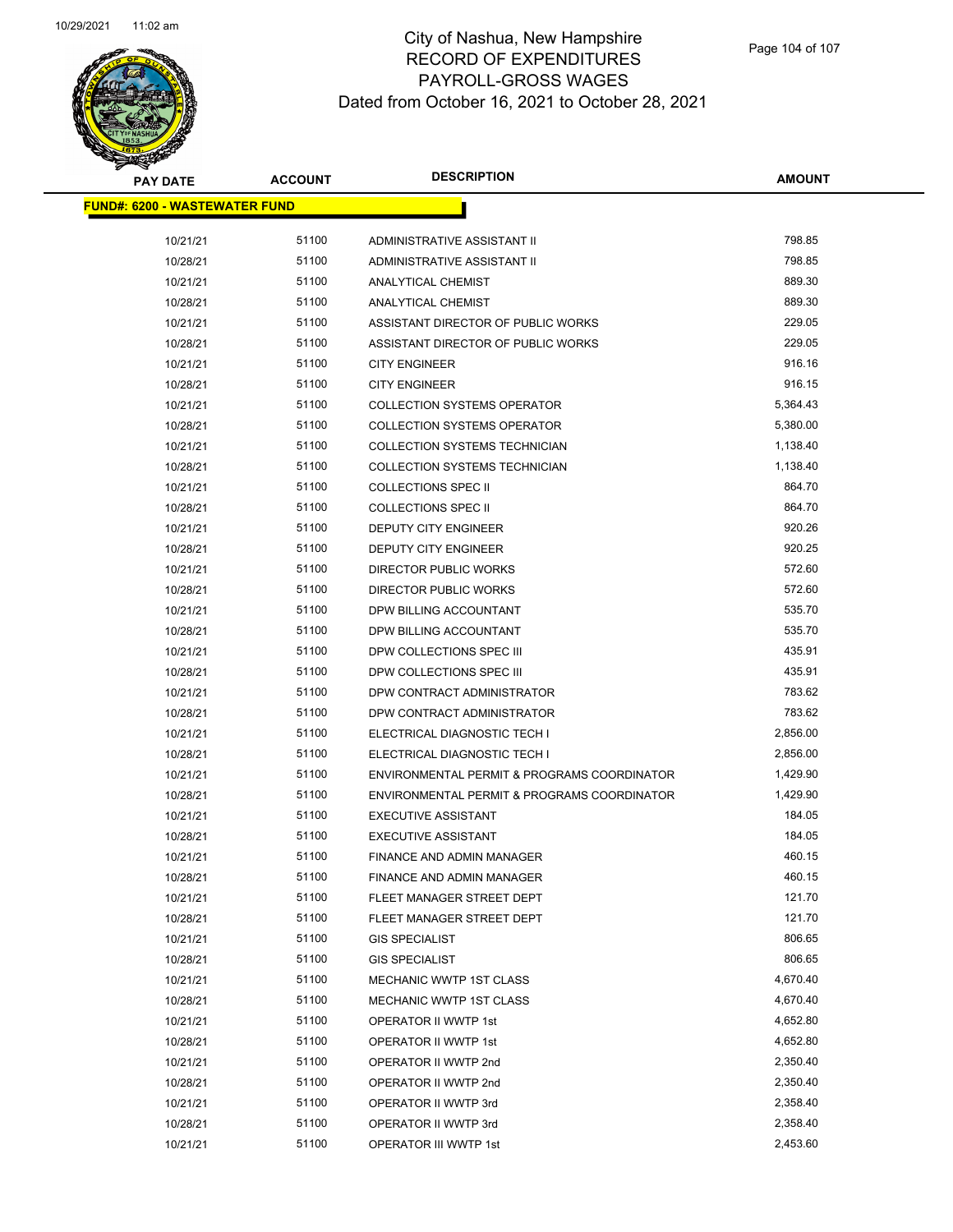

| <b>PAY DATE</b>                      | <b>ACCOUNT</b> | <b>DESCRIPTION</b>                 | <b>AMOUNT</b> |
|--------------------------------------|----------------|------------------------------------|---------------|
| <b>FUND#: 6200 - WASTEWATER FUND</b> |                |                                    |               |
| 10/28/21                             | 51100          | OPERATOR III WWTP 1st              | 2,456.00      |
| 10/21/21                             | 51100          | PLANT OPERATIONS SUPERVISOR        | 1,601.64      |
| 10/28/21                             | 51100          | PLANT OPERATIONS SUPERVISOR        | 1,601.65      |
| 10/21/21                             | 51100          | PROCESS CHEMIST                    | 1,053.45      |
| 10/28/21                             | 51100          | PROCESS CHEMIST                    | 1,053.45      |
| 10/21/21                             | 51100          | PUBLIC RELATIONS ADMINISTRATOR     | 245.38        |
| 10/28/21                             | 51100          | PUBLIC RELATIONS ADMINISTRATOR     | 245.40        |
| 10/21/21                             | 51100          | SENIOR STAFF ENGINEER              | 2,631.55      |
| 10/28/21                             | 51100          | <b>SENIOR STAFF ENGINEER</b>       | 2,631.55      |
| 10/21/21                             | 51100          | SR MGR ACCT FIN REPORTING          | 409.00        |
| 10/28/21                             | 51100          | SR MGR ACCT FIN REPORTING          | 409.00        |
| 10/21/21                             | 51100          | <b>STAFF ENGINEER</b>              | 1,258.80      |
| 10/28/21                             | 51100          | <b>STAFF ENGINEER</b>              | 1,258.80      |
| 10/21/21                             | 51100          | SUPERINTENDENT OF WASTEWATER       | 2,236.60      |
| 10/28/21                             | 51100          | SUPERINTENDENT OF WASTEWATER       | 2,236.60      |
| 10/21/21                             | 51100          | <b>SUPV LABORATORY</b>             | 1,300.50      |
| 10/28/21                             | 51100          | <b>SUPV LABORATORY</b>             | 1,300.50      |
| 10/21/21                             | 51100          | TRUCK DRIVER STREET REPAIR         | 670.55        |
| 10/28/21                             | 51100          | TRUCK DRIVER STREET REPAIR         | 670.55        |
| 10/21/21                             | 51100          | <b>WASTEWATER ASSISTANT</b>        | 1,940.80      |
| 10/28/21                             | 51100          | <b>WASTEWATER ASSISTANT</b>        | 1,940.80      |
| 10/21/21                             | 51100          | WASTEWATER ASSISTANT 2ND SHIFT     | 970.40        |
| 10/28/21                             | 51100          | WASTEWATER ASSISTANT 2ND SHIFT     | 970.40        |
| 10/21/21                             | 51100          | <b>WASTEWATER FOREMAN</b>          | 2,783.80      |
| 10/28/21                             | 51100          | <b>WASTEWATER FOREMAN</b>          | 2,783.78      |
| 10/21/21                             | 51100          | WASTEWATER PROJECT ENGINEER        | 1,636.05      |
| 10/28/21                             | 51100          | <b>WASTEWATER PROJECT ENGINEER</b> | 1,636.05      |
| 10/21/21                             | 51300          | ANALYTICAL CHEMIST                 | 133.40        |
| 10/21/21                             | 51300          | <b>COLLECTION SYSTEMS OPERATOR</b> | 370.11        |
| 10/28/21                             | 51300          | COLLECTION SYSTEMS OPERATOR        | 239.45        |
| 10/28/21                             | 51300          | <b>COLLECTIONS SPEC II</b>         | 8.10          |
| 10/21/21                             | 51300          | DPW COLLECTIONS SPEC III           | 16.35         |
| 10/28/21                             | 51300          | DPW COLLECTIONS SPEC III           | 36.78         |
| 10/21/21                             | 51300          | <b>EQUIP OPR STREET REPAIR</b>     | 399.08        |
| 10/21/21                             | 51300          | FOREMAN LABOR STREET               | 260.98        |
| 10/21/21                             | 51300          | <b>MASON PIPELAYER</b>             | 190.20        |
| 10/21/21                             | 51300          | <b>MECHANIC WWTP 1ST CLASS</b>     | 109.82        |
| 10/21/21                             | 51300          | OPERATOR II WWTP 1st               | 1,250.01      |
| 10/28/21                             | 51300          | OPERATOR II WWTP 1st               | 348.96        |
| 10/28/21                             | 51300          | OPERATOR II WWTP 2nd               | 352.56        |
| 10/21/21                             | 51300          | OPERATOR II WWTP 3rd               | 711.01        |
| 10/28/21                             | 51300          | OPERATOR II WWTP 3rd               | 357.24        |
| 10/21/21                             | 51300          | OPERATOR III WWTP 1st              | 754.56        |
| 10/28/21                             | 51300          | OPERATOR III WWTP 1st              | 755.77        |
| 10/21/21                             | 51300          | TRUCK DRIVER STREET REPAIR         | 1,094.56      |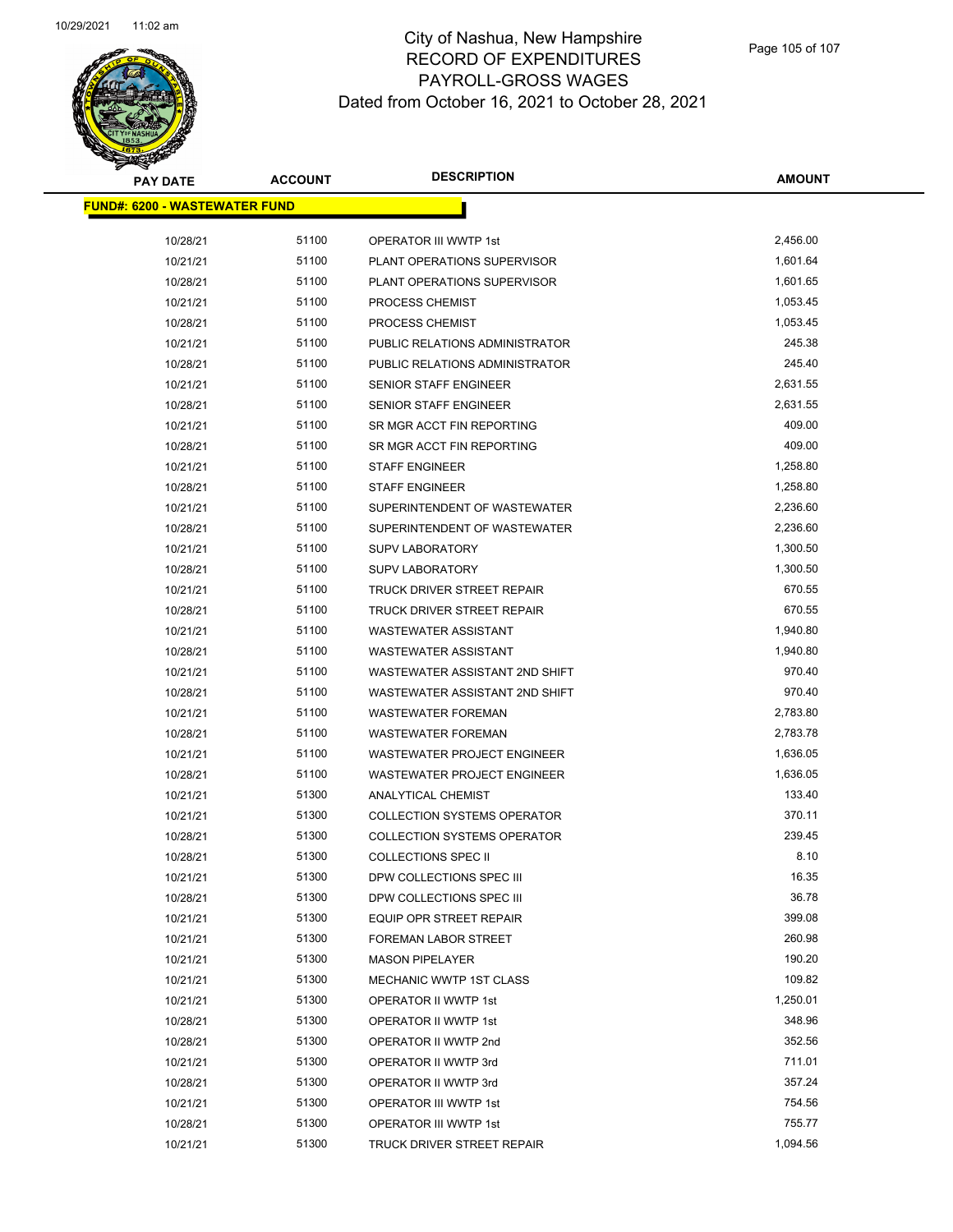

| <b>PAY DATE</b>                          | <b>ACCOUNT</b> | <b>DESCRIPTION</b>             | <b>AMOUNT</b> |
|------------------------------------------|----------------|--------------------------------|---------------|
| <b>FUND#: 6200 - WASTEWATER FUND</b>     |                |                                |               |
| 10/21/21                                 | 51300          | <b>WASTEWATER ASSISTANT</b>    | 45.49         |
| 10/21/21                                 | 51300          | WASTEWATER ASSISTANT 2ND SHIFT | 300.96        |
| 10/21/21                                 | 51300          | <b>WASTEWATER FOREMAN</b>      | 535.02        |
| 10/28/21                                 | 51300          | <b>WASTEWATER FOREMAN</b>      | 495.87        |
| 10/21/21                                 | 51400          | <b>INTERN</b>                  | 340.00        |
| 10/28/21                                 | 51400          | <b>INTERN</b>                  | 374.00        |
| 10/28/21                                 | 51600          | ELECTRICAL DIAGNOSTIC TECH I   | 400.00        |
| 10/28/21                                 | 55118          | TELEPHONE-CELLULAR             | 325.05        |
| <b>TOTAL FUND 6200 - WASTEWATER FUND</b> |                |                                | \$119,286.39  |

### **FUND#: 6500 - PROPERTY & CASUALTY FUND**

| 10/21/21 | 51100 | DEPUTY RISK MANAGER                | 1,607.00  |
|----------|-------|------------------------------------|-----------|
| 10/28/21 | 51100 | <b>DEPUTY RISK MANAGER</b>         | 1,607.00  |
| 10/21/21 | 51100 | <b>LOSS &amp; ADA SPECIALIST</b>   | 1,442.35  |
| 10/28/21 | 51100 | <b>LOSS &amp; ADA SPECIALIST</b>   | 1,442.35  |
| 10/21/21 | 51100 | PROPERTY AND CASUALTY ADJUSTER     | 1,329.30  |
| 10/28/21 | 51100 | PROPERTY AND CASUALTY ADJUSTER     | 1,329.30  |
| 10/21/21 | 51100 | <b>RISK MANAGER</b>                | 2,117.50  |
| 10/28/21 | 51100 | <b>RISK MANAGER</b>                | 2,117.50  |
| 10/21/21 | 51300 | <b>LEGAL ASSISTANT</b>             | 295.25    |
| 10/28/21 | 51300 | <b>LEGAL ASSISTANT</b>             | 221.44    |
| 10/28/21 | 55118 | TELEPHONE-CELLULAR                 | 100.00    |
| 10/21/21 | 59207 | <b>WORKERS COMPENSATION CLAIMS</b> | 10,115.04 |
| 10/28/21 | 59207 | WORKERS COMPENSATION CLAIMS        | 9,928.73  |
| 10/21/21 | 59290 | LONG TERM DISABILITY CLAIMS        | 610.27    |
| 10/28/21 | 59290 | LONG TERM DISABILITY CLAIMS        | 610.27    |
|          |       |                                    |           |

## TOTAL FUND 6500 - PROPERTY & CASUALTY FUND

### **FUND#: 6600 - BENEFITS SELF INSURANCE FUND**

| 10/21/21 | 51100 | ADMINISTRATIVE SERVICES DIRECTOR   | 340.30   |
|----------|-------|------------------------------------|----------|
| 10/28/21 | 51100 | ADMINISTRATIVE SERVICES DIRECTOR   | 340.30   |
| 10/21/21 | 51100 | <b>FMPLOYEE BENEEITS ASSISTANT</b> | 863.45   |
| 10/28/21 | 51100 | EMPLOYEE BENEFITS ASSISTANT        | 863.45   |
| 10/21/21 | 51100 | EMPLOYEE BENEFITS MANAGER          | 1.636.05 |
| 10/28/21 | 51100 | EMPLOYEE BENEFITS MANAGER          | 981.63   |
| 10/21/21 | 51100 | <b>EMPLOYEE BENEFITS SPEC</b>      | 1.228.90 |
| 10/28/21 | 51100 | <b>EMPLOYEE BENEFITS SPEC</b>      | 1.228.90 |
| 10/21/21 | 51200 | <b>HUMAN RESOURCES TEMP</b>        | 575.00   |
| 10/28/21 | 51300 | EMPLOYEE BENEFITS ASSISTANT        | 8.10     |